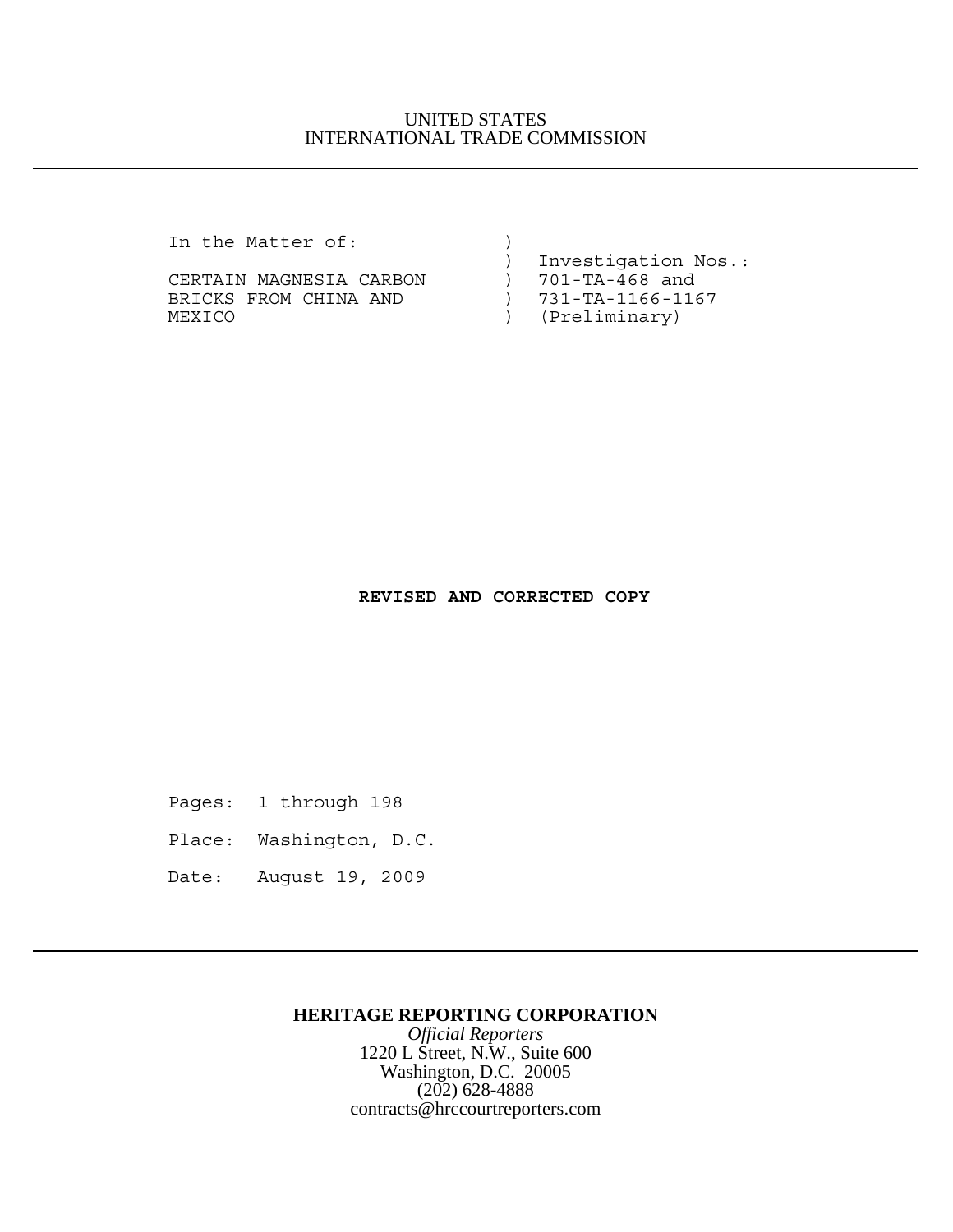THE UNITED STATES INTERNATIONAL TRADE COMMISSION

| In the Matter of:       |                     |
|-------------------------|---------------------|
|                         | Investigation Nos.: |
| CERTAIN MAGNESIA CARBON | 701-TA-468 and      |
| BRICKS FROM CHINA AND   | ) 731-TA-1166-1167  |
| MEXICO                  | ) (Preliminary)     |

Wednesday, August 19, 2009

Room No. 101 U.S. International Trade Commission 500 E Street, S.W. Washington, D.C.

The preliminary conference commenced, pursuant to Notice, at 9:30 a.m., at the United States International Trade Commission, JOHN ASCIENZO, Acting Director of Investigations, presiding.

APPEARANCES:

On behalf of the International Trade Commission:

Staff:

JAMES McCLURE, SUPERVISORY INVESTIGATOR ELIZABETH HAINES, INVESTIGATOR MICHAEL HALDENSTEIN, ATTORNEY/ADVISOR JAMES FETZER, ECONOMIST CHARLES YOST, AUDITOR VINCENT DeSAPIO, INDUSTRY ANALYST MICHELLE KOSCIELSKI, INDUSTRY ANALYST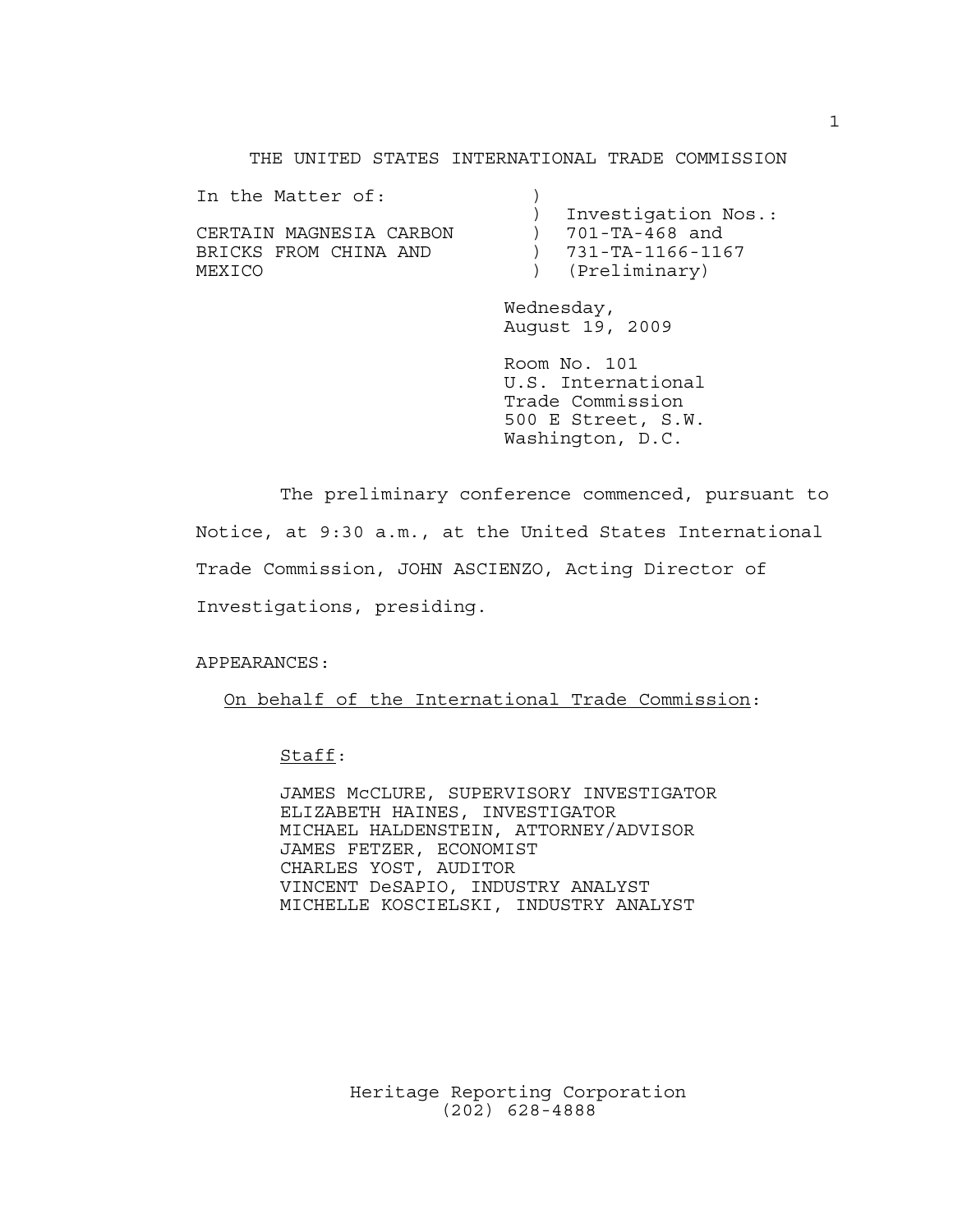In Support of the Imposition of Antidumping and Countervailing Duties:

On behalf of Resco Products, Inc.:

WILLIAM K. BROWN, President and CEO, Resco Products, Inc. RICHARD W. COPP, Vice President of Sales and Marketing, Resco Products, Inc. TIM POWELL, Vice President of Finance and Chief Financial Officer, Resco Products, Inc. JOHN CASTILANO, Chief Operating Officer, Resco Products, Inc. PATRICK J. MAGRATH, Economic Consulting Services CAMELIA MAZARD, Esquire

ANDRE P. BARLOW, Esquire ROBERT W. DOYLE, JR., Esquire Doyle, Barlow & Mazard Washington, D.C.

In Opposition to the Imposition of Antidumping and Countervailing Duties:

On behalf of Fedmet Resources Corp. and S&S Intersource, LLC:

> JAMES CONRAD, Vice President of Refractory Technology, Fedmet Resources BRIAN J. STEIN, President, S&S Intersource JOSEPH STEIN, President, S&S Intersource

LIZBETH R. LEVINSON, Esquire RONALD M. WISLA, Esquire Garvey, Schubert, Barer Washington, D.C.

On behalf of RHI-Refmex S.A. de C.V., RHI Refractories Liaoning Co., Ltd. and Veitsch-Radex America, Inc.:

RITCHIE T. THOMAS, Esquire PETER J. KOENIG, Esquire Squire, Sanders & Dempsey Washington, D.C.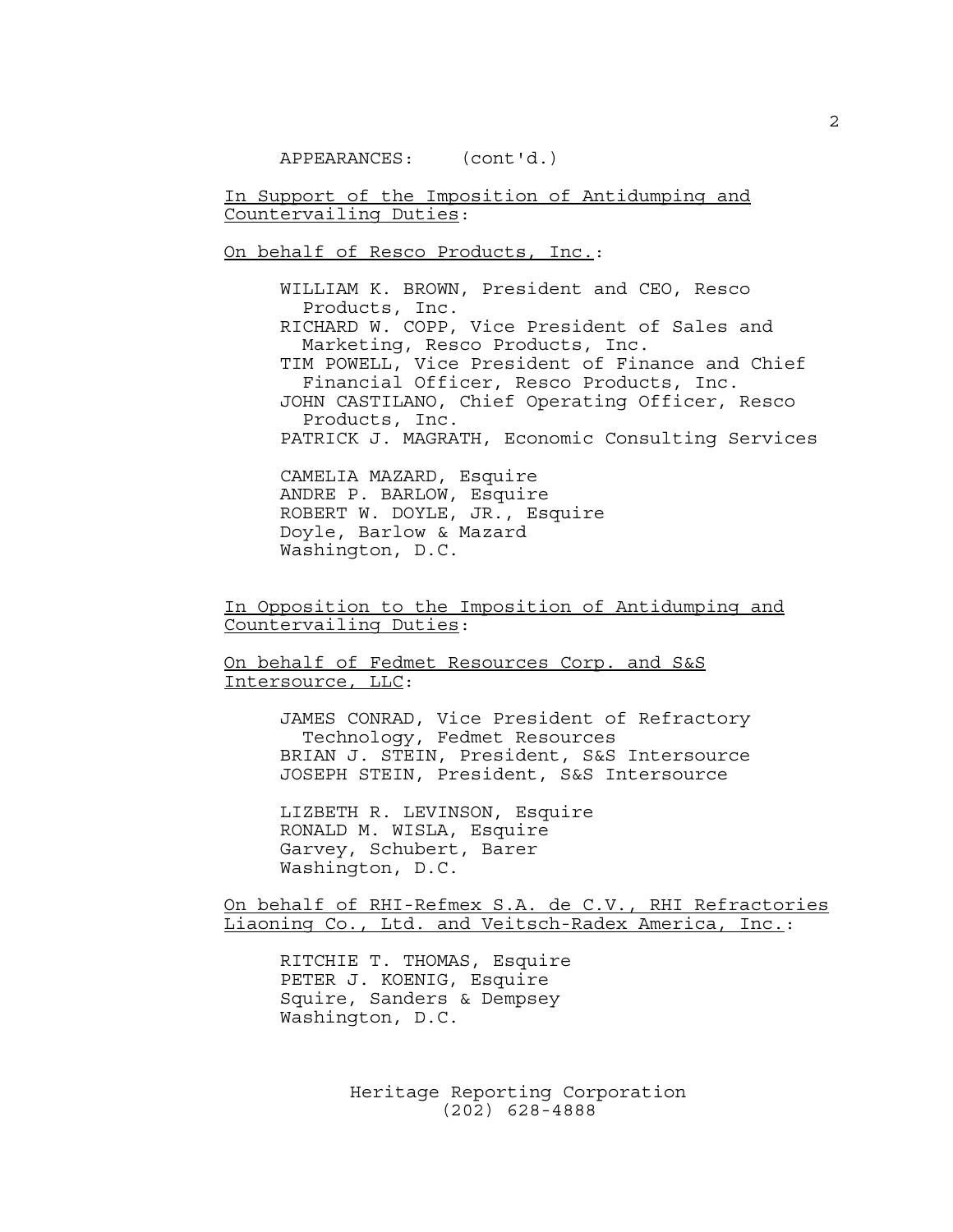APPEARANCES: (Cont'd.)

In Opposition to the Imposition of Antidumping and Countervailing Duties:

On behalf of Vesuvius USA Corp. and Yingkou Bayuquan Refractories Co., Ltd.:

JULIE C. MENDOZA, Esquire DONALD B. CAMERON, Esquire R. WILL PLANERT, Esquire MARY S. HODGINS, Esquire Troutman Sanders Washington, D.C.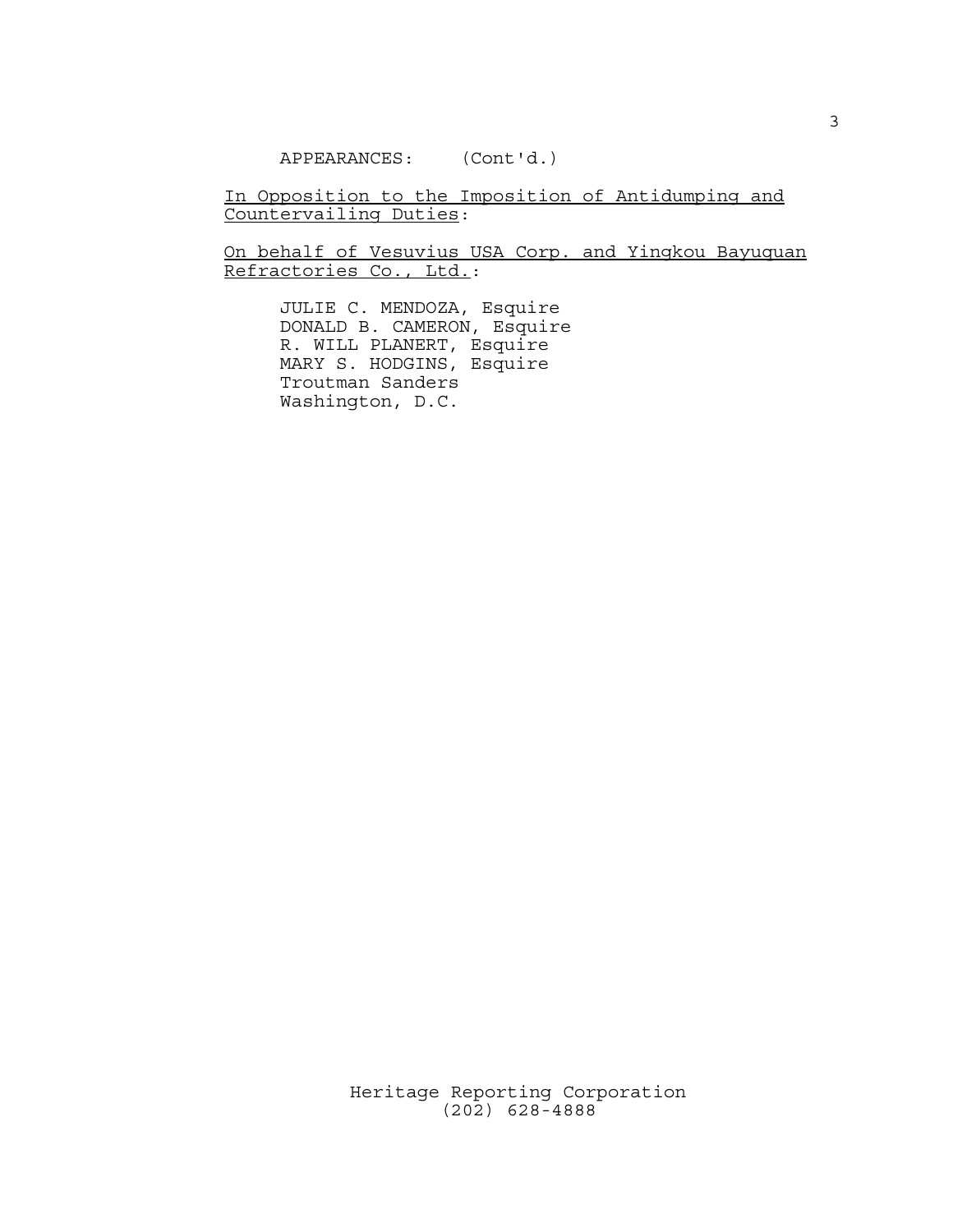# I N D E X

4

| OPENING STATEMENT OF CAMELIA MAZARD, ESQUIRE,<br>DOYLE, BARLOW & MAZARD                      | 7              |
|----------------------------------------------------------------------------------------------|----------------|
| OPENING STATEMENT OF LIZBETH R. LEVINSON, ESQUIRE,<br>GARVEY, SCHUBERT, BARER                | $\overline{9}$ |
| STATEMENT OF WILLIAM K. BROWN, PRESIDENT AND CEO,<br>RESCO PRODUCTS, INC.                    | 12             |
| STATEMENT OF RICHARD W. COPP, VICE PRESIDENT OF<br>SALES AND MARKETING, RESCO PRODUCTS, INC. | 23             |
| STATEMENT OF PATRICK J. MAGRATH, ECONOMIC<br>CONSULTING SERVICES                             | 29             |
| STATEMENT OF CAMELIA MAZARD, ESQUIRE,<br>DOYLE, BARLOW & MAZARD                              | 43             |
| STATEMENT OF LIZBETH R. LEVINSON, ESQUIRE,<br>GARVEY, SCHUBERT, BARER                        | 105            |
| STATEMENT OF BRIAN J. STEIN, PRESIDENT, S&S<br><b>TNTERSOURCE</b>                            | 106            |
| STATEMENT OF JOSEPH STEIN, PRESIDENT, S&S<br>INTERSOURCE                                     | 112            |
| STATEMENT OF JAMES CONRAD, VICE PRESIDENT OF<br>REFRACTORY TECHNOLOGY, FEDMET RESOURCES      | 120            |
| STATEMENT OF PETER J. KOENIG, ESQUIRE,<br>SQUIRE, SANDERS & DEMPSEY                          | 125            |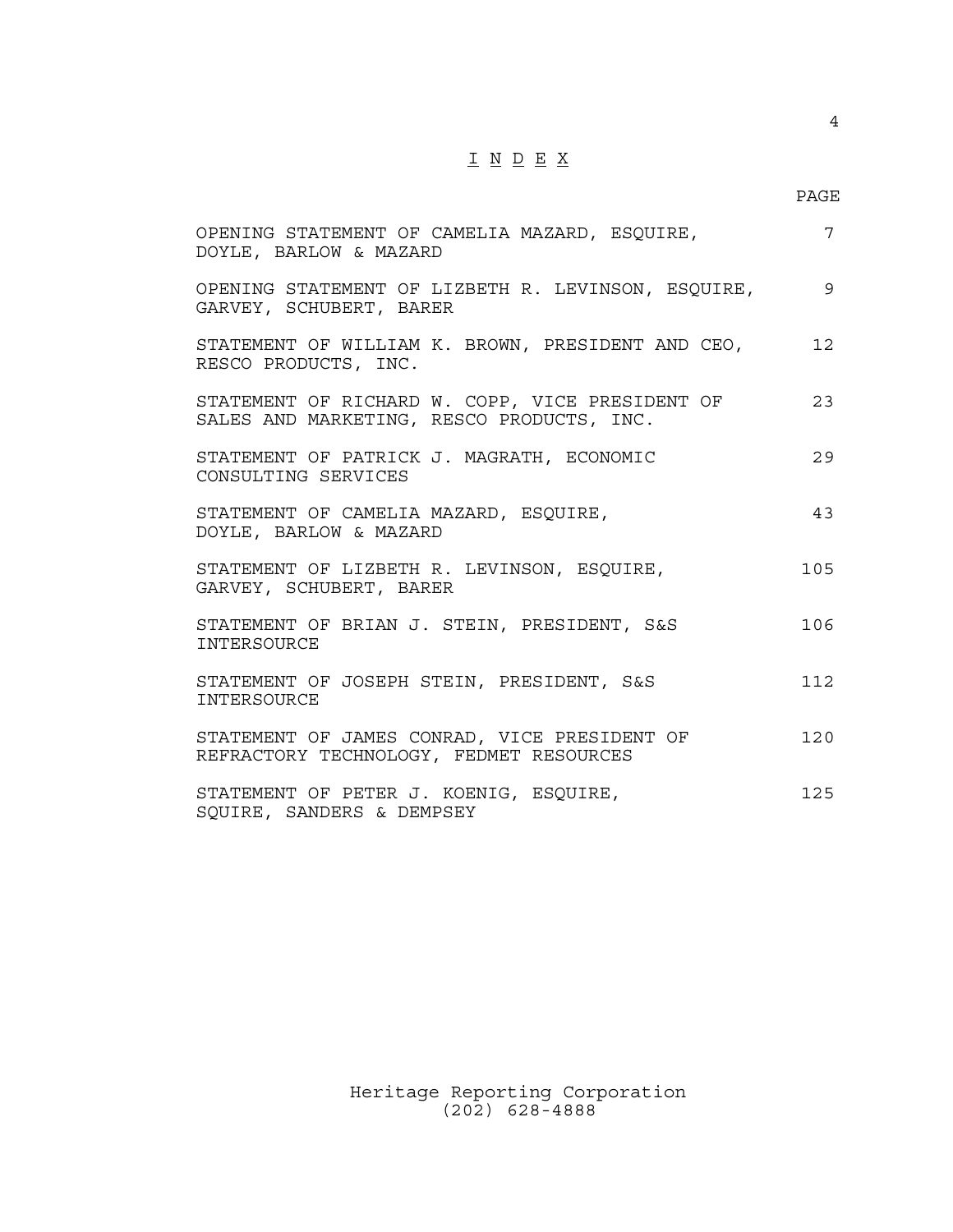## I N D E X

| STATEMENT OF JULIE C. MENDOZA, ESQUIRE,<br>TROUTMAN SANDERS                   | 129 |
|-------------------------------------------------------------------------------|-----|
| STATEMENT OF R. WILL PLANERT, ESQUIRE,<br>TROUTMAN SANDERS                    | 133 |
| STATEMENT OF RITCHIE T. THOMAS, ESQUIRE,<br>SOUIRE, SANDERS & DEMPSEY         | 141 |
| STATEMENT OF DONALD B. CAMERON, ESQUIRE,<br>TROUTMAN SANDERS                  | 144 |
| CLOSING STATEMENT OF LIZBETH R. LEVINSON, ESQUIRE,<br>GARVEY, SCHUBERT, BARER | 181 |
| CLOSING STATEMENT OF CAMELIA MAZARD, ESQUIRE,<br>DOYLE, BARLOW & MAZARD       | 187 |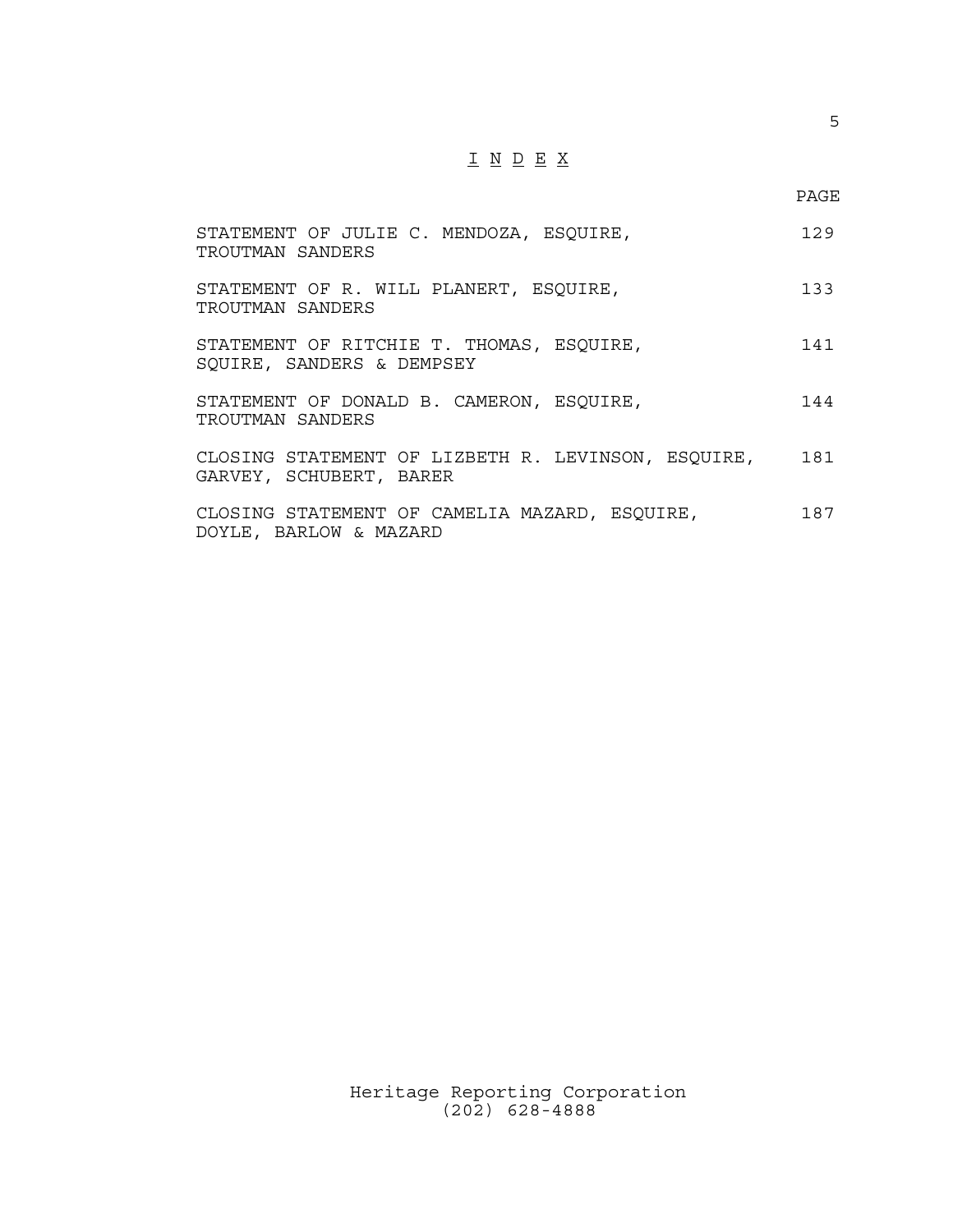| 1  | $\underline{P} \underline{R} \underline{O} \underline{C} \underline{E} \underline{E} \underline{D} \underline{I} \underline{N} \underline{G} \underline{S}$ |
|----|-------------------------------------------------------------------------------------------------------------------------------------------------------------|
| 2  | (9:30 a.m.)                                                                                                                                                 |
| 3  | MR. ASCIENZO: Good morning and welcome to                                                                                                                   |
| 4  | the United States International Trade Commission's                                                                                                          |
| 5  | conference in connection with the preliminary phase of                                                                                                      |
| 6  | antidumping duty investigation Nos. 701-TA-468 and                                                                                                          |
| 7  | 731-TA-1166-1167 concerning imports of Certain                                                                                                              |
| 8  | Magnesia Carbon Bricks From China and Mexico.                                                                                                               |
| 9  | My name is John Ascienzo, and I am the                                                                                                                      |
| 10 | Commission's Acting Director of the Office of                                                                                                               |
| 11 | Investigations, and I will preside at this conference.                                                                                                      |
| 12 | Among those present from the Commission staff are,                                                                                                          |
| 13 | from my far right, Jim McClure, the supervisory                                                                                                             |
| 14 | investigator; Elizabeth Haines, the investigator;                                                                                                           |
| 15 | Michael Haldenstein, the attorney/advisor; James                                                                                                            |
| 16 | Fetzer, the economist; Charles Yost, the auditor;                                                                                                           |
| 17 | Vincent DeSapio, the industry analyst; and Michelle                                                                                                         |
| 18 | Koscielski, the industry analyst.                                                                                                                           |
| 19 | I understand that parties are aware of the                                                                                                                  |
| 20 | time allocations. I would remind speakers not to                                                                                                            |
| 21 | refer in your remarks to business proprietary                                                                                                               |
| 22 | information and to speak directly into the                                                                                                                  |
| 23 | microphones. We also ask that you state your name and                                                                                                       |
| 24 | affiliation for the record before the beginning of                                                                                                          |
| 25 | your presentation.                                                                                                                                          |
|    | Heritage Reporting Corporation                                                                                                                              |

(202) 628-4888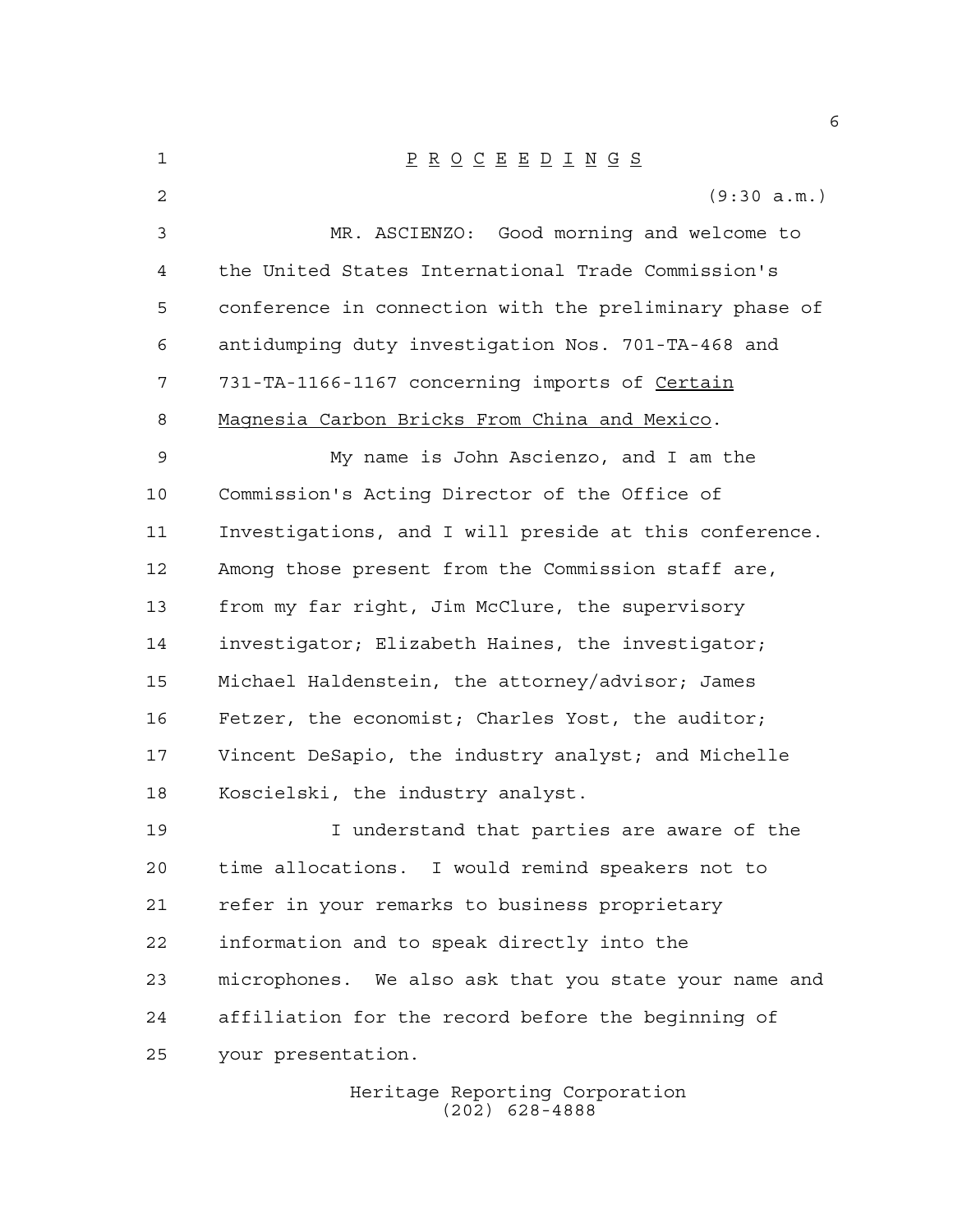1 Are there any questions?

(No response.)

 MR. ASCIENZO: If not, welcome, Ms. Mazard. Please proceed with your opening statement.

 MS. MAZARD: Thank you. Good morning, members of the Commission's investigative team. My name is Camelia Mazard, and I'm with the law firm of Doyle, Barlow & Mazard. I appear before you today on behalf of Petitioner Resco Products, Inc., a domestic producer of magnesia carbon brick, the subject of this investigation. We will also refer to these products today as MCB.

 With me today are Bill Brown, Resco's President and CEO; Rick Copp, Resco's Vice President of Sales and Marketing; Tim Powell, Resco's Chief Financial Officer; and John Castilano, Resco's Chief Operating Officer; Andre Barlow and Robert Doyle of Doyle, Barlow & Mazard; and Pat Magrath, our economic consultant on this case.

 Mr. Brown, Mr. Copp and Mr. Magrath will also be making oral presentations. Mr. Powell and Mr. Castilano will be available to answer questions, as will the entire panel.

 In addition to those present who support the petition, we received statements of support for this

Heritage Reporting Corporation (202) 628-4888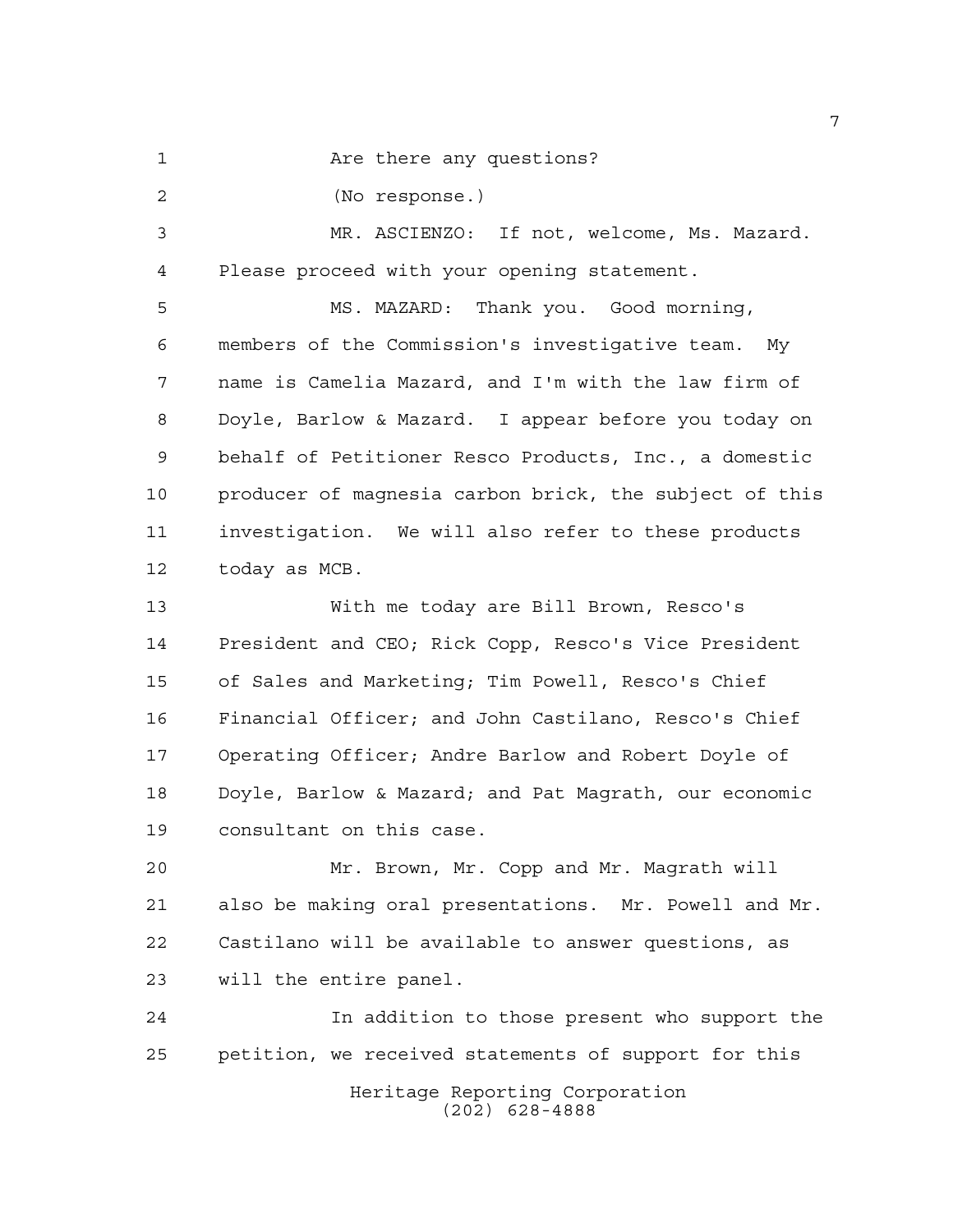petition from the Honorable Congressman Murphy of Pennsylvania, the Honorable Congressman Visclosky of Indiana, the Steel Manufacturers Association, the United Steel Workers and from the Refractories Institute, which is the trade association for the refractories industry.

 The first presentation today will be from Bill Brown, who will provide you with the history of MCB and describe the product, give you information about Resco and the industry and explain how imports negatively impact the domestic industry and Resco in particular.

 Rick Copp will then talk about the current market conditions, explain how the product is sold, describe the channels of distribution, contracts, the way sales negotiations are conducted and demonstrate how imports are being used by customers to negotiate lower prices and replace sales of U.S. producers, including Resco.

 Mr. Magrath will address how price is the dominant variable in a purchaser's decision, the significant volume and market share of unfair, low-priced imports from Mexico and China and how these imports' volume and prices take U.S. sales and cause a loss of revenue to U.S. producers in the U.S. market.

> Heritage Reporting Corporation (202) 628-4888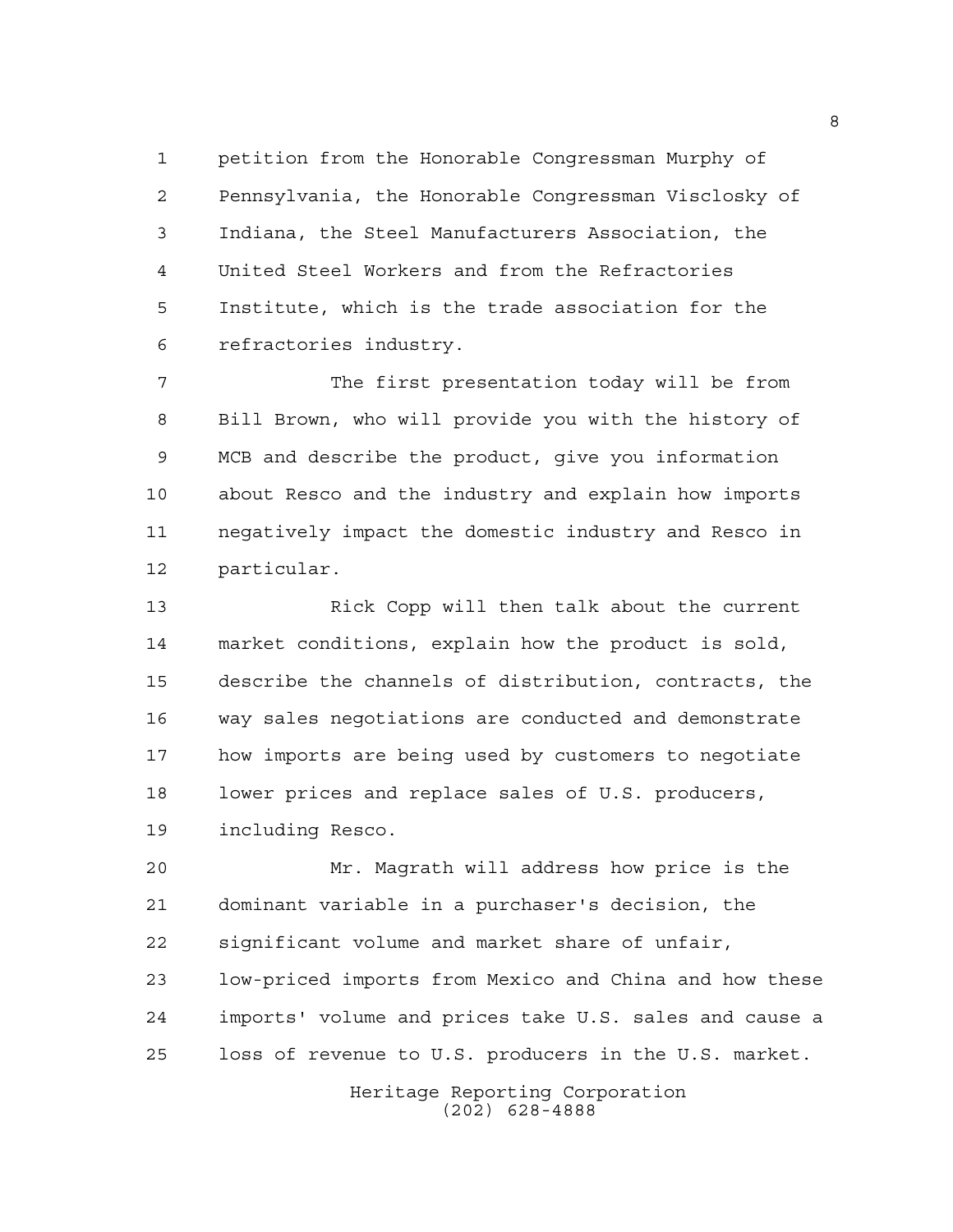He will then address the adverse impact these imports have had on U.S. MCB production and the threat of imminent injury these imports pose. I will close the testimony with a discussion of like product issues.

6 6 As set forth in our petition, the questionnaire responses and as you will hear today, the domestic industry that manufactures MCB is currently experiencing and is threatened with material injury by reason of less than fair value imports of MCB from China and Mexico.

 Most certainly, there is a reasonable indication of the existence of such injury and the cause of the injury. We are also here because these Chinese MCB producers diverted exports to the U.S. market because of the dumping orders in place in the European Union and in Turkey to the detriment of the U.S. industry.

 Thank you very much for your time and consideration today.

Heritage Reporting Corporation (202) 628-4888 MR. ASCIENZO: Thank you. Ms. Levinson? Microphone, please? MS. LEVINSON: Good morning. I'm Lizbeth Levinson from Garvey Schubert Barer. I'm counsel for Fedmet Resources, Inc. and S&S Intersource, two of the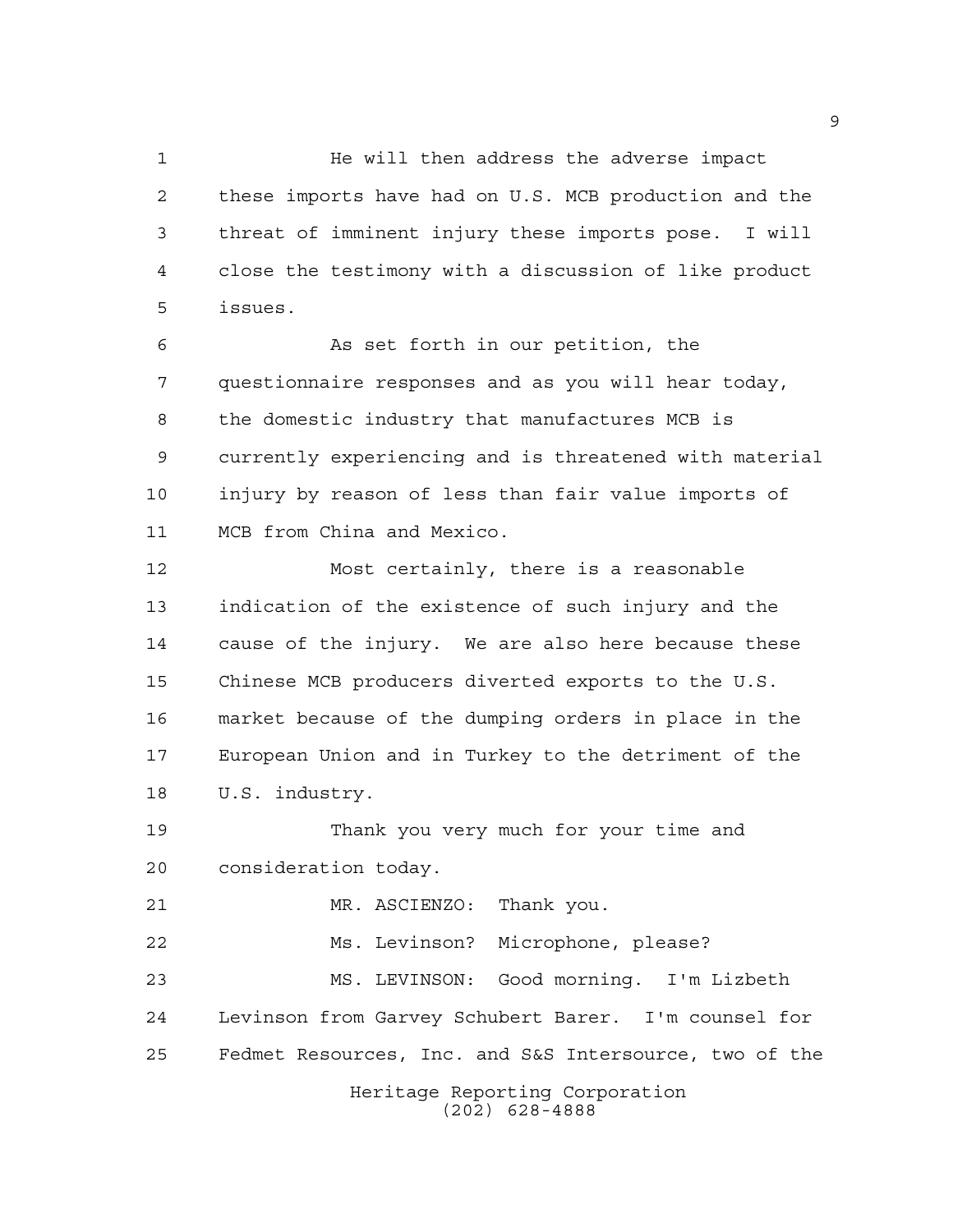largest importers of MCBs from China.

| 2           | This case is unusual in that even the                  |
|-------------|--------------------------------------------------------|
| 3           | petition itself does not establish a prima facie cause |
| 4           | of injury. It is clear from Petitioner's own           |
| 5           | information, which is apparently the most favorable    |
| 6           | information that it could amass, that a "significant   |
| 7           | increase in imports and import market share" is        |
| 8           | attributable to only one year of data.                 |
| $\mathsf 9$ | When the Petitioner's own estimates are                |
| 10          | analyzed over the full year period of investigation,   |
| 11          | cumulative imports actually decreased both in terms of |
| 12          | absolute volume and as a share of U.S. consumption,    |
| 13          | and I'm referring to the chart that's at page 23 of    |
| 14          | the petition.                                          |
| 15          | No claim of an increase in import volume               |
| 16          | whatsoever can be discerned from the petition.         |
| 17          | Moreover, Petitioner's volume analysis fails entirely  |
| 18          | to account for half year 2009 when Chinese import      |
| 19          | volume collapsed due to the ongoing recession. Unlike  |
| 20          | the petition, the Commission's volume analysis must    |
| 21          | take into account the most recent interim period.      |
| 22          | Meanwhile, the Petitioner's pricing                    |
| 23          | allegations are equally as feeble. First, Petitioner   |
| 24          | claims that MCBs are a commodity product. However, as  |
| 25          | our witnesses will testify, MCBs are often customized  |
|             | Heritage Reporting Corporation<br>$(202)$ 628-4888     |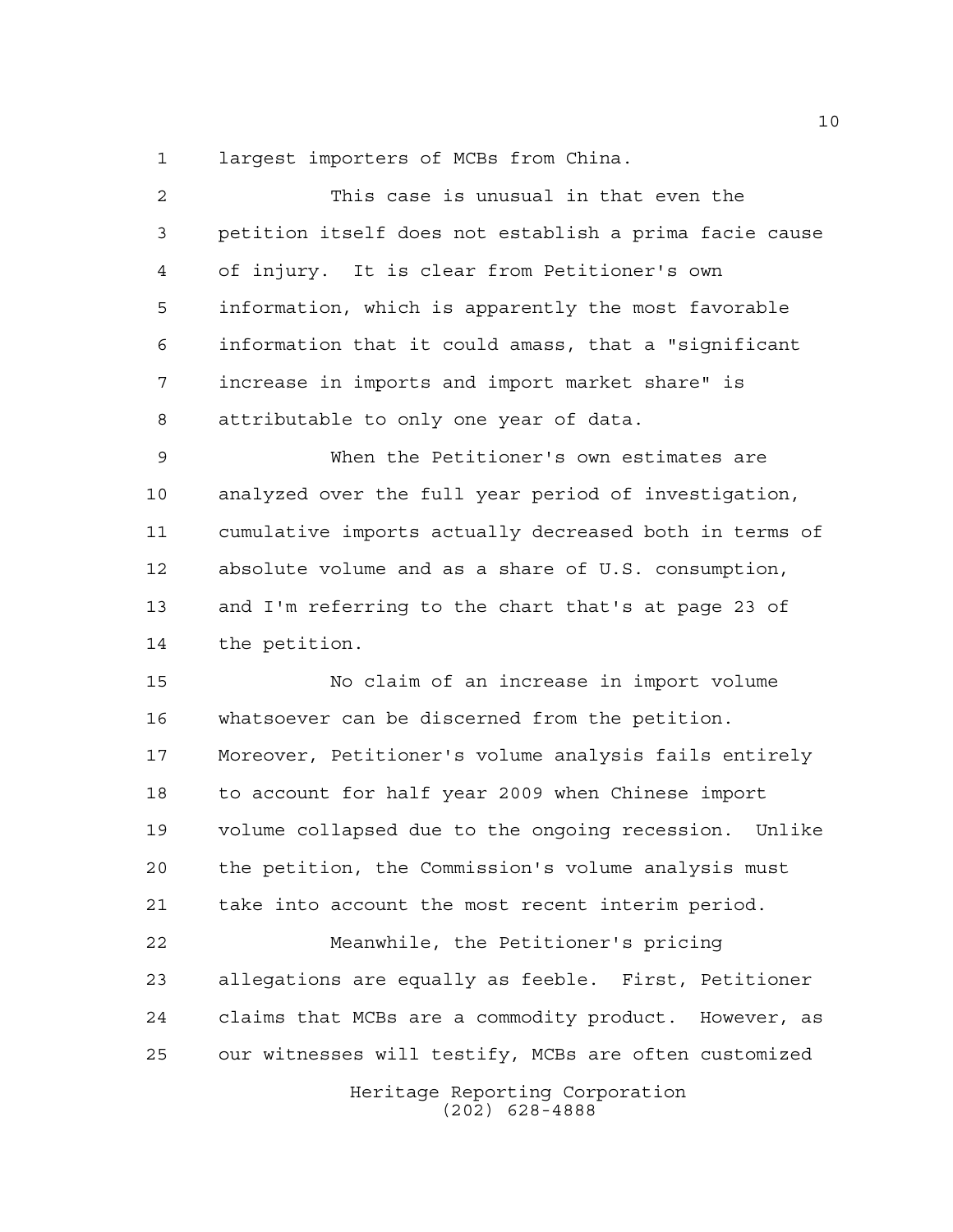to an individual purchaser's dedicated equipment.

 Second, there is no evidence of price suppression as prices during the period of investigation have increased in tandem with rising raw material costs. Nor have Petitioners alleged any cost/price squeeze and have presented no evidence of price suppression.

 The Commission should carefully scrutinize Petitioner's lost sales allegations. In fact, the president of S&S Intersource will testify that until recently he had not even encountered Petitioner Resco in the U.S. market.

 With respect to the impact of imports on the domestic industry, the Petitioner admits that there's been no decrease in capacity and that the reduction in U.S. shipments is too small to range for purposes of the public version, but only that its profits are somehow "inadequate" and it had to implement drastic and painful cost cutting measures. However, in the face of the current global recession what company in any industry has not had to face similar challenges and cost cuts and cut costs, shed employees and trim profit margins?

Heritage Reporting Corporation (202) 628-4888 The Commission's injury analysis is required to take into account the conditions of competition in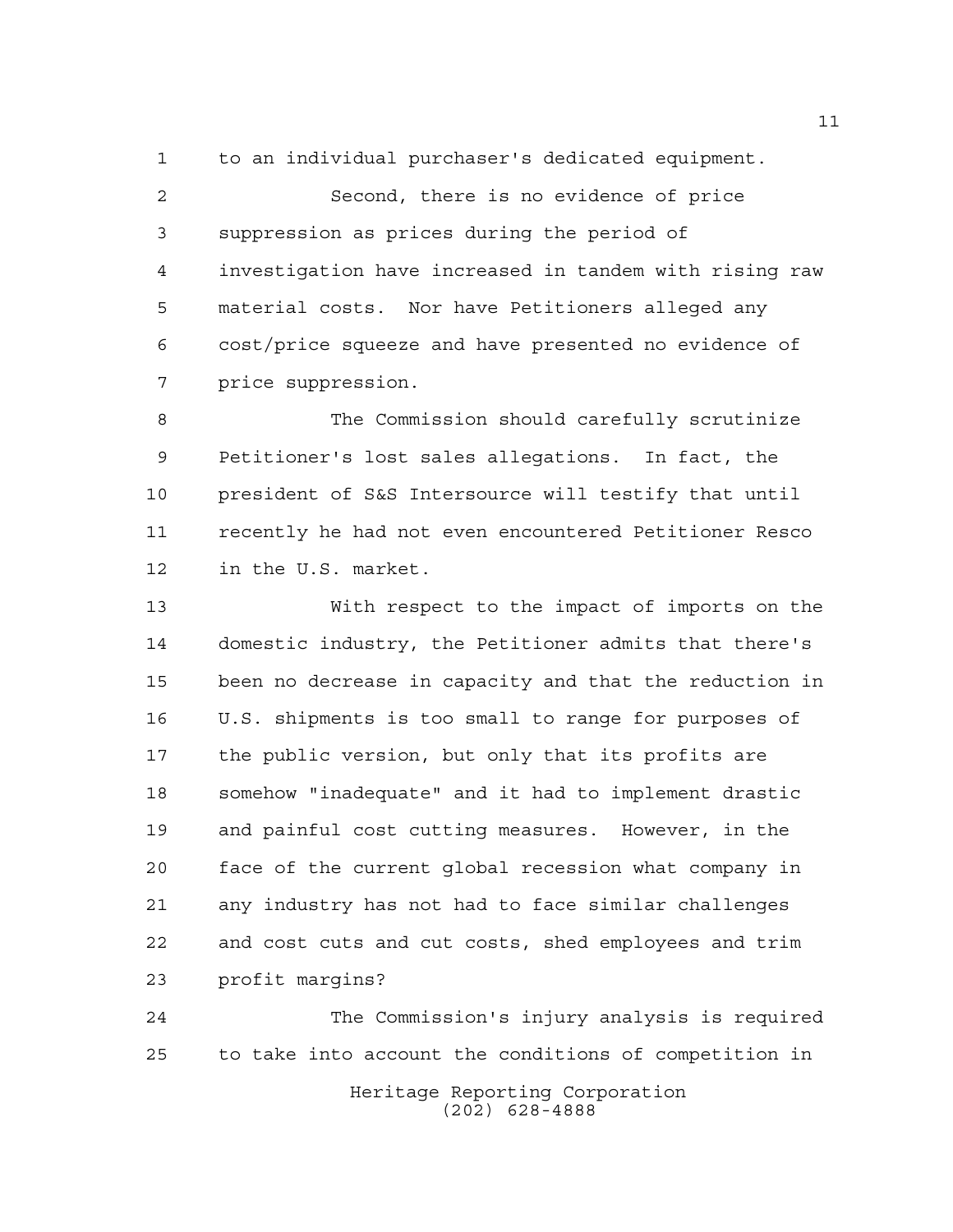which the industry operates and the business cycle. The current global recession and not the presence or absence of cumulated imports is the cause of any injury to the domestic industry, as even the petition itself shows.

Thank you very much.

MR. ASCIENZO: Thank you.

 MR. BROWN: Good morning, members of the Commission's investigative team. My name is Bill Brown, and I'm President and CEO of Resco.

11 11 I would first like to thank you for the opportunity to testify here today in support of Resco's antidumping duty petition. As Ms. Mazard stated, my testimony this morning will focus on the history of MCB and how the import problem affects domestic producers such as Resco.

17 As background, I've worked in the refractories industry for 45 years, the past 11 years with Resco and before then for 33 years at Harvis & Walker, which is now part of ANH Refractories, one of four producers in this investigation.

 My dad worked at Harvis & Walker, and I went to college on a Harvis & Walker scholarship. I began my career as a quality control technician and became a refractory salesman calling on the steel industry in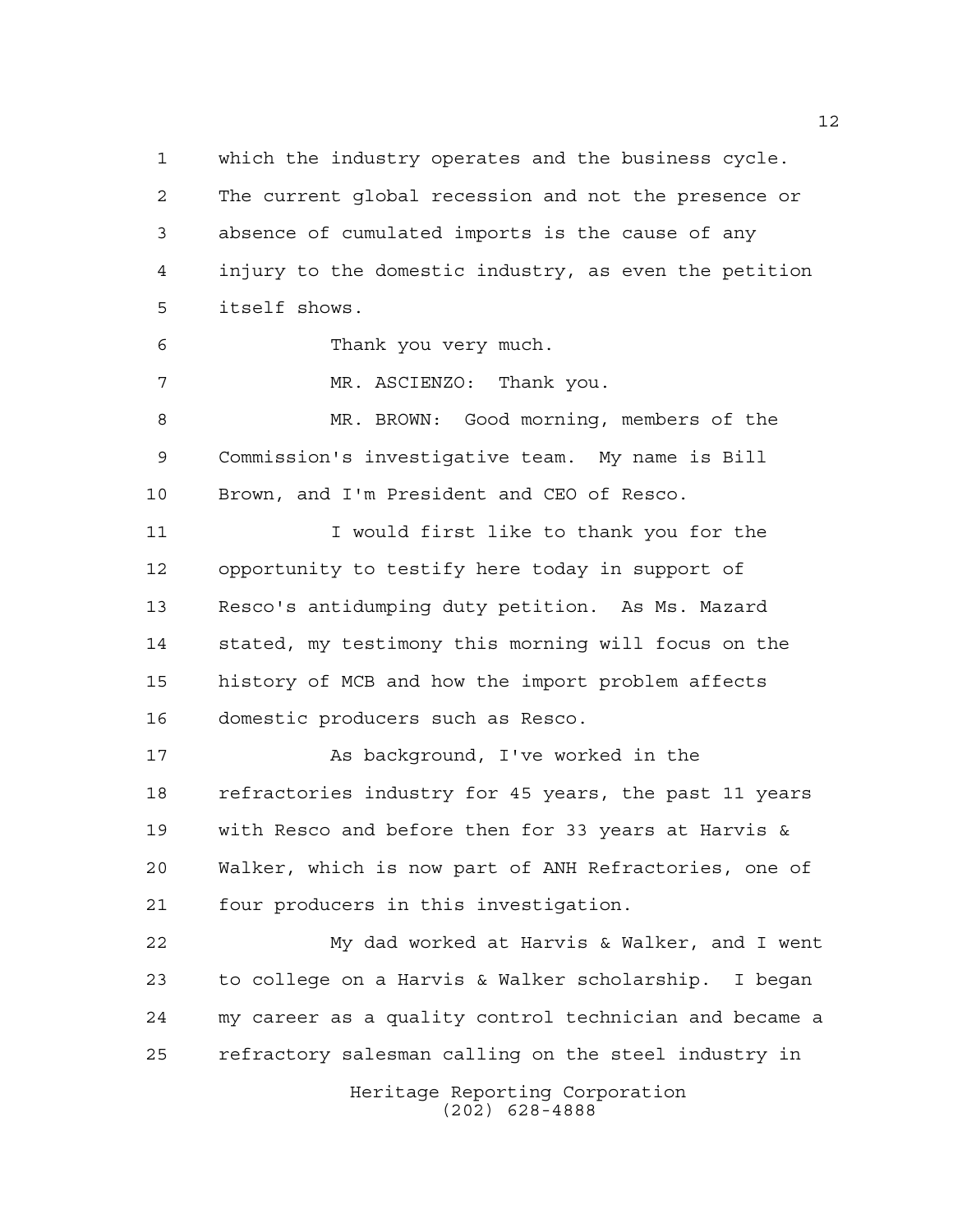1972 and stayed into that role until 1993, so the refractories business has been putting meat and potatoes on my table for most of my life.

 MCB technology was introduced in the mid 1970s for lining electric arc furnaces or EAFs in order to contain the melting steel and aggressive slags. In EAFs, MCB lined the slag lines, some upper sidewalls and occasionally some roof linings.

 They are also used to line basic oxygen furnaces primarily in the working linings and occasionally in the brick backup linings. Steel transfer ladles and steel processing ladles use MCB primarily in the slag lines, as you can see in the drawings we brought today to the ITC.

 Beginning in 1983 at Harbison & Walker, I headed the Iron & Steel Technical Department for nine years where I was intimately involved with MCB mix formulation, development and actively participated in the evolution of MCB to serve the steel industry. I then became General Manager of Sales & Marketing for the steel industry at Harbison & Walker for six years before becoming the Vice President of Sales for the whole company.

Heritage Reporting Corporation (202) 628-4888 In 1998, I left Harbison & Walker and became President and CEO of Resco, and two years later Resco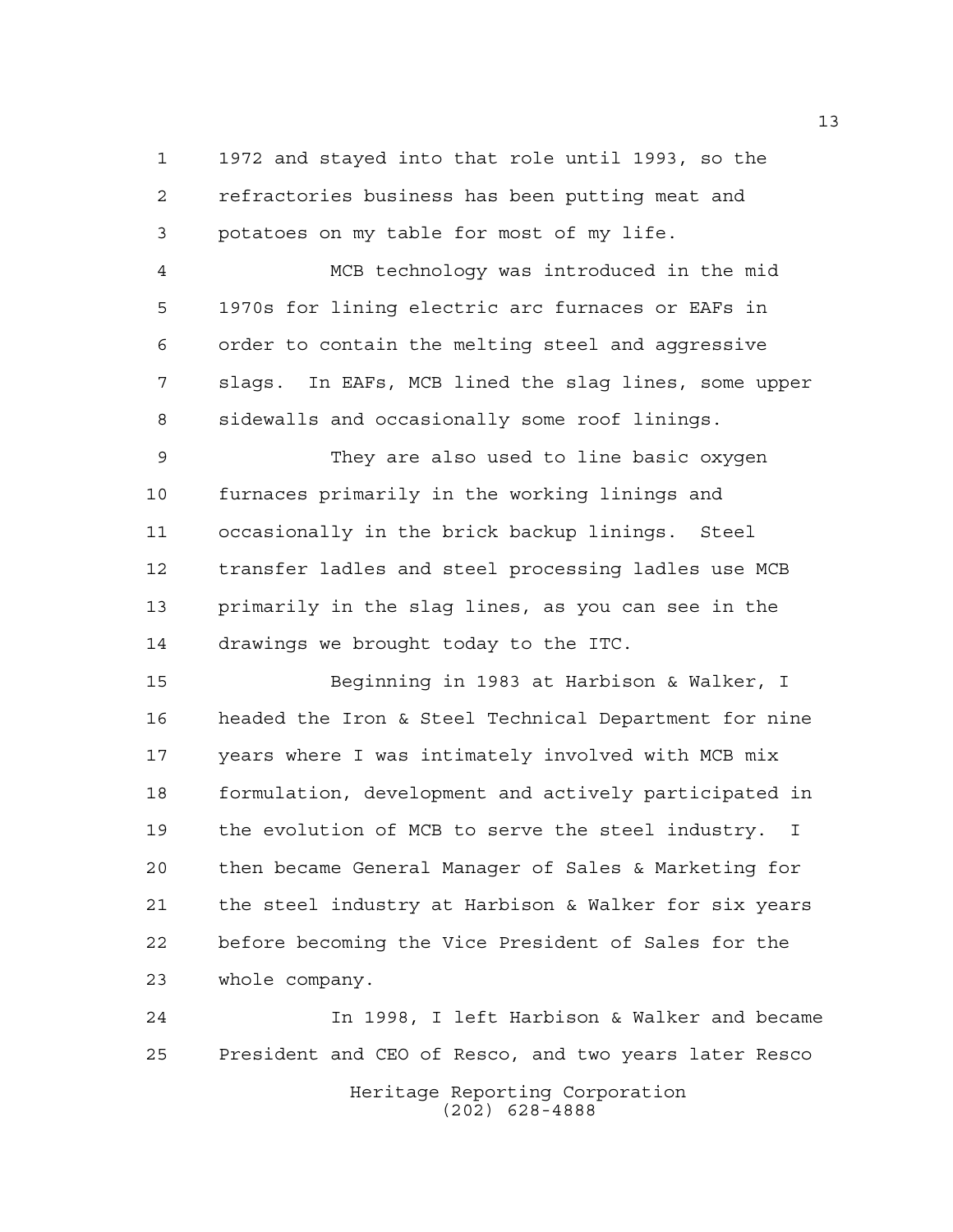acquired Harbison & Walker's MCB plant in Hammond, Indiana, from the company represented in the back of the room now, RHI-AG, as a result of a divestiture required by the Federal Trade Commission when RHI-AG acquired Harbison & Walker.

 Hence, the very MCB production and technology with which I was familiar and helped develop for 15 years when I worked for Harbison & Walker became part of my new company, Resco. In addition, in 2007 and 2008 I served as the Chairman of the Refractories Institute, an industry association. I therefore have personal knowledge regarding all aspects of MCB production and sales in the U.S. market.

 Resco is a privately owned company founded in 1946 with headquarters in Pittsburgh. We have 12 operating plants and two mining operations. One of these operating plants is in Hammond, Indiana, where MCB is produced. The company has been known to be a leader in the refractory industry and strives to continuously develop proprietary heat-resistent products and special formulations.

Heritage Reporting Corporation I would now like to turn to a discussion on the volume of imports. As background to the volume discussion, it should be stated that both Chinese and

(202) 628-4888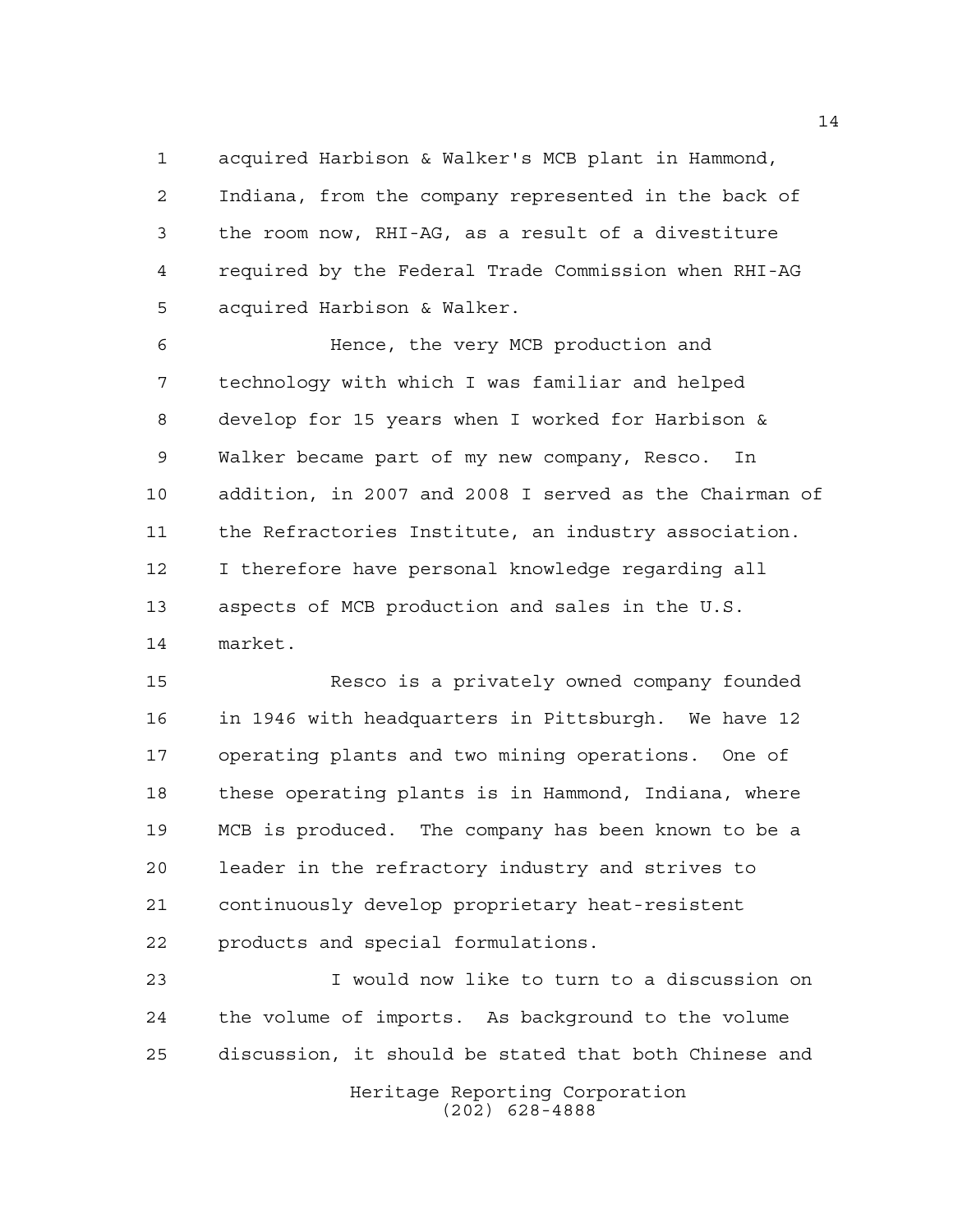Mexicans have been dumping in this country for some time.

 Having adopted this export growth strategy, the Chinese and Mexican MCB producers began to realize the benefits of their aggressive pricing as early as the year 2000. Unfortunately for the domestic MCB industry, as a result of their aggressive pricing these foreign producers were able to both increase their exports into the United States and grow their share of the U.S. market to approximately 50 percent during periods of increasing and decreasing U.S. MCB demand.

 To make matters even worse, the Chinese Government subsidizes the production of MCB in China, thereby further enabling these producers to sell in the United States at dumped prices. This exacerbated situation is evidenced by what we believe to be triple digit dumping margins for MCB imports.

 I would now like to state that although the recent decline in steel production may explain some of the injury to the U.S. MCB industry, the sharp increase in lost sales and revenues experienced by Resco was brought on solely as a result of the subject imports.

Heritage Reporting Corporation (202) 628-4888 Indeed, Resco began to lose sales and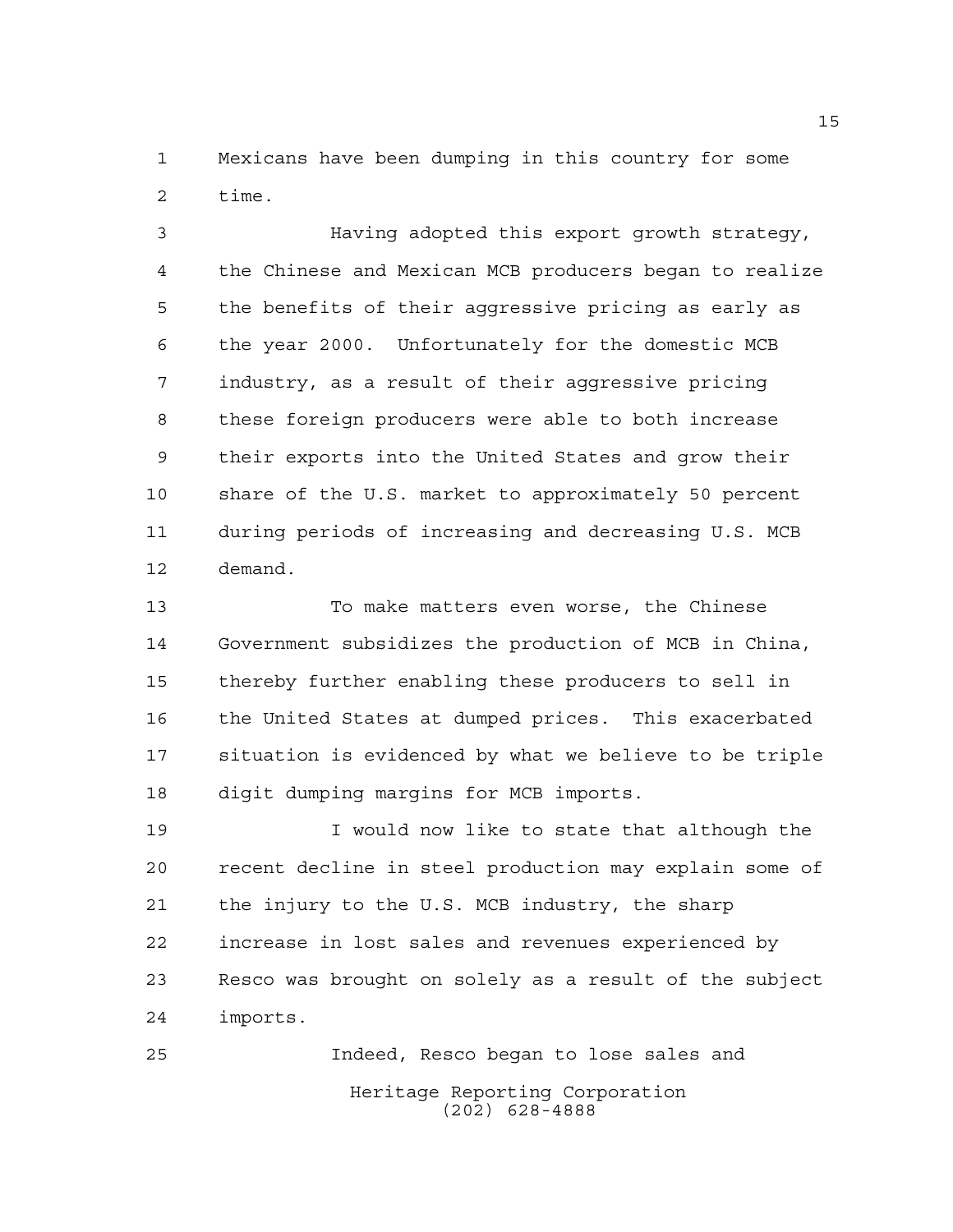revenues to dumped imports much earlier over this period of investigation. From 2006 to 2008 when the U.S. steel industry was robust, what we saw in the marketplace were price offerings by the Chinese and Mexican MCB producers that were so low we became increasingly unable to compete profitably.

 In fact, the pricing at several of Resco's key accounts are now at or near our production cost. In contrast, prices in other product lines such as aluminum magnesia graphite bricks and fired bricks have either been stable or even improved over the period of the investigation.

 The market share of MCB imports into the United States is close to 50 percent, and the prices at which these products are sold and offered for sale by Resco continue to be suppressed in order to meet the price of these imports. Hence, as a result of unfair competition we have continued to lose sales and receive inadequate pricing on both new and ongoing contracts.

 I personally unfortunately had the job of reducing employment in our Hammond MCB facility and at headquarters in Pittsburgh over the last two years as a result of the lost sales and revenues that I mentioned. This role is probably one of the most

> Heritage Reporting Corporation (202) 628-4888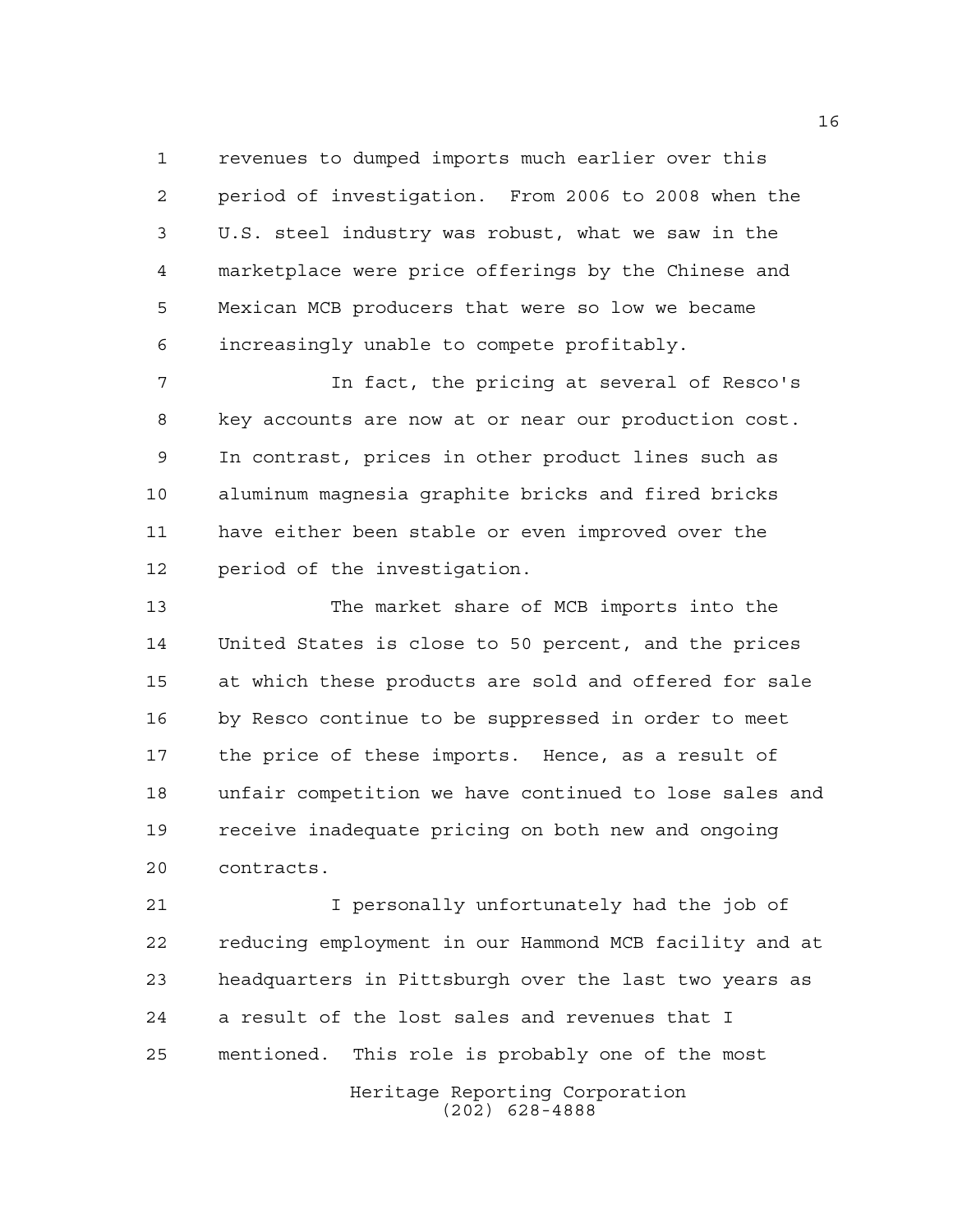painful parts of the job as the head of a company.

 As a result of imported MCB from China and Mexico, I let go of over 30 percent of the United Steel Workers at our Hammond facility. As Mr. Gerard's statement to the ITC says, in his capacity as the International President of the USW the jobs and livelihoods of these union workers depend on the ability of Resco and other domestic MCB producers to compete fairly against foreign imported MCB.

 Not only have we been forced to dramatically reduce U.S. employment; we also began to source a percentage of our sales from China to compete with low-priced Chinese and Mexican imports for those customers who do not differentiate products except by price, price and price.

 As evidenced in both our petition and questionnaire responses, since 2007 we experienced declines in shipments, production, employment and research and development spending, for example. We therefore believe it is apparent that Resco is materially injured by reason of these unfairly priced imports from China and Mexico. In fact, these imports now even threaten the very existence of our U.S. MCB plant at Hammond.

Heritage Reporting Corporation (202) 628-4888 As it stands, in order to survive Resco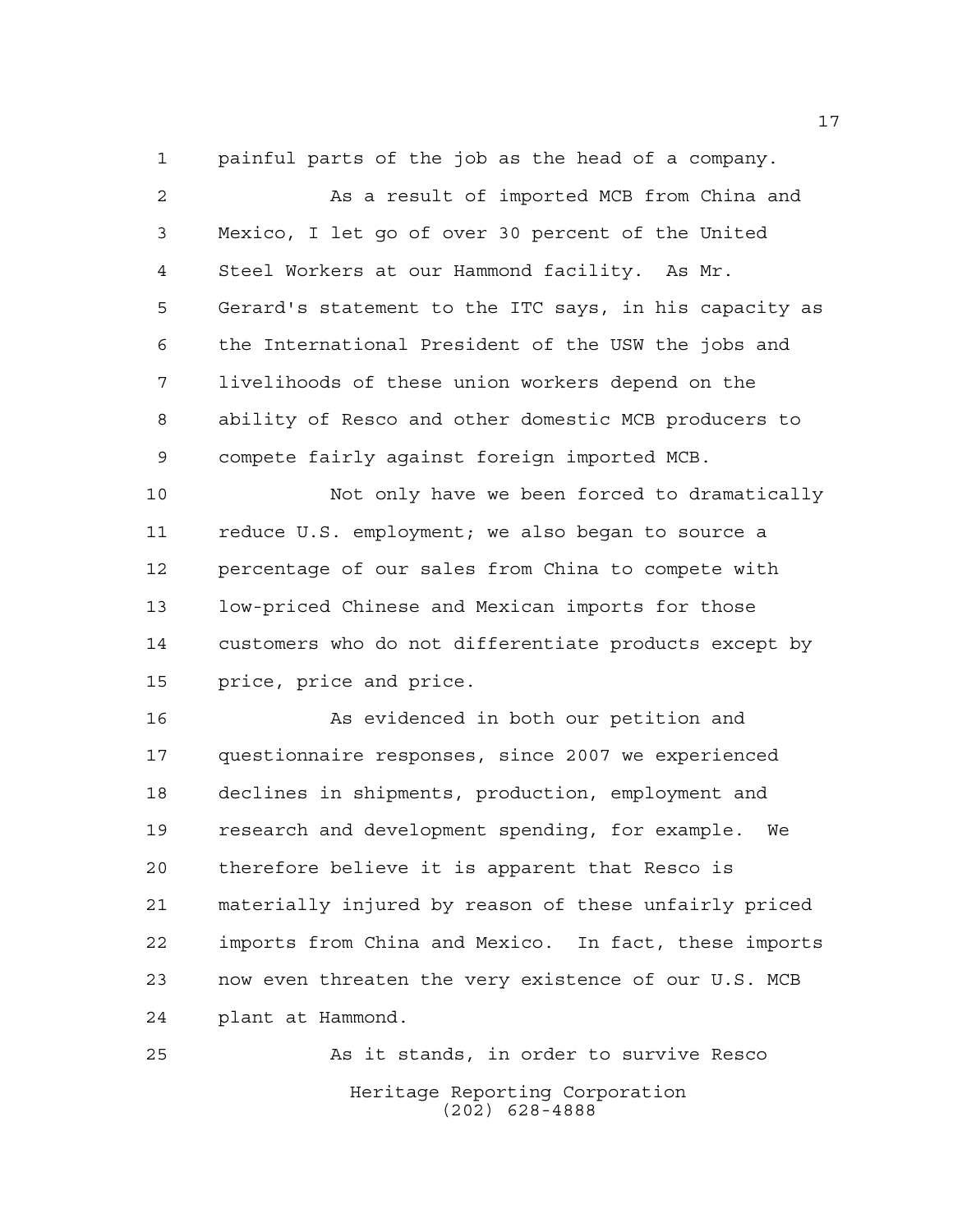reduced the work week for its remaining employees at Hammond by about 20 percent and made similar cuts in salaried personnel and benefits at both Hammond and its Pittsburgh office. These extreme measures allowed Resco to keep its operations going this past year. However, for those employees who remain they will be subject to even further reduction in compensation due to even shorter work weeks and lower benefits.

 As you can see, subject imports forced Resco to sharply curtail production and to continue to implement painful employee and compensation cuts. These cuts permeate all levels of the company. The four top executives from Resco who are here today have taken a 65 percent compensation reduction since the middle of last year.

 The domestic industry consists of four players: ANH Refractories, LWB Refractories, TYK America and Resco. According to officials at both LWB and TYK, the other two domestic producers who support Resco's petition, both companies also experienced low production and cut back over the period of investigation due to the low-priced Chinese and Mexican MCB imports.

Heritage Reporting Corporation However, the most important adverse effect on all U.S. MCB production as a result of Chinese and

(202) 628-4888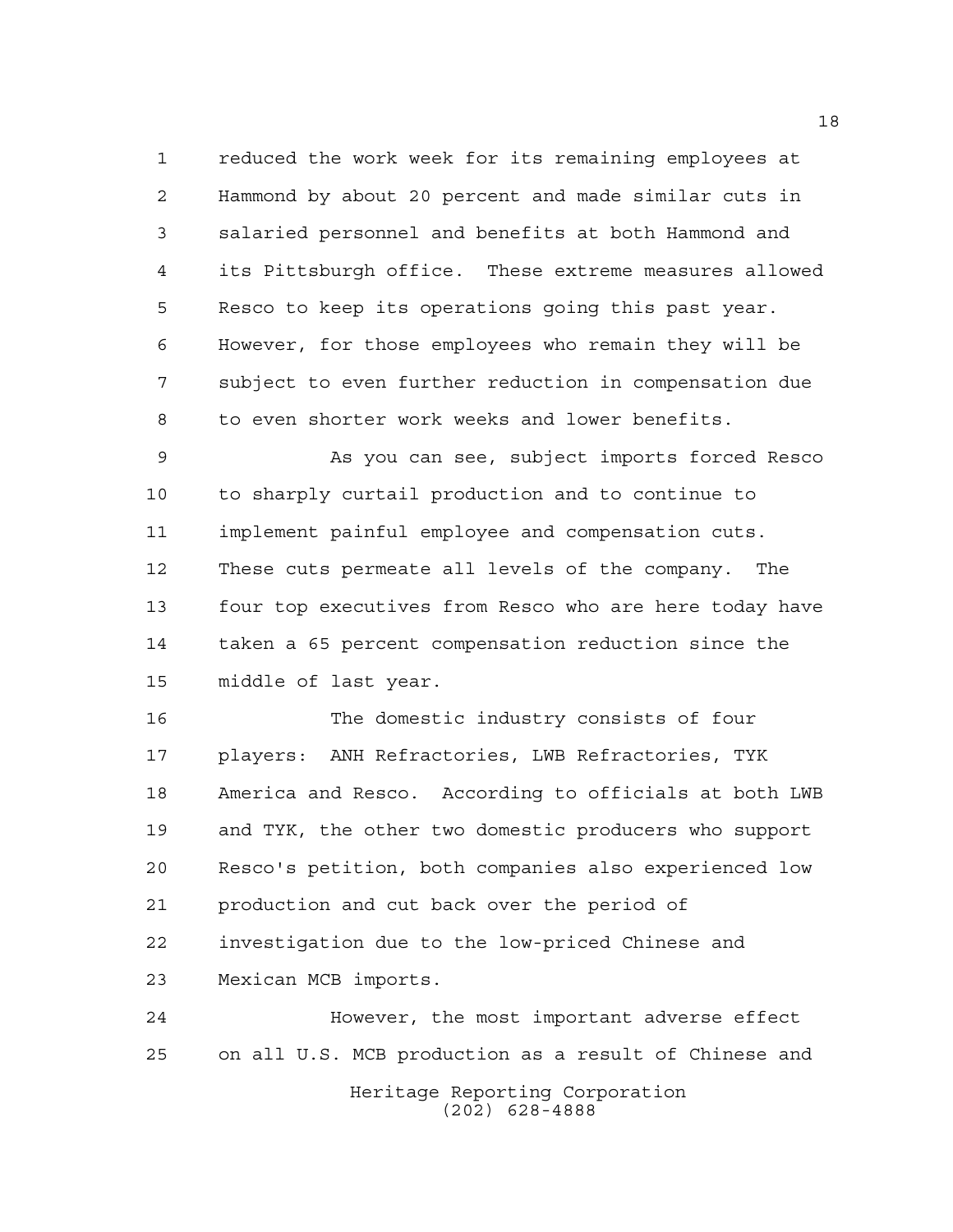Mexican imports has been the need to drastically

 reduce all of our workforces. The loss of these jobs has had a huge impact on all of our local communities as we all have historically been important employers in Indiana, Pennsylvania and Michigan.

 In the increasingly competitive market of MCB, we must continue to invest in research and development. However, given the injury caused by MCB imports, Resco has been unable to increase investments in product development.

 For example, we planned to install a hydraulic press at Hammond in 2006 to prepare for a potential increase in MCB production due to the increase in steel production. However, low-priced imports from China and Mexico captured the increased volume of MCB required due to the increase in steel production, and that press still sits at the Hammond plant uninstalled and unused.

 Dumped imports from China and Mexico also resulted in lost sales and revenues across a spectrum of customers. Although I noted earlier that some lost business can be attributed to declines in steel industry demand, the domestic industry lost sales and was forced to reduce prices disproportionately to customers who chose to buy lower priced Chinese and

> Heritage Reporting Corporation (202) 628-4888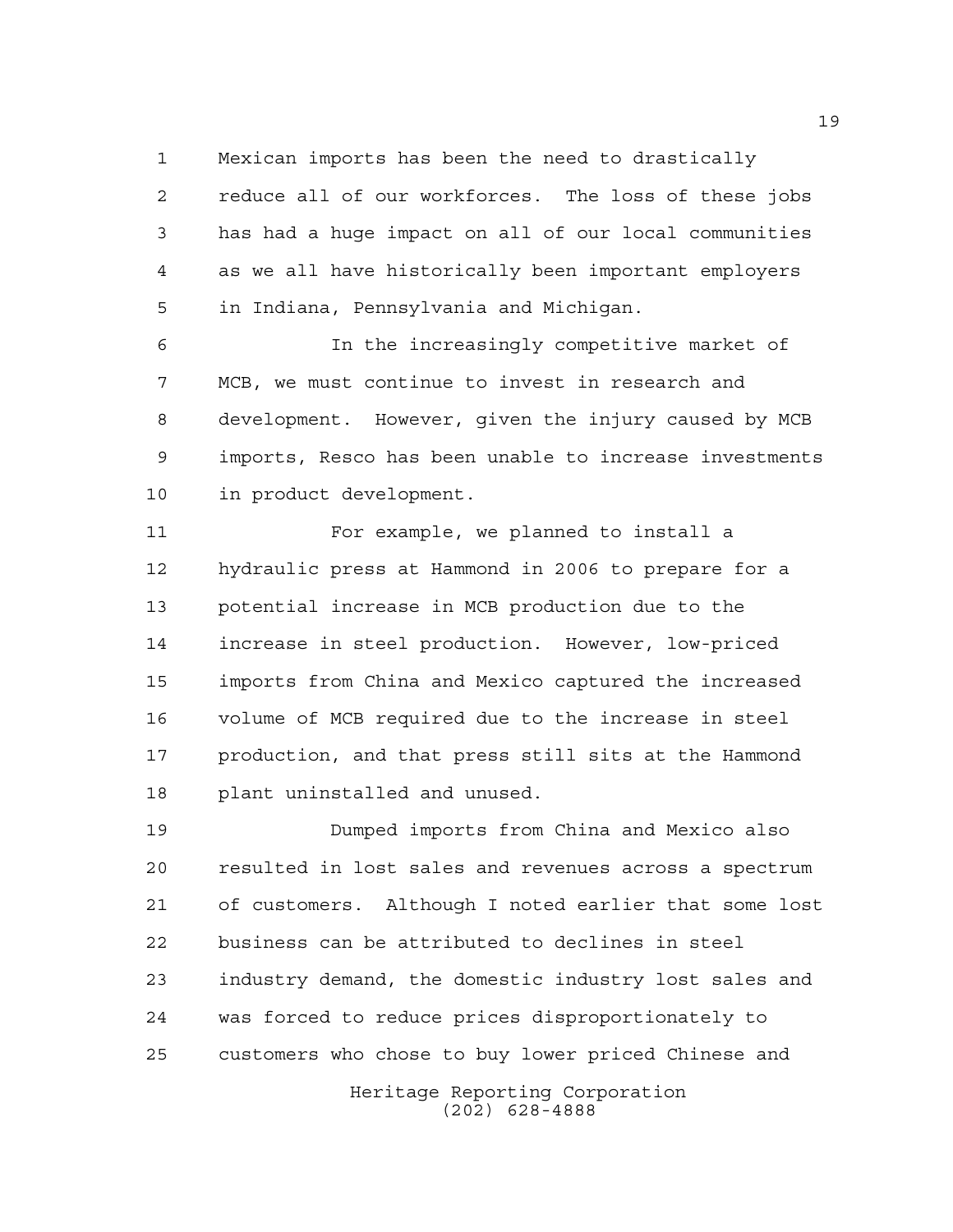Mexican imports.

| 2  | In addition, when the U.S. steel industry              |
|----|--------------------------------------------------------|
| 3  | was robust from January 2006 to September 2008, which  |
| 4  | resulted in a very strong demand for MCB, these        |
| 5  | imports were still able to capture half of the U.S.    |
| 6  | market, robbing Resco and the rest of the MCB industry |
| 7  | of profits in these good times which would have helped |
| 8  | us weather the inevitable downturn in demand such as   |
| 9  | the one we're now experiencing.                        |
| 10 | As I alluded to previously, Resco's Hammond            |
| 11 | plant is now facing extinction as a result of unfairly |
| 12 | priced imports from China and Mexico. These imports    |
| 13 | from China and Mexico significantly reduced employment |
| 14 | at Resco and are also reflected in a number of         |
| 15 | declining performance indicators during the period of  |
| 16 | investigation. As our petition shows, we lost          |
| 17 | numerous sales to these imports over the POI and were  |
| 18 | forced to reduce prices at many existing accounts in   |
| 19 | order to retain their business.                        |
| 20 | On the issue of threat of subject imports,             |
| 21 | we cannot conclude that the list of the 35 producers   |
| 22 | we included in our petition was an all-inclusive list  |
| 23 | of suppliers from China as the number of refractory    |
| 24 | producers in that country is vast. Furthermore,        |

almost all of these MCB producers claim to be export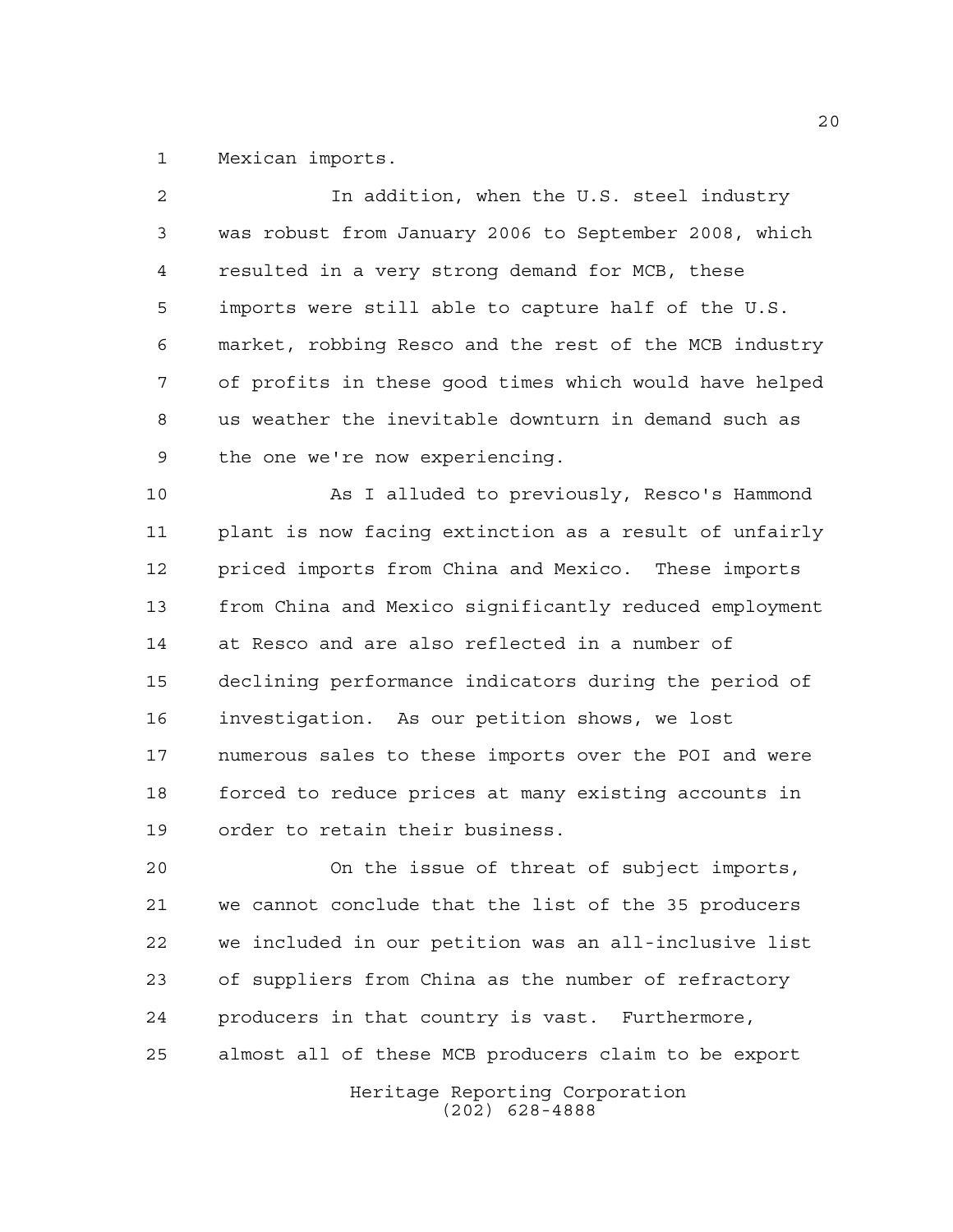oriented and actively target their sales to the U.S. market.

 In addition, the Mexican producer is well positioned for ongoing growth in the U.S. market and remains a core asset of its Austrian parent, RHI-AG. With a strong marketing arm in the United States, VRA, RHI imports MCB from both Mexico and China to try and gain share in the United States, adjusting their dumped imports to come from whatever source, China or Mexico, which gains them the most advantage.

 As noted earlier, the Chinese and Mexican producers are export oriented. In this context, it should be recognized that over the longer term these companies can only achieve significant growth by increasing exports to the United States despite the recent downturn in demand.

 Having driven Resco's Hammond plant to a financial breaking point, subject imports now threaten that plant's very survival. You need only look at the evidence of lost sales and revenues the domestic industry provided to the ITC to understand the lengths to which these Chinese and Mexican producers are willing to go to gain U.S. market share.

 What is particularly worrisome to me is that because of their dominant share of the U.S. market,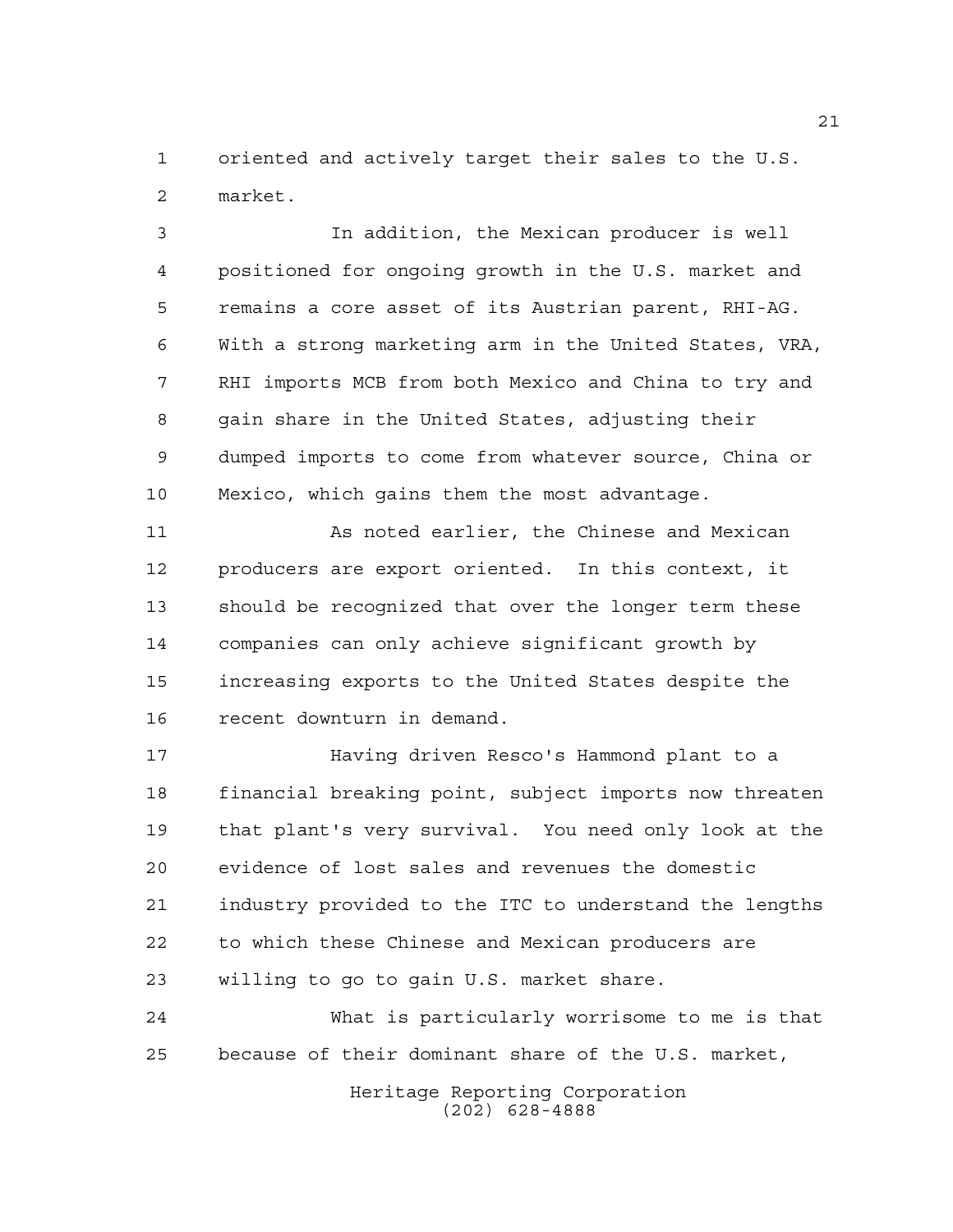export restraints on raw materials in China and the incredibly high margins of dumping, subject producers in China are insulated from any meaningful competition. Further, the Chinese Government subsidizes these low-priced imports into the United States.

 As the foregoing domestic industry data indicate, in such an environment the very existence of Resco's MCB production is at stake. Accordingly, the domestic industry requires immediate relief from the adverse effects of unfairly traded MCB from China and Mexico.

 I've been in this industry 45 years, and Resco has been supplying refractory products for over 50 years. We've seen the good times and we've experienced difficult, challenging periods, but this injury and these threats from imports is different than the cyclical economic periods we worked through because of the large percentage of sales these MCB imports represent. Today I respectfully ask the Commission's investigative team to please help save our industry.

 Thank you for allowing us to present Resco's and the industry's story here today. I do thank you for your attention and am happy to answer any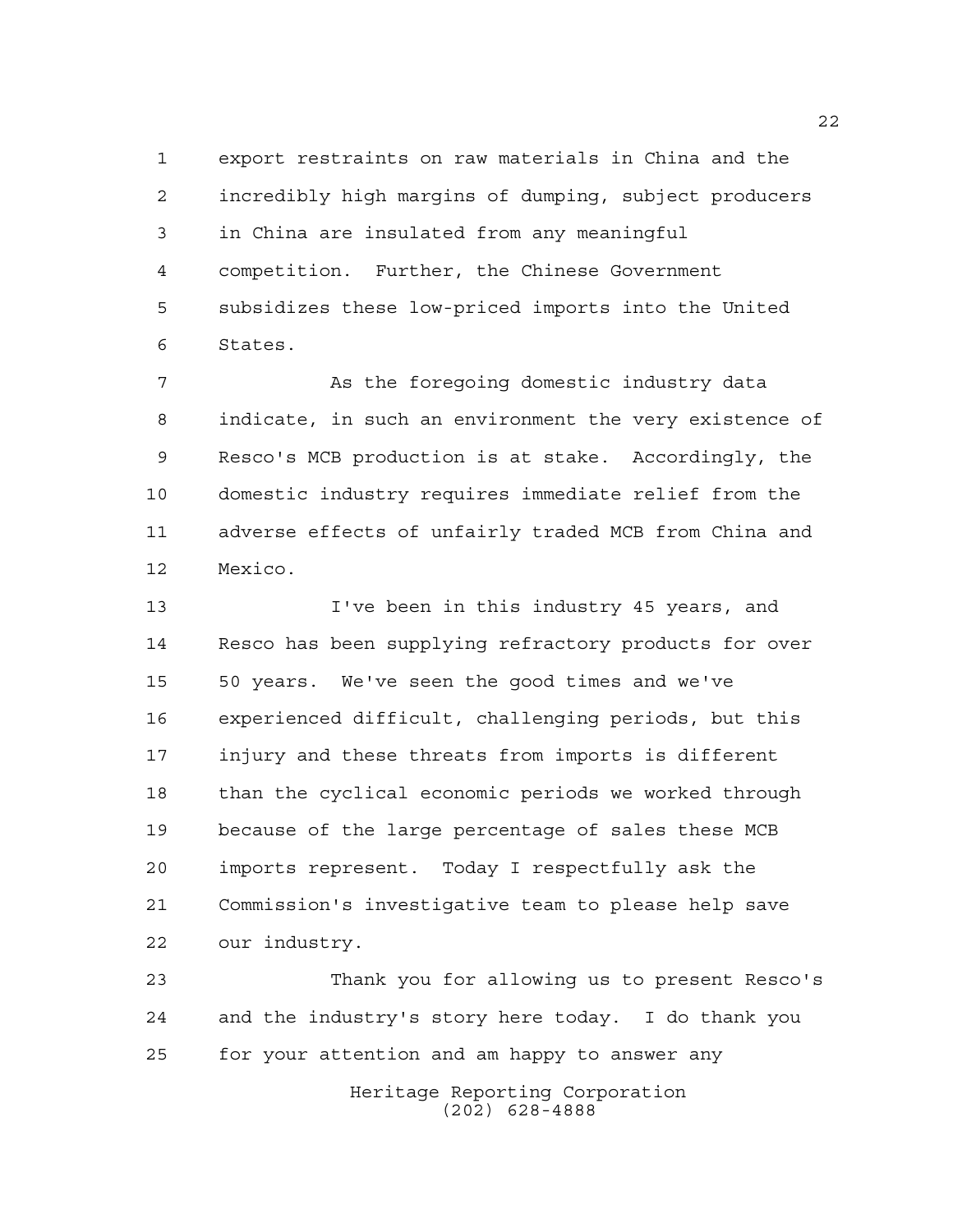questions you may have at the conclusion of our presentation. Thank you.

 MR. COPP: Good morning, Commission staff, ladies and gentlemen. My name is Rick Copp. My present position is Vice President of Sales and Marketing at Resco Products, Inc. In this position I am responsible for sales for MCB and other refractory products nationwide.

 I am the chief representative of the company in its sales and contract negotiations with the steel companies for MCB products. In total, I have been in the refractory business for 30 years with nine years at Resco. I'm a ceramic engineer by schooling and started my career with Harbison & Walker Refractories in 1979. With Harbison & Walker, in the early 1980s I was plant engineer at the Hammond facility and installed the first hydraulic press to manufacture the MCB for Harbison & Walker.

 My testimony will be to describe the market for MCB in the United States, the sale of MCB and the difficulties we face in the market every day due to the fact that approximately 50 percent of our market has been taken over by unfair imports from China and Mexico.

Heritage Reporting Corporation (202) 628-4888 Let me start by describing the negotiation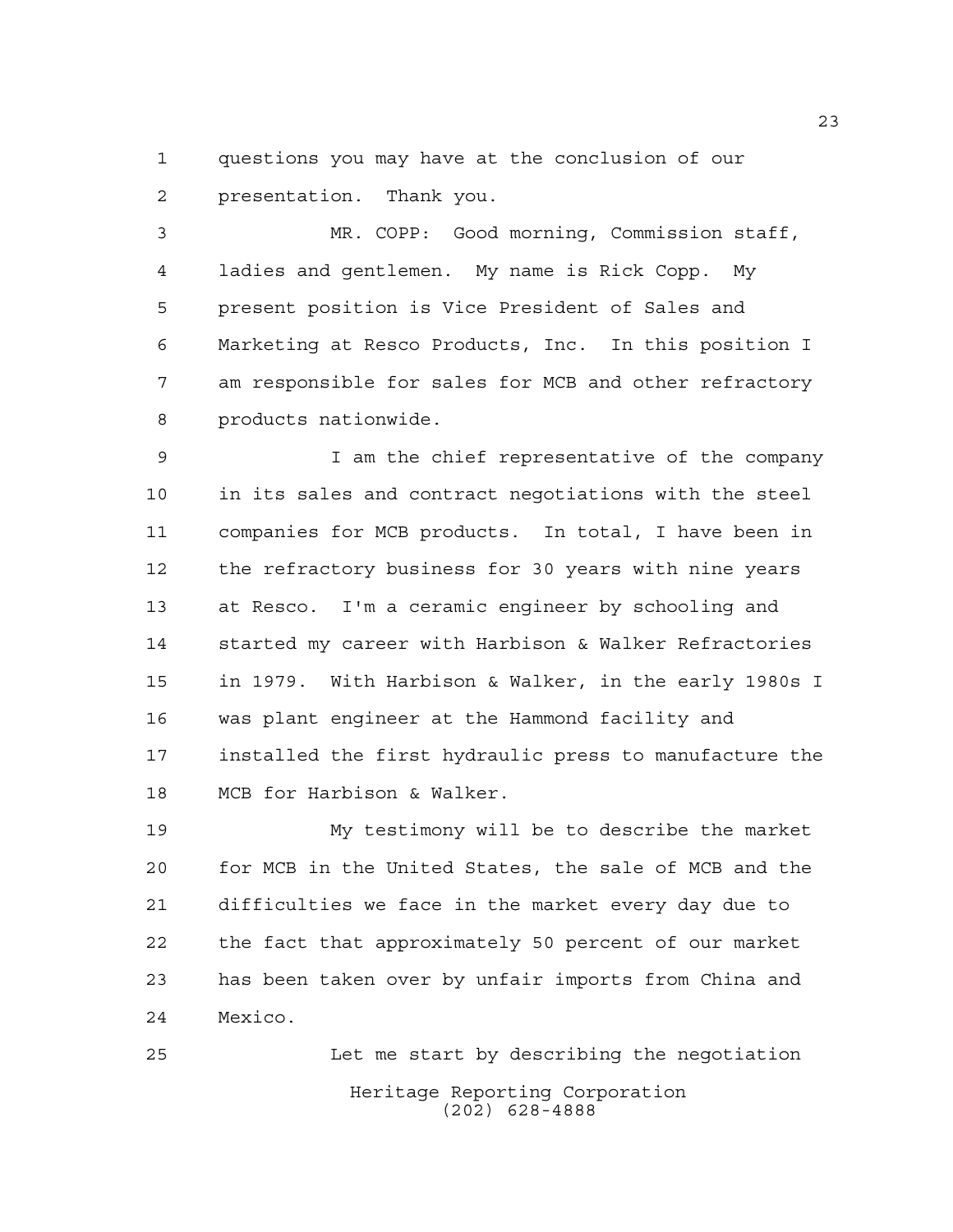process by which MCB products are sold. It is a very competitive process with Resco and other refractory suppliers, both producers and distributors, bidding for the chance to supply the various refractory linings in BOFs, EAFs and ladles.

 Of these categories, ladles are by far the largest user of MCB, followed by EAF. Sales of MCB for BOF linings are a minor portion of sales due to the steel manufacturing practices which have extended the life in this application. That scenario holds true for all suppliers.

 I have been told that the Commission and its staff know a great deal about the steel industry. Therefore, I will not spend much time on it except to emphasize the fact that it transformed itself over the last 15 years and consolidated through merger and acquisition, mothballed or eliminated excess capacity and closed facilities.

 In its current consolidated state and facing stiff and many times unfair competition for its products, steel companies are knowledgeable and tough negotiators, requiring constant product improvement and best total value with the least cost solutions from their suppliers, including refractory product suppliers.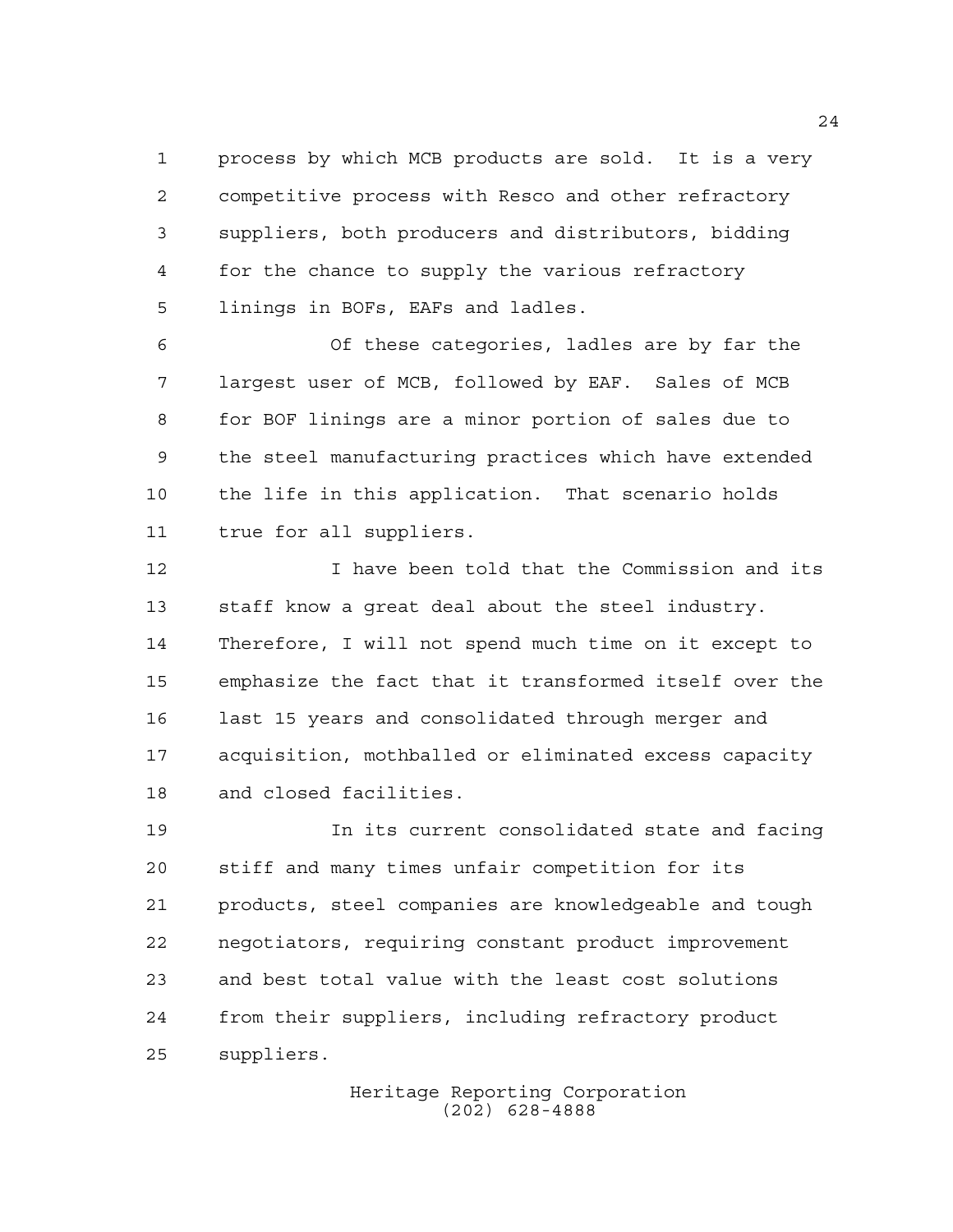We consider our ability to work with steel companies to provide higher valuer, longer lasting and even wear refractories and technical service to be integral parts of the sale process and the reason to choose Resco products. The frustrating part of this process is that increasingly our research and development of higher value, higher wear products, including MCB, and other desired factors such as short delivery times and after sale technical service are easily trumped in the negotiating process by low- priced bids on MCB imports from China and Mexico that are offered by importers and distributors on a price only basis.

 Don't get me wrong. Although I believe that Resco offers the highest quality MCB products in the market, the Chinese and Mexican producers offer MCB very similar to ours in quality and performance. In fact, many Chinese and certainly the lone Mexico producers are affiliated with large international refractory manufacturers who make quality products.

Heritage Reporting Corporation (202) 628-4888 But being unable to match Resco's down-the- street delivery times or its technical service, they compete from abroad with the only tool that they available, which is low, dumped -- and in the case of Chinese, subsidized -- prices. At that point in the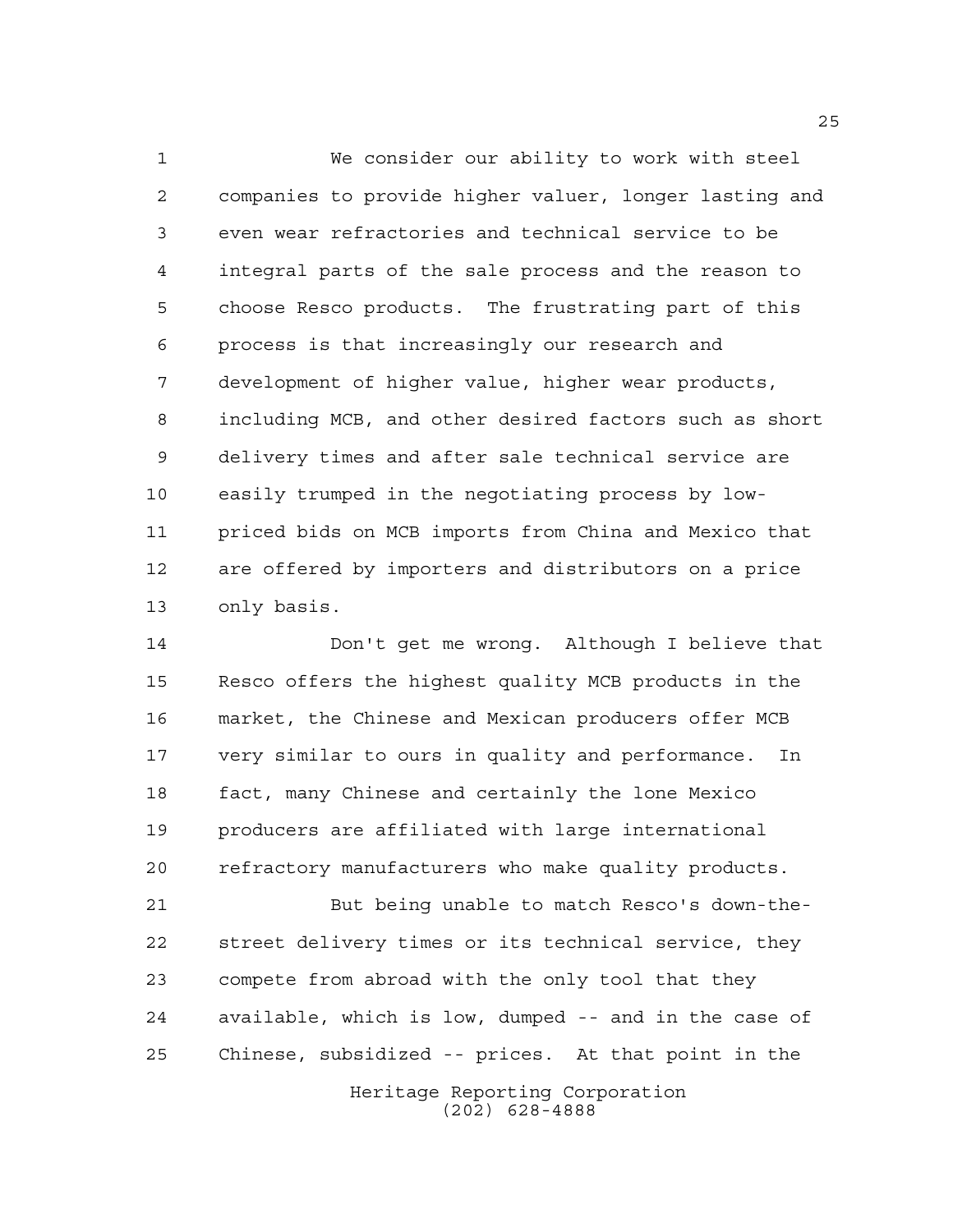contract negotiation process, because quality,

 availability and other important nonprice factors are assumed from Resco, the negotiation boils down to a matter of price, price and price.

 Can we meet the low-price offerings of Refmex and any number of Chinese suppliers? Increasingly over the last several years the answer is no. In fact, import prices are so low there is no way for Resco to even get in the door, and we have to give the entire MCB portion of the contract to the import supplier.

 In fact, increasingly imported MCB is used as a wedge product as steel industry customers tend to prefer one-stop shopping for their refractory products due to liability and convenience issues. Very low- priced MCB offers are used to swing the entire refractory package over to import suppliers unless we lower our prices. This situation causes Resco and other U.S. producers both direct injury to MCB operations and indirect injury to their entire refractory products business.

 Resco and other domestic producers have been battling imports for this entire decade as imports from China and Mexico began to enter the U.S. market in 2000, correlating with a decline in steel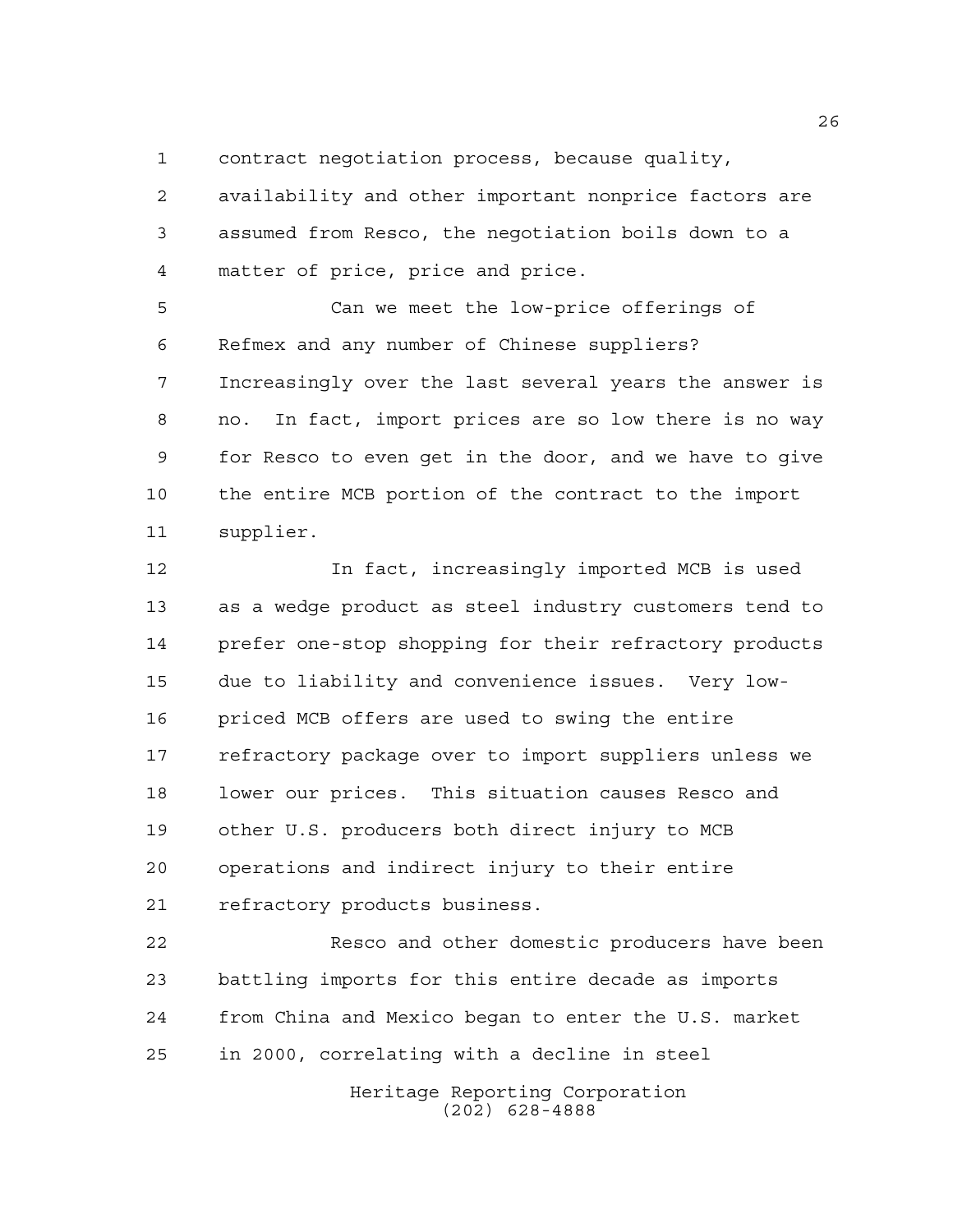production during this time period. The industry responded with a number of initiatives, with many exiting the business entirely or dropping MCB from their product lines. During this same period, other refractory producers set up facilities in China such as RHI and Vesuvius Cookson.

 China subsidizes its MCB manufacturers. It also restricts the export of MCBs' principal raw material, magnesia, so as to allow its own Chinese MCB producers artificially low raw material prices while charging U.S. MCB producers manipulated, high magnesia prices.

 Finally, Mr. Brown and the rest of the management team decided we could not afford to keep losing contract after contract. The decision to file this case was actually made for us with the sudden and deep decline in the economy in September of 2008. In a very short amount of time, what was an injurious situation became a disaster. The collapse in housing impacted the entire economy.

 The most cyclical of sectors such as steel were hit the hardest by the downturn, and in short order it was our turn. Like a marble falling off the end of a table, MCB orders getting ready to ship were canceled, negotiations were called off, customers

> Heritage Reporting Corporation (202) 628-4888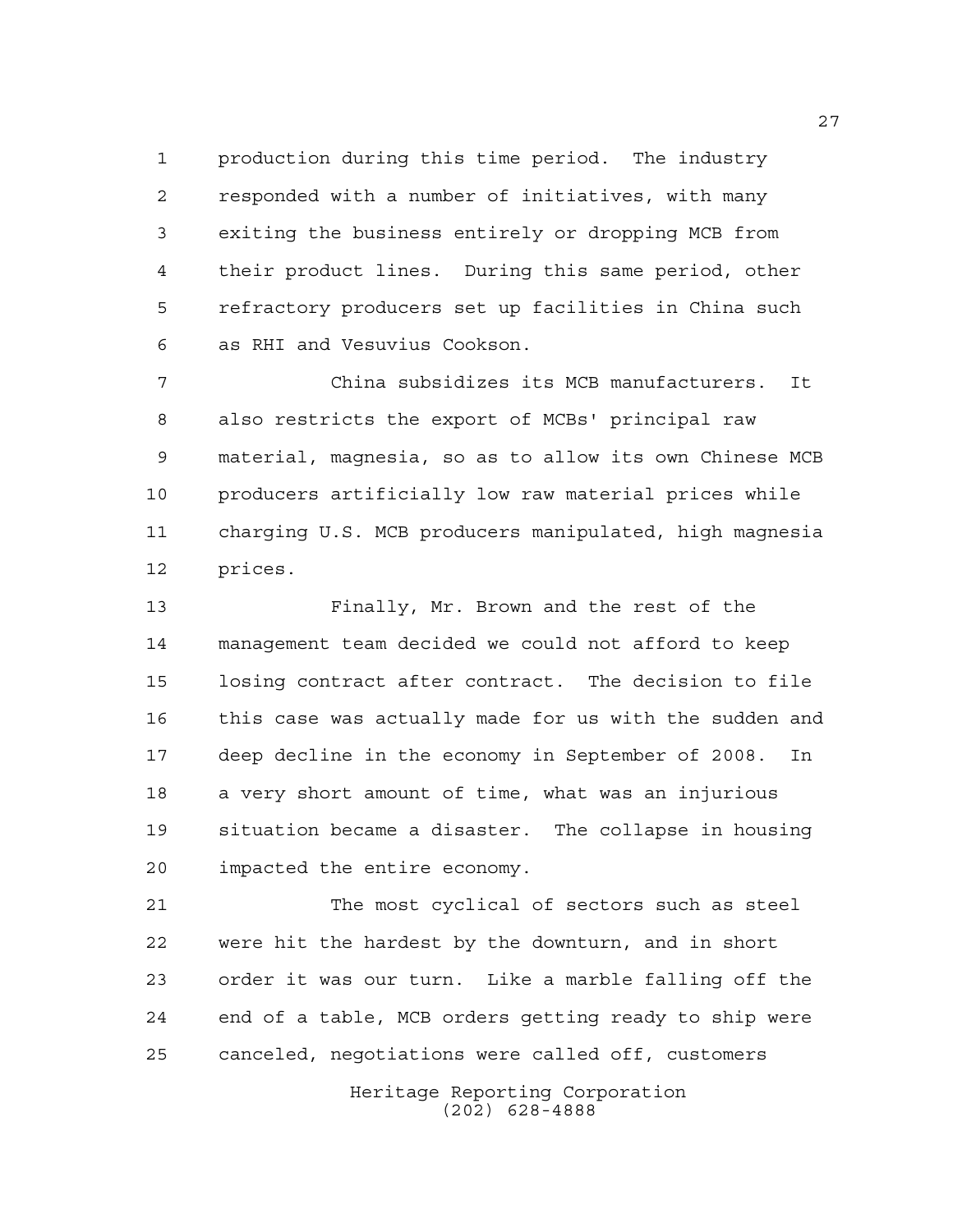called to say they were shutting down capacity and were short on cash and would work inventories down to the bare walls before ordering more product.

 But this difficult time would not have been as devastating for Resco if unfair MCB imports had not been a constant overhang in the marketplace. In fact, other refractory products made by us, although not flourishing, are holding their own and contributing to revenues in this difficult market.

 MCB imports greatly intensified and deepened the recession for us and other U.S. producers. Specifically due to the long lead times required to order imports from China, the boom conditions prevalent up to the fourth quarter of 2008, followed by the abrupt slowdown, caused large amounts of Chinese products to be either caught on the water or in the importers' inventories. These inventories have 18 sold and are being sold currently in a severely depressed end market at fire sale prices just to maintain a cashflow for importers.

 As if selling against dumped and subsidized Chinese material was not a difficult enough market situation, we on the front lines were surprised to recently see more and more Mexican product in the marketplace after the economy went into a recession.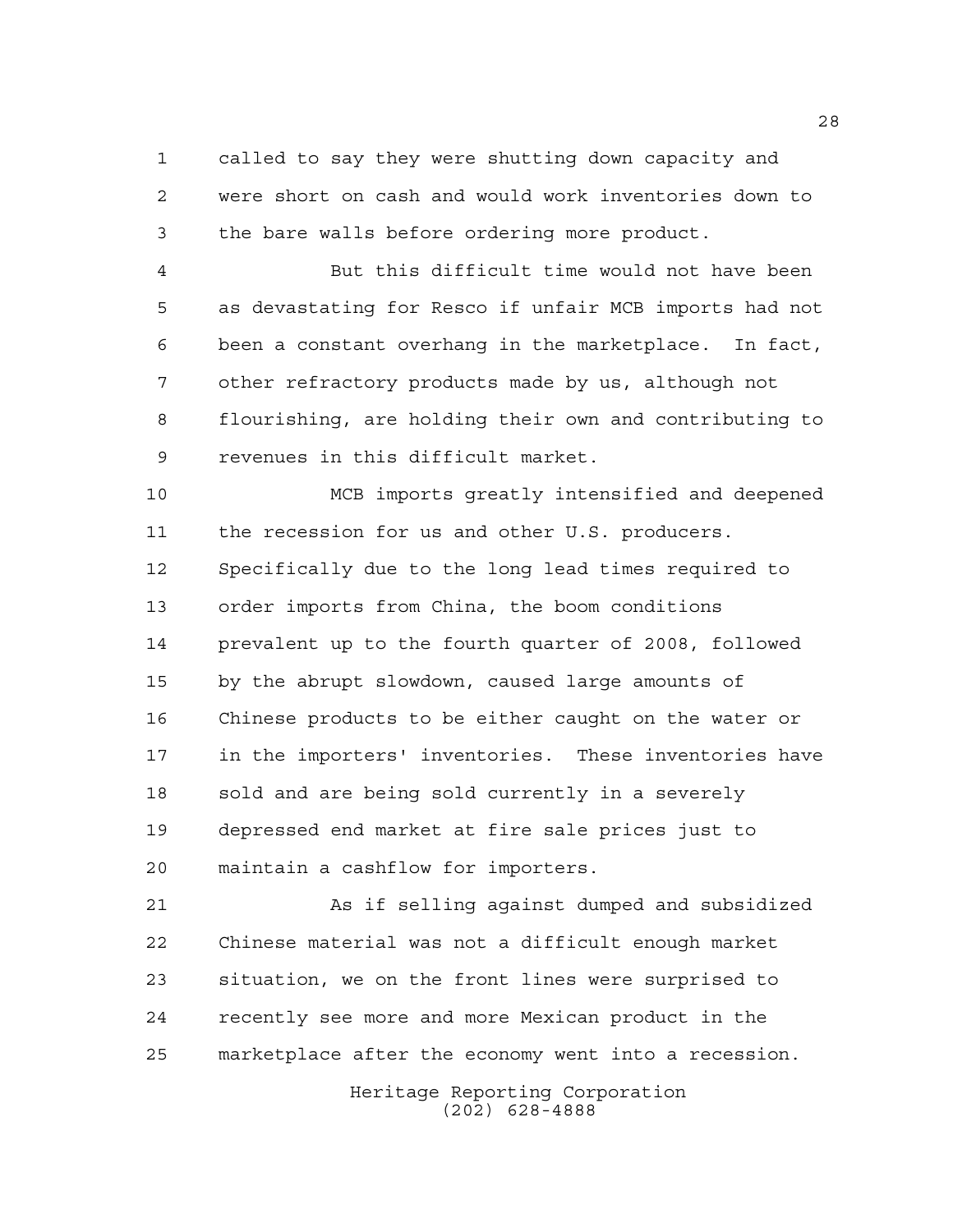This impression of an increased presence of Mexican MCB product was verified to me when I saw the strong increase in imports from Mexico reported in the public statistics starting in late 2008.

 In conclusion, what was an import situation that was slowly taking away Resco's MCB customers and ability to make money on those sales that we did make has been intensified by the recession and the drop in demand became a life and death market situation for Resco and other U.S. producers.

 You already heard Bill talk about the drastic sacrifices we were forced to take in the areas of layoffs and compensation cutbacks. The question is what can we do next in the situation of a depressed market made much worse by huge import inventory overhang and market share conditions indefinitely? The answer to this question is why Resco, on behalf of this industry, has brought this case now.

 Thank you for allowing me the opportunity to testify today. I'll be pleased to answer any questions you may have.

 MR. MAGRATH: Good morning. I'm Patrick Magrath, consultant to Petitioner in this case. Could I have a time check?

MALE VOICE: Twenty-eight.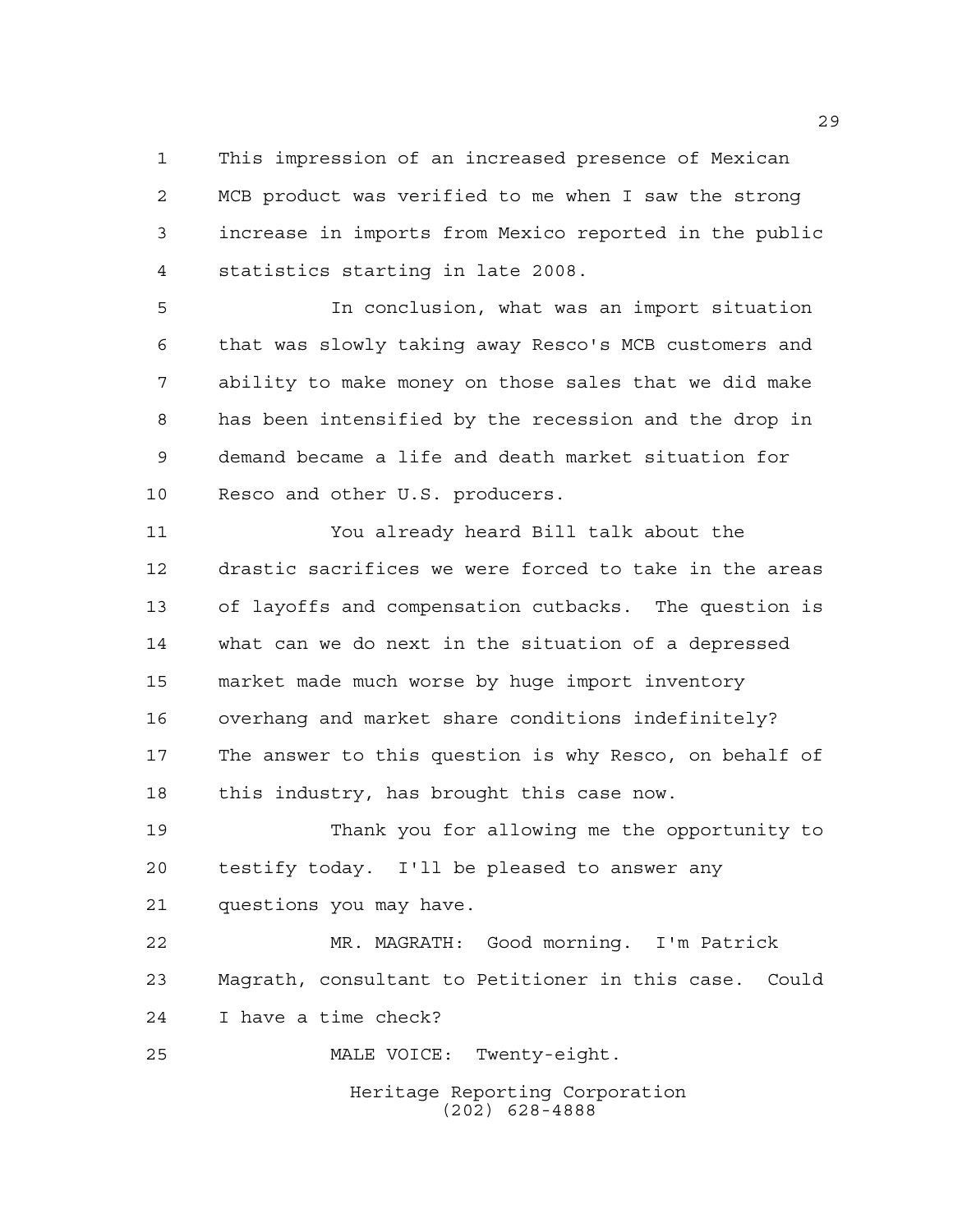MR. MAGRATH: That's 32 then, I think. I'm not good at numbers.

 Good morning, members of the Commission staff and ladies and gentlemen. As I said, I'm Pat Magrath, a consultant representing Resco in this case. I'm going to discuss the economic issues in this investigation, conditions of competition in the U.S. market, the volume price and impact of unfair imports in China and Mexico on the U.S. industry producing MCB.

 I'd like to thank the staff right at the start here for their efforts to get us as much data as possible on the record -- I'm talking about the large APO dump of yesterday -- before this staff conference. It was very helpful, despite the dark circles under my eyes.

 The panel before you today represents the lone Petitioner in this case, Resco Products. It is a relatively small industry in number, as you can see, with only four producers. Although two of the other three producers support the petition, and those letters of support were in our petition, we have been voluntarily given the data from only one, LWB. Therefore, our discussion is limited to Resco and LWB, and therefore no number specific data can be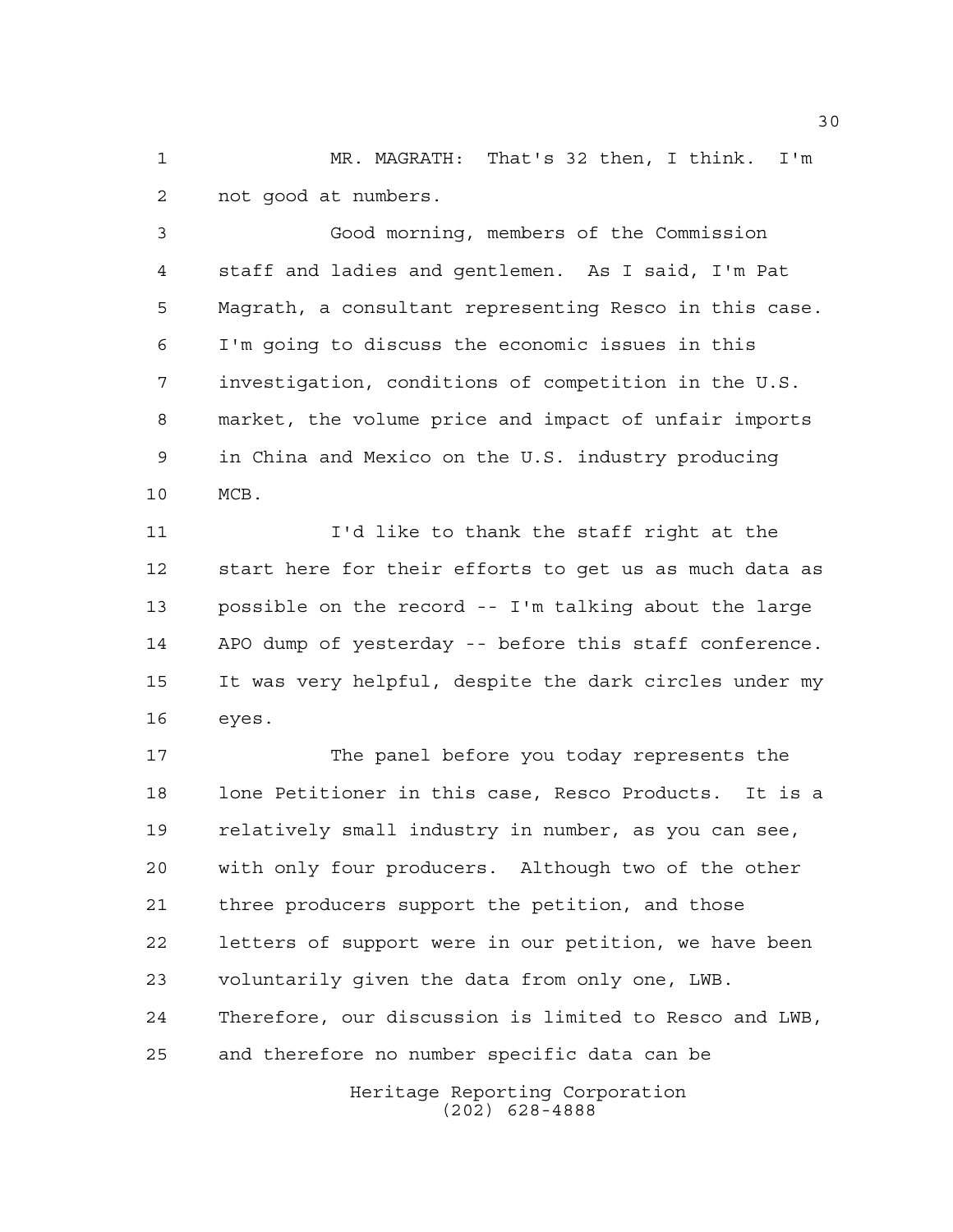discussed.

 Our analysis starts with a discussion of the conditions of competition. The first usually analyzed by the Commission is demand or consumption. The ITC, and it's already been referred to, will see a tale of two markets.

 The testimony may be similar to most cases brought recently. In this case, Mr. Brown testified to the widely known fact that the product was developed for the steel industry and that MCB demand counts heavily on the trend in steel production in the United States.

 For most of the period, from 2006 to almost the end of 2008, demand was good. Then it dropped precipitously beginning in the fourth quarter of last year, and it has remained at very low levels through the end of the POI, now a full six months of 2009. This precipitous decline in steel production, followed by MCB demand, is global in nature, resulting in a sudden and substantial increase in unused capacity and inventory worldwide.

22 As to supply, this sudden and deep decline in MCBs' end market steel production resulted in large scale idling of MCB productive capacity not only in the United States, which you can see from the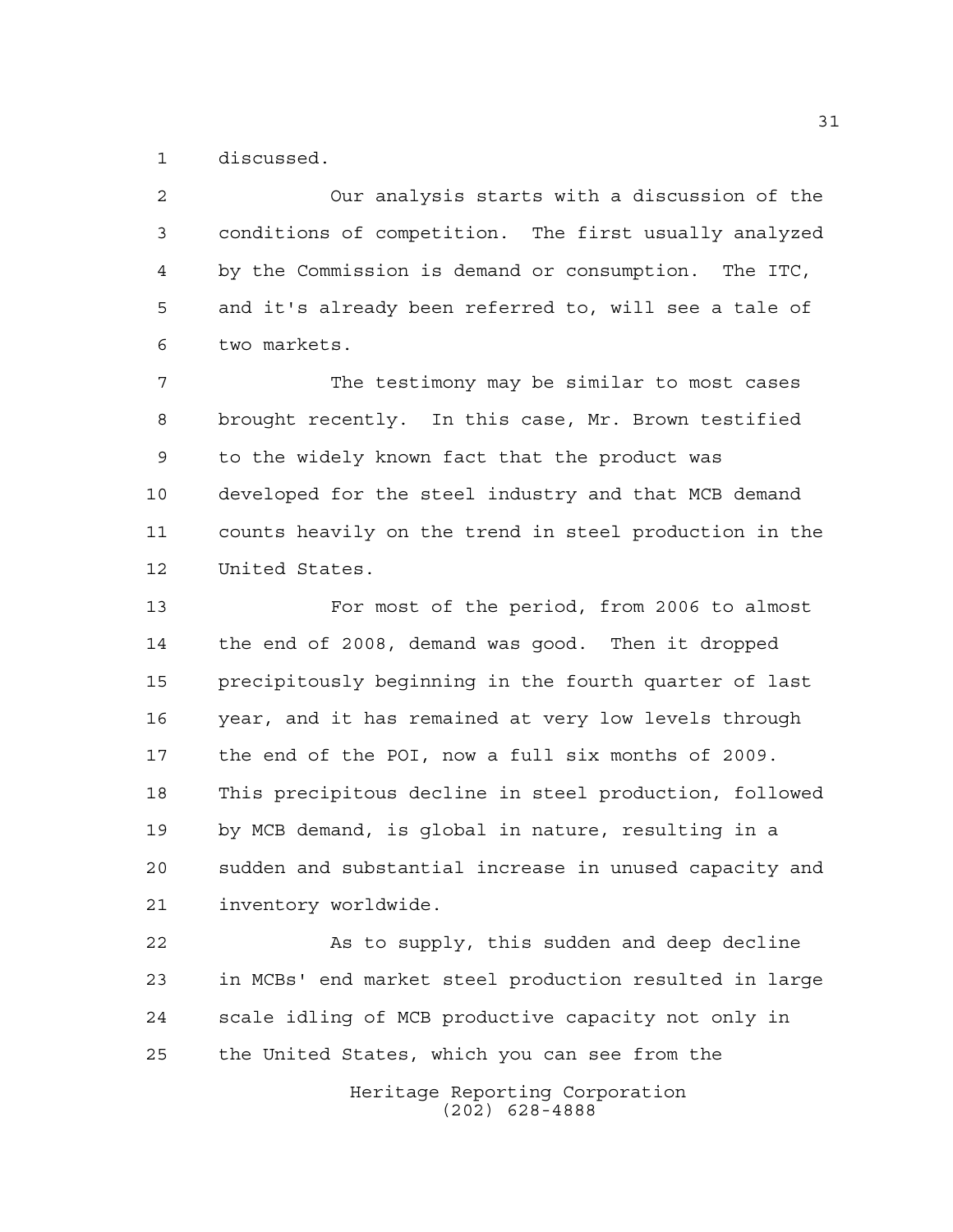questionnaires, but also globally, which I think you will find in the questionnaires.

 This sudden idling of large portions of productive capacity is reflective in the questionnaire responses and with important conclusions to be drawn for the issues of the impact of imports on U.S. producers in the present injury context, as well as the threat of continued injury.

 Aside from these background factors of supply and demand, the ITC usually considers at least one or two other factors peculiar to the industry and market. One market factor is the existence of potential substitutes for the like product. Another is the importance of price as a variable in purchasing decisions. With MCB, there are no substitutes.

 MCBs high performance in the most critical steelmaking operations along the slag line place it at the top of the refractory materials performance and cost hierarchy. There are no substitutes for MCBs performance in these critical furnace and ladle areas, so its sales and prices are not adversely impacted by cheaper alternative materials.

Heritage Reporting Corporation Second, its greater expense and value mean that it does not substitute for lower performing, lower cost refractories in areas of the furnace or

(202) 628-4888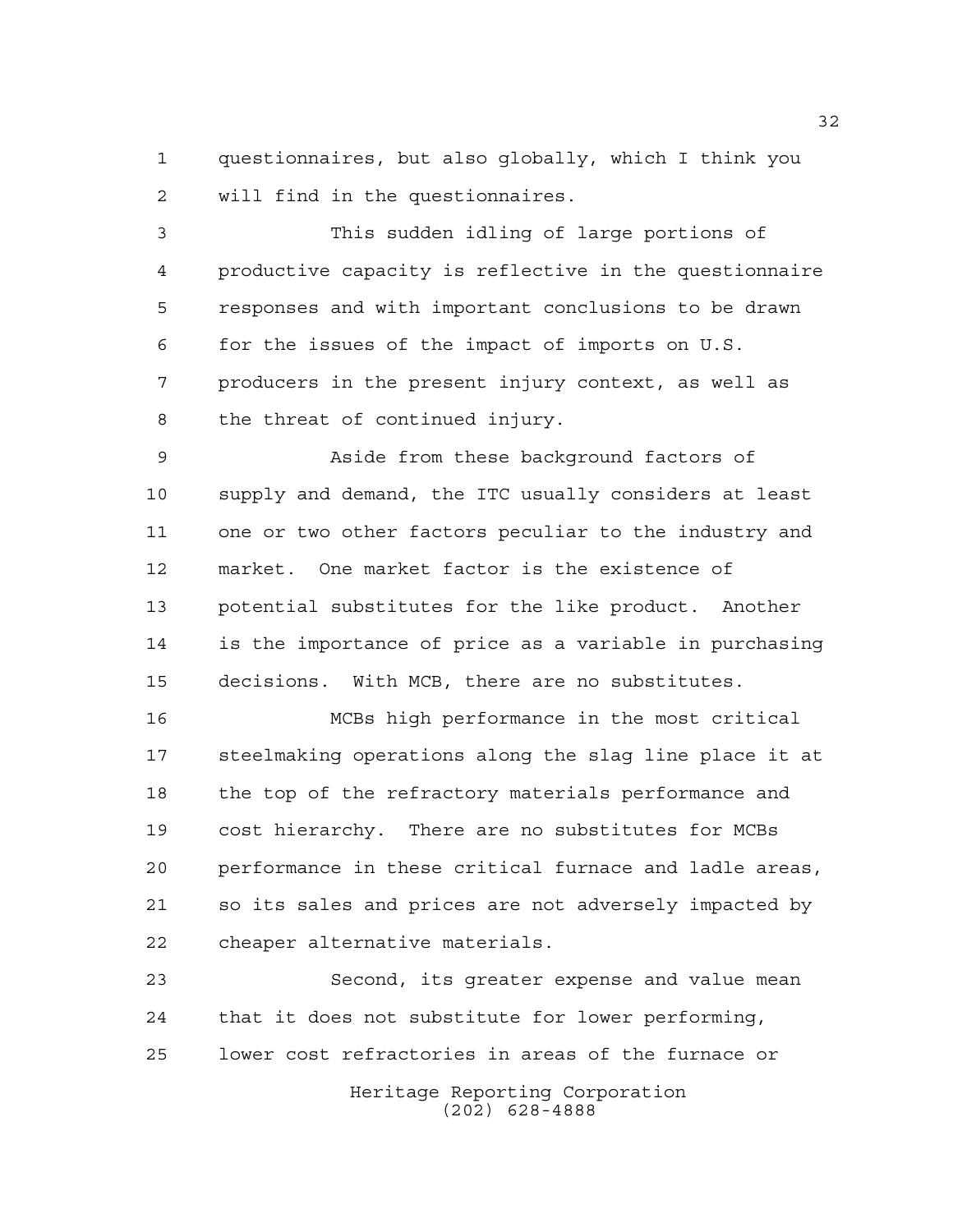ladle where lesser refractory products will suffice. The staff can already see corroboration of these points from the responses to questionnaires it has received already.

 Also important to the causation issue, there is majority agreement on questionnaires that imported and domestic MCB are always or frequently interchangeable; that is, imports and domestic MCB can physically be used in the same applications, and that non-price factors are never or at most only sometimes a significant factor in purchasing decisions.

 Also, the staff should note the few examples, other than price, that importers state may sometimes be significant in these purchasing decisions, the factors that they named. Are these factors likely to give imported products or domestic products an edge?

 In short, in the questionnaires so far, you know, you look for this, but importers appear to provide no explanations as to how China and Mexico have so greatly increased their exports in recent years to a market share approaching one-half of the U.S. market. Petitioner offers that the unfair low prices are the primary, if not the only, reason that these physically interchangeable refractory products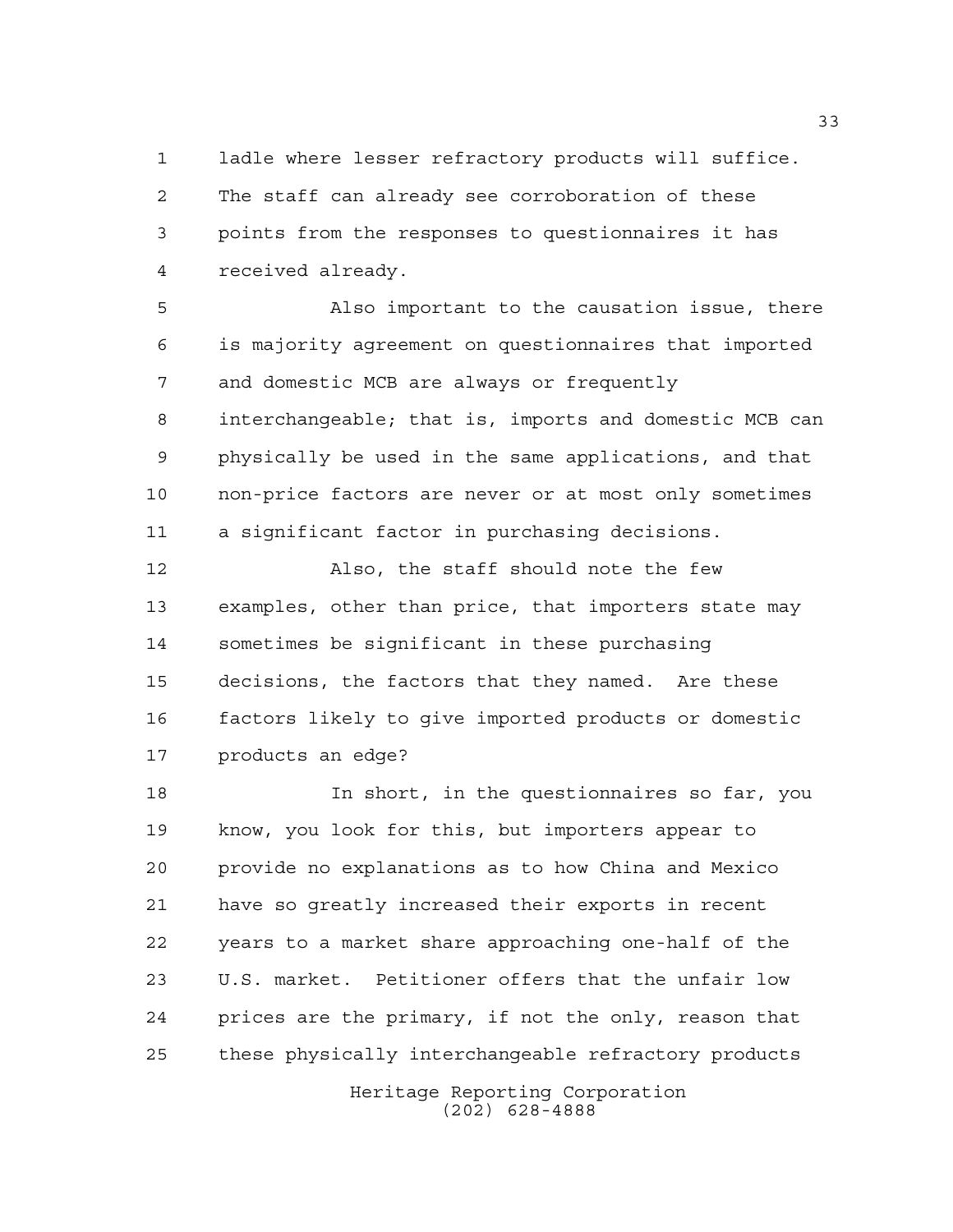are increasingly sourced from the two responding countries.

 A final general factor that colors the industry and market data in this case is when unfair imports entered the market and when they began injuring U.S. producers. As both Mr. Brown and Mr. Copp testified, imports from subject countries first entered and began gaining share in the U.S. in the early 2000s. Using prices far below domestic, subject imports gained market share throughout this decade and history shows the domestic industry was thrown into a turmoil of closures and consolidations.

 By the time our POI begins in 2006 then, a boom in the economy and steel production in particular led to healthy increases in MCB sales, total sales, albeit in a market that had become increasingly serviced by unfair imports. Thus, most of the present POI will not show sharply downward declining trends in trade and financial indicia. Those declines happened earlier as did the surge in import penetration to this 40 - 45 percent large share of the market.

 Injury by reason of imports is not hard to find in the MCB injury database however. What you see ongoing injuries with declining and well under 50 percent capacity utilization, declining production,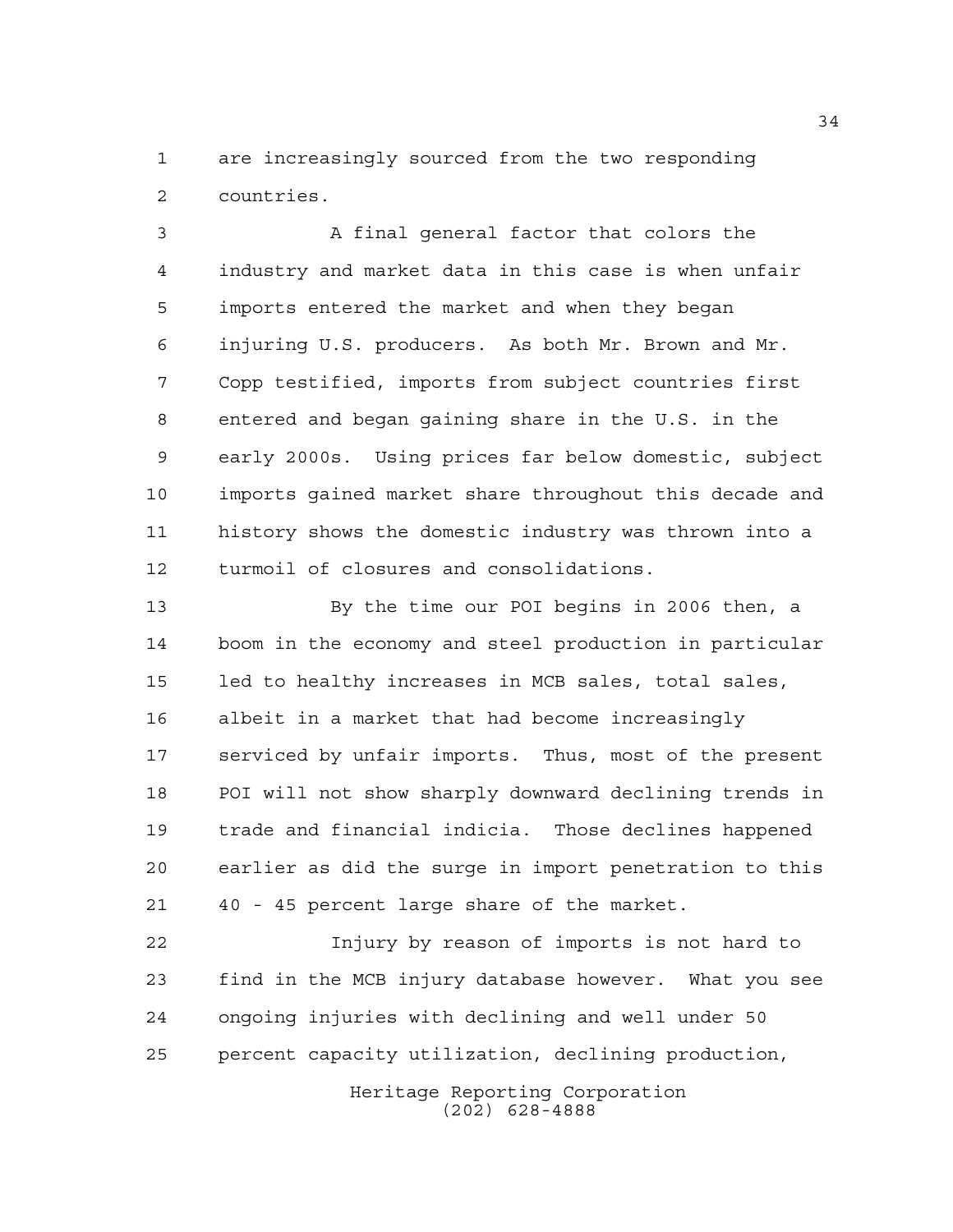declining employment and hours worked, single-digit variety, and low, although positive, operating profits throughout most of the POI, all occur in the midst of an economic boom in their in-markets. So these deteriorating and inadequate levels of what should be the top of the business cycle for MCB producers they may not be as obvious, but they are just as injurious as the dramatic and deep downturns the U.S. industry reported in the first six months of 2009.

 As to the volume affect of imports, the imports of MCB have been a significant presence both in absolute volume and relative to domestic consumption and production through the POI. We estimate imports from the two countries, and China has a larger presence than Mexico, declined from 2006 to 2007, and then rose in 2008, despite the sudden downturn in the market in the last quarter. Subject volumes are significant throughout the POI at above 40 percent of consumption in the U.S. market, we estimate, and increasing to 45 percent in 2008, the most recent full year of the period.

 Although subject import volumes on accumulated basis may have declined somewhat in interim 2009, subject imports as a percent of total MCB sales may have actually increased as importers are

Heritage Reporting Corporation (202) 628-4888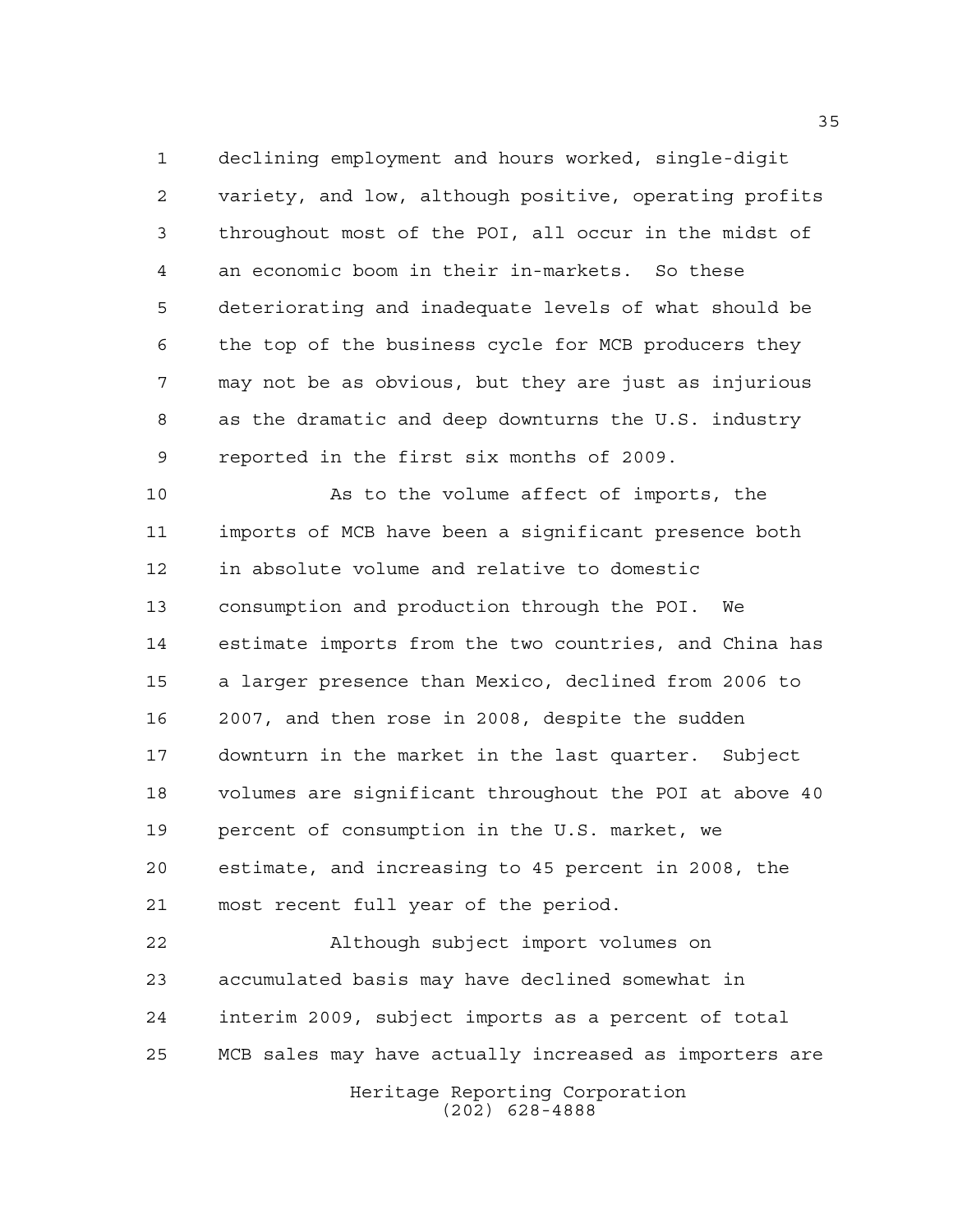working off loaded inventories built up by the sudden drop in steel production and MCB demand in the fourth quarter when Mr. Copp said the marble dropped off the table.

 Notably, import data under HTS No. 69091010 where the great majority of these MCB imports are likely to dwell show exports from Respondent countries -- Respondent Country Mexico reencounter to the declining trend actually, increasing their exports to the U.S. market substantially as the recession set in, in late 2008. We think much of this volume in this public HTS category is MCB. The questionnaires will tell.

 As stated, given the lack of specific import categories the parties will have to wait until a sufficient number of questionnaires are collected and compiled. However, we would like to emphasize we expect the actual number of imports and market share to be close to where our petition estimates. Subject imports at high levels absolutely, and approaching 50 percent of the U.S. market.

 As to price, the effective of subject imports on U.S. prices also awaits the full gathering and compilation of questionnaires. The questionnaire responses to this point shows significant -- 20 - 30

> Heritage Reporting Corporation (202) 628-4888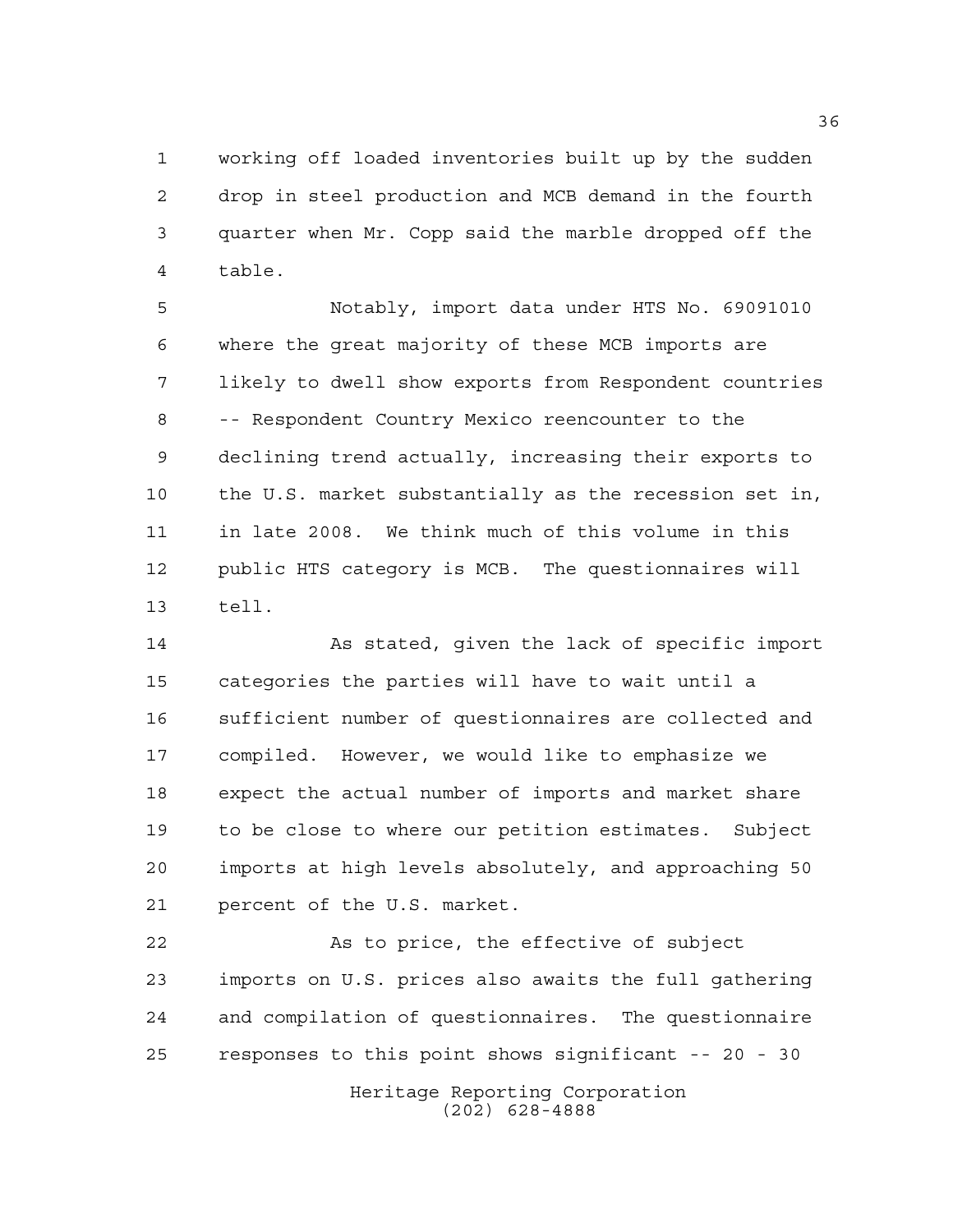percent generally -- underselling by subject imports. In order to ensure -- which is done to ensure continued Chinese and Mexican success in gaining and maintaining this large market share in which it has acknowledged that the imported and domestic products are physically interchangeable.

 We believe that the pricing data still being gathered by the staff will continue to show widespread of substantial margins of underselling by the imported MCB. Although what U.S. prices we have now show some prices of U.S. producers to have increased in 2008, they increased in response to raw material and other cost increases and did nothing to improve the industry's profitability which actually was about cut in half from 2007 to 2008.

16 A good example of increasing raw material costs unique to this industry is the price of magnesia, the principal raw material of MCB. One of the world's largest sources of this material is China. Chinese government policies on magnesia and MCB result in U.S. MCB producers put into a cost price squeeze by the GOC. The GOC's restraints on various mineral and metal exports in their raw form, including magnesium from which magnesia is made, is the subject of a 301 petition filed by USTR at the WTO on June 23rd, just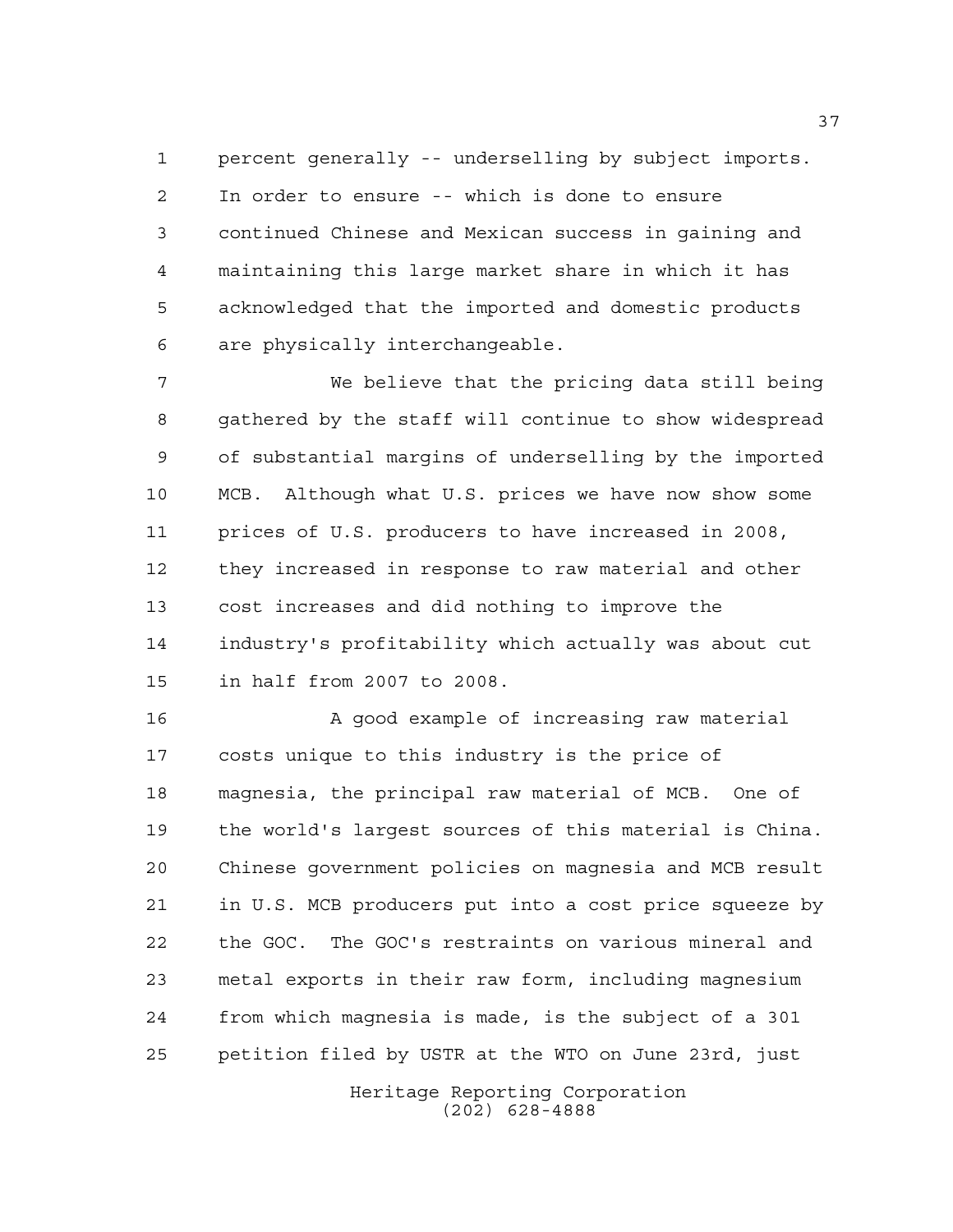two months ago. WTO notice of U.S. request for consultation was provided in our petition.

 Separately, cartels formed by Chinese producers and exporters to control the price of magnesia for export are the subject of a lawsuit filed in U.S. Court alleging the forming and maintenance of such cartels to maintain artificially high prices for Chinese magnesia exports. It is U.S. producers that have to pay such artificial high prices for their magnesia imports to their disadvantage.

 The low and inadequate profits are caused by U.S. producers being held back from charging customers prices sufficient to increased revenues over cost. Such prices are suppressed, in the current recessionary market they are depressed by the weight of almost half of the market being supplied by unfair imports. Indeed, working with the questionnaires we have at present preliminary comparisons indicate deep underselling, as we've stated.

 As to the impact of imports, the impact of this large volume of unfair imports line over the U.S. market like a shroud throughout the POI resulted in anemic profitability and ending in operating losses in 2009. But other industry indicia traditionally examined by the Commission declined over the POI, with

> Heritage Reporting Corporation (202) 628-4888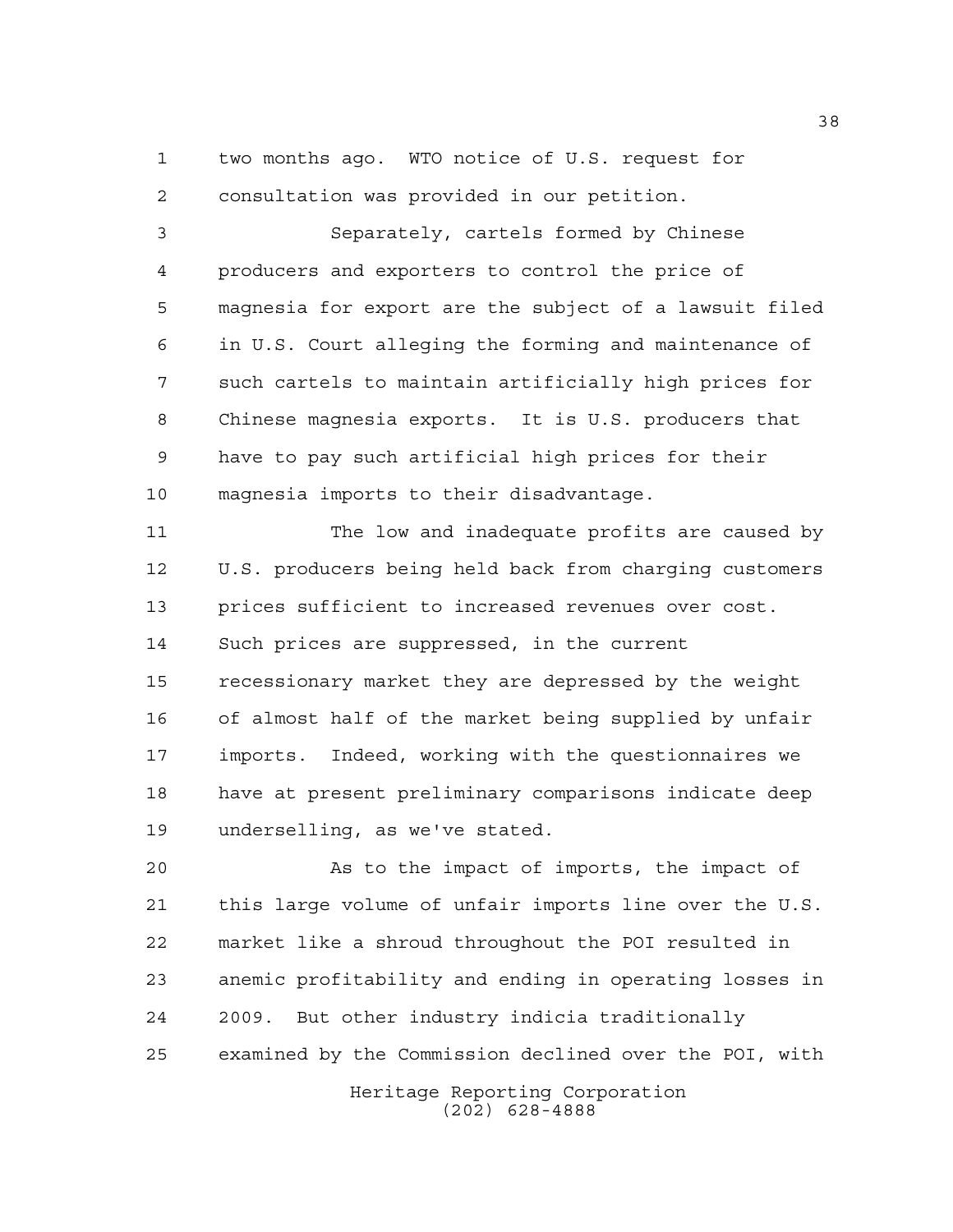those declines accelerating alarmingly in the most recently interim period.

 For example, declines in production, capacity utilization, employment, hours worked, after declining by single digit levels in the first three years of the POI generally, all dropped substantially in 2009. Enervated by its mediocre performance due to imports at the top of the cycle, the domestic industry is now experiencing huge declines from which it does not have the built-up strength to long endure.

 The weak, slightly above break-even profits have crossed into the red in the interim period. The operating loss in 2009 may seem modest but they have come at the steep price of precipitous cutbacks by U.S. producers in employees and compensation. Mr. Brown described the breathtaking steps that have been done at Resco to cut costs in the personnel and in the compensation areas.

 These type of drastic cuts can't be maintained over a long period of time. Relief for the industry is needed.

 To close the discussion of present injury, we anticipated our opponents' arguments against data that is being reported currently on U.S. producers' questionnaires that is now being submitted. That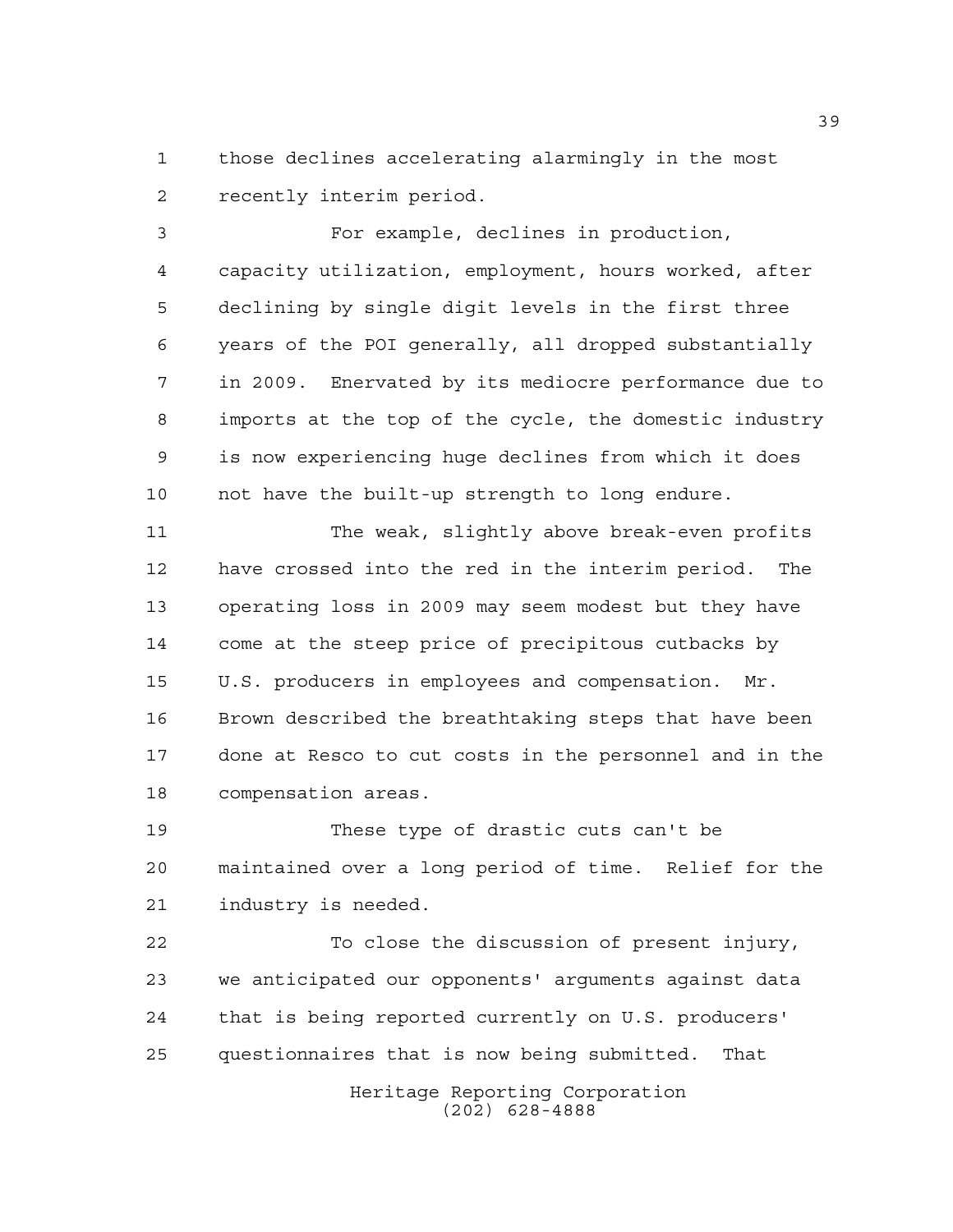argument will be, and as a matter of fact Ms. Levinson has already said it, that the most recent precipitous declines in industry indicia are due to the general economic recession and the resultant decline in steel industry production, and not the measly, little 40, 45, 50 percent or so share of the unfair imports in this market.

8 To counter their argument are the 26 instances of lost sales and 23 instances of lost revenue developed by Resco which total to a loss of many millions of dollars of potential revenue. These are directly attributable to imports. Many of these instances in fact involve Mexico, especially in the most recent period since the recession hit. Other producers have also submitted still more instances of lost sales which we feel at the end of the day are very valuable real-world examples of the direct and injurious impact of unfair imports, an impact that is separate from the recession.

 These many instances show that while the total market may have shrunk on its own in 2009, domestic producer declines are much greater for MCB, and have as a cause unfair imports, and independent and separate from the general market conditions. I would also like to stick in -- I should

Heritage Reporting Corporation (202) 628-4888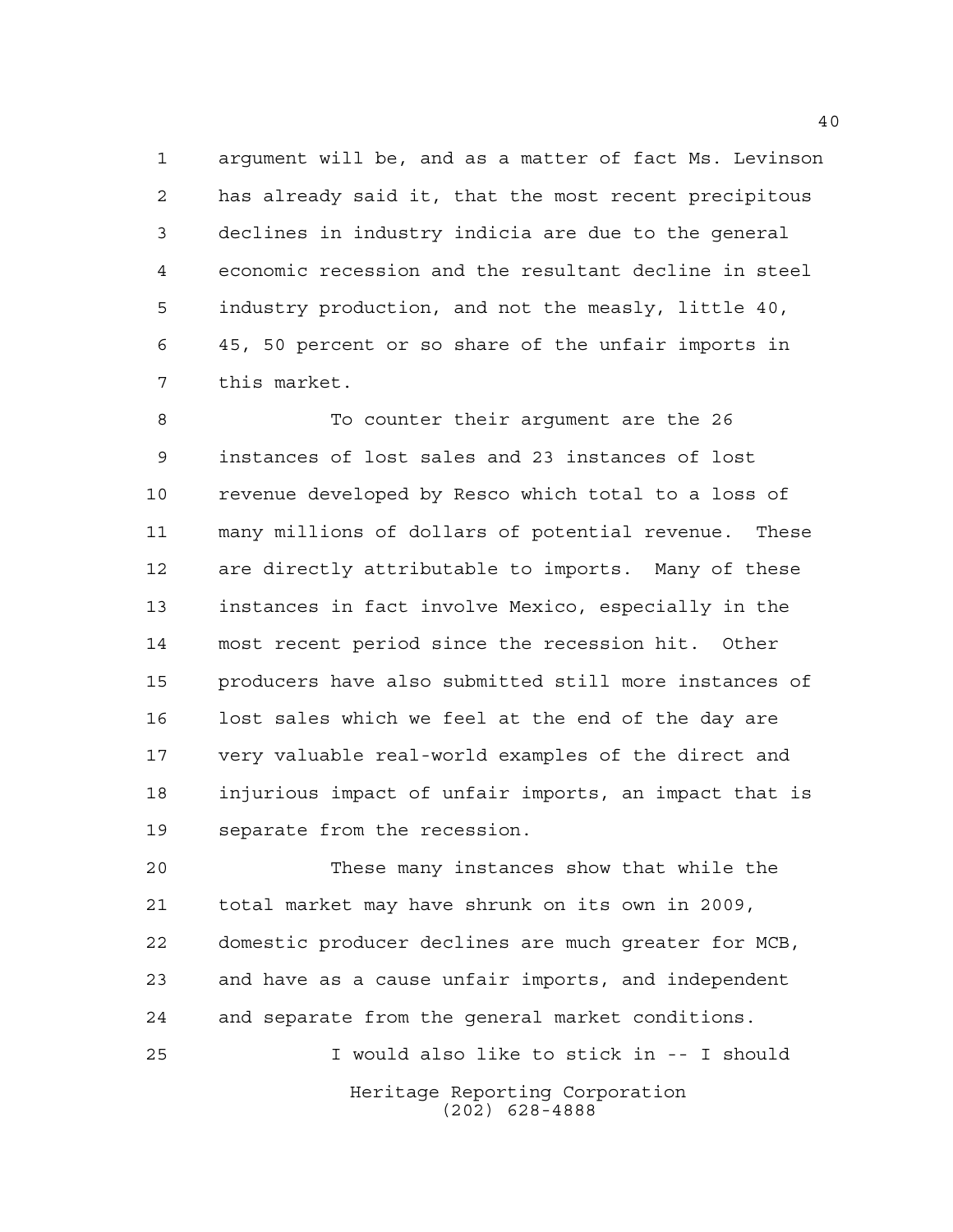repeat Mr. Brown's point a few minutes ago that for Resco other refractory products are doing better in this market, better than MCB.

 Why is that? Why are they doing noticeably better than MCB if this is all about the recession? Wouldn't those product all have been comparable hit by this slowdown in demand?

8 Before I conclude, this is the point in my testimony where Mr. McClure always brightens up when I say I'm going to conclude, a few points should be added to what Mr. Brown stated about the threat of injury very quickly.

 First, export subsidies by the GOC have been alleged and will be found in this case. To these subsidies, we can add the other meddling by the state and China in the other market on behalf of Chinese MCB producers for magnesia, resulting in continued disadvantages to domestic MCB producers.

 Second, public statistics, as we have stated, show Mexican exports of magnesite bricks, that is, the basket category of which MCB is a part, to have increased suddenly in late 2008, I should say the month-by-month statistics, right as the world slipped into a recession. We believe the Mexican producer was literally dumping product into the U.S. market to

> Heritage Reporting Corporation (202) 628-4888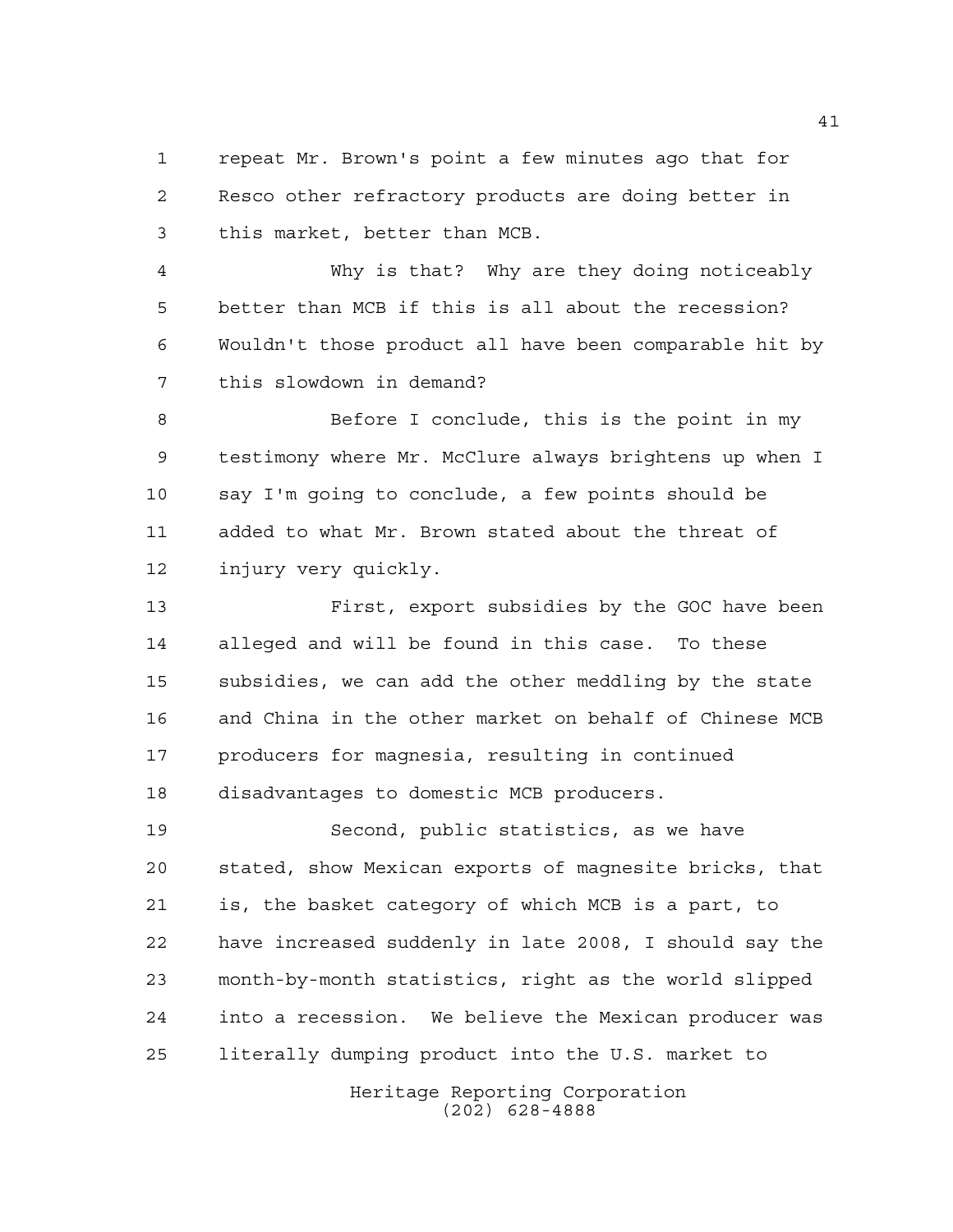reduce his inventory levels in the face of a rapidly slowing market for refractory products.

 We believe that to move the product in this declining market the Mexican producer would have had to make huge price concessions which would show large underselling margins when the staff totals the questionnaire responses and compares them to U.S. prices.

 Third, in general, the underselling margins we have calculated with the data we show large margins of underselling. This shows the ability and willingness on the part of import suppliers to continue to do whatever it takes to maintain and increase their already significant market share, and in this recessionary market to turn inventory into whatever cash it will bring.

 Finally, we would like to take one out of the policy debates concerning the recession and the hope for recovery. There is a concern, you read in the newspapers, that if the U.S. comes out of the recession first other countries will pile into our market with their exports, thereby recovering on our coattails, and not to mention on the backs of U.S. manufacturing and its workers.

Heritage Reporting Corporation (202) 628-4888 For the MCB industry and its steel industry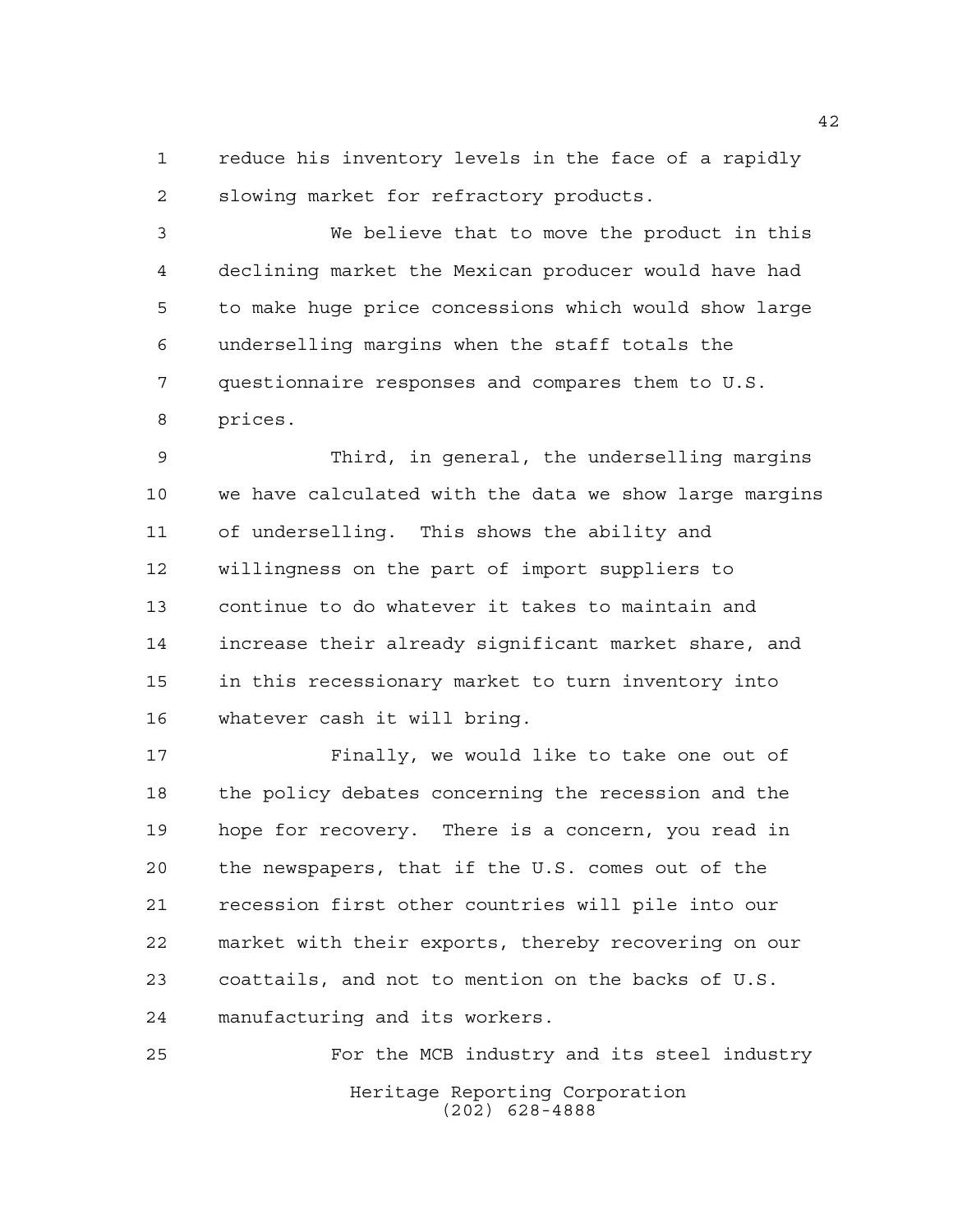customers, it's a recession everywhere, all over the globe. Capacity in the subject countries, they were just enumerated that threat factor, has taken a frightening plunge everywhere, capacity utilization I should say. That unused capacity will go to the U.S. market in the form of more imports, especially if we are the first to recover from this global slump.

 In other words, the unused capacity has suddenly increased everywhere and at levels no producer can sustain for very long. This will mean an acceleration absent import relief of unfair imports into this market at whatever prices are needed to move that product.

 That concludes my testimony. I will be happy to take questions. Our final witness is Ms. Mazard.

 MS. MAZARD: Could I get a quick time check? Camelia Mazard again from Doyle, Barlow & Mazard. I want to conclude our presentation by addressing the definition of domestic-like products.

Heritage Reporting Corporation As you know, the definition of the domestic- like product begins with examining the scope of the case. The scope of this case consists of certainly chemically bonded, MCBs, whose magnesia component contains at least 70 percent magnesia, with carbon

(202) 628-4888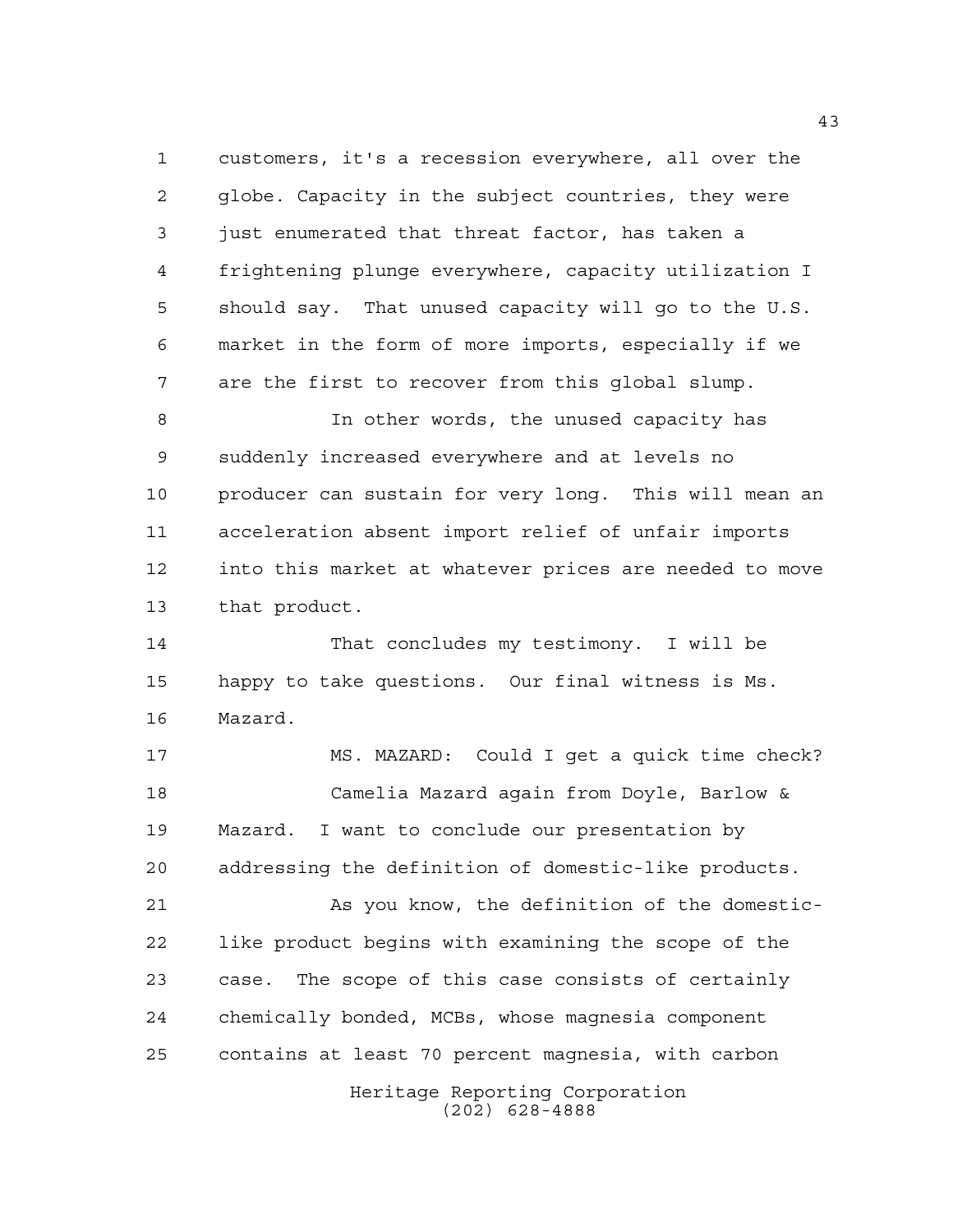levels ranging from trace amounts to 30 percent. MCB can be further enhanced with the combination of other treatments such as pitch or resin impregnation, high-temperature treatments, and metal casing.

 Depending on the specific application and configuration of the furnace or ladle linings, MCB are manufactured as standard bricks that come in a wide variety of sizes. They are produced by unique axial pressing on oil presses, friction presses, hydraulic presses, mechanical presses, or isostatic presses.

**Performance and cost conscious steel**  producers use several types of refractory bricks to line their furnaces and ladles. A variety of refractory products purchase is required due to the variation in wear and replacement rates for the different refractory products which vary significantly due to the types of steel being produced, individual furnaces used, and the various performance requirements of different areas of the steel furnace or ladle.

 MCB is used only in the most demanding areas of the furnace or ladles which is principally along the slag lines, and at the top of the steelmills where active chemical processes are taking place, and impurities and waste tends to aggregate. Other less

Heritage Reporting Corporation (202) 628-4888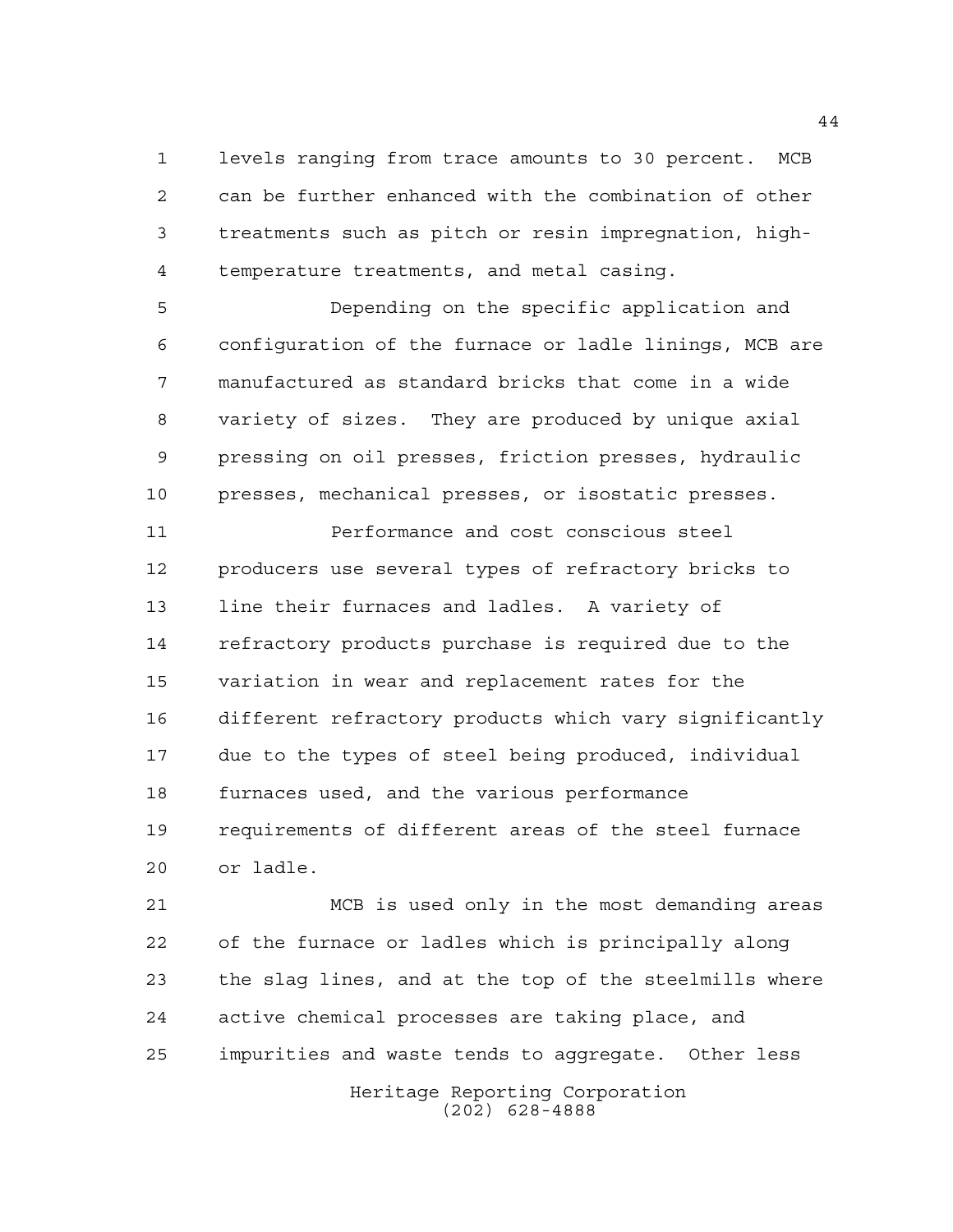costly products with higher wear rates will be used at the bottom and lower sides of the furnace or ladles where slag conditions are less aggressive and lower press refractory systems will wear out at lower rates, and provide performance that is "balanced".

 Applying the facts of this case to the traditional multi-factors analysis the Commission uses to define the like products, we believe that the domestic-like product should be defined consistent with the scope set forth in the petition, which include only MCB.

 Other refractory products, such as fired magnesite, fired bauxite, magnesia dolomite, and magnesia alumina graphite bricks, and the subject merchandise do not have the same physical characteristics and uses are not perceived by producers and purchasers as substitutable and are easily differentiated by price.

 First, as you can see from the sample we brought, I believe it's too heavy to pass around, MCB are relatively smooth to the touch as they are bonded with resin and dark or black in color because they contain a relatively high percentage of carbon which is usually graphite, whereas fired magnesite bricks are tan in color and have a rougher surface. In

> Heritage Reporting Corporation (202) 628-4888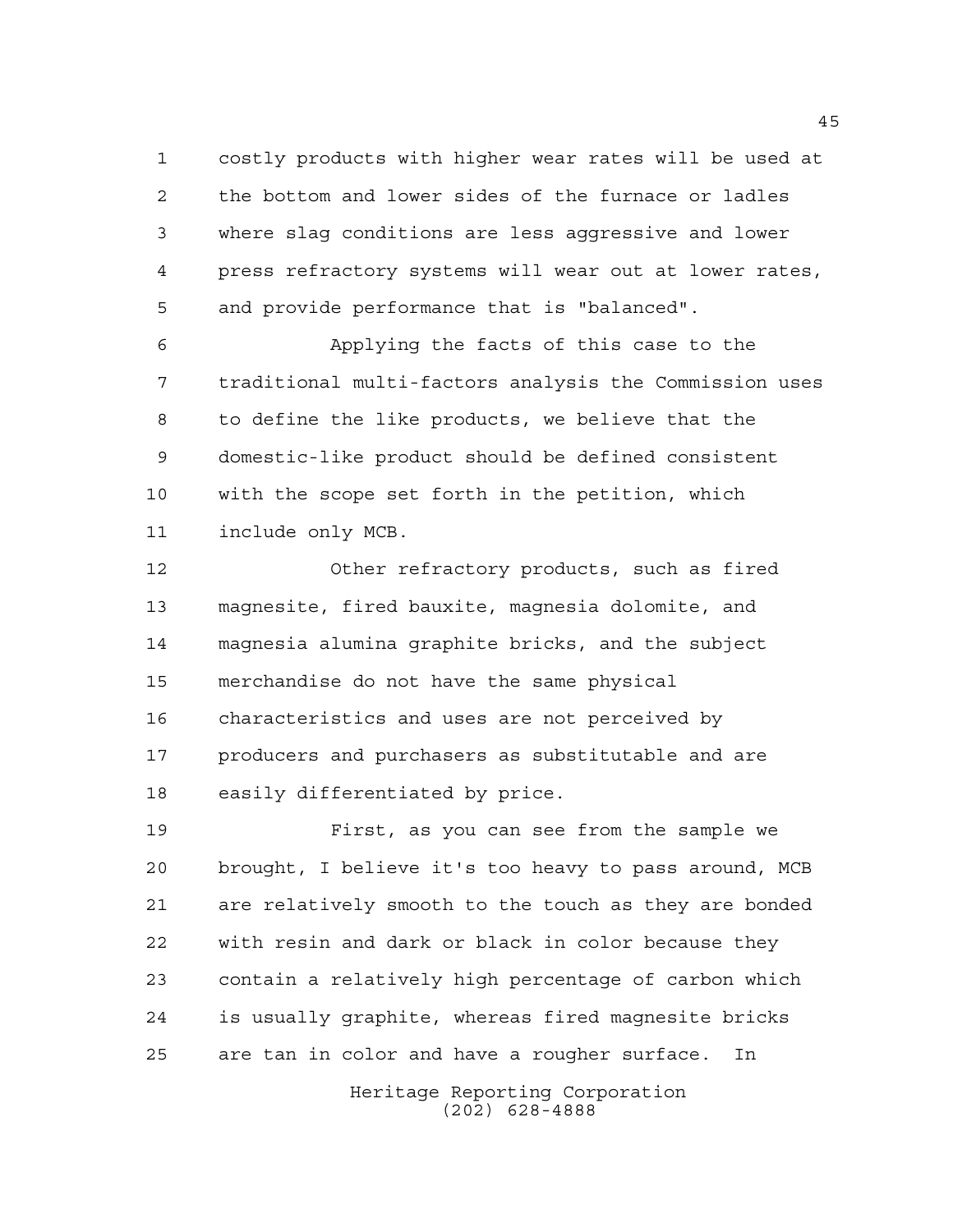addition, dolomite bricks are gray in color similar to cement, and have a tendency to absorb water from the atmosphere.

 Second, as we stated earlier and shown on the drawings we brought, MCB are at the top of the performance ranking for steel refractory products, and are used in the most demanding applications. For example, in ladles, given their low wear rate, they are used in the slag line and the lower skirt.

 The first drawing on the left we brought shows a ladle linked with dolomite bricks in the barrel and bottom, but the slag line and the lower skirt are lined with MCB, so that the overall wear on the ladle is even and the ladle lining in total provides the lowest cost per ton of steel produced for refractories.

 In the second drawing on the right the ladle is lined with an alumina magnesia graphite barrel and bottom. The slag line is MCB, and the lower skirt includes high alumina bricks.

 Hence, a general conclusion to be drawn in analyzing the use of MCBs and the highest wear, most demanding furnace and ladle uses is the lack of substitutability for MCB by other refractory product. Fired magnesite bricks could not be used due to their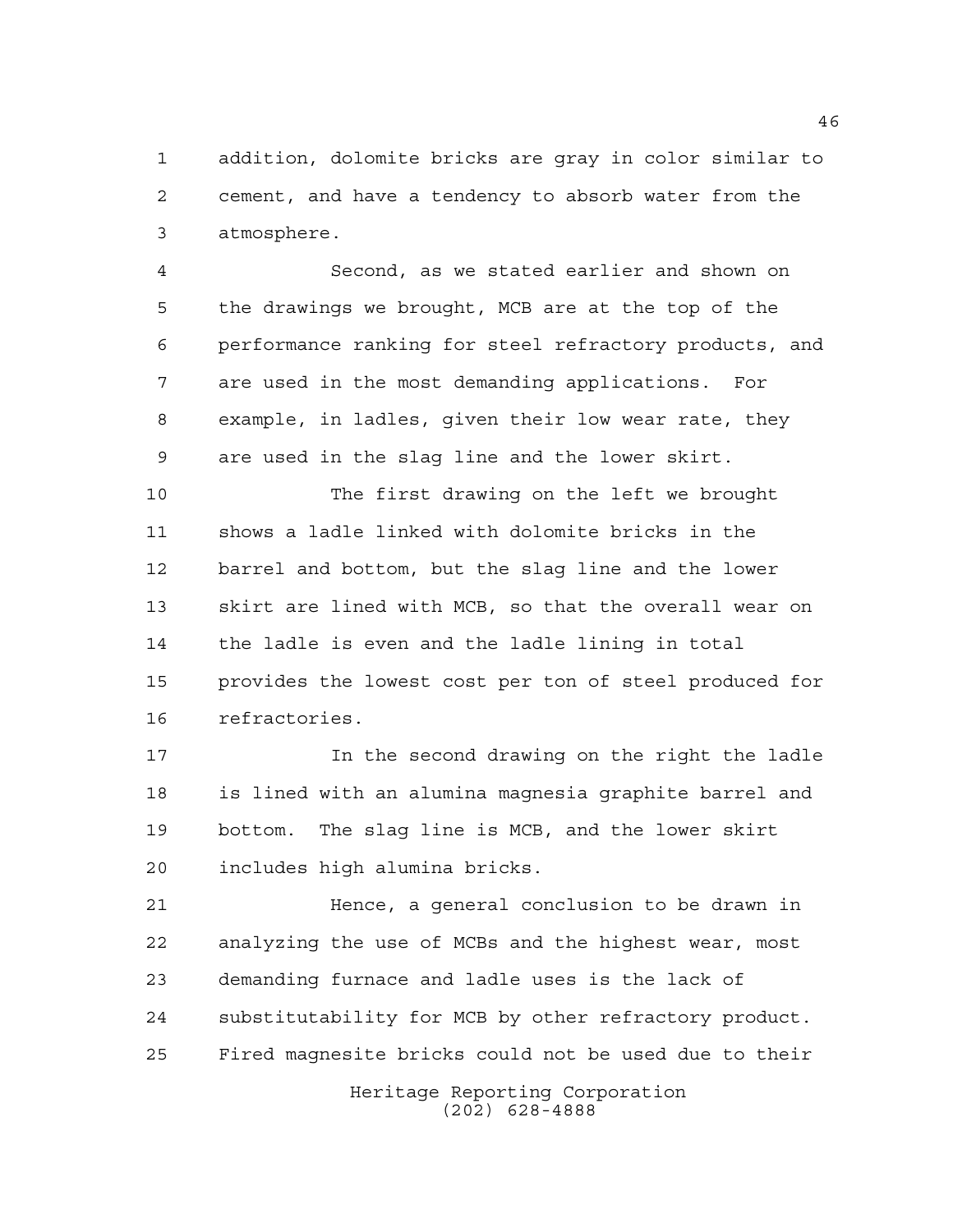inability to withstand aggressive slag. Dolomite bricks have a much higher wear rate than MCB at the slag line, and alumina magnesia graphite bricks are impractical due to lower breakdown temperature and the chance of immediate performance failures.

 Third, with respect to channels of distribution these refractory products are frequently sold as a package to end users because they tend to prefer placing their total requirements with one vendor. This practice actually magnifies the injury caused by these imports from China and Mexico as MCB exports are often supplied at low prices in order to swing an entire package to the Chinese or Mexican supplier.

 Fourth, due to the important nature of producers and customers perceive the product as different. Producers display MCB separately in company brochures, on their websites, on pricing materials, and purchase orders and in technical guidelines.

 With respect to the fifth criterion, fired bricks and dolomite bricks require different manufacturing processing and equipment than MCBs. For example, fired bricks require very high temperature count such as tunnel, shuttle or periodic count, and

> Heritage Reporting Corporation (202) 628-4888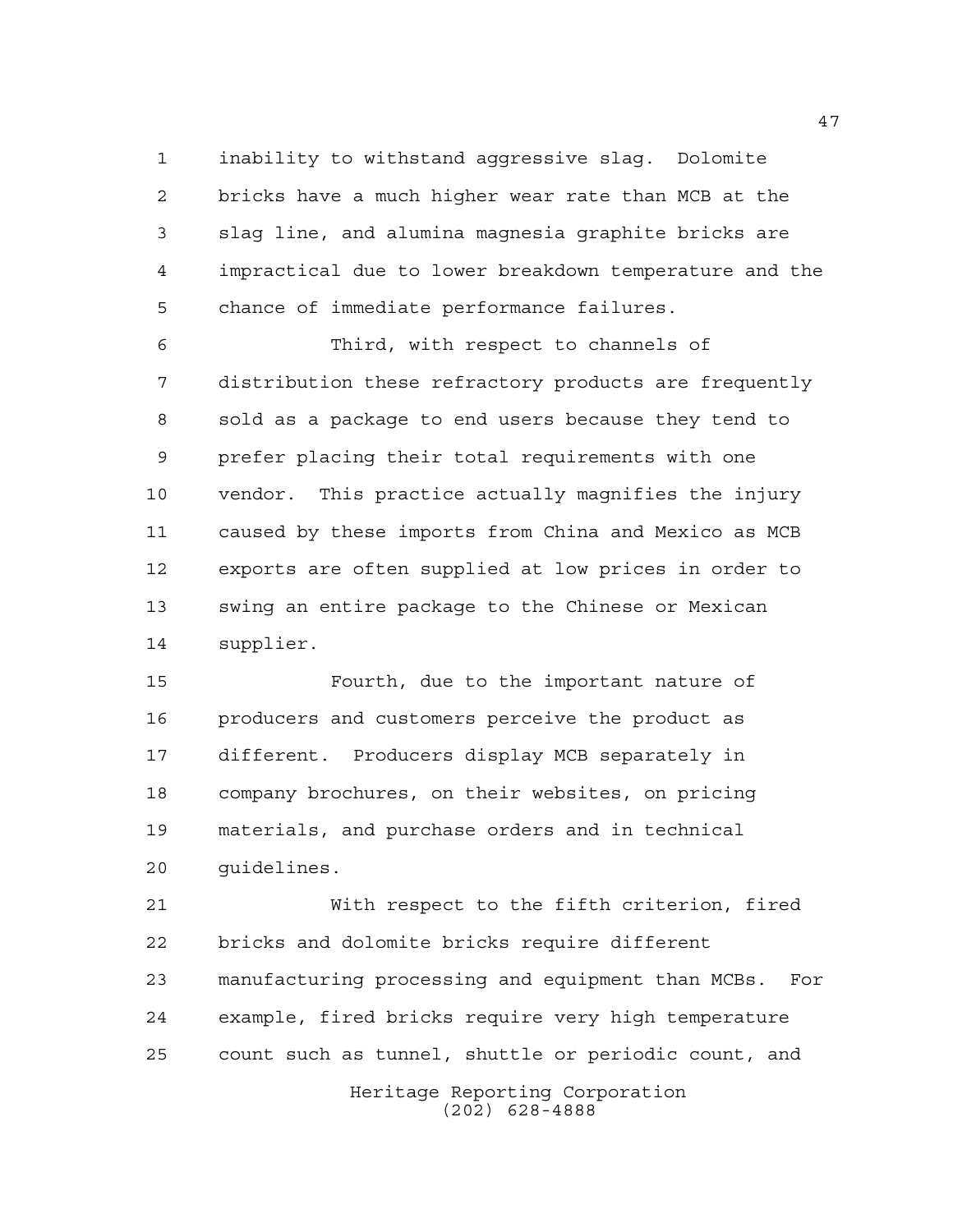because the dolomite family of brick is hygroscopic, and decomposes rapidly upon exposure to the atmosphere they must be immediately packaged, inventoried and shipped air tight in order to remain viable.

 Last, MCB are easily differentiated from other refractory products by their higher price in addition to their superior performance. MCB costs about \$500 more per ton that magnesia dolomite, \$400 more per ton than AMG, and about \$150 more per ton than burned magnesite bricks under normal market conditions, that is not dumped and subsidized as is the case now.

 In summary, the domestic-like product in this investigation, MCB, is at the pinnacle of performance for refractory products used in steelmaking, and is therefore the most costly of these products in fair market conditions. As you can see from my summary, there is no legal or factual support for including any of these other products in a like definition, like-product definition of this case.

 We conclude our testimony at this point. Thank you.

Heritage Reporting Corporation (202) 628-4888 MR. ASCIENZO: Thank you very much for that presentation. Mr. Copp, sir, before I start the questioning, I don't doubt that that's a fairly heavy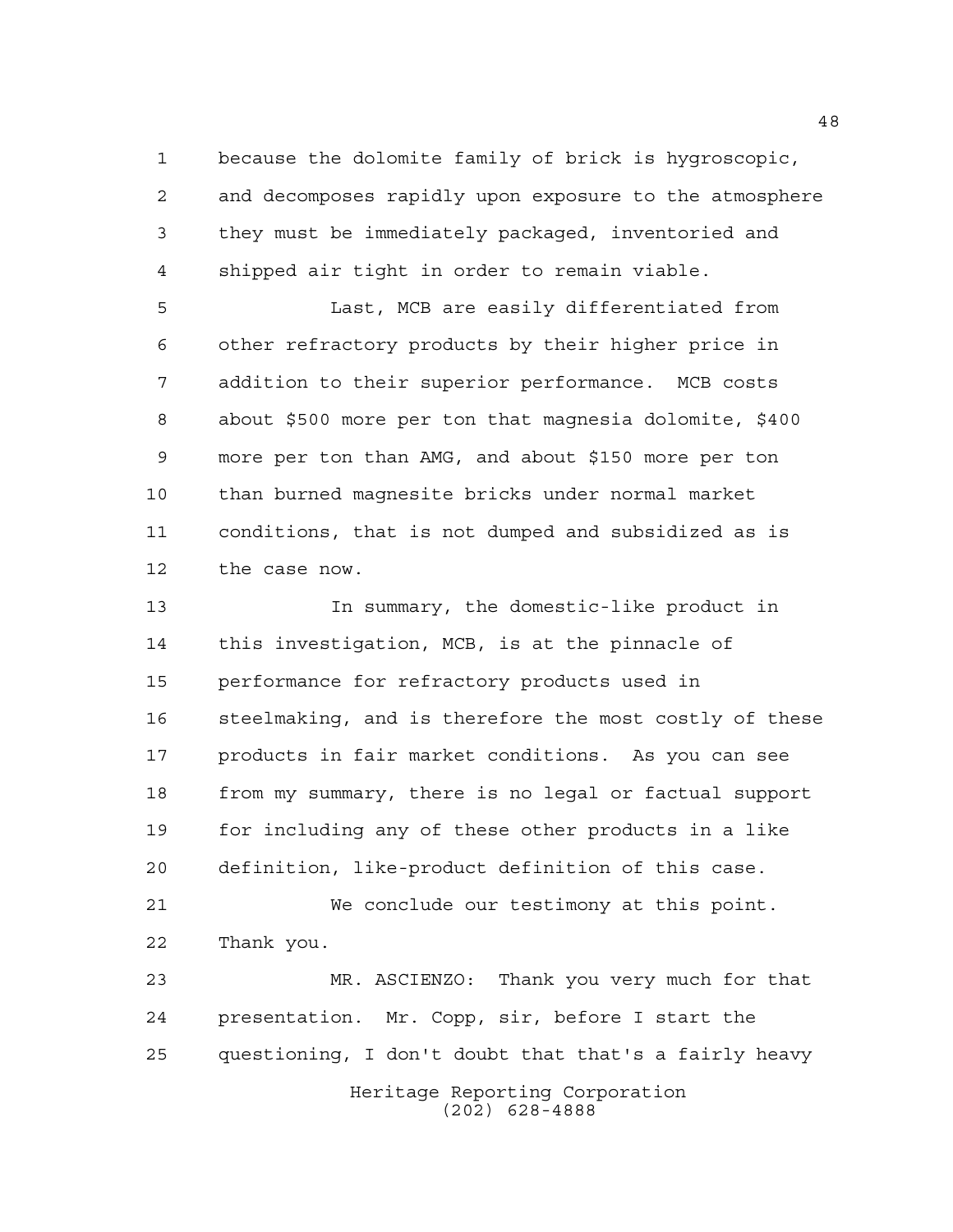1 brick there but how much does that weigh,

approximately?

 MR. COPP: Oh, probably about 22 pounds. MR. ASCIENZO: Twenty-two pounds. Okay, so we're not going to send that around the table as Ms. Mazard said.

 Thank you again, and I'm going to start this morning's questions with Ms. Haines, the investigator.

 MS. HAINES: Hi. Elizabeth Haines, Office of Investigation. Thank you for coming and your testimony. I want to start with the unit value of the products. Looking at the questionnaire data that you had, I'm seeing a very broad range in the unit values and I'm trying to kind of get a feel for what you think. I mean, obviously we are still kind of scrubbing and going through the questionnaires, but what are the unit value ranges?

 I know in the testimony it was said there was a wide variety of sizes made, but can you kind of walk me through just briefly what the ranges are for unit values and what the higher end ones and the lower end ones?

 I mean, are they different -- well, I'll let you. MR. BROWN: Yes, we make probably 3,000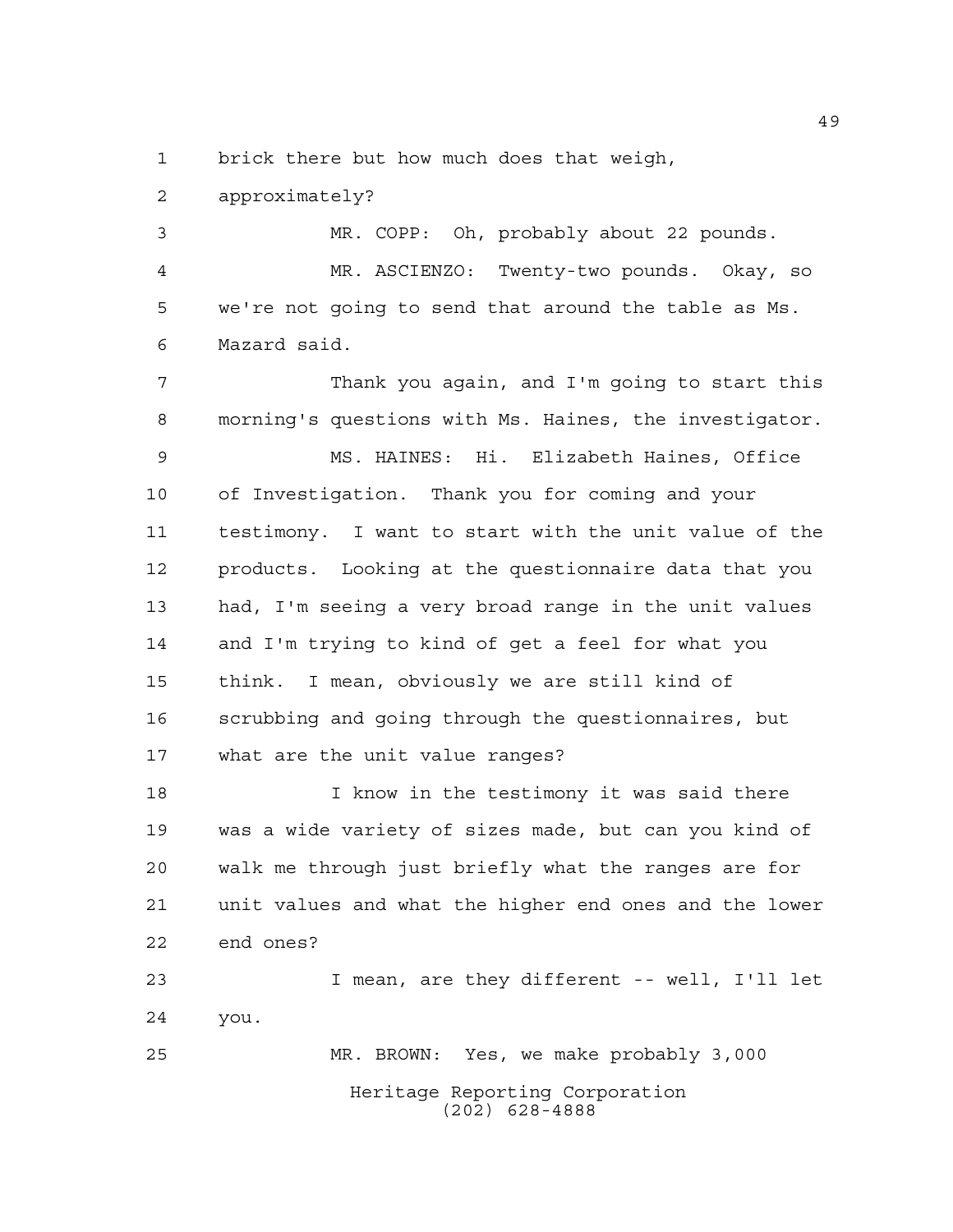different shapes MCBs.

 MR. COPP: Okay. MR. BROWN: Depending on the furnace that it's being used in. This particular shape is called the universal ladle brick, and actually has a male and female end, and lay it up in a circle. As we were looking at the responses to the questionnaires, we too were trying to develop a way to show price and what we finally did was take the price per shape and convert it into a price per ton so that you're looking at a comparison of a tonnage price rather than a 9-60 semi- universal brick, which you certainly would not have the background to understand what that meant.

 If you look at the MCB brick, the various components are magnesia, dead burned or fused; graphite, purity levels of 90 percent to 99 percent; each one of those materials has a different cost to it; fused magnesite and various antioxidants which are metallic like additions that help either resist slag or oxidation of the graphite.

 There is a range. Fused magnesite costs much more than sintered magnesite, so there is a range in pricing that can range anywhere from \$800 a ton up to \$1,400 or \$1,500 a ton, especially for some of the enhanced products where we take a brick like this and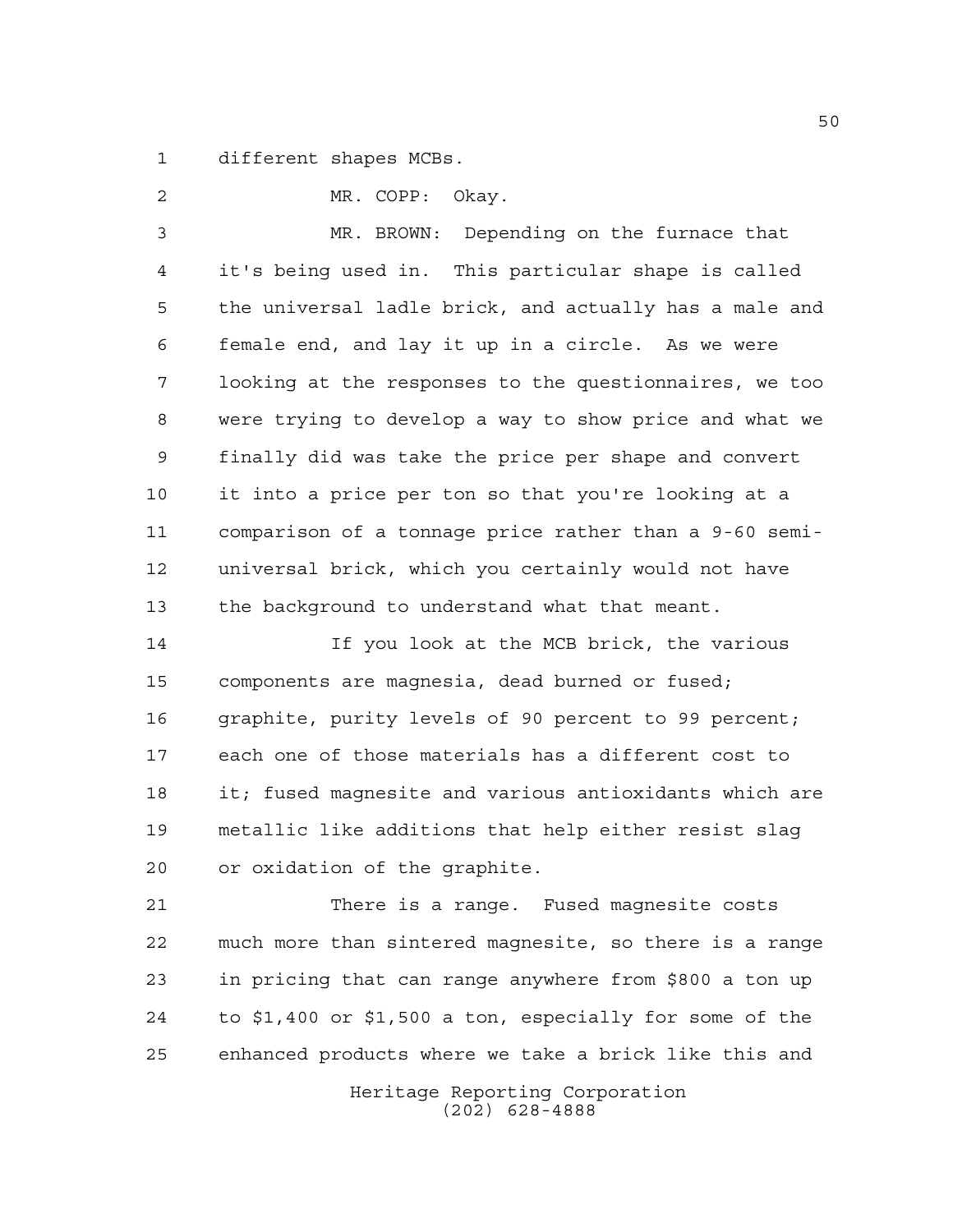although for you it seems very dense and heavy, there is still what's called microporosity in that, and we can inject tar or pitch into that microporosity and even enhance the brick further, and for those bricks they may cost or be priced at \$1.800 a ton. It's a very wide range of pricing, and it's dependent on the raw materials used in a specific mix

as well as the particular shape that we're using.

MS. HAINES: Okay.

MR. BROWN: Does that help?

MS. HAINES: Yes, thank you.

 Well, for your different customers, I mean, you're saying like there is 3,000 different, how standardized do you feel some of the pieces are?

 MR. BROWN: What we have seen is the trend to be very specific for any particular shop. Sometimes you can have two furnaces that are absolutely identical in every way sitting side by side, and they have very different personalities, and very different wear rates, and what we are trying to do as a refractory supplier is to help our customers get even wear throughout their furnace so that if they have a high wear rate in one area we use a higher quality MCB and perhaps enhance it, and use a lower quality MCB in another area.

> Heritage Reporting Corporation (202) 628-4888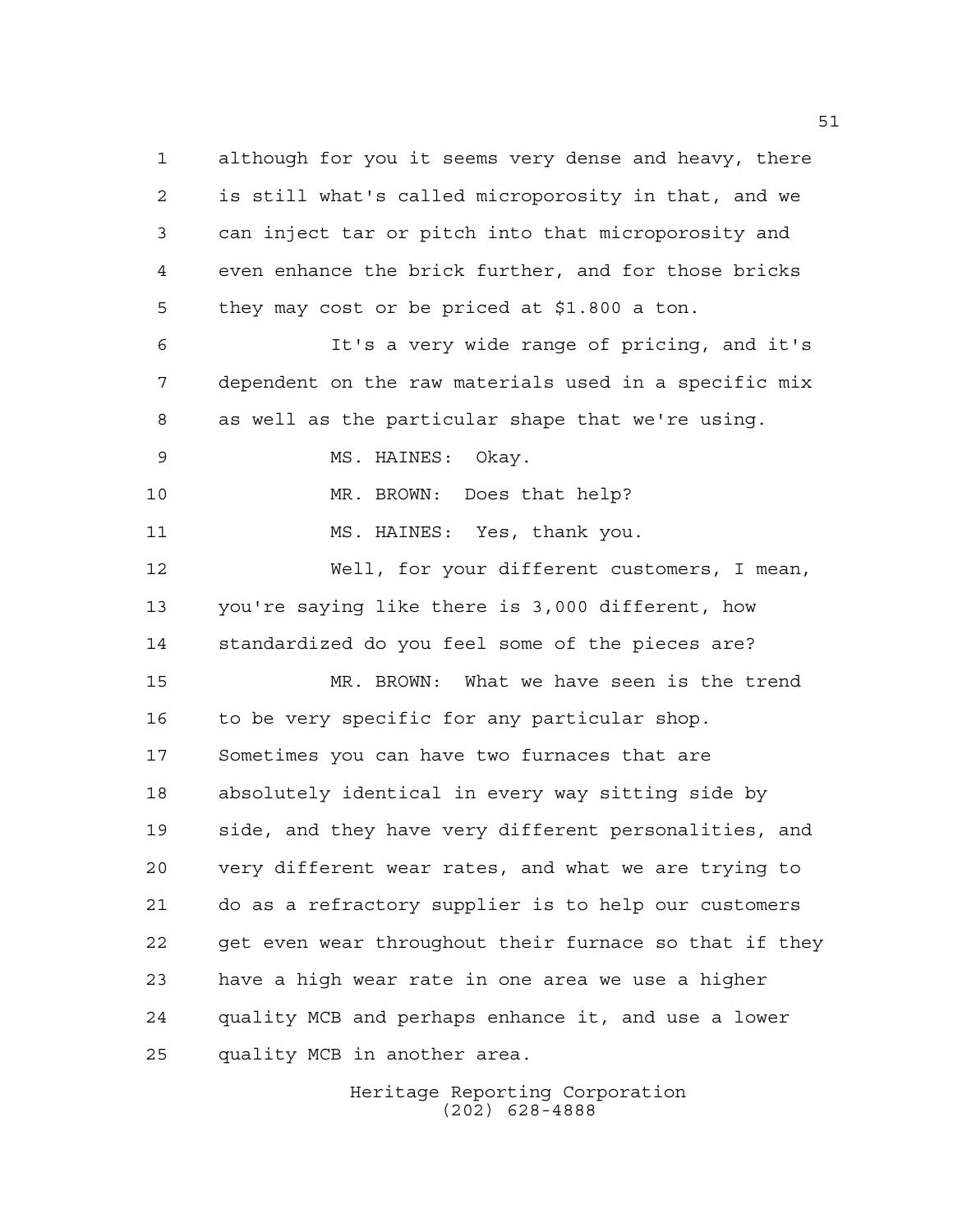1 I would say that for the most part these very specific shapes and mixes are about 50 percent of our business, and the other one is much more commodity.

 For example, you take a steelmaker making 3 million tons a year, he may never vary in the size and quality of his ladle slag line brick because he's arrived at what is giving him very specific performance expectations.

 MR. MAGRATH: Still, Ms. Haines, in spite of the 3,000 mixes, and I think Mr. Brown -- the 3,000 products, I think Mr. Brown also told me that he had several hundred mixes, formulas in his Hammond plant that he produces. All the suppliers bid to exact specifications from the different steel producers. So if they are going to be in the game, and, you know, the contract negotiations, you know, show multiple parties bidding, they are capable of making those exact bricks to those exact specifications that vary by producer, and as Mr. Brown says, even vary by furnace.

 So the competition is there. It's not like unique products.

MS. HAINES: Okay.

Heritage Reporting Corporation (202) 628-4888 MR. MAGRATH: The competition is there and I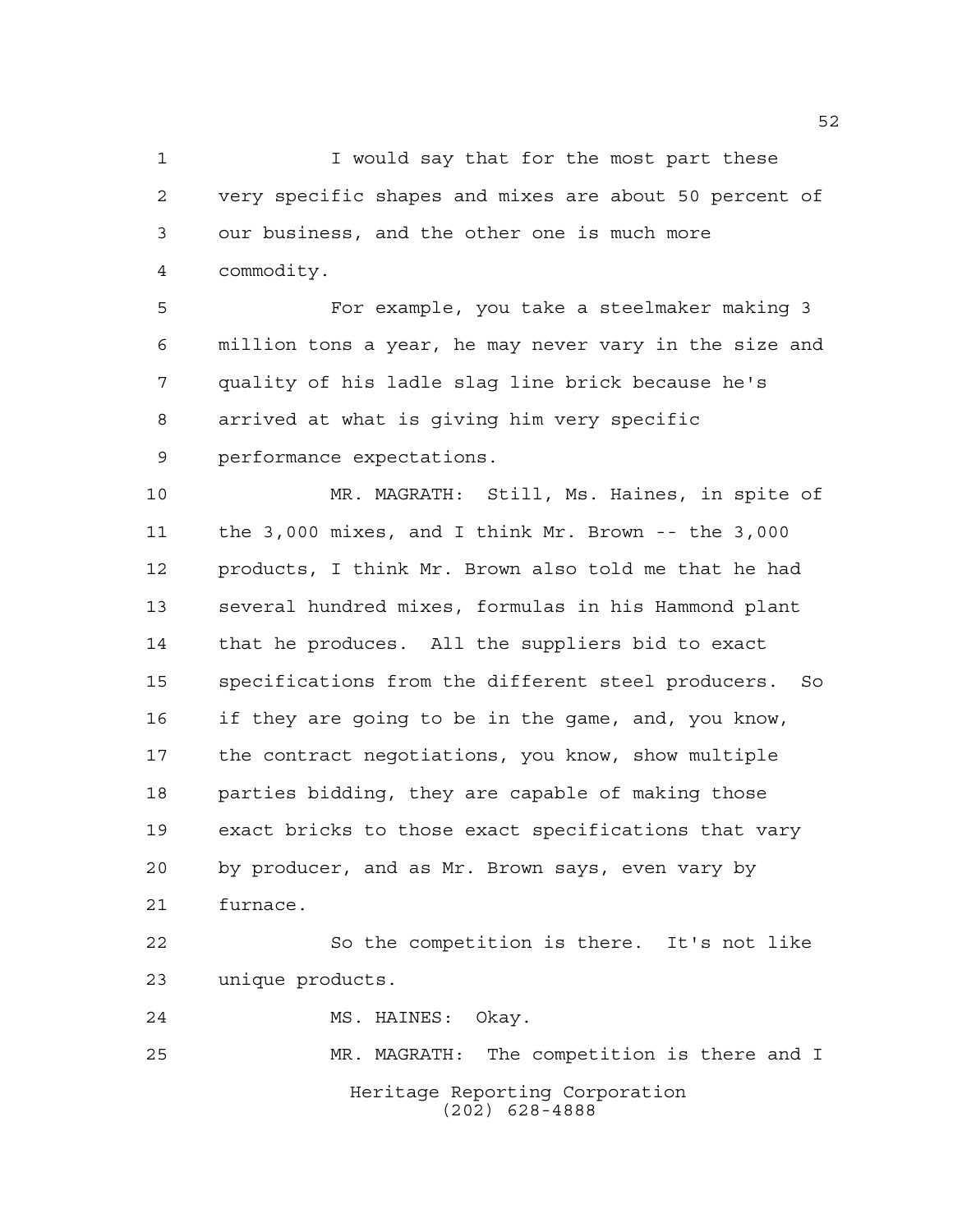think the questionnaires show that.

 MS. HAINES: How long under the harsh conditions do they last? How often do they have to be replaced?

 MR. BROWN: That's a good question. Some of the ladles get what's called heat, and one heat is when you make a batch in the steel furnace and tap it into the ladle. That's a heat of steel. So some ladles last 50 heats, others 70, others 120. It all depends on what the steelmaker is doing, what types of steel that he's making, and whether he has any post-steelmaking process once he taps the steel.

 In a basic oxygen furnace steel shop, they will make a heat of steel every 40 minutes. So you have to have a ladle ready to handle that heat of steel every 40 minutes. So most steel shops have what's called a fleet of ladles. That could be from 12 to 16 ladles that are constantly on the run, some in service, some being relined, some being preheated. So the steelmaker is very focused on his lining performance of refractory.

 If you have a failure in a steel ladle, you've seen picture of steel going everywhere, that's the last thing you ever want to have in a steel shop. It's very dangerous for the employees, and it's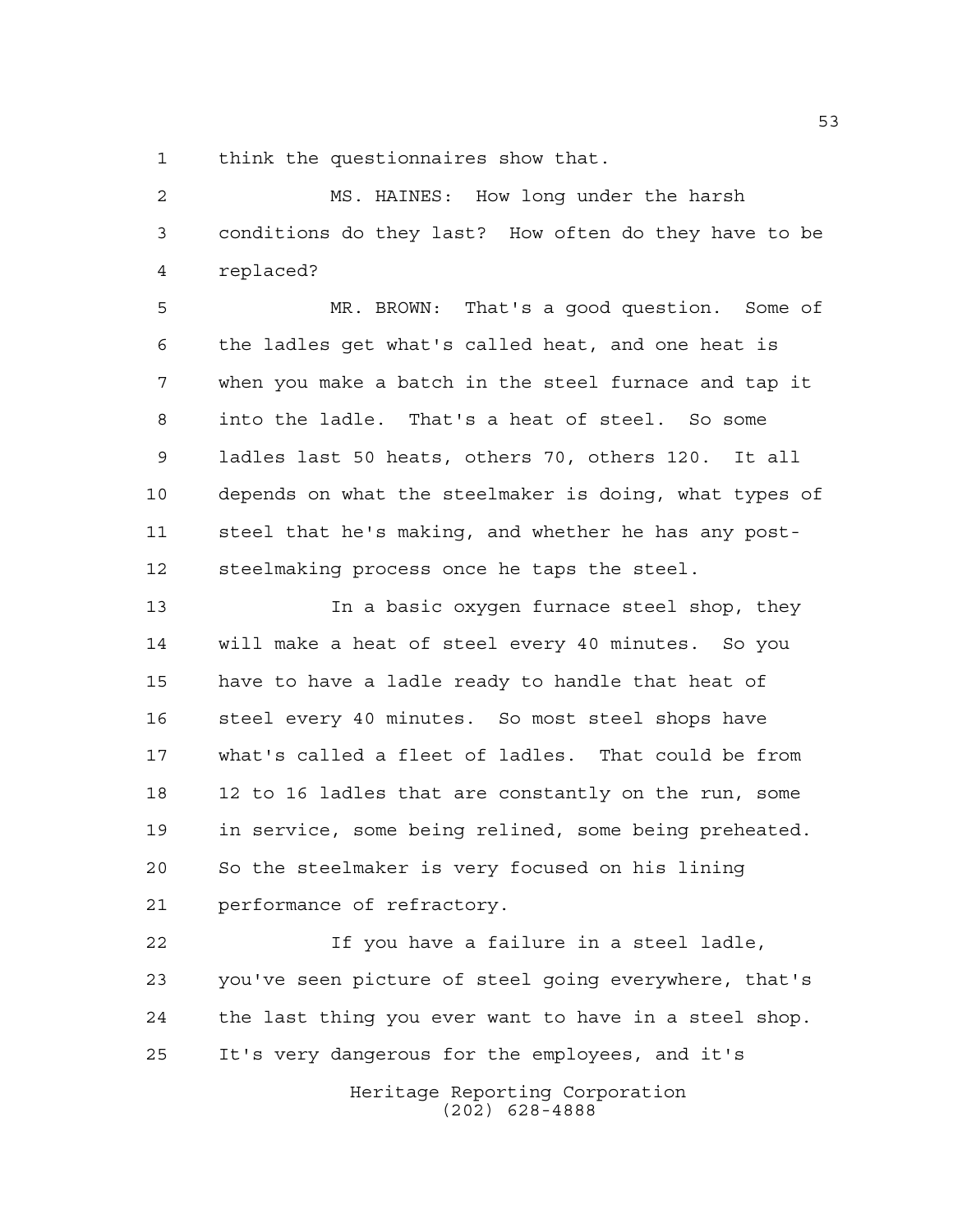dangerous to all the equipment in the steelshop also.

 MS. HAINES: When they are replaced, what is done with them? Can you remelt them or are they just disposed of or what happens?

 MR. BROWN: You're trying to -- you have the steel ladle lining and you're trying to wear it down to a thin lining, so you tear the lining out. At one time they just threw that away. Now some of the more progressive companies, like Resco, take those linings, those spent linkings from the steel customer, take off the altered face of the lining that's been in contact with steel, and conceptually if you think about it, what's left is still a refractory brick, and we grind that up and use it back into various products.

 MS. HAINES: So to put this in -- go ahead. MR. COPP: In this application this would be the thickness of the lining, the working lining for steel, so your liquid steel would be on this face, and this would be the cold face.

MS. HAINES: I see. Yes.

 MR. COPP: And so this product would wear in this fashion.

 MS. HAINES: During the course of use? MR. COPP: Yes. So it would get down to say, you know, an inch and a half or two inches --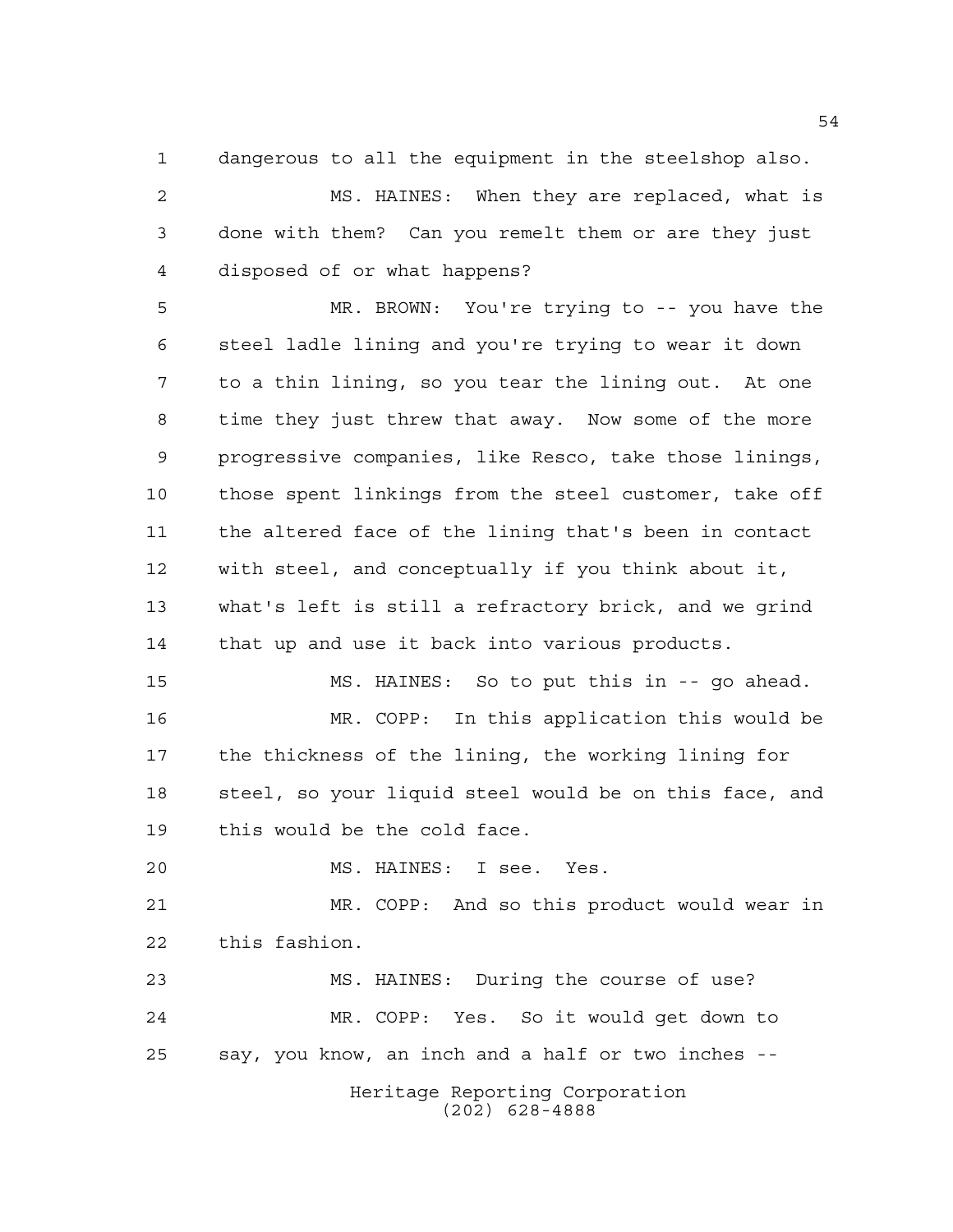1 MS. HAINES: Okay.

 MR. COPP: -- or where the steelmaker is comfortable from a safety aspect, as Bill said, to dump it out and clean it. So this actually disappears in the steel process over time, this section and this section is removed, and the relined, and this may last, you know, varying by shop practice, anywhere from four days to eight days to 12 days or 10 days. MS. HAINES: Okay. MR. COPP: So it's a very consumable product for the steel industry in the ladle application. MS. HAINES: Okay. Since January of '06, have there been any technological advances in the industry? MR. BROWN: No. It's a rather mature industry and there have not been any major breakthroughs in steel production and processing, and no major breakthrough in the refractory or MCB. Just when you think about it we've got a limited number of raw materials that we have to work with, and you know, no unique minerals are being created right now, so the refractory technologists is using what he has to his best ability. But we don't see any major breakthroughs in steel production in the near future and certainly not in refractory technology.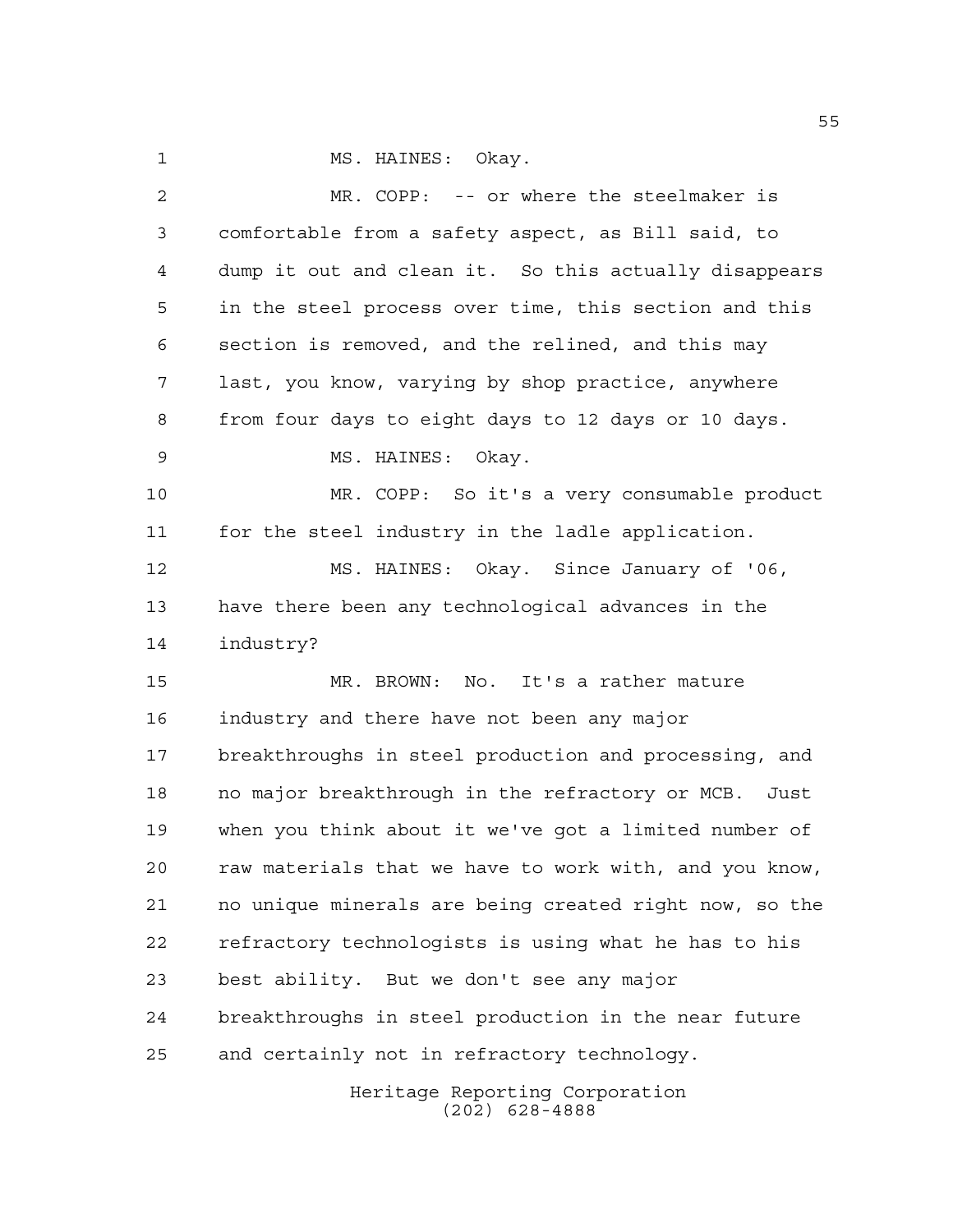Heritage Reporting Corporation MS. HAINES: Mr. Magrath, I actually have a question about the HTS categories. As you were saying, there are basket categories so we will be using the importer questionnaire data, but you were talking about even comparing -- you know, looking at the questionnaire data. But looking even with 2010 or 1010 with our staff people, even that category the data looked -- there is, you know, wild broad changes in the values, and so if you could take a look at that and see if something had been posted incorrectly in the HTS. That's what we were beginning to suspect. MR. MAGRATH: We can look at that and report back in the brief. MS. HAINES: Okay, thanks. MR. MAGRATH: We should say, Mr. Brown and the other Resco witnesses can elaborate on this, you know, you see under that 1010 number, which is the logical place for these to go, you see like -- I don't know -- 12 or 15 countries, including Canada, you know, a larger importer, but we can tick off -- these people are very knowledgeable about the global industry, and we can tick off the reasons why or the countries one by one and there are no other producers of MCB, or if they do produce MCB, it's a very small amount except in Canada. I mean, except in Mexico and

(202) 628-4888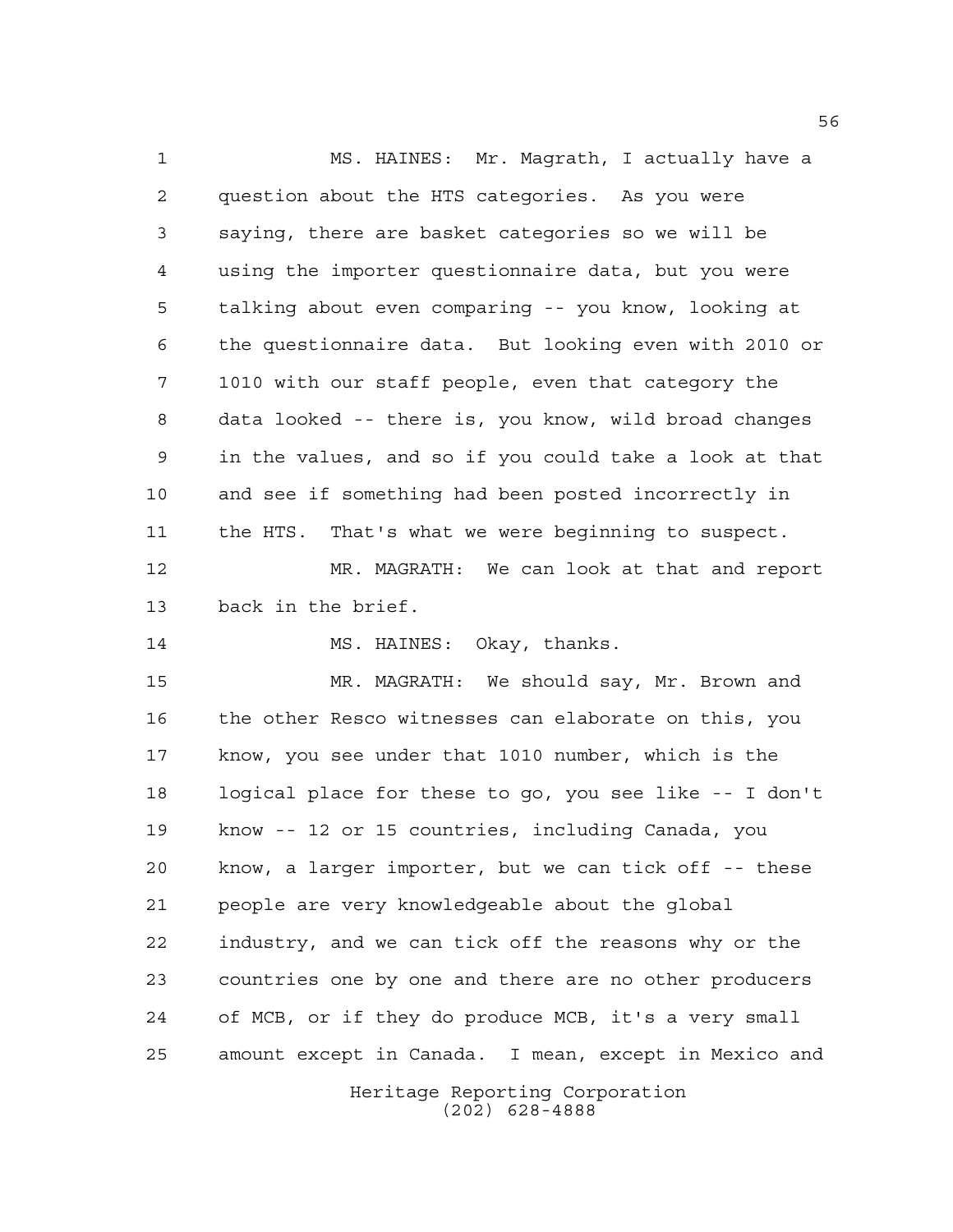China.

Heritage Reporting Corporation (202) 628-4888 MS. HAINES: What would be the countries that are making just a small amount? Was Brazil one of them? MR. MAGRATH: I should say exporting to the -- you know, we're talking about the HTS numbers. MS. HAINES: Yes. MR. MAGRATH: So in other words exporting to the United States. 10 MS. HAINES: Okay. MR. MAGRATH: Perhaps even making, but they could tell you much better. MR. BROWN: There's a small amount of MCB made in India, and then in the mature European countries there are MCBs made in Austria, Germany, maybe some in France. MS. HAINES: But are any of them exporting to the U.S. that you know of? MR. BROWN: Not great quantities. MS. HAINES: Okay. MR. BROWN: They do export other types of brick that I understand fall into that category. MS. HAINES: Okay. MR. BROWN: But those are for applications outside the steel industry and not MCB.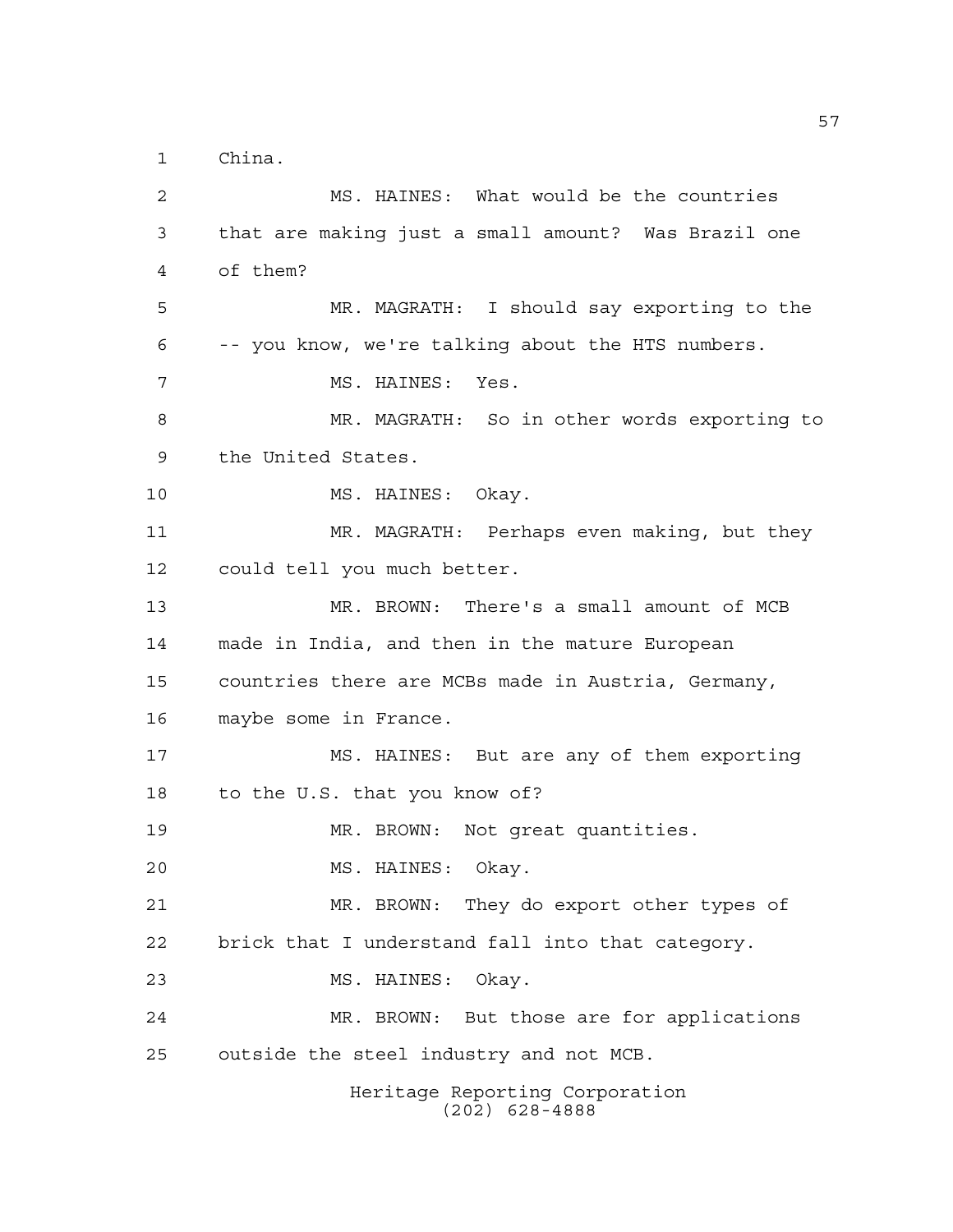MS. HAINES: But is Brazil exporting to the U.S. MCB?

 MR. BROWN: Well, Brazil, Brazil is an interesting country. The dominant supplier there, Magnesita, has about 90 percent of all refractories, and they do have the capabilities of exporting MCBs, and they may be, but what we think the data shows is that they also manufacture magnesia spinell brick that's used in the cement industry in the heart of the burning zone, and we believe most of their numbers reflect the importation of those mag. spinell brick. 12 MS. HAINES: Okay. MR. BROWN: And just interestingly enough as a side, when I was with Harbison & Walker, Magnesita was our licensee for the 25 years I was on the technical staff, so we know them extremely well and the products that they are making.

 MS. HAINES: Thank you. You talked a little bit about the consolidation or what was happening in the industry with Harbison & Walker. Has there been any of that taking place since January '06, being sold or consolidated?

 MR. BROWN: Well, Resco purchased a dolomite producer in March of '06.

MS. HAINES: Okay.

Heritage Reporting Corporation (202) 628-4888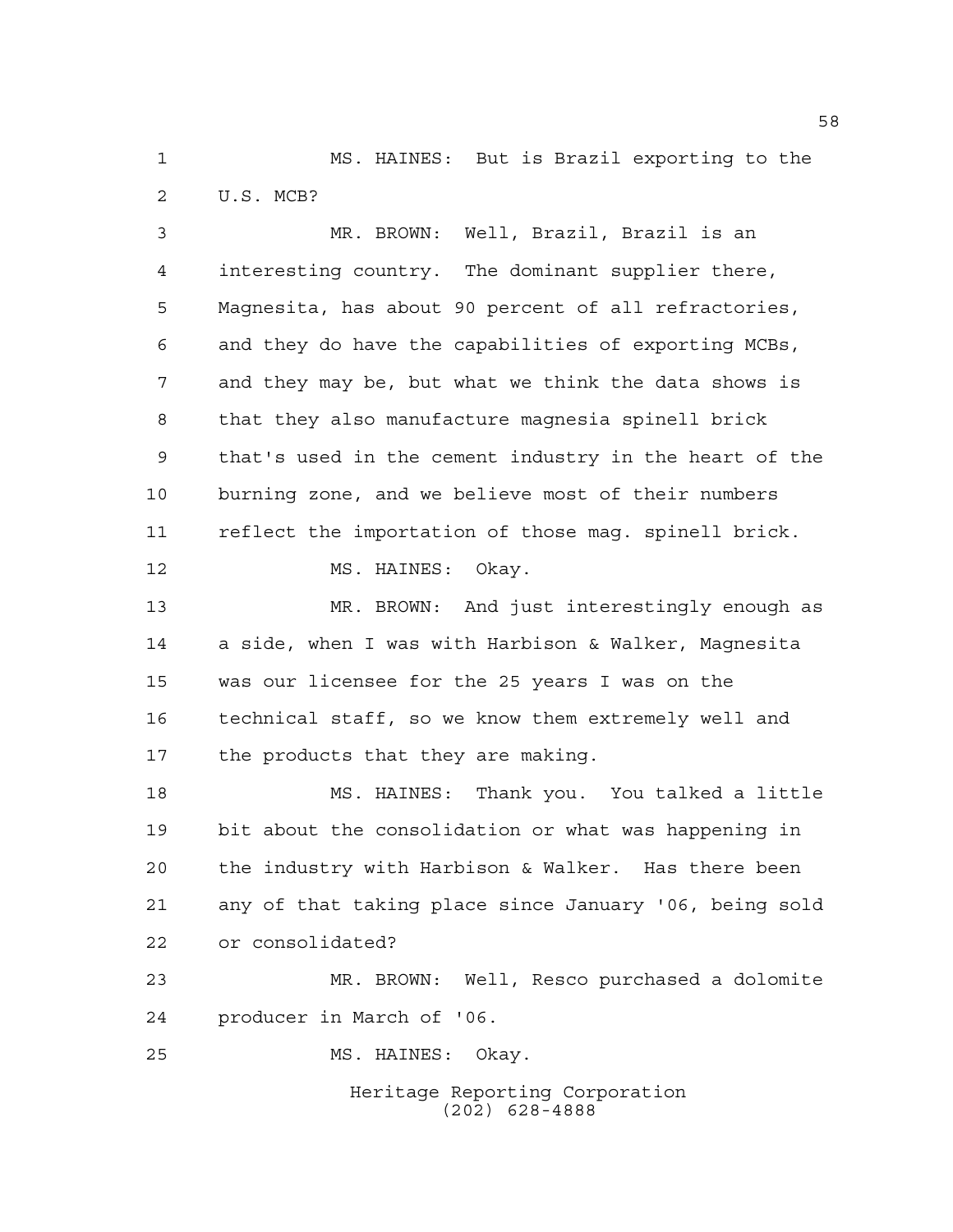Heritage Reporting Corporation (202) 628-4888 MR. BROWN: And we purchased a smaller monolithic company in '08. Major consolidation has really not occurred in the last few years. MS. HAINES: Okay. MR. BROWN: Our industry has four or five very large players, Minteq, Vesuvius, ANH, LWB, and Resco, and I think consolidation might take place in the future, but not since '06. MS. HAINES: Okay. Do you maintain inventories at all? MR. BROWN: Yes. Unfortunately, we do. MS. HAINES: But in the past have you maintained inventory? Is it pretty much made to order? MR. BROWN: Well, our Hammond plant is very efficient and from the time we make a brick until it's available to ship can be two or three days, so we've been able to get by with lower inventories with MCBs than with a product that has a longer manufacturing cycle or if we were supplying from offshore. I think Hammond inventory is probably in the range of 30 days of inventory. MS. HAINES: Okay. MR. BROWN: About half of our shipments come out of stock and about half of them are made to order.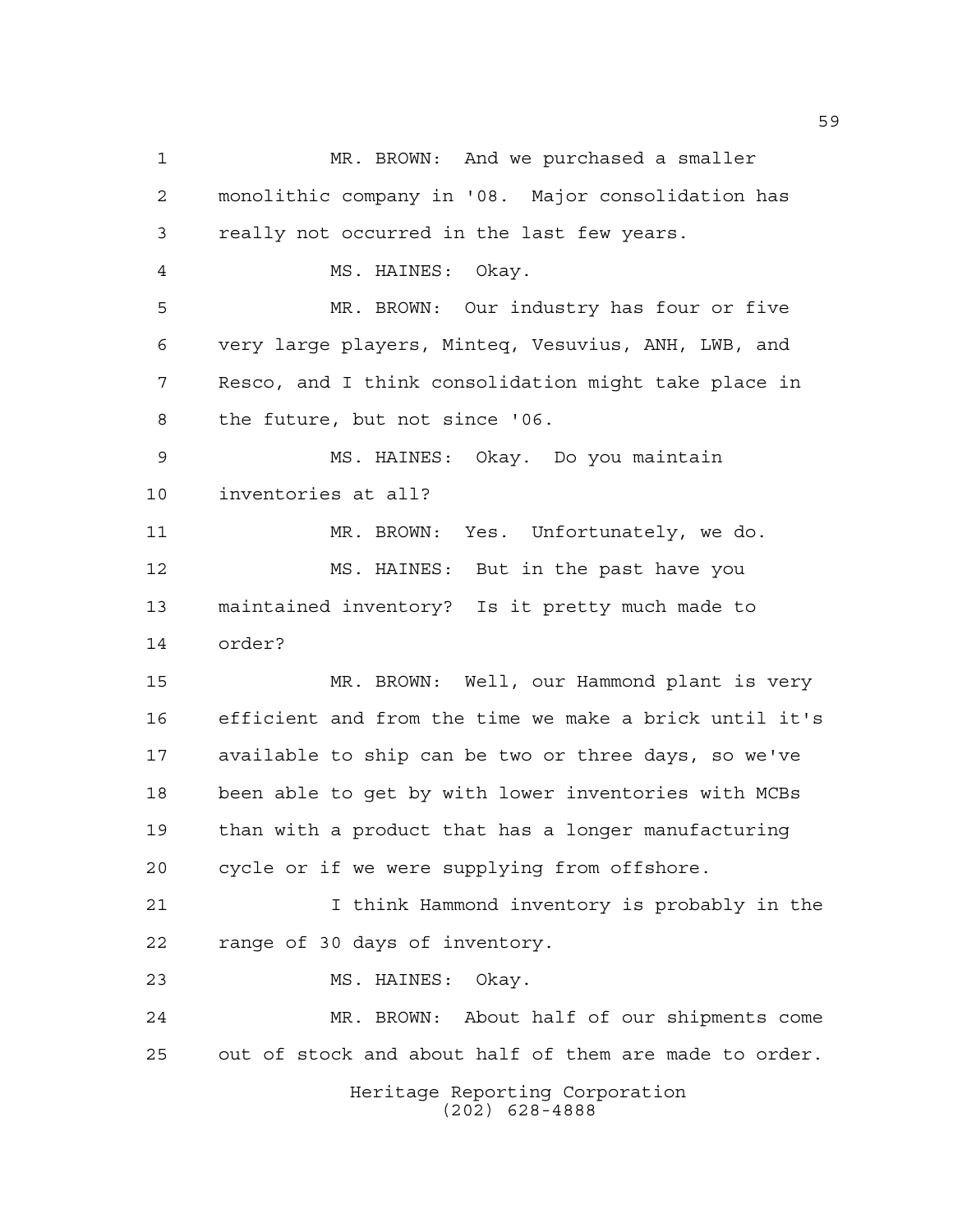Heritage Reporting Corporation MS. HAINES: Okay. I think that's all I have. Thank you very, very much. It was very, very helpful. Thank you. MR. ASCIENZO: Thank you very much and we turn to Michael Haldenstein, the attorney/advisor. MR. HALDENSTEIN: Thank you. I had a question about your production of other products that you mentioned, whether MCB was the major product that you produce and whether you switch around very easily from product to product. MR. BROWN: As I said in my comments, Resco has 12 operating plants and two mining operations, and the MCB production is less than -- I'll give you quick figures -- less than 10 percent of our total production. MCBs generally require presses which have high tonnages in order to compact -- you know, if you look at the brick, what we're trying to do is particle pack in a way so that we get it as dense as we possibly can, and in order to do that it takes special presses, and certainly Hammond has those capabilities. But for Resco overall MCBs under today's conditions are less than 10 percent of our total volume. MR. HALDENSTEIN: And most of the layoffs

(202) 628-4888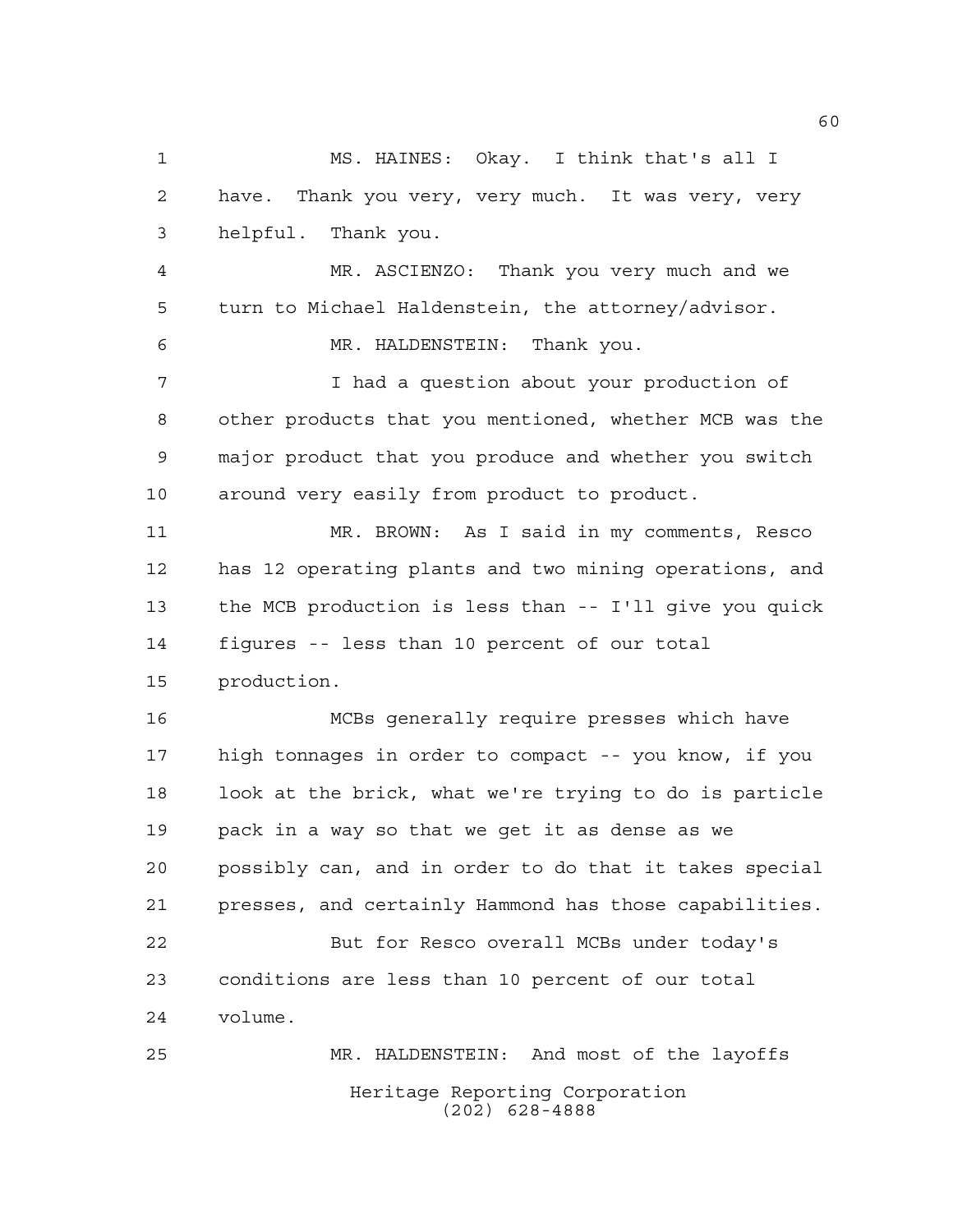were related to the production of MCB?

 MR. BROWN: There have been layoffs at other plants also. We supply some products to the housing industry and as you know the housing industry started -- new home starts started going down well before '06. So that particular plant we had layoffs. We have layoffs -- MCBs are only one of the products that go into the steel industry, and we've had layoffs at plants that make those other products, but for those plants in the other products pricing has held up very well during this downturn and we haven't experienced this sudden surge of imports for those other products and at lower prices.

 MR. MAGRATH: We should say that we have provided in our questionnaire very detailed accounting of the impact of the compensation cutbacks, the personnel cutbacks, other cost savings specific to MCB, and Resco can do that, you might ask for more detail here from the Resco people, but Resco can do that because their MCB production is all in one plant, Hammond, Indiana.

Heritage Reporting Corporation (202) 628-4888 MR. HALDENSTEIN: Right. MR. MAGRATH: And the MCB accounts for -- what is it -- like above 80 percent -- don't say anything confidential -- in that plant, so it's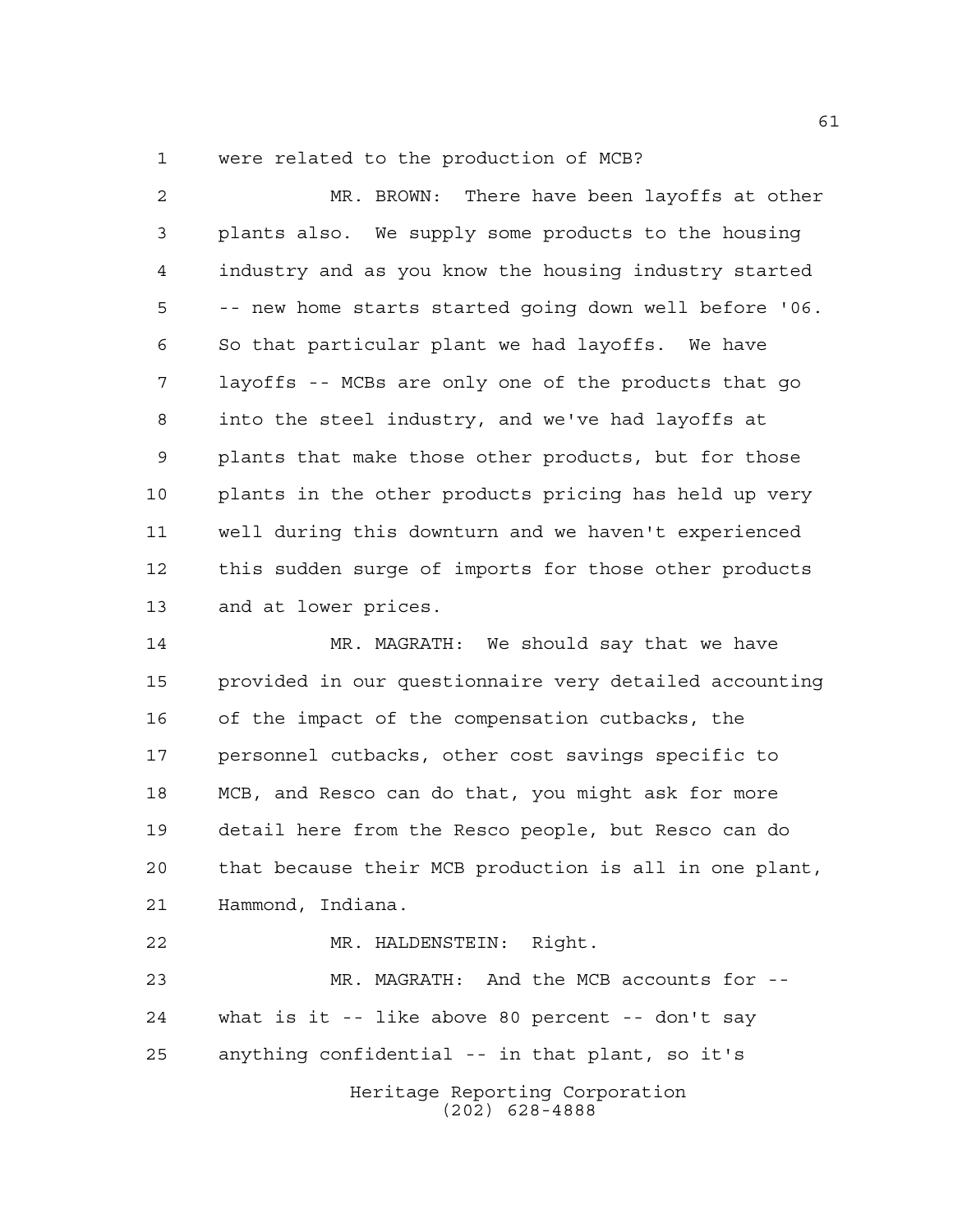practically dedicated to the manufacturing of MCB.

 MR. BROWN: Again, we're hoping that provided the investigation moves forward we will be able to host some of you at our Hammond plant and see what a brick plant is like. It's kind of interesting really.

 MR. HALDENSTEIN: You mentioned the contracts are done across multiple products. Is the pricing based off of MCB or how is that negotiated? MR. BROWN: I'm going to let Rick take a -- MR. HALDENSTEIN: I think you mentioned thai there are multiple products that are in a package that is sold to a steelmaker. How is the pricing, how is that structured? On a per product basis or the package as a whole, and how do you separate out the price of the MCB? MR. COPP: Typically the customer will determine how they want you to quote, but you're

 quoting on a specific product and a specific brand by piece. Was that your question?

Heritage Reporting Corporation MR. HALDENSTEIN: Yes. So it's not just for a bunch of different products, it's for MCB specifically as well as other products, so there are prices for each product within the package? MR. COPP: That's correct. We typically

(202) 628-4888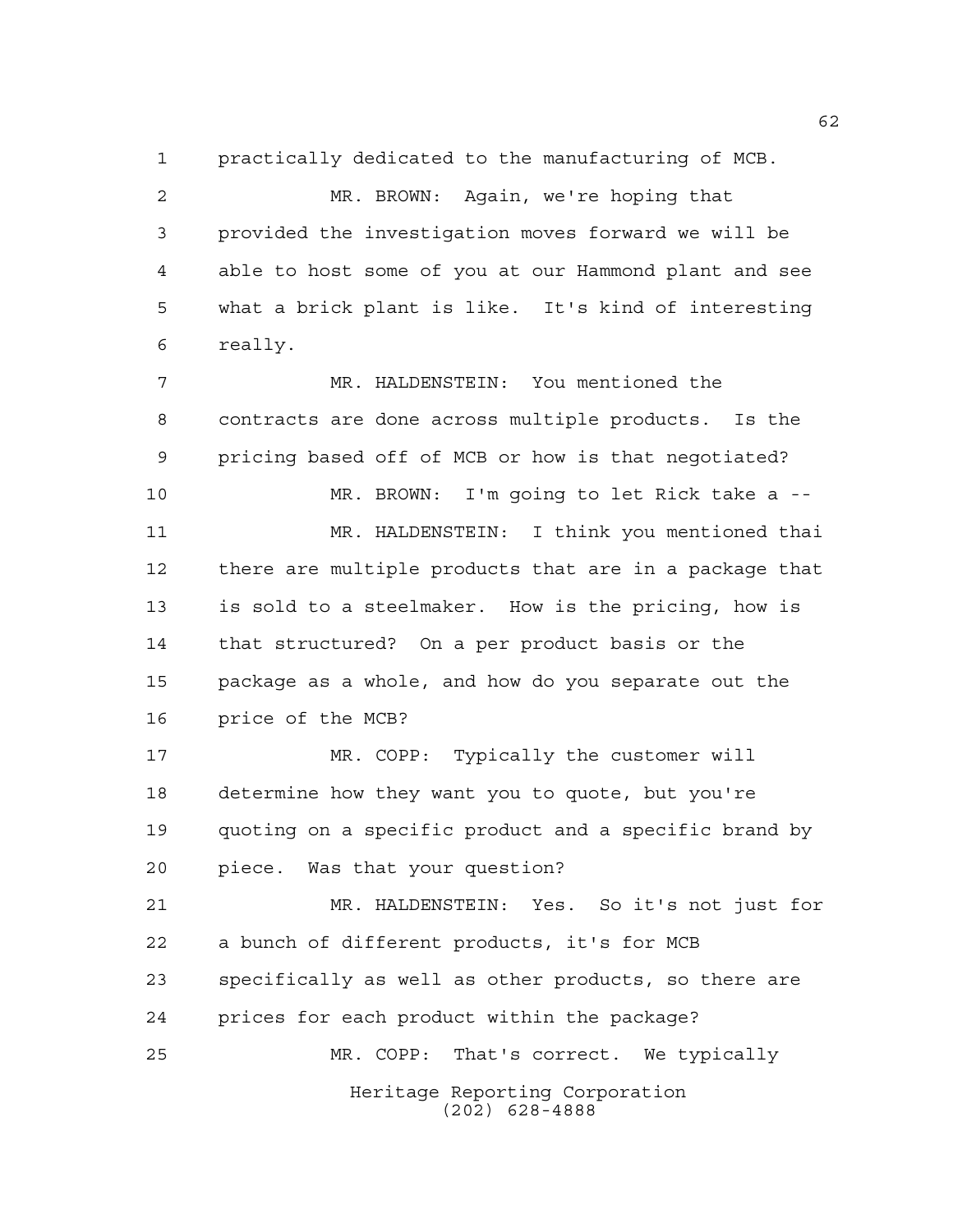quote a lining, as the diagram would show, you know. Because Resco can supply most everything in the application, we are quoting dolomite products and working lining products, and backup lining products, a wide variety of products other than MCB.

 MR. HALDENSTEIN: Do you have standing orders with certain steelmakers that you will supply these bricks on a regular basis?

 MR. COPP: That's our goal to have outstanding orders with customers, and recently, in the last several months because of raw material issues, standing orders, long-term standing orders have shrunk, so but because refractory is a consumable product and because lead times can be an issue, typically when you work with a customer you will have assumed are standing orders because you have a backlog of material there to ship in.

 So the answer to your question is our goal is to have long-term standing orders, and we do, but recently, in the last six to eight months, that process has been shrunk down from say a year contract to six months.

 MR. HALDENSTEIN: I heard that maybe there is some importing going on, is that more for the commodity product that you would purchase?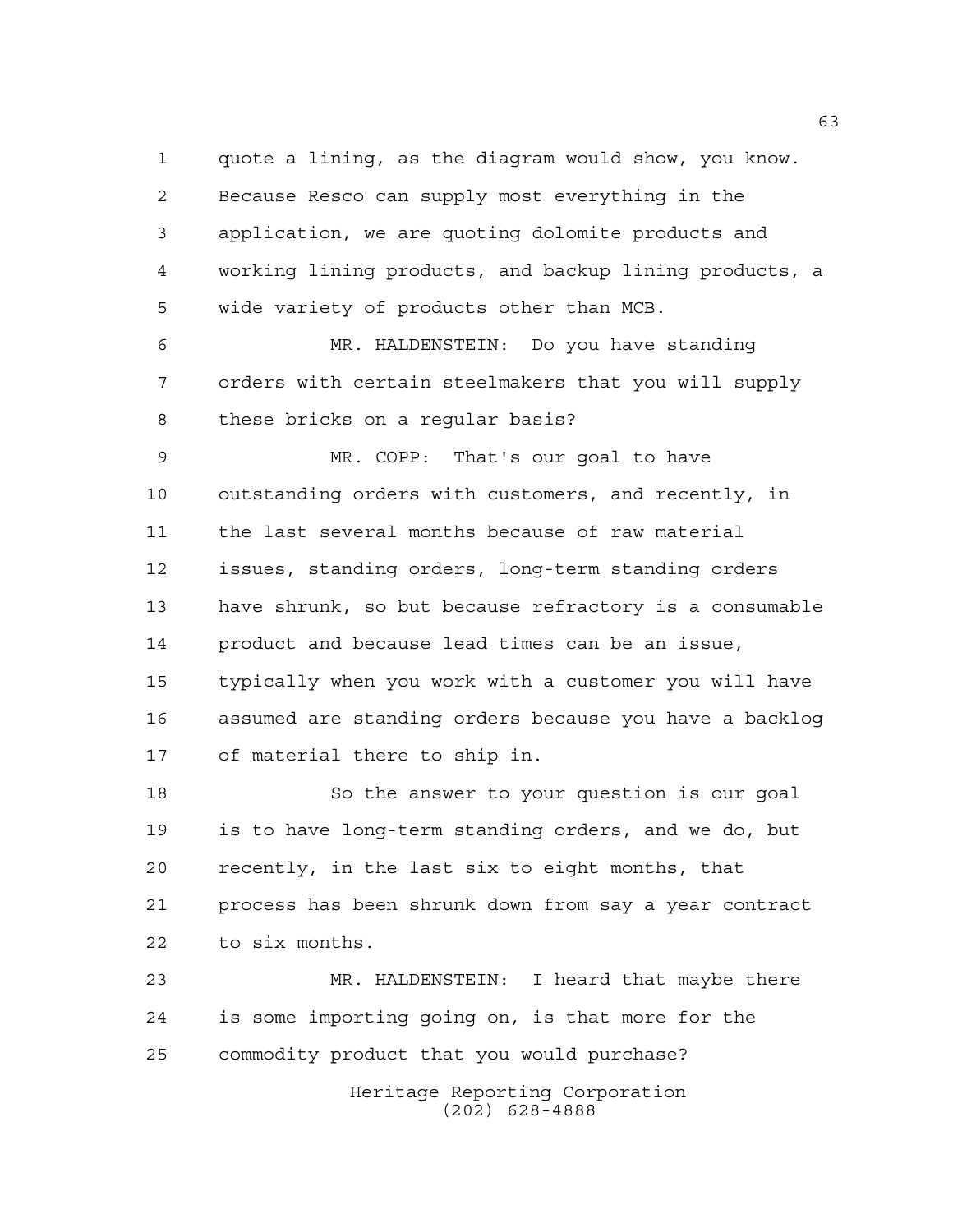MR. BROWN: Yes. Although we fought a good fight, and tried to resist the importation of Chinese brick, where we've had some customers who don't differentiate on any factor other than price, and Resco has already lost the business to Chinese importers, we have imported Chinese brick to try to maintain that business. But even in those circumstances, which I have to tell you are limited, we find it very difficult to compete with other Chinese importers. It seems to us that the only factor is price and our customers say if your price is a dime and I can get it for nine cents, I'll do it, and if I can get it for eight cents, I'll do it, and the price has just been driven down, especially since September of last year. But our Chinese imports are somewhat limited. MR. HALDENSTEIN: In the postconference brief can you be sure to address whether appropriate circumstances exist to exclude any related parties? MR. BROWN: Okay. MR. HALDENSTEIN: Your lawyer will take care of that. Also, another legal issue, accumulation, could you be sure to address accumulation for purposes

of threat, and why there are appropriate circumstances

Heritage Reporting Corporation (202) 628-4888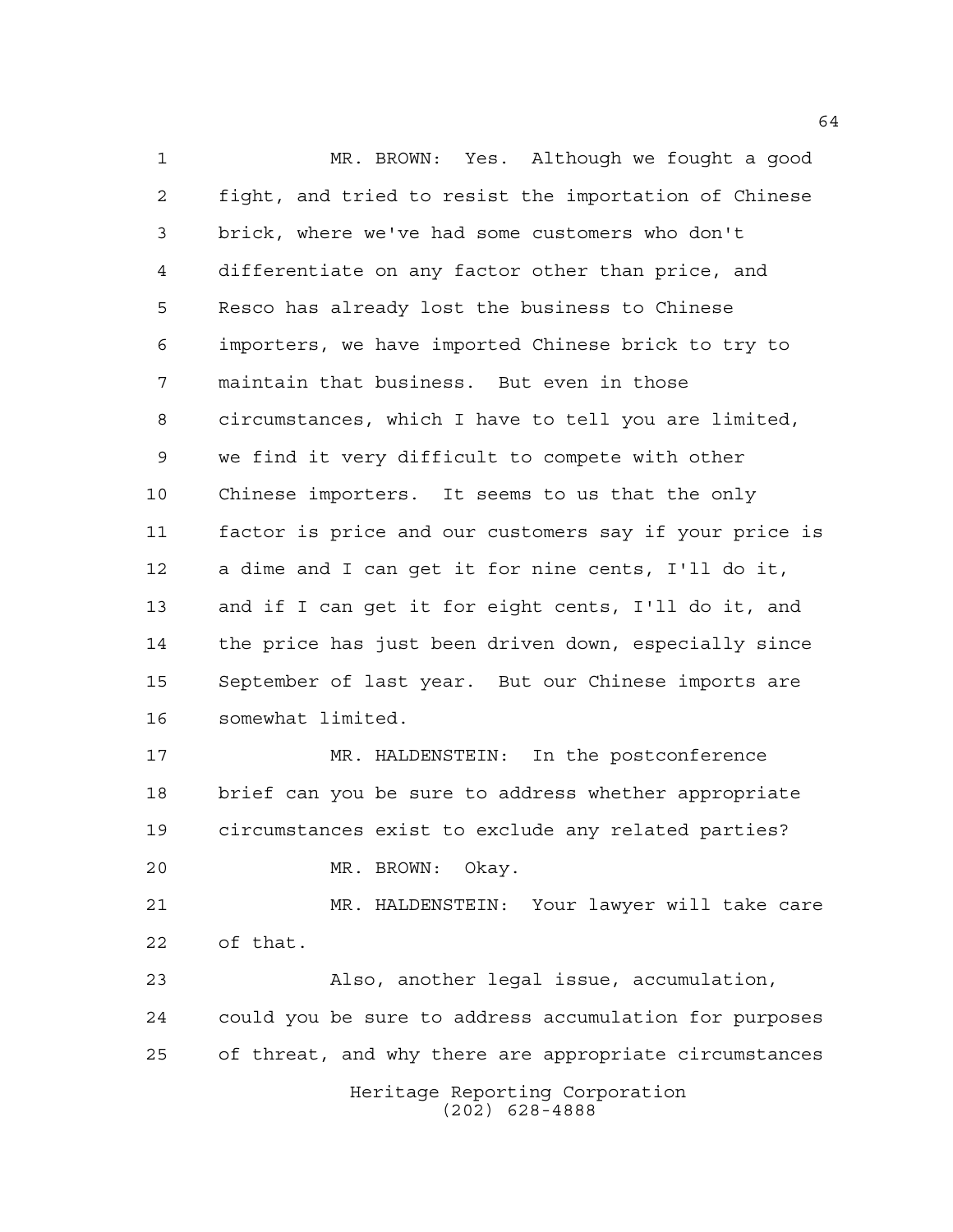that exist to accumulate because I think I heard that there were maybe some differences between the way the imports from Mexico and China were competing? I think I heard that imports from Mexico were competing more aggressively, so if you could address that in your postconference brief?

 MS, MAZARD: We can address that in the postconference brief.

 MR. HALDENSTEIN: Also, another legal issue with respect to the nonsubject imports, how much capacity for production of this product actually exists in nonsubject countries, and if you could estimate that, and whether, you know, that capacity or production could have replaced the subject imports during the period, I'd appreciate that? MS. MAZARD: We will gladly address that. MR. HALDENSTEIN: Those are all the questions I have. Thank you. MR. ASCIENZO: Thank you very much. We turn to Mr. Fetzer, the economist.

 MR. FETZER: Thank you, and I would particularly like to thank the folks who traveled here from afar. We appreciate you coming, and I think it was mentioned earlier, I think by Mr. Copp, that we know a lot about the steel industry, but not much

Heritage Reporting Corporation (202) 628-4888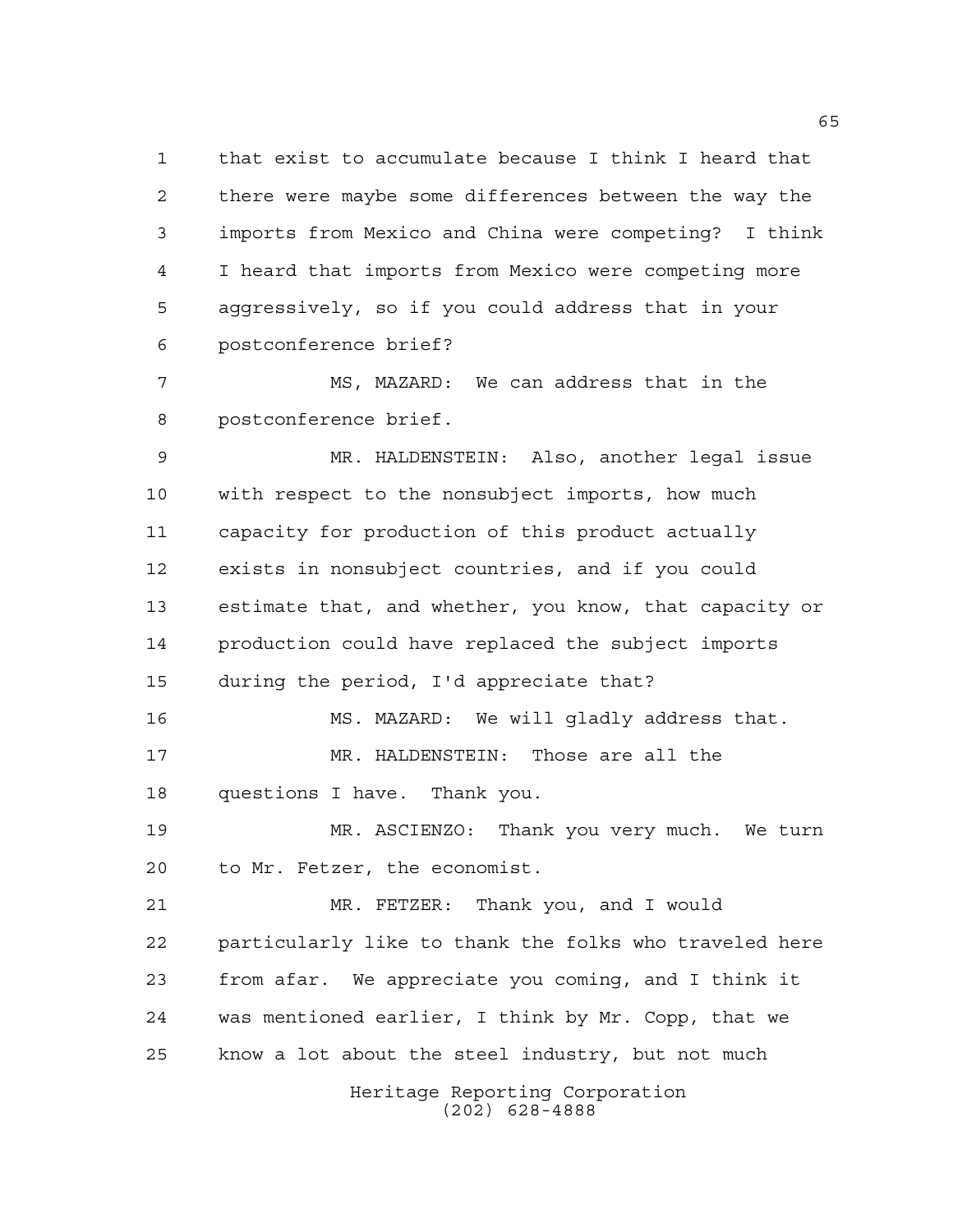about this industry so hopefully we can learn some stuff today. I've already learned a good bit, so thanks for the presentation and the diagrams. That helps a lot.

 One thing I just want to clarify, Mr. Brown, in response to Mr. Haldenstein's question, I think you said, and maybe I mishead you, that some customers only depend on price or did you mean all or there are some that let's say only, you know, care about

quality?

 MR. BROWN: Yes, that's a very good question especially addressed to what we consider to be a value seller rather than a price seller.

 In the steel industry, as you know under the pressures they are under, pricing has become much more important in August of 2009 versus even July of 2008. Pricing decisions now seem to be driven up towards the purchasing departments or higher, so that there is less pricing that's done at the lower level, say the mill shop superintendent or the general foreman.

 We're trying to differentiate our products by providing them augmented services just beyond supplying a refractory product, and that's the value we bring by being in with the customer every day in his shop, understanding what his goals and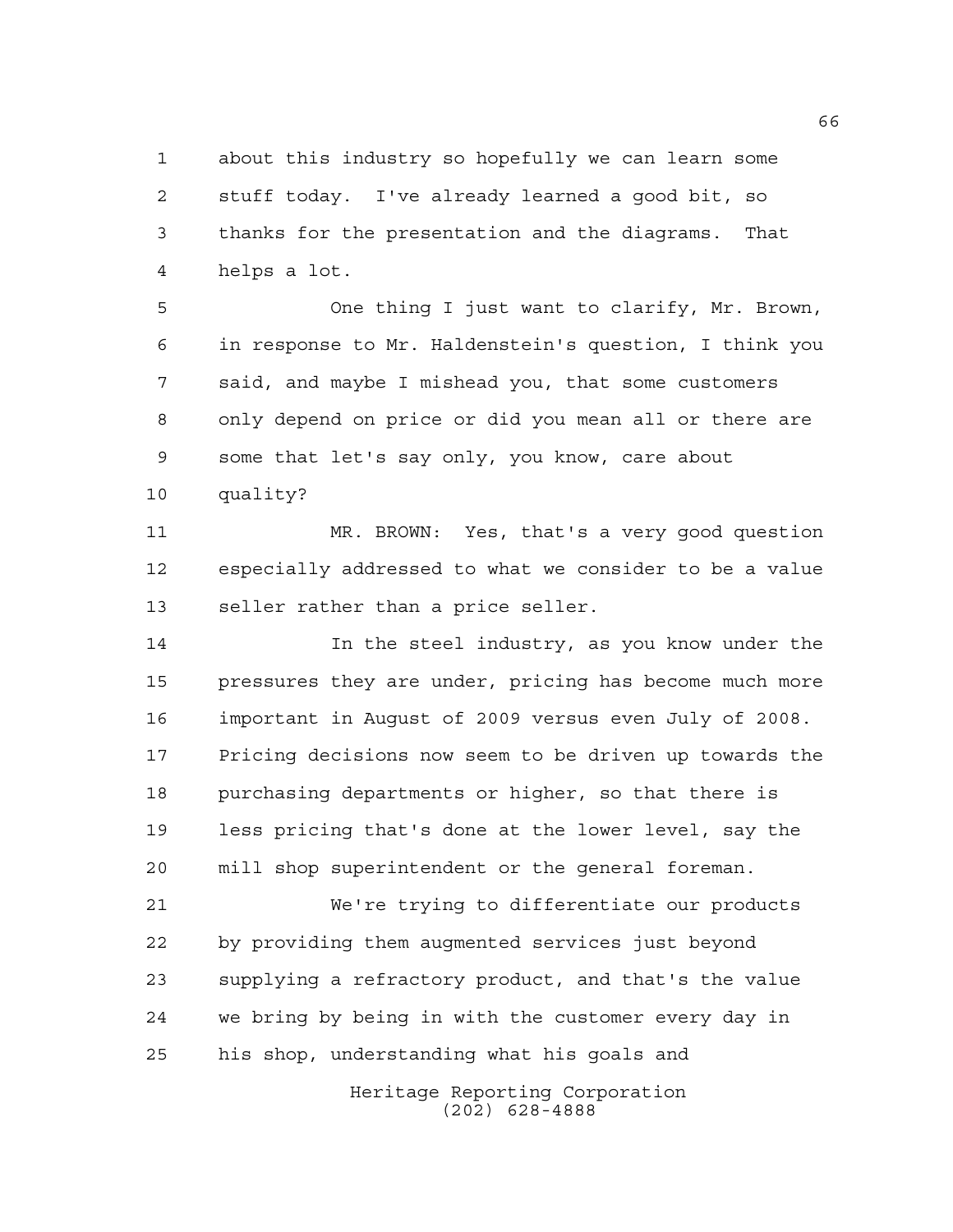expectations are, and they can change from day to day. They can change overnight. But in the current environment price is becoming more and more the only differentiating factor.

 There are still some customers out there where price is not the deciding factor. These customers tend to have longer visions, for example, they want a domestic MCB industry because at some point in the future if things keep going the way they are right now we'll be gone. We won't be around because we won't be able to meet Chinese pricing, but they will support the domestic producers. Those kinds of customers are becoming increasingly rare, unfortunately, because the steel industry is under terrible pressure right now.

 MR. FETZER: Can you estimate about what 17 share of the market they are presently, or maybe even what they were at the beginning of the POI, which I believed was what, 2006?

 MR. BROWN: Let me answer by this. The value buyers are probably less than 30 percent and the price buyers are more like 70 percent, and it's headed the wrong way for us as what we call a value supplier, with the only differentiation, price, it's very difficult for the domestic MCB producers to respond to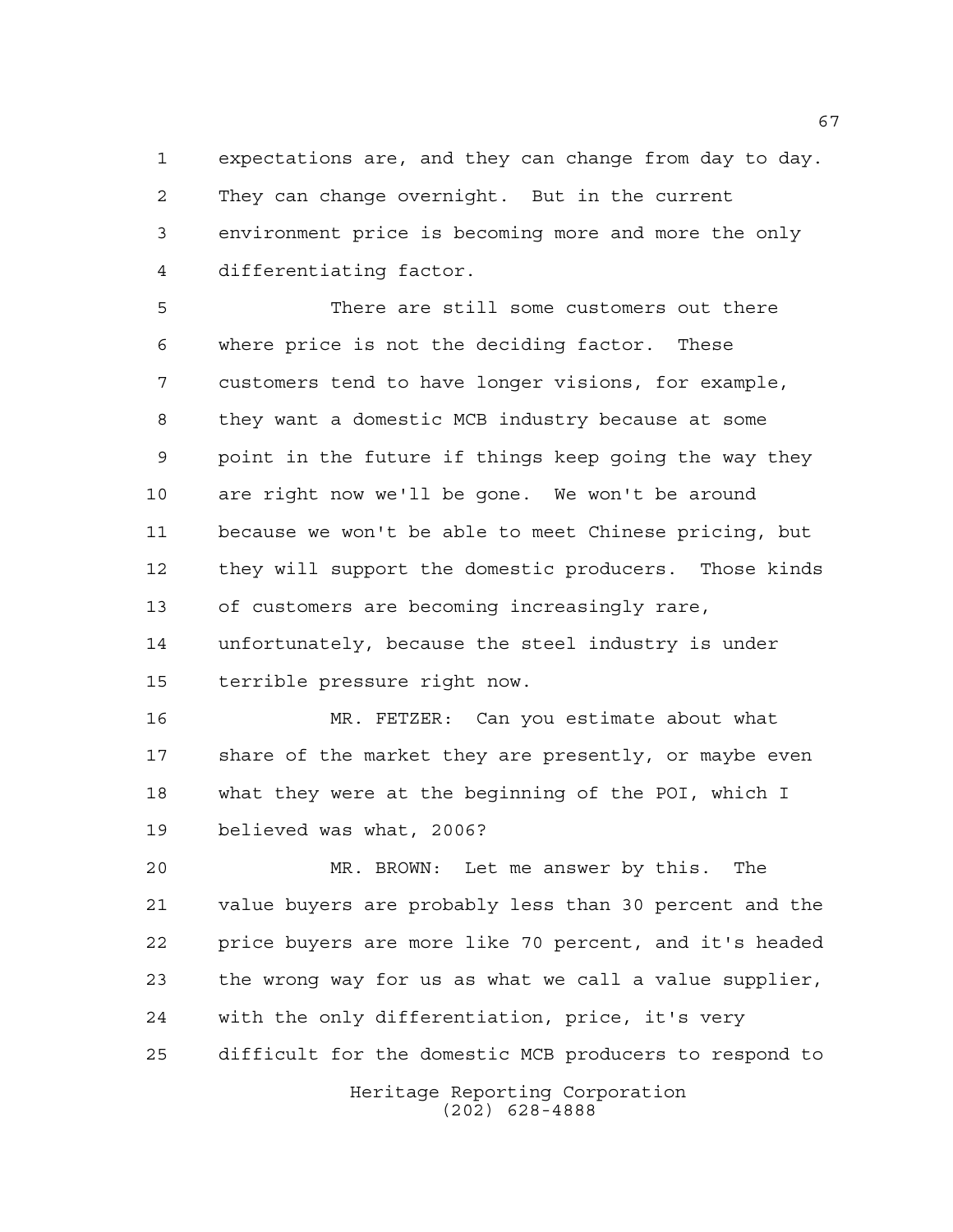that.

Heritage Reporting Corporation (202) 628-4888 MR. FETZER: You mentioned earlier that different furnaces have different personalities. MR. BROWN: Yes. MR. FETZER: And so I'm wondering if these purchasers are just sort of royal to the domestic industry or do they have different needs. Maybe they need some type of quality or service that you provide versus other steel companies that may not need that as much. Is there a differentiation there or is it more just  $-$  MR. BROWN: Absolutely. Absolutely. We get to know the furnaces like they were our sisters. We know their various moods. We know which furnaces will wear at higher rates than other furnaces. We work hand in glove with the steelmaker. For example, we'll be in some shops and tell him when he needs to take his ladles out of service because they are wearing at a high rate. There are customers that appreciate that kind of service. There are other customers that, quite frankly, put no value on it at all, or they want it provided free of charge and get the lowest price. MR. FETZER: But is it like long-term relationships you've built or is that something you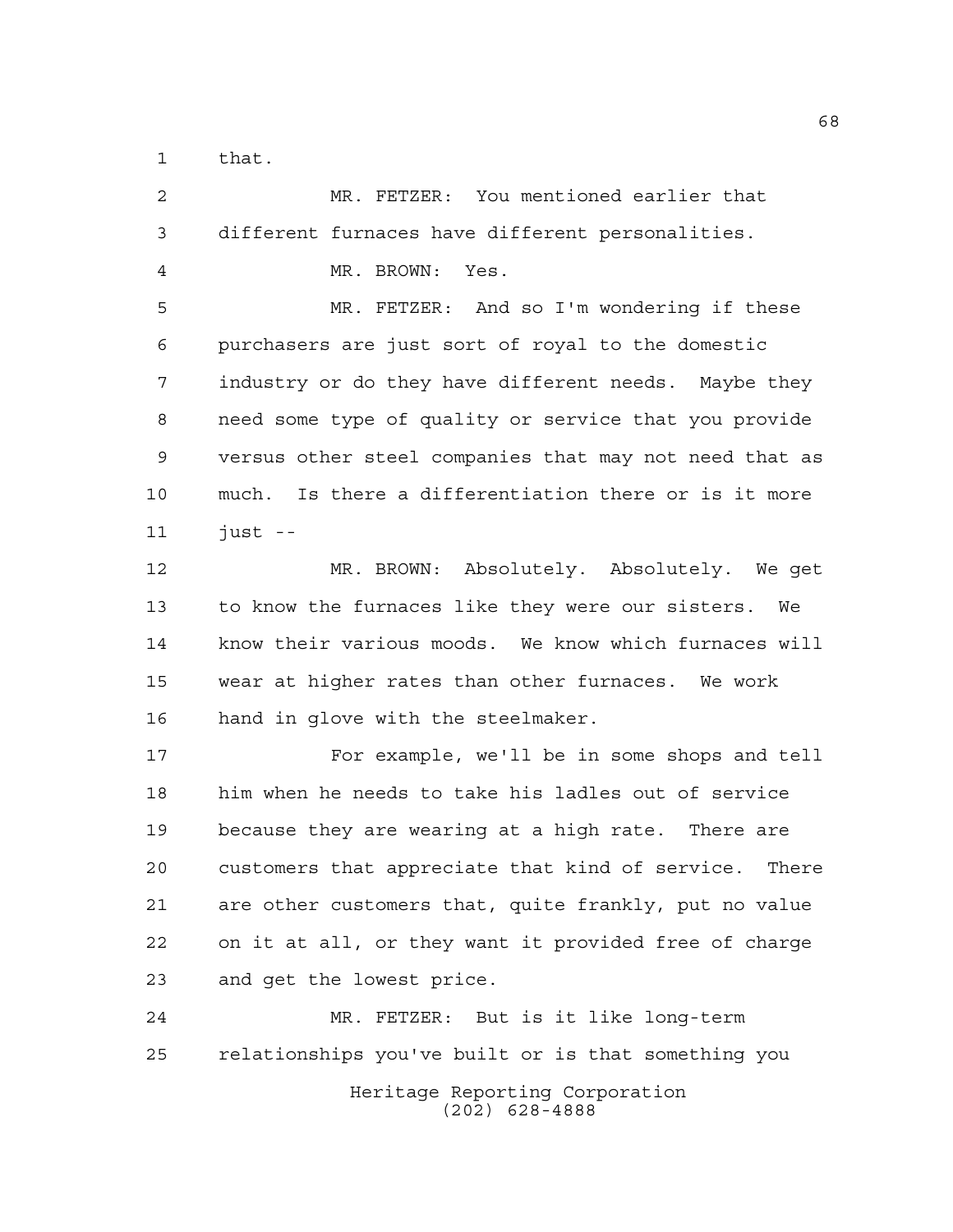build up over a short period of time?

 MR. BROWN: No, it's long-term relationships as is set up in the industry a number of years. Many of the guys that came up through the ranks with me are now presidents of steel companies, and those relationships have continued. We work on it every day, and we like to think that we're not just here, at least Resco is not just here for today, but we were here three years ago and we're going to be here 10 years from now. MR. FETZER: How involved in your services? Do you work on site with the steel producers? MR. BROWN: Yes, we have some locations, for example, where we have round-the-clock crews of men, even some where we have a laser. The ladle comes off the furnace, lays on its side, we shoot a laser to a thousand different points in that ladle in a matter of five minutes, then we can tell the steelmaker exactly where the highest wear area is, and provide him guidance as to when he should reline that ladle. To take it a further step, you can shoot the ladle and tap into the steelmaker's computer. As these ladles wear you can actually put more molten steel in there. So instead of tapping a 250-ton heat, he is able to tap a 280-ton heat because the lining is

Heritage Reporting Corporation (202) 628-4888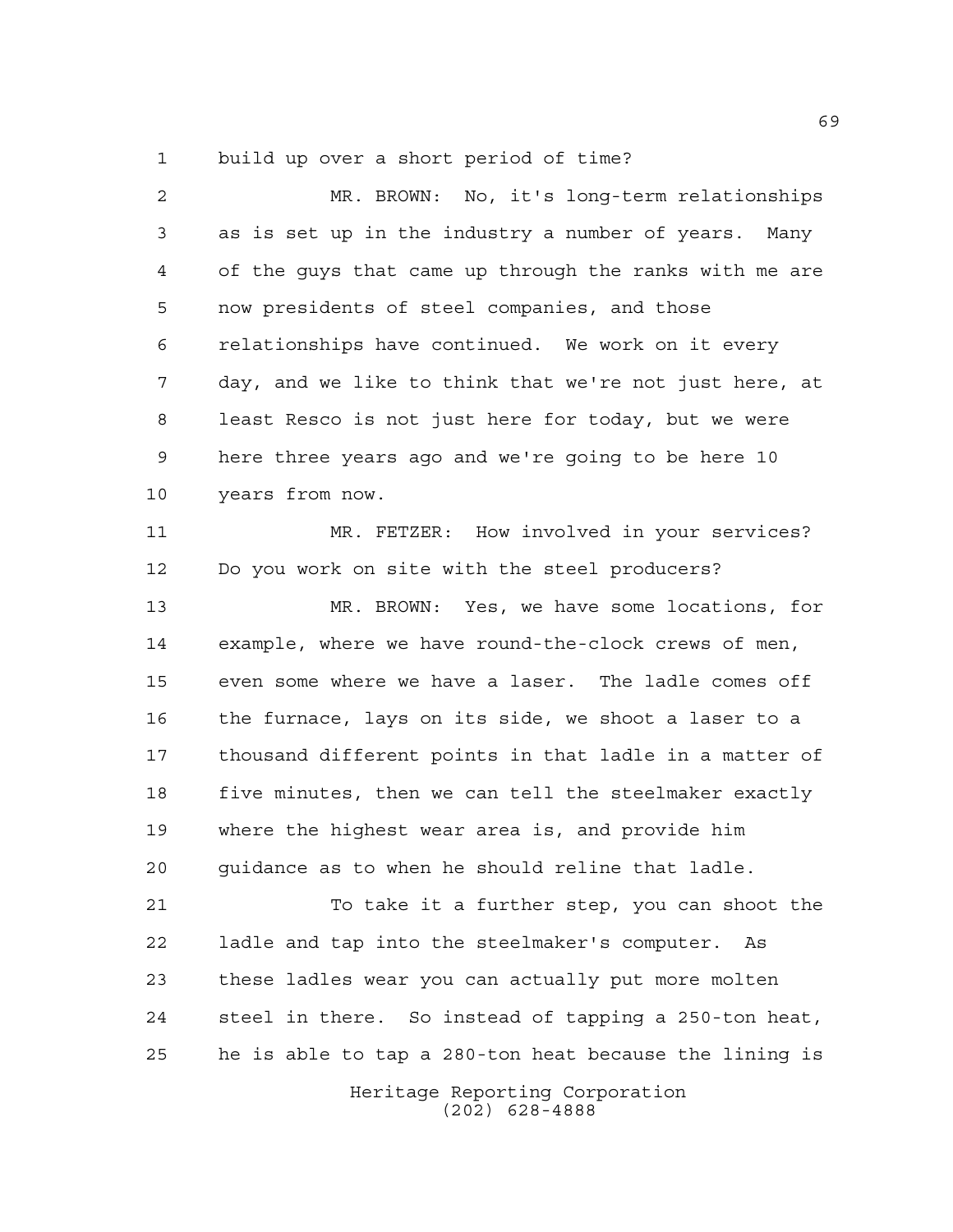thinner. That kind of value to the steelmaker -- just think about that -- he with no more cost and capital, with no more cost in personnel you have been able to increase his steel production because he can tap a bigger heat, and there are people out there that still appreciate that.

 MR. FETZER: I mean, I'm sure you feel your service is great, but how do other competitors, whether domestic and the importers, do they provide similar types of service, or are they newer to the marketplace?

 MR. BROWN: No, it's really a wide range of -- not to offend any importers that might be present, but we have some guys selling imported MCB brick that were the meltshop's superintendent. They have now retired, and I phrase it they are selling the brick out of the trunk of their cars. You know, they are just selling to their old buddies, and occasionally helping them with technical issues.

 On the other hand, there are some importers that are providing technical services and even providing value to the customer. So it varies.

 MR. MAGRATH: Mr. Fetzer, the questionnaires that I've looked at so far, a couple of the importers tell their technical expertise and technical service,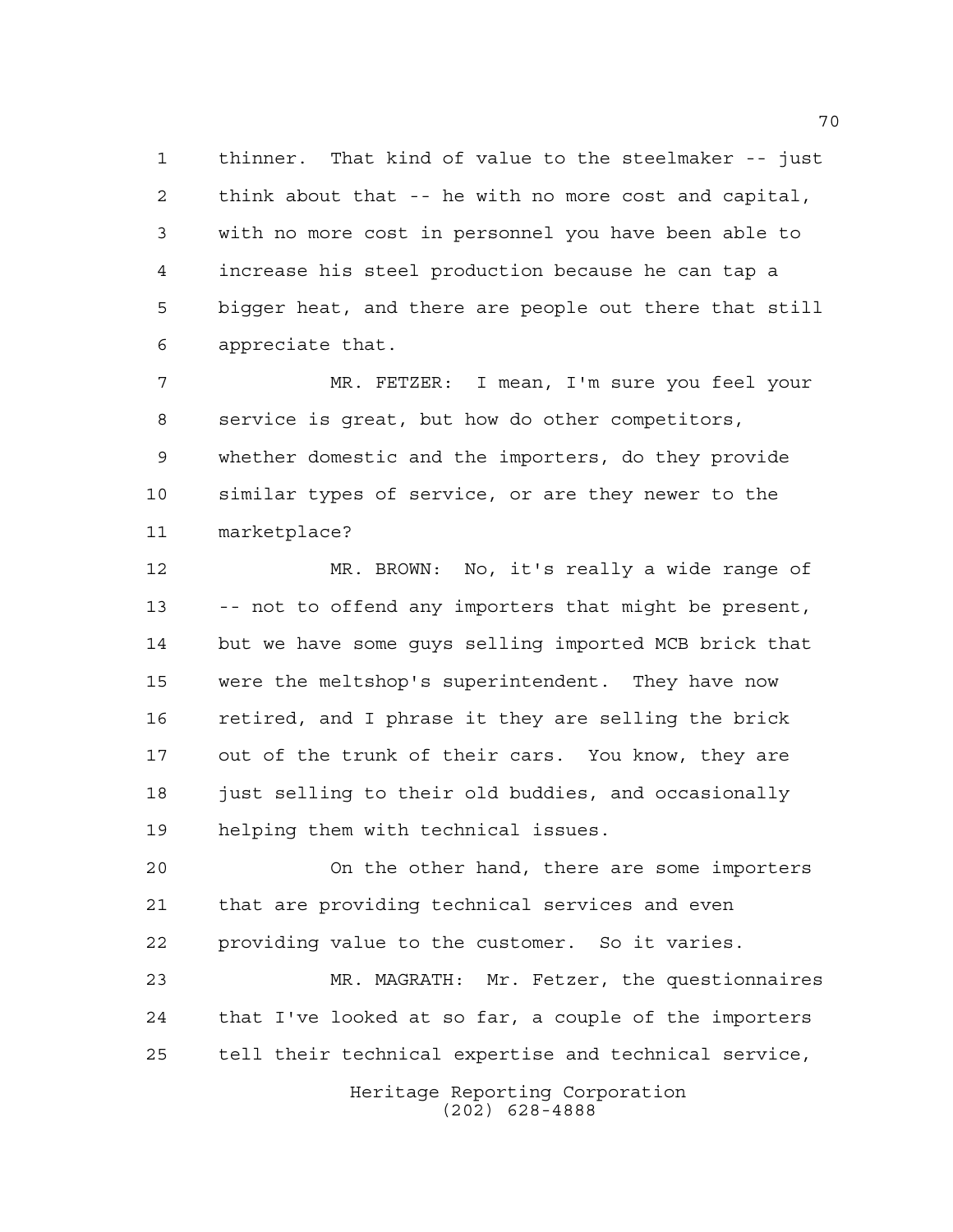but the great majority when asked on the

 questionnaire, you know, leave that blank or say nothing.

 The largest, self-described largest importer who is here today in the room I think only has a couple of -- three employees or six employees total, three people in the organization that actually sell. Now those people had careers in the steel industry or in the refractory industry, but you know, it's a very small organization, and they are a large importer. You might ask them this afternoon about that.

 MR. FETZER: Well, certainly. I definitely would like to follow up on that.

 Has the service changed over time? I mean, is it pretty much the same kind of -- do your customers expect the same type of service today or are they trying to maybe get more out of the furnace?

 MR. BROWN: It almost depends on where you are in the steelmaking cycle. When times are good, I think the customers are willing to pay more for service than they are when times are bad like they are right now. In away when you are supplying ladle linings and furnace linings, it's like a dog chasing his tail, and by that I mean you get the steelmaker 50 heats of steel, and he has a wear area, and you go in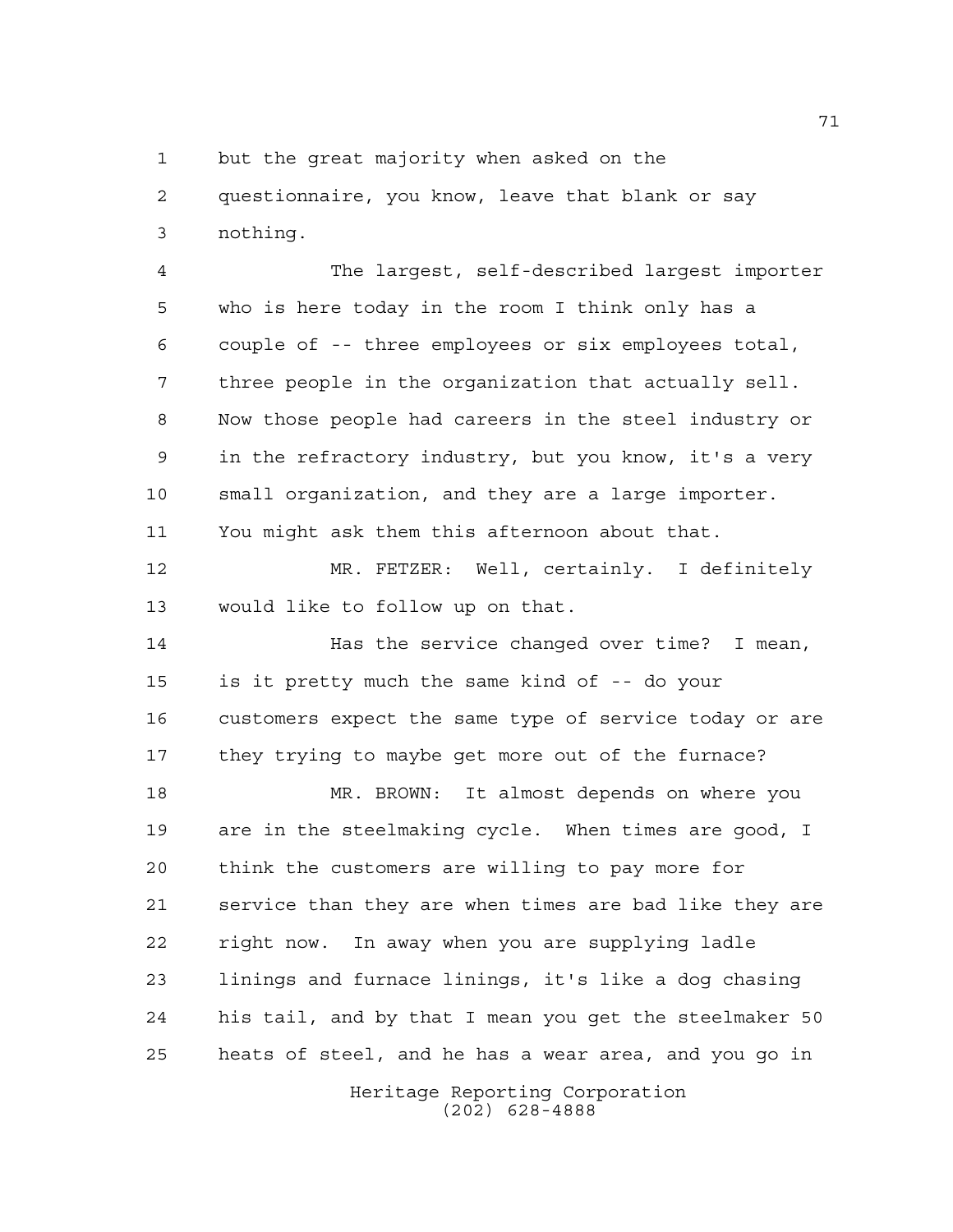and you upgrade that wear area and get him 55, and then he finds another wear area that he needs to replace, and you upgrade that and get him 60 heats, and then he has another wear area that he replaces, and in order to do that you do have to have competent technical support, and people that not only understand the steelmaking process and its effect on refractories and MCBs, but also on MCB technology to understand what your options are as you try to select a product to help him increase his ladle lining life which ultimately should reduce his cost per ton of steel of refractories.

 MR. FETZER: So that's where the formulations come in, I guess the different --

 MR. BROWN: Yes. As I described to you, we use various graphites, various magnesites, various fuse magnesites, various antioxidants. John Castilano, his background is manufacturing, he has got 150 mixes at Hammond, and I calculated one day that you could have something like seven million different combinations of those raw materials. And I asked John why was he complaining, we only had 150 mixes, not seven million. So, yes, that's where the mixes come in.

Heritage Reporting Corporation (202) 628-4888 MR. FETZER: Oh, sorry. Mr. Copp?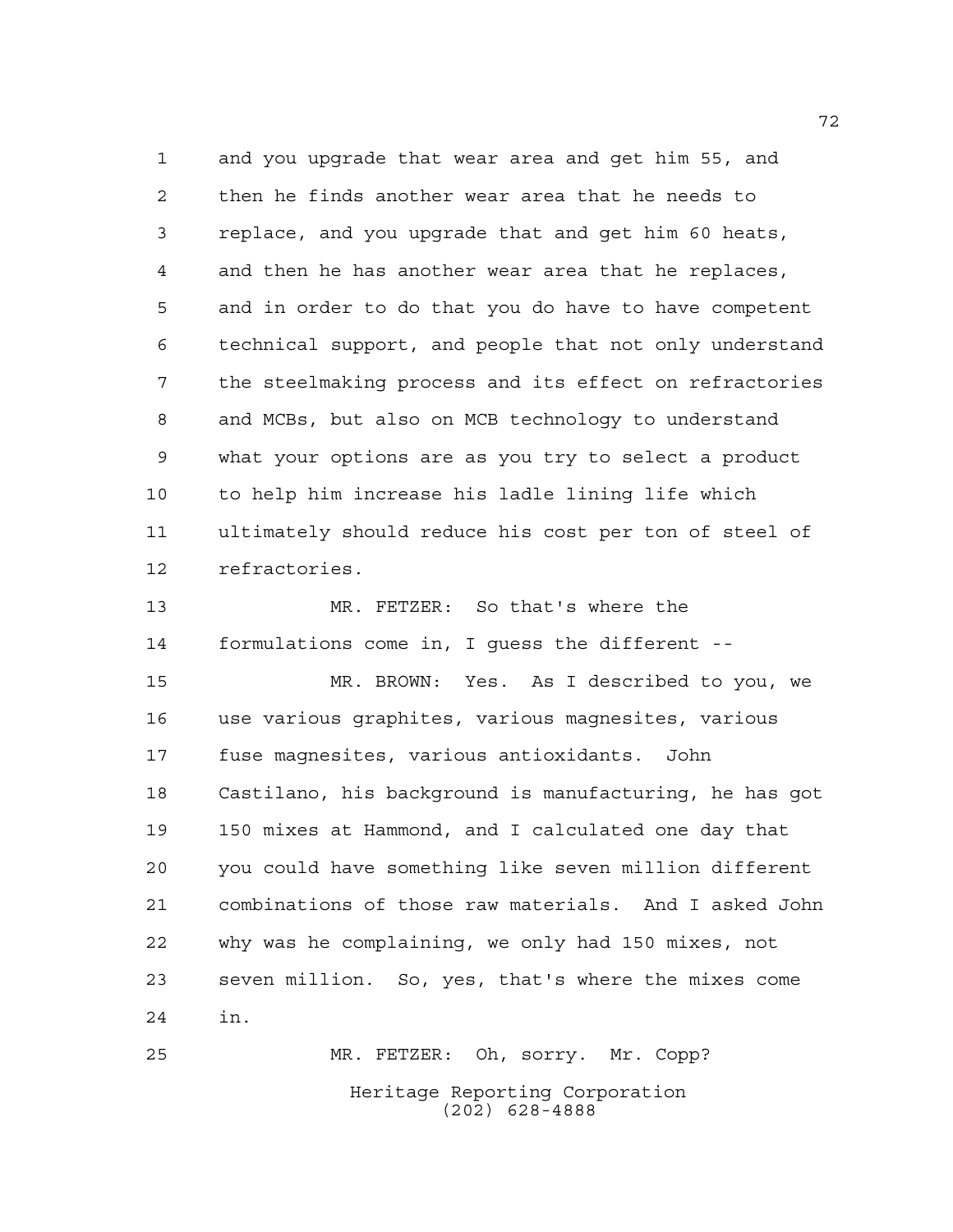Heritage Reporting Corporation (202) 628-4888 MR. COPP: That's okay. I was going to say, you sometimes see the customers, because we have a diversity of mixes and large experience, where we've helped the customer chase his tail and fine tune his process, and the customer is very happy, and then they get into a process, "Well, let's look at reducing the price." We've had multiple opportunities where we lose the business on price until there is another problem when they call us in, and then we chase our tail and fix the problem. So you do have the opportunity where somebody lacks the expertise but really doesn't want to pay for the expertise, and price becomes a big factor, and that cycles as issues happen. MR. FETZER: I appreciate that. It must be difficult when you have that level of expertise, and all of these things are mixed together. I did want to ask you a question, Mr. Copp. You were talking about the magnesia being exported from China at high prices, and this might be confidential. If it is, you can follow up in the post-conference brief, but I'm wondering how you guys get your magnesia. I was looking through the questionnaires, and there was some mention of, oh, every magnesia mine has different qualities, and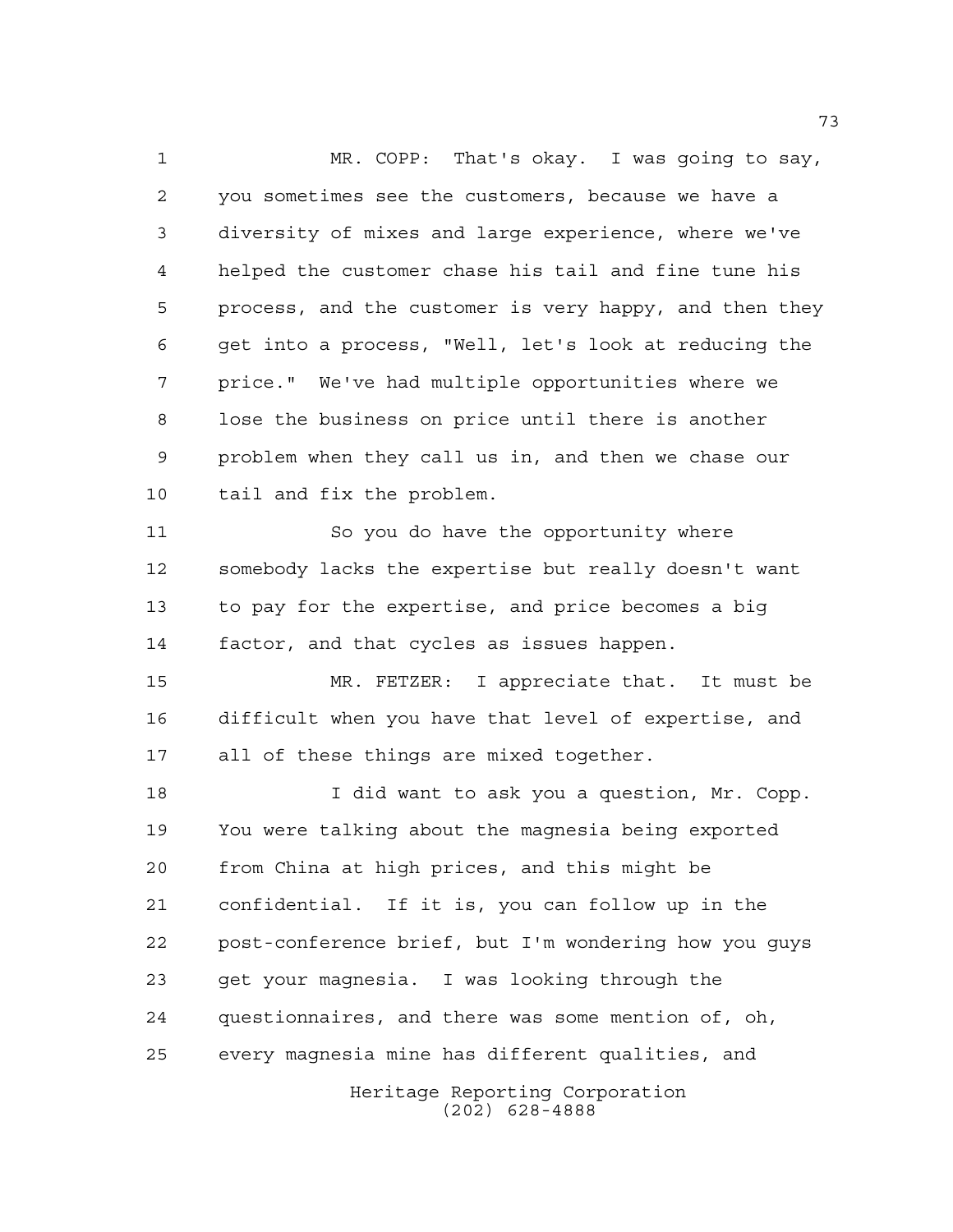different companies are using different magnesia mines, and I don't know if, through formulations, you can get to all of the different combinations that are there, but I don't know exactly where you source your magnesia from, and maybe it's different than what the Chinese and Mexicans have access to, or if you're importing it from China. So to the extent you can comment on that publicly and follow up in the post-conference.

 MS. MAZARD: We'll address that in our post-conference brief.

 MR. FETZER: Post-conference? Okay. One of the things in the questionnaires, we asked a question about the cost share of MCB and the end products, and there was a wide range of answers, ranging from about two percent to 100 percent, so I would like to try to narrow that down.

 I think my reading of it is that some people viewed the question as the cost share in the final steel product, and those tended to be the lower numbers, maybe around two percent of the 10 percent, and then there was a group that was around 30 to 40 percent, and there were ones as high as 100. I think the higher numbers, people were taking it as a share maybe of the furnace costs.

> Heritage Reporting Corporation (202) 628-4888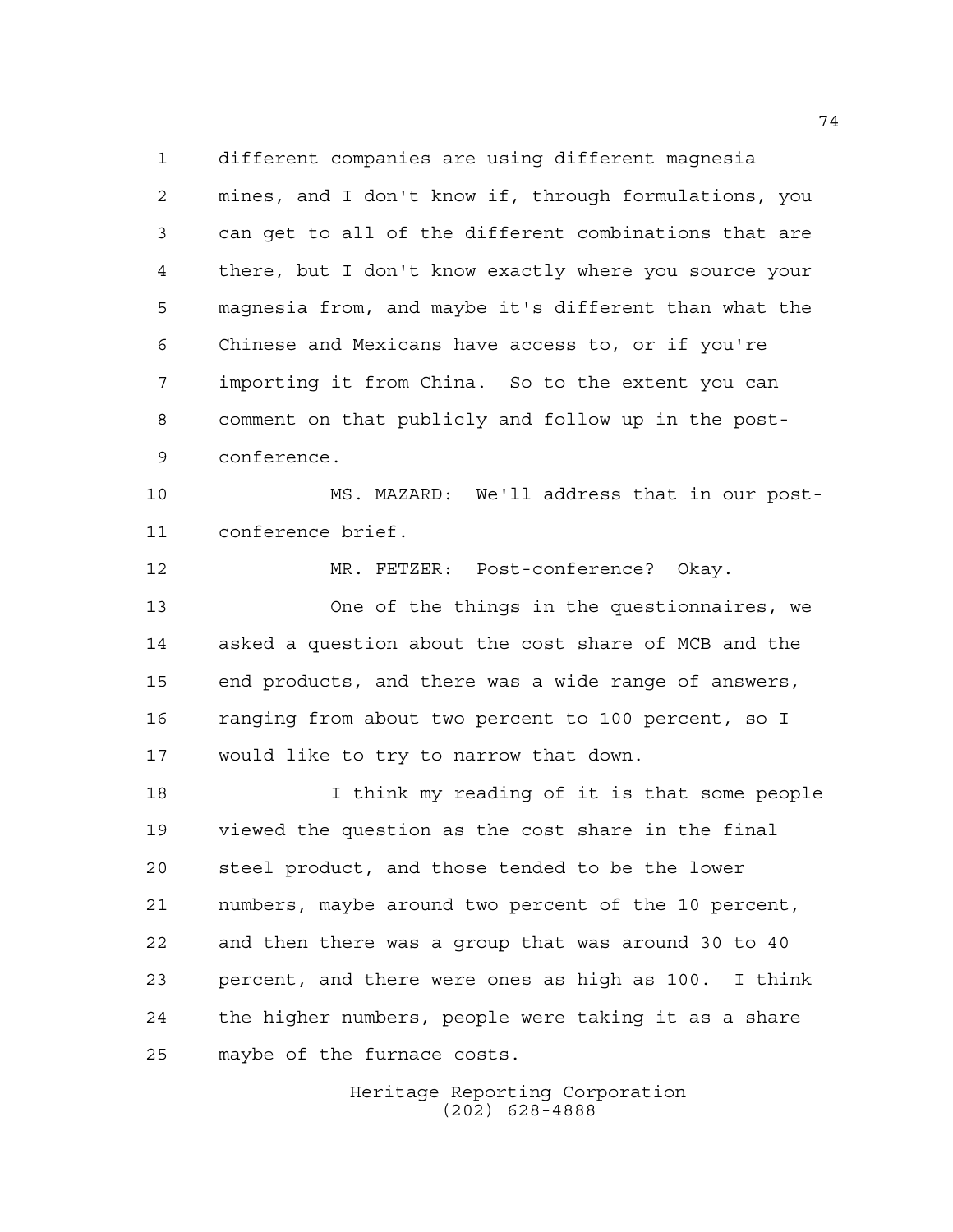So I would just like to put that in perspective, in terms of what would be the cost share, let's say, you know, of the furnace and also of the end steel product?

 MR. BROWN: When we filled out our questionnaire, we based it on the cost of MCB versus the cost of a ton of steel produced, and we were one of the ones that answered two percent.

 Maybe let's talk about the cost of refractories for steel making, to put it in perspective. Based on one of the MAC reports from the Census Bureau, if you look at the amount of refractories in the United States, say, \$2.2 billion sold and 100 million tons of steel production, and roughly refractories in steel accounts for roughly 50 percent of the total refractory market in the United States.

 Do a quick-and-dirty calculation. That says refractories account for \$10 a ton for every ton of steel made, so if you have 100 million tons of steel made, your refractory consumption is going to be, in the steel industry, is going to be about a billion dollars.

Heritage Reporting Corporation (202) 628-4888 That's been a fairly constant number, \$10 a ton, and, of that, we believe MCBs account for less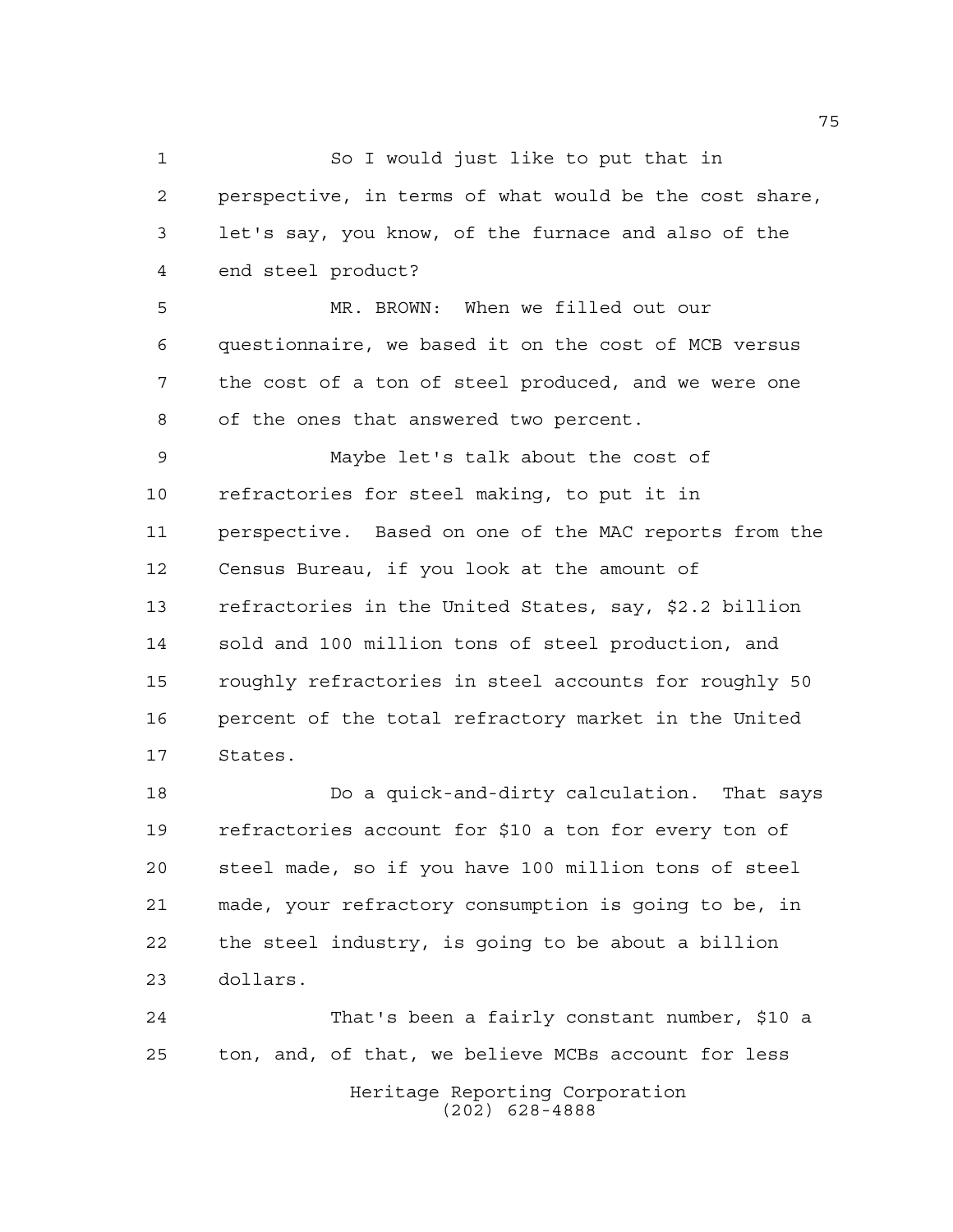than 10 percent of that.

Heritage Reporting Corporation (202) 628-4888 MR. FETZER: Okay. Mr. Magrath? MR. MAGRATH: Tiny. MR. FETZER: I just wanted to put that in perspective. Going back to substitutes, Mr. Magrath, I think you indicated in the questionnaires your position is there are not substitutes. Looking at the questionnaires, about two- thirds of the Respondents said there were not substitutes, and the other third said there were, and they named things like the usual suspects, like dolomite brick, castibule, magnesia bricks, and, given Ms. Mazard's testimony on the like product, I'm just trying to square that away, and what I'm thinking is maybe there are some exceptions that maybe sometimes - - I know you generally said MCB is used at the top, and these other things might be used near the bottom. Are there different applications where there might be exceptions to that? When we're asking for there are substitutes, I think people might be thinking, are there exceptions to the rule? I'm not trying to make a like-product argument here but just get a sense of, are there any instances where there might be substitutes, in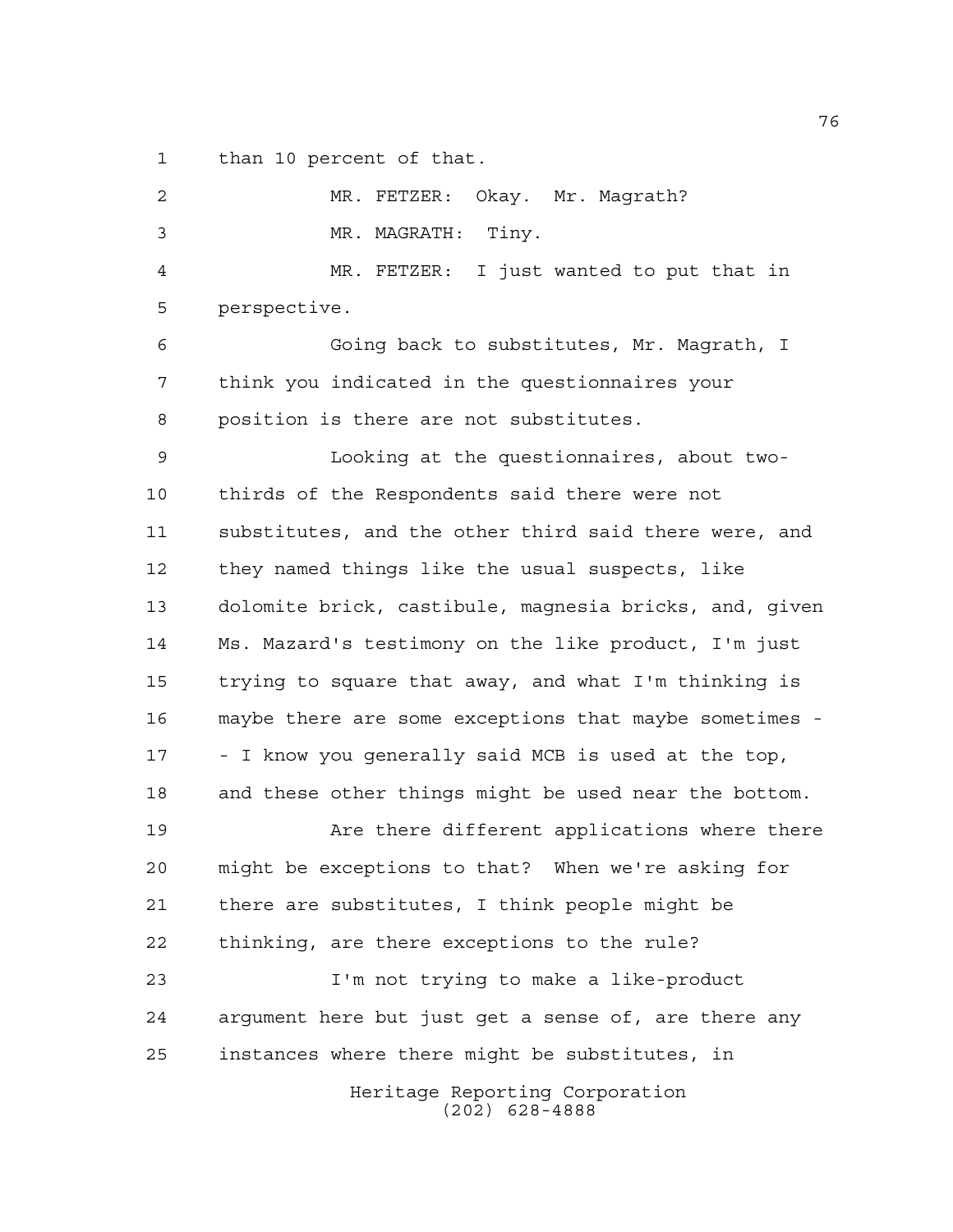practical purposes, let's say?

| $\overline{a}$ | MR. BROWN: Again, that's a very good                   |
|----------------|--------------------------------------------------------|
| 3              | question. I'm going to give you -- we struggled with   |
| 4              | this, quite frankly -- an analogy, and I don't know if |
| 5              | this applies or not, but you have a 100-ton truck --   |
| 6              | right? -- and you can put 100 tons of product in that  |
| 7              | truck. You can also substitute five 20-ton trucks for  |
| 8              | that same thing, and then you can also substitute 500  |
| 9              | wheelbarrows for that, and then you can substitute     |
| 10             | 10,000 people with shovels for that.                   |
| 11             | Is there a substitute for MCB? Absolutely,             |
| 12             | I can put a fired-clay brick in that slag line, and    |
| 13             | halfway through the heat of steel, the steel will come |
| 14             | out the sidewalls because it will eat that brick up.   |
| 15             | Can I even get one heat with the substitute? Maybe.    |
| 16             | Could I cast the slag line with a monolithic material? |
| 17             | Yes, but the performance will not, in any way,         |
| 18             | approach the performance of MCBs.                      |
| 19             | So is there substitutability? Conceptually,            |
| 20             | Will it give the performance, the cost<br>yes.         |
| 21             | effectiveness, the safety, the reliability, the        |
| 22             | consistency of MCB? Absolutely not. We've proved       |
| 23             | that over the last 30 years. When MCBs came into the   |
| 24             | steel-making industry in the mid-1970's, they were     |
| 25             | somewhat revolutionary in their composition and their  |
|                | Heritage Reporting Corporation<br>$(202)$ 628-4888     |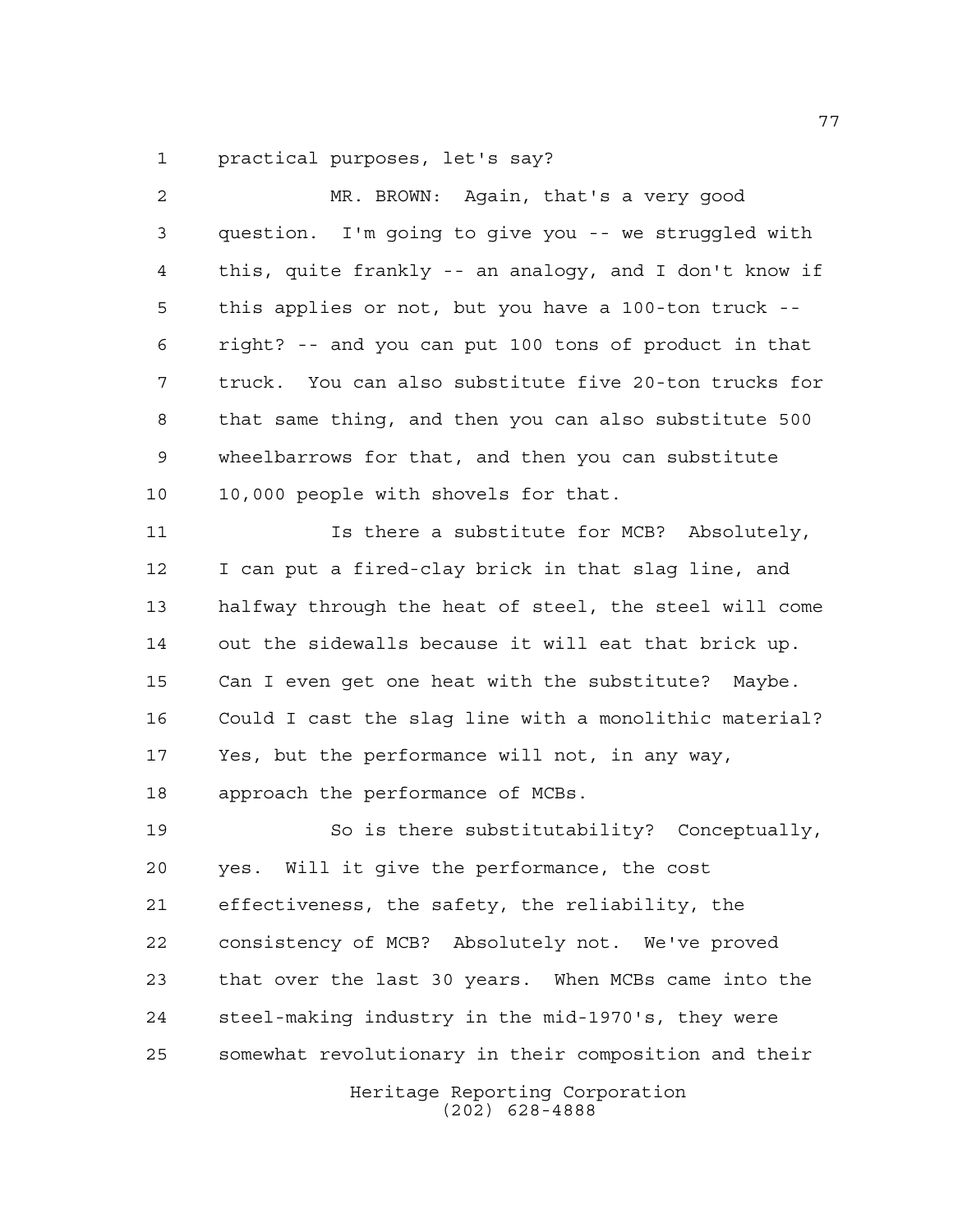performance, and that has not changed.

Heritage Reporting Corporation (202) 628-4888 MR. FETZER: I appreciate that. Thanks. Demand. Most of the questionnaires indicated, I think, something similar to what you did, that demand either decreased or fluctuated, and a lot of people referred to steel production. What I'm wondering is, is there some kind of data series that we should be focusing on when we're looking at demand? "Steel production" can mean a lot of different things. Particularly, what do you look at when you're looking at demand forecasts? Is there some publicly available data out there that we could look or that you guys could provide in your brief that the Commission could get a sense, whether it's annual, monthly, or whatever, what have been the trends in steel production over time that would affect demand for MCB? MS. MAZARD: We can address it further in our post-conference brief, but, basically, what Resco does is they analyze each steel mill, and they have, over the years, come up with a number of linings. (Off the record at 11:20 a.m. due to alarm.) MR. ASCIENZO: Thank you very much for your cooperation, and, with that, we return to Mr. Fetzer. MR. FETZER: I don't know if that was a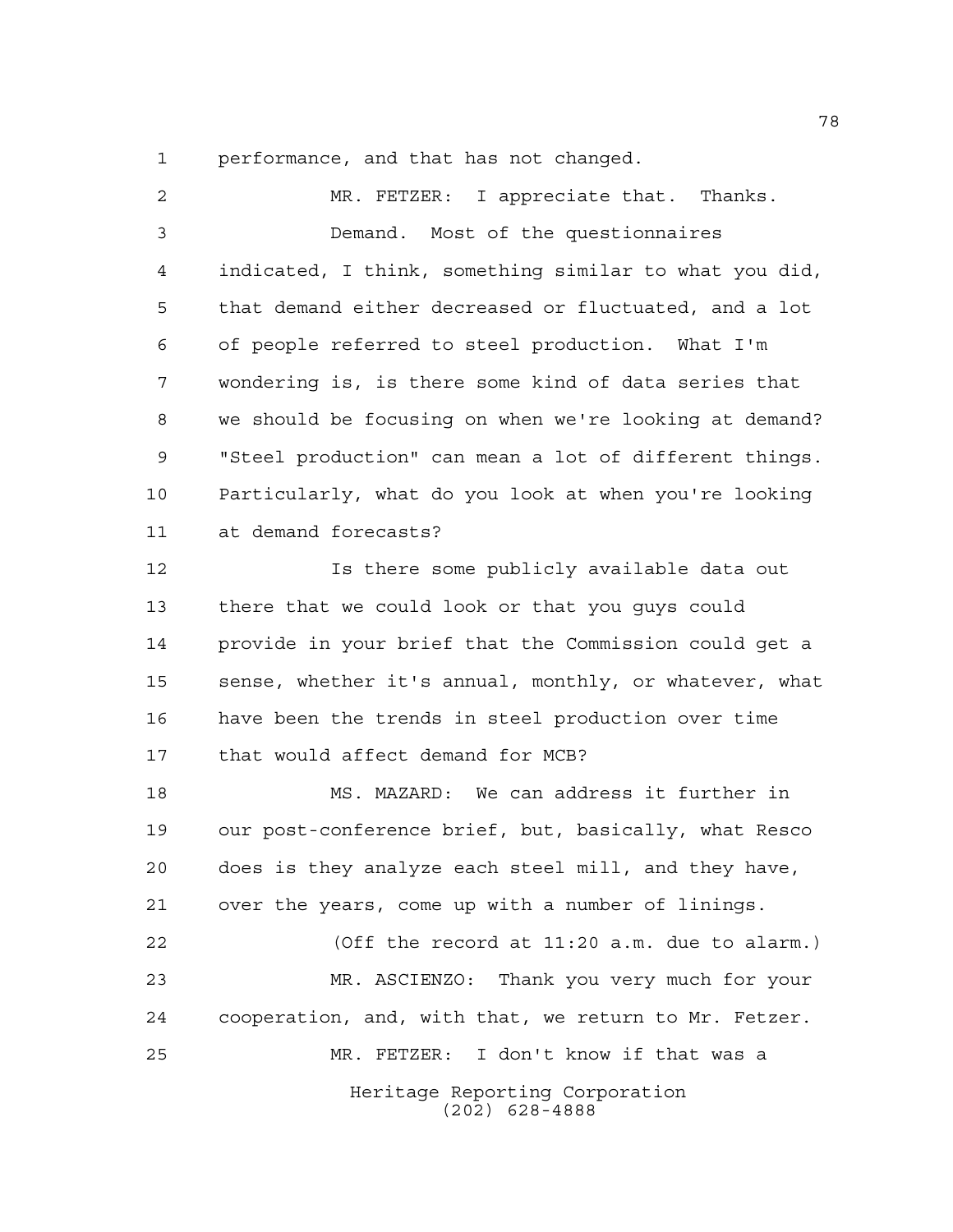sign.

 I think we were talking about demand steel production. Right? MS. MAZARD: I'll keep my remarks less heated this time, but basically the demand -- it's pure and simple -- it's just based on the demand for steel. We included in our petition how we came up with that formula; it's proprietary. We have a steel- by-steel analysis that we do for each application, and it comes out to that figure and explains how we come up to that ratio for the demand. MR. MAGRATH: Yes, and, Mr. Fetzer, there is no, that we know of, public document or economic study that gives demand, year by year, for MCB shipments, imports, consumption, the United States or worldwide. There are no public documents that exist. MR. FETZER: Okay. That's good. Yes, whatever information you can give would be great, and to the extent there is anything public, we can say more than just steel production. Maybe if it's types of steel or the iron or raw materials, when we're describing it, to give a sense of what kind of steel we're talking about, even if it's not an exact description. Given all of the steel cases we've had and the exact detail we've gone into in different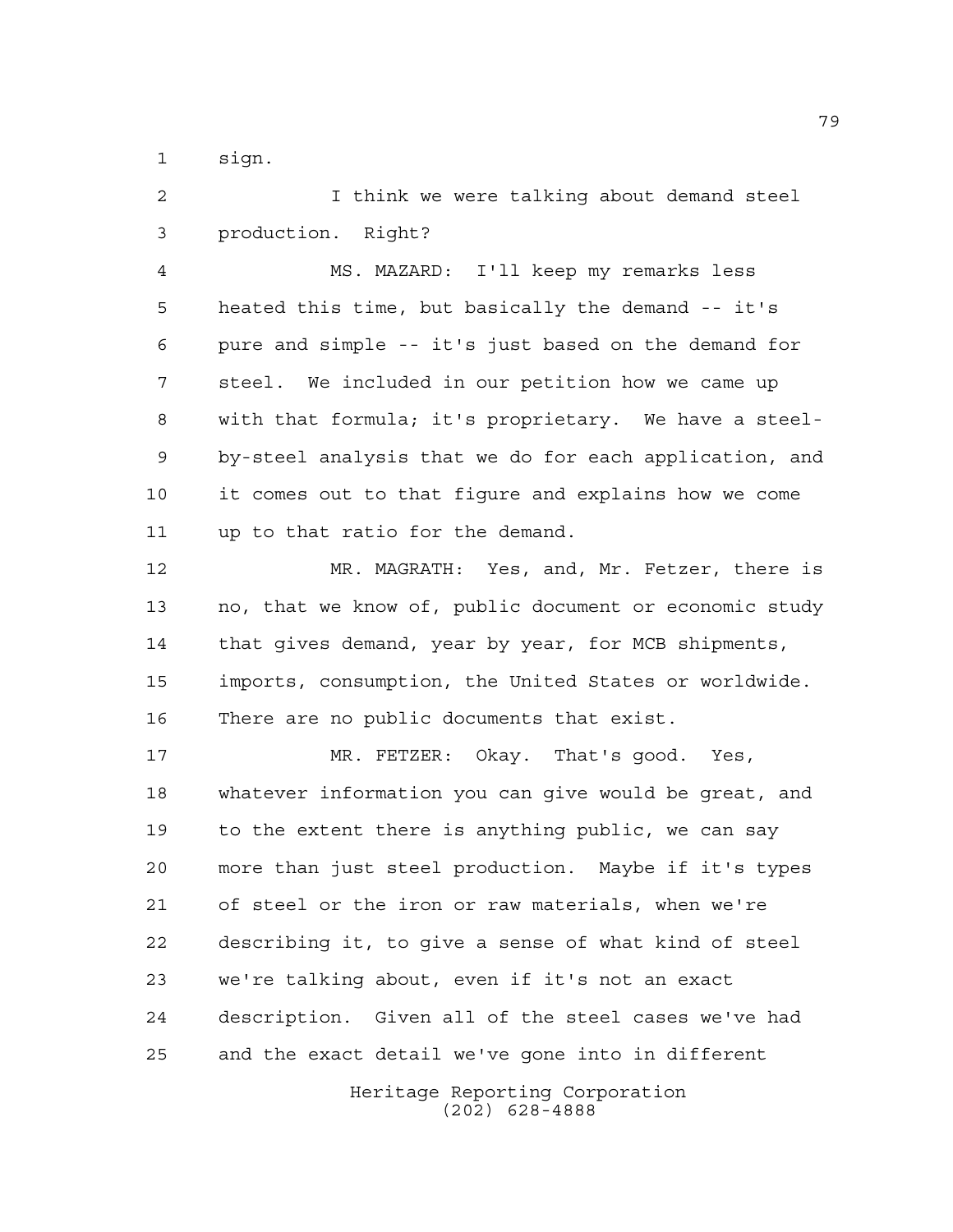ones, it seems like a broad --

 MR. MAGRATH: Sure. Of course, the Resco guys can elaborate on this, but you've heard that MCB is present in EAF furnaces and ladles; that is, basically, the minimill industry, the industry that produces specialty steels, the produces carbon steel on a scrap-iron-based system. They would use EAFs, so they use a lot of these MCBs, and BOF, to a minor extent, also uses MCBs. BOF would be the large, integrated steel mills that make steel from pig iron and other basic raw materials. So it goes across the board.

 Bill, you may have some details in terms of some of the more exotic aerospace steels, or, if they are included, high-nickel alloys, that kind of thing.

 MR. BROWN: We have a shop-by-shop analysis, and we can pull out the integrated producers, separate arc furnace producers, look at the specialty steel producers. Obviously, stainless steel is in a category by itself. High-quality bearing steels, like we see made at Timken, are in another category. The type of steel produced does have an impact over the amount of MCBs used. So we'll give you a better analysis of that in the post-conference brief. MR. FETZER: Okay. I appreciate that.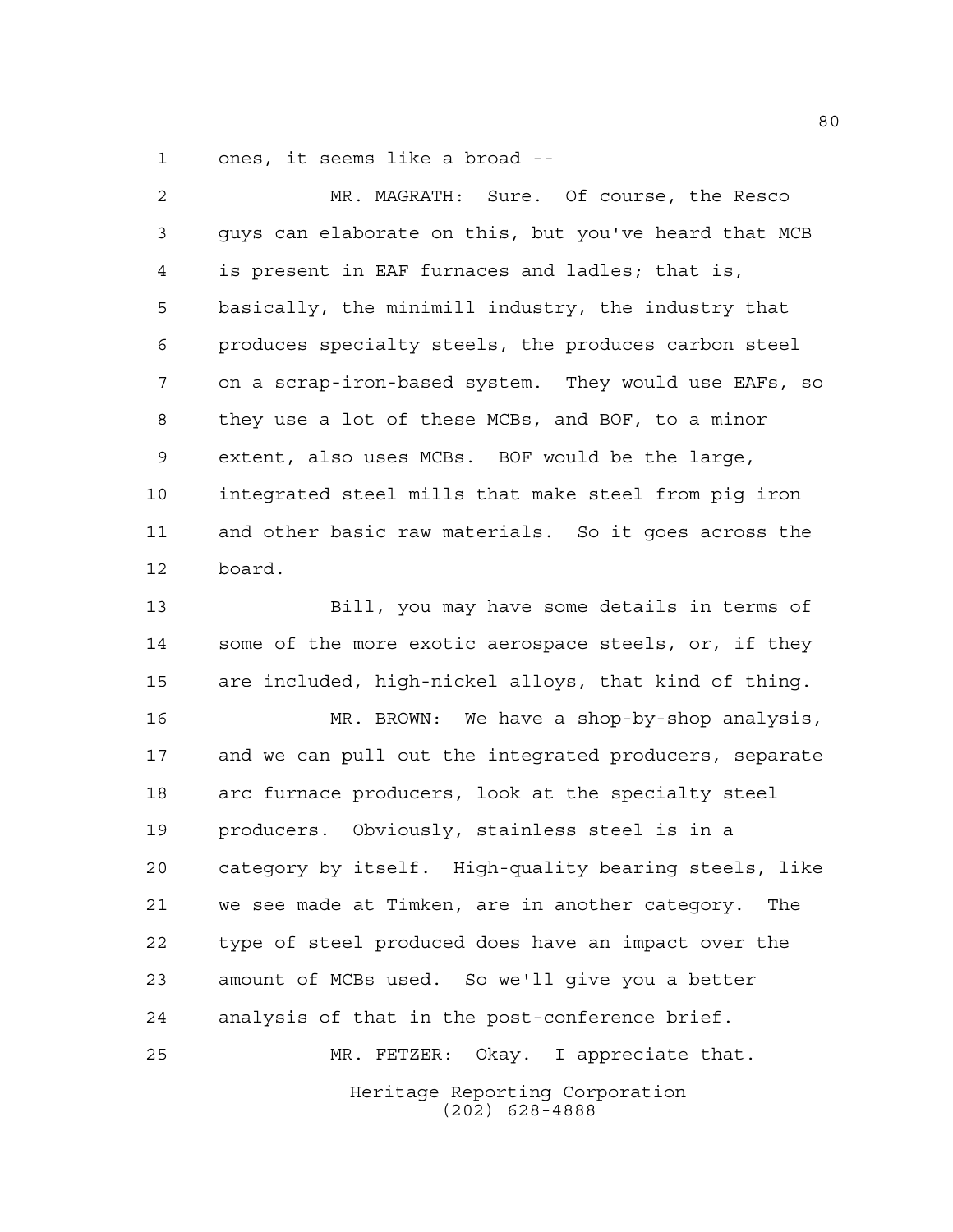Thanks.

 Sort of following up on the raw material question I had earlier, I know you're going to keep giving a response on exactly the materials, but there was a reference this morning by Ms. Levinson about raw material costs going up, and if there is anything you can say to that publicly, again, follow up in the post-conference; or if there is any data series we should be looking at that would be good estimates of what your raw material costs might be for, I guess, magnesia, I assume, would be what we would be looking at, or if there's any other raw materials we should be focusing on, too.

 MR. MAGRATH: Of course, the questionnaire responses provide you with raw material costs broken out by each period for each producer. Magnesia isn't broken out as a specific raw material, but perhaps we could provide that in the post-hearing brief, magnesia costs over the period of investigation. They have risen quite considerably in 2008.

 MR. BROWN: Yes. What we can do is take a magazine publication. One is called Industrial Minerals, and they track raw material costs, and we'll give you their published prices, say, from 2005 until the present period. What you're going to see is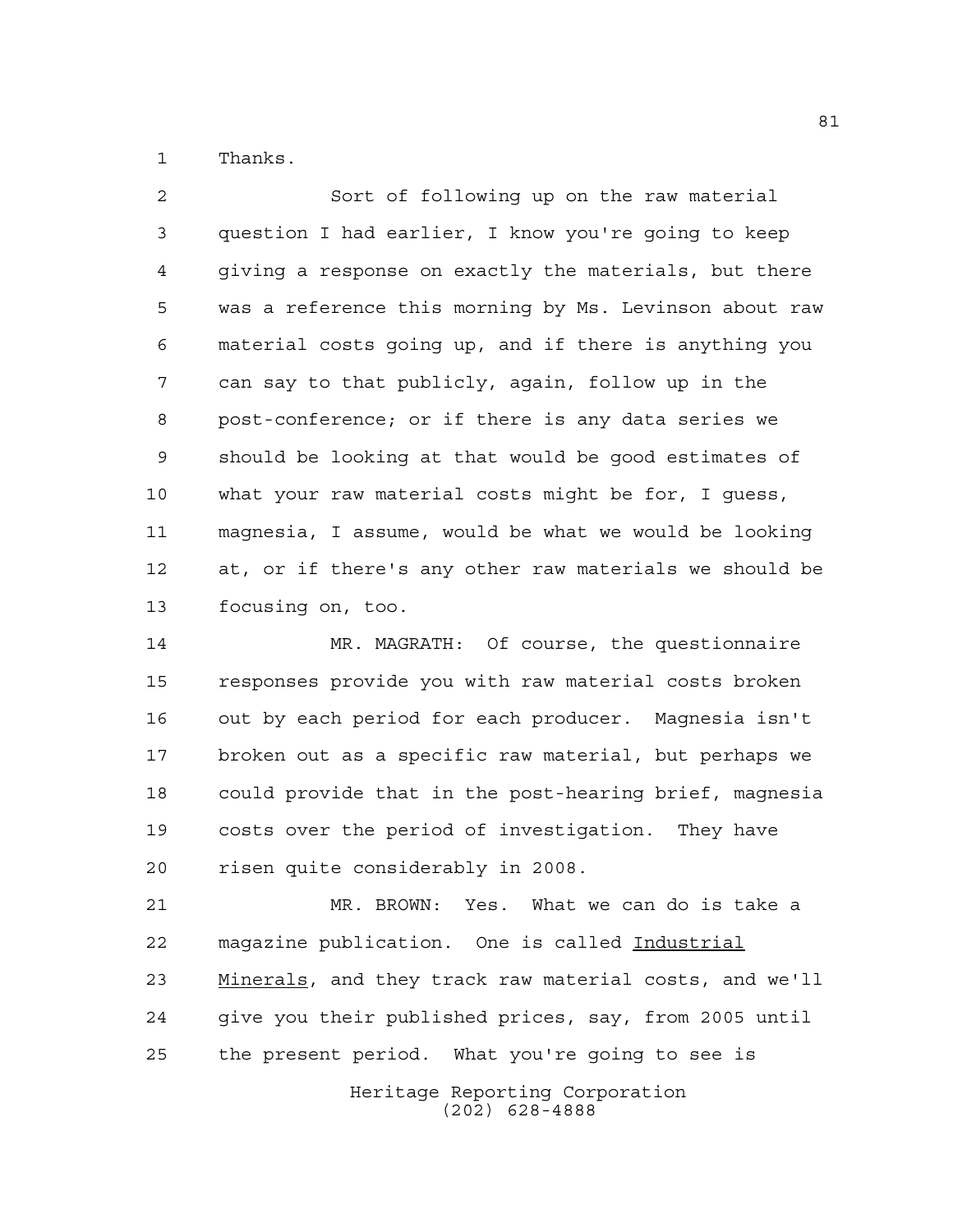magnesite raw materials going up three to 400 percent during this timeframe, but we'll get the exact numbers for you.

 MR. FETZER: Okay. I appreciate that. Public is good. We can be more transparent in terms of raw material costs, although I realize it may not correspond 100 percent to what your raw material cost changes are, but just to get a sense of what's going on in the marketplace.

 MR. BROWN: Sure. We can provide that. MR. FETZER: And also, and, again, this might be confidential, and respond post-conference, if so, you've had to, you know, employ raw material surcharges over time or any types of surcharges, if that's played a role in your dealings with your customers, I would appreciate that.

 MR. BROWN: Yes. We'll include that. MR. FETZER: Okay. I guess this is more for post-conference, but when we ask for price data, we typically have a little box at the bottom that says, "If you have a product that's similar, please provide the data and explain what the product is," and it seems, in this case, we've gotten a lot of responses along those lines. I'm addressing this also to the Respondents, if I forget to say anything later. If

> Heritage Reporting Corporation (202) 628-4888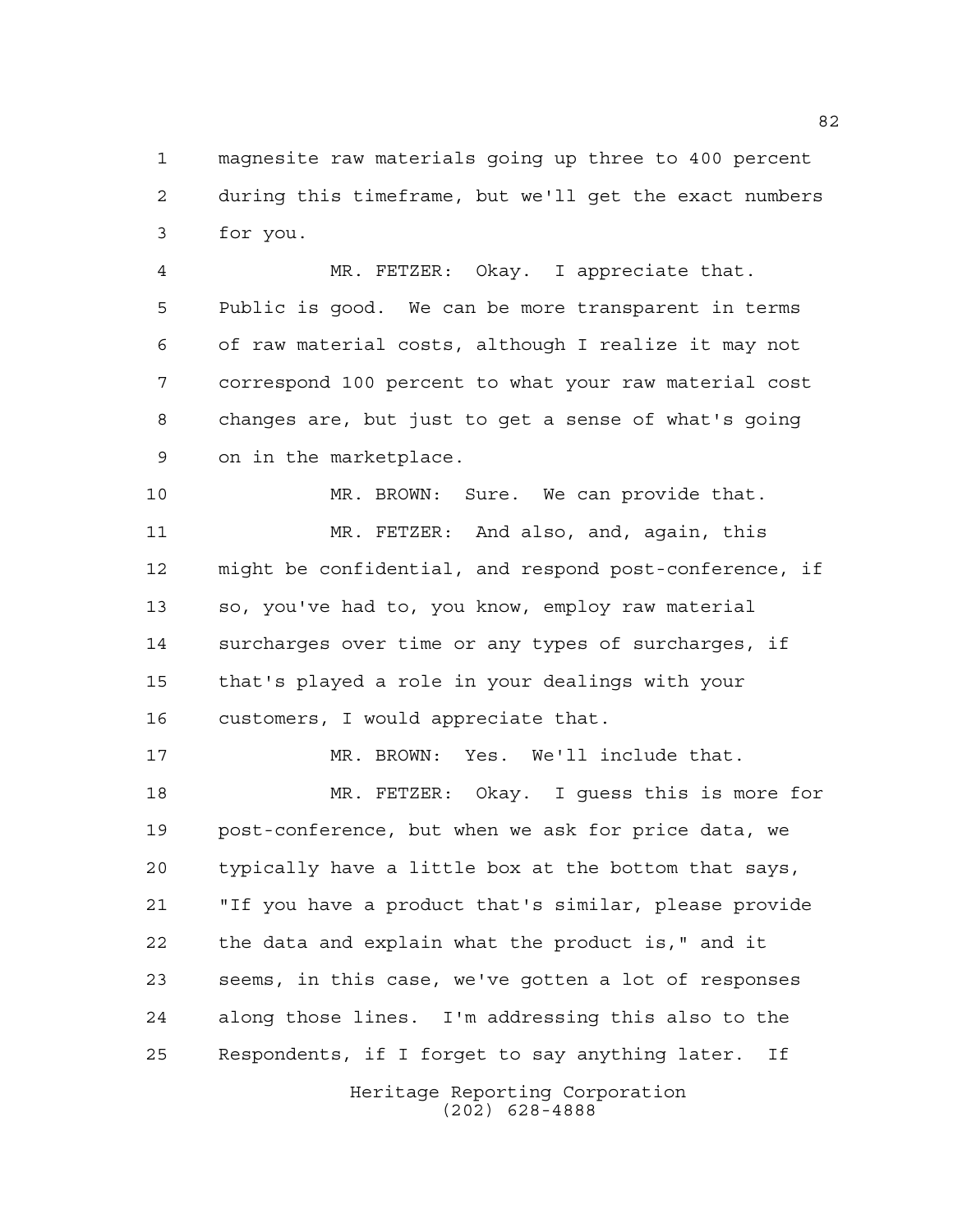you could just take a look at those products, and if you feel any definitely should not be included or should be included, I would appreciate any comments along those lines.

 MR. MAGRATH: Excuse me, Mr. Fetzer. Those are on specific questionnaire responses. I don't know to what extent we can have Resco look at these.

 MR. FETZER: I just meant counsel. I was addressing counsel.

MR. MAGRATH: Okay.

 MR. FETZER: I'm looking at the descriptions, and they may say, "Well, it's the same thing, except there is a small difference."

 MS. MAZARD: We can address those, and I think, overall, we sort of have a good understanding of why certain domestic producers picked things that were similar to our three pricing products, as well as why some foreign producers and importers picked things that were similar.

 MR. FETZER: I mean, in some sense, I'm kind of glad they did it rather than just say, "We don't make that," and not give us data. At least we have the data to work with, but just to get a sense. You know, if they are willing to go through the effort of doing that, I would think it should be similar, but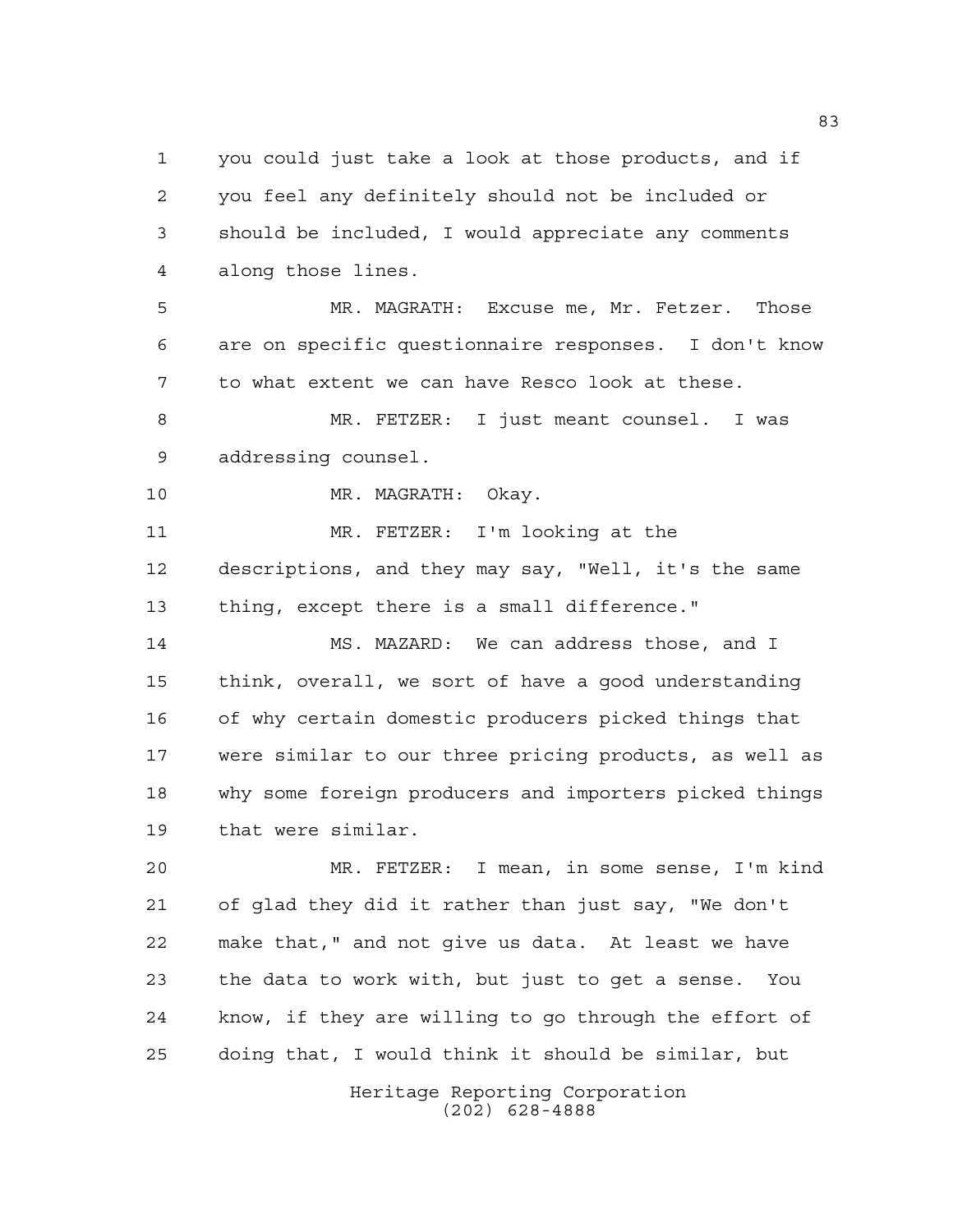maybe there is stuff that isn't, and maybe there's issues there, but just to have that addressed in the briefs, I think, is important.

 MS. MAZARD: We'll address that, and also, I think, what Mr. Brown mentioned before about price per ton also being the most important factor here.

 MR. FETZER: Thanks. Just one question. The issue of hot spots came up at some point. What are hot spots in a furnace, and what's the importance in terms of MCB? Is it a place where you might need to use a higher quality or a different formulation?

 MR. BROWN: Yes. "Hot spots" are a high- wear area. For example, I described to you a steel- processing ladle. In some of the furnaces, the furnaces are actually used just to melt the steel, and any post-treatment is done in a steel-processing ladle.

 They are typically known as "ladle metallurgy furnaces," and in those furnaces they actually have electrodes that can be used to reheat the steel, and sometimes the electrode will throw a severe arc against the sidewall and rapidly deteriorate a section of the steel slag line, and those are known as "high-wear areas" or, in steel mill talk, "hot spots," and the reason it's a hot spot is,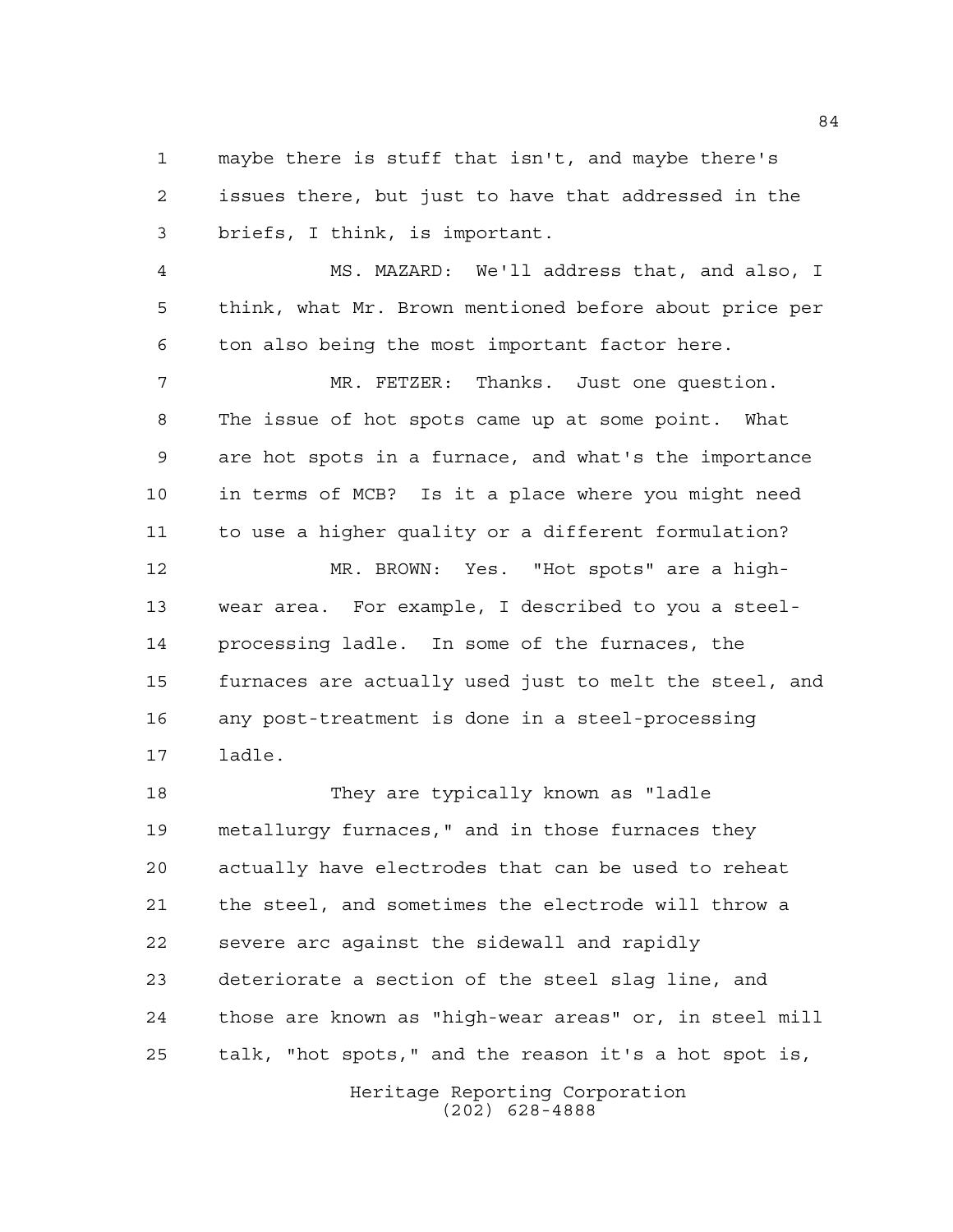from the outside of the ladle, you can see it glowing red, and the reason it's glowing red is because the lining is very thin, and, therefore, it's called a "hot spot" or "high-wear area." Generally, when you have those, you have to try to upgrade the MCB in that area to contend with the arcing of the furnace.

 MR. FETZER: Okay. Those are all the questions I have for now. I, again, appreciate your detailed answers and look forward to taking a look at your responses in the post-conference brief. Thanks. MR. ASCIENZO: Thank you very much, and we turn to Mr. Yost, the auditor.

 MR. YOST: Thank you very much, and thank you all for coming here. I know some of you have traveled a long distance.

 I'm tempted to quote one of our commissioners back in the 1990's, at the end of a large steel investigation, who said he had never realized that not all steel is steel. Well, I would say the same thing about bricks. I used to think that all bricks are brick. I think, now I've learned differently, with the 150 different formulations and so forth.

Heritage Reporting Corporation (202) 628-4888 A question: Going back to Mr. Fetzer's discussion or his questions regarding some of the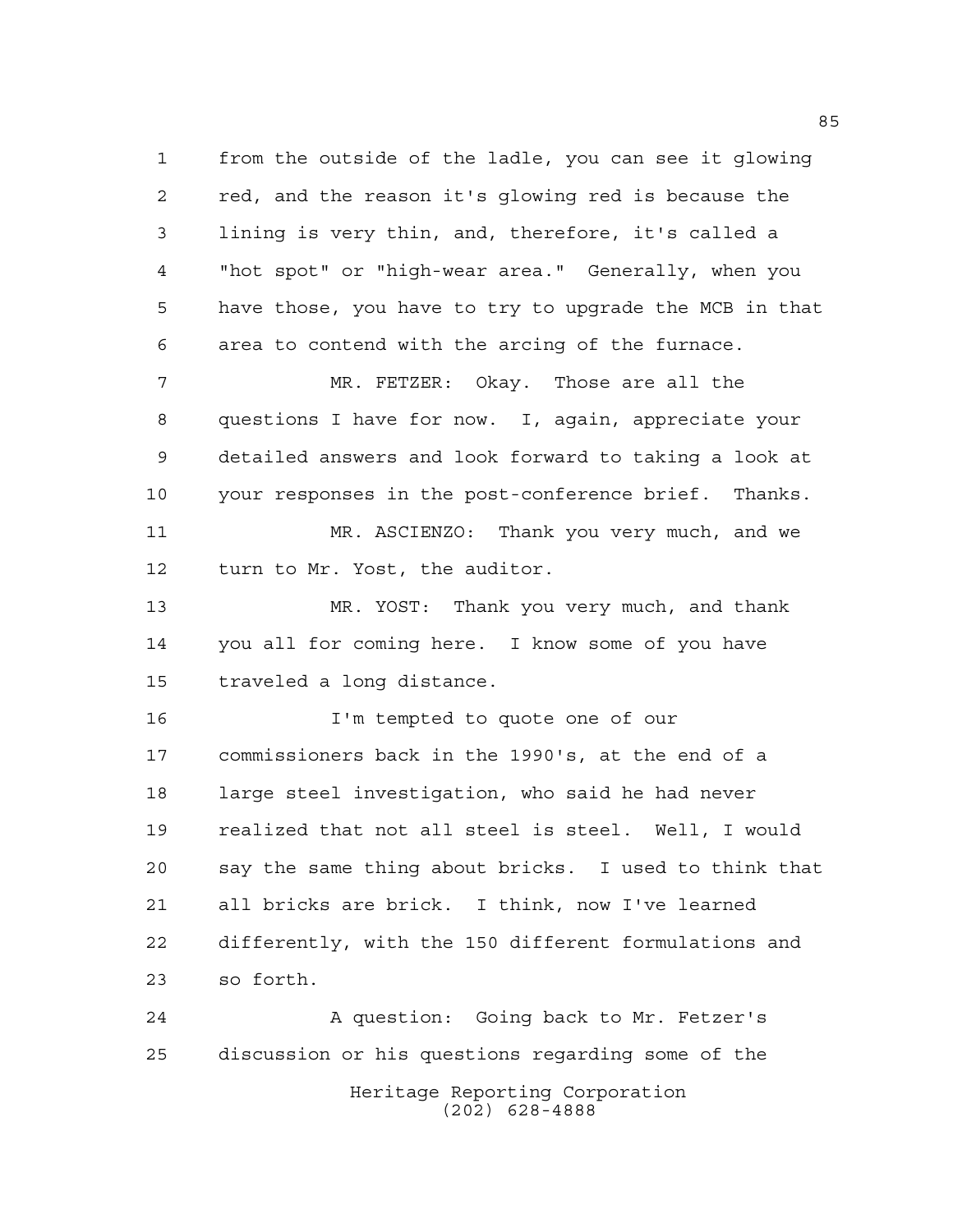value buyers versus the price buyers, do they tend to use MCBs in the same place, these two groups that you distinguished?

 MR. BROWN: Yes. They are using MCB in the same applications; different furnaces or ladles, but it's the same application.

 MR. YOST: The price buyers don't tend to try to cheapen the area around the slag line by, say, using a different type of brick, aluminum magnesite or aluminum chrome-magnesite-type brick?

 MR. BROWN: Well, that would result in production issues for them. Whenever you have a furnace that you're having to reline because of short lining life, that furnace is out of production, and, therefore, that's costing the steel-producing shop profitability. That's number one.

 Number two: If you look at furnace linings, refractories is one of two elements going into the total cost of a furnace lining. The second element is the labor. For example, if you can line 100 linings a year, that will reduce your labor costs versus 200 linings a year because you're lining half the time, and, therefore, the substitutes that might work for some short period of time generally don't become the most cost-effective product for furnaces.

> Heritage Reporting Corporation (202) 628-4888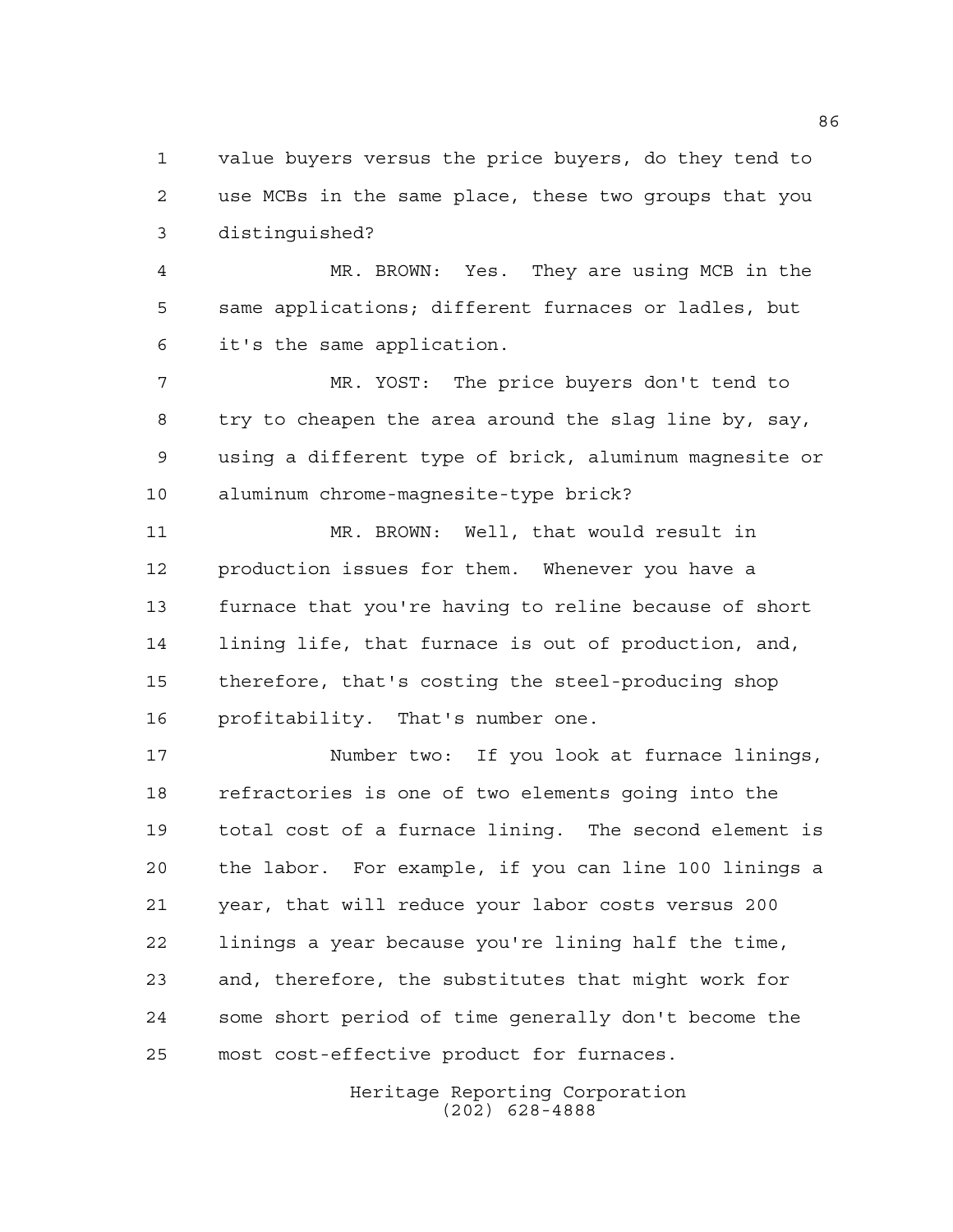MR. YOST: Okay. Thank you. A question for Mr. Brown, please.

 You had mentioned earlier, in your direct testimony, that Resco purchases or takes back spent linings, grinds them, and reuses them in the production of new MCBs. In the post-conference, would you please specify what the effect has been on your raw material costs of doing that, and what period you started doing that, please?

 MR. BROWN: Yes. Absolutely, we'll include all of that detail for you.

 MR. YOST: A question on imports: How long have imports from China of MCB been present in the U.S. market?

 MR. BROWN: It's interesting. The Chinese, for a little background, started importing raw materials into the United States in the late seventies and early eighties. China is blessed with enormous reserves of refractory minerals, like bauxite and magnesite. So they started importing the raw materials in the late seventies, early eighties, and then they started converting those raw materials to finished products probably in the early nineties and tried to make some inroads at that point in time, but the real, as far as I'm concerned, the real change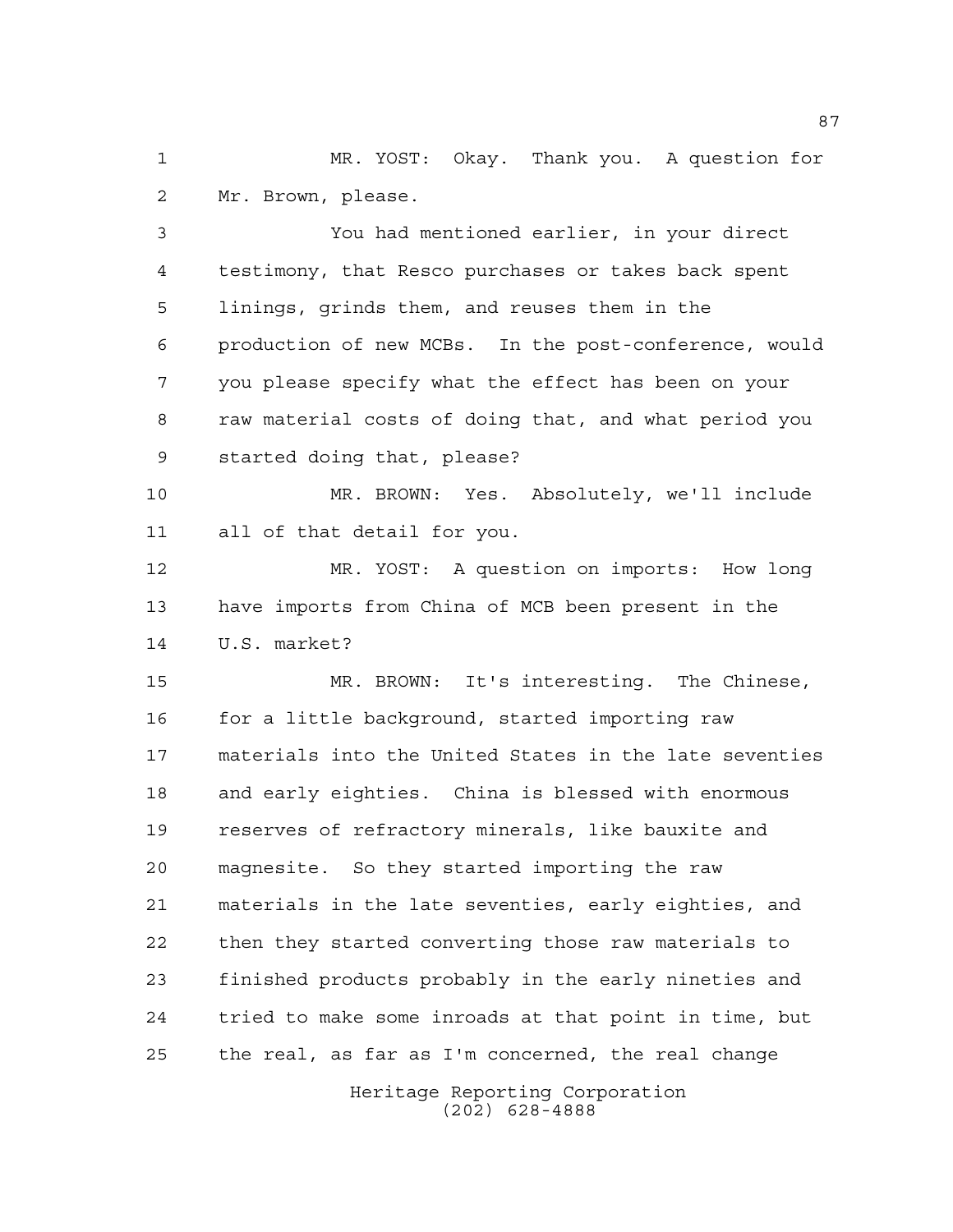came -- if you remember, the steel industry was doing rather well in the late nineties, and then we hit on very difficult times right at the beginning of 2000: 36 steel industry bankruptcies, consolidation, rationalization. Steel employment went from 200,000 to 100,000, just terrible times. The steel industry was under a lot of pressure and began to purchase more and more Chinese imports, MCBs. MR. YOST: And as you say, this started around the year 2000. MR. BROWN: With the decline of the steel industry, yes. MR. YOST: Okay. Looking over the questionnaire responses of the U.S. producers carefully, I can generalize -- I can't, of course, discuss numbers, but what seems to have happened was sales and sales value increased fairly nicely between 2006 and 2007 and then came down in 2008 to roughly, in terms of quantity, what the level was in 2006, but because of higher unit prices of sales, the value was still well above that in 2006. What happened in '06 to '07? Is that purely steel industry demand, the big upturn in steel production in this country and, consequently, relining of EAFs and ladles?

> Heritage Reporting Corporation (202) 628-4888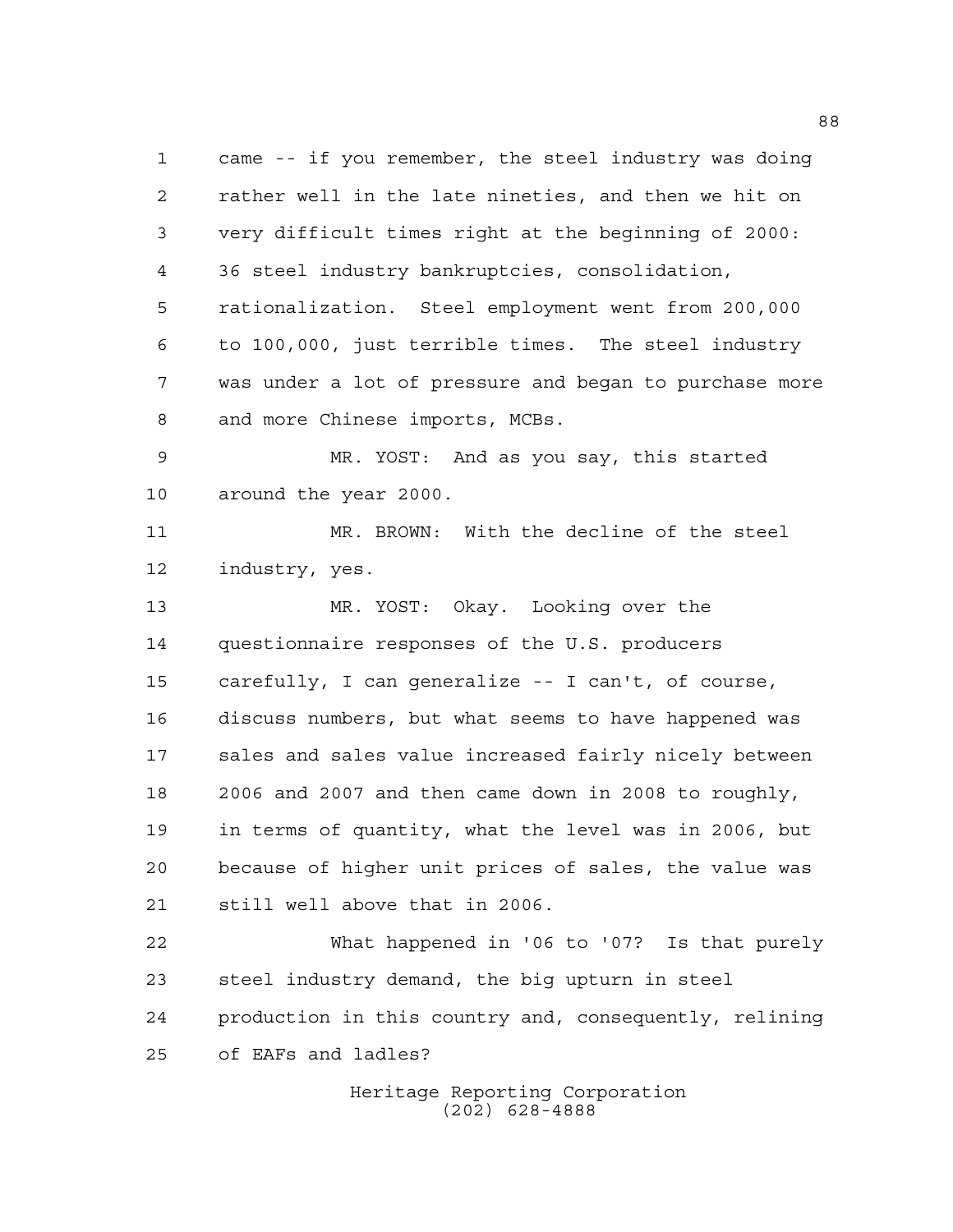MR. BROWN: Steel production did pick up marginally from '06 to '07. Those were very robust years.

 As far as pricing is concerned, for us, we were trying to recapture some of the significant raw material price increases we had gotten from China during that time period and were partially successful. At the same time, the Chinese imports had the opposite effect on price as they were beginning to take more and more of our share, but '06 and '07 and for the first nine months of '08, steel production was pretty good.

 MR. YOST: I'm seeing mostly any price increases for sales coming about between '07 and '08. Does that roughly accord with your experience? Price increases were somewhat modest between '06 and '07, but things started to fall apart between '07 and '08. MR. BROWN: That's correct. The Chinese started on the magnesia mainly. The raw material prices accelerated during the period of '07 and '08 dramatically. We'll be able to provide that in the post-conference documents. We'll give very specific information to you.

 MR. YOST: I look forward to reading that. Thank you.

> Heritage Reporting Corporation (202) 628-4888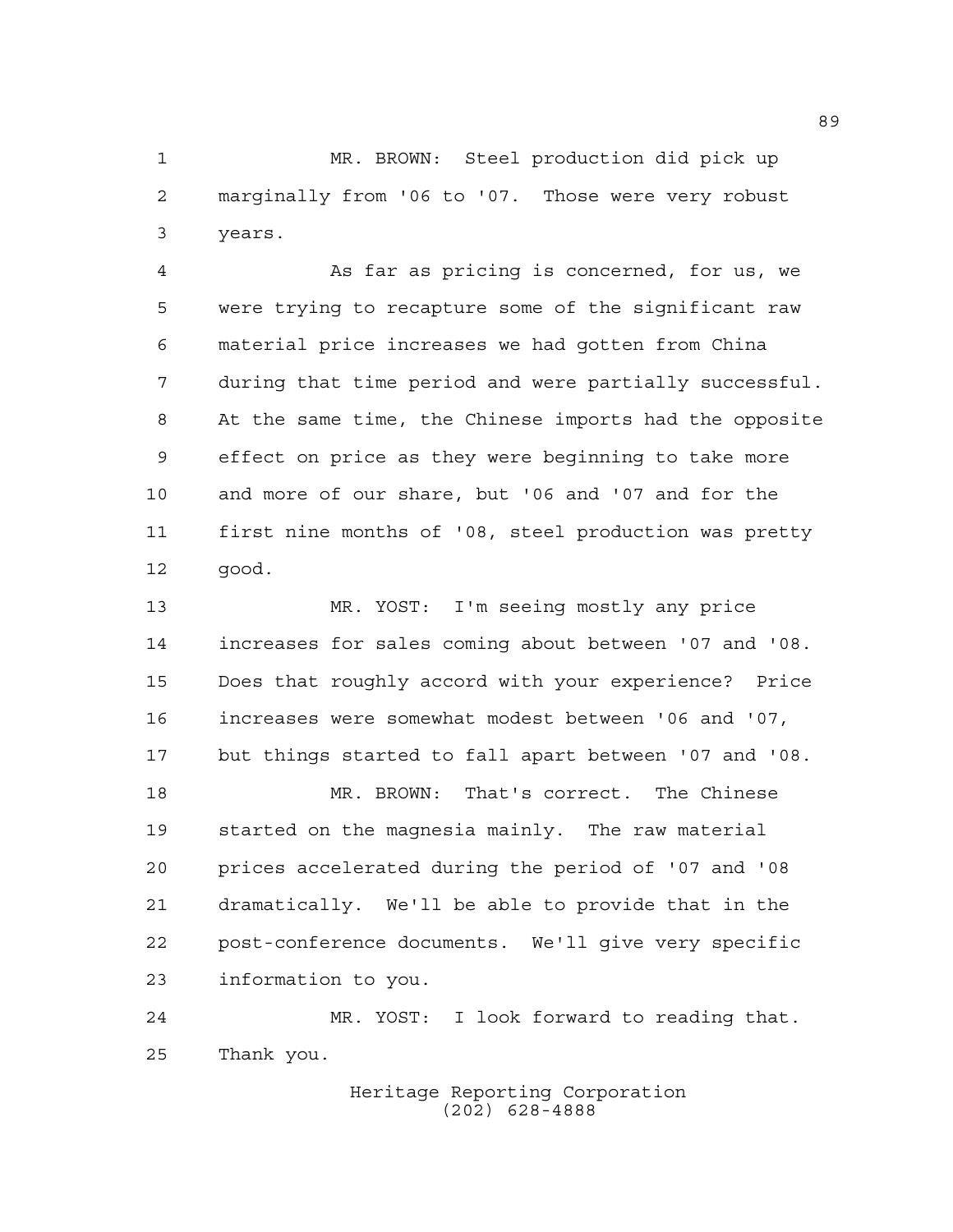Heritage Reporting Corporation (202) 628-4888 And then the operating income turns into a loss in '09. Is that purely steel industry related, although I think you've said in other testimony, and Mr. Magrath has certainly said in other testimony, that the lost sales started to pick up at that point? MR. BROWN: We lost sales, and we lost revenues due to what we see as the high import levels of Chinese and Mexican MCBs. While certainly we all recognize the steel industry is going through some challenging and difficult times now, we lost a disproportionate share of the market due to the imports during this time period. MR. YOST: Okay. Thank you very much. That concludes my questions. MR. ASCIENZO: Thank you very much. Mr. DeSapio, industry analyst? MR. DeSAPIO: You mentioned that small amounts of MCB were coming from India, Austria, Germany, and France, and I wonder if you could provide names in the post-hearing brief of significant producers and suppliers in those countries. MS. MAZARD: We can provide those for you. MR. DeSAPIO: Thank you. That's all. MR. ASCIENZO: Ms. Koscielski? MS. KOSCIELSKI: Thank you. Mine was more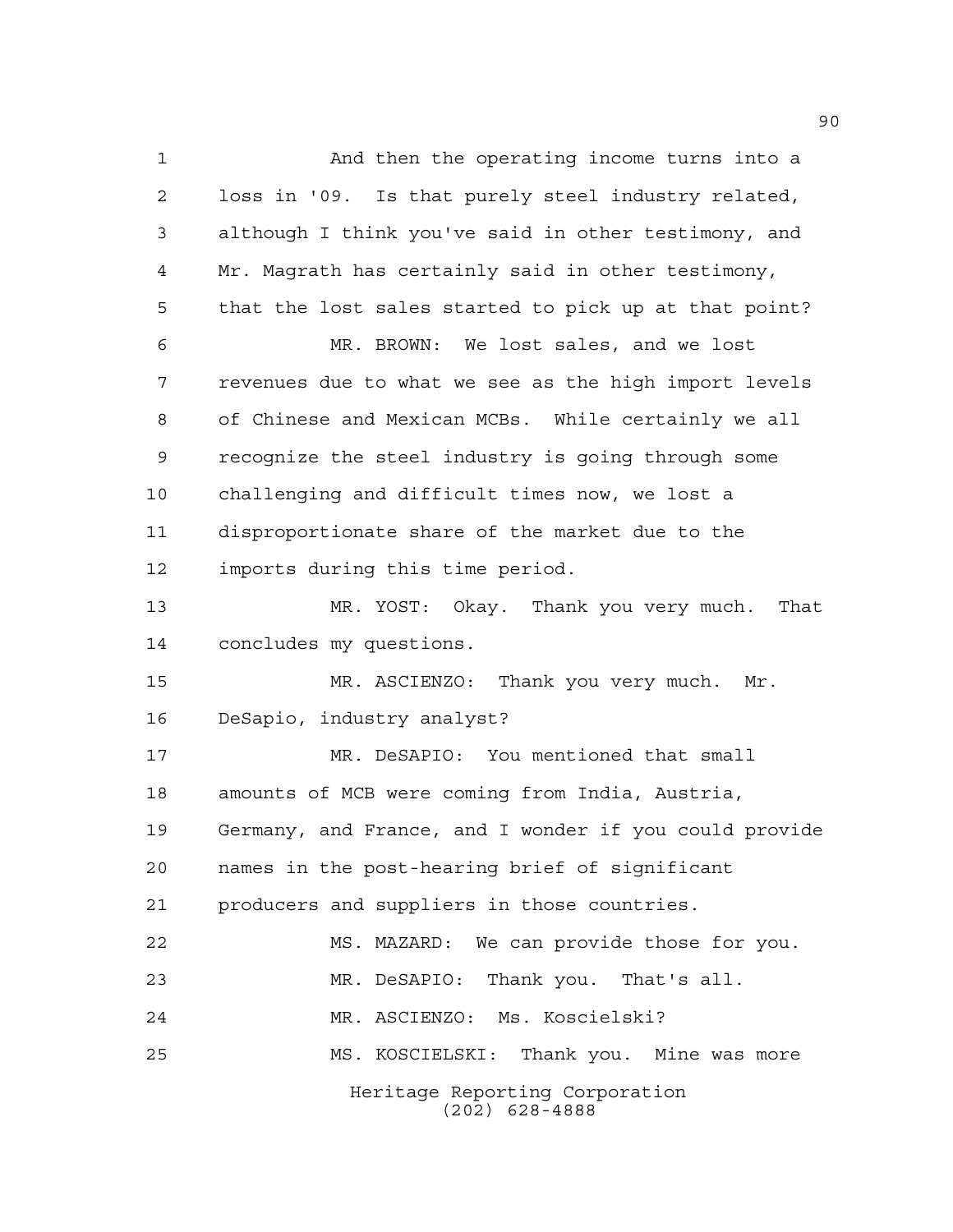Heritage Reporting Corporation (202) 628-4888 of a clarification question. It's my understanding the ladles are made up of a different type of brick, with MCB at certain points of it. Right? Just to clarify, when the companies then order the brick, they order the entire package of the lining so they order all of the different types of brick that lines it. MR. BROWN: The customers can order the entire package, or they may order only a portion of it, and it varies from steel customer to steel customer. MS. KOSCIELSKI: Okay. So it then depends on the company. Is it more common, then, to order it individually, or is it more common to order it as a package? MR. BROWN: I'll ask Mr. Copp to answer that question. 17 MR. ASCIENZO: Microphone. MR. COPP: It really is dependent on the shop practice and what the operators want to use, but I would probably say it's about a 50/50 split. Sometimes we get the entire package, and sometimes we just get specific portions. MS. KOSCIELSKI: The 50/50; is that, then, in reference to Resco, or, overall, that's your estimate of how the companies provide --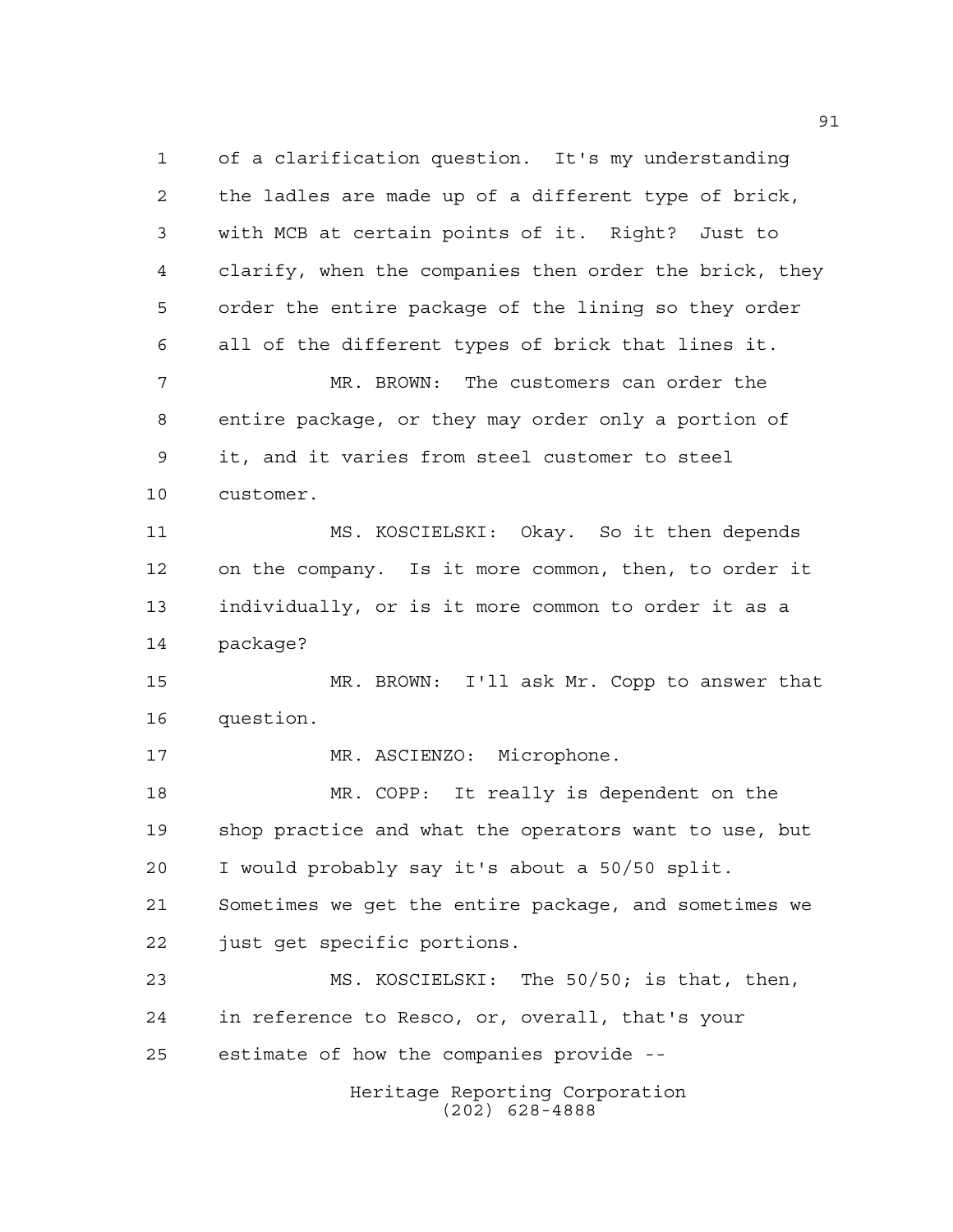Heritage Reporting Corporation (202) 628-4888 MR. COPP: I would probably say in the general marketplace for refractory suppliers. MS. KOSCIELSKI: Okay. MS. MAZARD: And I can comment, too, to the other domestic producer, I would imagine, for which we have information that's similar. It's similar for the other domestic producer that gave us information for this. MS. KOSCIELSKI: Those are actually all of the questions I had. Thank you. MR. ASCIENZO: Thank you very much. We turn to Mr. McClure, the supervisor. MR. McCLURE: You will all be thankful that my colleagues have taken care of most of my questions, as your stomachs growl. One thing, Mr. Copp. You mentioned MCBs as being a wedge product that sort of leads the train, and that would be for the firms that are more inclined to buy the total package, or does that sometimes, if they can't get what they want in MCBs, they split things up and go different ways? MR. COPP: A lot of times, steel-makers, if they have a fleet of 16 ladles, they will divide up those ladles so that one company has the entire ladle lining. If there's any performance issues, you don't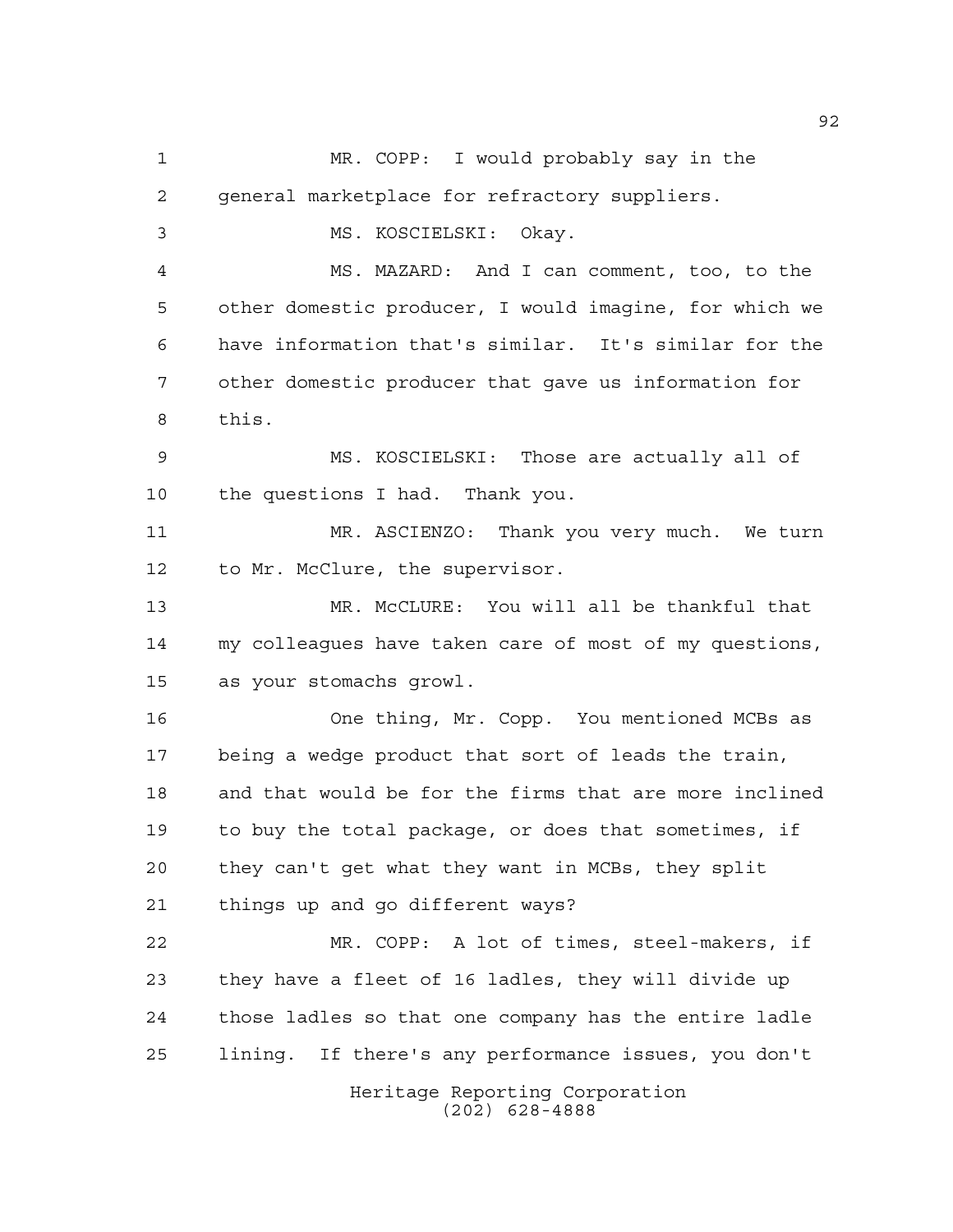get a lot of finger pointing between suppliers, with the end customer saying, "Well, my product performs, and his didn't."

 So, typically, the supplier will want to try to make that ladle one-supplier based, if they can, but that doesn't hold true, as I said, for 50/50. Other shops, they will do multiple things within ladles.

 MR. McCLURE: The 50/50 number; have those proportions changed, in particular, let's say, since 2006?

 MR. COPP: I would say the trend in the last nine months has been for shorter packages. I would say, no, the proportion probably has not changed.

 MR. McCLURE: Okay. Now, let's see. You folks produce not MCBs; you produce MCBs at the Hammond plant. In the other, I believe, 11 plants, you produce the balance of the various refractory products. Is that the case?

 MR. COPP: That's correct. We only produce MCB at the Hammond, Indiana, location.

MR. McCLURE: Okay.

 MR. COPP: We produce other products. Typically, although we have the capabilities to make different products at Hammond, we like to segregate

Heritage Reporting Corporation (202) 628-4888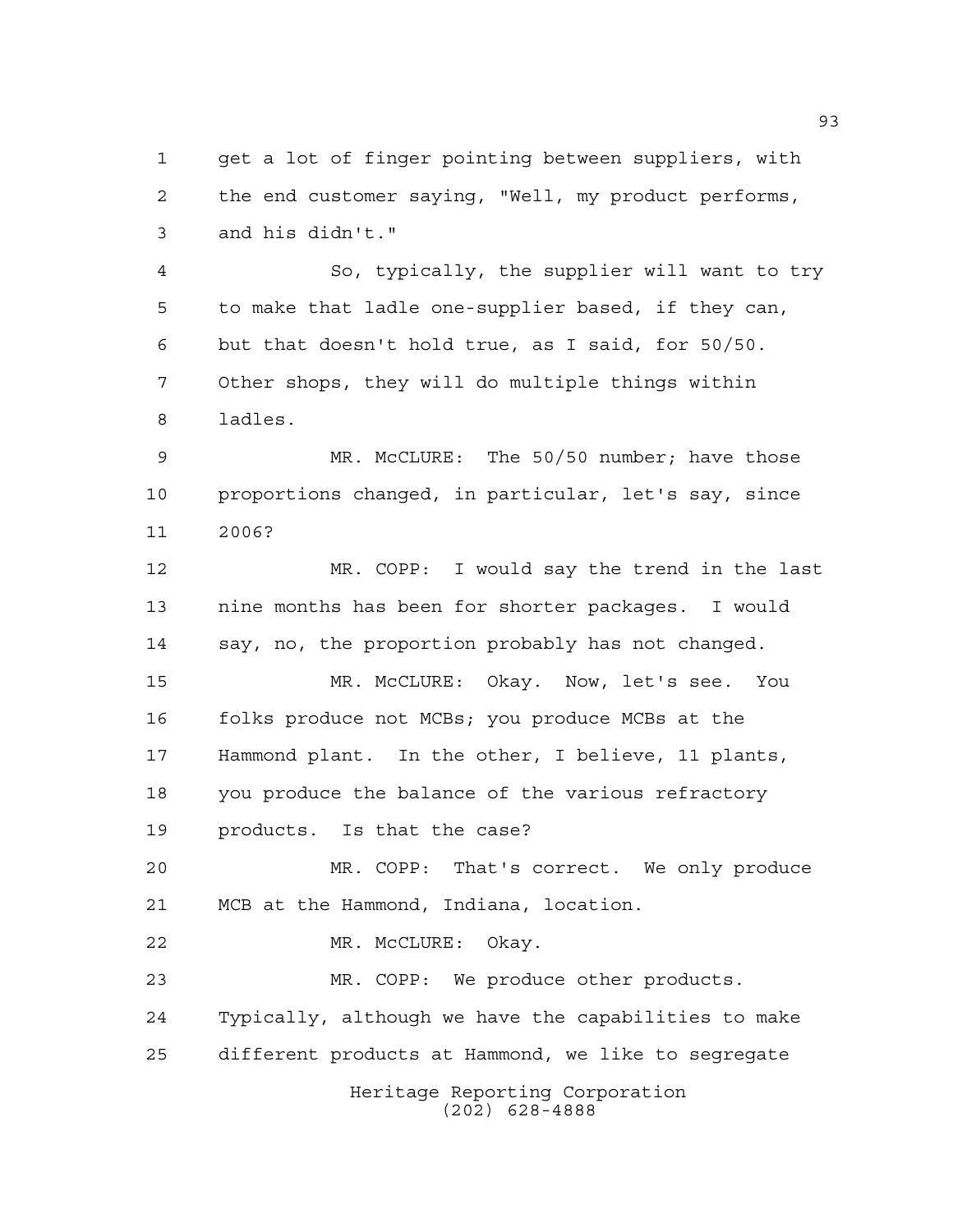the product mix, from a chemistry standpoint, for

 purity and handling, to different plant applications. MR. McCLURE: Do you face import competition in the other refractory products, or is MCB the most likely?

 MR. COPP: We see import competition on other refractory products, yes.

 MR. McCLURE: Is that a recent phenomenon or along the same timelines?

 MR. COPP: As Bill talked about, from Magnesita in Brazil, we see imports in the cement application or cement market and have for the last probably 12 years. We also see it in other applications. Primarily, for us and what we produce, mag carbon is the largest import competitor.

 MR. BROWN: If I could make a comment on that, if you think of transportation costs from outside the U.S., transportation cost on the selling price of an MCB is a lower percentage than it is on some of the other lower-priced products that we provide into the ladle furnace, the lower-quality products.

Heritage Reporting Corporation (202) 628-4888 So where transportation from China may be 15 or 20 percent of the delivered cost of an MCB, transportation costs could be 50 percent of some of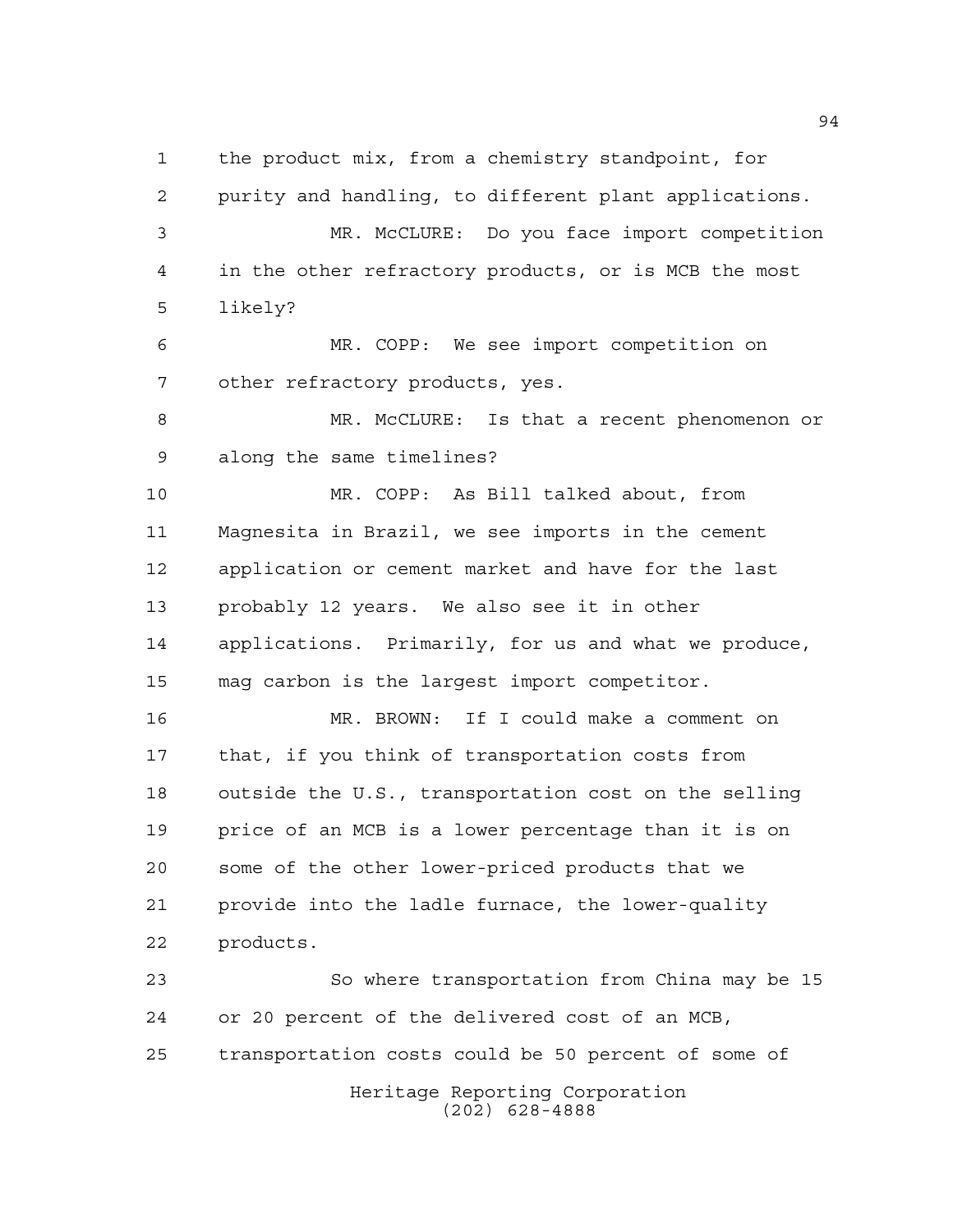the lower-cost or priced products, lower refractory grades. So we really don't see a major effort by Chinese, Mexican, or other producers to export those products to this country.

 MR. McCLURE: Thank you. My colleagues have already covered this, Dr. Magrath, but, again, on the amount of capacities in nonsubject countries, and in your testimony you did mention that the United States happens to be the world leader in recovery, that there is all this potential out there. Over the years, have those other countries ever been a significant player in the U.S. market, and you can go back as far as you want to?

```
14 MR. BROWN: Do you mean in MCBs?
15 MR. McCLURE: Yes.
```
 MR. BROWN: The major production center and capabilities for MCBs are located in China, and I can't even count the number of potential plants in China that can produce MCBs, and some of those facilities also make alumina magnesia graphite, and that production can be turned swiftly into MCB production.

 The European capacity is more fixed and finite, and, in our post-conference documents, we'll try to give you a handle on that.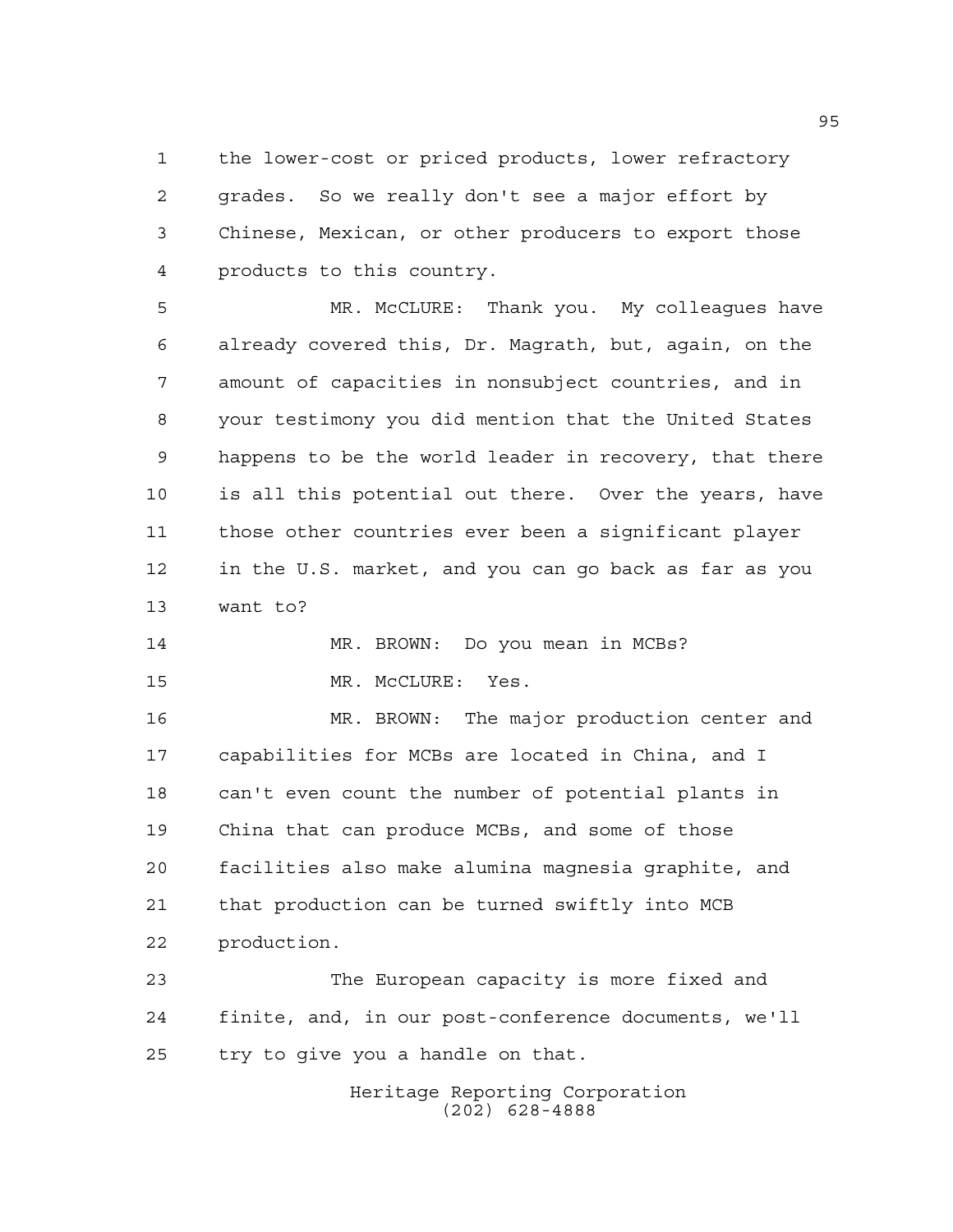MR. MAGRATH: One fact we have not emphasized so far is that the capacity and the shipments and sales of the European producers, and basically RHI is the biggest one, are going to stay in Europe for a while because there is a dumping order on Chinese MCBs in the EU and in Turkey, which is limiting imports into those markets. So the United States is, let's say, an additional threat factor that we mention in the petition.

 MR. McCLURE: Okay. Anything we can get that gives us a comfort zone with respect to what's -- admittedly, as Ms. Haines said, we're dealing with a basket category in the official statistics and in 1010, just to give a sense, because we will be asked, what are those products that we see, say, in 1010, from Germany, from Canada? Just spell it out to the best of your ability and the best of your knowledge base and your experience in the overall product line. It just helps us. It's an issue, like it or not, that we have to address.

 MR. BROWN: Could I just make another comment on that? If you can think about it conceptually, the producers in Europe have a tariff on Chinese mag carbon brick. Right? So they call sell in Europe at price X. Coming to the United States,

> Heritage Reporting Corporation (202) 628-4888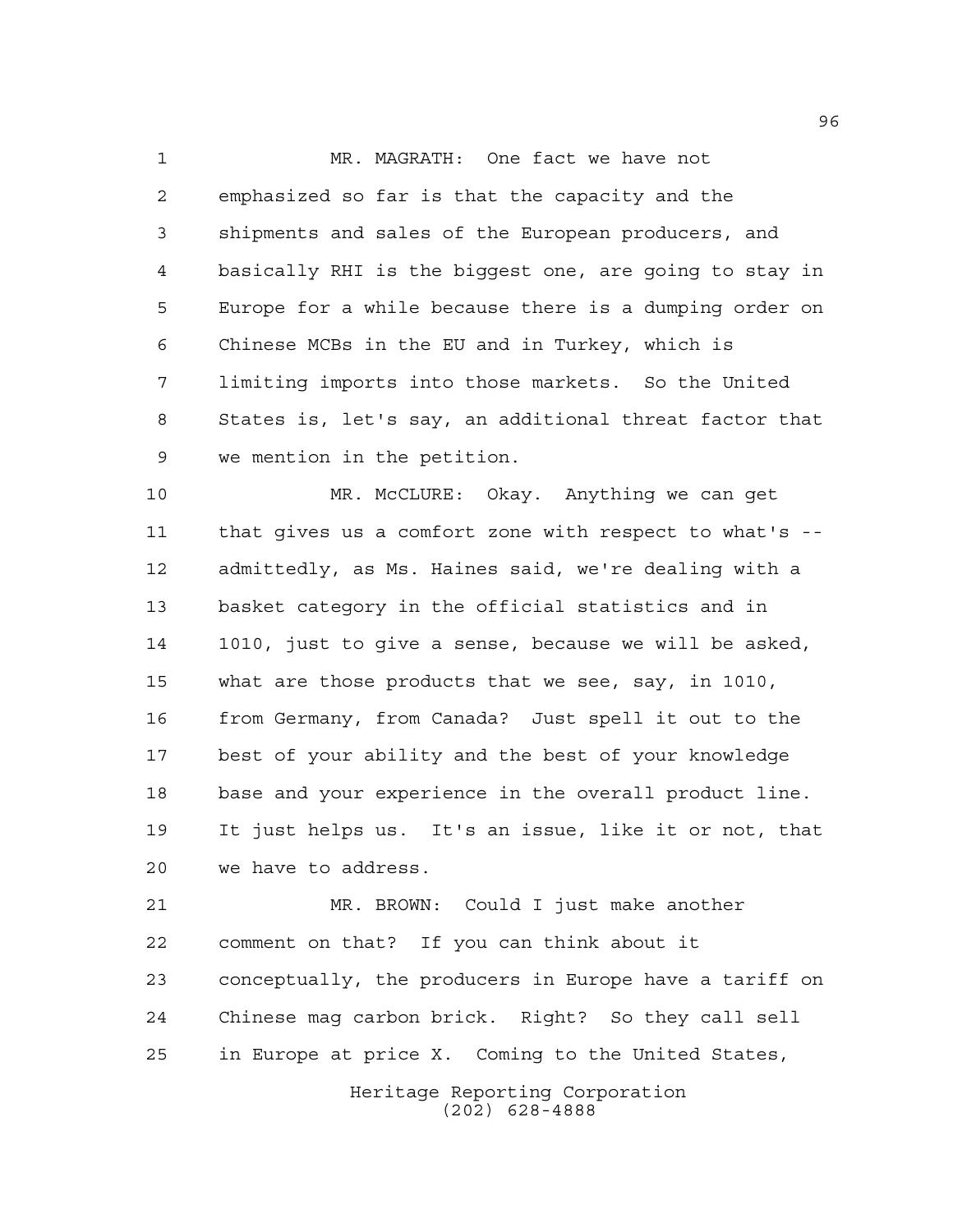where we're faced with Chinese and Mexican imports, they would have to sell at a lower price to gain market share, and you don't see a lot of effort by the European producers to sell into these markets in the U.S. which have been decimated by the cheap imports from China and Mexico.

 Just for the record, Resco was chosen as the surrogate company and country that the EU based their auditing on for finding the dumping tariff in their cases in '05 and their review in '07-'08.

 MR. McCLURE: Thank you. That finishes the questions I have. I want to thank the panel, and sorry for the little extra added bit of exercise and hearing tests that we got, but this is a "new industry" for us, so your testimony has been very instructive. We usually see most of the familiar faces in the room on steel cases, but it's nice to have them in the room and be discussing something else. Thank you.

 MR. ASCIENZO: Thank you very much, and good afternoon.

Heritage Reporting Corporation Mr. Brown, could we go back to a comment you just made about the European producers? I think this has probably been covered, but I just want to make sure. Pretty much around the world, can any producer

(202) 628-4888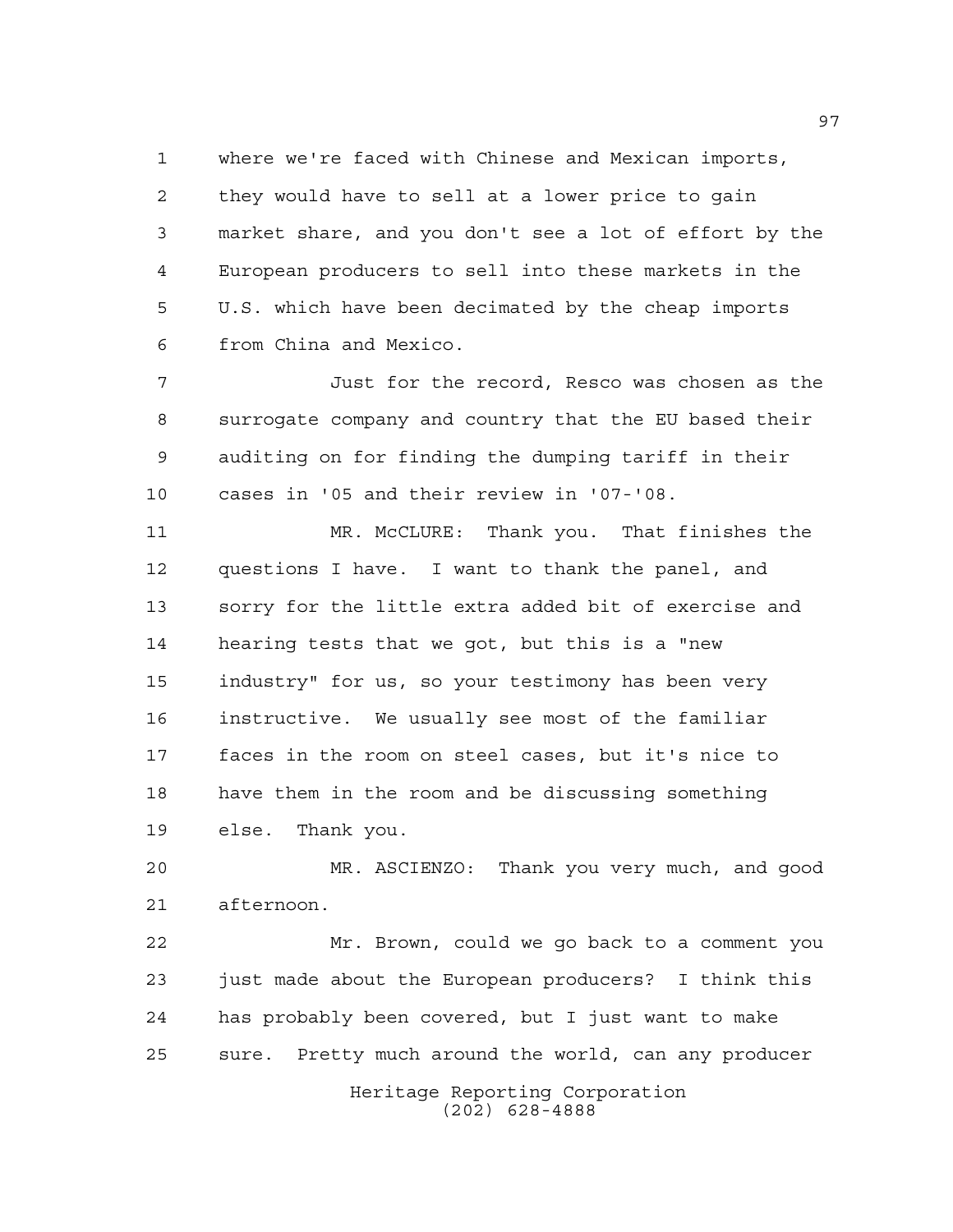make MCBs for any ladle? Is pretty much the

 technology well known and well developed? MR. BROWN: There was a lot of mystery about the technology in the seventies and in the early eighties, but the technology is generally well known. You have to have certain basic equipment in order to do it, and that equipment is very expensive -- hydraulic presses, friction presses -- and the capability to compact all of these raw materials, and you also have to have access to the right raw materials. Generally speaking, if you have the pressing equipment, and you have access to the raw materials,

you can produce MCBs.

 MR. ASCIENZO: Thank you for that. Has your company ever been unable to produce any certain chemistry or size of MCB, or, despite whatever the characteristics are, you've always been able to produce?

 MR. BROWN: Yes. The Hammond, Indiana, plant has been in the MCB market since the mid- seventies, and, over the years, we've developed many, many mixes, and we've developed many, many molds required to compress the brick. So I can't think of an instance when we have not been able to make a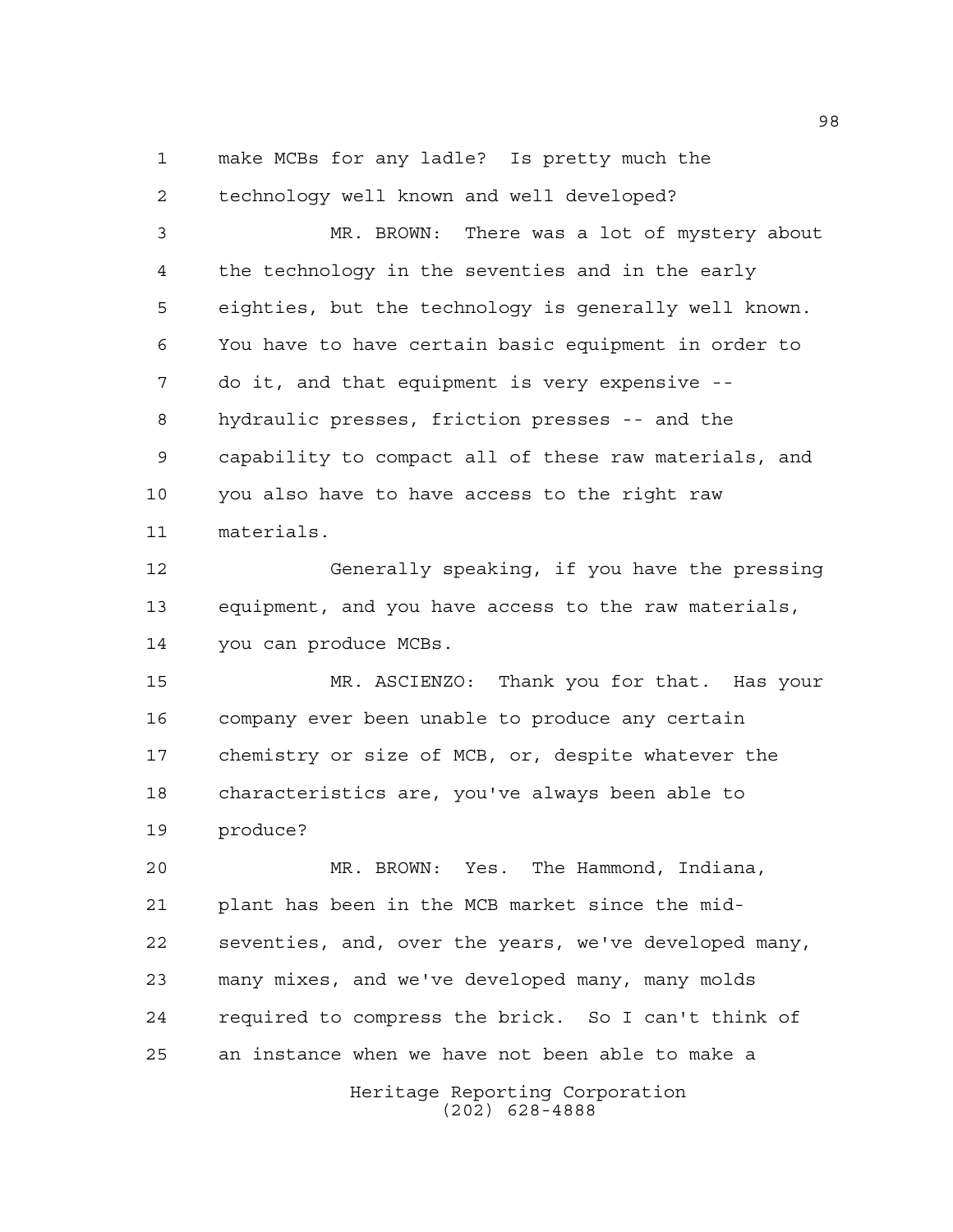specific MCB mix or shape.

 MR. ASCIENZO: Thank you. Is there a standard size? Are they bigger than this, thicker than this, or is this pretty much it? MR. BROWN: No. Unfortunately, not. It would be easy for the domestic producers if we did have one size. As I said earlier, that's a semi- universal ladle brick, and while you have it standing up on its side, the working line and thickness looks to me to be seven to nine inches. We have them that go from three to 10 inches. Now, that's for ladles, but some ladles require what's known as a "key" rather than a semi- universal. Other ladles might use even arches, wedges in multiple different sizes. So, unfortunately, we have a wide variety of shapes and sizes used in the industry. Most of these shapes and sizes, though, are well known throughout the world. A Chinese producer or a Mexican producer would be able to look at that brick and immediately identify the shape as a semi- universal ladle brick shape. MR. ASCIENZO: Thank you. I just want to make sure. I think there was previous discussion that heat occurs every 40 minutes, give or take, and these bricks might last somewhere between 50 and 120 bricks,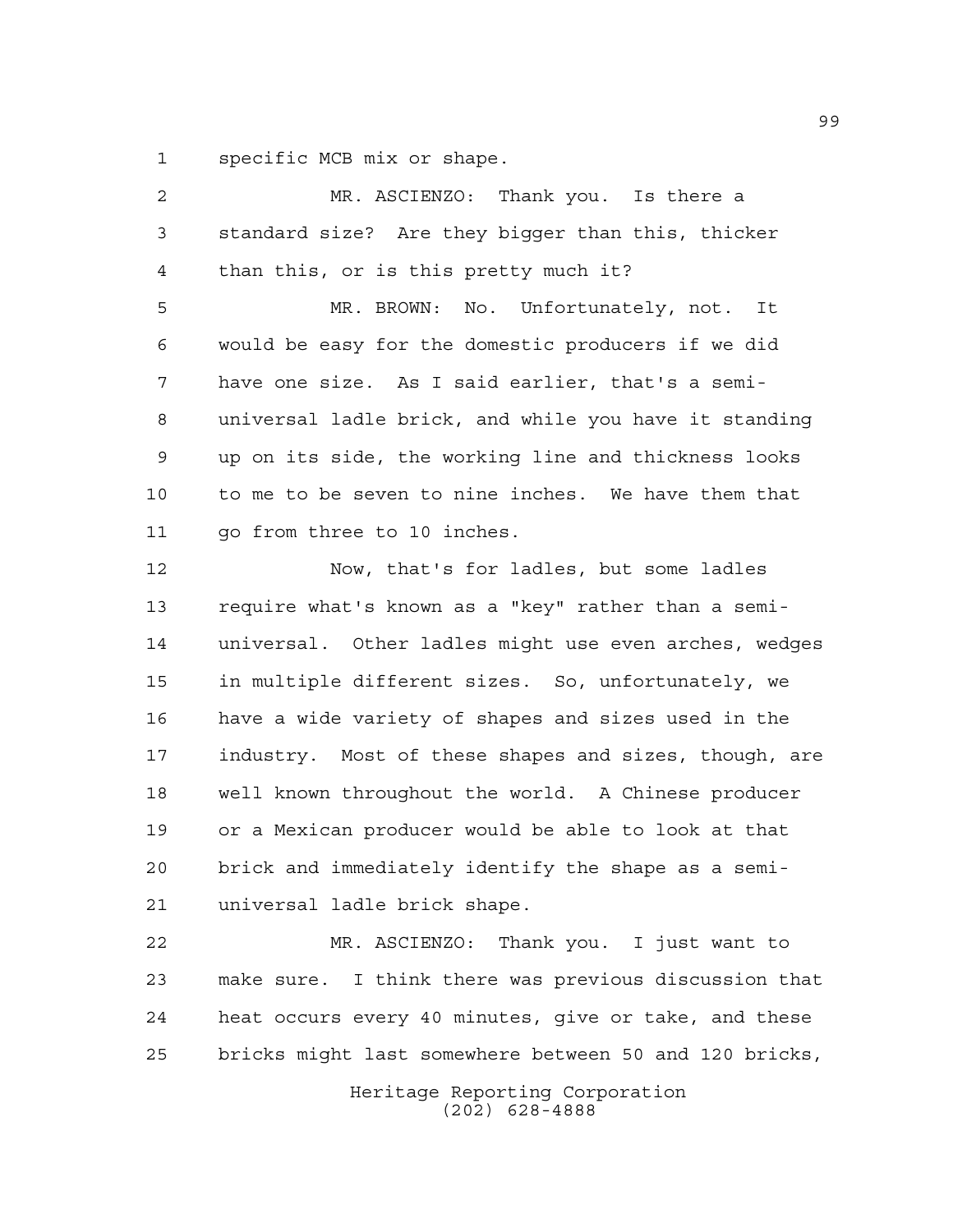so I just want to make sure, if I did the math, it sounds like a ladle has to be relined every, give or take, day to three or four days. Is that correct? MR. BROWN: It depends on how many ladles are in their ladle fleet, but a shop might typically have 14 to 16 ladles, and those ladles will be relined every eight to 10 days. The 40 minutes of heat is typically in the basic oxygen furnaces. Electric arc furnaces will require a little longer than that, but it will be in a matter of an hour or an hour and 10 minutes. As you know, in a steel mill, they make heat very, very quickly.

 MR. ASCIENZO: Thank you. Your PRWs; are they USW, United Steelworkers? I'm sorry. Your production workers. I'm very sorry. Your production- related workers, PRWs; are they United States Steekworkers?

 MR. BROWN: We released all of the POWs years ago. No, the Hammond plant is a Steelworkers' plant, and I think, you know, recognizing that they are union, though, we have had a good relationship with our workers over a number of years.

 MR. ASCIENZO: In previous steel cases -- this is not steel, but this is steel related -- some of the USW employees, and they have been here to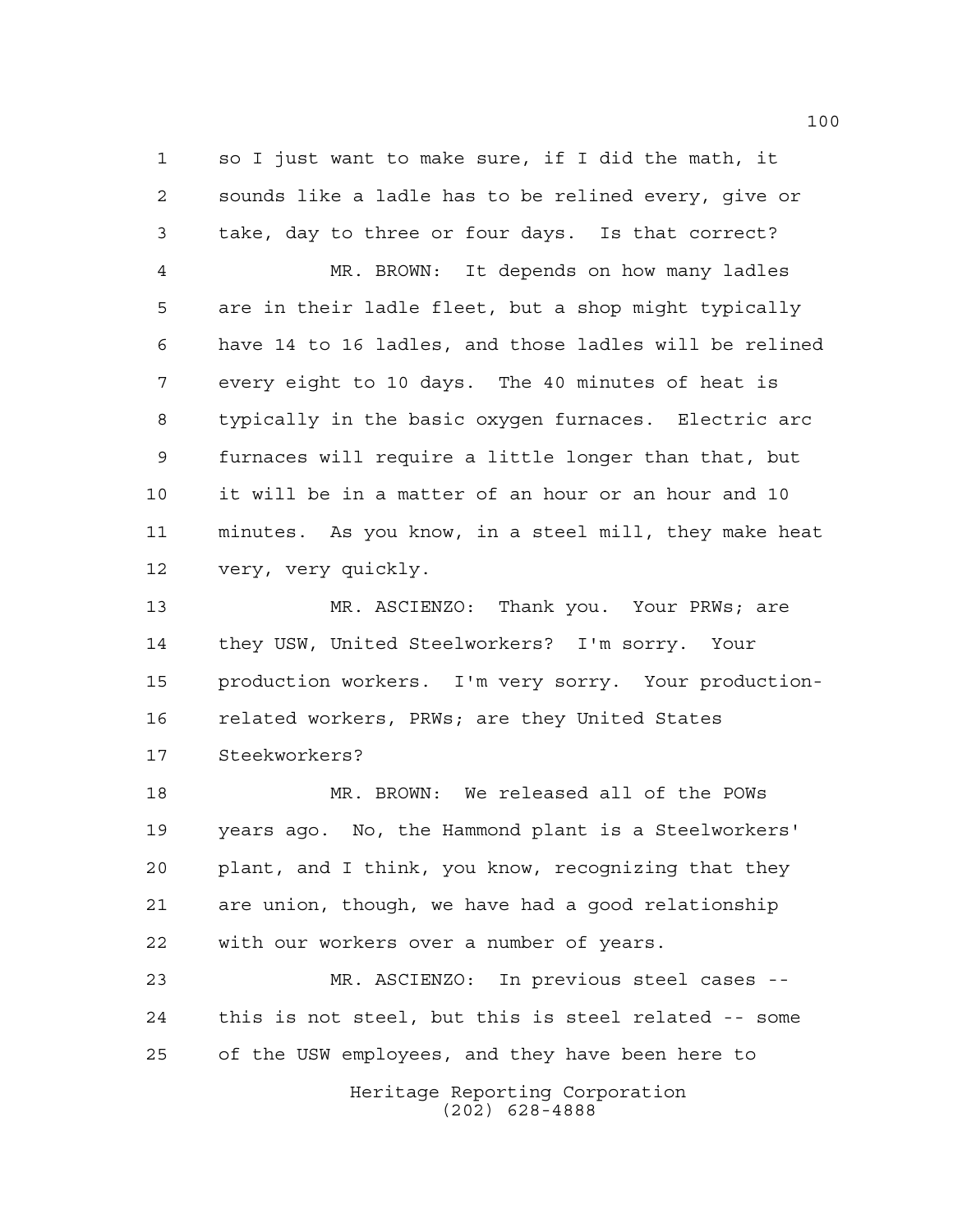testify, and they have indicated that, as production and profitability falls, their wages fall disproportionately faster because they have profit sharing, and when profitability or production goes above a certain level or goes below a certain level, they share in that profitability a lot more; it's not linear.

 Is that true here? Can you say that in public? In other words, are their wages being cut because they are losing overtime and regular hours and shifts, or are their hours and their pay going down even faster because production and profitability is going down?

 MR. BROWN: Our labor contracts at Hammond don't include a bonus or incentive, but you're absolutely right that reduction in production has resulted in lower overtime amounts for our workers and also shorter work weeks.

Heritage Reporting Corporation If our normal work week is 40 hours, under our contract, if we advise the plant in advance, the union in advance, and we advice them the Thursday morning before the following work week that we're going to have a four-day work week or a four-day, two- shift work week, or four-day, one-shift work week, yes, that will, in fact, affect the compensation that

(202) 628-4888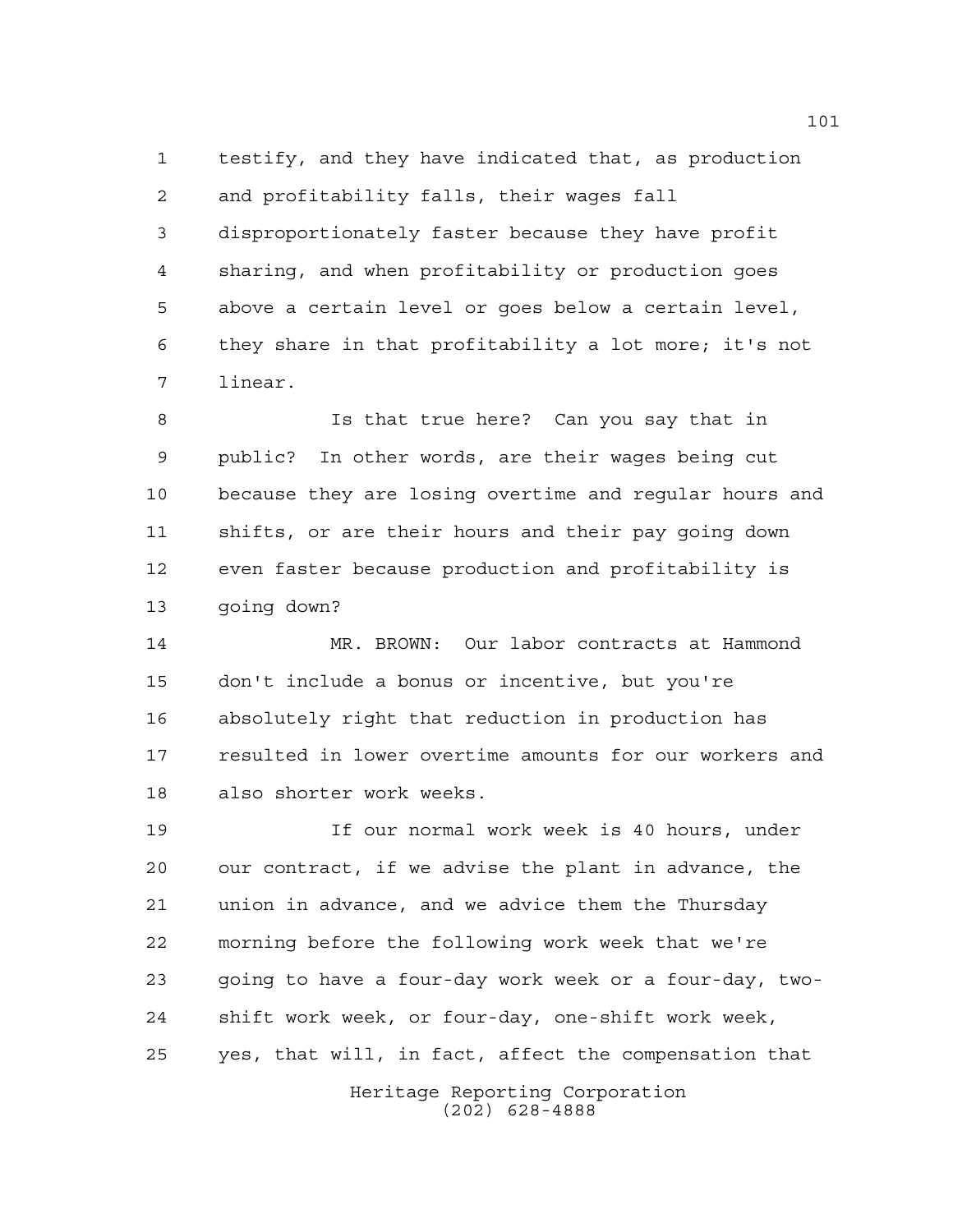they are paid.

 MR. MAGRATH: Mr. Ascienzo, I don't know to what extent I can get into this, but in the last contract negotiation Resco had with the union, the union definitely shared the pain of Resco's situation with the company. Perhaps we can provide details in the brief.

 MR. BROWN: Yes, and we'll provide the details, but basically because Hammond is in the Chicago area, the workers' wages tended to move up with the steelworkers in the area, and we negotiated a contract that brought in new workers at a slightly lower wage rate to help us, and we'll provide all of that information in the post-conference document. But there is not an incentive. I know the incentive that you may be referring to, steel-production plants where they are sharing in the productivity, and we have not done that at Hammond yet.

 MR. ASCIENZO: Thank you for those responses.

 The other refractory bricks that we've talked about, the ones in the different colors over there; are they essentially made the same way, where different chemical compounds are compressed, and is it specifically using the same machinery or some of the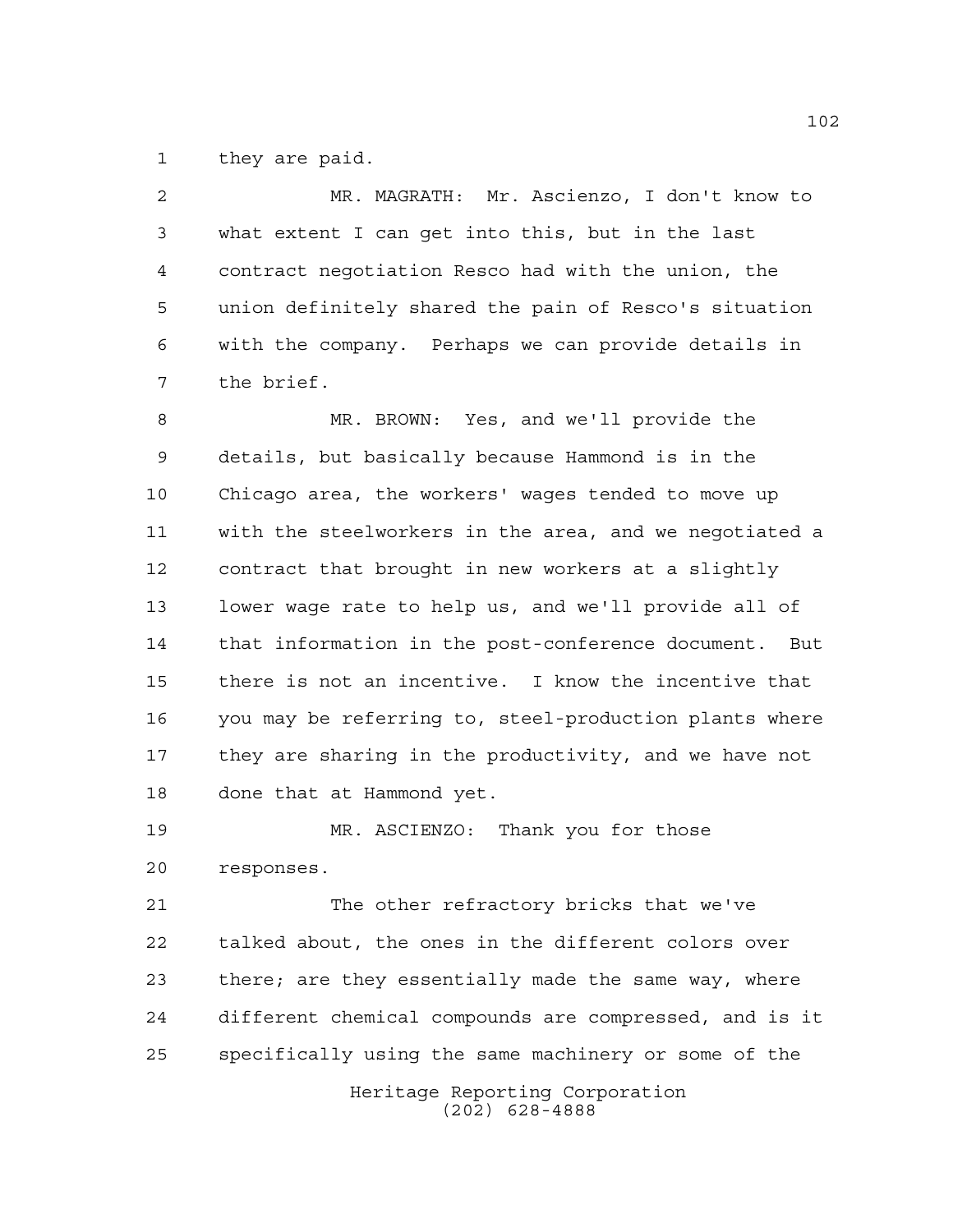same machinery and workers as used to make MCBs?

 MR. BROWN: Many of the brick products that are shown in the diagram, other than MCBs, are actually fired products, and they are ceramically bonded under high-temperature firing rather than chemically bonded like MCBs, and, therefore, you have to have tunnel kilns, long kilns that fire product at well above 2,000 degrees Fahrenheit.

 Hammond, Indiana, does not have a high- temperature firing kiln that's a tunnel kiln. We have what's known as a "small shuttle kiln," so our capabilities of firing other products at Hammond are very limited.

 On the other hand, the equipment that we have at Hammond could produce alumina magnesia graphite brick, if we needed to, but we actually make that product at another plant.

Heritage Reporting Corporation (202) 628-4888 Some of these materials in the mixes are poison to each other, and you can't have contamination because if you do, in the steel-making process, you develop low-melting materials, fluxes, that will give you performance problems. So we do try to segregate what's known as "basic materials" from "acid materials," for example, not to get too technical. MR. ASCIENZO: Thank you. We often hear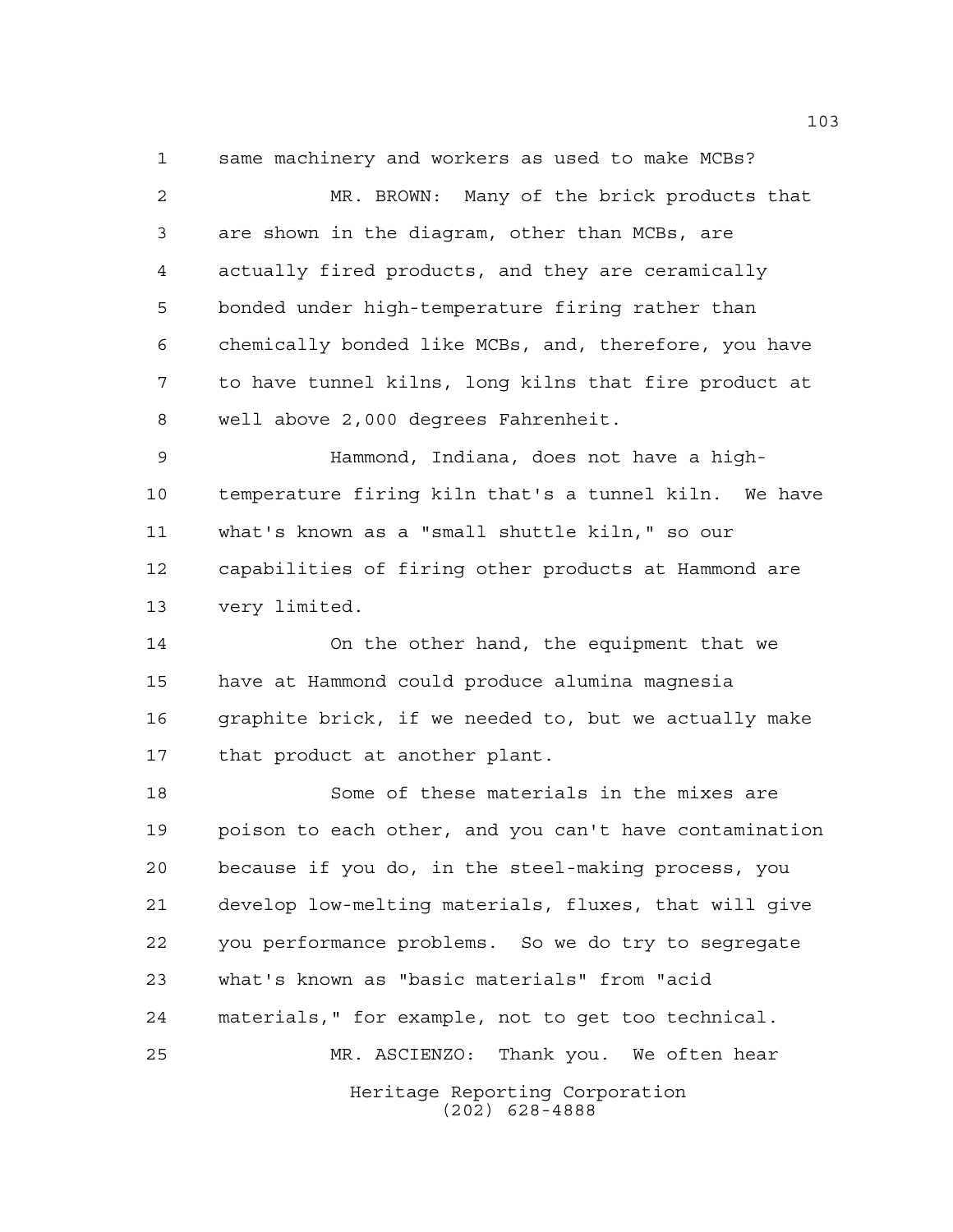that purchasers are turning to different sources

 because they want to round out their ability to source product. They don't want to be reliant on any one supply source.

 Is it possible that the inroads that the Chinese and the Mexicans have made into your sales are, at least, to some extent, due to the desire of some purchasers to have more than one source of supply, or when they go to the Chinese or the Mexican sources, do they stay with them exclusively?

 MR. MAGRATH: My observation about this would be that, first of all, there is domestic competition to Resco, so they could spread it around among the domestic producers.

 Second, the advantages in technical service and lead times for delivery lie with the domestic producers, so to develop an alternate source that's halfway around the world in an underdeveloped country seems to me a stretch until you're being rewarded with something else, which is a very low price. So that would continue to be the main motivation. It would not be alternate source because of the long lead time and the uncertainty of when you're going to get the brick.

Heritage Reporting Corporation (202) 628-4888 MR. BROWN: I agree. We've seen --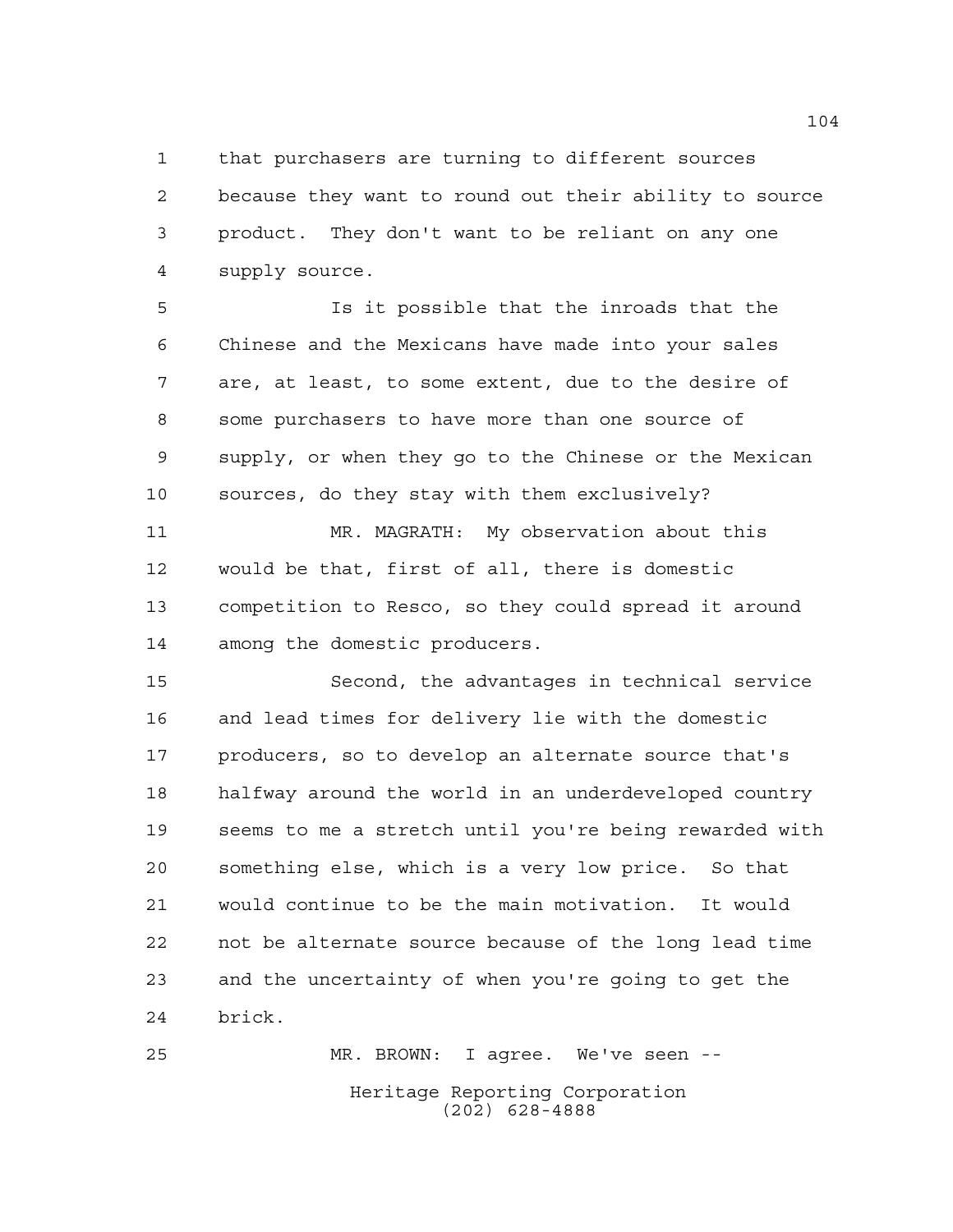Heritage Reporting Corporation (202) 628-4888 customers have said, "Look, we don't want just one source for our ladle linings. Even though we like you, Resco, or like you, LWB, we want to have multiple sources. But the reason they are buying from the Chinese has nothing to do with multiple sources. It's price, price, and price. They are the low price. They are being dumped. They are being subsidized by the Chinese government, and that's why they are getting the business. They are undifferentiated, and the only differentiation is price. MR. ASCIENZO: Thank you very much, and, with that, you've answered my questions. Do we have any follow-on questions? Well, with that, I think you very, very much for your affirmative presentation and the answers to all of your questions. Let's take a break until 20 of, by that clock on the back wall, so that's 12 minutes, give or take, and then we will start with the Respondent panel. (Whereupon, at 12:29 p.m., a short recess was taken.) MR. ASCIENZO: Thank you very, very much for bearing with us. You may start when ready. MS. LEVINSON: Good afternoon. My name is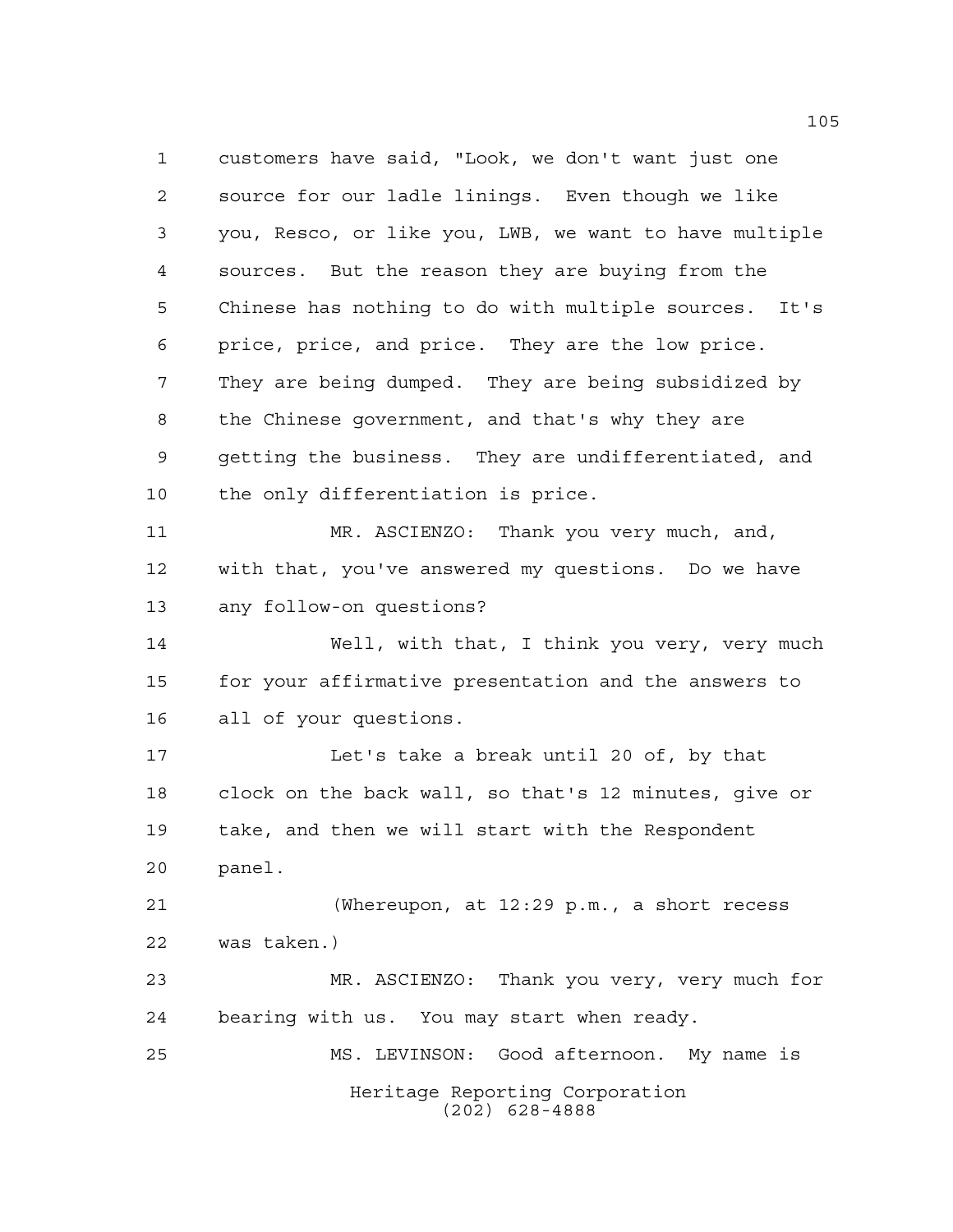Lizbeth Levinson. I'm with the Law Firm of Garvey Schubert. To my left is my colleague, Ron Wisla. We are here in opposition to the petition.

 We have several witnesses. To my right is Brian Stein. Brian is the president of S&S Intersource Company, and at least the petition has alleged that he is one of the largest importers, and he will be talking about his experiences with the Chinese and domestic markets.

 To the left of Ron is Joseph Stein. He is the CEO at S&S Intersource, and he will be following up with remarks.

 And then to my immediate left is James Conrad. James is with Fedmet Resources, also a very large importer, and he has, obviously, direct testimony but also some rebuttal comments to some of the testimony that we heard this morning.

 So, with that, I'll turn the mike over to Brian Stein.

 MR. BRIAN STEIN: Let me make sure I get this right. Good afternoon now. My name is Brian Stein, and I am the president and co-founder of S&S Intersource, an importer of MCBs from China.

 I have been in this business for over 20 years, 10 with RHI Refractories and what is now known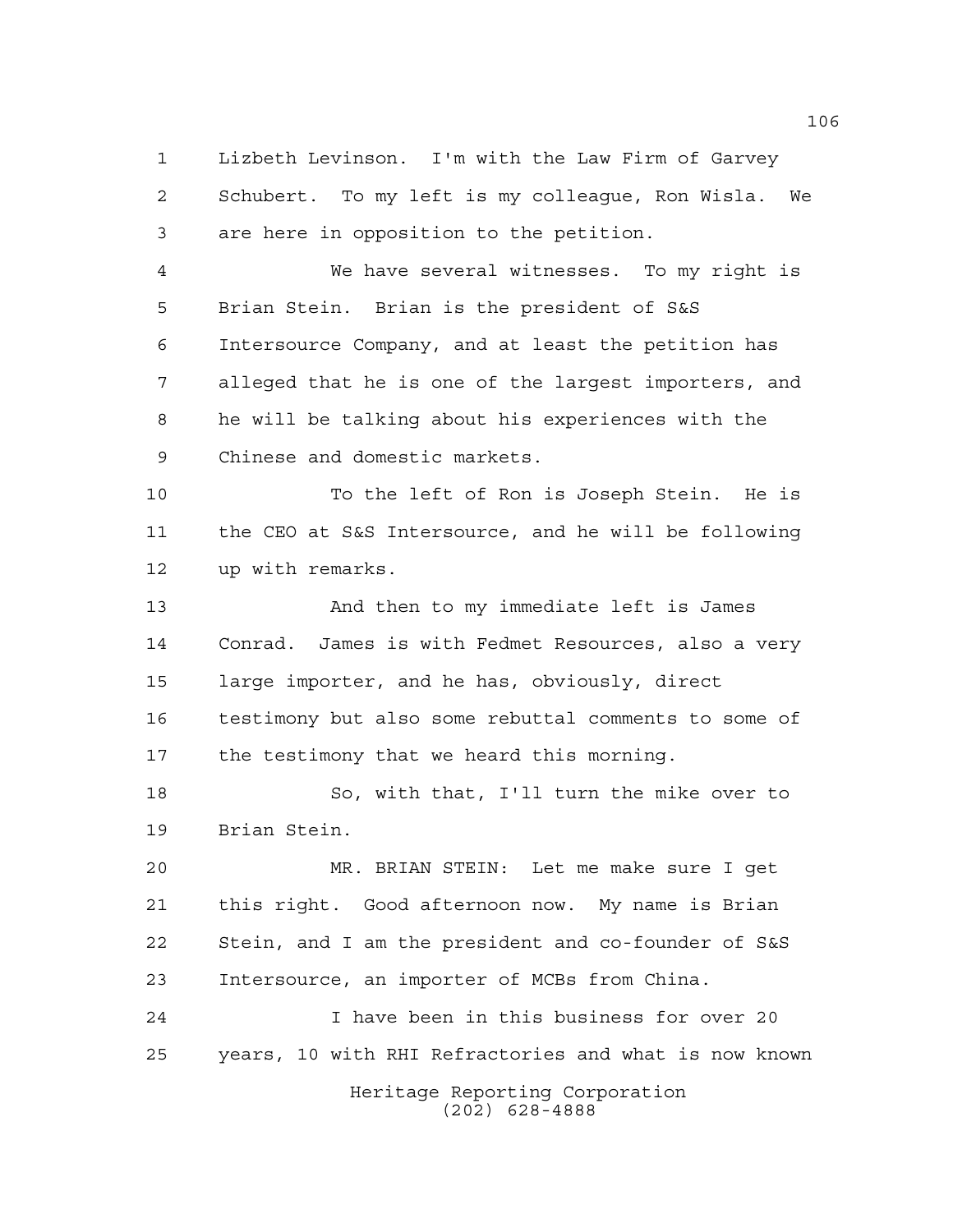as ANH Refractories and have considerable experience in the marketing, production, quality differences, and uses of this product.

 S&S Intersource, LLC, is a niche-market supplier of high-quality, technically superior products using cost-effective raw materials in economies of scale. I do not believe that imports of MCBs from China are causing injury or threat thereof to the domestic MCB industry.

 In fact, to the best of my knowledge, some U.S. producers are doing extremely well. ANH, one of our domestic competitors, has a good-value product, excellent service and management, and a devoted customer base. I am not surprised, therefore, that ANH, the largest producer of MCBs in the United States, has not expressed any public support for this petition and does not claim that imports from China or Mexico have adversely impacted the financial health of the domestic industry.

 In my opinion, Resco's problems, as described this morning, are all self-inflicted and are unrelated to imports. In fact, until very recently, I have never even encountered Resco in the markets, at least our markets, and, thus, never competed with them directly.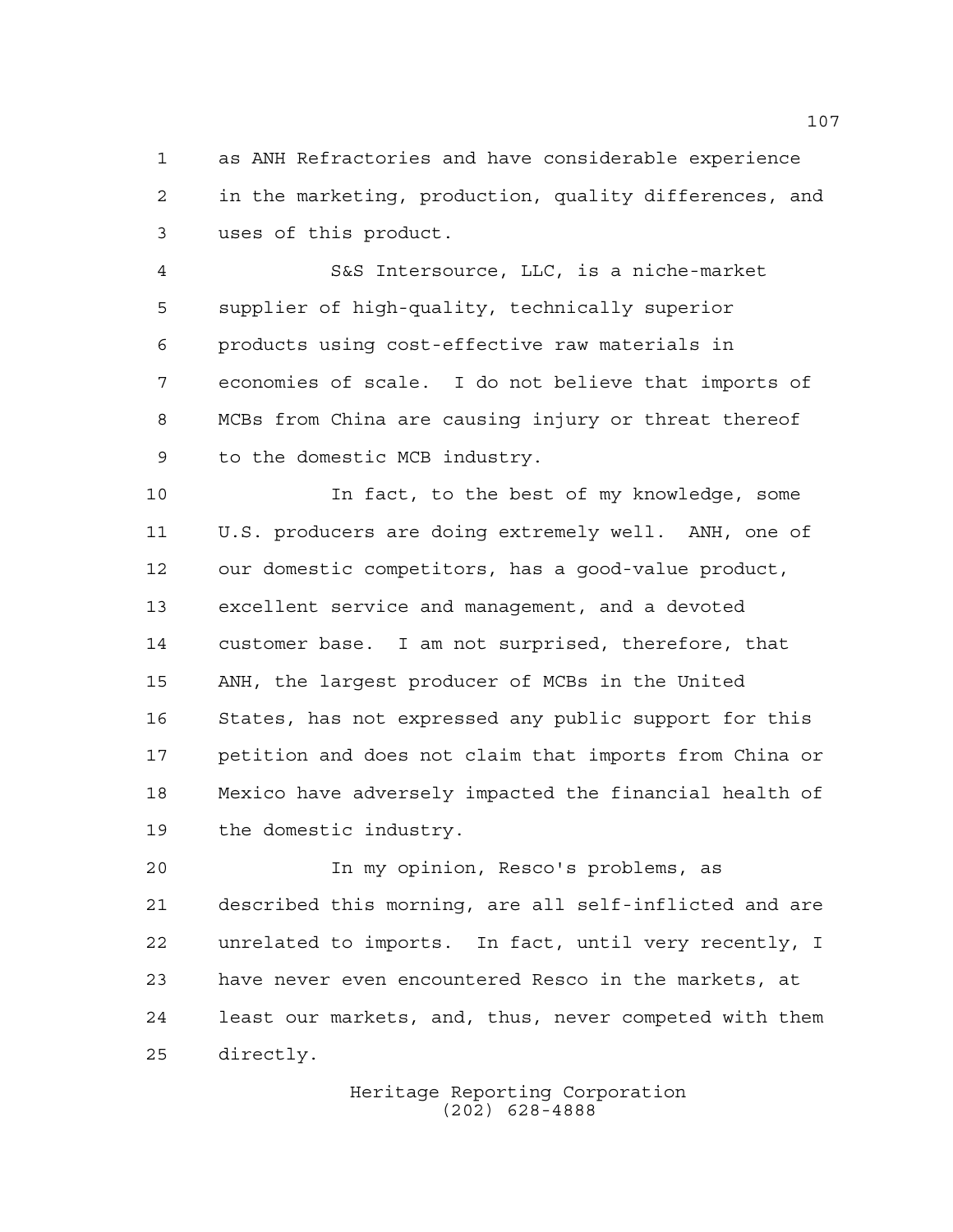The history of how Resco developed is important here. Resco Products, Inc., was formed when RHI Refractories purchased Harbison-Walker Refractories in 1999. Antitrust considerations consequently forced RHI Refractories America to reinvent itself as ANH Refractories. From the beginning, Resco sought to make a

 mark as a huge conglomerate with a complete, jack-of- all-trades of product lines. To achieve this goal, Resco has swallowed up one company after another and is now stuck with the bill and high interest charges. After acquiring Harbison-Walker Refractories' plant in March of 2000, Resco had the ability to make MCBs in Hammond, Indiana. Later, in 2002, Resco acquired certain assets of National

 Refractories, including equipment, brand names, and mix formulations. Resco subsequently acquired the assets of Worldwide Refractories and, still later, purchased New Castle Refractories and Refco. The buying continued in 2007, with the purchase of Shenango Advanced Ceramics.

 Resco now has 12 production facilities in three countries producing an unusually wide range of products, such as magnesia carbon, burned magnesite, direct-bonded magnesite chrome, burned dolomite brick,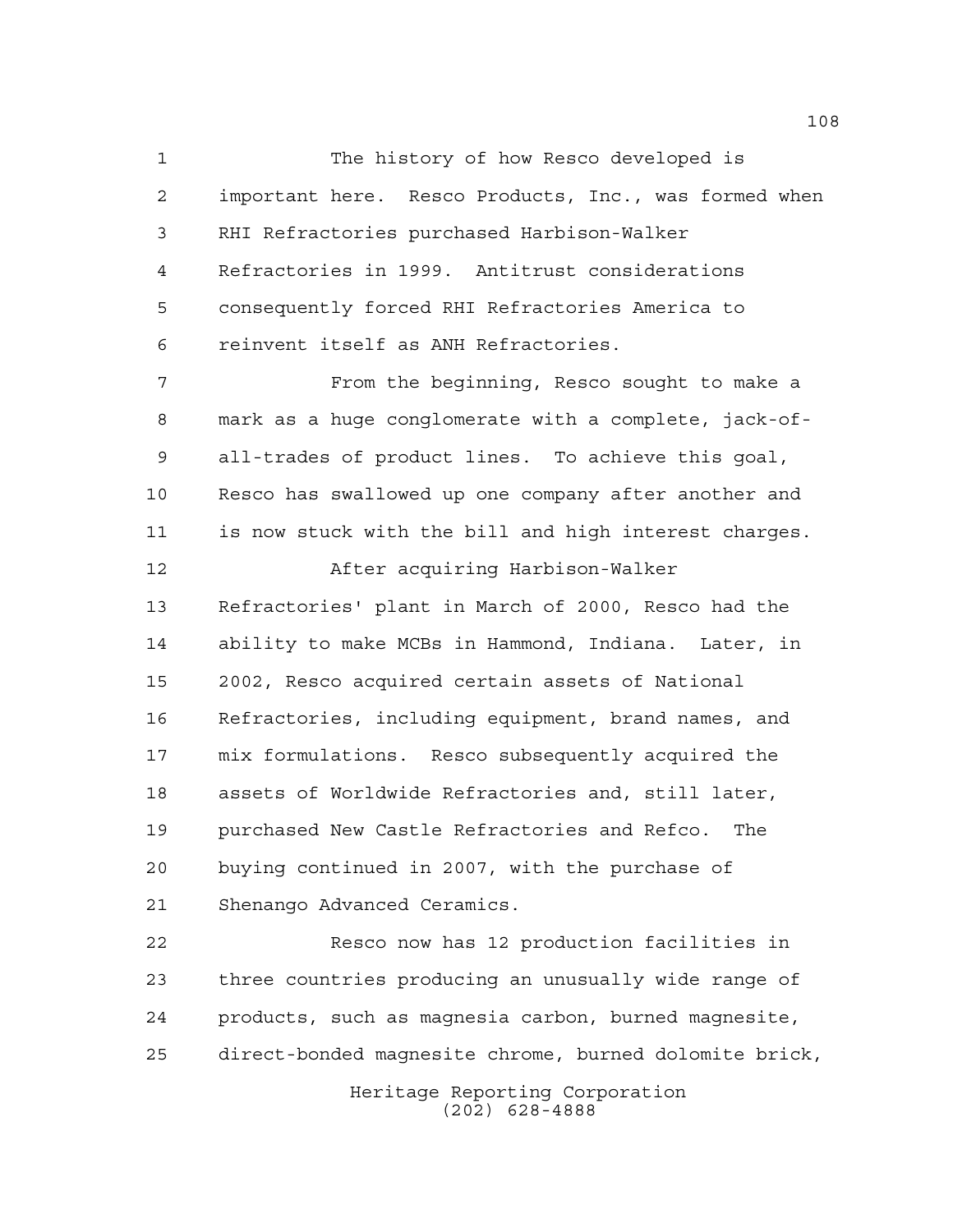resin-bonded dolomite brick, dolomitic mortars in ram mixes, alumina magnesia graphite brick, burned alumina, plastic, and insulating fired brick.

 The shopping spree on which Resco has been engaged since its creation has now come home to roost. We urge the Commission to analyze Resco's financials to determine whether the interest expenses attributable to their shopping spree have materially hindered the financial health.

 With respect to the production of MCBs, Resco can only be described as bloated and highly inefficient, with high production costs that would never be tolerated in a leaner, more efficient operation.

 The United States lacks a domestic source of low-cost magnesia raw materials. Producers like Resco must, therefore, import this major raw material, which places them at a serious disadvantage vis-à-vis other countries with large supplies of raw material.

 The top five sources of magnesite reserves, according to size, is as follows: China, North Korea, Russia, Slovakia, and Turkey.

Heritage Reporting Corporation Other countries with natural deposits and/or sea water-grind magnesia include Austria, Brazil, Australia, Canada, Mexico, India, and the United

(202) 628-4888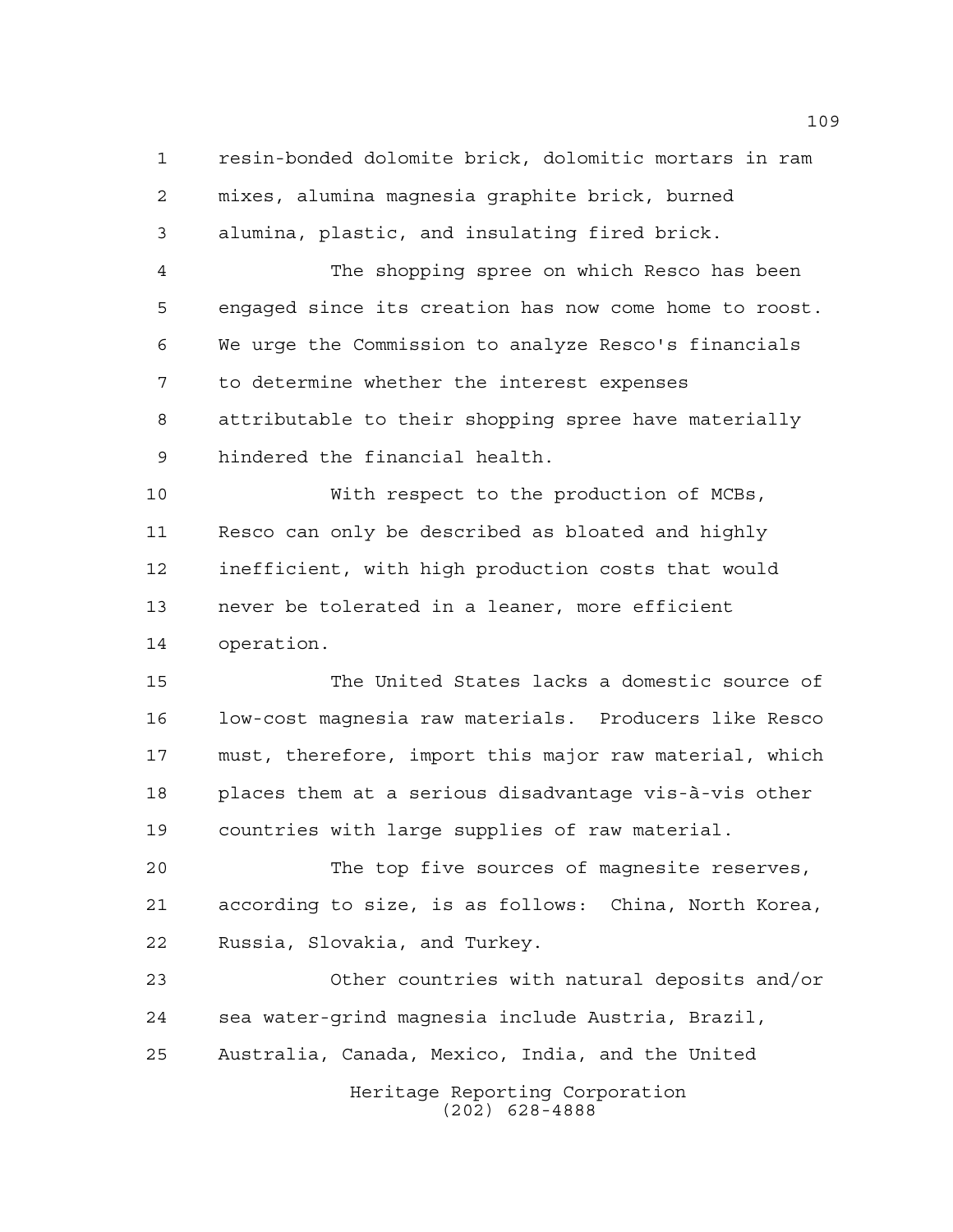States.

Heritage Reporting Corporation It is important for the Commission to understand that not all raw materials are equal. There are at least eight different grades of magnesite and four grades of graphite with wide swings in price and quality. To the best of my knowledge, Resco has persisted in purchasing the high-end materials, even when such high-end materials were not necessary, and lower-priced raw materials would have served the same purpose just as effectively. My company seeks to minimize its costs without sacrificing quality. Resco has not engaged in cost-cutting strategies essential to run a profitable business, especially in a recession. Their inability to adapt is particularly injurious in today's recession. Resco is also hampered because it has chosen to utilize the more modern, but less-effective, hydraulic press rather than the friction press, which is widely used in China. The hydraulic press uses the pressing force of a hydraulic piston to press and de-air the mix in one stroke. The friction press presses the mix with frequent strokes in order to properly de-air the mix, as well as forming higher densities. These are

(202) 628-4888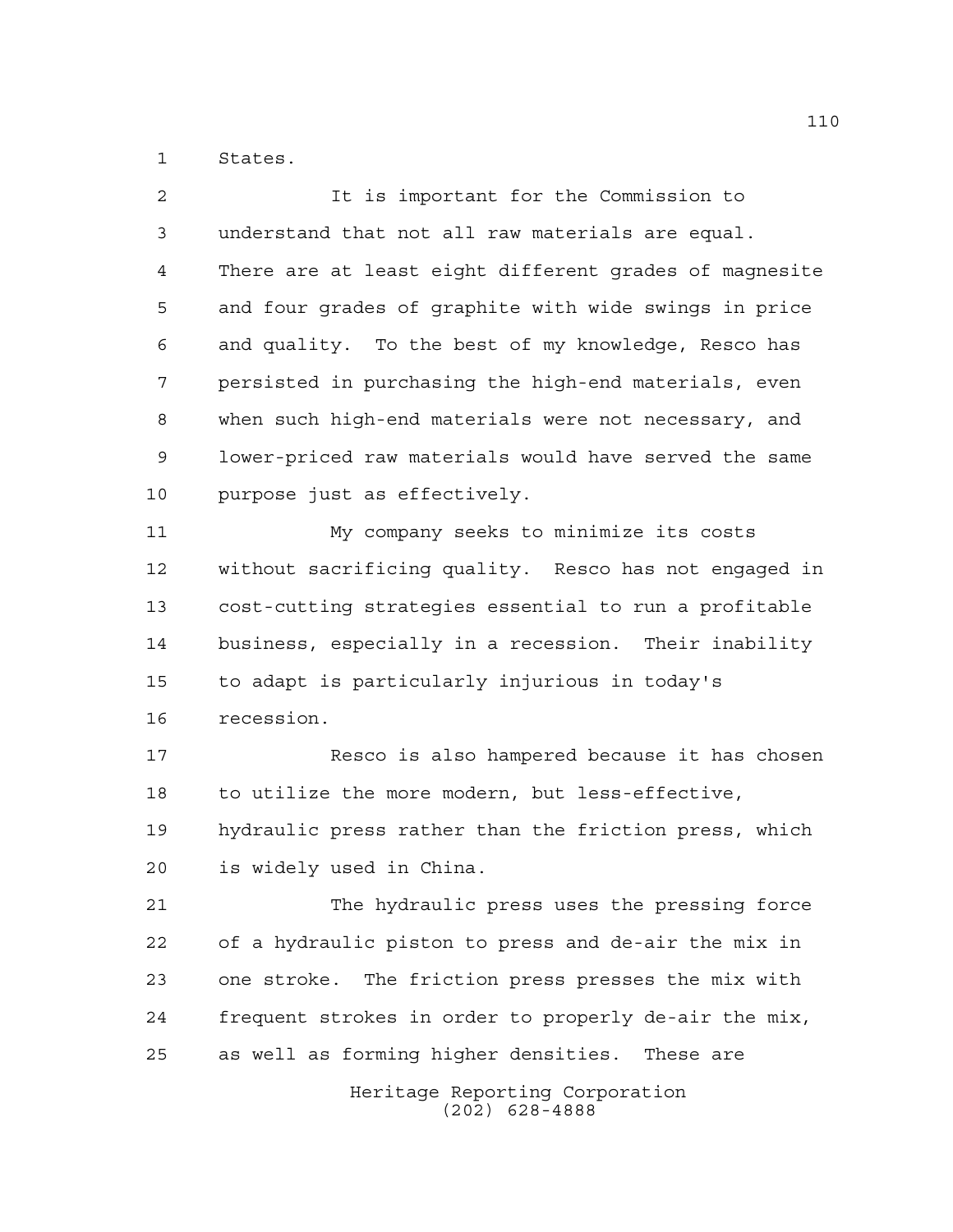required for peak performance.

| 2           | The friction press requires manpower, but                 |
|-------------|-----------------------------------------------------------|
| 3           | the hydraulic press has the shortfall of lower density    |
| 4           | and inferior end products. Curiously, even in Japan,      |
| 5           | with one of the world's most expensive labor forces,      |
| 6           | they continue to use a friction press due to its          |
| 7           | superior properties when forming the product.             |
| 8           | In stark contrast to Resco's high-cost                    |
| $\mathsf 9$ | production structure and weak position on raw             |
| 10          | materials and technology, the Chinese producers have      |
| 11          | the upper hand in all aspects of production. They are     |
| 12          | positioned in close proximity to the world's largest      |
| 13          | deposit of magnesite and have streamlined production      |
| 14          | facilities using very modern production techniques and    |
| 15          | economies of scale.                                       |
| 16          | Chinese-manufactured products are also                    |
| 17          | disadvantaged because they carry an extra burden.<br>– On |
| 18          | average, as high as 30 percent of the landed costs        |
| 19          | come in the form of ocean freight. The importation of     |
| 20          | bulk raw materials has a distinct freight cost            |
| 21          | advantage over finished goods as they can have a          |
| 22          | landed freight cost of 75 percent less than those         |
| 23          | imported finished goods.                                  |
| 24          | This alone should make production of                      |
| 25          | domestic products economical unless unwise decisions      |
|             |                                                           |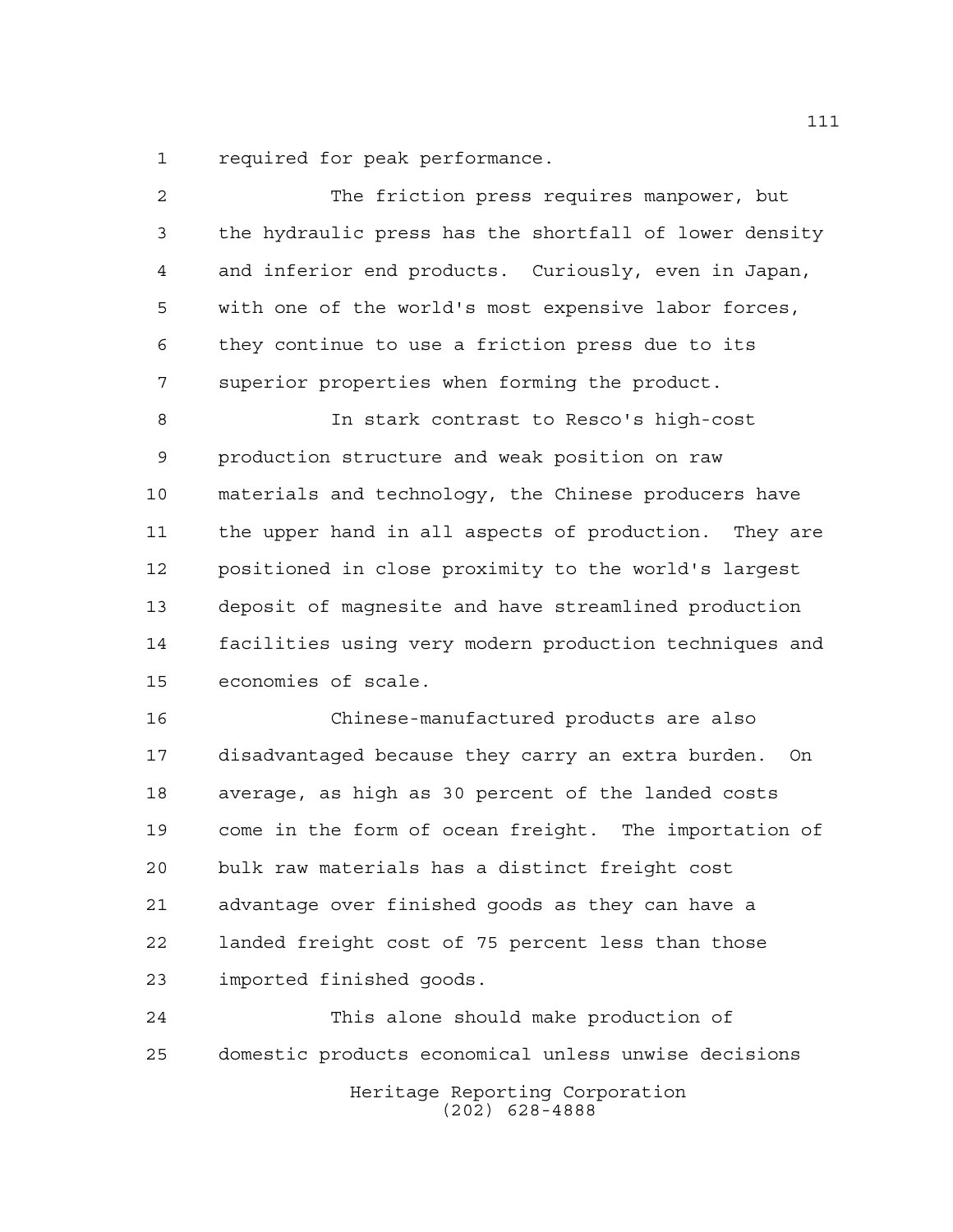have been made in the past or continue to be made. We believe that Resco is incapable of competing in the world market due to their insistence on using expensive top grade materials, which we deem unnecessary in some cases. Resco's products can be outperformed by smarter, lower cost products made in the correct facility and with state-of-the-art technology.

 This is also true of producers in Brazil and India who are just as competitive as the Chinese producers and would quickly replace them in China should they be blocked from the United States market. In some final notes, during the completion of the questionnaire I had the distinction to call our top ten customer list and inform them that they may be getting contacted during this process. I was stunned by the negative feedback, it was astounding actually, that they are very upset, the steel customers feel they will lose dire competition that they need to be competitive. Thank you very much.

MS. LEVINSON: Mr. Joe Stein?

 MR. JOSEPH STEIN: Good afternoon. I am Joseph L. Stein. It's not a coincidence, but that's my son Brian over there. I have 49 years experience in refractories for steel making. I'm currently the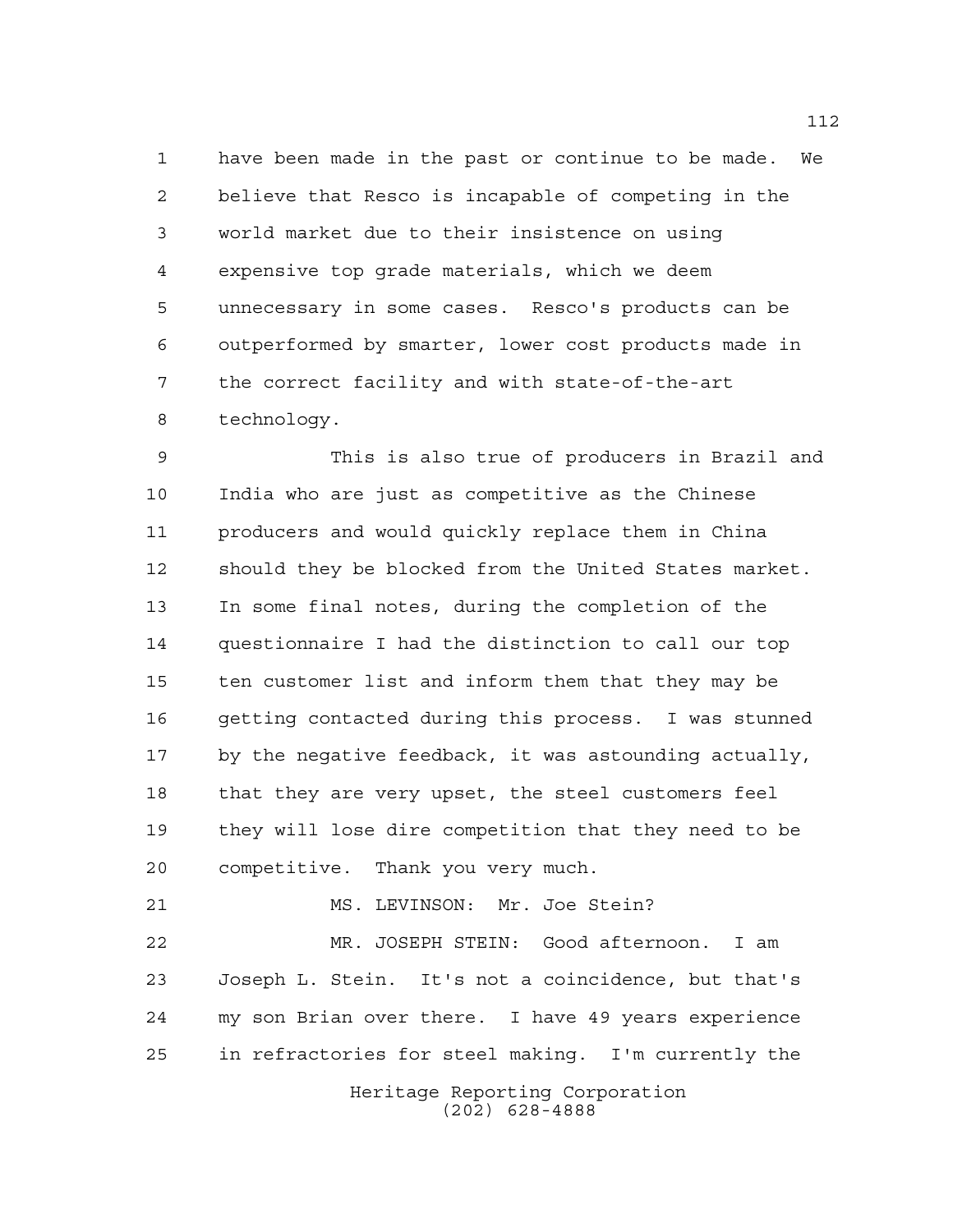CEO of S&S Intersource, LLC, an importer and distributor named in the petition. I'm also the CEO of another distributor named in the petition, Intersource, Inc. Please note that since 2001 Intersource, Inc has not engaged in the development, production, import, distribution, or sale of mag carbon bricks in the United States. All this is done by S&S Intersource, LLC, a different corporation.

 I spent 34 years of my career in the refractories industry with the General Refractories Company of Philadelphia, Pennsylvania in research, marketing, product application, management, and in the last eight years, as the president of the U.S. division operating eight factories here and in Canada. And all this took place up to 1994 before we started the S&S Intersource and the Intersource, Inc companies. I personally participated in technical exchanges with a major Japanese refractory company called Shinagawa Refractories Company. This was in the early '70s.

 I personally was involved in meetings reviewing the trials and the introduction of a new product in the industry, magnesite carbon bricks, which were applied in electric steel making furnaces in Japan in conjunction with the Shinegawa Refractory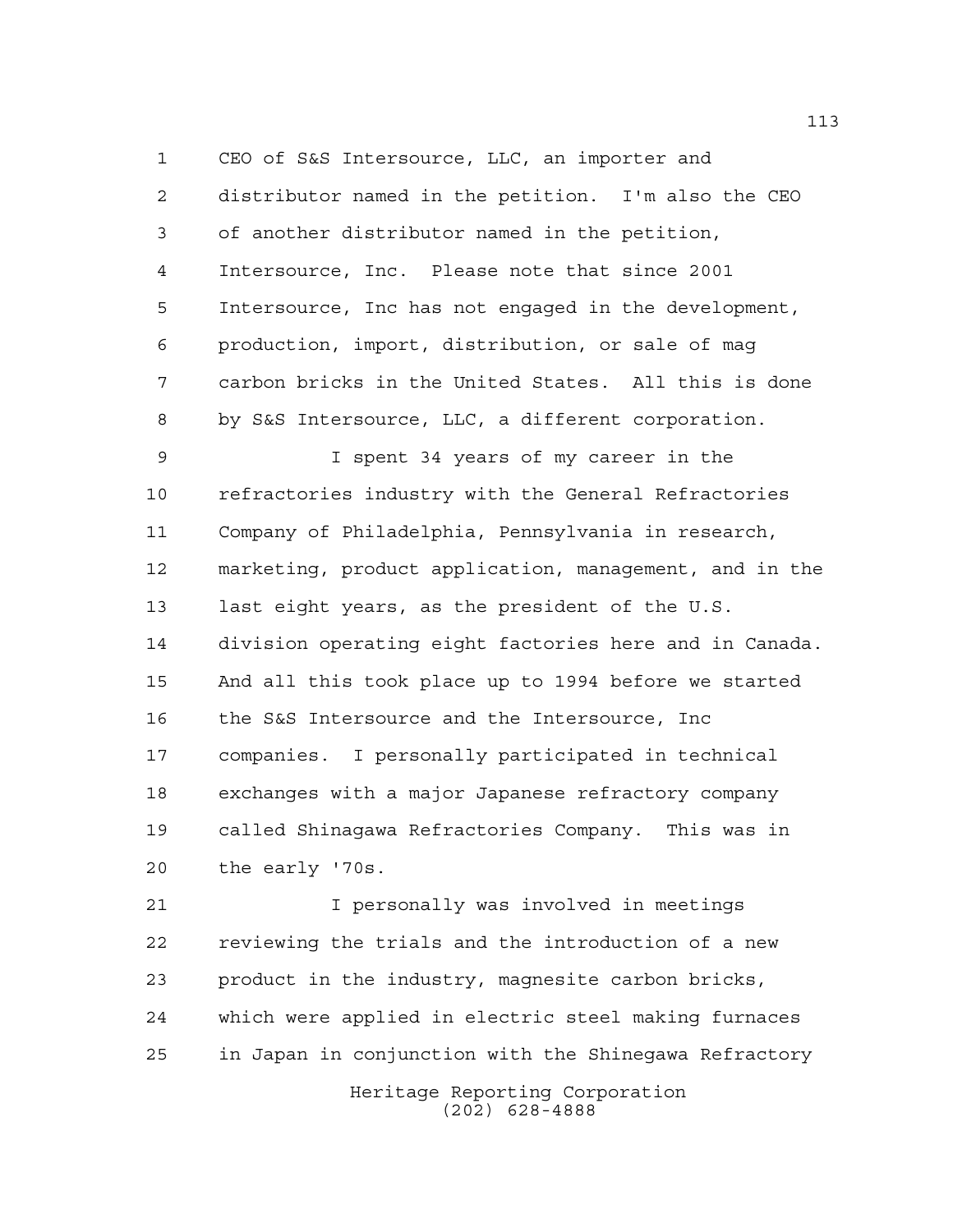Company. Another major producer was also involved in the developments, Kurosaki, maybe a more famous name. On the return to the United States I personally directed the development and the introduction of mag carbon resin bonded bricks in the United States for General Refractories Company.

 General Refractories Company with eight factories had a variety of equipment available to us, and using conventional mechanical, hydraulic presses, the brick that we produced lacked sufficient density to provide competitive service life. We recognized that, and even the use of upgraded raw materials that we put into the mix composition did not offset that disadvantage, did not yield cost effective results.

 As a result of that, we employed friction screw presses, similar to what is going on now in Japan and China. For at least two or three decades in China that's been the press of choice following the Japanese experience and the Japanese technology. These presses yield bricks of very high density and high performance, and we're talking a few percent denser, means a few percent lower porosity, and that translates into improved performance in terms of slag resistance and life.

Heritage Reporting Corporation (202) 628-4888 Some of these products were based on lower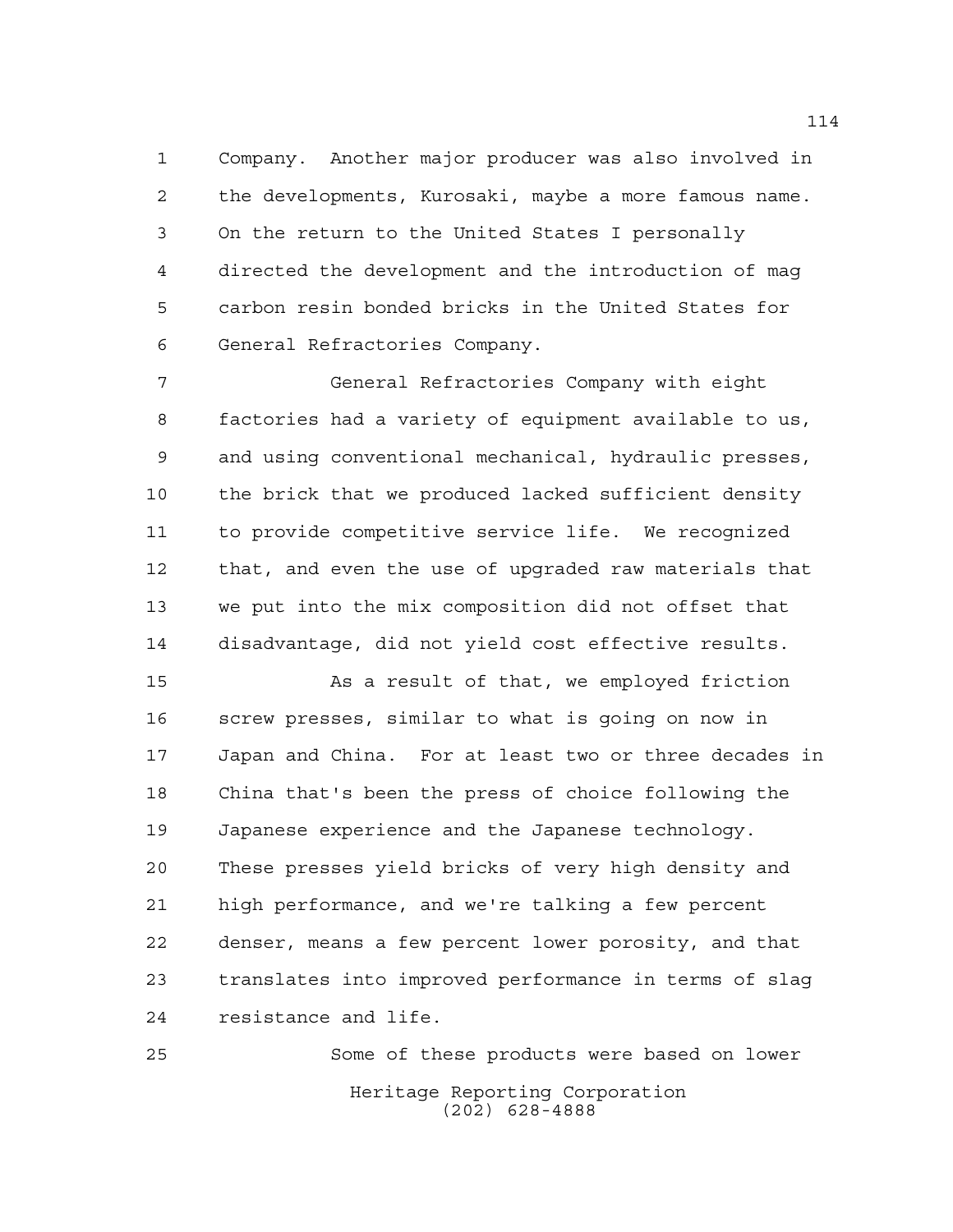grades, lower cost raw materials, which could then outperform higher grades raw materials since they're being put together so dense. So press density is a major factor in performance. The improved processing results in lower cost, higher density products to provide the same competitive service performance or better as compared to other products, similar to what Resco may be making in their factories with hydraulic presses and based on higher cost raw materials.

 In my experience, it's also important to be buying raw materials for your production as direct as possible from the sources in order to lower your production costs, particularly for mag carbon brick. If I may, I would suggest that this panel of the Commission make a few more inquiries to better understand how Resco buys their raw materials, how many trading companies, shipping companies are involved in this, you have to understand if they're doing it the best way possible, the lowest cost way possible, and also how they ship those raw materials from China.

Heritage Reporting Corporation (202) 628-4888 Brian mentioned the penalties of shipping imported products, heavy products on pallets in containers at roughly \$220, \$230 a ton delivered to the United States. If you're shipping the raw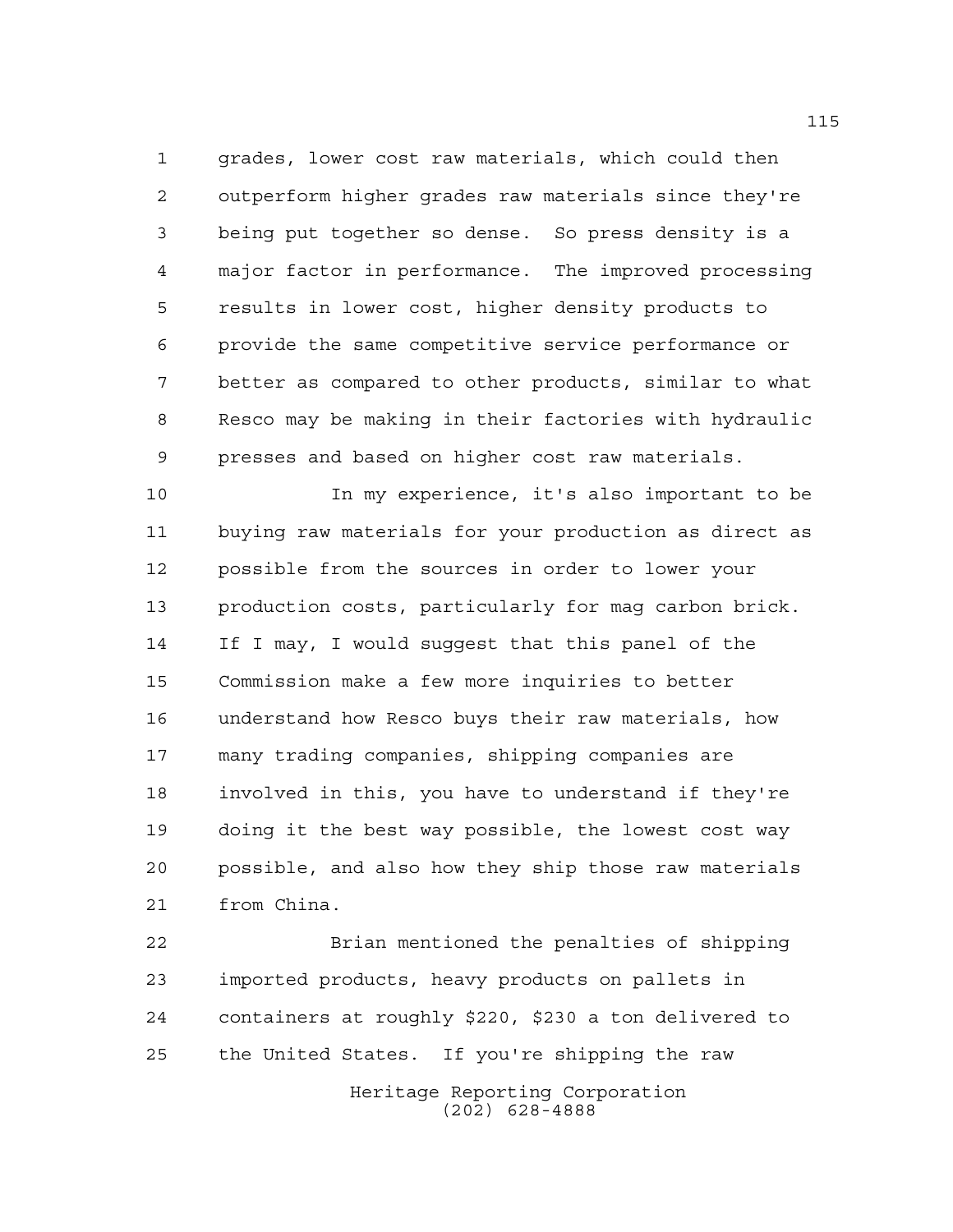materials, you could be doing at \$45 to New Orleans and another \$20 in a barge into the Chicago area. That's quite a difference, a savings for a U.S. producer. They do pay higher prices for the raw materials due to the license fees imposed in China, but this difference in ocean freight is significant.

 I further suggest that you do some inquiry into the reasons for the loss of some of the volume that Resco has experienced, and I appreciate the difficulty this has caused them and their organization, but you've got to understand more about the volume that was lost and the reasons it was lost. For example, I think you ought to inquire about this customer by customer, because the customers are different.

 You should also investigate whether the lost accounts, lost volume, is related to integrated steel mills or electric furnace steel mills, two distinctly different processes for making steel. Now, lawyers advise me, never ask a question in any public meeting that you don't already know the answer to. In this case I admit I don't know the answer, but I'm suggesting you find out whatever the answer is. And I would venture to guess that much of this lost volume is not due to any price considerations. Furthermore,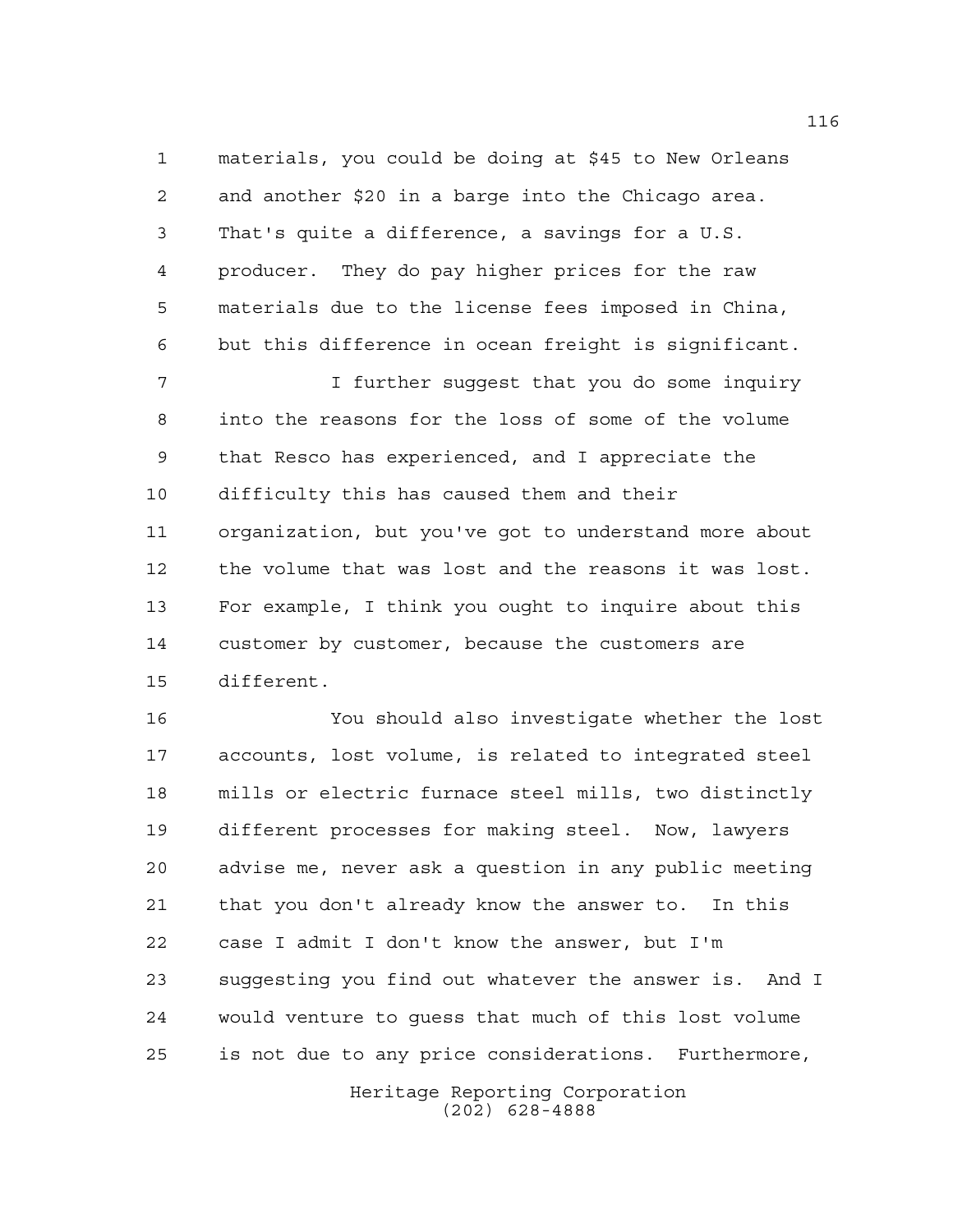there's been discussions about how a good refractory company services the customers, the steel industry.

 And I think the Resco representatives gave you a good briefing on the efforts and the expertise required to do this. They also alluded that some of the importers are a little short in this department, and I object to that. For example, S&S Refractories, which is a little bit different name than S&S Intersource, LLC, the reason it's different is that we don't want to confuse the word Intersource with some other possible mixing up of letters. So we do business under the name S&S Refractories Company, that's a d/b/a registered in the United States in Pennsylvania specifically.

 MS. LEVINSON: If I might just interject here that I couldn't sleep last night out of fear that I was going to say S&S Intercourse.

 MR. JOSEPH STEIN: Anyway, we solved that problem. But what I want to say is that S&S Refractories has metallurgists, former operators, experienced sales people in the field who have been in steel mills, they know what they're doing, they're out there, they service our customers, they provide all the services that Resco has explained to you are necessary to do good business and be of value to your

> Heritage Reporting Corporation (202) 628-4888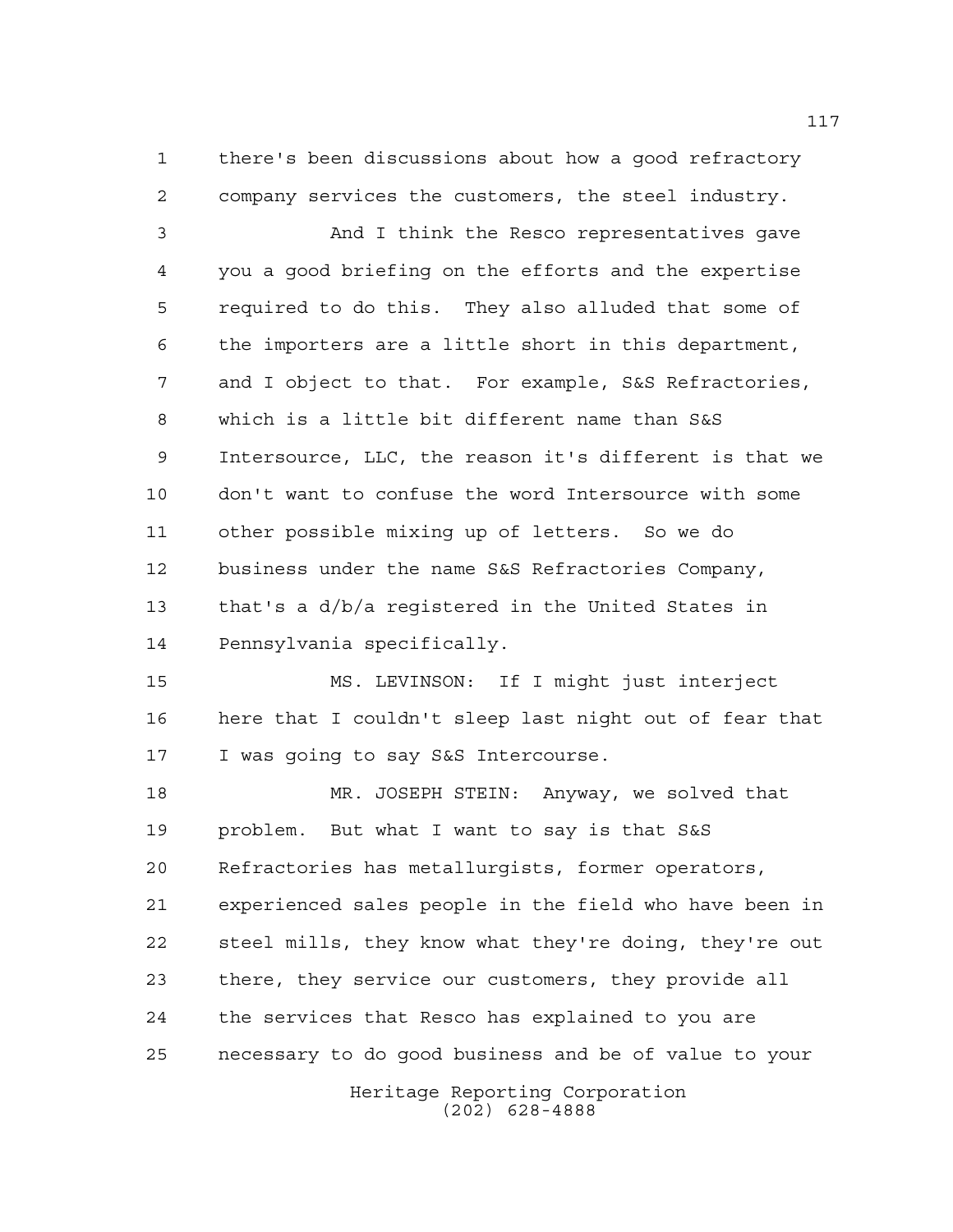customers. We do all of that.

 I invite you to visit any of the major customers we have to visit them and find out their opinions of the service and the assistance that they get from S&S Refractories with the sale of high quality brick to help them lower their costs and smooth out their operations. I also heard a comment from Mr. Magrath, I think he's a lawyer or an accountant or an economist, I don't know which, he mentioned something about making these bricks in underdeveloped countries.

 I invite him to visit China and find out how it looks going from a big marble airport going on to an interstate highway with those green and white signs and the reflectors in English and Chinese going into a huge city. They built a city the size of Cleveland in five years called Pudong, next to Shanghai because Shanghai was a little busy, so they just built a city the size of Cleveland. That country is on the move, it's a big player, we can't duck it, we've got to learn how to deal with it. Any of my other comments will be in the written response.

 MS. LEVINSON: Mr. Stein, I don't know if you want to mention this now or perhaps we can do it in the postconference brief, but I do believe that you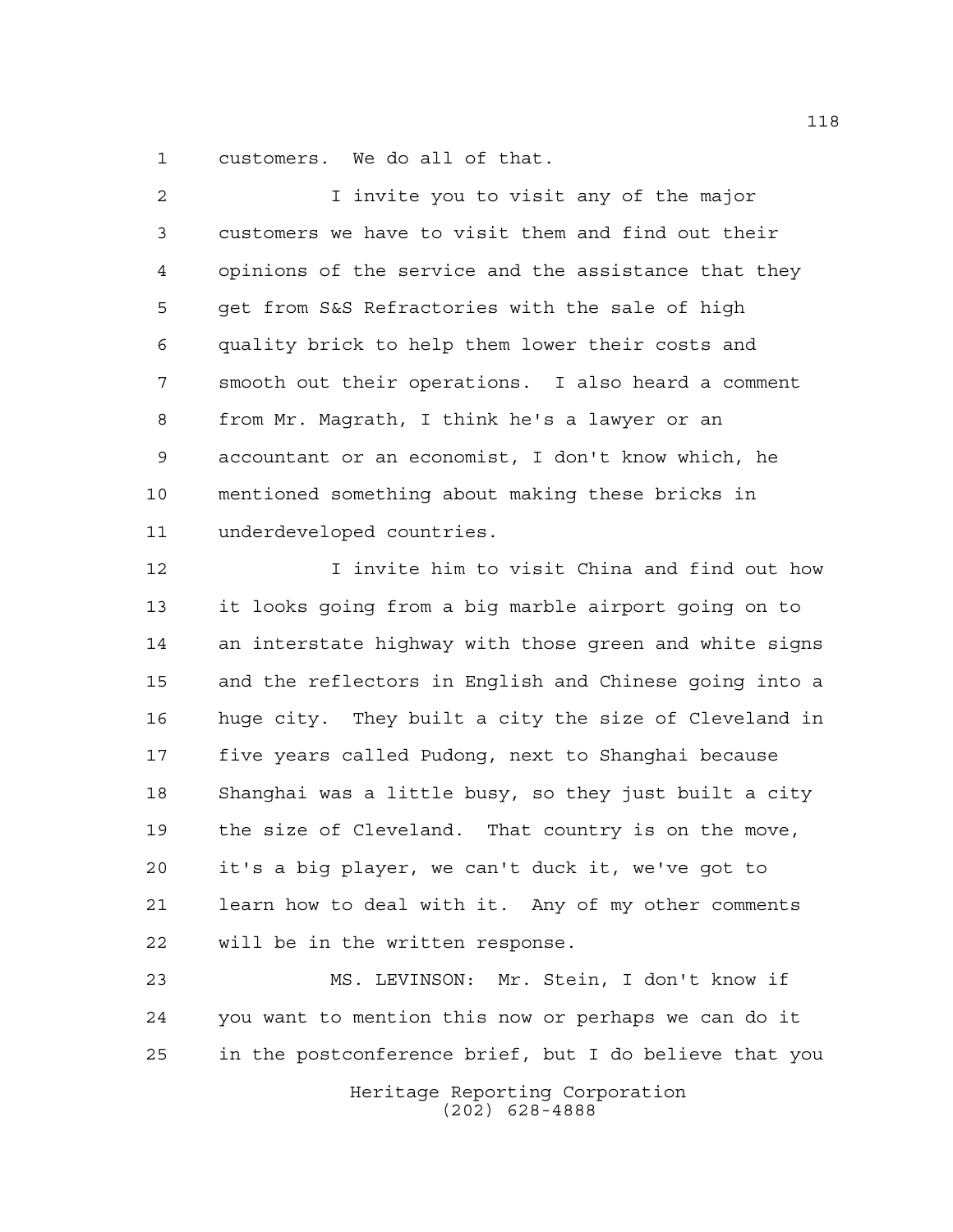told me you do have knowledge of some accounts that Resco has lost recently for reasons other than price. Are there any specifics you can give?

 MR. JOSEPH STEIN: I would rather be very accurate with them, but my view is that some of their accounts were in integrated steel, meaning they make steel in a big BOF vessel, but they also have ladles, no question about it. I feel that a lot of the volume that Resco had, because of the former relationship that Harbison & Walker owned that company, many of their old time relationships are in integrated mills selling BOF linings and the ladles in those BOF plants, and in this downturn, most of the integrated mills shut down, ET Works, Fairfield, Granite City, the big mills on the lakes in Michigan, Sparrows Point.

Heritage Reporting Corporation (202) 628-4888 Those are big markets for MCB bricks, and if that represents a significant portion of Resco's customer base, they lost volume because the steel mills that they serve shut down. In other cases they may have been involved with mills, I'll try and detail this in a report, where they have a terrible payment history. And when you walk away from that because they're a risk, you lose that business voluntarily. So I suggest you look at it customer by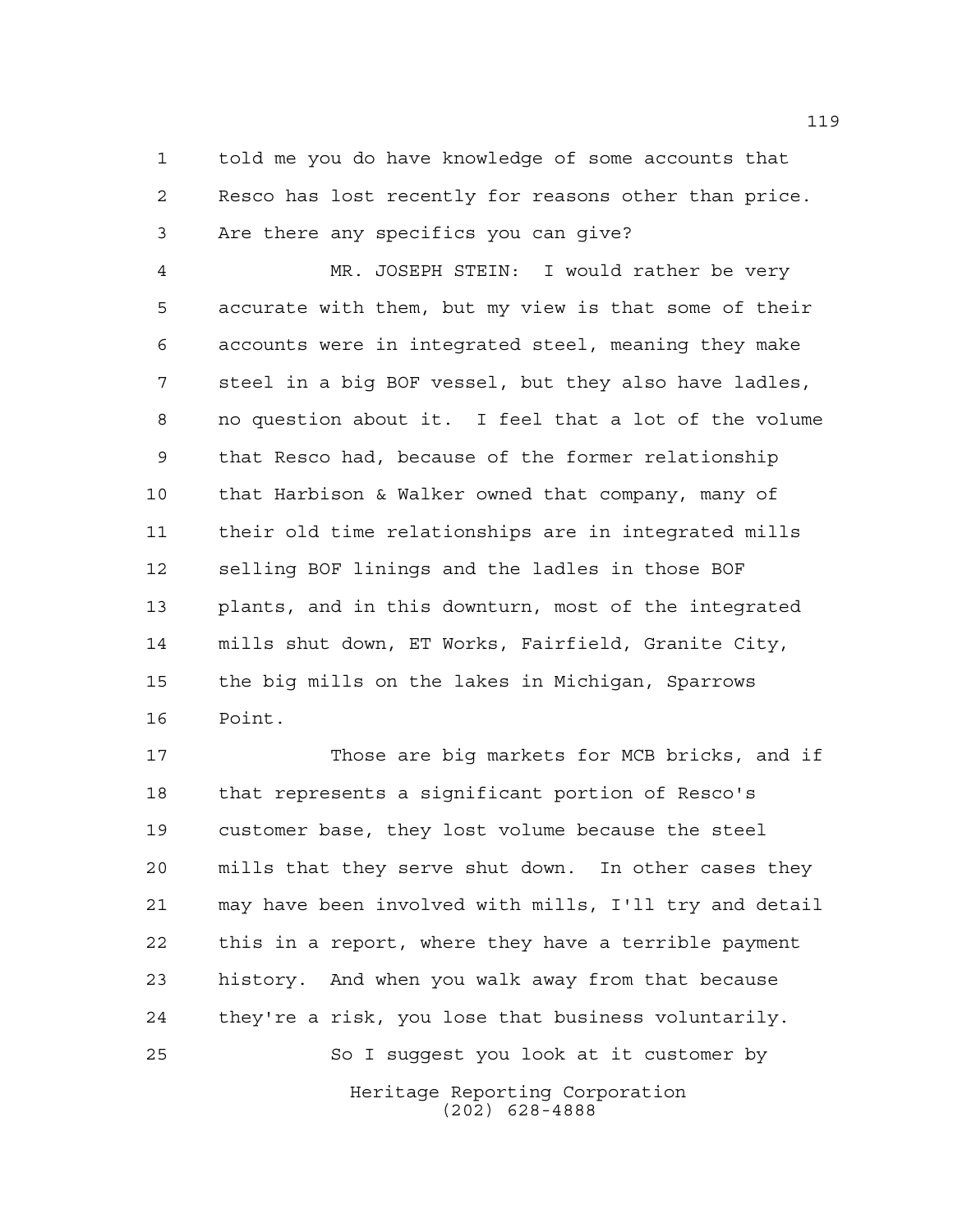customer and separate integrated from electric furnace mills. Most of the S&S Refractories business is in electric steel making, electric furnaces. We deal very little with those big integrated mills except for a few customers like U.S. Steel, Granite City uses our ladle brick to great advantage. I think Brian will cover a little bit of that in changing from that shape that's semi easy-to-lay brick to special shapes that extend the ladle life in that particular shop significantly. Thank you. MS. LEVINSON: I'd like to turn the mic over now to Jim Conrad from Fedmet Resources. MR. CONRAD: Good afternoon. My name is Jim Conrad. I'm the vice president of technology for Fedmet Refractories. I'm going to read my prepared statement, if you'd indulge me then there a couple of clarifications I'd like to make at the end. I've been in the refractory business ever since my graduation from college in 1987. I first worked in the research and development department of North American Refractories for seven years, out of which four years

 were spent strictly on magnesia carbon brick development, postmortem analysis, and quality control.

Heritage Reporting Corporation I continued to work for North American Refractories for four more years in their marketing

(202) 628-4888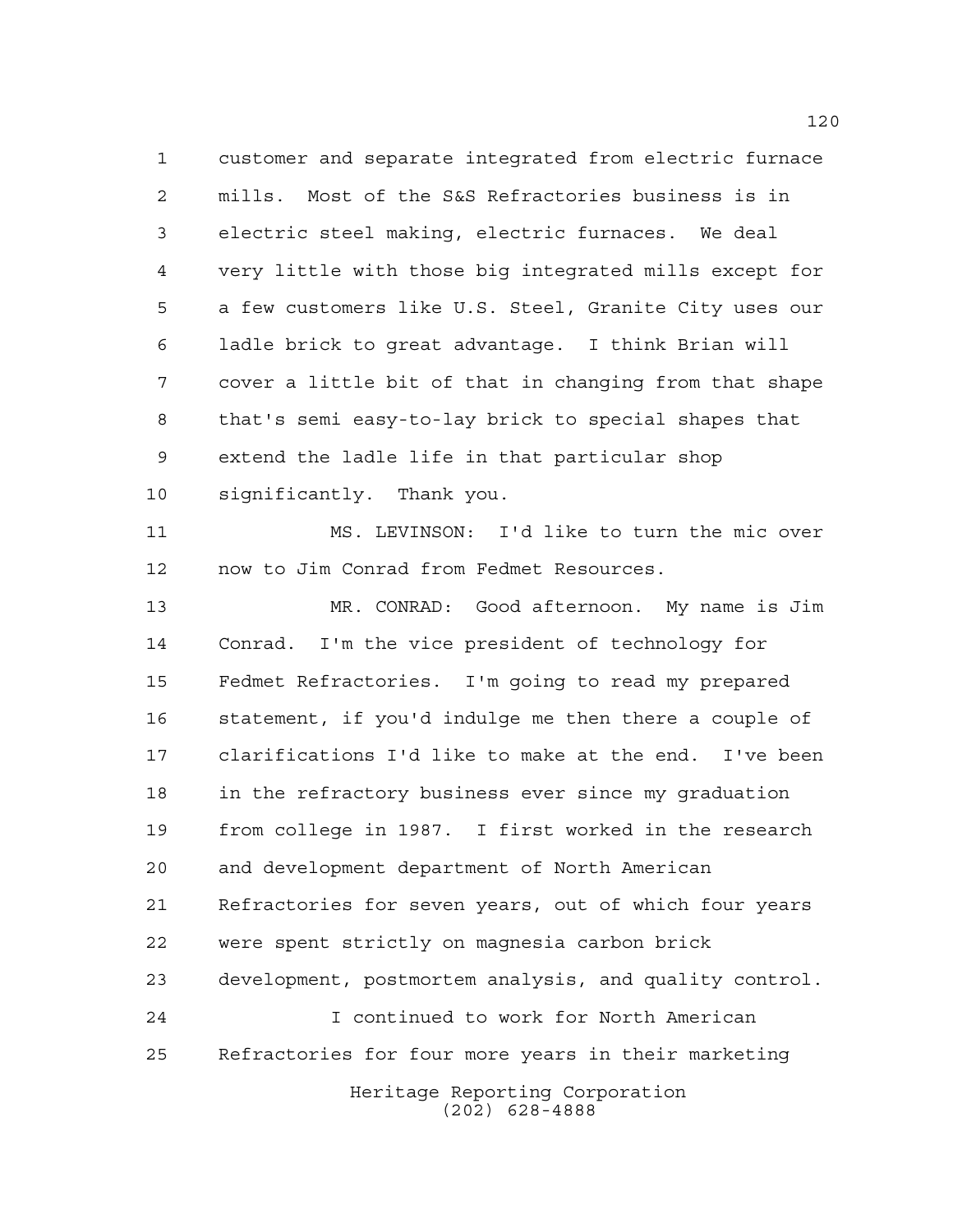department focusing on the application in the field of magnesia carbon bricks amongst other products. I started with Fedmet in 1998 as a product manager for refractory brick working in various capacities including marketing, direct sales, quality control, and product design. Since 2001 I have been the vice president of refractory technology.

 I am strongly opposed to the petition filed by Resco. Chinese imports are not the cause of any injury to the domestic industry that they may be suffering. In my career I have seen both the domestic industry and how it serves its customers, and how Chinese producers and their U.S. customers like Fedmet serve the U.S. ferrous industry, being the primary purchasers of magnesia carbon bricks in this market.

 The Chinese producers and their first line customers have superior flexibility in their production of custom engineered products. This would include but is not limited to product formulations, shape size combinations of the brick, heat retention properties, and various mechanical properties that are critical to the proper performance of these products. Whereas Resco by their own admission today seeks to limit its offerings, they would like to make only one shape, they would like to limit their offerings to the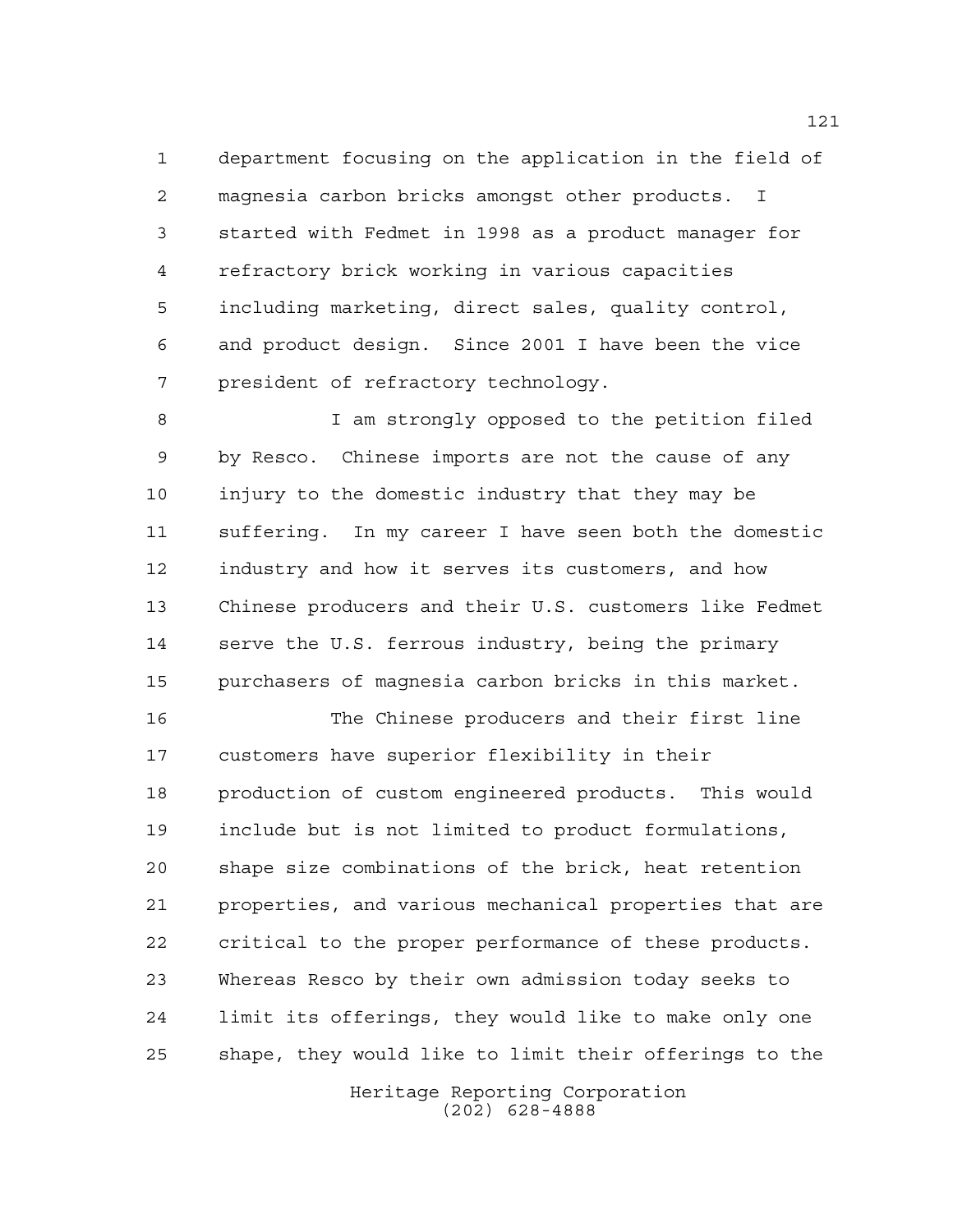highest volume products and to promote

 standardization, we do not seek to minimize the numbers of qualities, brands, and/or shapes of custom made bricks.

 In order to properly service this market it's necessary to work with producers who are both flexible and have high degrees of efficiency, skilled ceramic engineers, and reliable quality control technicians, modern and appropriate equipment, and facilities of proper scale. When all of these attributes come together, the customer realizes value. The end result is that the customer receives the most cost effective product for his unique operation and a design designed for his specific equipment and backed up with superior service and support over time.

 It's important to define value in the eyes of the ferrous producer. You've been told everything was price, price, price, but then you heard a few other things. In today's market the customer is not concerned with price alone, he can't afford to. He is rather driven by his cost of ownership. In the specific case of the ferrous producer, our customer is not seeking the lowest priced magnesia carbon brick, but he strives for the lowest possible cost of refractories per ton of metal produced.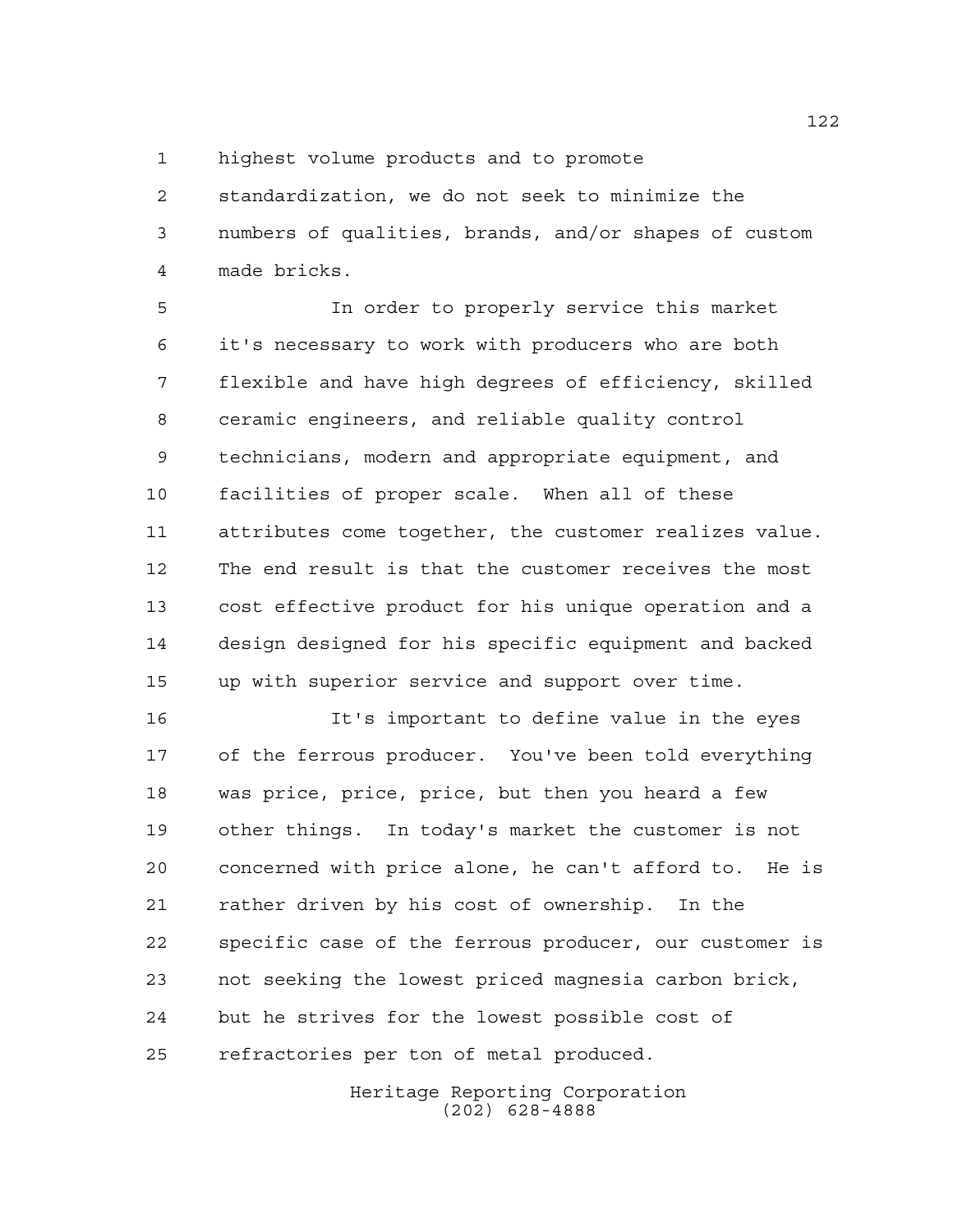Obviously, an extremely cheap magnesia carbon brick that does not last and must be replaced frequently has a high cost of ownership when you take into account factors such as labor, disposal, maintenance, energy, et cetera. However, an equally poor choice would be the misapplication of an expensive high purity product where a lower tiered but still fully suitable product would suffice and yield a lower overall cost of ownership. For example, if you were to pay twice the price but only receive a 50 percent increase in performance, you've made a poor business decision and you've increased your cost of ownership.

 To minimize this cost of ownership, a ferrous producer must maximize the balance between the price of the purchased MCBs and its ultimate performance. It is precisely this balancing act in which we excel. Our Chinese producers can provide the highest value by utilizing, for example, a variety of modern equipment scaled to the requirements of the product being made. Resco, on the other hand, utilizes hydraulic presses to manufacture its refractory brick.

Heritage Reporting Corporation (202) 628-4888 Hydraulic presses are a newer technology, one designed to eliminate workers, and may actually be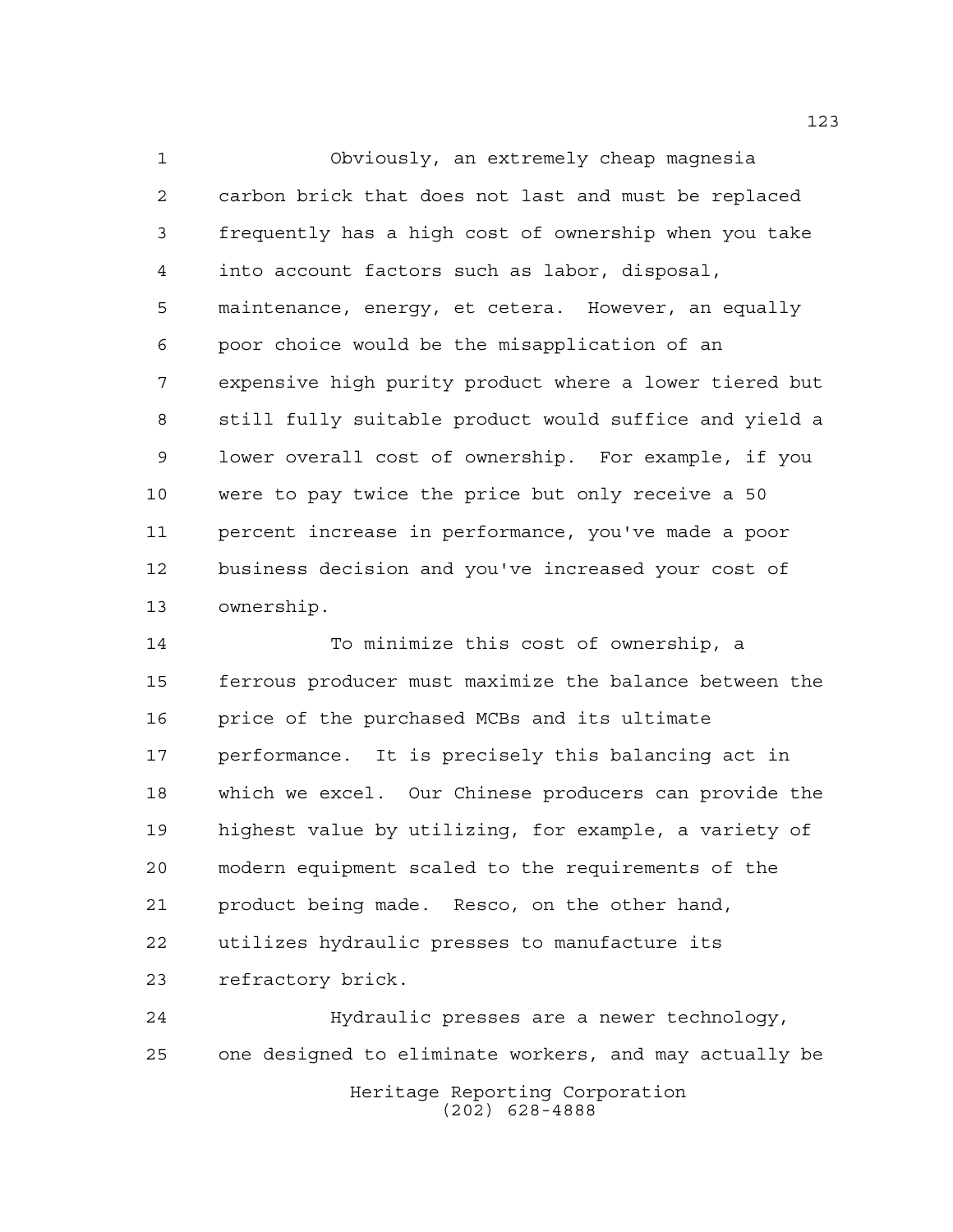necessary in the production of very large brick shapes such as a 30-inch key for a basic oxygen furnace, a rather massive brick considerably heavier and larger than that one. But that same press can be inefficient, slow, and expensive to operate when you go to the manufacturing of smaller shapes such as this 8-inch long brick you have in front of you.

 In comparison, our Chinese factories have a few hydraulic presses, but they have a multitude of smaller friction presses to handle efficiently the production of larger quantities and smaller bricks. Unlike the large hydraulic presses, these smaller friction presses can be quickly turned around, the molds changed, and they can be turned back on to produce another size, another shape, or another quality that our customers may require.

 Lastly, I'd like to talk about raw materials. Regionally there are different qualities of ore. Ores being natural products and not synthetic they have variation. And even ores extracted from the same area go through different refining operations, and this results in a variety of grades of magnesite for brick production. Companies like Resco which must import its magnesite may not have the entire range of magnesite grades available to it.

> Heritage Reporting Corporation (202) 628-4888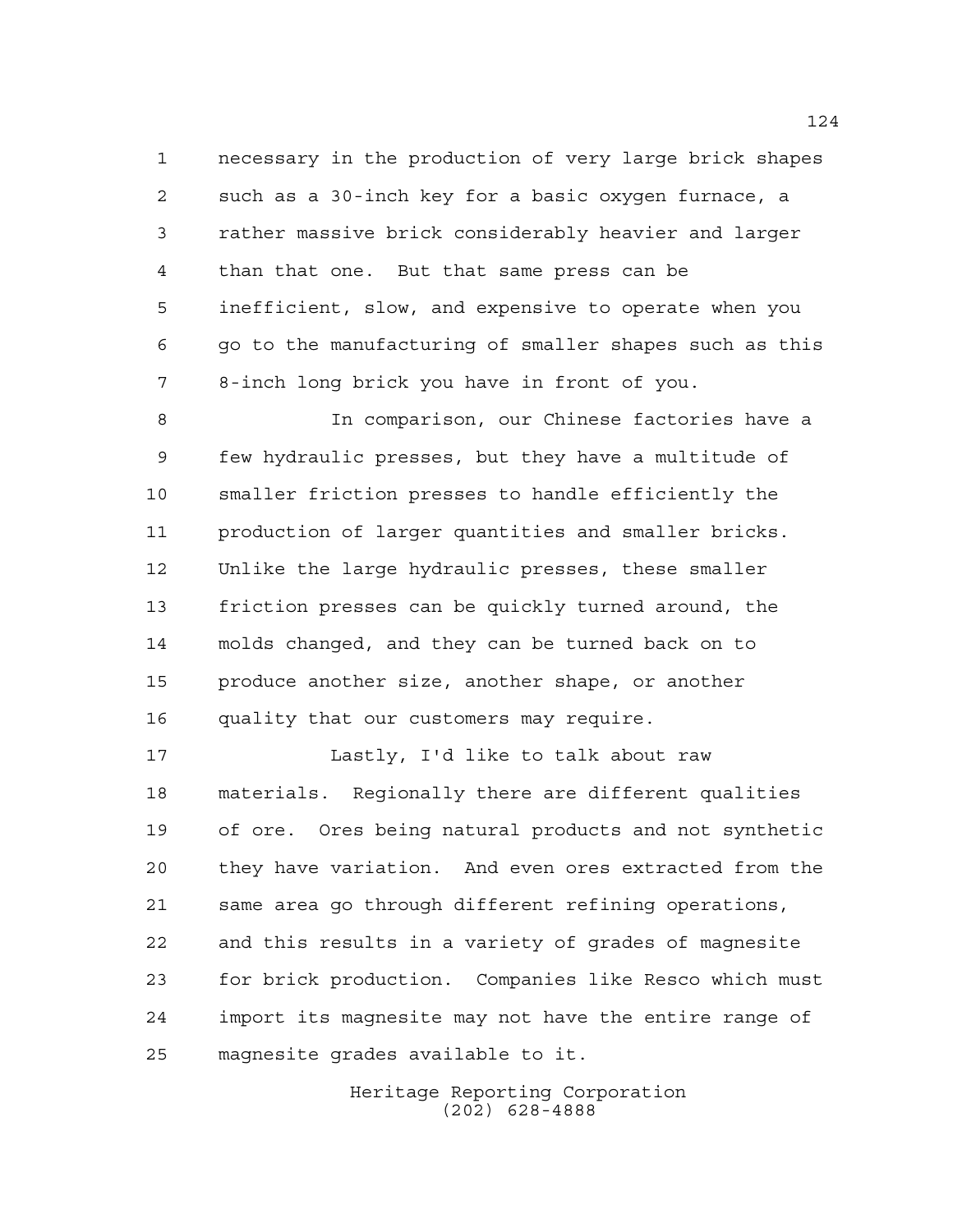We say that the careful selection of these grades can yield practical differences in performance and ultimately the cost of ownership for the ferrous customer. Our Chinese producers who in some cases are the source of the magnesite themselves, they're backward integrated and produce their own raw materials, have access to the entire range and may even have the ability to custom refine magnesite as it's needed. Before I close -- okay. Thank you for the opportunity to present my views, and I'd be pleased to answer any questions you may have.

 MS. LEVINSON: Now I'd like to turn the mics over to the attorneys from Charles & Sanders representing RHI. Oh, not from Charles, I'm so sorry. Squire, Sanders & Dempsey.

 MR. KOENIG: We'll switch on you. I'm Peter Koenig with the law firm of Squire Sanders. We represent RHI, who got some mention by Petitioners this morning. RHI exports the subject MCB from both Mexico and China to the United States. RHI individuals with pertinent knowledge on this matter are spread throughout the world in Canada, Europe, Mexico, and China. And so we have assembled their collective thought on the issues, and I was going to present them as follows.

> Heritage Reporting Corporation (202) 628-4888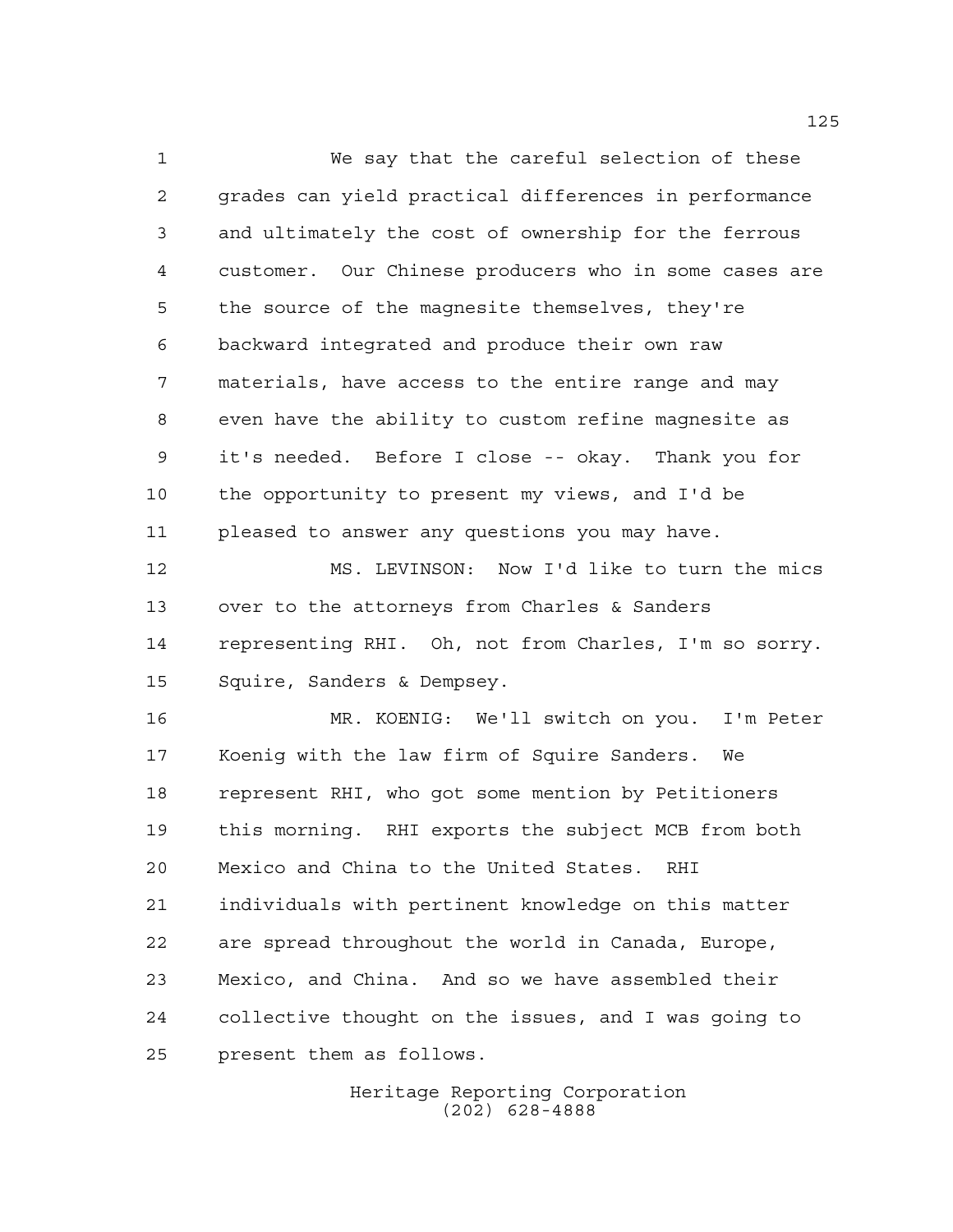And the general belief of course is that subject MCB from imports from China and Mexico are not a cause of injury to the U.S. industry or a threat thereof, and for several reasons. First, significant MCB imports, the import shares have existed for well over a decade. They have a stable presence in the U.S. market. One reason for such stability is that there is a limit to the extent to which U.S. steel producers will rely on China or other non-U.S. MCB supply for strategic product availability, supply chain, reliability of quality, et cetera reasons. That limit has been reached long ago.

 Second, any difficulty that a U.S. industry is experiencing at the moment is from the global and U.S. recession. There are several refractory products that are mainly used by steel manufacturers, such as magnesia chrome, alumina magnesia carbon, AMC, magnesia aluminum carbon, fired bauxite bricks, and dolomite. U.S. producers of all these refractories are all doing poorly in the domestic market because of the up to 55 percent decline in U.S. steel production. There is nothing unique or different as to U.S. MCB producers in that regard.

 Fortunately, there are reports that the U.S. steel industry's recovery is now beginning. That

Heritage Reporting Corporation (202) 628-4888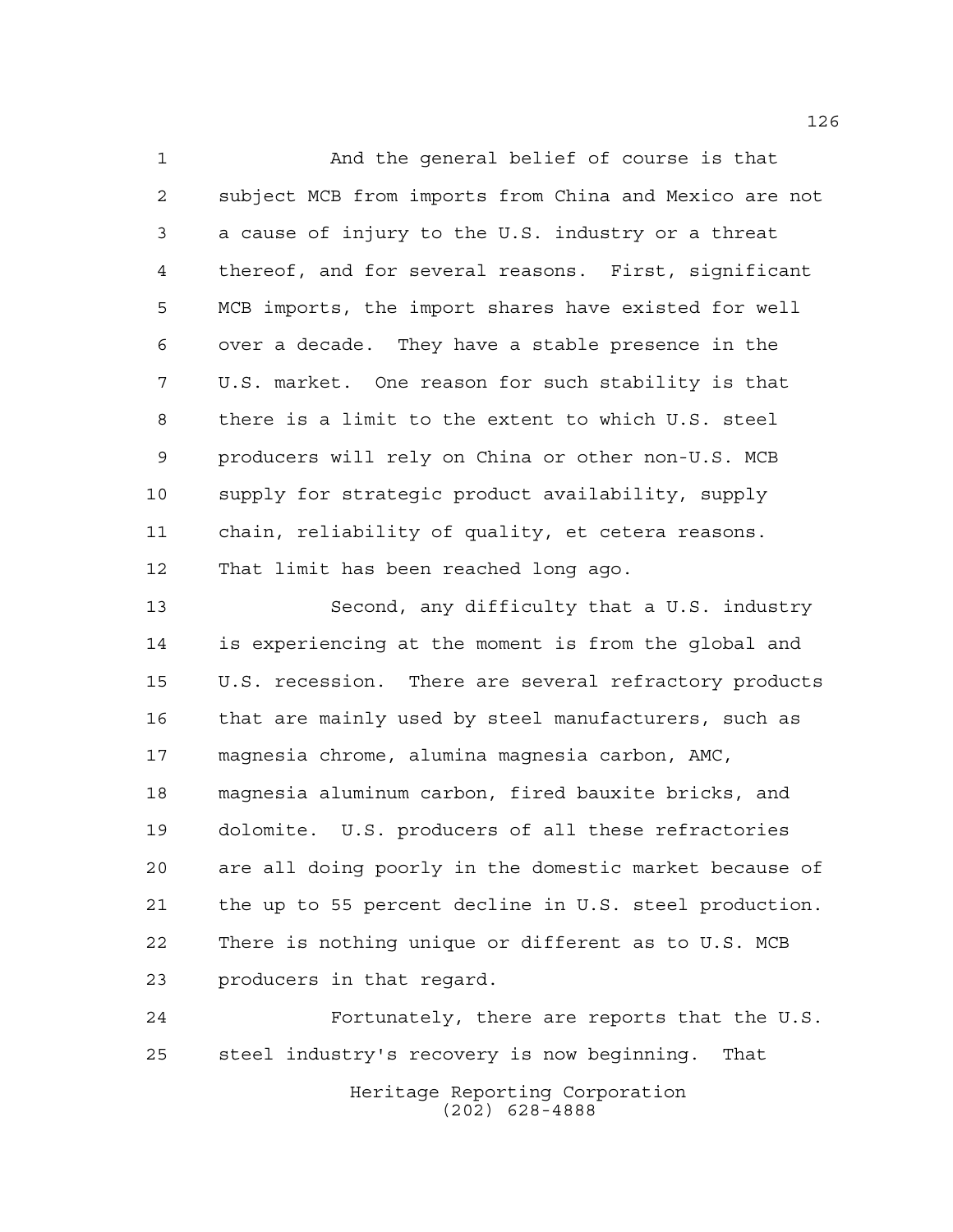looks good for refractories, whose consumption is directly linked to steel production, and for MCB in particular going forward. Third, increasingly, MCB purchase decisions are based on nonprice factors. That is a further reason why subject import prices are noninjurious. U.S. steel producer buyers of MCB are increasingly looking for technical services with their MCB purchases.

 Steel producer buyers are phasing back their own internal knowledge and resources as to appropriate MCB use and how to instal and service it. They now look to MCB suppliers as being responsible for the appropriate type of MCB to use, as well as installation, servicing, and troubleshooting. That is the general trend of many products. It is called full line service. It reflects the fact that MCB suppliers supply many users and therefore can more efficiently and effectively provide such full line service, as opposed to each individual steel producer doing it itself.

 MCB suppliers who have the expertise, interest and resources to provide this full line service get the sale. Chinese suppliers have trouble providing such full line service. They rely on U.S. companies supplying the MCB to the steel company to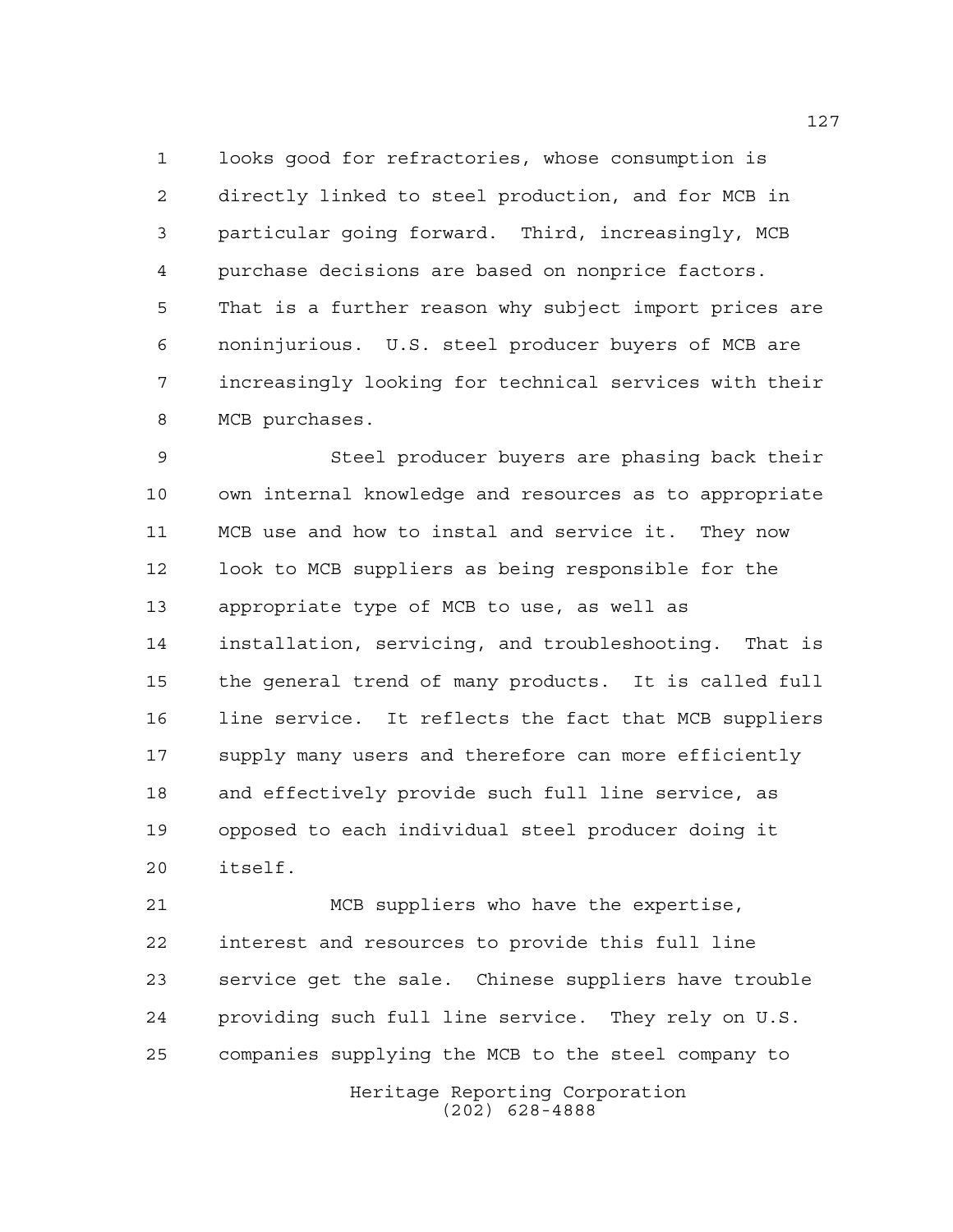provide the full line services needed, but even then there is difficulty in communicating and coordinating with Chinese suppliers in this regard. It takes much longer for issues to go through the supply chain and for internal reaction and resolution of issues.

 Fourth, Petitioner Resco's service has been poor. That is directly the cause of any difficulties it is experiencing. Resco has not been so active with customers as to quality or full line service issues. A reason could be that Resco was bought out in 2005 by a financial investment firm who was recognized to be extremely focused on cost reduction, apparently from a short term strategy to seek to flip resell the company for a profit. That strategy is not a good thing when the U.S. steel producer consumers of MCB are increasingly looking to MCB suppliers to provide the services to select the appropriate MCB brands as well as to safeguard their installation and servicing, which requires a longer term vision.

 Fifth, further and related, Petitioner Resco began as a small company. It then began a rather large series of acquisitions of other refractory companies, which actually have already been listed, some five companies. We understand that all these purchased units have not yet been fully integrated

Heritage Reporting Corporation (202) 628-4888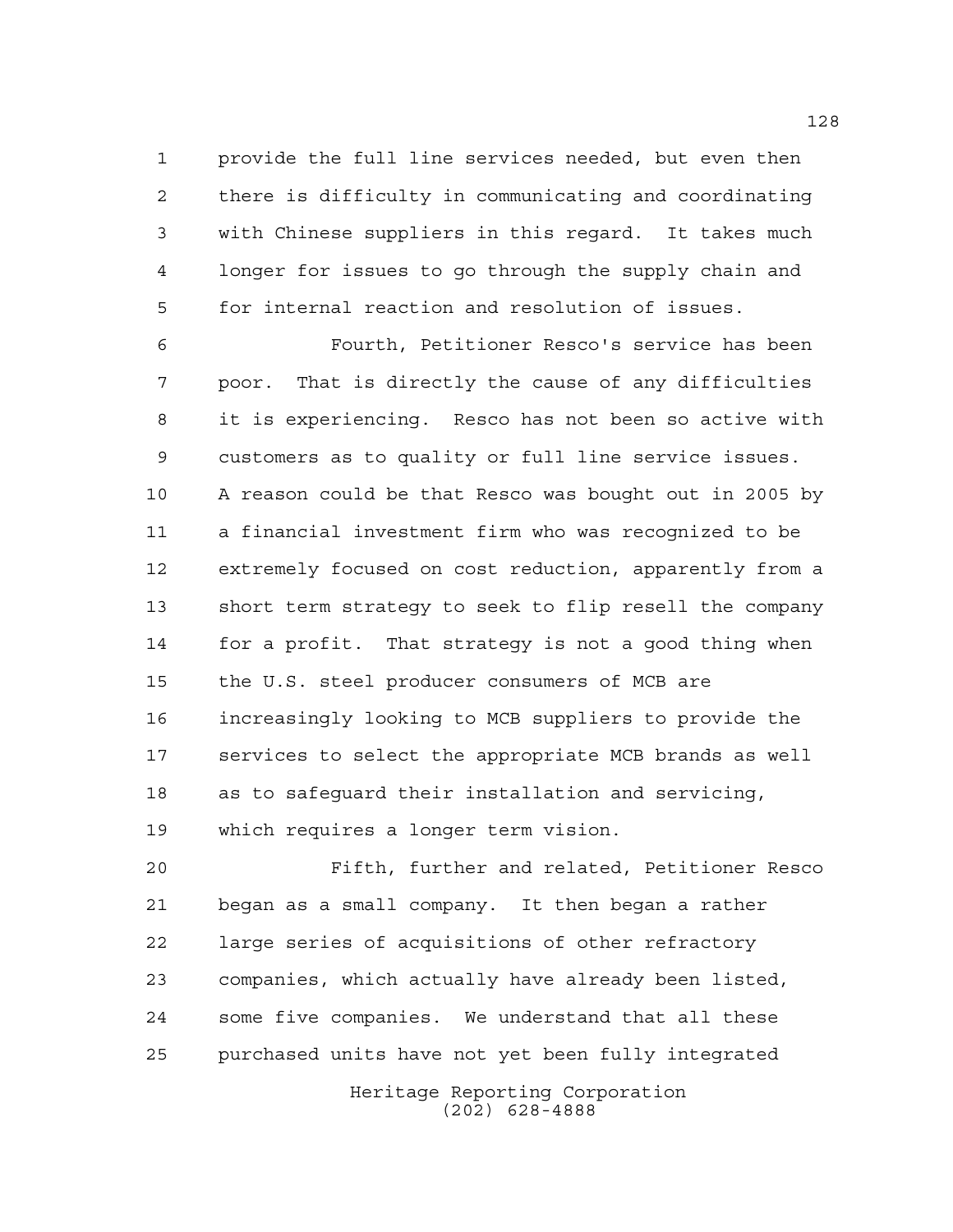into Resco. As a result, the effectiveness of the Resco management and the sales force has been undermined. It would seem that Resco has just grown too fast for its management to deal with it.

 Sixth, restrictions on Chinese or Mexican MCB imports are most likely to benefit Brazilian and European MCB suppliers to the United States who have good contacts and networks into the U.S. market. And Brazil has increased its MCB capacity of late. In short, for the above reasons, RHI does not believe that MCB imports from China and Mexico are a cause or threaten to be a cause of injury to the U.S. industry.

 MS. MENDOZA: Good afternoon. My name is Julie Mendoza, and I'm appearing on behalf of Vesuvius and its Chinese supplier, BRC. I would like to just switch gears for a moment and talk about the data that the Commission's collected and what it shows. After the APL release yesterday I think we now have responses from all four U.S. producers. We believe we have very good coverage in terms of the importer data and good coverage in terms of the Chinese export data as well. And we understand that in terms of the missing data that the Staff is working hard to get that.

Heritage Reporting Corporation (202) 628-4888 So remarkably at this preliminary stage of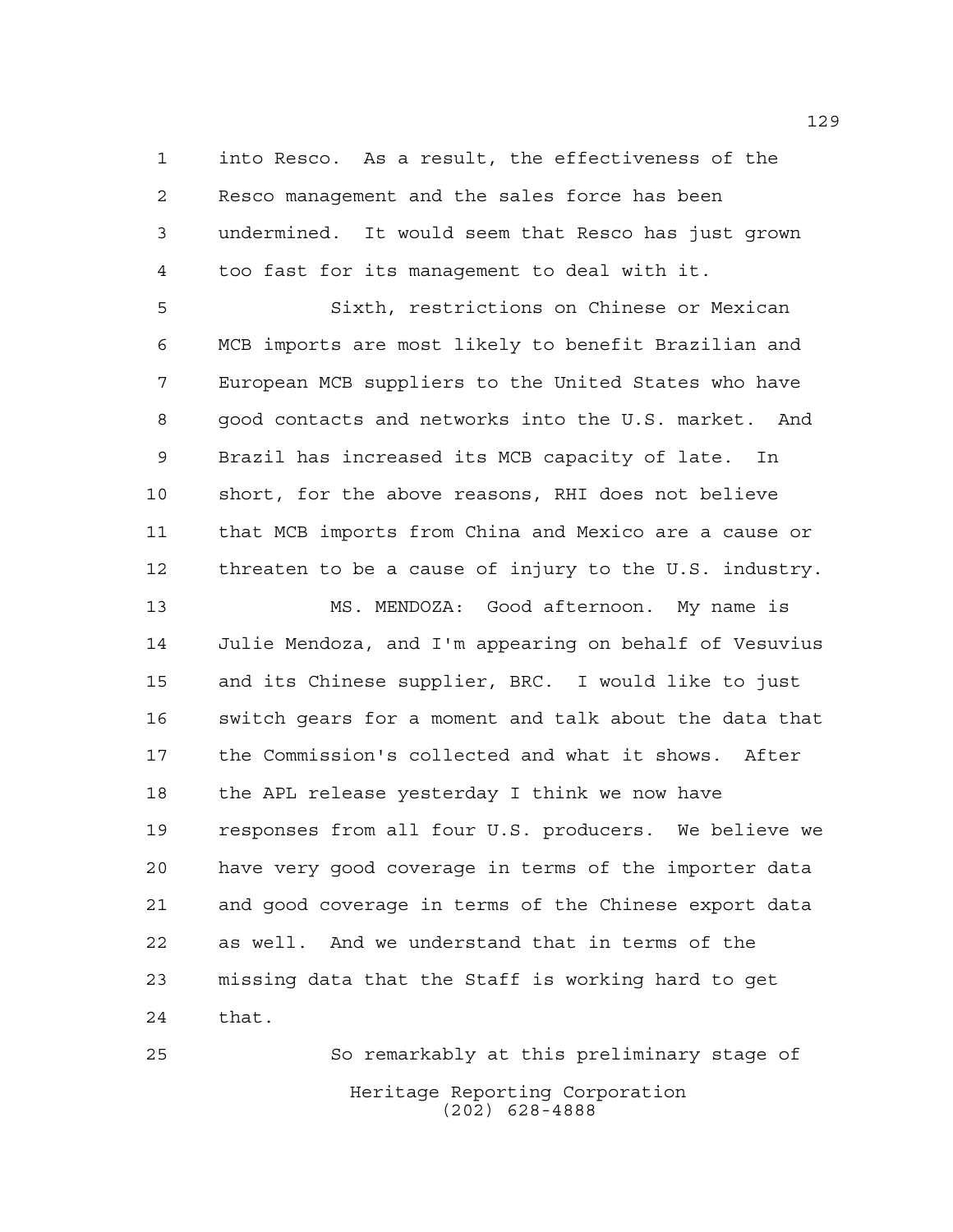the proceeding we have a very good and very strong record. And I agree with Mr. Magrath, that's kudos to the Staff in terms of collecting all that data. I think the data very much demonstrates exactly what we've been saying here this afternoon and that this is really a very straightforward case. Even if you take the data that the Petitioners have included in the petition with respect to imports, and we would note that the actual data shows very close trends to that data, there is really no basis for going forward here at all.

12 And I think that the fact that Mr. Magrath repeatedly referred in his testimony to a comparison to 2000 whenever asked any questions with respect to what was happening during the period and any indication of trends, he constantly referred to and compared it to 2000, I think that speaks volumes. Mr. Brown, it seems, was also doing the same thing, i.e. referring back to 2000 when doing his comparisons of the period of investigation, because he kept talking about the increasing market share of subject imports. But if you look at the data that he presented in his petition, the market share of imports actually declined over the period. So we think that based on the data that currently stands, it's very

> Heritage Reporting Corporation (202) 628-4888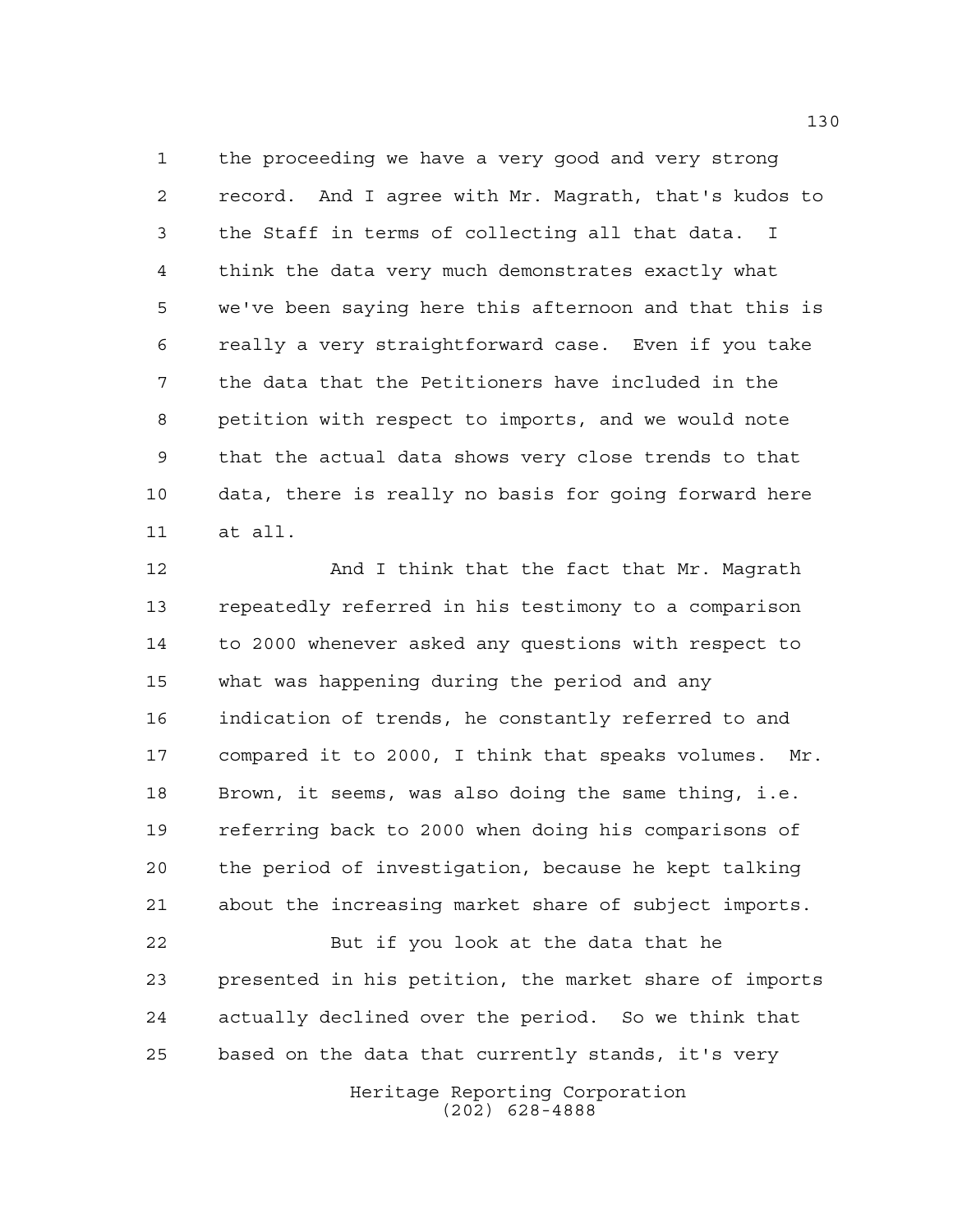straightforward that there's no injury here. Will is going to talk, Will Planert from our office, is going to talk a little bit about the actual data itself and go into some details about it, obviously in a public forum he's going to talk about trends. But let me just make a few comments.

 One, it's clear that this is a mature industry. Two, it's clear that imports from China have been in this market for a long time. That's not very surprising given the fact that they have the largest magnesite source in the world, and therefore would certainly be expected to be supplying MCBs to the world market. And finally, and most significantly, the boom and bust cycle of the U.S. steel industry over the period of investigation explains and explains completely the performance of this industry.

 In fact the data is so compelling that, in fact if you look at what's happened to this industry it's very clear that it's due entirely to the bust and boom cycle of the steel industry because if you look at the volume of imports, which were stable, if you look at the cost of goods sold as a percentage of sales, which was stable over the entire period, then it's very clear. And they were very stable, the cost

> Heritage Reporting Corporation (202) 628-4888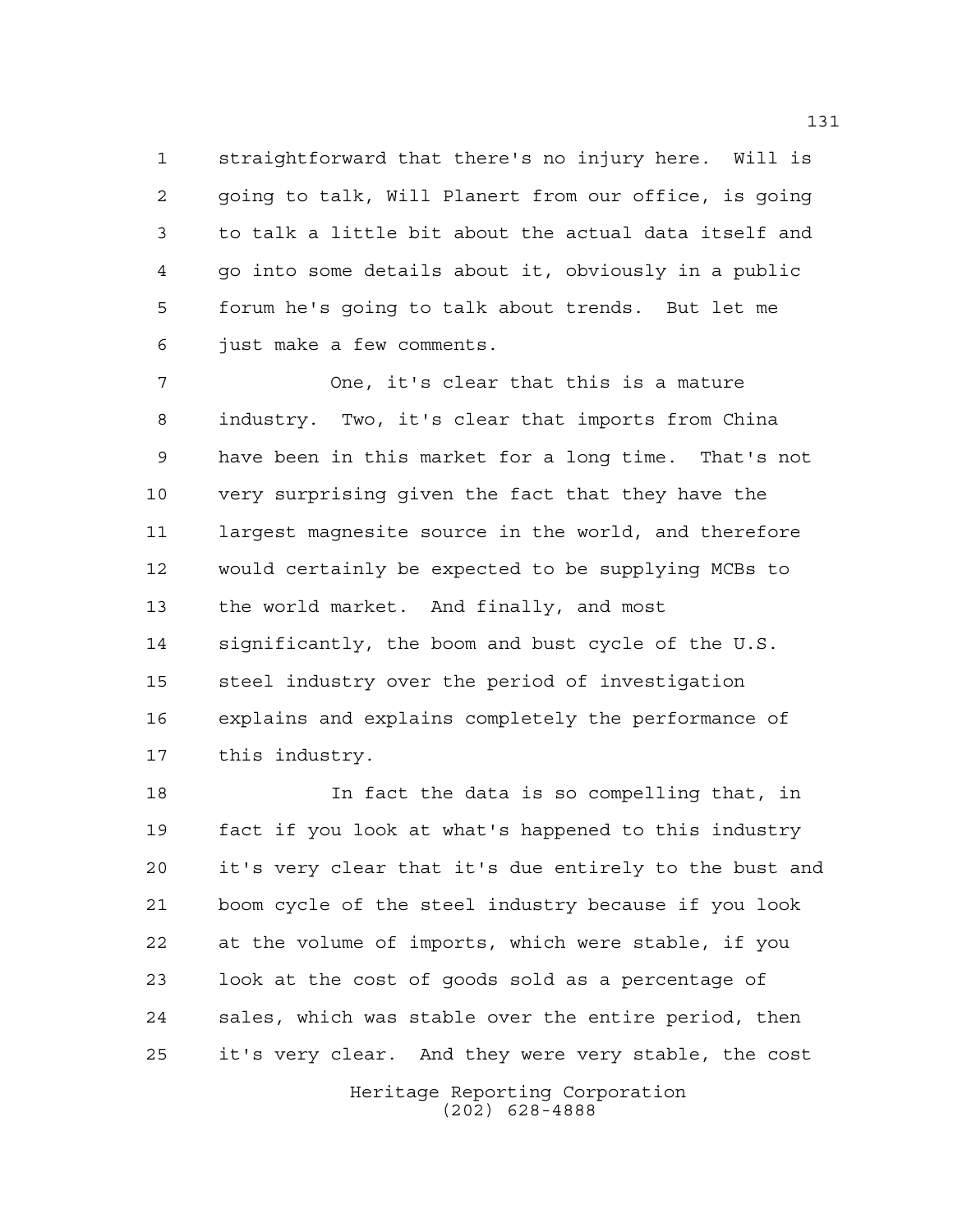of goods as a percentage of sales was very stable right up until the time of the bust at the end of 2008 and into 2009.

 If you take those two facts into account and then you look at the performance of the industry over time, it's very clear that the effects of the boom and bust cycles completely explain what was going on with this industry. In fact the effect was so overwhelming that it broke any causal link between imports and the performance of the domestic MCB industry. I think Mr. Magrath's only rebuttal to that, to the question of, well how do you explain what happened in 2009 if it wasn't due to the bust of the steel industry how do you explain it? His only response was to look at the lost sales and lost revenue allegations that he's made, and I would suggest that we'll have more to say about that in our confidential brief.

 Finally on threat, I think all of us hope, and certainly I feel less scared when I open the newspaper every morning, that it looks as though the economy is strengthening and getting stronger, I understand Mr. Stein can talk about what's going on in the steel industry and what he sees in terms of future demand, but I think we're all cautiously optimistic that things seem to have started to recover. So then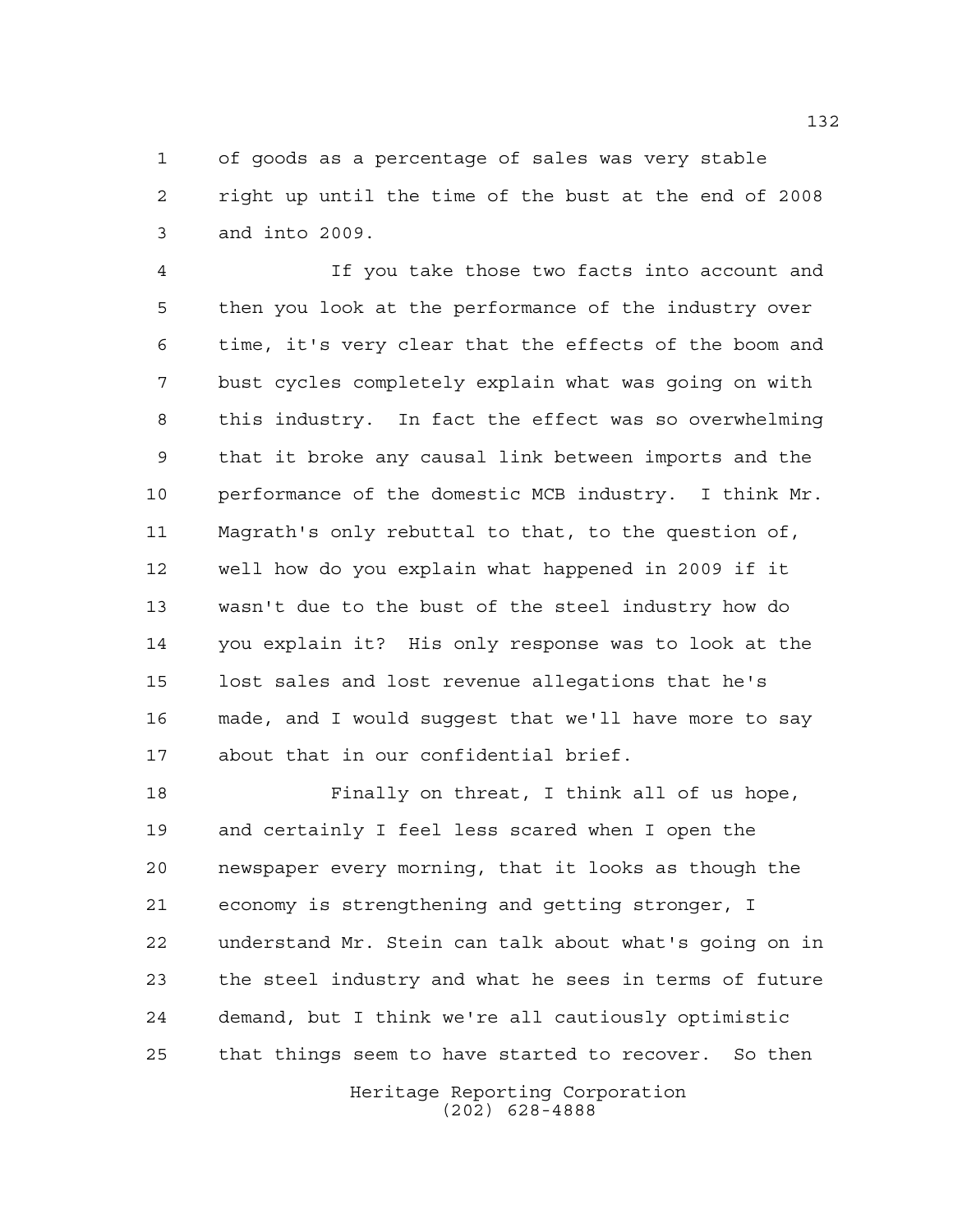the question I guess before the Commission is, what's going to happen when steel consumption comes back, what's going to happen to subject imports at that point in time, and we would submit that there are really two answers to that question.

 Number one is, if you look at what happened during the boom years of the steel industry when there was lots of demand, imports didn't surge. In fact they were virtually stable. So that tells you something from the past about what's likely to happen in the future when demand comes back. Secondly, and I think again Brian Stein can talk about this, we're seeing a very rapid recovery in the Chinese steel industry. They put a lot of money into stimulus, it got right into construction, and in fact they've seen a very strong recovery in that steel sector. So I think the answer is that demand's going to be a lot stronger in China for the foreseeable future than it's likely to be in the U.S. And with that I'll turn it over to Mr. Planert.

 MR. PLANERT: Good afternoon. Again for the record I'm Will Planert of Troutman Sanders appearing today on behalf of Vesuvius and its Chinese supplier BRC. As has already been noted today, much of the data received by the Commission to date is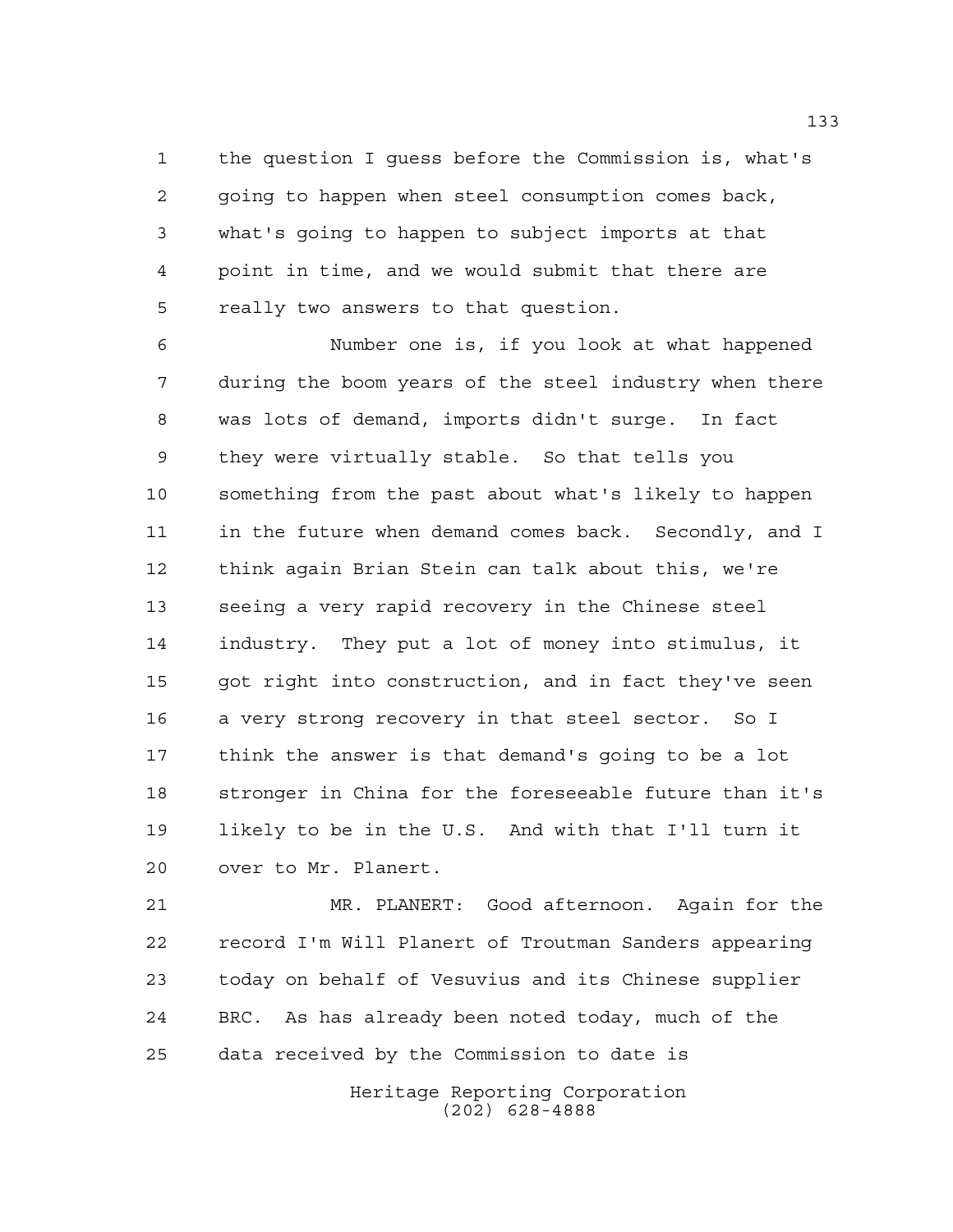confidential, and we will address this data in our postconference brief. This problem is compounded by the fact that the questionnaire responses of the Petitioner are still not complete, and we trust the Commission will insist that Resco provide the missing information.

 Even on the public record, however, it is evident that an affirmative determination cannot be sustained in this case. Simply put, there is no prima facia indication of material injury from subject imports. The industry has been largely static over the POI with nothing significant happening until late 2008 when the recession hit. At that point, the receding tide does appear to have lowered all boats. But again nothing in the record of this proceeding connect any difficulties experienced by the domestic industry with subject imports of MCBs.

18 As all parties have agreed, the central condition of competition for this industry is that demand of MCBs is directly tied to steel production in the United States. And as might be expected during the worst economic recession since the Great Depression, steel production in the United States declined steeply beginning in the fourth quarter of 2008 and through the first half of 2009. According to

Heritage Reporting Corporation (202) 628-4888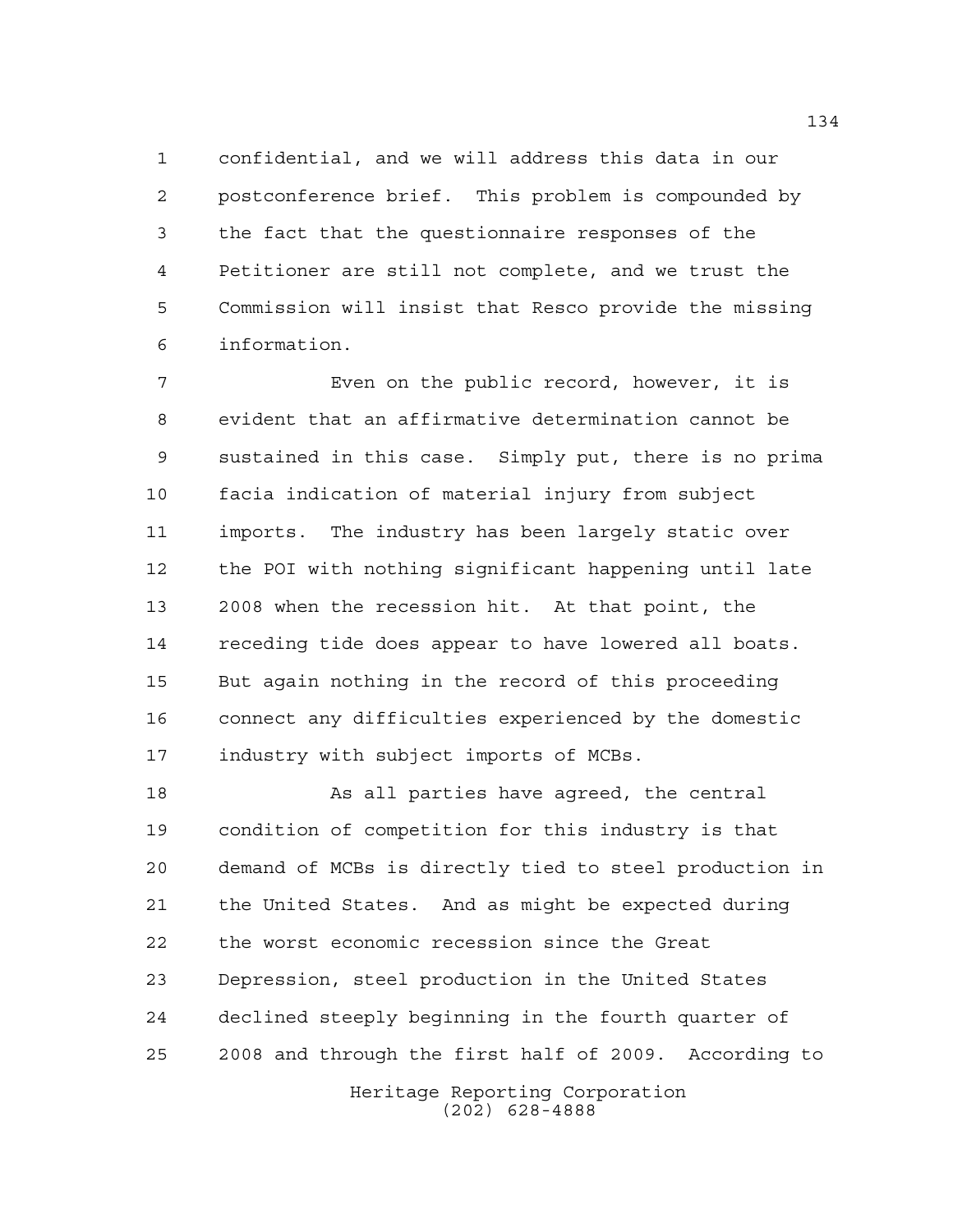AISI, U.S. steel shipments decreased 52.5 percent in January to June of this year compared to the same period in 2008.

 As a result, demand for MCBs has declined sharply and the volume of domestic shipments and subject imports both have declined commensurate with the contraction in steel production and the idling of steel making facilities. Significantly, however, none of the normal causal links between imports and domestic industry impact exist in this case. First, while there are some differences among producers, we believe that the confidential record will show that the domestic industry as a whole has remained profitable at both the gross and operating levels throughout the 2006 to 2008 period.

 Only in the first half of 2009 does it appear the industry lost money, and then only at the operating level. This is hardly surprising in the face of what is a once-in-a-generation macroeconomic contraction. Notably, domestic producer unit values continued to increase in 2009 as did gross profit. Second, there is no indication of any adverse volume effects from subject imports.

24 As has already been testified to, subject imports have been a stable presence in the U.S. market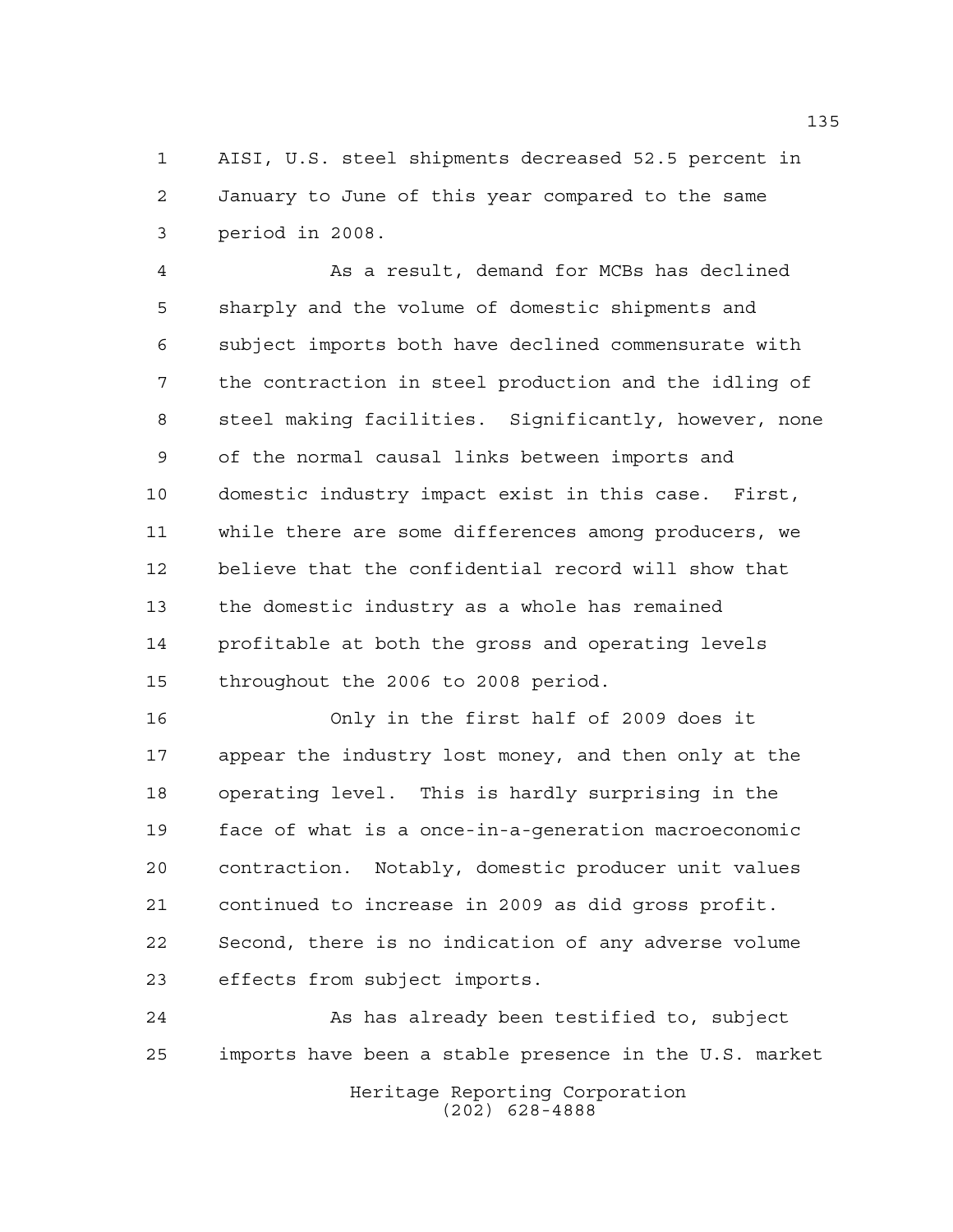since well before the start of the POI. Morever, between 2006 to 2008, imports appear to have declined and there was no surge in imports even in the 2007 to 2008 period when the steel industry was booming. There are problems with the import data presented in the petition, and we will be elaborating on those in our posthearing submission.

 But even using the data from the petition, which presumably presents the most favorable possible case for the Petitioners, they showed that subject imports declined between 2006 and 2008 while domestic producers increased production and U.S. shipments. On a relative basis, and again using the data presented in the petition, subject imports share was basically flat, the market share of nonsubject imports declined, and the domestic producers' share of the market went up significantly.

 Only in the first half of 2009, at the height of the recession, do we start to see declines in domestic producers' production and shipments. Those declines, however, are clearly attributable to the sharp decline in demand and were accompanied by equally sharp declines in the volume of subject imports. As we will demonstrate in our postconference brief, using the same methodology as that used by the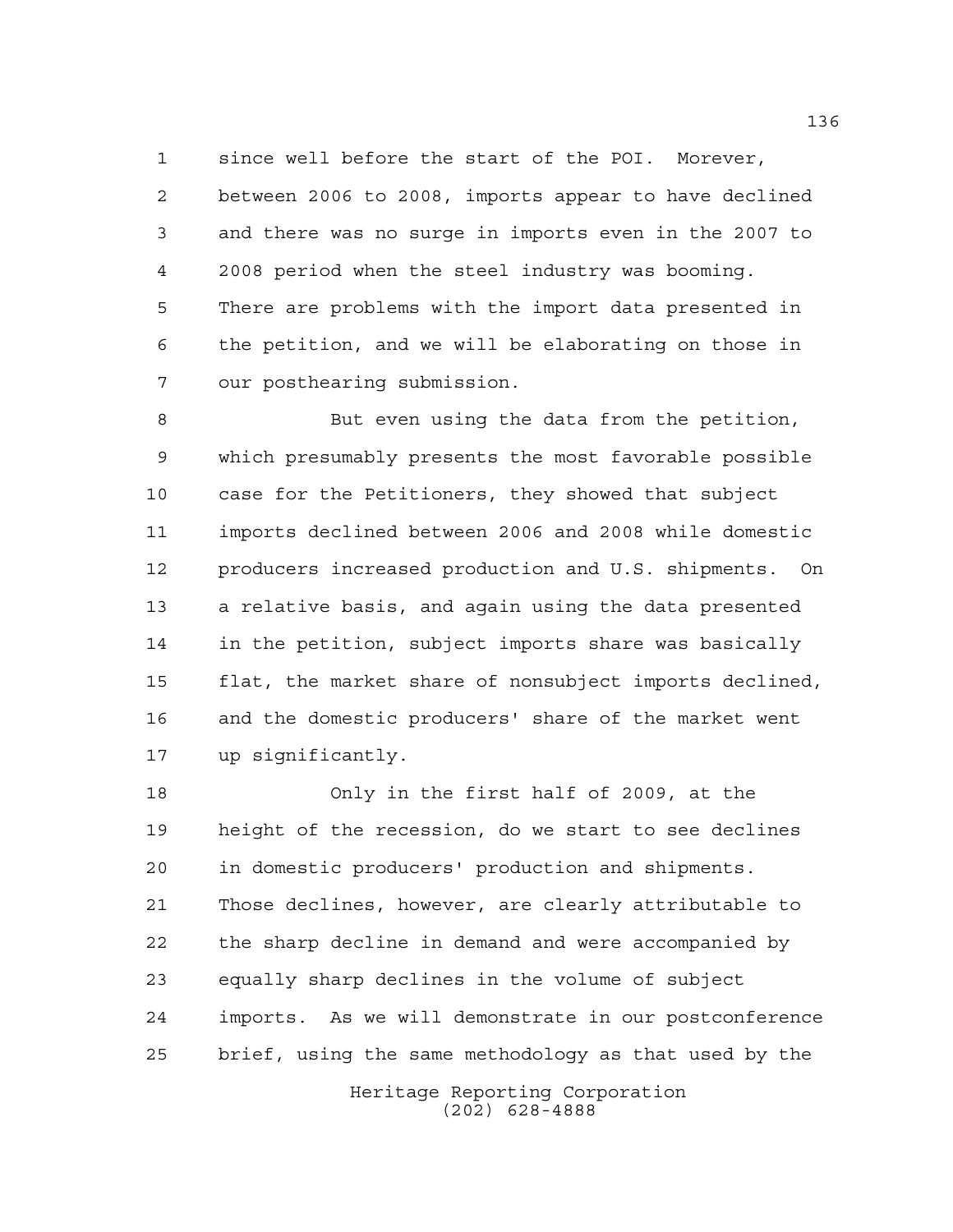Petitioners to estimate subject imports, the decline in subject imports in 2009 was substantial.

 Third, there is no evidence of any adverse price effects from subject imports. Whether measured using AUVs or quarterly pricing data, domestic and import prices both have increased steadily and significantly over the POI. There has thus been no price depression. Moreover, the domestic industry's cost of goods to sale ratio has been remarkably stable over the POI, indicating that there has also been no price suppression, as U.S. producers have been able to pass on increases in costs in the form of higher prices.

 Fourth, there is no indication of any adverse impact on the domestic industry. As already noted, industry operating profits remain positive until the first half of 2009 at the height of the recession, and again at that point subject imports also declined, and there are no other indicators of any causal links between subject imports and industry performance.

 Fifth, there is no indication of a threat of material injury in the imminent future. Subject import volumes appear to have declined between 2006 to 2008, and that decline accelerated in the first half

Heritage Reporting Corporation (202) 628-4888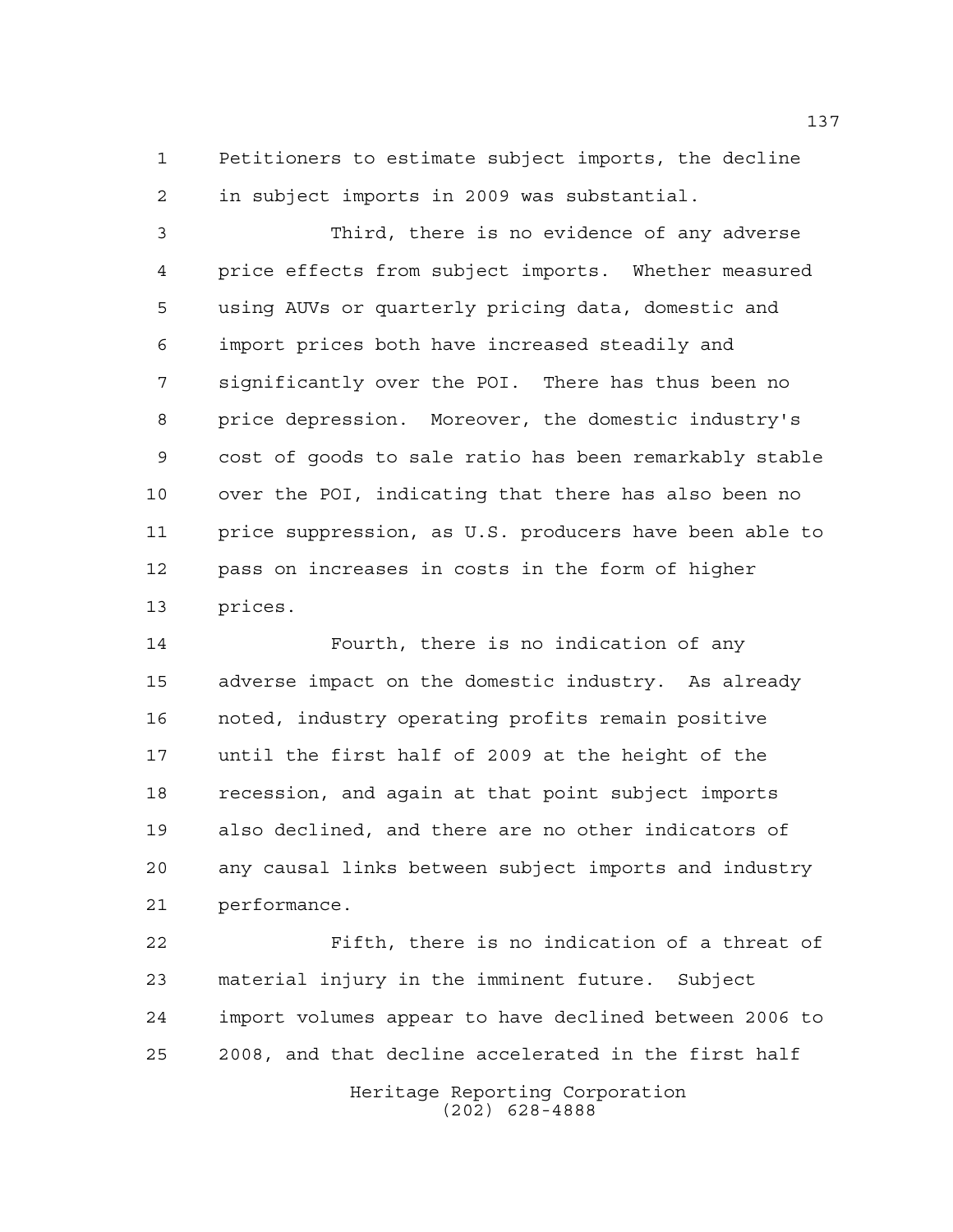of 2009. Chinese producers are not heavily oriented towards exporting to the United States. Throughout the POI, the majority of the Chinese industry's shipments of MCBs have been directed toward the Chinese domestic market and third country markets.

 Notably, even during the boom years of the U.S. steel industry of 2007 and 2008, subject imports into the United States grew only modestly, according again to Petitioner's own estimates in the petition. Furthermore, the EU recently announced its decision to reduce the EU antidumping duty rates on MCBs from 39 percent to 0 for BRC, and to substantially reduce the rates for another major Chinese producer from 27 percent to 14 percent. This will only increase the focus of the Chinese industry on the EU.

 In summary, the evidence of record shows no indication of injury or threat. Up until the first half of 2009 you have a stable and profitable domestic industry, increasing domestic production and shipments, rising prices, stable cost to sales ratio, and decreases in subject imports. When the recession hit in 2009, the industry's output in sales did decline. That decline is in direct response to the recession and may not be attributed to subject imports, which also declined. We therefore urge the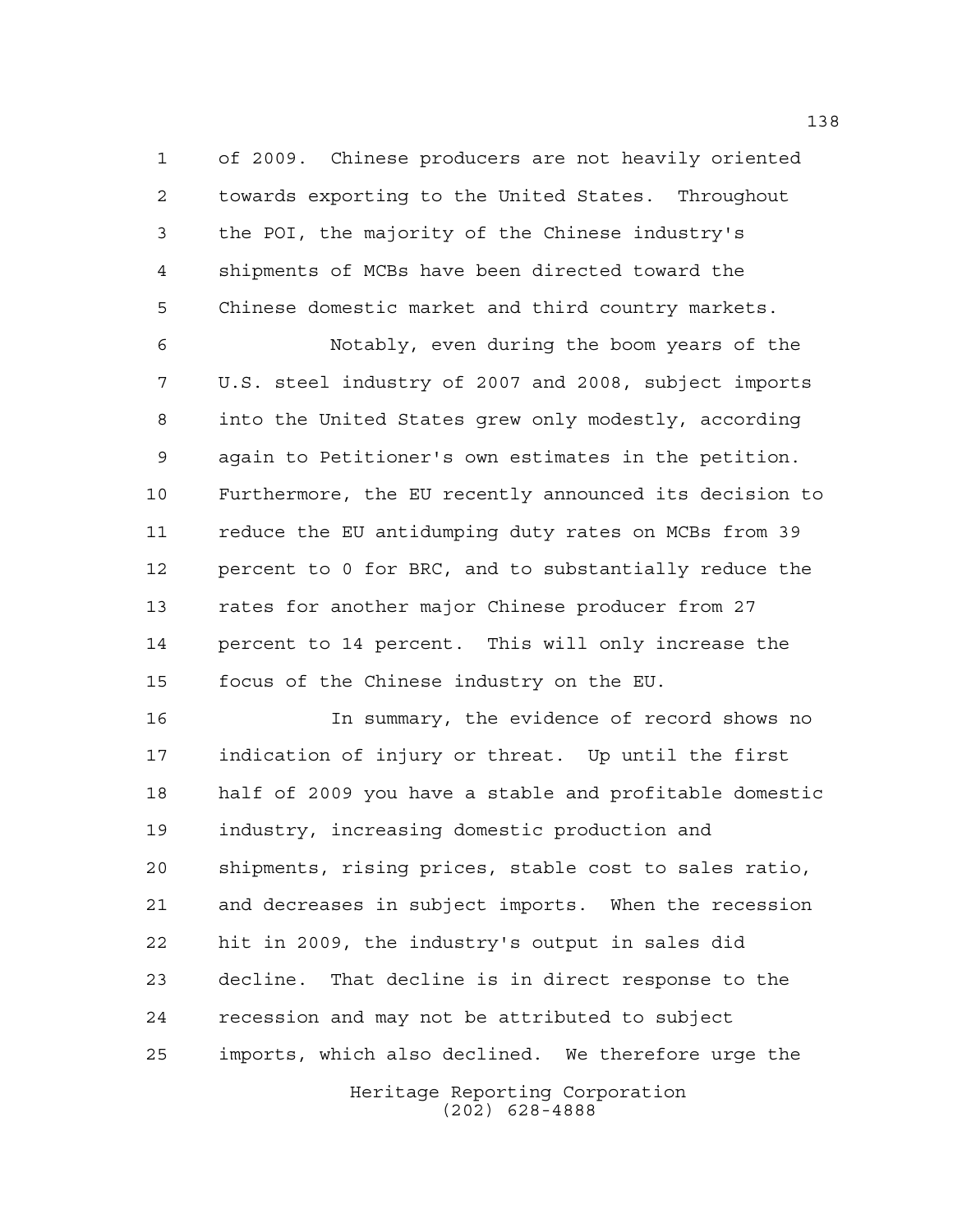Commission to reach a negative preliminary

determination in this case.

 MS. MENDOZA: I'd just like to add two quick comments on Brazil. According to our clients, they believe that LWB is owned by Magnesita in Brazil, which I think suggests that the Commission should be able to obtain good information with respect to Brazil. Our information is that Brazil has significant capacity to supply this market. Thank you.

11 MS. LEVINSON: That concludes Respondent's panel's presentation.

 MR. ASCIENZO: Thank you very much for that presentation. We start this afternoon's questions with Ms. Haines, the investigator.

 MS. HAINES: Elizabeth Haines, Office of Investigations. Thank you very much, that was really helpful. Earlier, both Mr. McClure and I had asked the Petitioners to talk about in their briefs the HTS numbers. If you could do the same, kind of look at them a little bit and if you think there are issues with them. I mean obviously we're going to be using the questionnaire data, but that would be helpful. Also in your posthearing briefs any more comprehensive data about the Chinese industry that you could give us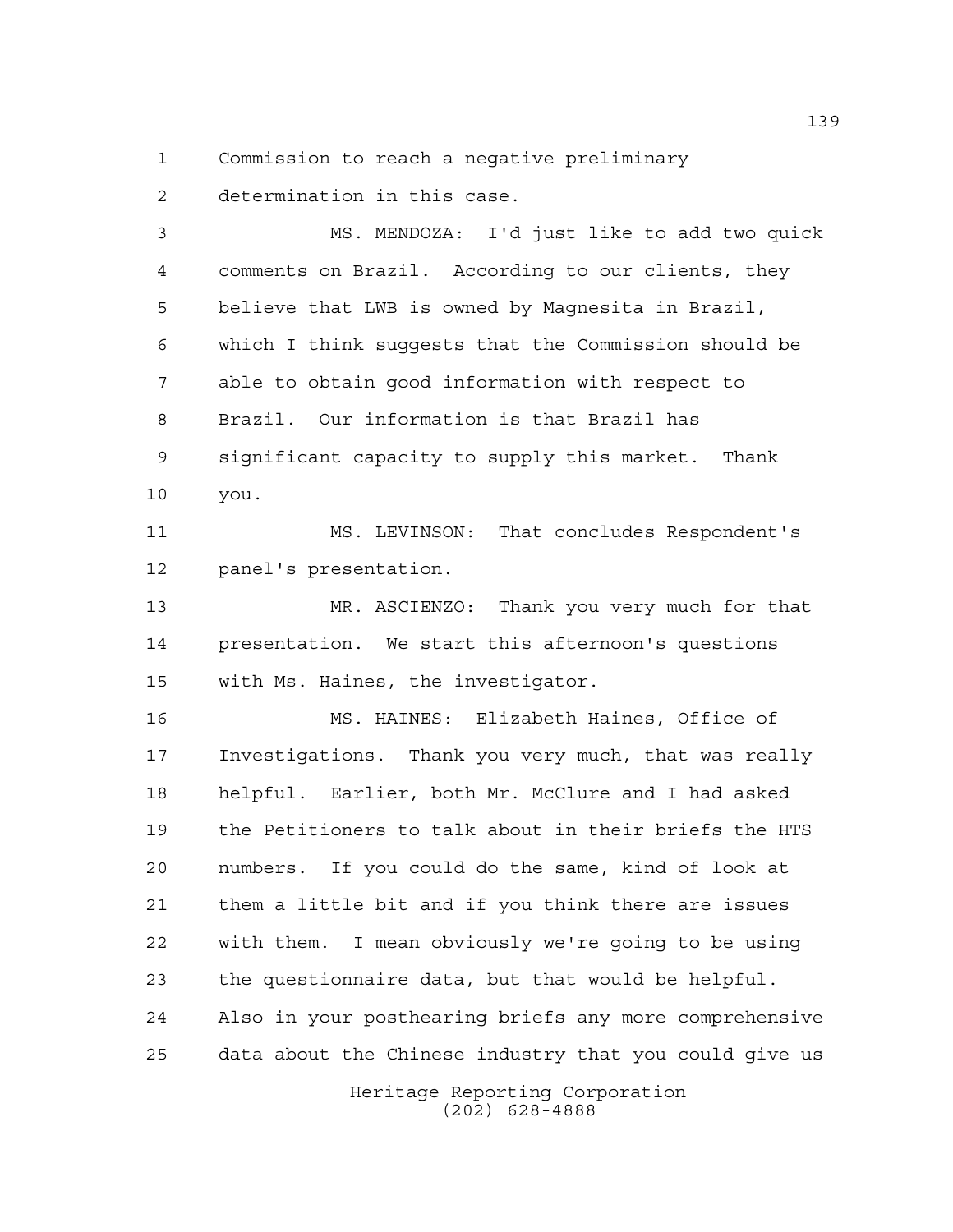would be very helpful.

Heritage Reporting Corporation MS. LEVINSON: We're working on that, we've been in touch. MS. HAINES: Thank you, very grateful. Besides the EU are there any other restrictions on the Chinese or Mexican products in any other countries that you know of? 8 MS. LEVINSON: I believe Turkey. MS. HAINES: Turkey, okay. Actually, that's all I have at the moment. Thank you. 11 MS. LEVINSON: Okay. MR. ASCIENZO: Thank you very much. We turn to Mr. Haldenstein the attorney. MR. HALDENSTEIN: Good afternoon. Thank you for the presentation. I'd like you to try to quantify the capacity in the third country markets, that you suggested there is ample capacity there but I'd like to see some numbers if possible. MS. MENDOZA: One area of possibility, I noticed that Petitioners provided some pages from a refractories study that was done. And I don't know if there might be that type of information in the report as a whole, they seem to have access to that, they presented some of the pages from it. MR. HALDENSTEIN: Okay.

(202) 628-4888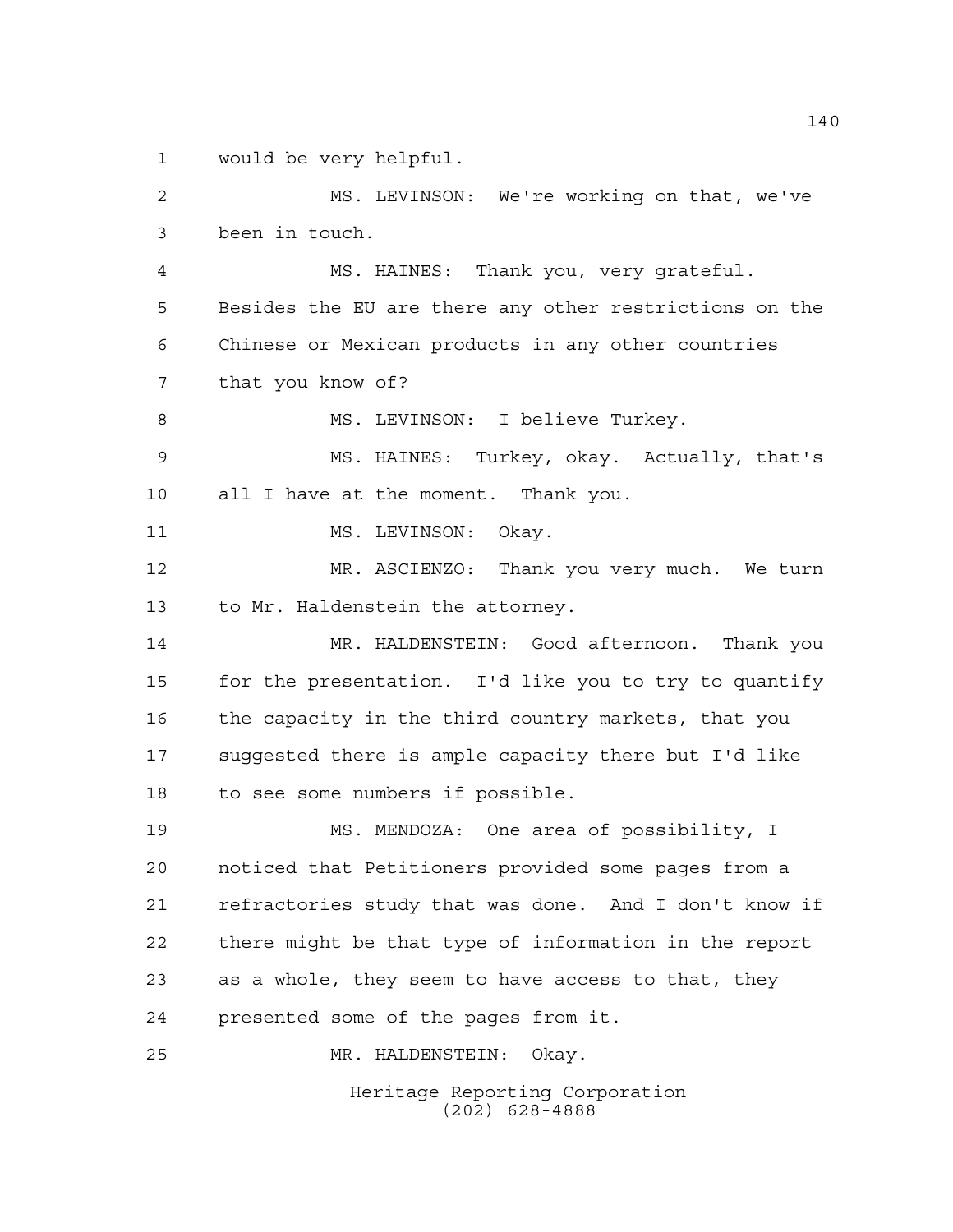MS. MENDOZA: But we'd be happy to look for any data we have as well.

MR. HALDENSTEIN: Okay.

 MR. THOMAS: This is Ritchie Thomas. We can provide some data with respect to EU production capacity.

 MR. HALDENSTEIN: Thank you, that would be helpful. Also I'd like to ask you to address discretionary accumulation. You probably heard that there was a reference to differences in competition between the imports from Mexico and those from China. If you could discuss that and any other, you could also address accumulation for material injury analysis as well, I'd appreciate that. And any differences in where the sales are being made.

 MS. MENDOZA: We'll be happy to do so in our brief.

 MR. THOMAS: Yes, we'll be happy as well, certainly in the case of the Mexican product there are geographical limitations on where it's sold in the United States.

 MR. HALDENSTEIN: Also you probably heard earlier the reference to imports by the domestic producers, if you could address that and whether you think any of the producers need to be excluded as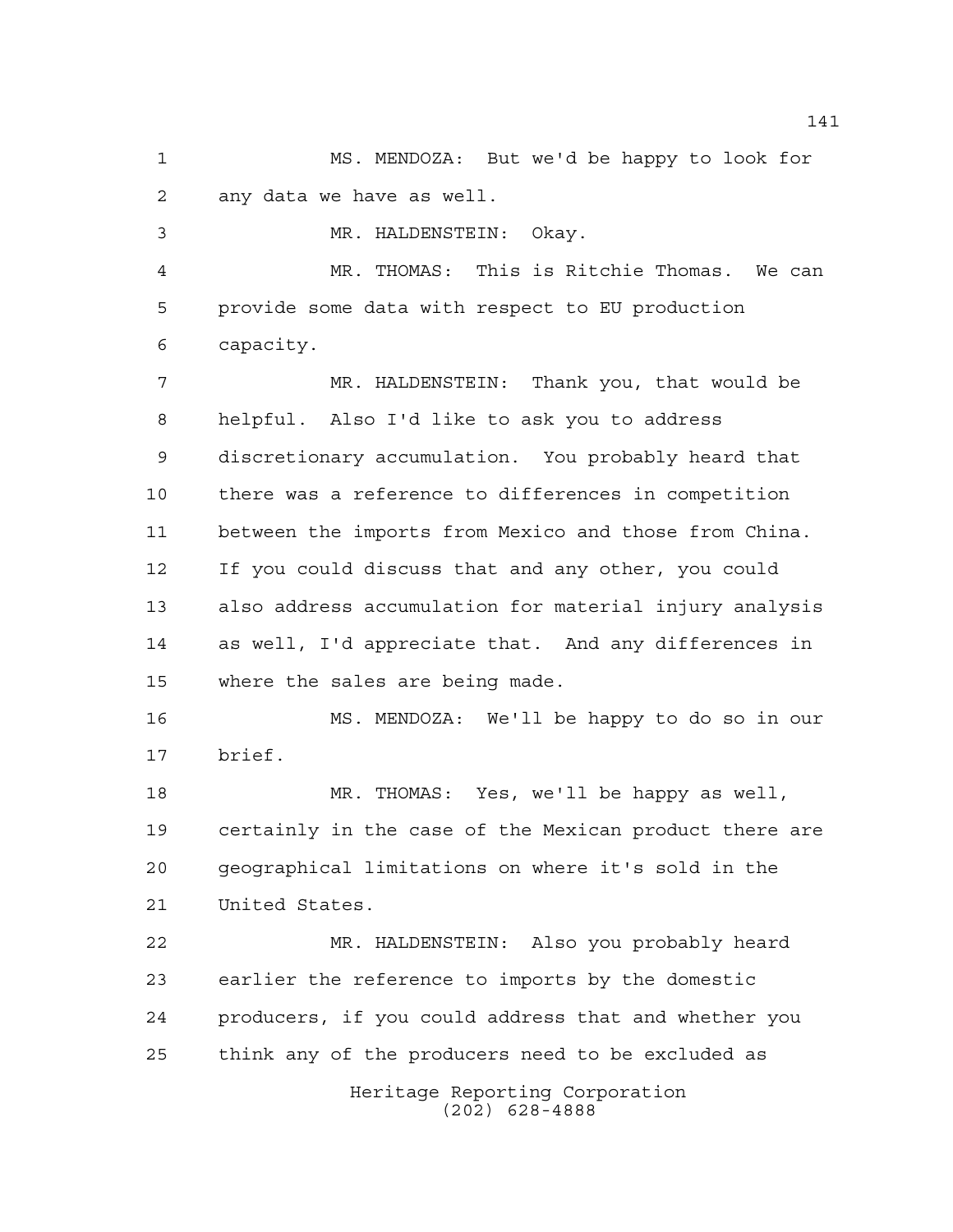related parties.

 MR. THOMAS: We will do that. MS. MENDOZA: We'll be happy to do that, yes. MR. HALDENSTEIN: That's all I had, thank you. MS. LEVINSON: You didn't ask the question of whether we agree with the like product definition? Legal counsel always asks that question. MR. HALDENSTEIN: You can address that too if you want to, you have my permission. MR. MCCLURE: Actually, if you want to speak on it right now it would be appreciated. MS. LEVINSON: Well, we might as well get it out of the way, right? 16 MR. MCCLURE: Yes. MS. LEVINSON: At least for purposes of this preliminary determination, and I'm speaking on behalf of my clients only, we do agree with the Petitioner's definition of the like product. MS. MENDOZA: We have the same view in terms of the preliminary. MR. THOMAS: In general we have the same view, but we have some issues we will raise in our brief.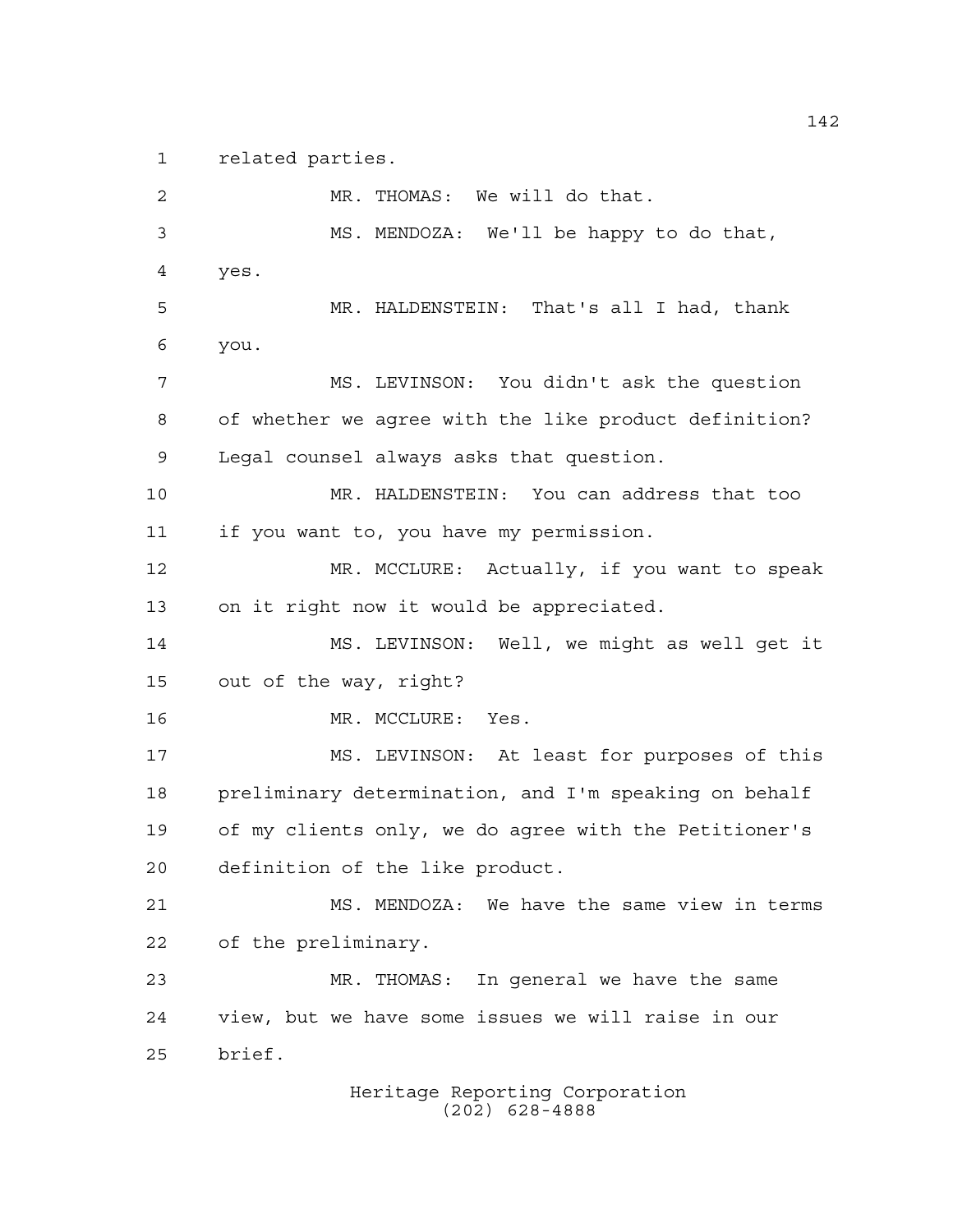MR. HALDENSTEIN: Thank you.

 MR. ASCIENZO: Thank you very much. And with that we turn to Mr. Fetzer the economist. MR. FETZER: Hopefully bells won't be ringing soon. If I go too long, so, but thanks for appearing this afternoon and coming this morning and sharing your expertise, it's always good to hear as many sides of the story on this and for helping us understand what's going on in the marketplace. Just trying to get a sense, the general sense I got from the panel was that you sort of disagree that price is the main factor or there's nonprice factors that matter.

14 And I heard some references to, you know, some problems with Resco's quality and other issues with them having high cost or having too high a quality of raw material, but I wasn't getting a sense of, if for example, you know, we look at the data, and it's not final yet, but if we see underselling is there a way to explain that?

 I mean one way you say is, well nonprice factors and maybe quality's lower on the imports, but it sounds like here the imports are, if not competitive, then maybe actually at a higher quality. So is there anything, and maybe I missed something,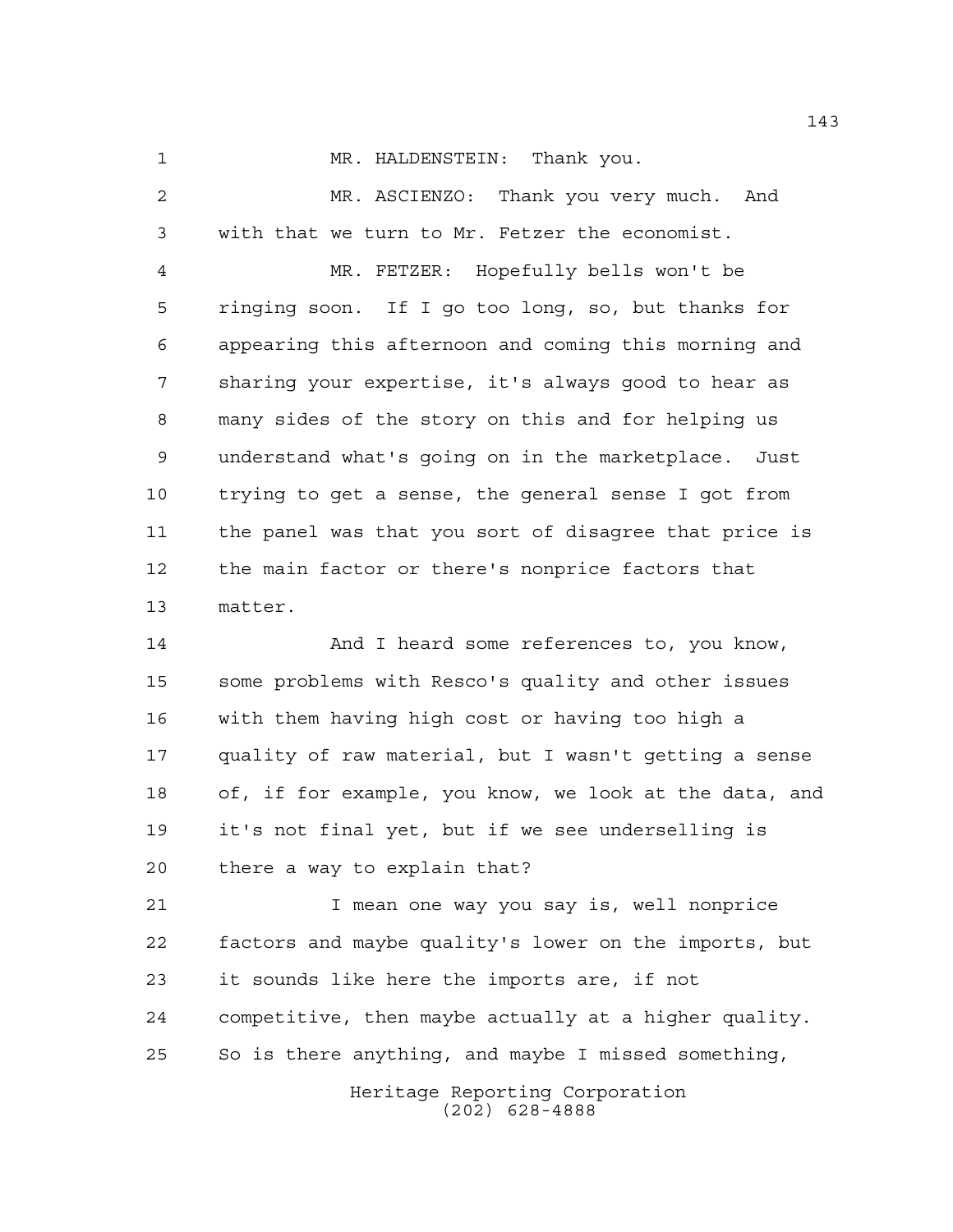that would explain that? And I don't know if we're going to see that. Or are we expecting that the price data will have overselling and that will explain it all?

 MS. LEVINSON: Mr. Fetzer, I'm going to let Brian Stein, or I'm going to ask Brian Stein, to speak to this issue. He has some serious reservations about the choice of products that have been requested in the questionnaire, and he'll explain to you why.

 MR. BRIAN STEIN: We had some difficulty in determining what product 1, product 2, product 3, what those exact definitions were. Even a simple data sheet won't tell us what grade of raw materials were necessarily used in those products, so we have to do our best to have a like product. But what we can tend 16 to see out in the marketplace from our limited experience with our customers is that we can produce through technology for bricks that outperform others using lower cost raw materials, and that was the basis of the discussion. But we're a little bit hindered due to the fact that we're not privy to the mix recipes of those three bricks, so I don't know if they're apples and apples to be honest.

Heritage Reporting Corporation (202) 628-4888 MR. FETZER: Okay. Mr. Cameron? MR. CAMERON: Don Cameron also with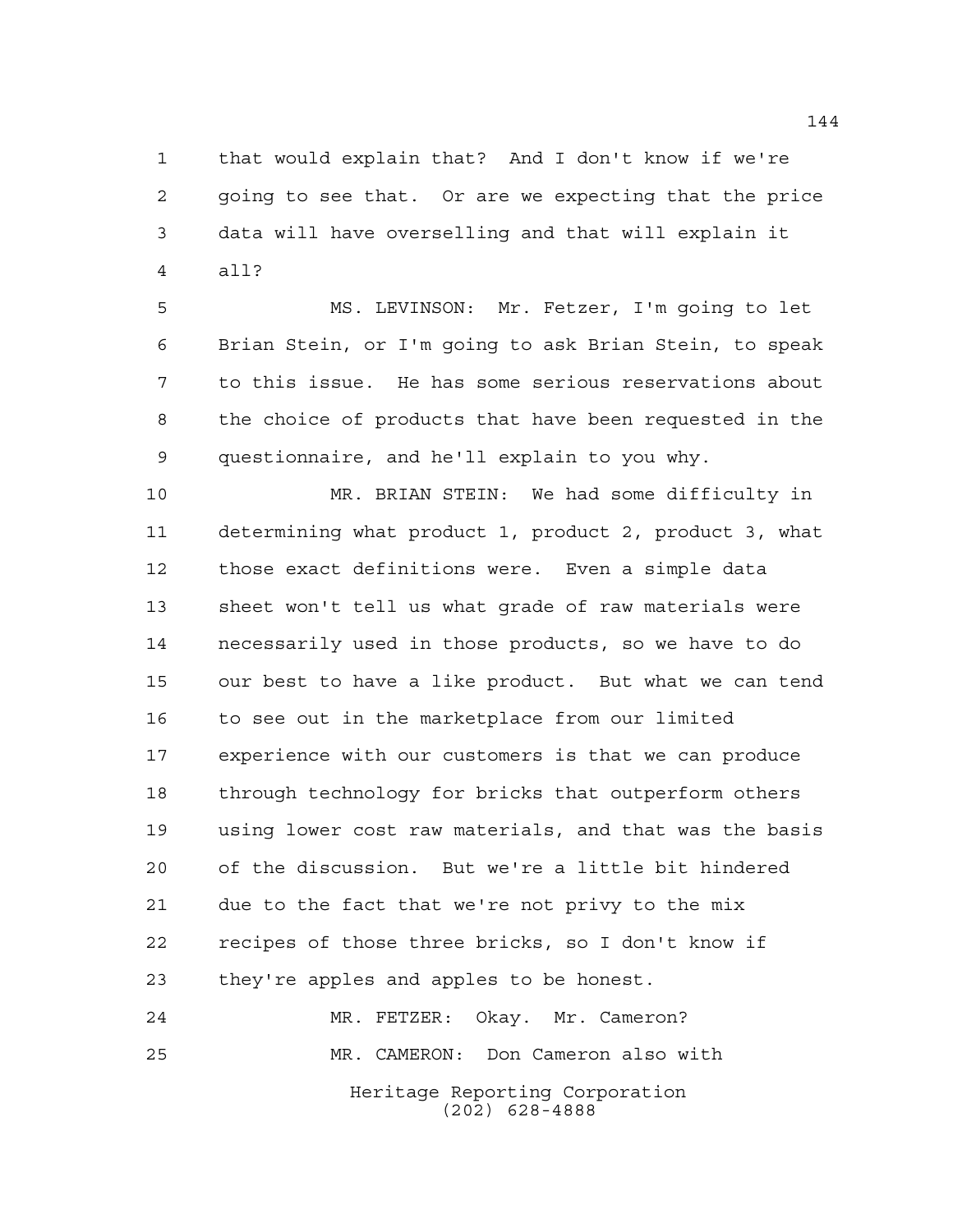Vesuvius. Just one thing, I think this gets to what Mr. Planert was referring to earlier with respect to the trends that you see, a) the constant relationship between cost of goods sold and sales value, and secondly the issue of whether or not domestic prices are or are not constantly increasing over a period of time. And when you analyze those, it does start to put into perspective the claims that there has been constant underselling and grabbing of market share when indeed if you look at the data and you don't see the market share changing very much, that story starts to evaporate.

 The other issue with respect to, in other words you can have nominal price underselling but it can be a condition of competition in the market that actually is a constant and accepted situation. We already had testimony this morning from the domestic industry with respect to the issue of the length of the supply chain, and that was noted by them as a disadvantage that imports have. That doesn't also take into account the issue that's already been discussed here today with respect to the advantage that domestic producers have with respect to ocean freight.

Heritage Reporting Corporation (202) 628-4888 So there are already on the table, without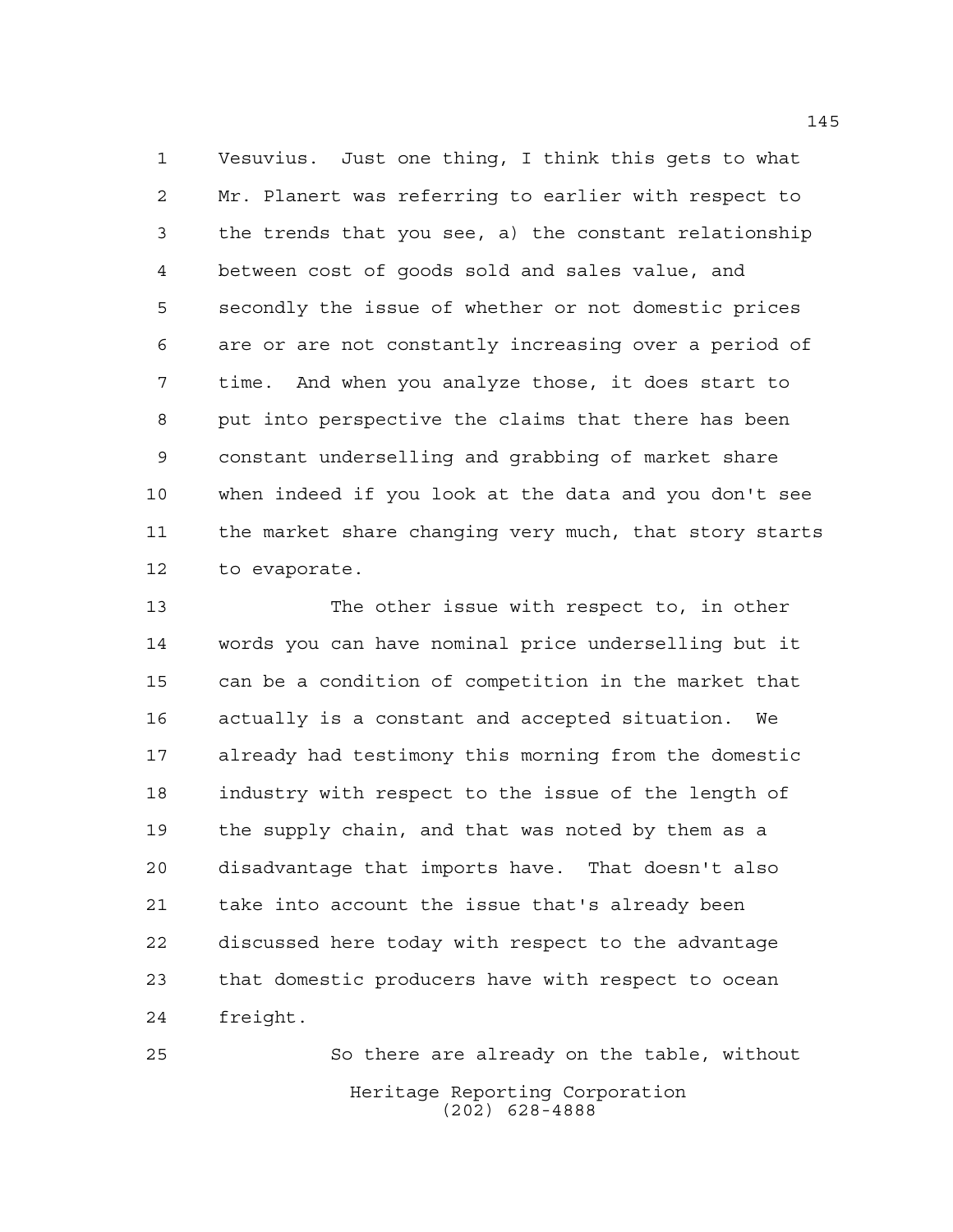getting into confidential information, a lot of factors that go into explaining this situation, and I think that those are things you're going to be wanting to take into account. And then when you combine that with the issue of the definition of the products, and I would only mention the fact, the question that you had earlier today with respect to the number of questionnaires in which people say, well I'm not really sure about that product but I am selling this product.

 Well, normally we see one or two of these things in questionnaire responses, I mean we've all seen a lot of these questionnaire responses, but when you start to have repeated questions raised by the responding companies about whether or not they are actually matching apples to apples, it starts to raise questions as to whether or not that's where your valid observations are with respect to the impact of pricing or indeed whether or not the overall trends that you're seeing with respect to increasing prices and so forth are more valid. So I just thought I'd throw that into the mix.

 MR. FETZER: I appreciate that. I mean I got the sense, I mean typically if people feel their product isn't competing they just don't give us the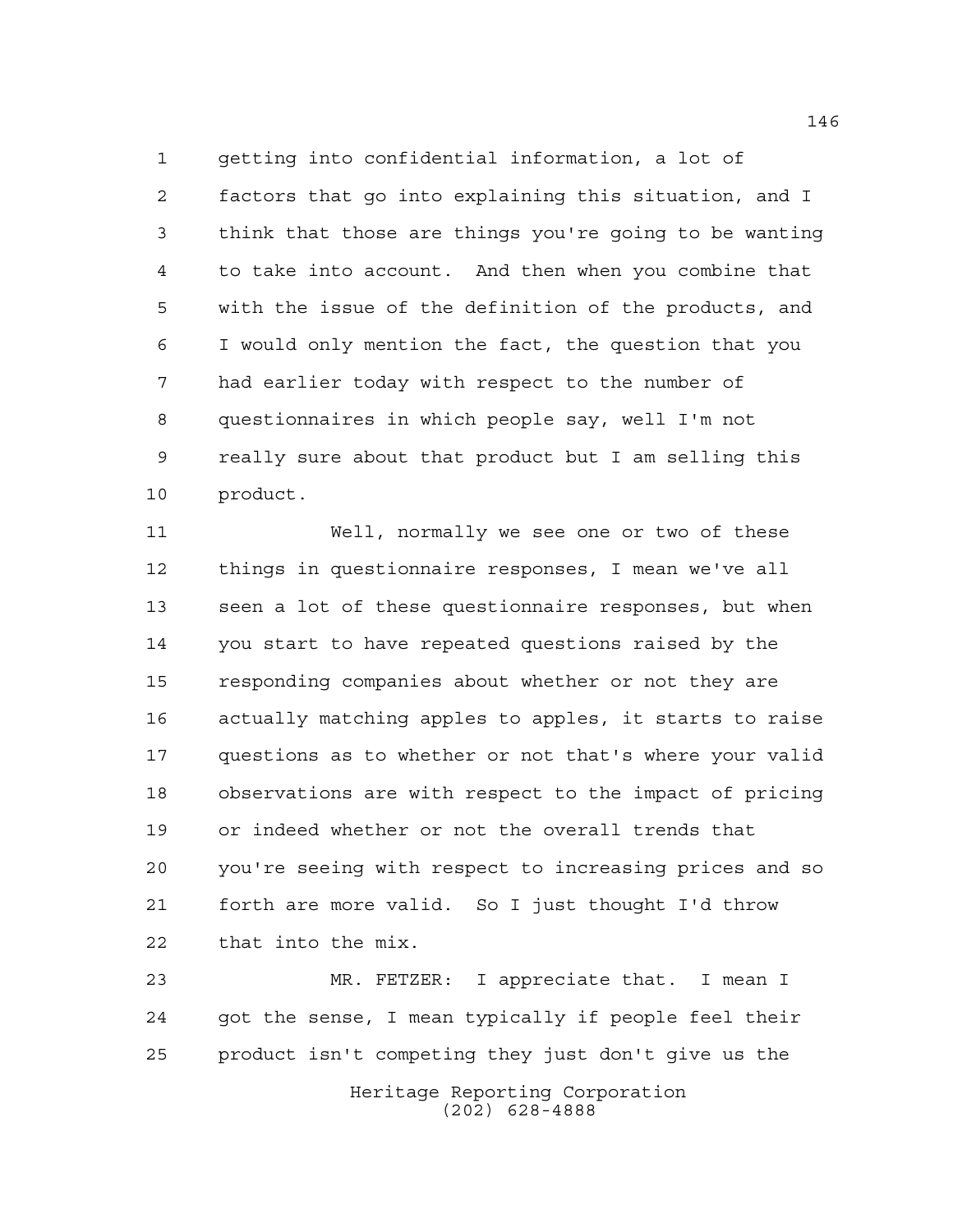data, but it's another thing if you say, gee the specifications aren't exactly the same or as tight as we have but we feel this is competing, and that's what I took those responses as, but as I asked this morning I welcome your comments on that. In particular if you see any specifications that are, you know, if there is particular reasons for why the different specification wouldn't match, and again that's to the lawyers who can look at this stuff.

 But sort of getting back to that, I mean I also from the panel I didn't hear an argument I guess of attenuated competition that you're selling different things. It sounds like there might be different specifications, you don't know their recipe, but you're selling it, they are competing, you know, 16 for the same customers, the same types of uses, would that be accurate to say?

 MR. BRIAN STEIN: I could probably speak three weeks about that. I'm very happy that Resco brought that brick. That brick I believe was invented by Resco many many years ago when brick laying in steel ladles, the technology for MCBs were not around, they didn't exist, there were other refractories involved. The ladle brick did not last very long, had to be replaced very often, very big drain on manpower,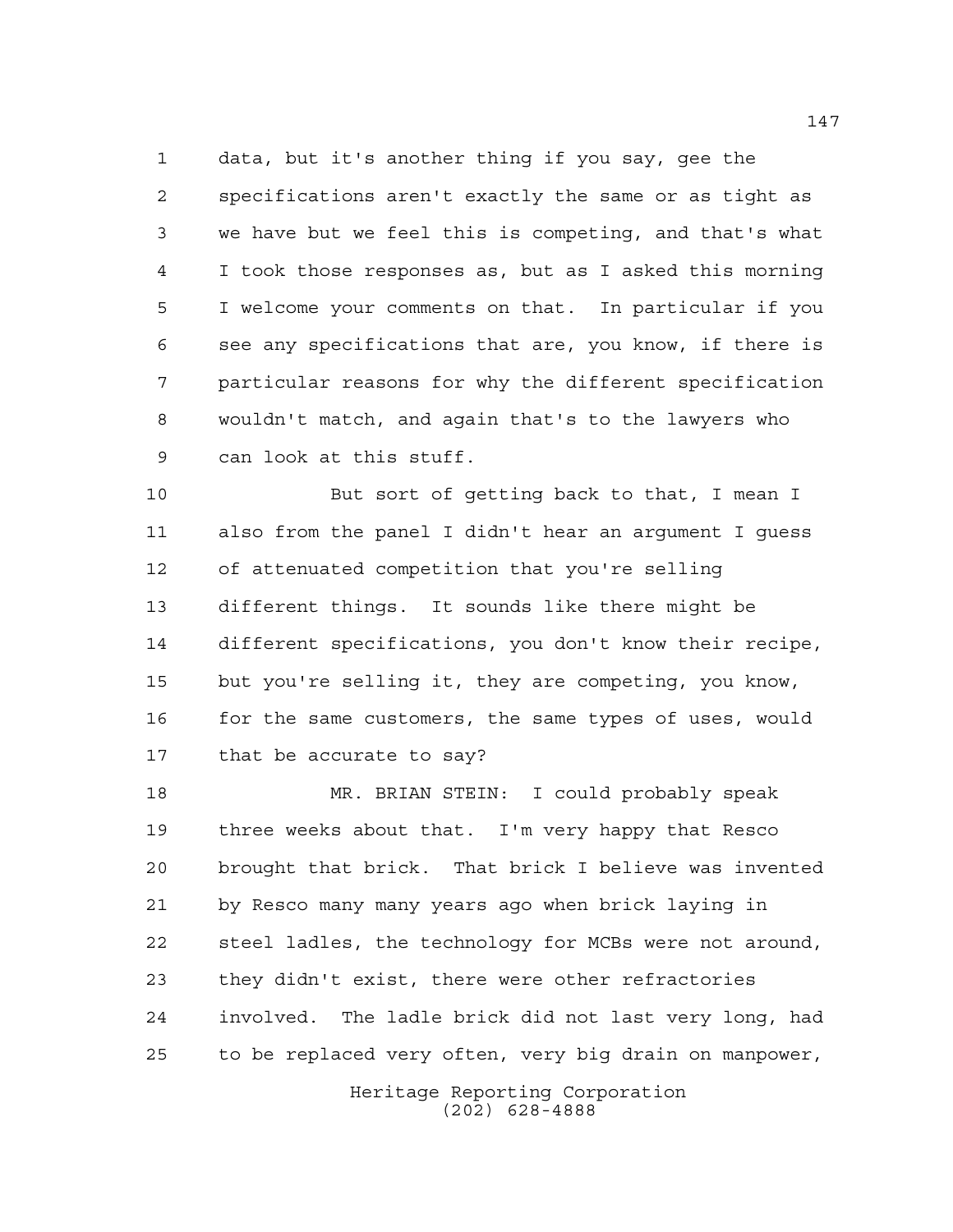lost time, you name it.

| 2  | That brick in its special shape, you throw             |
|----|--------------------------------------------------------|
| 3  | one after another, it's one shape, using a ramp to go  |
| 4  | up, it's called a spiral lining. That was fine and     |
| 5  | dandy when the brick didn't last long. When mag        |
| 6  | carbon brick came around, the technology, if you look  |
| 7  | at the stress, mag carbon brick will expand up to 2    |
| 8  | percent linearly, regularly, with a force of 8,000 psi |
| 9  | or greater, enough to split the steel shell if not     |
| 10 | properly attended to. Those stresses are enormous and  |
| 11 | will crack the corners on this brick.                  |
| 12 | So we have made it our mission to replace              |
| 13 | that shape right there with mini keys that have        |
| 14 | straight sides or arch brick which are tall, many thin |
| 15 | joints going around the ladle, to relieve those        |
| 16 | stresses. We can most often use lower grade raw        |
| 17 | materials, lower cost products, to outperform that one |
| 18 | with a high grade product. So it's our mission to      |
| 19 | change the thinking of the steel plant. And one other  |
| 20 | comment, I have never quoted any of my customers to a  |
| 21 | specification.                                         |
| 22 | They typically say, Brian, I need to achieve           |
| 23 | this lifetime or this cost per ton of steel, you tell  |
| 24 | me how I'm going to achieve that. And if the customer  |

had been using a carbon grade of 8 to 10 percent, I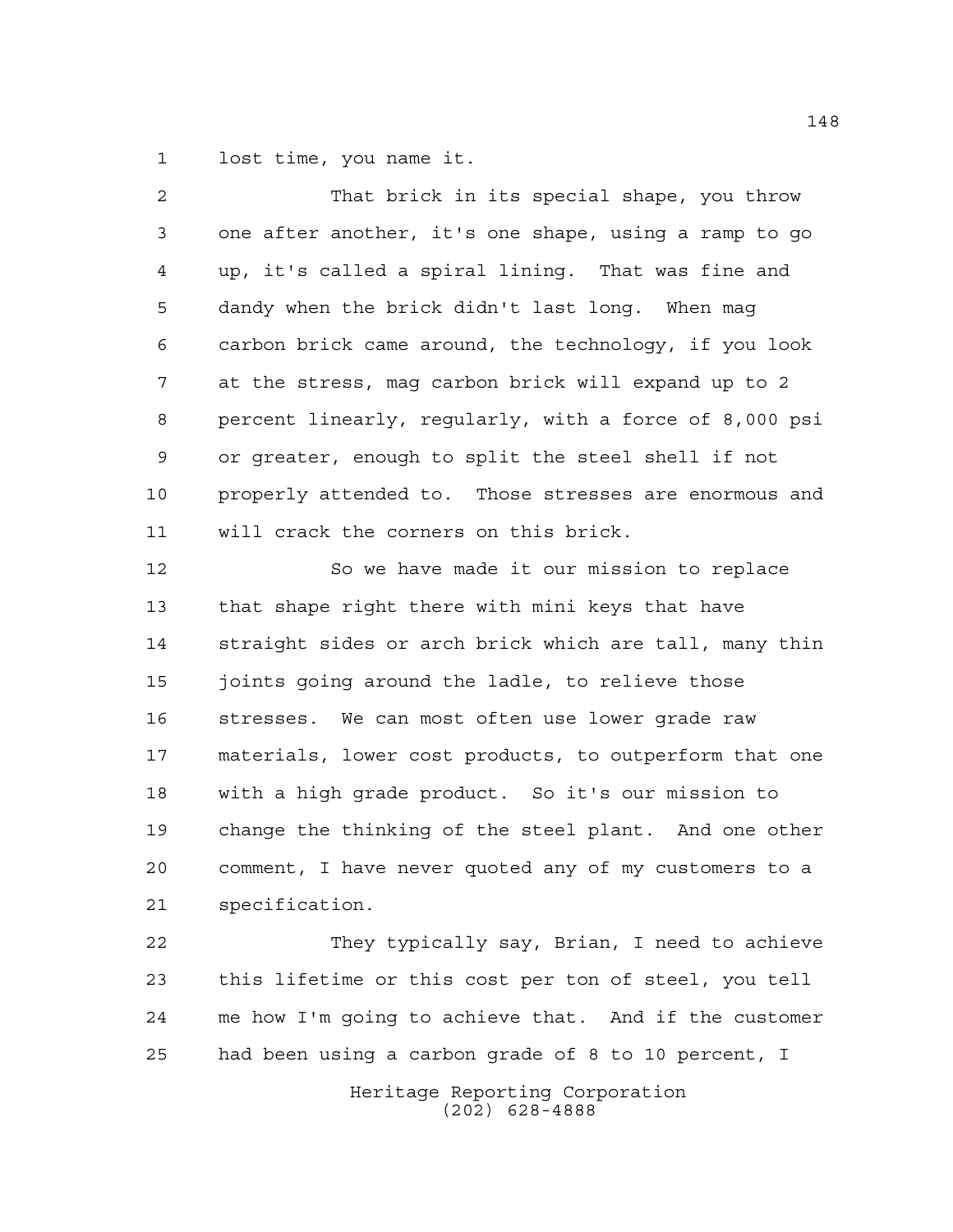tell them, we need 15 or 18 percent, something

 completely outside the box, I say, trust me, let's try it, let's take small steps to achieve that. And that's what our goal is, to give the customer something outside the box that works better at lower cost to him.

 MR. FETZER: Okay. Mr. Conrad, did you have?

 MR. CONRAD: Yeah, I'd like to follow up to that. I heard the Petitioner describe these products as both a commodity and a highly engineered product, and they seemed to go back and forth between the two. I also heard the comment that there were no new materials, therefore no breakthroughs, no new technology. I take exception to that. We continue to innovate.

Heritage Reporting Corporation Not only are we looking at new combinations of the existing materials, we're also looking at the variation that exists in these natural ores, trying to fine tune the product, working with the other things that aren't minerals, the antioxidant addition, some of the exotic things that you can put into these brick, to change how they behave. The other thing we're doing is we're constantly looking for new applications for the products we already have. And we

(202) 628-4888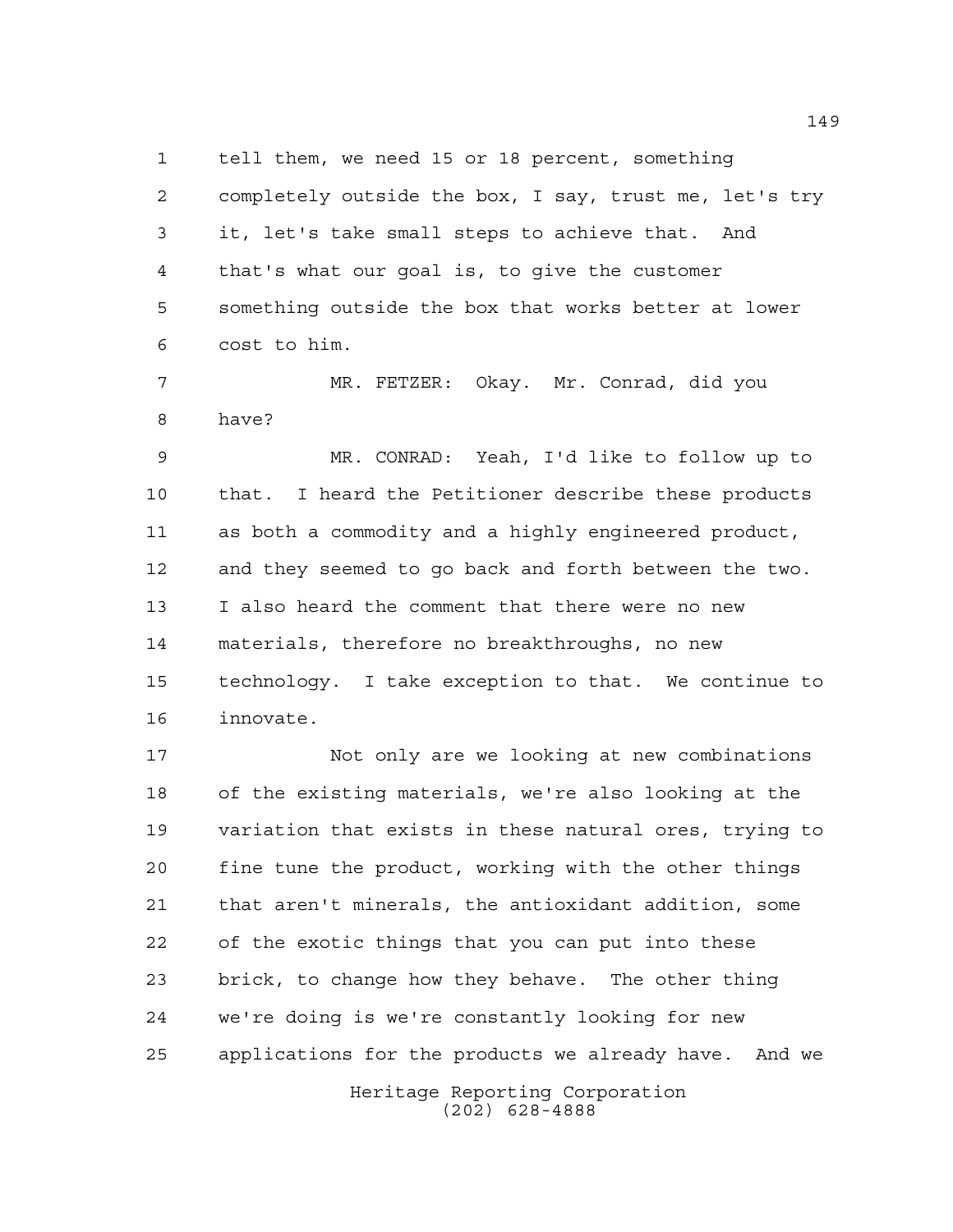have examples of that, and I won't bore you with the details. If you'd like to hear about that, I'd be happy to put that on paper and we'd submit that later.

 I heard the Petitioner complain that they didn't have the money to continue R&D and yet it seemed as if they were saying that it was pointless, that there was nothing new on the horizon and no need for it or no results could, you know, result from that. The other thing that I heard, and it goes to Mr. Fetzer's question on price but I'm going to take a slightly different angle on that, I also heard that the Petitioner has 30 percent of their relationships are old relationships going back to when they worked with people who have since come up through the steel company progression.

 And yet he slammed another supplier for selling brick out of the trunk of his car to his friends. I fail to understand the distinction there. Relationships are a large part of this, and when you are bought, when you acquire other companies, it disrupts these relationships, it breaks trust. When you downsize and you eliminate people, consequently you're going to break some relationships. If you have a salesman, he knows people that are accustomed to seeing him, there's a certain trust, a relationship,

> Heritage Reporting Corporation (202) 628-4888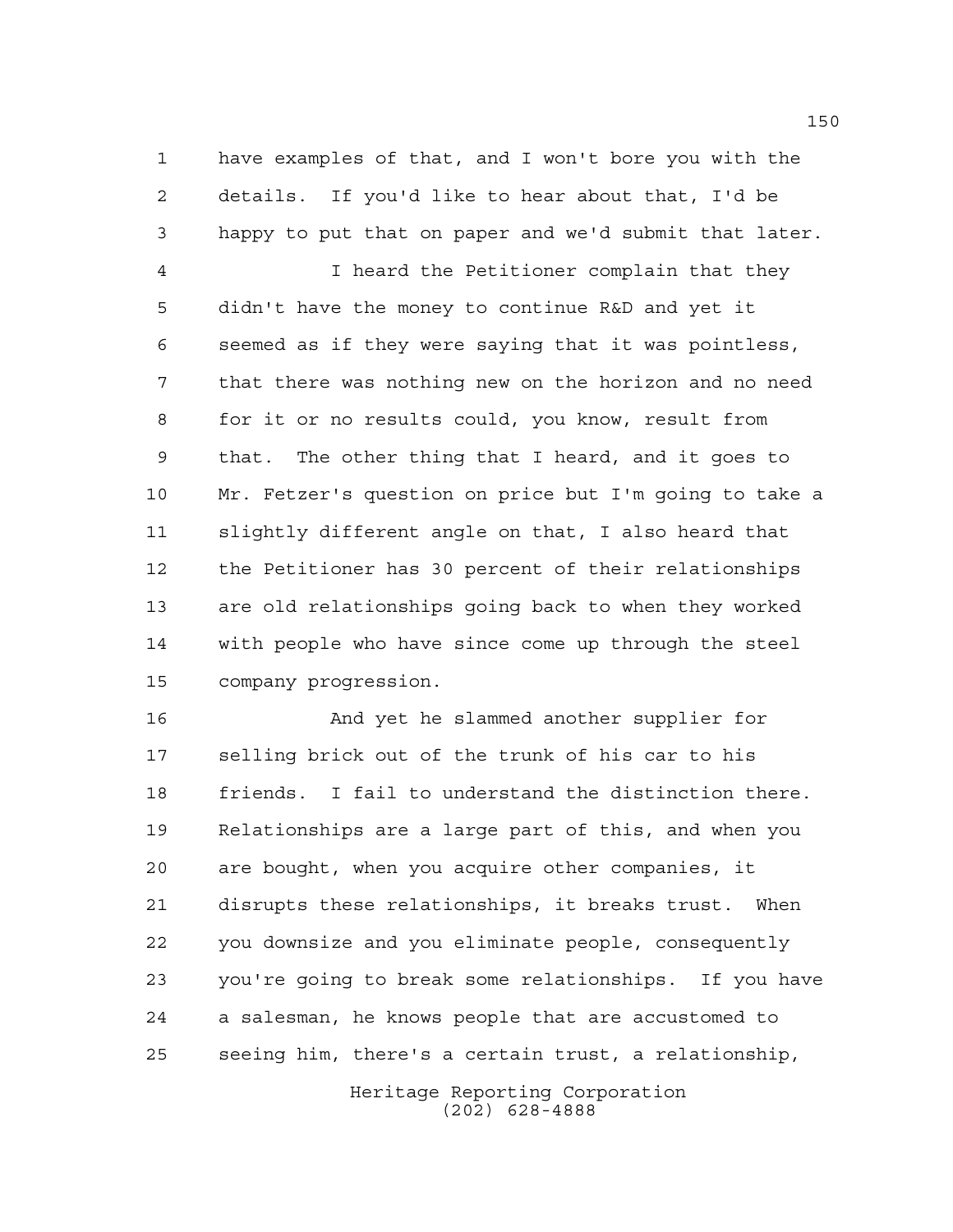and there's bound to be confusion and opportunities for other companies when these sorts of things happen. Fedmet wasn't immune to this. We had an approximate 25 percent reduction in our staff in November, and we're seeing some of the same things. It was a case where we realized there were going to be negative consequences to the reduction of staff, but it was a necessary thing given that steel production at best was 50 percent of what it had been previously, I would say a 30 percent reduction in the staff levels at Hammond might actually not have been enough to be appropriate to their customers only consuming about 50 percent of the product they normally would have. Those are just some of the clarifications that I was hoping to get in before I ran out of time. Thank you. MR. FETZER: Okay, thanks, I appreciate

that.

 MR. PLANERT: Just one more point coming back to your question about attenuated competition. I mean the flip side of what Mr. Conrad just pointed out was that, you know, there was testimony this morning from the panel that there is a significant segment of their customer base that doesn't purchase primarily on price, I think they call them value customers. And so at least for that segment of the market there could be

> Heritage Reporting Corporation (202) 628-4888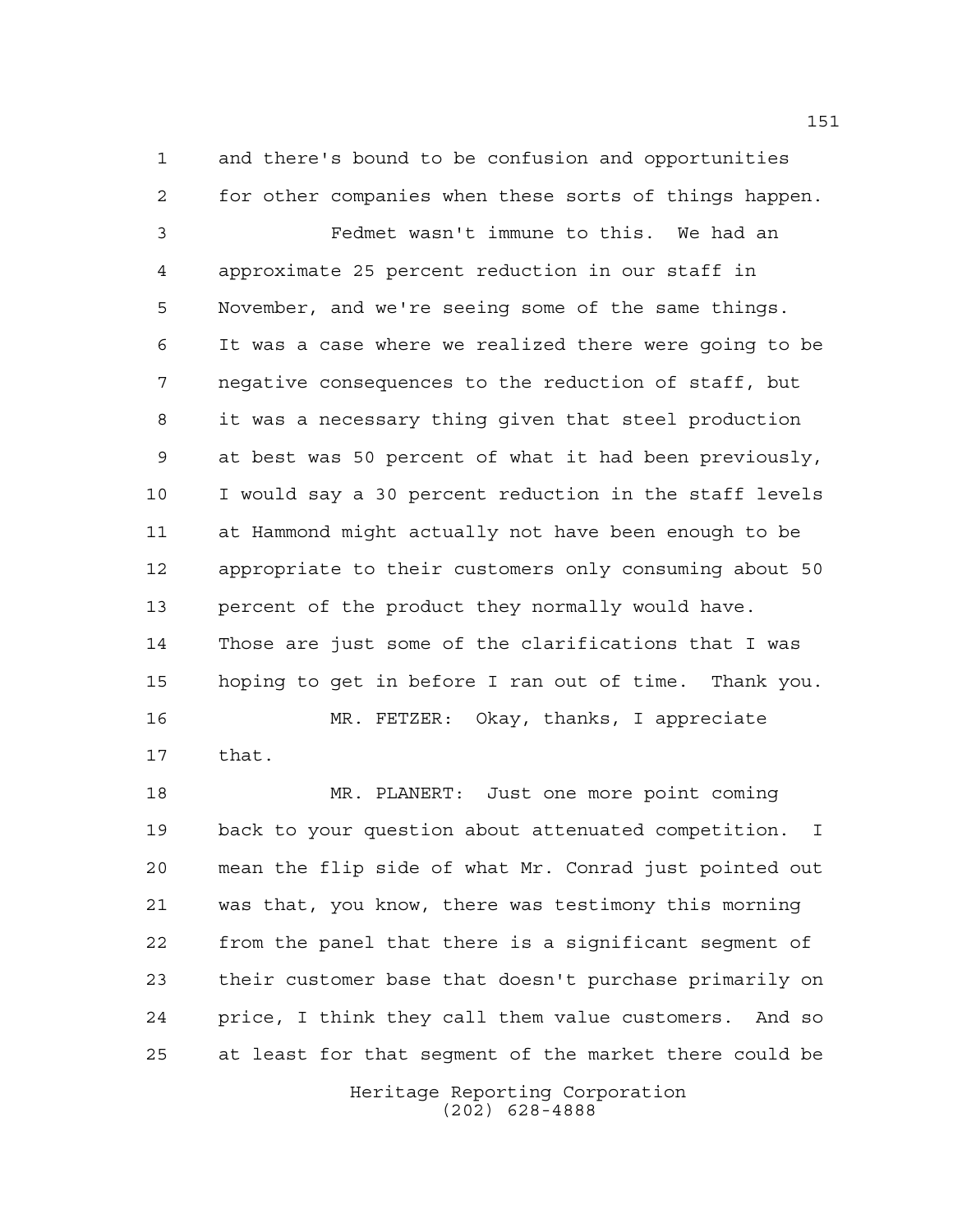some attenuated competition at least as to imports. I mean it may be that they're getting competition from the other large U.S. suppliers for that segment. But at least by their own reckoning, that's a segment of the market where the competition may be a little more attenuated.

 MR. FETZER: No and I appreciate that. And just, yeah, I think I had more comments from the first panel on attenuated competition than the second one, that's why I thought, just wanted to make sure I knew who I was talking to.

12 MS. LEVINSON: Mr. Fetzer.

13 MR. FETZER: Yes?

 MS. LEVINSON: I'd just like to add that Mr. Stein did testify that he does not encounter Resco in the marketplace. So there, you know, at least between him there has been virtually no competition with Resco.

Heritage Reporting Corporation (202) 628-4888 MR. FETZER: And I guess, to follow up on that, is that just for particular end uses or just, I mean is there any explanation behind that? Because obviously they're selling something similar, so is it you're targeting different types of companies? MR. BRIAN STEIN: Well, we're a relatively small company. We have much limited customer base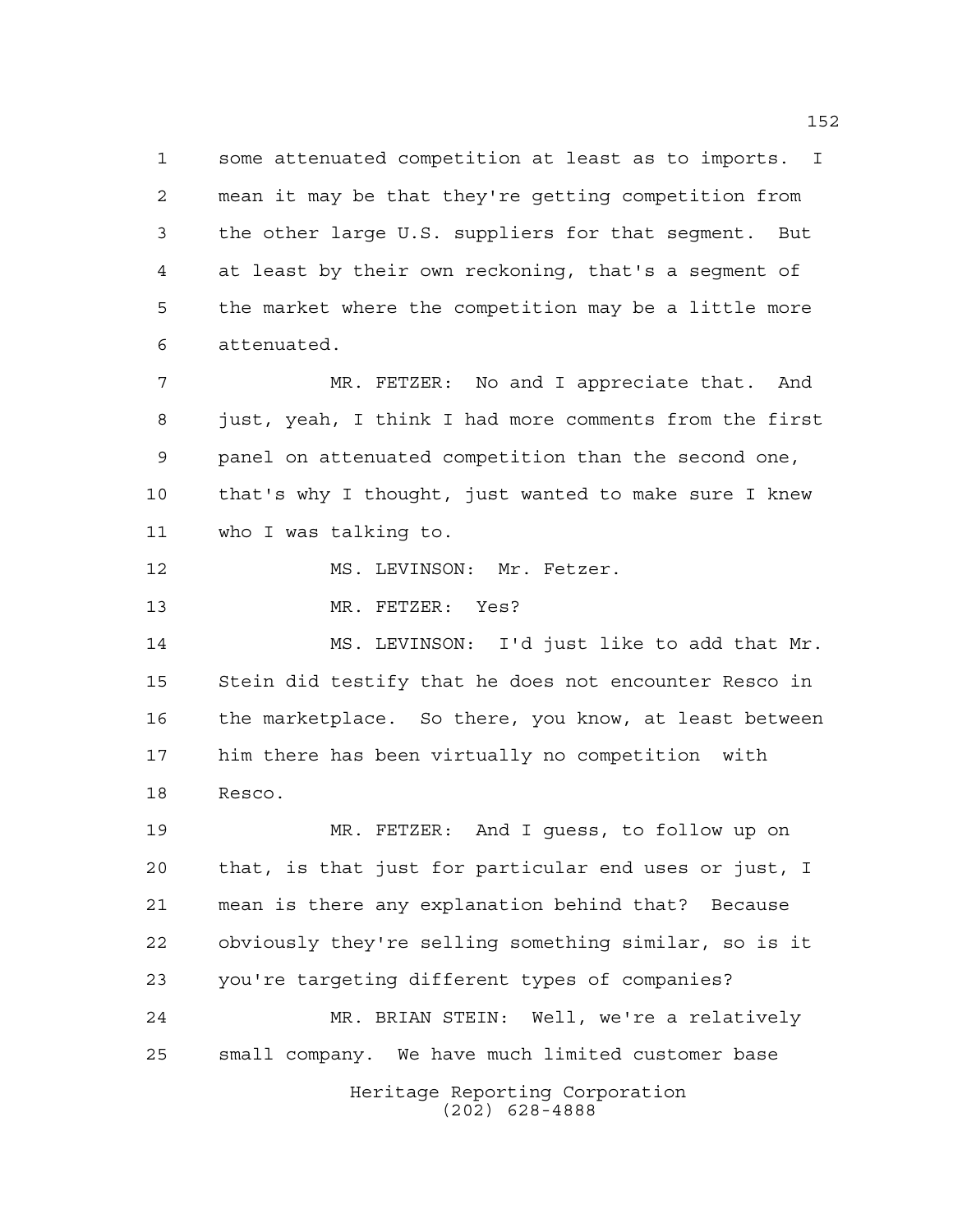than they do. They serve or try and serve every customer to the best of their ability, and we either target what we can or can do best, and in the course of going to any customer you typically have ten suppliers all lining up to try and make that sale. Really what my comment's based on is where we compete, it's normally not against Resco, it's against another domestic supplier mainly or other Chinese suppliers. They're not a heavy, I couldn't tell you where their price points are based on any customers of mine.

 MR. FETZER: Now, when we're looking at this stuff, and we're not just looking at Resco, we're looking at the whole domestic industry, so could you speak, I mean you are competing against the domestic industry, maybe other companies than Resco then, okay.

 MS. LEVINSON: Mr. Fetzer, I'd like to add one more thing on your price comparison, on pricing data. You know, it is of course a matter of public record that the Office of the United States Trade Representative has filed a complaint with the WTO complaining that exporters of magnesite and other raw materials from China have artificially priced their products, particularly high in part, and that the Chinese government is controlling the exports and the price of those exports by limiting the supply that can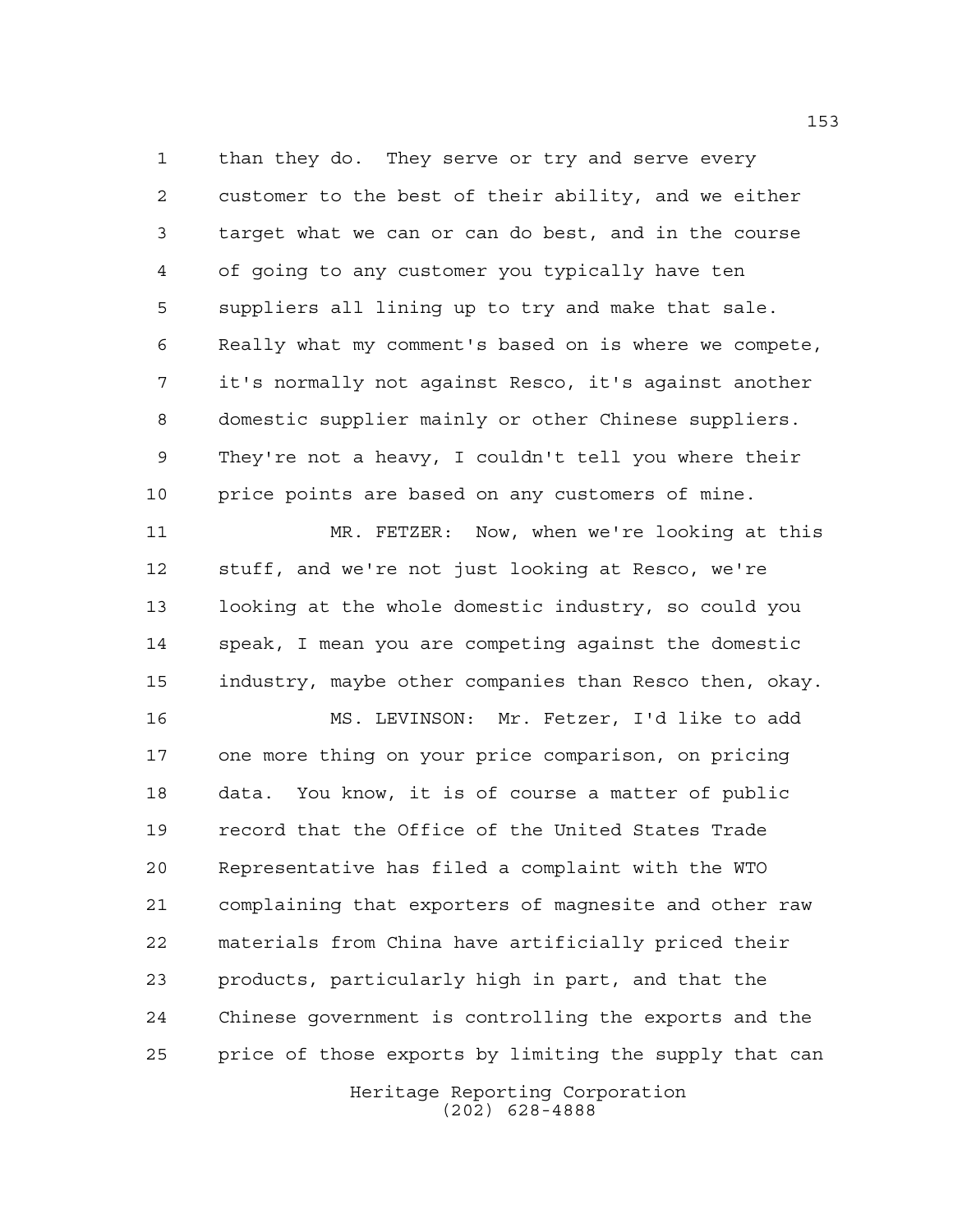leave China.

| $\overline{a}$ | Resco and the other domestic producers are            |
|----------------|-------------------------------------------------------|
| 3              | importing the magnesite from China. They are the ones |
| 4              | that are paying what the USTR is calling an           |
| 5              | artificially, and illegally artificially, high price. |
| 6              | Our clients are not paying that price. They are       |
| 7              | purchasing from Chinese suppliers who have access to  |
| 8              | the magnesite in their country, and that makes a big  |
| 9              | difference in terms of how the pricing ends up.       |
| 10             | Okay.<br>MR. FETZER:                                  |
| 11             | MS. MENDOZA: Mr. Fetzer, could I just also            |
| 12             | add?                                                  |
| 13             | MR. FETZER: Sure.                                     |
| 14             | MS. MENDOZA: I think on the side of our               |
| 15             | panel, I think I heard both Mr. Stein and Mr. Stein   |
| 16             | both say that there was a big relationships with      |
| 17             | clients, long term relationships with clients were a  |
| 18             | very important factor segmenting the market and that, |
| 19             | I quess due to just particular customer requirements, |
| 20             | oftentimes they tend to stay with a single supplier   |
| 21             | and work with that supplier over time. So I don't     |
| 22             | think we're contradicting that at all. I mean I heard |
| 23             | the U.S. industry saying that and we certainly agree  |
| 24             | with that.                                            |
| 25             | MR. FETZER: No, and actually I did want to            |
|                | Heritage Reporting Corporation<br>$(202)$ 628-4888    |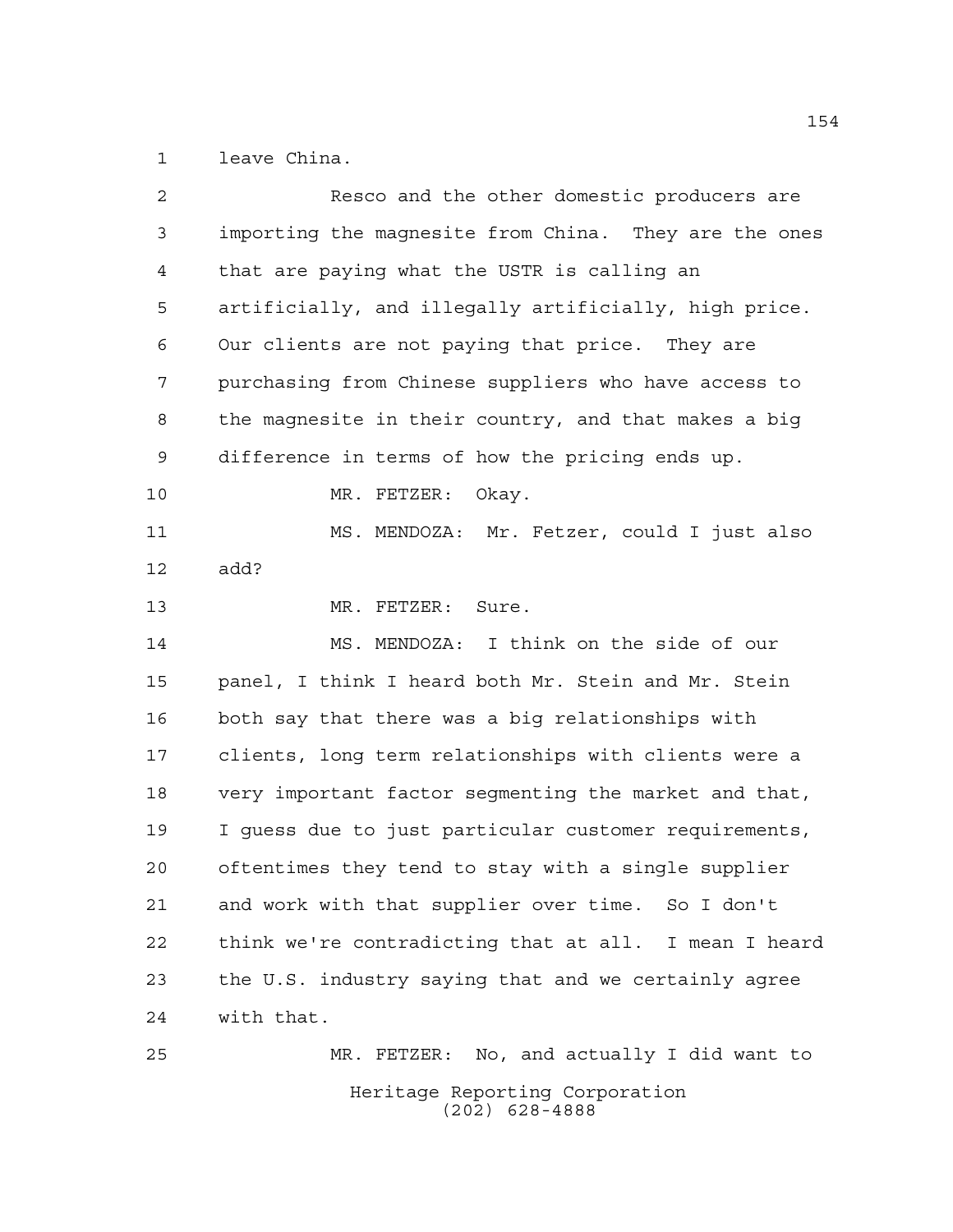follow up on that. I mean this morning we heard I believe a statement that generally customers like to stick with one supplier and not, you know, maybe diversify within the domestic industry a little bit. Do you find that also the case? You form these long term relationships, you tend to deal with this, the customer likes to deal with one supplier?

 MR. CONRAD: In a situation like the one we have today where the steel companies are struggling for their very life, those kinds of relationships and even, to a certain extent, service will become secondary, and they will start to broaden out a bit. They don't want to carry inventory. Having multiple suppliers increases inventory levels.

 So, yes, those things were true in the past, but it's a little different world right now.

 The other thing is that can also go the other way. I'm aware of instances where Resco has walked away from two of their historically very loyal customers. Both were in financial jeopardy, and they just walked away and refused to ship.

 So when we're looking at lost sales, I think we need to be careful here. Did they intentionally walk away? Was it not a lost sale, but did they throw the business away for concerns of risk?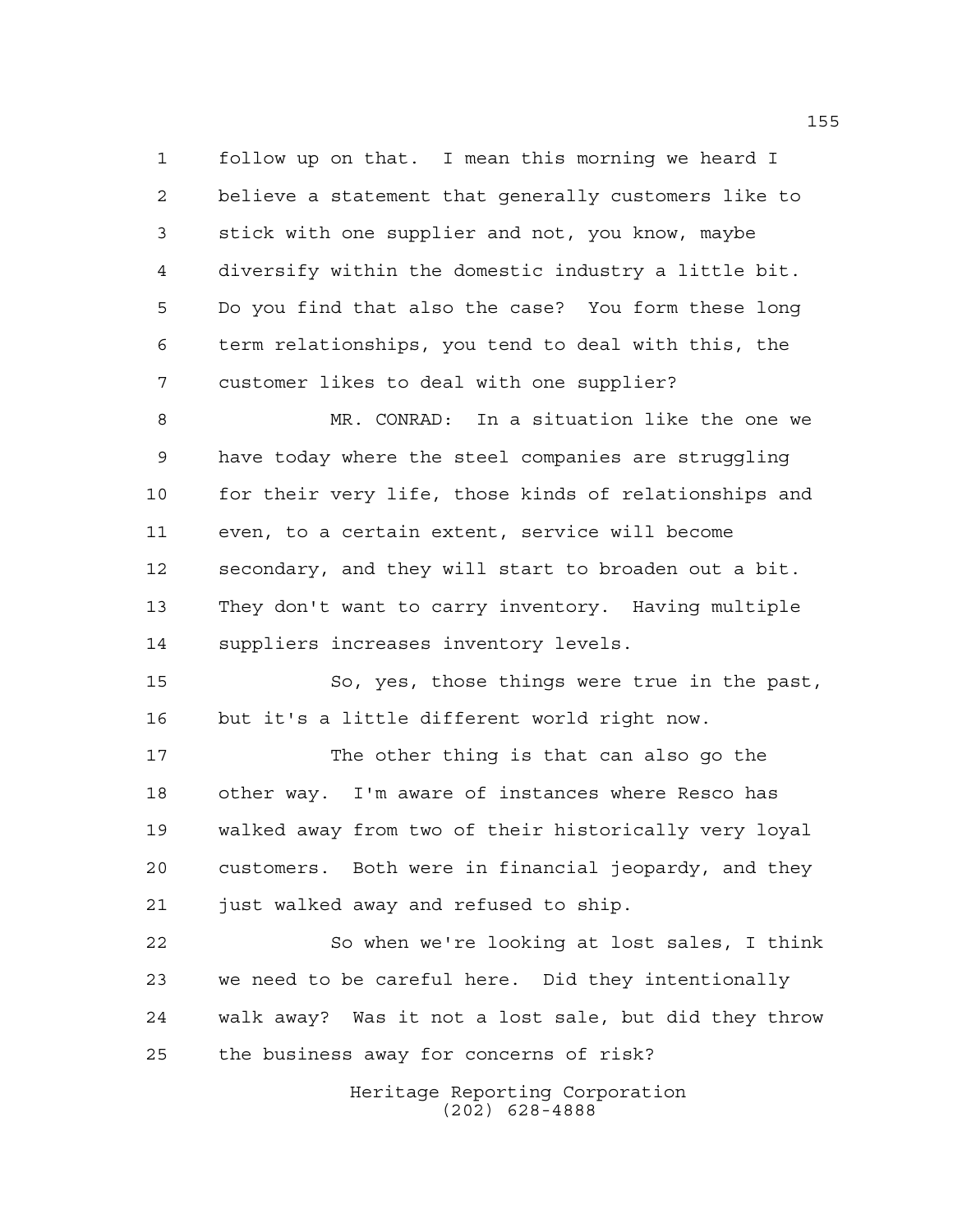There have been a lot of integrated mills, in particular, somebody mentioned, that are idled right now, and I know for a fact that one of their largest customers, the one that uses the laser as part of the program, as they discussed earlier, that plant is idled, and there is a question about whether or not it will ever restart. I would hope that's not considered a lost sale. That wasn't lost to a competitor; that's just simply lost production.

 So as you go through those 26 lost sales items, we need to be careful about what the root cause is for those.

 MR. FETZER: Thanks. I appreciate that, and we do follow up with those individually, as Mr. Joseph Stein suggested earlier.

 This morning, the Petitioners said that about 30 percent of their customers were the sort of long-term relationships, and the rest, I think, they termed as "value," where price might be more important. Do you see a similar type of breakdown or changes in the marketplace along those lines, or is it different for your customers? Particularly, Mr. Stein, could you have a smaller, more select customer base? MR. BRIAN STEIN: Generally, I think I would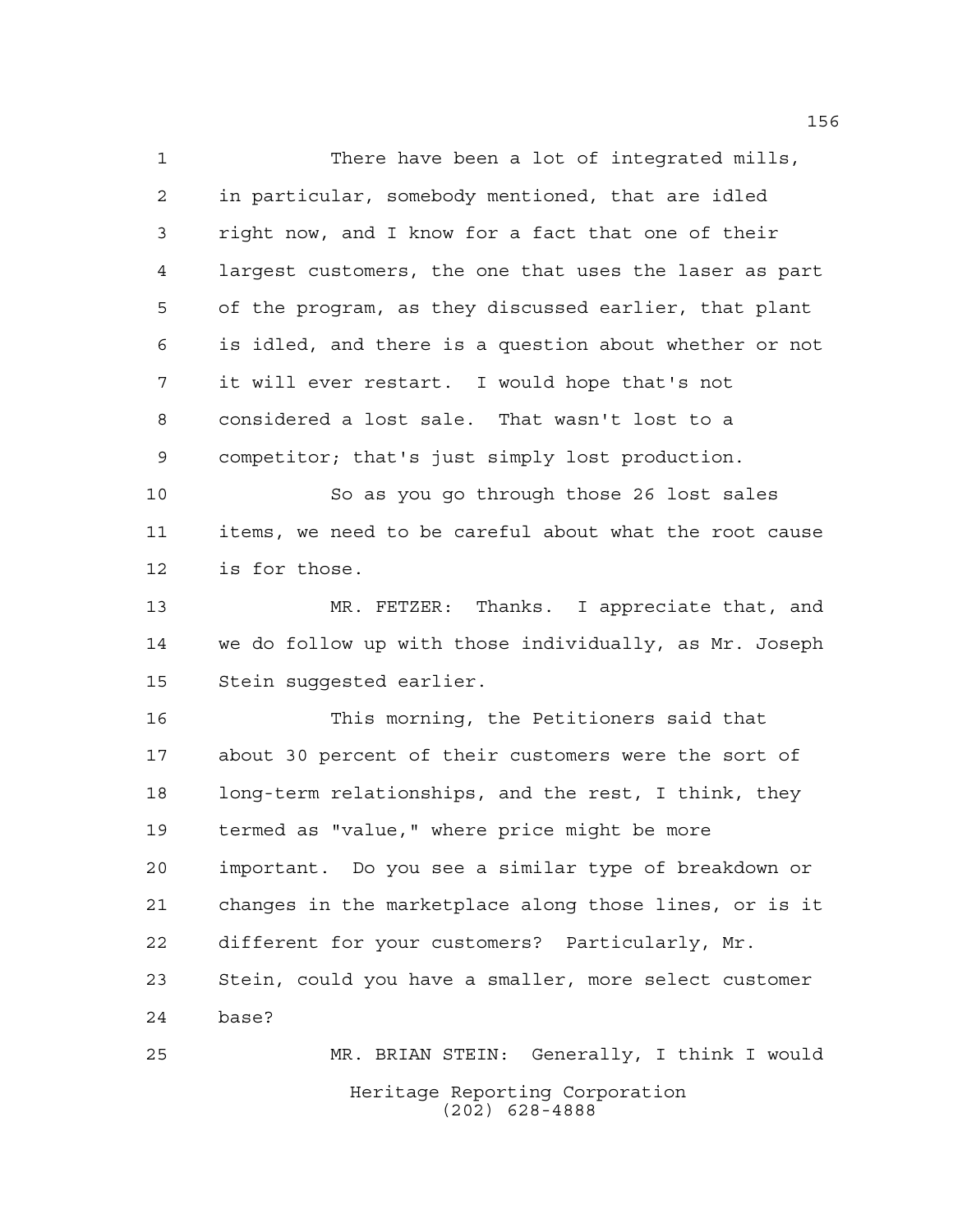be lying if every customer didn't complain about price. That's a fact. You give them a price, and they complain about it, but, at the end of the day, it's the technology, it's the comfort level they have with you, your local agent, your staff, to give the customer what he needs. He is very intelligent as a customer. He knows what he wants. He knows where he wants to find it.

 So, in general, the people who bring him new ideas and new abilities to make his life easier or to lower his costs, he will go with them, in my opinion. MR. FETZER: Okay. Mr. Conrad, do you have

any thoughts on that?

 MR. CONRAD: No. I concur with what Mr. Stein said.

 MR. FETZER: Okay. On this purchasing of raw materials, you said the Chinese producers buy from China. Do we know anything about the other domestic producers, other than Resco? You're saying Resco is importing it. Are we assuming that all of the U.S. producers are importing, and what about the Mexican producers? Do we have any sense on that? MR. THOMAS: They use local ore. MR. FETZER: Local? Okay.

MR. THOMAS: That is, local in Mexico.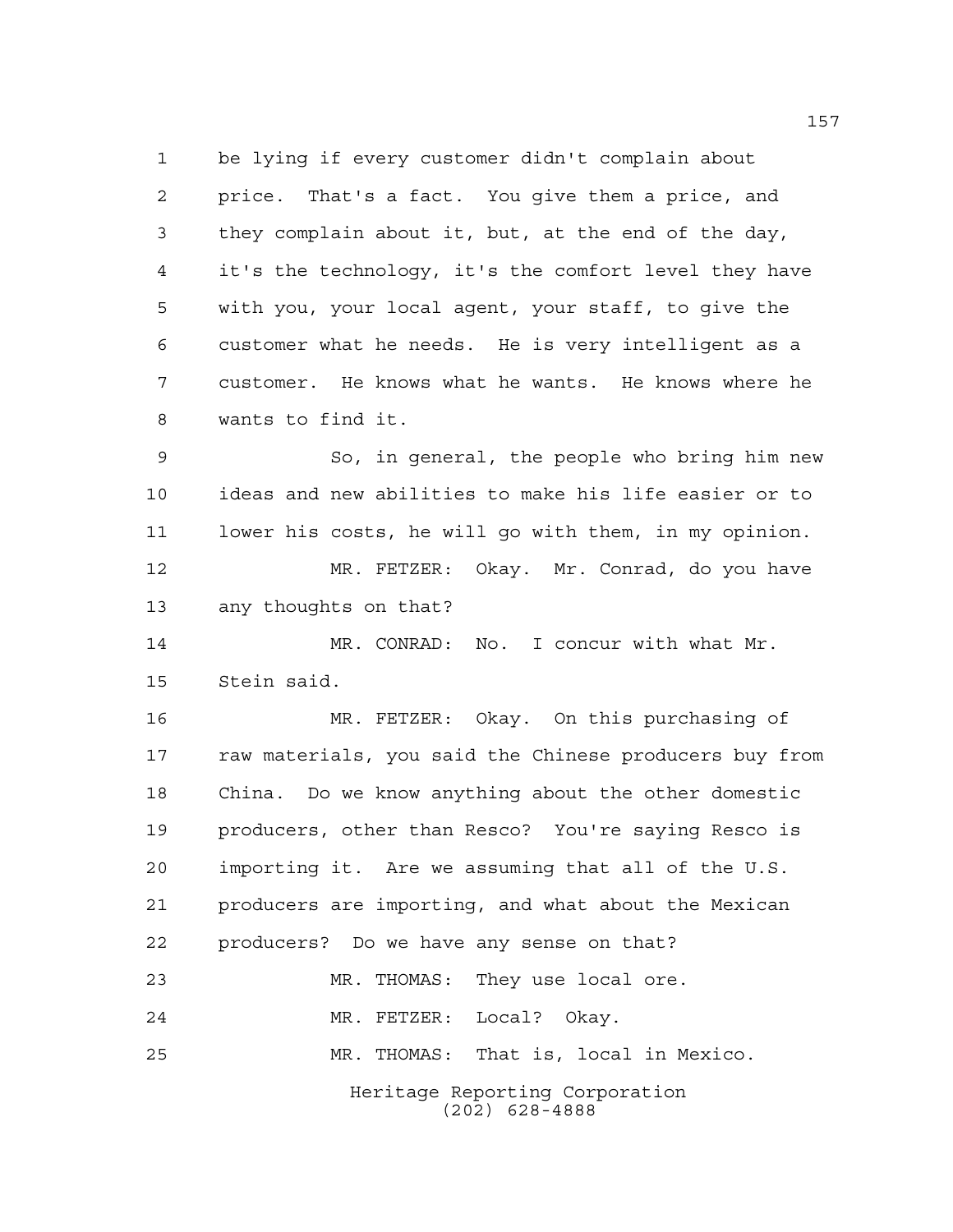MR. FETZER: Okay. The other U.S. producers; is there any sense they are doing the same thing as Resco? MS. LEVINSON: Are you referring to importing the magnesite? MR. FETZER: Yes, importing the magnesite. MR. CONRAD: I can speak to that a little bit, not from my current employment, obviously, where we're dealing with one specific area, but when I did work for a domestic producer, they shopped globally for magnesite. We used Japanese magnesite, we used Turkish magnesite, we used sea water magnesite from the West Coast of the United States, and products were custom built around available raw materials. So all of these sources are available. It's not strictly China. It just so happens that the fusion process, the high-density, low- porosity grain that somebody had referred to earlier, that happens to be predominantly what the Chinese make, and it's the best for brick making, so anything

else is a compromise.

 MR. FETZER: Okay. The ocean freight issue was brought up on a couple of different occasions. I just want to clarify. Is that on the MCB, on the magnesite, or is it on both, the high-ocean freight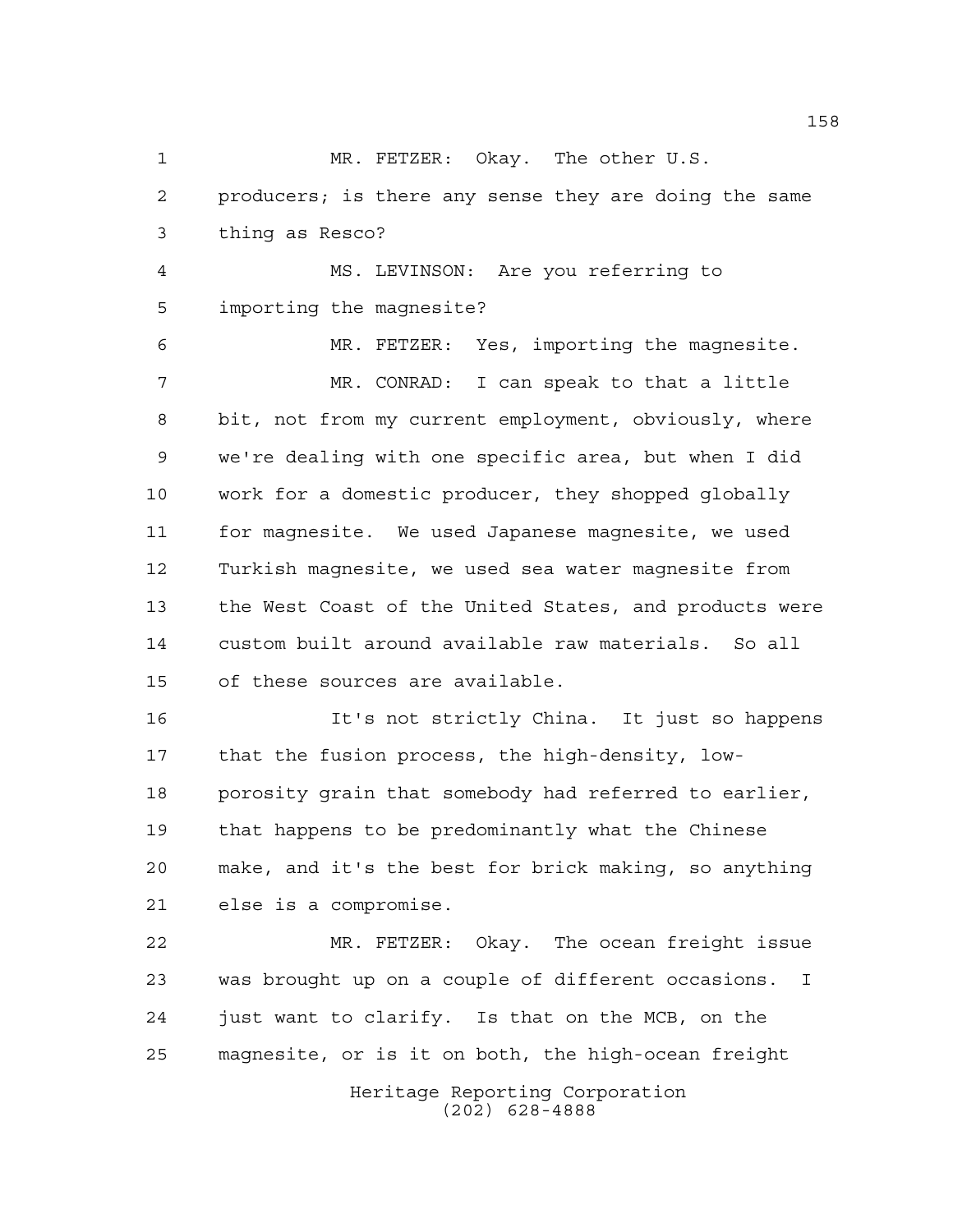coming from China?

Heritage Reporting Corporation (202) 628-4888 MS. LEVINSON: I think Brian had testified that 30 percent of the landed price for the bricks was due to ocean freight, and it was significantly less -- how much was it less for magnesite? MR. BRIAN STEIN: I believe I stated there was about a 75-percent price advantage by shipping in bulk, raw materials in bulk. MR. FETZER: Okay. MR. BRIAN SMITH: I don't know if I want to give the specific numbers, but -- MR. FETZER: No, no. MR. BRIAN SMITH: I think someone had mentioned that, for instance, a 20-ton container, a small, 20-foot container, from Asia landed to a destination in the United States, not necessarily a port -- it may be an "inland port," so to speak -- can be anywhere from \$220 per ton or to \$250 a ton, penalty, basically, for finished products from China. MR. FETZER: Okay. And this is on the magnesite? MR. BRIAN SMITH: For MCBs, finished products, but as for raw material, the purchase price in China, the freight to New Orleans in bulk, 5,000- to-10,000-ton holds at a time, can run anywhere from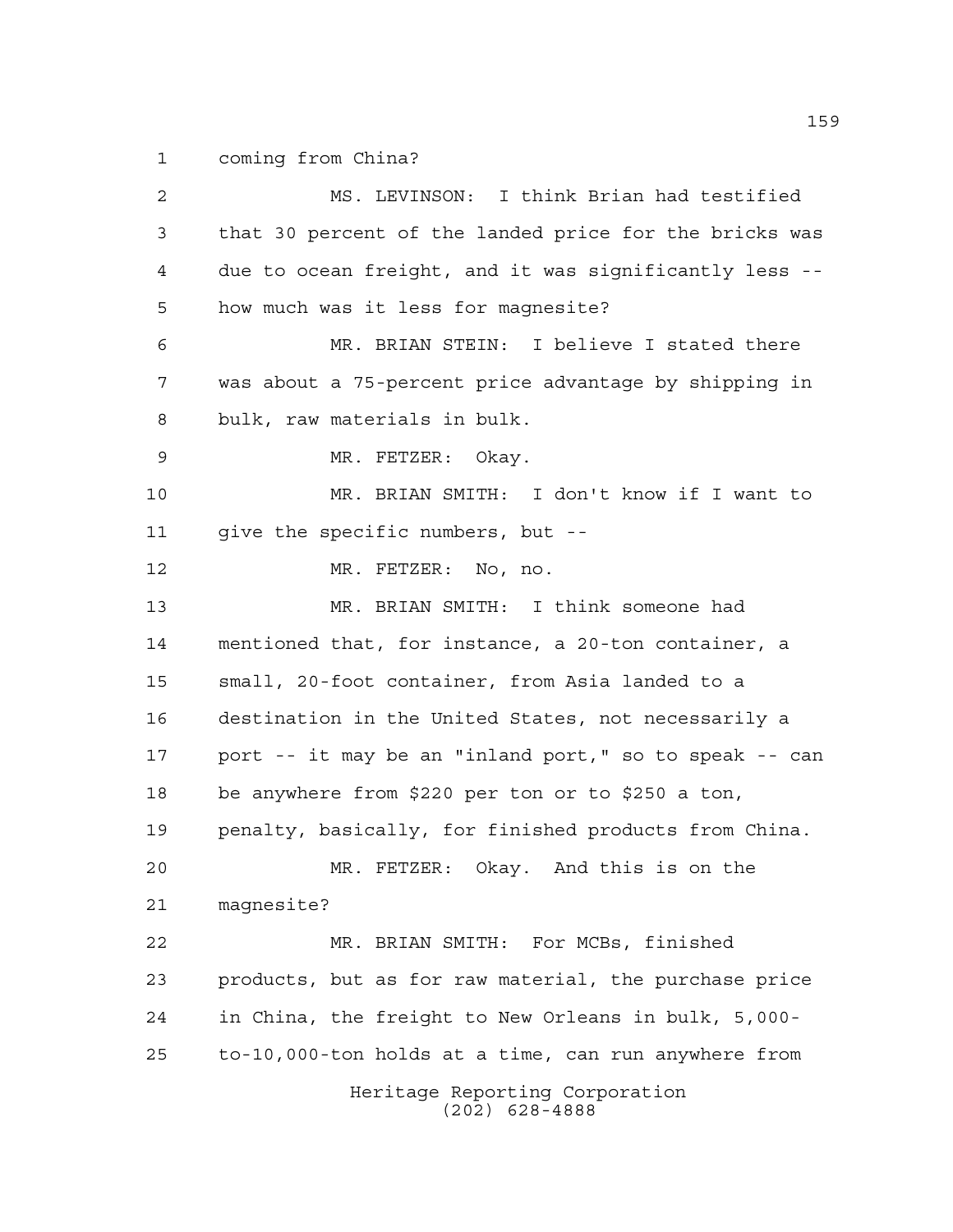Heritage Reporting Corporation (202) 628-4888 \$40 to \$55, and then further barging up the Mississippi River to its final destination, another \$15 to \$20. MR. FETZER: So that's cheaper. MR. BRIAN SMITH: Much cheaper. MR. FETZER: Okay. MS. LEVINSON: The point is, it gives a significant advantage -- MR. FETZER: To -- MS. LEVINSON: -- to the domestics in importing the magnesite. 12 MR. FETZER: Okay. MS. LEVINSON: You have the disadvantages in terms of the higher price, but it's offset partially by the fact that the ocean freight that they pay is a lot less. MR. FETZER: I thought there was an argument made about underselling, that domestics had to pay the higher, or that was more the fact of the Chinese subsidy. I may be getting things mixed up here. I'm sorry. I thought Mr. Cameron made an argument that one reason for underselling was the high ocean freight fee. MR. CAMERON: Well, one of the factors of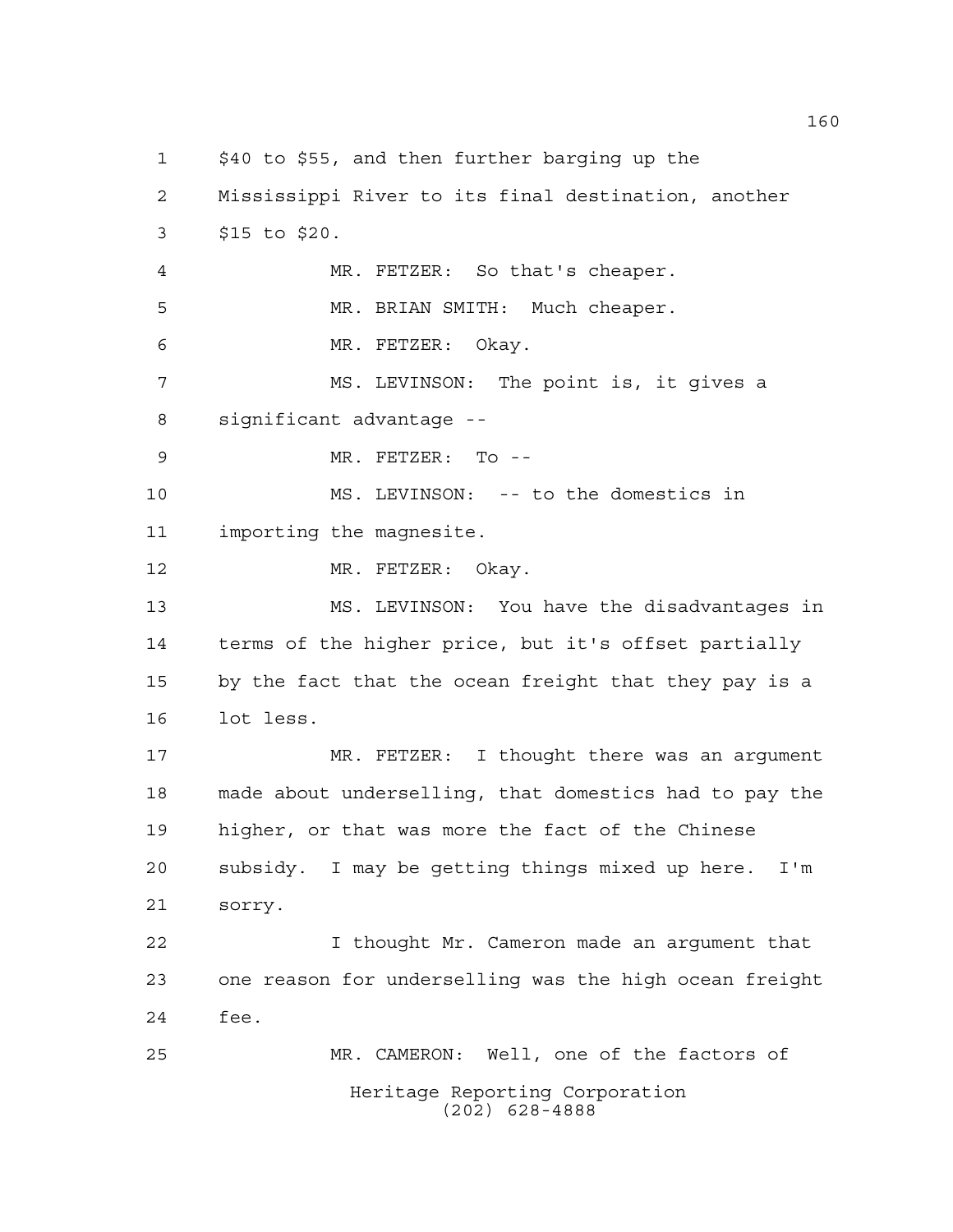the disparity is going to be there are higher ocean freight prices, and there are lower ocean freight prices for the U.S. industry, but I think you heard this morning the argument was that the higher prices were due exclusively to the export controls and the additional costs in China, but, all in all, what we're saying is these things kind of work out and that there actually are higher costs in terms of the imported finished product than for the raw materials, which gives the U.S. industry an advantage when they are importing raw materials.

 MR. FETZER: Okay. In terms of Mexico, with this issue with freight, do they have an advantage or a disadvantage because of this since they are getting it from a local source? Would that be a cumulation issue maybe?

 MR. THOMAS: It's my understanding that the product from Mexico is shipped to the U.S. by truck and that the cost of that shipment significantly limits how far into the U.S. it can efficiently be shipped. So, in general, it's limited to the Southeast, the Southwest, and perhaps the lower Midwest. They can't reach up to where the big, integrated mills are, around Cleveland and Chicago and so on, as a general rule.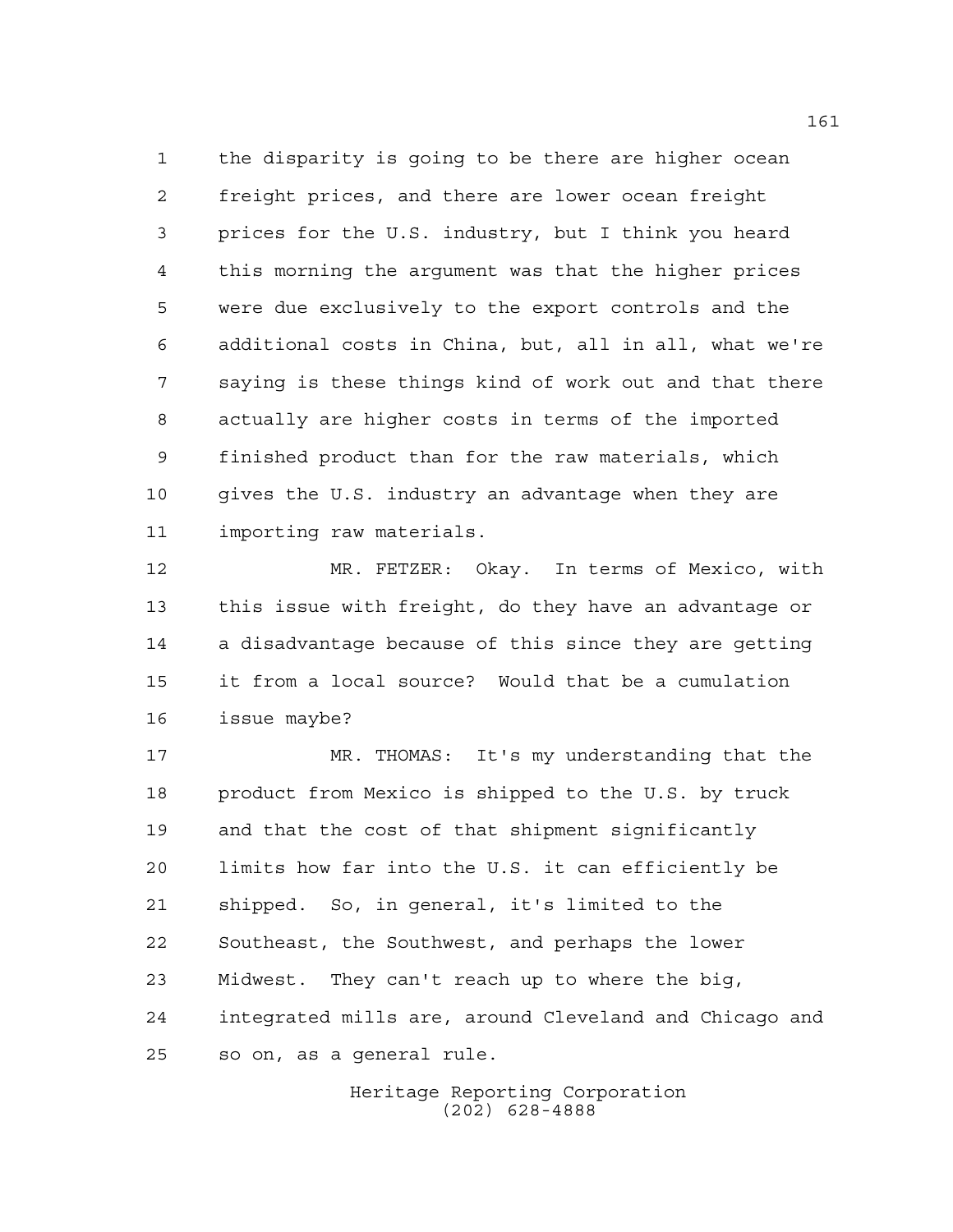MR. FETZER: Thanks. I forgot. I think I heard this somewhere on the record, but is there a movement -- I think this draws on Mr. Conrad's testimony earlier about talking about the fact that price matters in terms of -- I believe you said price per ton of steel -- is there a movement towards having contracts not per ton of MCB but per ton of steel? Has there been a movement towards that? Is it a big issue in this marketplace right now?

 MR. CONRAD: It's becoming a much larger issue. As these companies struggle to survive, they are looking to shed risk. I know of at least eight new contracts in the last two months that are exactly what you're describing. The supplier goes in, takes over everything, supplies 100 percent of the product, but the amount of revenue that he can get is capped. There is a fixed price per ton of steel made. That's his entire revenue source.

 So whether the operation is smooth or not, whether the performance is there or not, the customer has a fixed cost. So they have looked at their situation, and they have decided that we can operate with this particular cost, and they look for a supplier who is willing to take that on and take on that risk for them for the incremental business.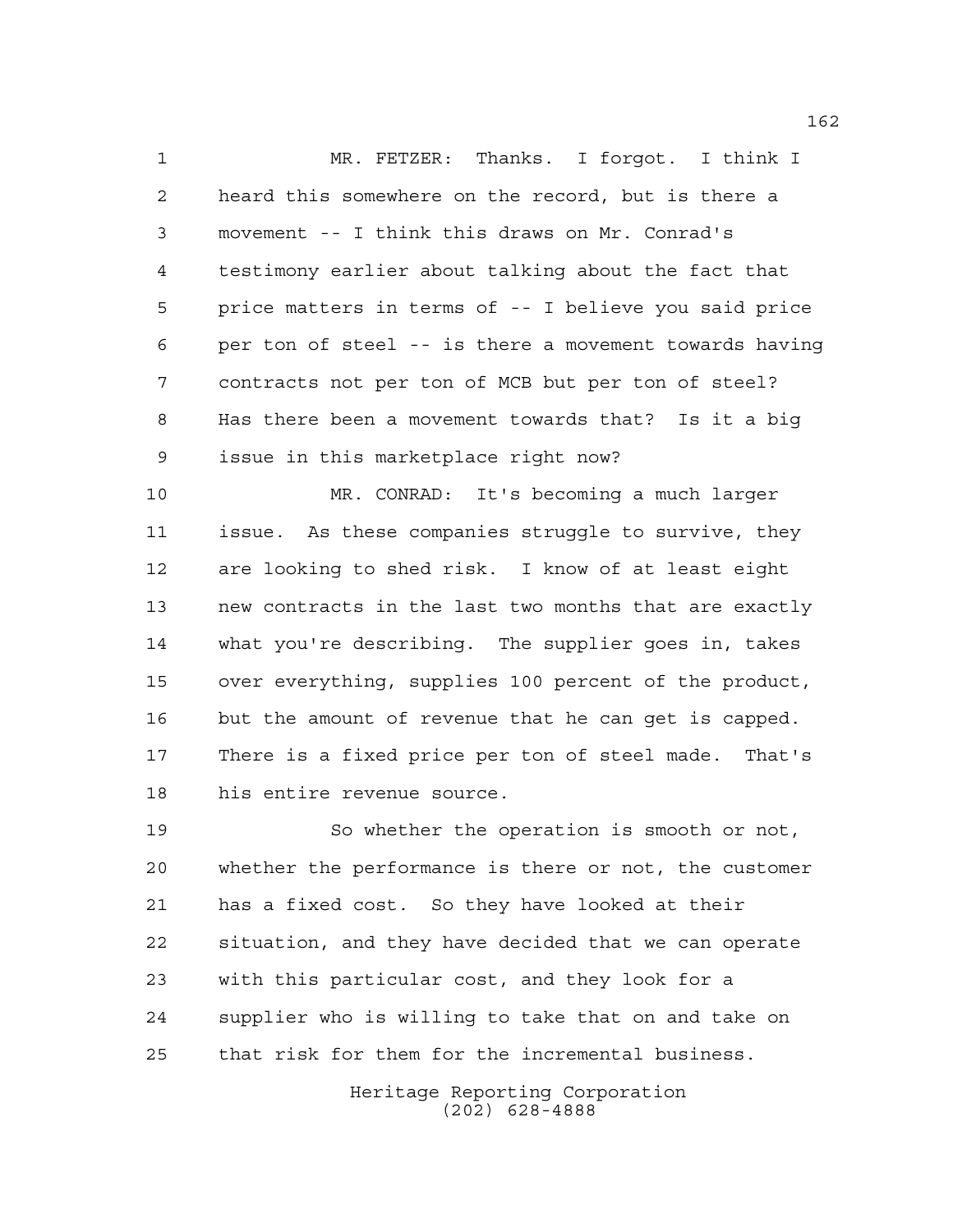We're not pursuing any of those, have not signed any new contracts. I heard a comment earlier about the bundling, that the MCB was the gateway, and you get into the rest of the business that way, and yet I see one of the drawings up here is of a dolomite ladle, and I can tell you that Fedmet is not in the dolomite business, so that would not be applicable to us whatsoever, and it's a large reason why these most recent contracts haven't been of any interest to us. We don't have the depth of catalog in order to be able to do that, so I think that argument sort of falls on its face.

 MR. FETZER: Okay. If someone is pricing per ton of steel, is there a different level of service, or is it just a question of taking on risk, and you're just making sure you're taking on the risk that you might come up with less steel, given the amount of MCB that's going in?

 MR. CONRAD: I'll only speak for Fedmet, but if we were assuming that risk, we would certainly put the boots on the ground to watch things and to try to tweak things to try to help and work with the customer in order to make that a win-win situation. Nobody goes into this looking to basically be a bank or an insurance policy for a steel maker. You have to have

> Heritage Reporting Corporation (202) 628-4888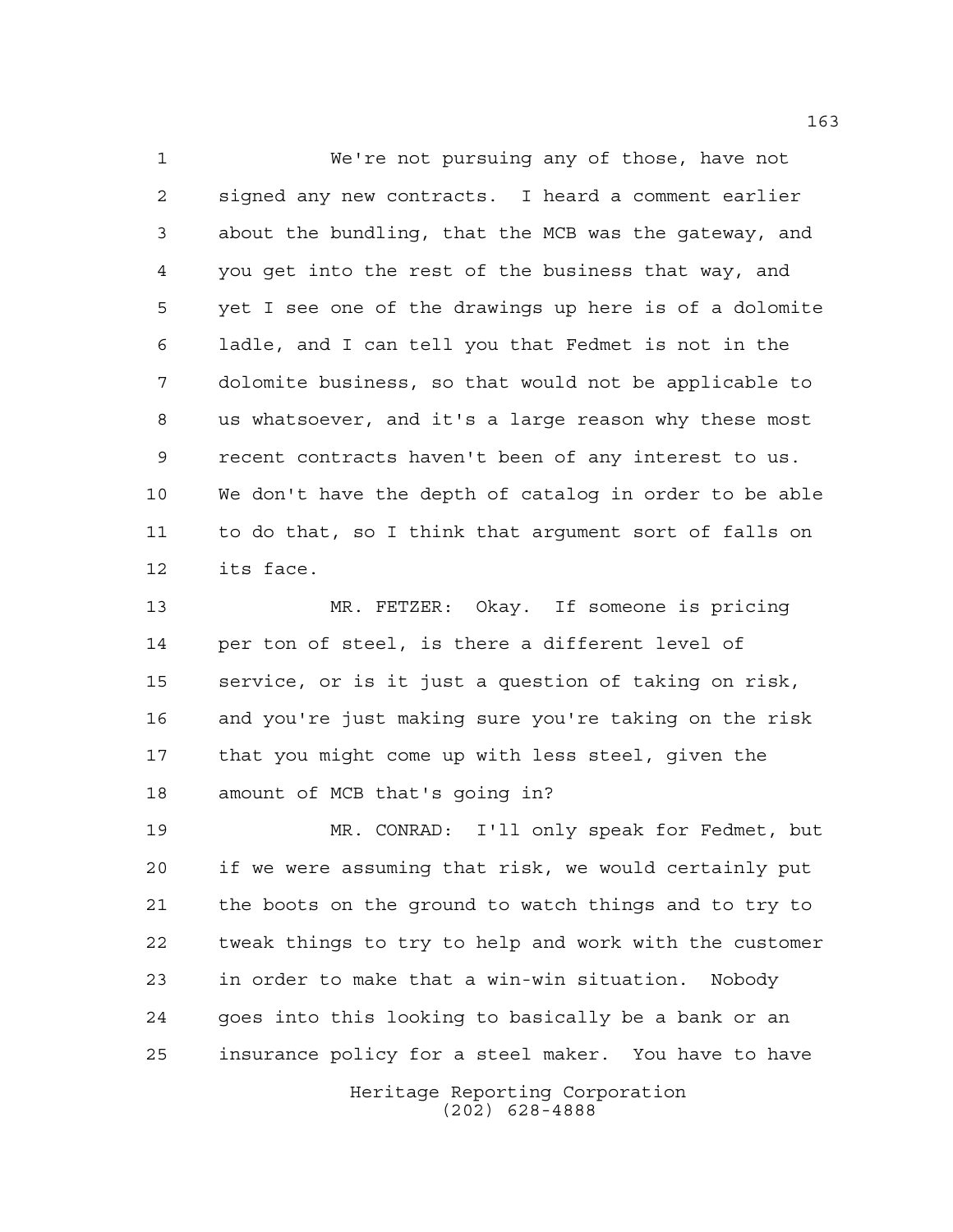some confidence that you can actually do this, and then you would provide that service, both for your own needs and security and for the customer as well. Obviously, they need to be happy with this if it's going to continue.

 MR. FETZER: Okay. Ritchie Thomas, yes? MR. THOMAS: I would agree with that. You have to know the customer and its facilities and each individual facility very well in order to be able to do that.

 MR. FETZER: Okay. I appreciate that. Ms. Mendoza, when you were talking about the steel production driving the trends in the industry, and I posed this question this morning, is there a way to look at steel production in terms of are there public data out there? I think, this morning, the testimony was they have a special formula. They use proprietary information that they can provide confidentially, but is there any public information we can look at to give us at least rough trends or maybe a series of indicators? I don't know what you based your analysis on.

 MS. MENDOZA: We based it on AISI data, just for steel shipments data, and I guess that would be generally what we would look to in terms of this.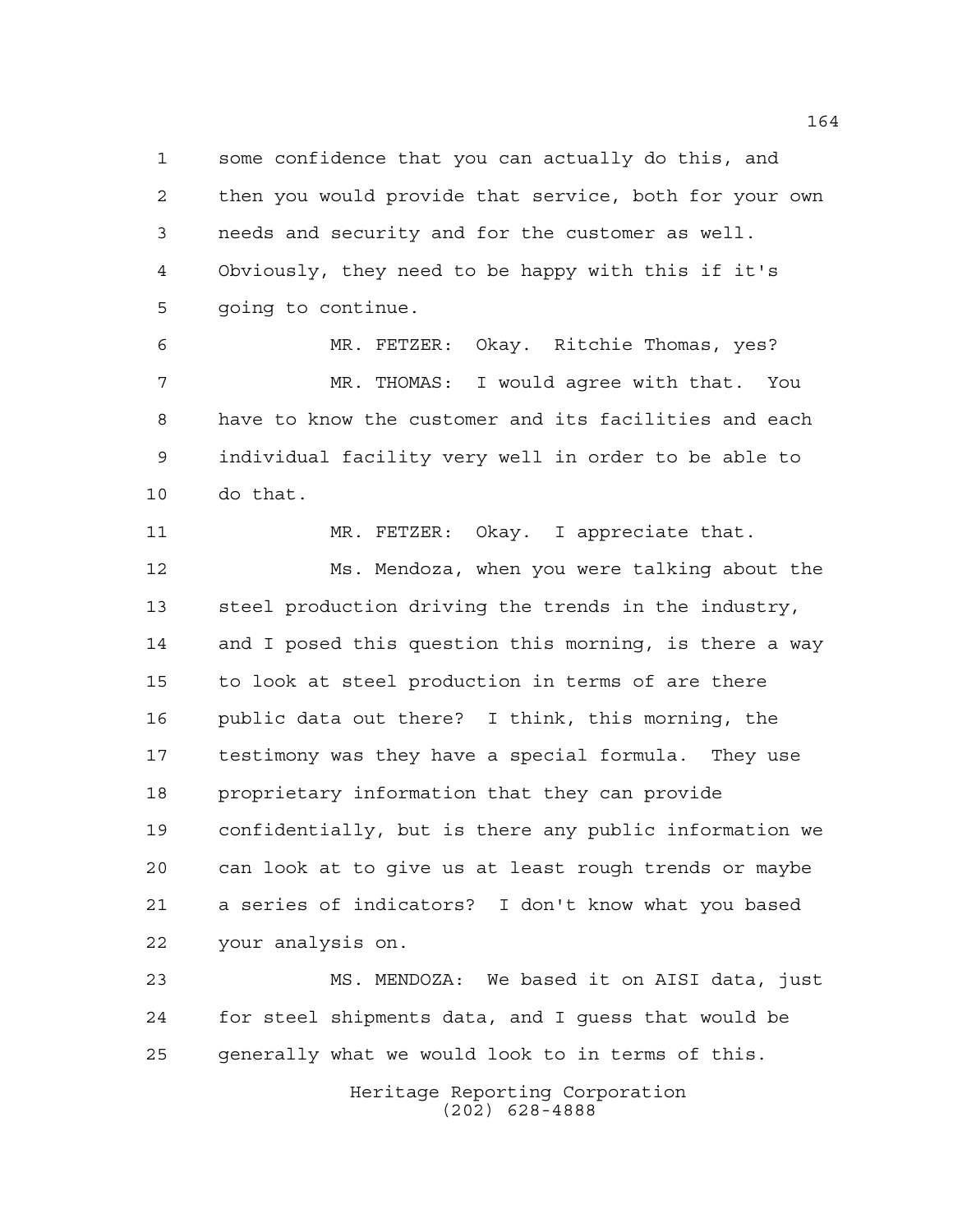MR. CAMERON: I mean, just data source for steel?

 MR. FETZER: Right. Yes. What should we be looking at in terms of looking at demand? If we're saying, "Here is the change in demand," are we looking at --

 MR. CAMERON: I think two things. First of all, the point that was made earlier today with respect to the difference between integrated and electric arc furnaces is very important, especially when you look at the capacity utilization of the integrated producers vis-à-vis the capacity utilization of the electric arc furnace makers, and I believe that AISI, I think that they break that down, but I would have to double-check that.

 MS. MENDOZA: Basically, we believe you can use AISI data, and I think that data is going to be very close to virtually any estimate that people are making. Everybody is talking about 50-percent declines, basically.

 MR. CAMERON: You've got to remember, you're looking at steel making. AISI is good on steel-making data.

Heritage Reporting Corporation (202) 628-4888 MR. PLANERT: I think there's sort of two issues here that maybe got a little bit confused this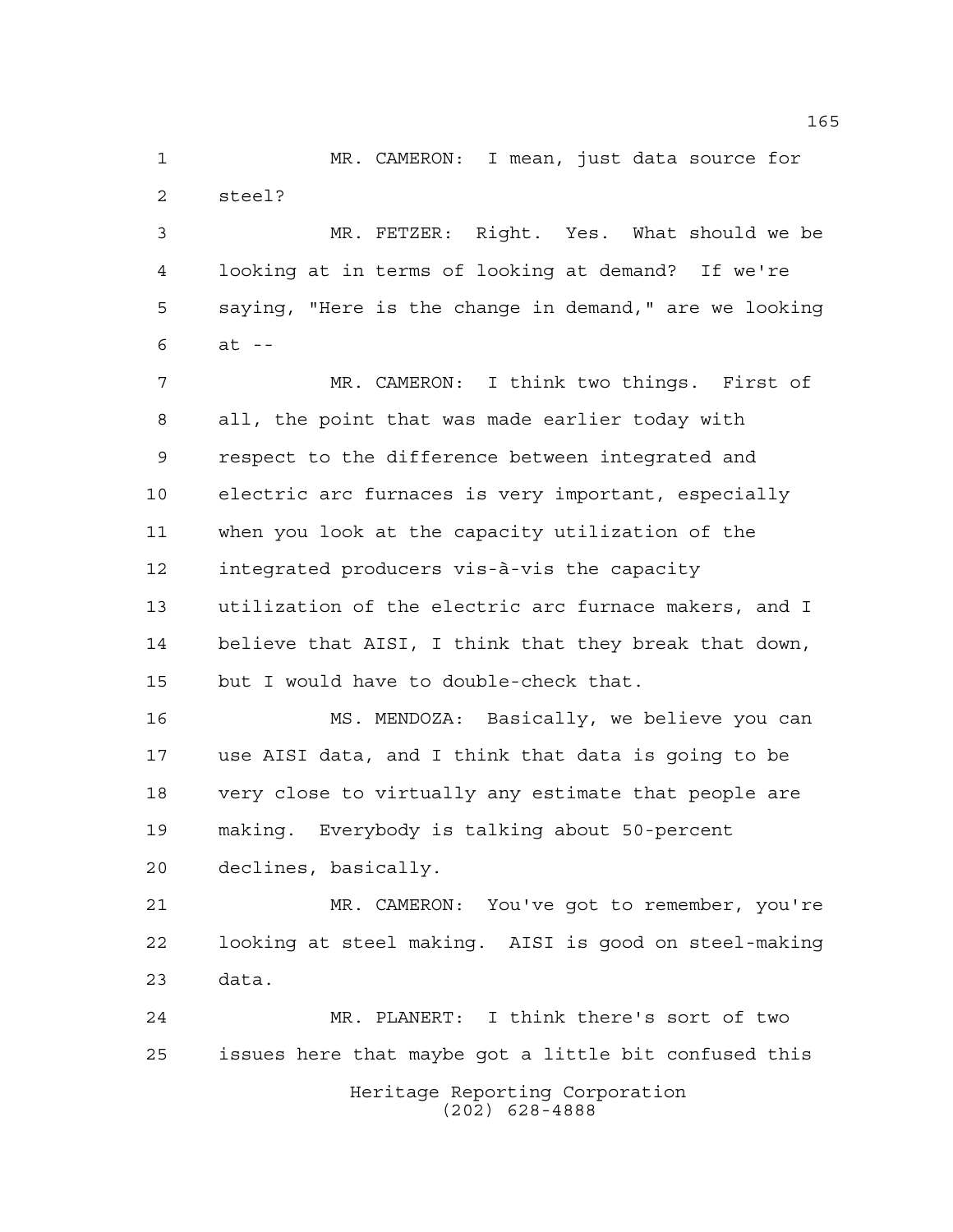morning.

 One is sort of what do you look at to say, okay, the demand is tied to what? Well, it's probably overall steel production, whether you get it from AISI or whatever. The second point is if you want to actually quantify demand and get a hard number, what calculation do you use to extrapolate it, and I think that's where the panel this morning said, well, they have a formula that they have developed that they think works, and we're not in a position to have a strong view on whether that exact formula is or isn't the right one. But in terms of if you just want to know trends, then, okay, whatever the consumption has been -- how much is it going down, how much is it going up? -- I can't remember the specific source of the petition data, but it was, I think, a pretty broad measurement of overall steel production, and, for

 these purposes, particularly given trends that are so dramatic, that's probably going to work.

 MS. MENDOZA: Yes. We're basically talking about trends here, and I think we would base our analysis on AISI data as a good source for determining trends.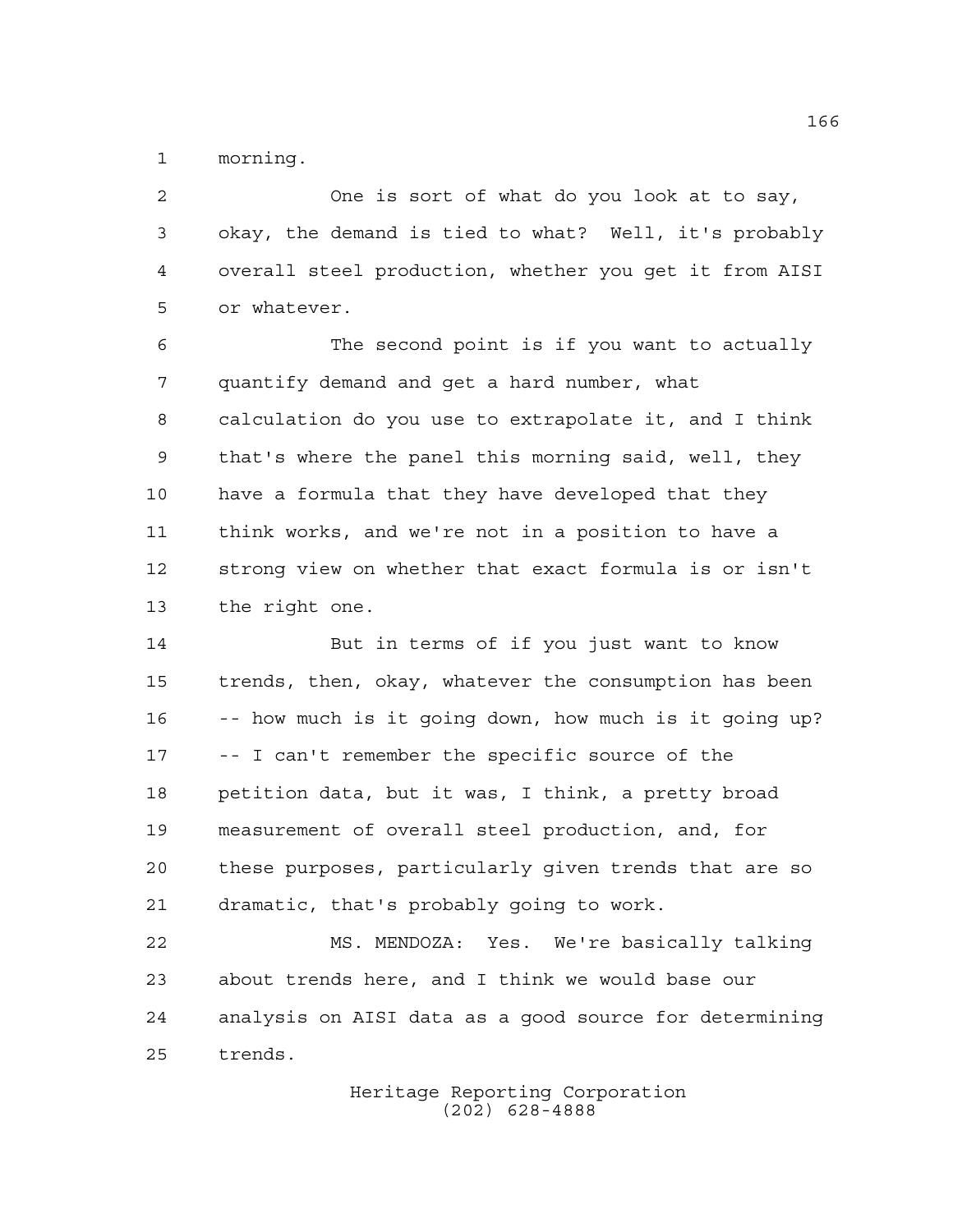MR. FETZER: Okay. Well, if you can just provide that in your post-conference brief, I would appreciate that.

MS. MENDOZA: Certainly.

 MR. FETZER: Okay. Just to cover a few things I talked about this morning, in terms of the cost share and end uses, generally, and this is sort of to straighten out what's in the questionnaire data, the testimony this morning was it was on the lower end, around two percent, in cost share of MCB in the final steel product. It may be higher if you were doing it as a percentage of a furnace or ladling or whatever. Mr. Stein, Mr. Conrad, does that sound -- what's the share of MCB in the final finished steel product, I guess?

 MR. BRIAN STEIN: If I recall, that was split up into market segment or ladle versus arc furnace. Is that correct?

 MR. FETZER: If it is. I'm trying to get a sense of what it is. There could be a range of values.

Heritage Reporting Corporation MR. BRIAN STEIN: Perhaps I misunderstood -- MR. FETZER: The finished cost of steel; maybe it's 10 percent for an electric arc furnace and two percent for an integrated mill, or the other way

(202) 628-4888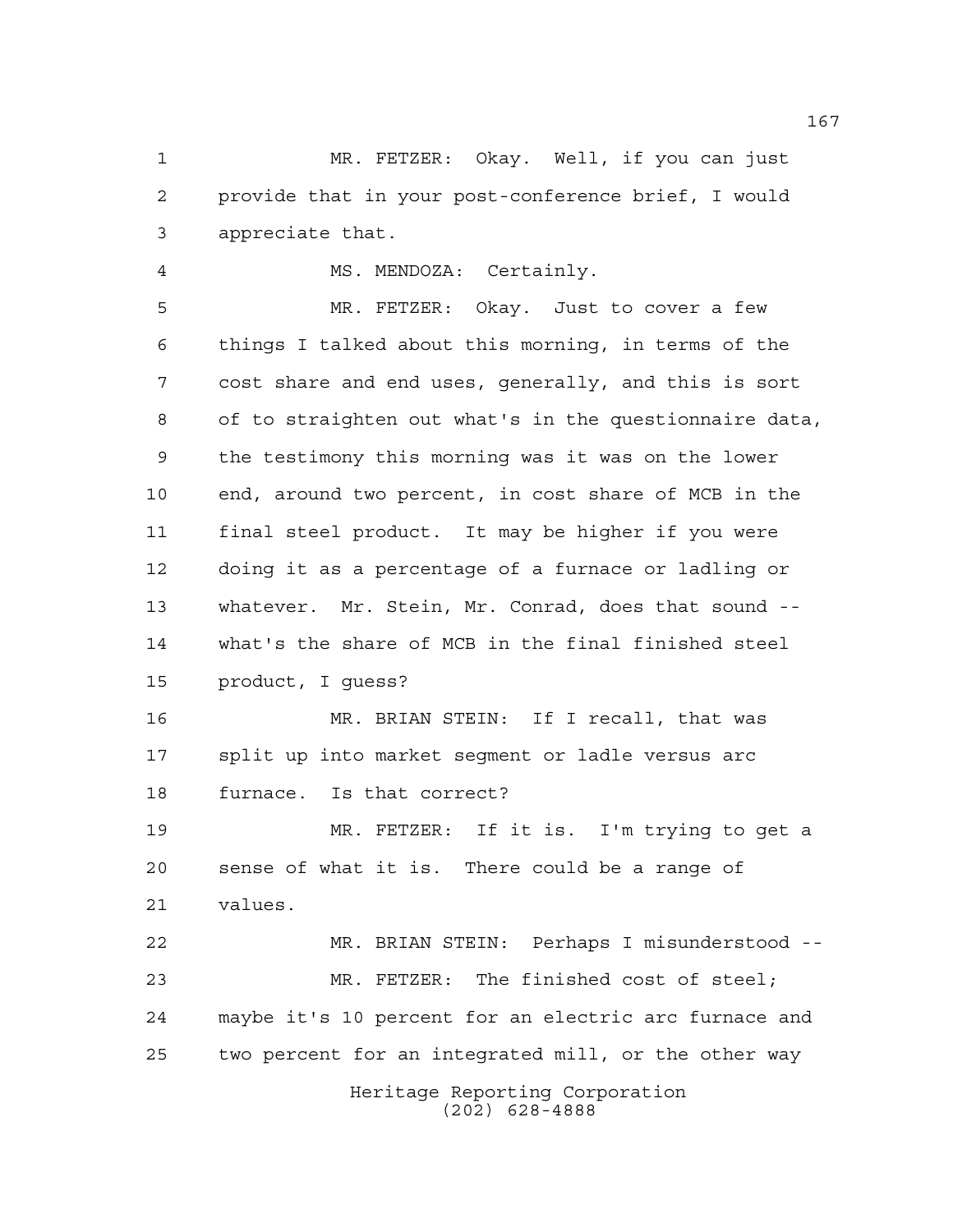around. I don't know, but just -- well, you can qualify it however you want.

 MR. BRIAN STEIN: In general, you look at the steel ladle, the top of those ladles, and it's the working lining only. The ladle is a very complex system. It's got bottom refractory. It's got safety- lining refractory which is not replaced as often. But the MCB is a small portion of the ladle, but it's also the ones changed the most often. In an electric arc furnace, almost the entire lining of brick is MCB, but there is an equal amount of tonnage of nonshaped materials or hearth material, gunning material, to maintain that furnace.

 Look at a BOF lining; it's mainly MCBs, but this is a market segment that one BOF lining is the biggest single vessel that uses MCB in tonnage, pure tonnage, but, years ago, they used to change them every two or three months, now two or three years, so that market has depleted completely.

 So if you're selling to integrated steel BOFs, you're in big trouble, but, overall, MCBs to each vessel has a certain degree. Say, a ladle, it's about 35 percent of the total use of refractories in there. In an arc furnace, it might be closer to 50 percent. So it varies vessel to vessel, but, overall,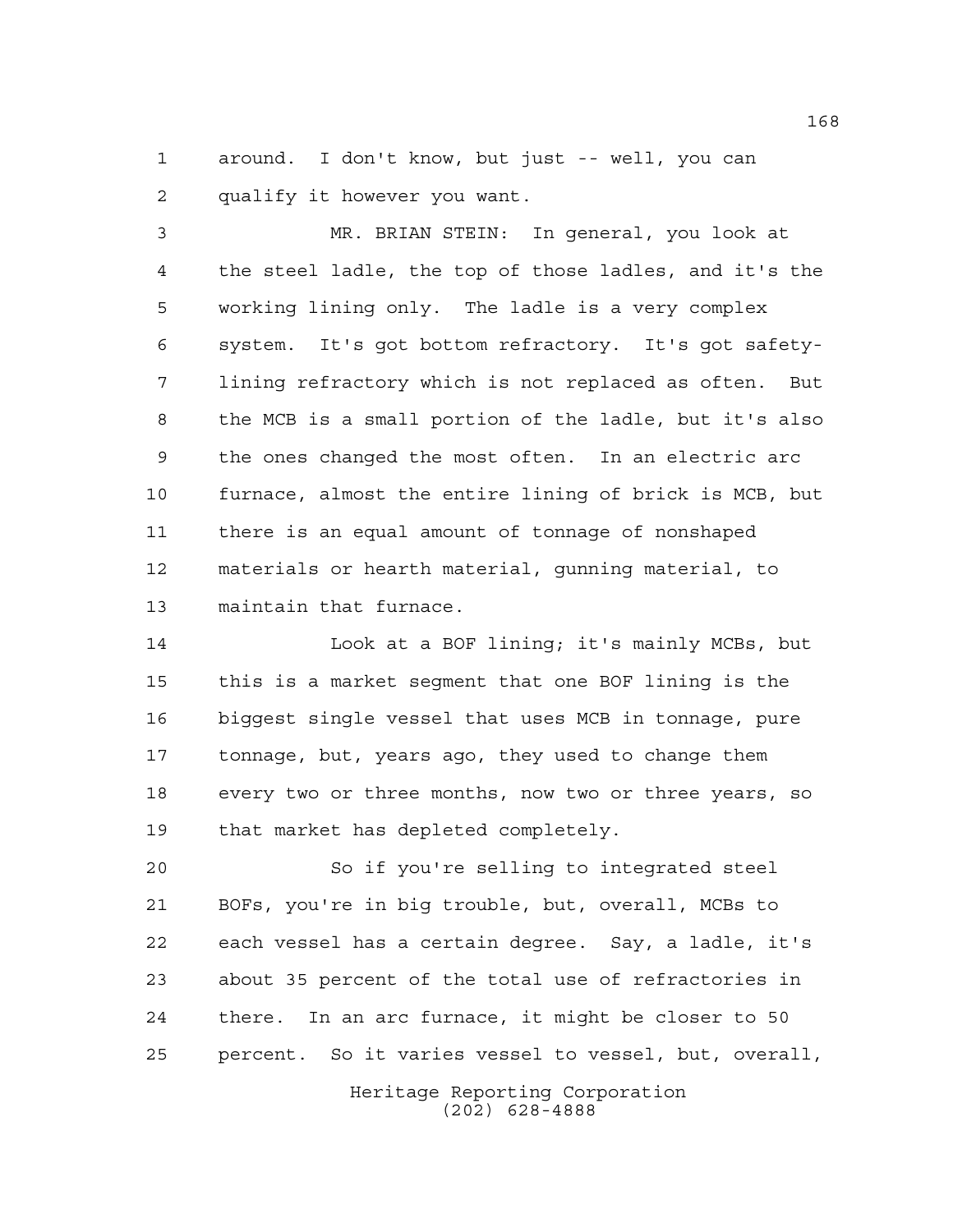I would have to give you an opinion later.

 MR. THOMAS: RHI's estimate is that per ton of steel, it's approximately one percent. MR. FETZER: Okay. I appreciate that. In terms of substitutes, the panel this morning indicated that while there may physically be some substitutes, it's not really, you know, practical. Do you agree with that or disagree with that, in terms of using dolomite, these other subjected substitutes that some Respondents have indicated in their questionnaire responses? MR. CONRAD: Yes. Certainly, there are cases where other products work, and they work exceptionally well. I can think of two customers off the top of my head that use a burned dolomite product in the slag line and get exceptional life with it, and they do that at equivalent cost to the MCBs. The interesting thing about a dolomite product in that application -- I actually witnessed this. I had a customer do this for me. He deliberately damaged his lining, and then it went back around, and he tapped the furnace into it again, and, through proper manipulation and control of his slag, they were actually able to repair the lining. Even at the end of the processing, they brought it back, and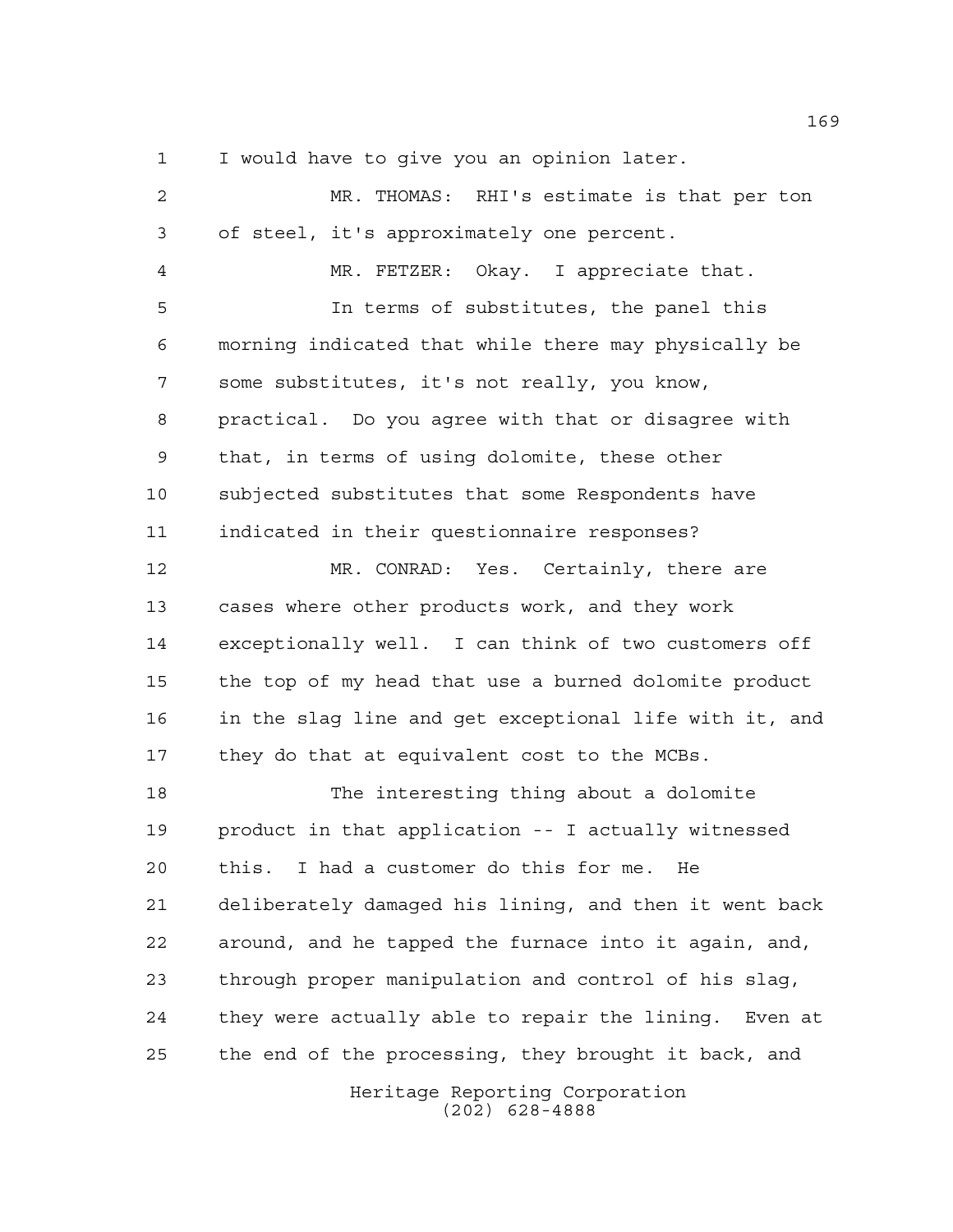it was indistinguishable.

| 2              | They had gone from having a serious cut in             |
|----------------|--------------------------------------------------------|
| $\mathfrak{Z}$ | the refractory -- its thickness was compromised --     |
| 4              | they were actually able to repair it, and there are    |
| 5              | customers who do quite well with that. If you're       |
| 6              | interested in exactly who they are, if you would like  |
| 7              | to contact them, we can do that in the post-brief.     |
| 8              | There are also instances where carbon might            |
| 9              | be detrimental to the process, where noncarbon-bearing |
| 10             | products, regardless of performance, are dictated by   |
| 11             | the needs of the manufacturer in order to get the      |
| 12             | carbon levels in the steel where they want. In most    |
| 13             | cases, the carbon is beneficial, but it can actually   |
| 14             | be a tramp element. It could be a detriment in the     |
| 15             | case of making low-carbon steels or making stainless   |
| 16             | steels.                                                |
| 17             | So, to generalize, to paint these things               |
| 18             | with a broad brush, I think, doesn't do service to the |
| 19             | amount of variety there is in the steel-making         |
| 20             | process. You're well-versed in steel. I think you've   |
| 21             | got a sense of that, that it's not a cookie cutter     |
| 22             | type of thing, and there are other products that, in   |
| 23             | the right application, would work, but certainly, by   |
| 24             | and large, the vast majority of ladles today run the   |
| 25             | MCBs.                                                  |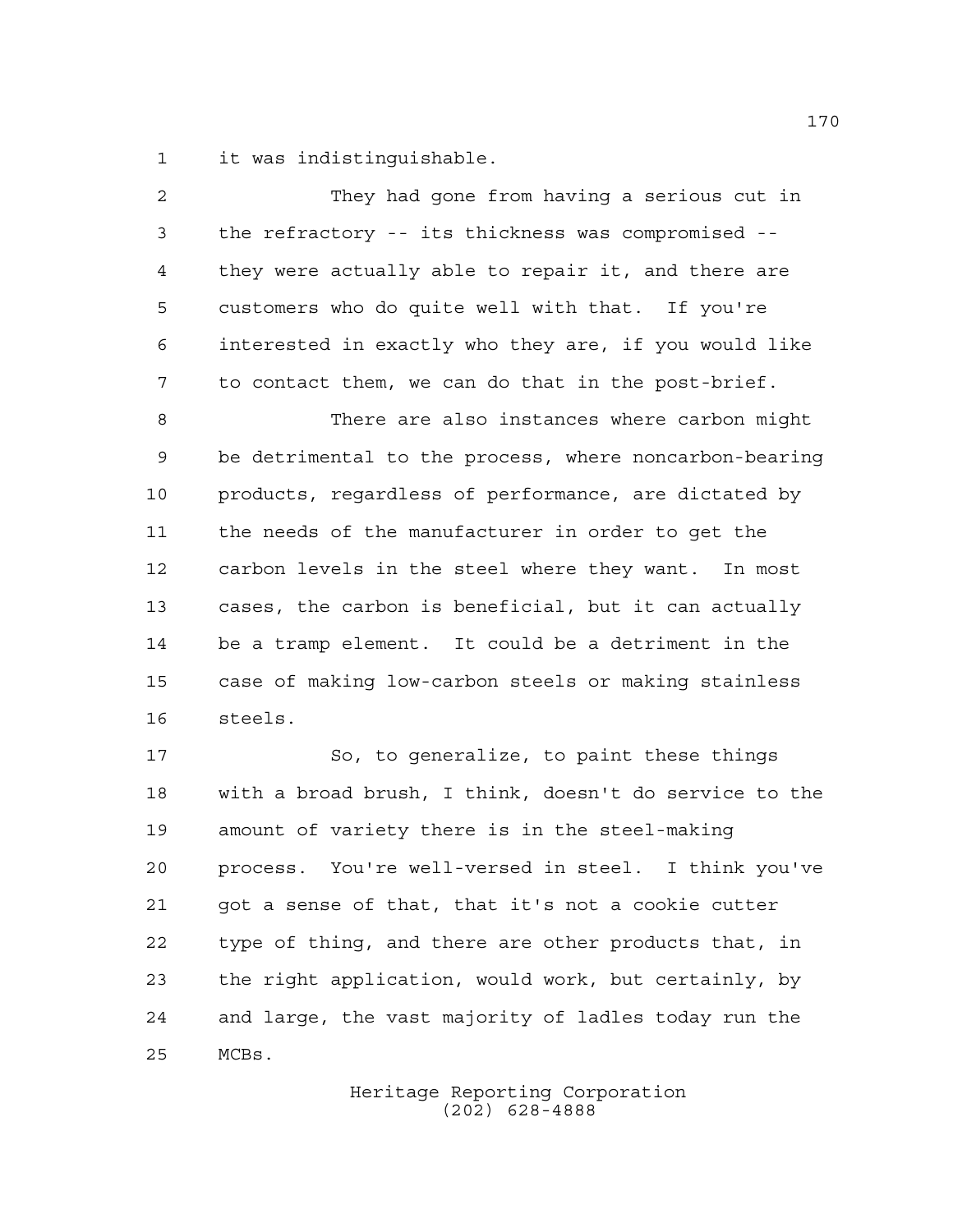MR. FETZER: I don't profess to be an expert in steel, just more of an expert than in MCBs. It's all relative. MR. CONRAD: By the end of this, that may change. MR. FETZER: We'll see. I appreciate that. Mr. Stein, do you have any thoughts on substitutes? MR. BRIAN STEIN: In general, I agree with everything that Mr. Conrad had stated. Let's face it, MCBs were invented by the Japanese in the mid- seventies. We made about 100 years of steel making before MCBs existed. So, yes, there are alternatives. Are they better than MCBs? Maybe not, but there are certainly alternatives. So, in general, MCB is the best choice but not the only choice. MR. FETZER: One thing, if you can give me a sense, and this can be in post-conference, of what percent this might be. Is this sort of maybe five percent of, you know, that could use this as a substitute of applications for MCBs or 10 percent or half, or is it a very niche type of thing? If you could give me some kind of rough estimate, that would be great.

Heritage Reporting Corporation (202) 628-4888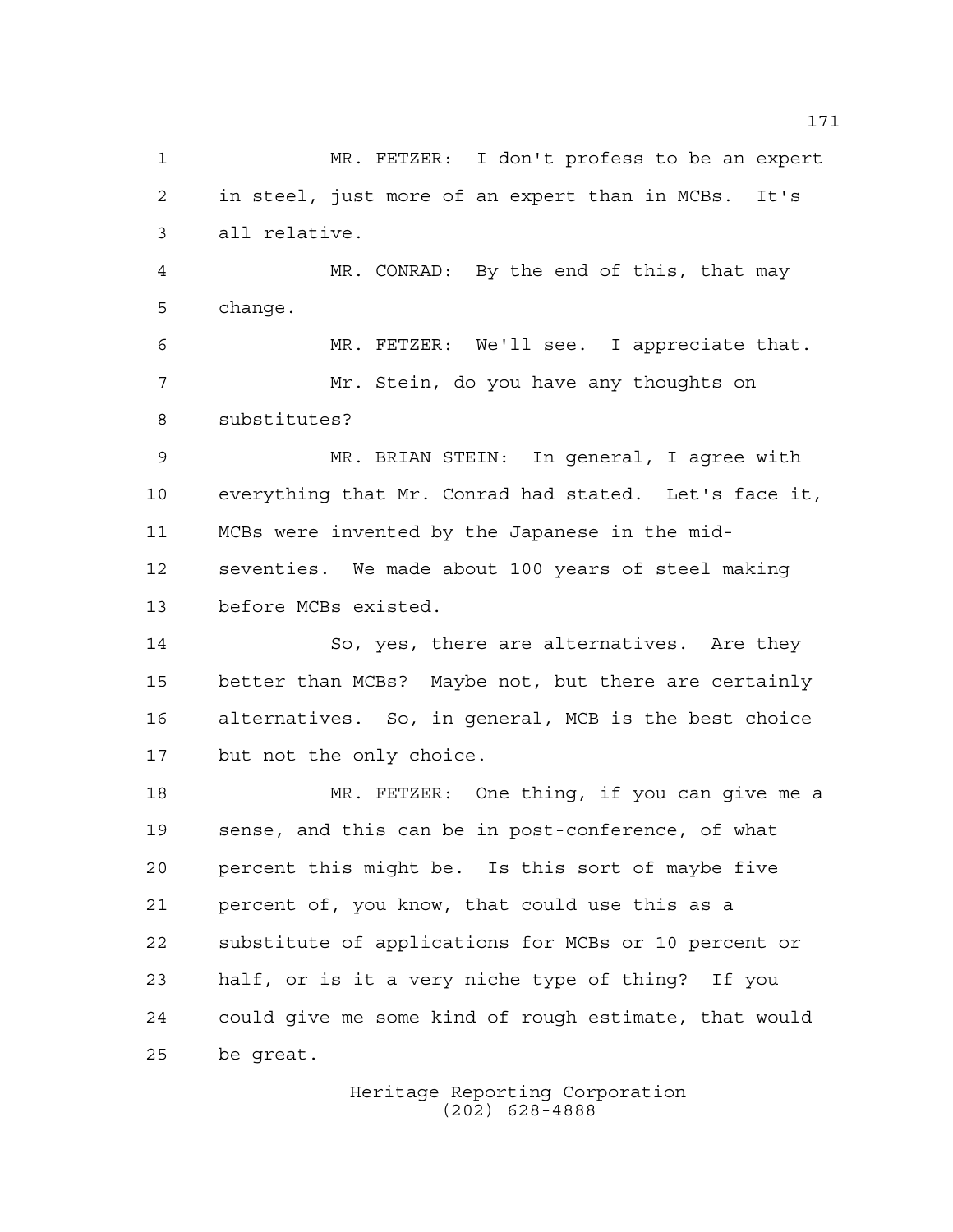MR. CONRAD: We would be happy to do that. MR. FETZER: Okay. Thanks. We've covered demand, price products.

 Also, I asked Petitioners this morning about data on raw material costs, if there is any public data out there that may be providing the same thing, I would appreciate that, again, to get a trend, to get a sense of how that's changing and how that's going to affect our data.

 One last question for Mr. Joseph Stein. You made a comment on the lost sales about asking about the integrated, checking whether the purchasers were integrated mills or electric arc furnaces, and I guess I was thinking about it. When we asked them these questions, they know, and they are answering within that context. So is it important for us to actually say these Respondents are, you know -- I'm just trying to get a sense of that because my sense was, I think what you were bringing up was that the integrated mills basically stopped, so that might be explaining why the business was lost more than not, but they are going to know that when they respond, too.

Heritage Reporting Corporation (202) 628-4888 It might be important, if we don't get a response from them, if we could identify them that way, but other than that, is there any other reason to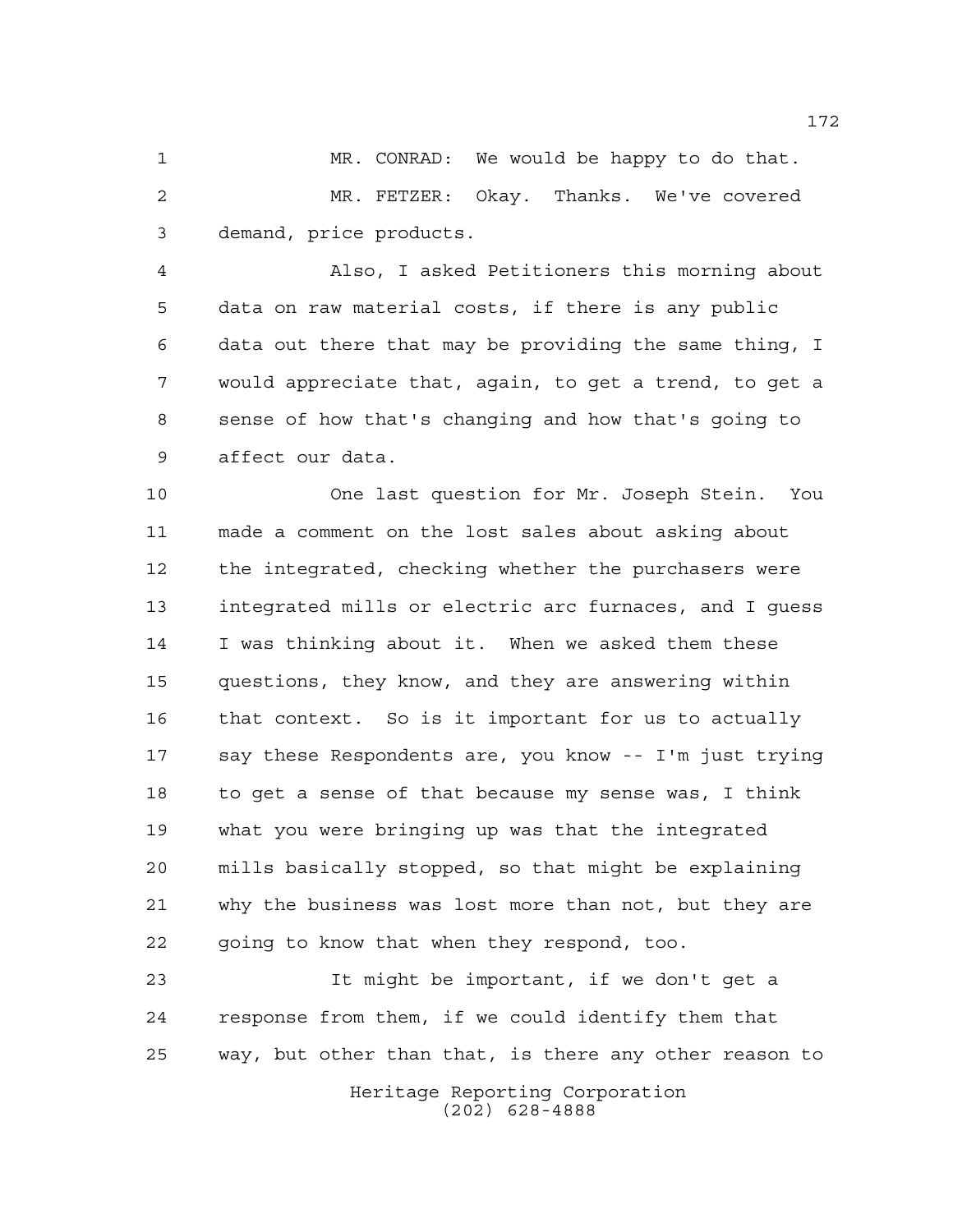be able to segment them that way that you can see? MR. JOSEPH STEIN: I think you don't understand what's happening in the marketplace if you don't segment the market into those two types of steel mills.

 Then the next issue is, in our case, for example, we have, let's say, 10 top customers. They are high-quality customers. In a downturn, are they more likely to run based on their product and the demand for that type of steel or not?

 So for each company, whether they are gaining sales or losing sales, you have to look at their customer base, and, in addition to the customer base, you have to look at whether those are integrated mills or electric furnace mills. S&S sells primarily to electric furnace shops, the best ones, and they run fairly well, even in the downturn.

 If a company has a majority or a major share of their business in, let's say, financially unstable steel mills or integrated mills that shut down disproportionately during the recession, that would explain a loss of sales volume. So I'm only pointing out, that has to be looked at. You won't understand it until you look at that, customer by customer, and segment that market.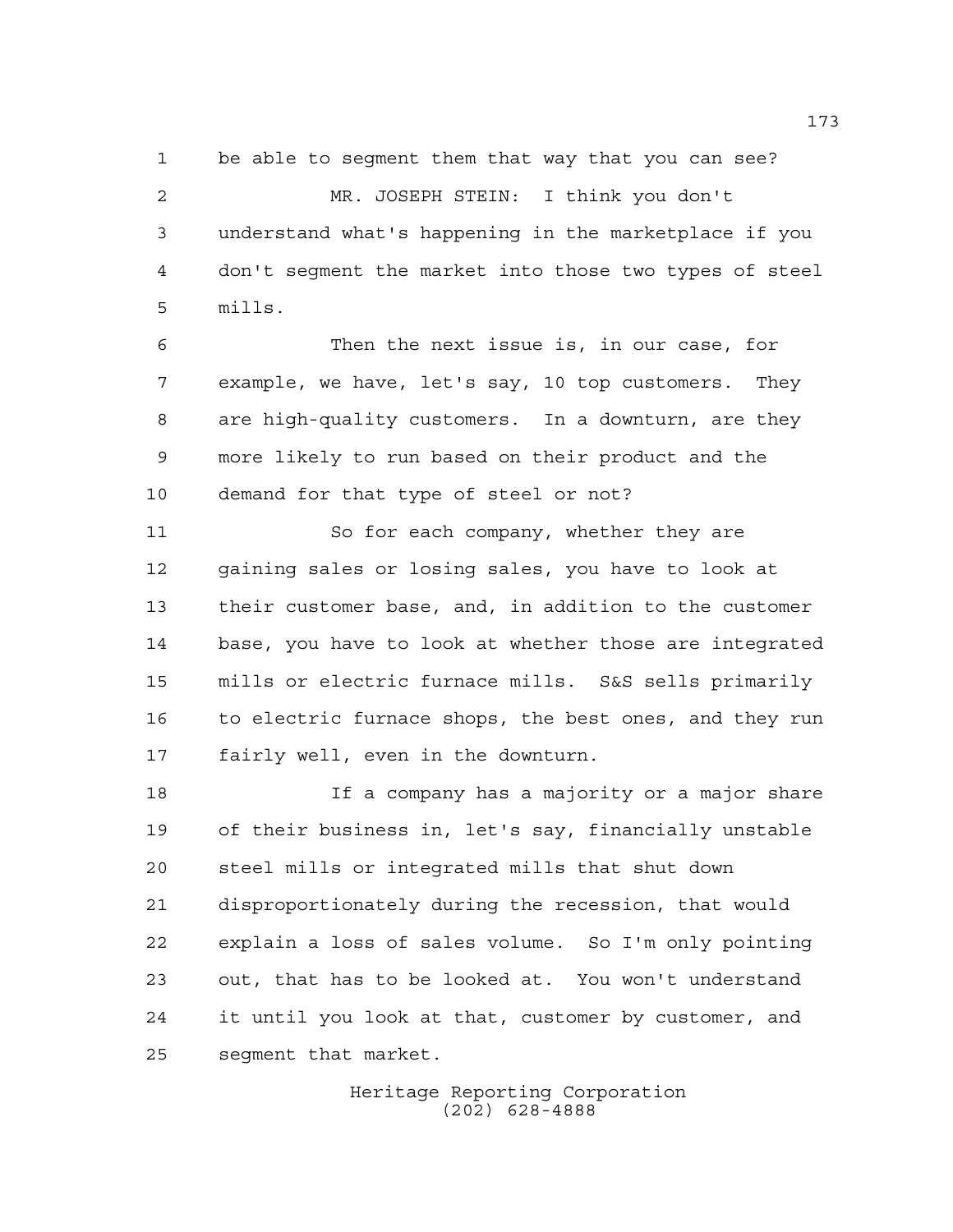MR. FETZER: Okay. I appreciate that. Yes, Mr. Stein?

 MR. BRIAN STEIN: Just additionally, when you look at those two market segments, integrated steel versus the recyclers, or the electric furnace steel mills, in this downturn, especially since automotive was hit so hard, it's the integrated mills that supply automotive, so they were most likely to shut down their capacity. Minimills making structural steels, rebar, those type of things, hopefully, will be picking up with stimulus.

 So it's important to note, if you had a lot of business in the integrated mills that serviced automotive, you were in trouble. Some of them are coming back online now, which is a good sign, but not all of them. So the biggest hit was with integrated mills, and they are a big consumer of MCBs. MR. FETZER: Okay. Thank you.

 I guess I was going to go until somebody pulled the fire alarm, but I think I'll stop there, but I appreciate your answers. It's been very helpful for me. I'm surprised you haven't thought of it by now, Jim.

Heritage Reporting Corporation (202) 628-4888 This is really helpful in terms of the information we have to present to the Commission and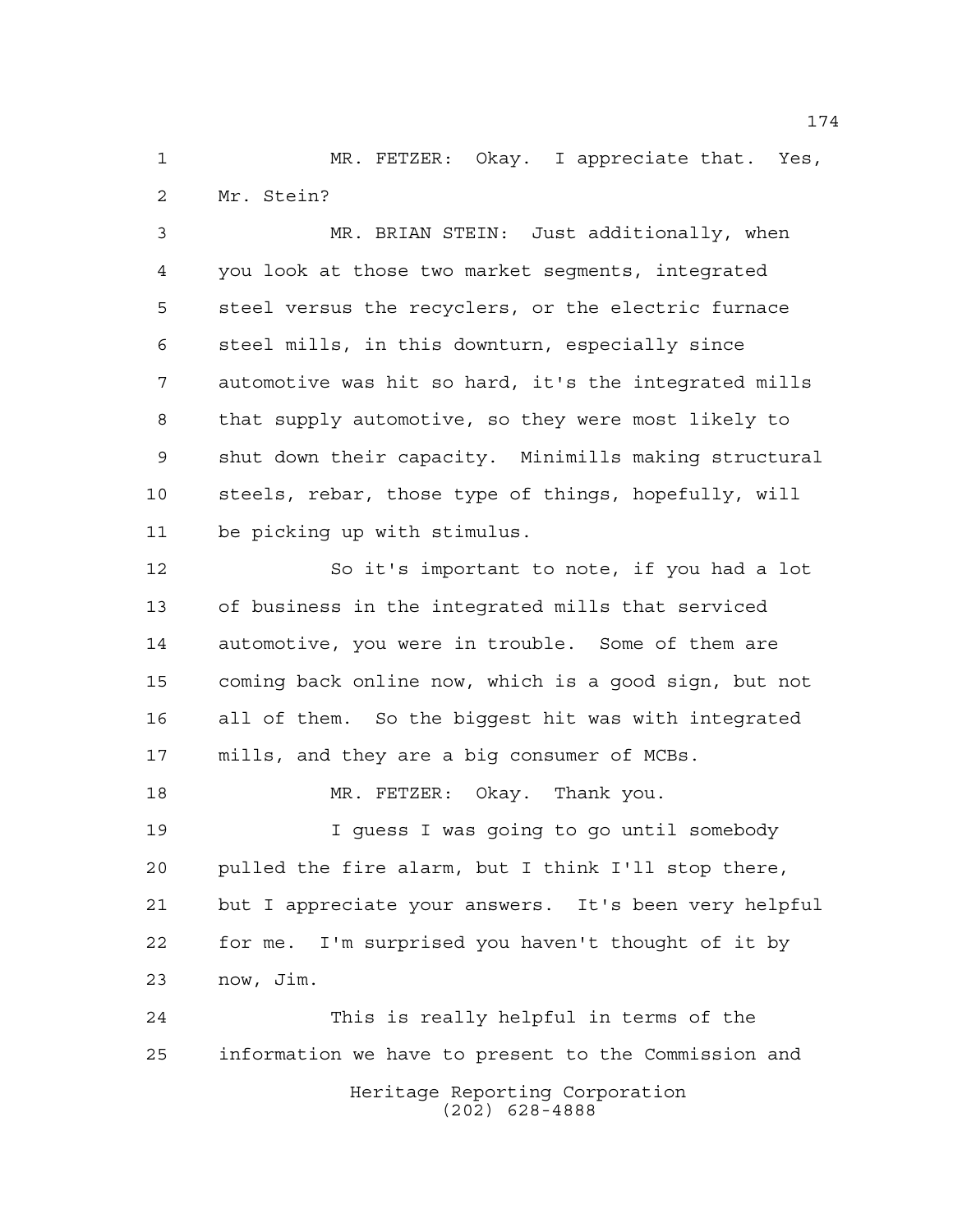to the Commission itself, so I'm looking forward to your responses in the post-conference, and I appreciate all of your candid responses during this period of questioning. Thanks. No further questions. MR. ASCIENZO: Thank you very much. We turn to Mr. Yost, the auditor. MR. YOST: I would like to join Mr. Fetzer in thanking you all for your appearance, and I know that many of you have come a long distance for the staff conference, and I would like to just say, I have no questions. Thank you very much. MR. ASCIENZO: Then we'll turn to Mr. DeSapio, the industry analyst. MR. DeSAPIO: There was mention during the testimony regarding MCB produced in and exported from Brazil and India. Any information regarding names of producers and capacity in these countries or other nonsubject countries would be greatly appreciated, and that's all I have. MR. ASCIENZO: Thank you. Ms. Koscielski? MS. KOSCIELSKI: Thank you. Mr. Stein, you mentioned earlier that some of the bricks that are refractory brick, the MCB that's being produced, you could use lower-grade raw materials as opposed to some other materials that are being used by the petitioning

Heritage Reporting Corporation (202) 628-4888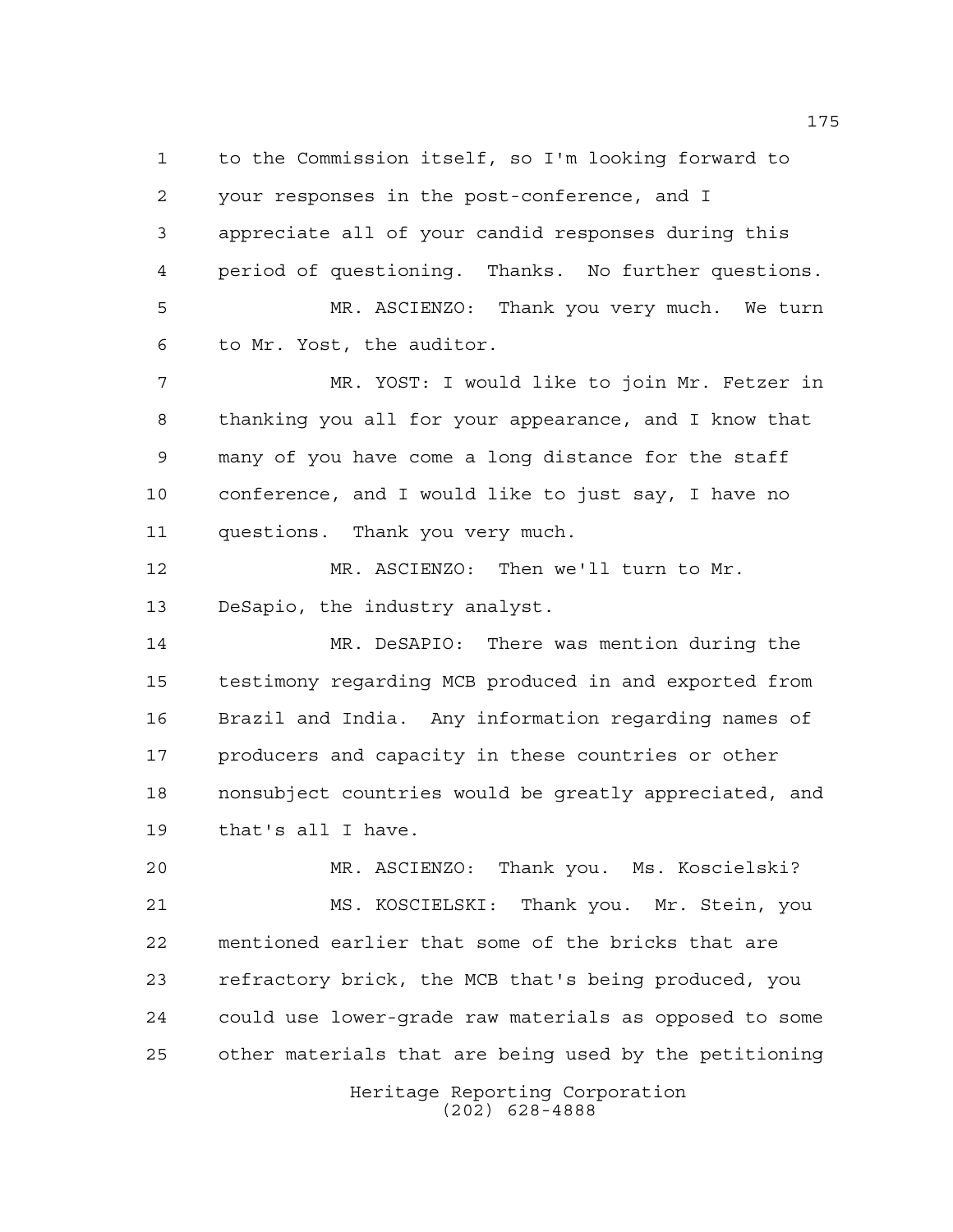company. Maybe I'm confused, but I thought, to my understanding, if you used a lower grade, maybe they are not as durable in the ladle.

 MS. KOSCIELSKI: That's a two-phased answer. One was dealing in what we described as "superior production techniques," the use of the friction press. Since the mag carbon brick MCB is predominantly 10 to 15 to 25 percent carbon by weight, and you know graphite is 50 percent carbon by volume, it's imperative that that product be pressed at very high density. Friction presses can do that. The Japanese continue to do that, and they are the ones who invented the product.

 It is a technically superior product by having those high densities and low porosities, and you can successfully compete with a higher-cost, higher-grade raw material brick with superior technology, so that's in one respect.

 In the second respect, we can compete in different shapes. As I described, that shape is under a tremendous amount of stress in these expansions. They crack. They get penetrated. They don't last as long. That was developed when there were big brick teams laying brick every day. That doesn't happen. It's every second day now. But by changing the shape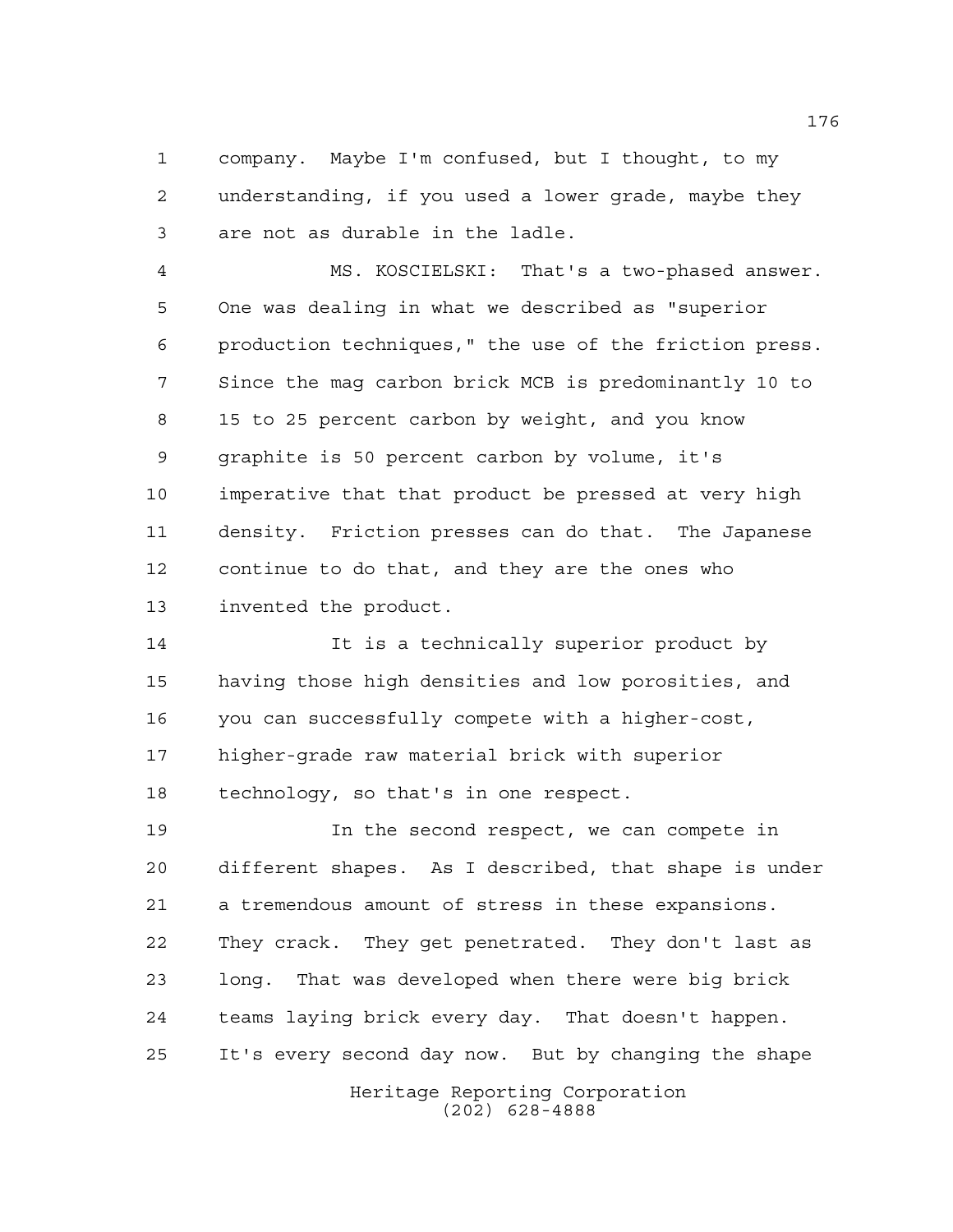of the product and being smart about where the

 stresses are in the ladle, you can improve performance and not necessarily use such a high-cost raw material by shape technology.

 MS. KOSCIELSKI: So the shape and the density of the brick --

 MR. BRIAN STEIN: Correct. Those two, in combination, you can outperform something that, in theory, has better raw material.

 MR. CONRAD: Just to take that a little bit farther, we need to be careful on how we define "purity" and "quality." For instance, I might have a 95-percent-pure electrofused magnesite grain that will outperform a 98-percent pure, what we call a "dead burned" or a "centered" magnesite that has porosity, and this came up earlier. The grain itself has holes in it. It's like a sponge, and these elements from the steel-making process that try to get in and dissolve that grain have more of an opportunity.

 So we need to be careful when we talk about purity that we're also talking about the form that it exists in. Purity alone isn't necessarily indicative of quality. I can have a much lower porosity with a lower-purity brick and get a better result than I could if I had the expense into a higher-purity grain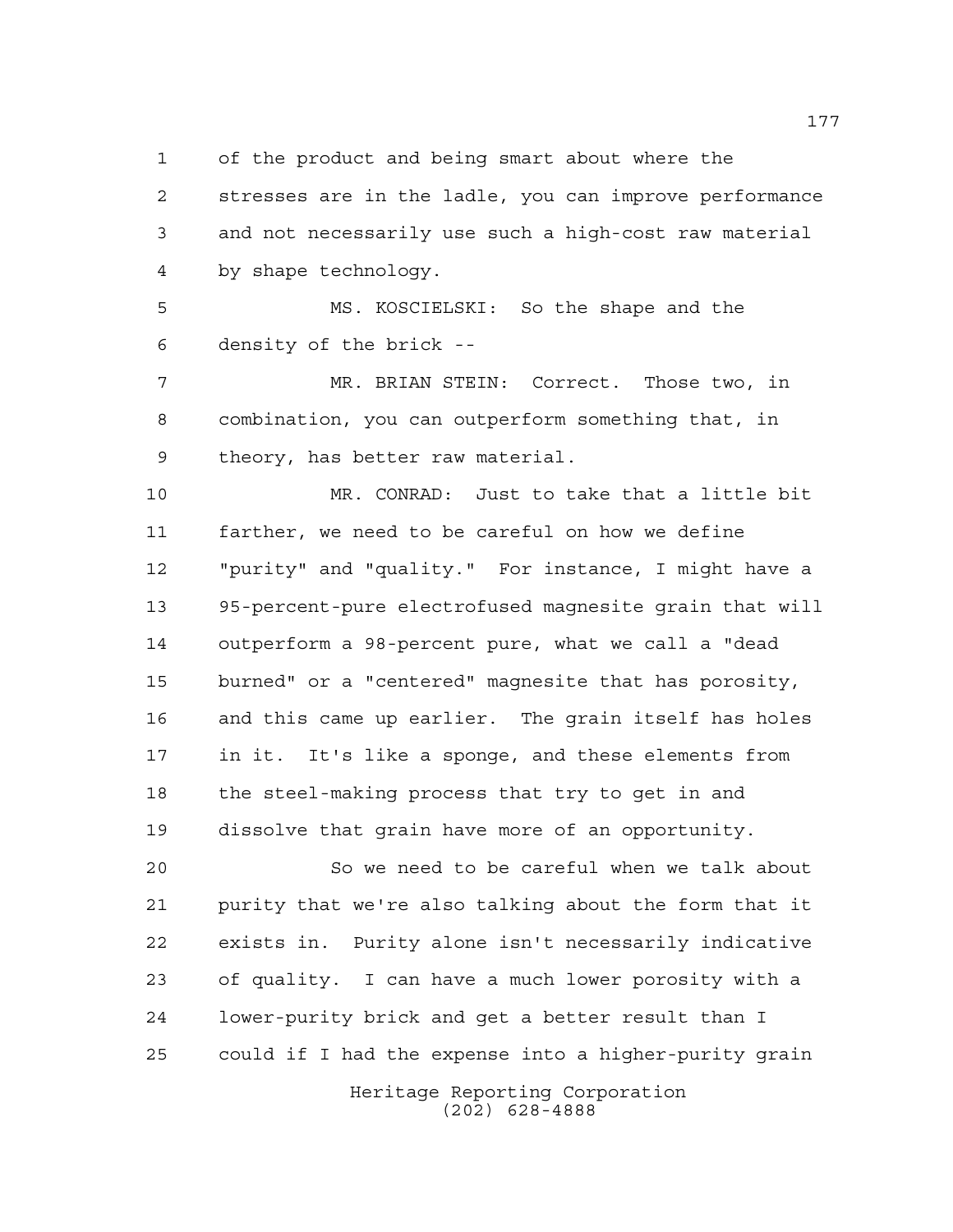that has more porosity.

| 2  | The other thing, the graphite levels; the             |
|----|-------------------------------------------------------|
| 3  | graphite is in there actually to repel these bad      |
| 4  | actors, these other elements, that are trying to      |
| 5  | dissolve the brick and try to erode it. I can vary    |
| 6  | that graphite content dramatically, but when I do     |
| 7  | that, I change the behavior, I change the properties, |
| 8  | of the brick. Increasing the graphite doesn't         |
| 9  | necessarily make it perform better in a certain       |
| 10 | application. That might actually be the wrong way to  |
| 11 | go.                                                   |
| 12 | So we need to be very careful when we                 |
| 13 | generalize about brick qualities. Like everything     |
| 14 | else, it's much more complicated than it might appear |
| 15 | on the surface.                                       |
| 16 | If you've got specific questions, or if I             |
| 17 | can assist you in any way with that, feel free to let |
| 18 | me know.                                              |
| 19 | MR. ASCIENZO: Go ahead                                |
| 20 | MS. KOSCIELSKI: Thank you. I guess my                 |
| 21 | other question is, because of the comment earlier     |
| 22 | about steel production being down, and then earlier   |
| 23 | the panel had said that some refractory bricks are    |
| 24 | doing well on the market right now, what's anyone's   |
| 25 | perception of that? Are there other refractory bricks |
|    | Heritage Reporting Corporation<br>$(202)$ 628-4888    |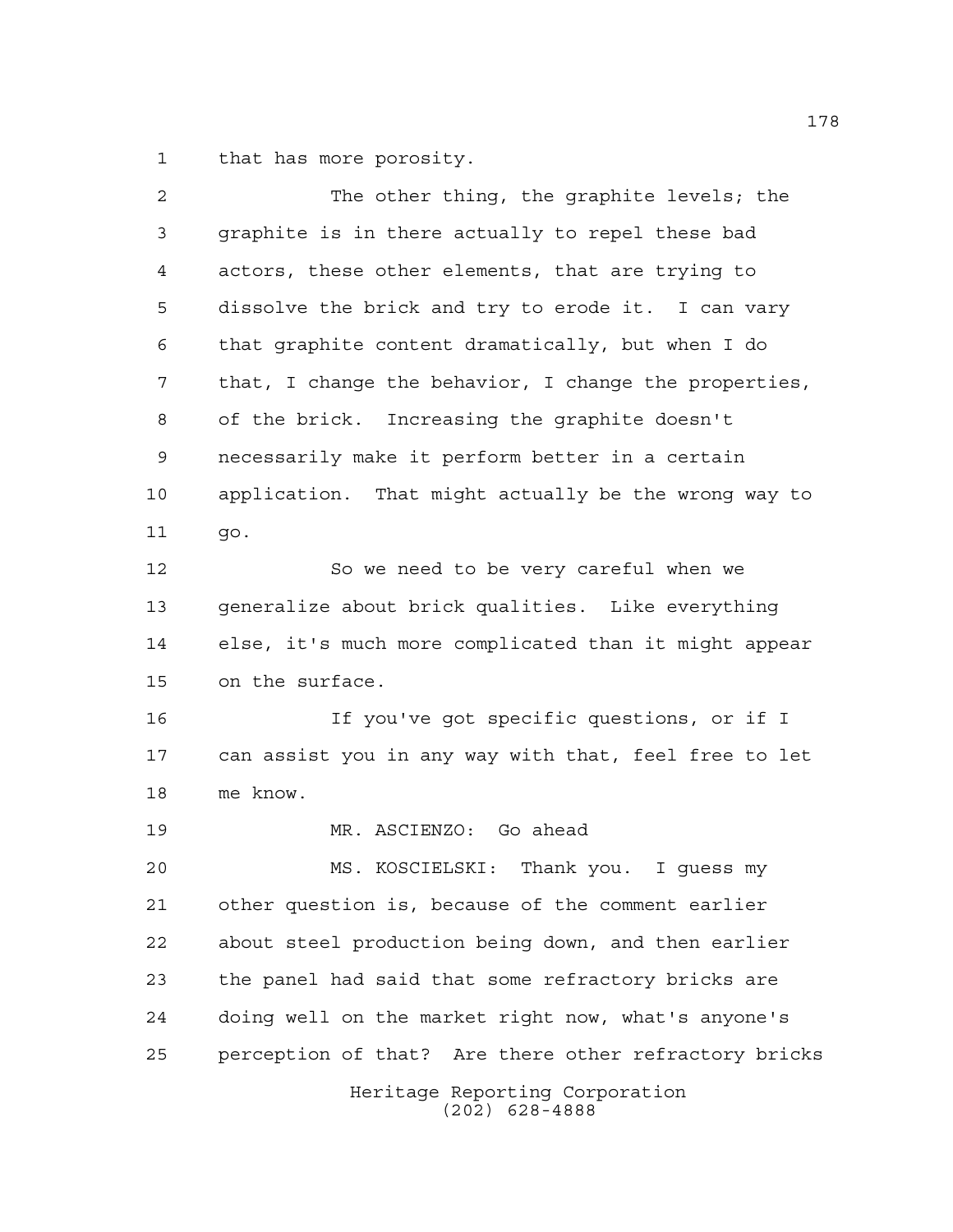other than MCB that are doing well in the market right now that are servicing this industry?

 MR. BRIAN STEIN: From our experience, when you say they are "doing well," do you mean financially or in performance?

 Typically, in a downturn in the steel industry, the 24/7 operation becomes three days a week, no longer seven days. That is detrimental to the entire refractory in that steel plant because of thermal cycling, heating up, cooling down. Refractory bricks like to become hot and stay hot. That's when they perform at their peak.

 Overall, from our limited scope, I don't see one product performing better than any other. From our experience, and we are very close with the Chinese market, not only the refractory market but the steel industry, I heard some things this morning about what if the U.S. comes out of the recession first, as it might?

 Well, I beg to differ. I think China is already out of the recession. Their steel industry is at 90-percent capacity currently, on target for 530 million tons this year. That's 10 times higher than the current output in the United States.

Heritage Reporting Corporation (202) 628-4888 The Chinese refractory markets are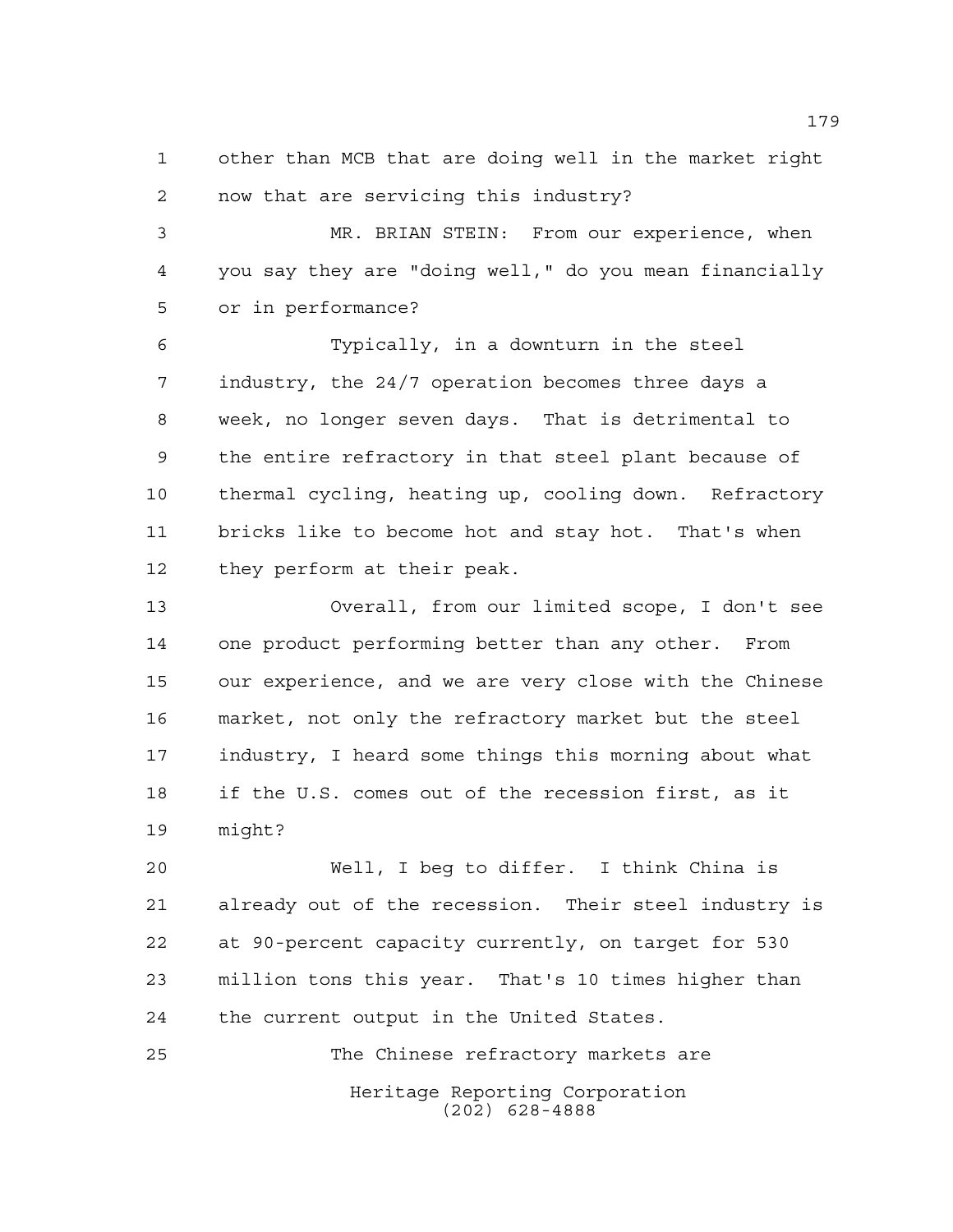responding. Prices are going up. It's been such a trying time because China is dictating raw material prices in the world, without a doubt, and that's where we need to look. The steel industry in China is booming, or it's booming again. It had a slight dip. Not only is that country just expanding beyond belief, but their stimulus package has been effective. It's started to kick start things as well.

 When we look at the price of raw materials, every time we worry about raw material prices, it's mainly because China is using extremely high amounts of them. Iron ore price in the market in the steel industry is going through the roof because China is using it all. Ocean freight to the United States goes up and down with the amount of boats China is absorbing in bulk freight.

17 A lot of things are dictated by the country of China right now, not necessarily the United States. So, like I said, their steel industry is at 10 times the capacity running of the United States right now, and the Chinese refractory market is responding. Their plants are filling up.

Heritage Reporting Corporation (202) 628-4888 MS. LEVINSON: I just want to interject something real quickly. Dr. Magrath kept saying, if the United States is the first to get out of the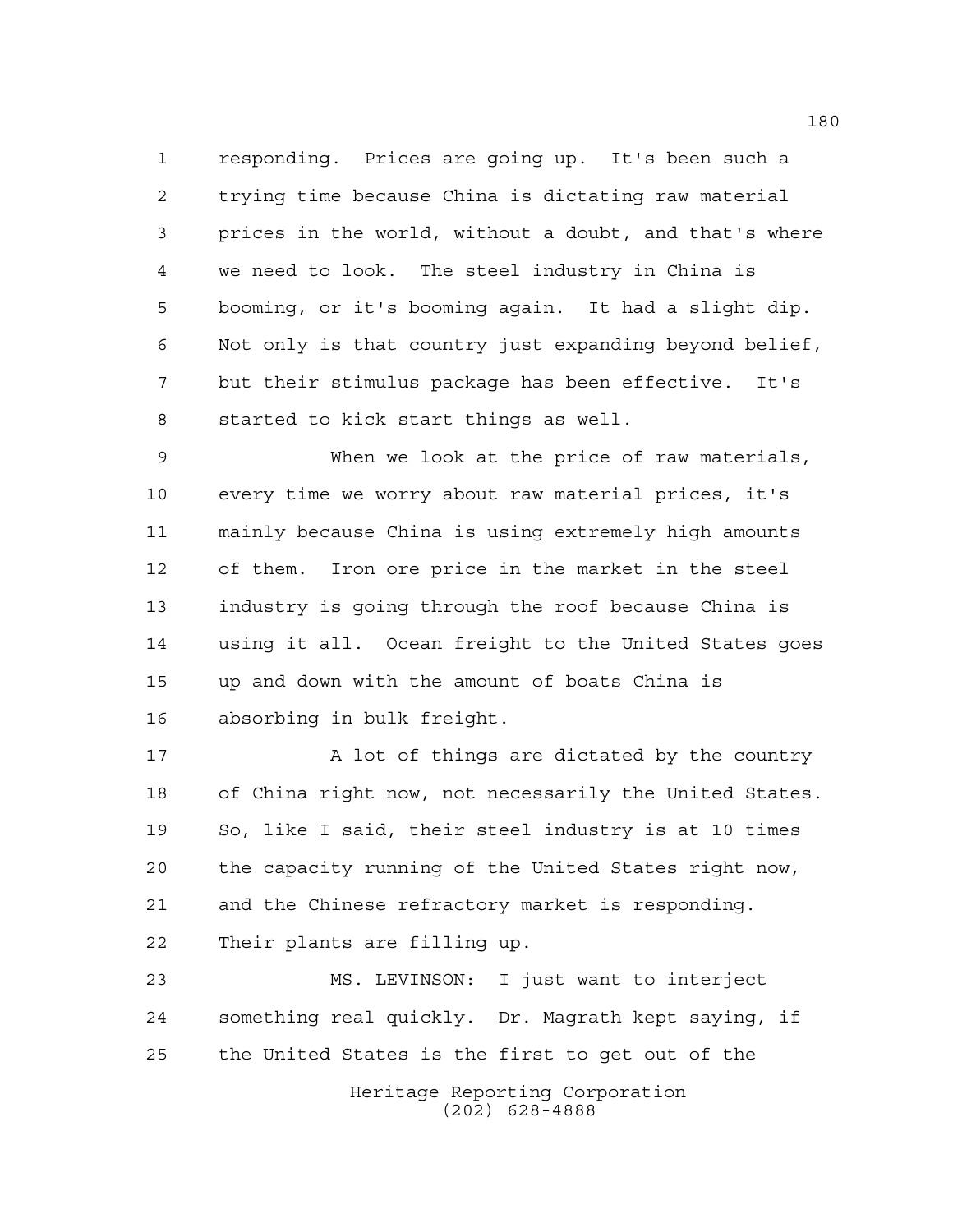recession, and I'm certainly not an economist, but I do recall reading in the Washington Post that economists say that France and Germany are officially no longer in a recession and that China is close behind, so I think Mr. Stein is onto something.

 MR. CONRAD: Just to build on what Brian was saying, I've actually received communication from three Chinese producers who have said, "No, thank you," to complying with the request, that they think this is a foregone conclusion. They see no benefit to spending the time or the money to comply with this, and they are getting back to a red-hot domestic market, and rather than deal with this, they would just as soon sell domestically. So we stand to lose potential supply, from Fedmet's perspective, than we would lose competition.

 MS. KOSCIELSKI: Thank you. That's all the questions I have.

Heritage Reporting Corporation (202) 628-4888 MR. ASCIENZO: Thank you very much. Before I turn the microphone over to Mr. McClure, Mr. Conrad, I just want to make sure, when you say "comply with this," you mean fill out the questionnaires for this. MR. CONRAD: That's exactly what I meant. MR. ASCIENZO: Okay. Thank you. MS. LEVINSON: I think he means more than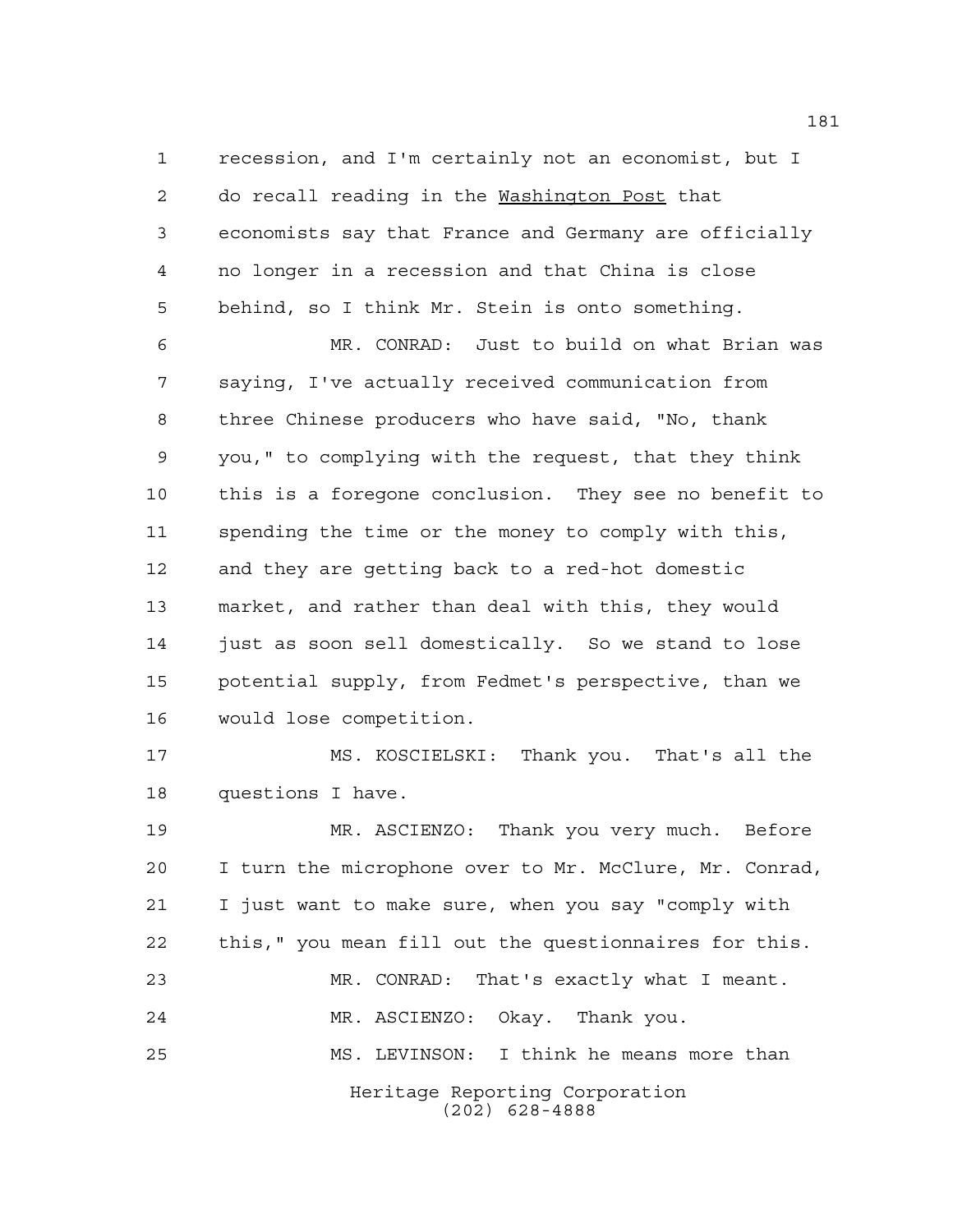that, actually, participating in the entire

antidumping investigation.

 MR. ASCIENZO: That's what I meant, yes. Thank you very much. Mr. McClure, sorry.

 MR. McCLURE: Jim McClure, Office of Investigations. In response to that, that's nice for them to say that, but, as I've said over the years, we're only as good as the data we get, and it is in their interest. Make no mistake about that, and all of these people who are here on a daily basis understand that. If you really want us to fully understand your arguments, we have to have the best data we can get, and I urge everyone around the table, 14 get on your suppliers and have them respond.

 We've gotten, as Ms. Mendoza said, we've gotten a pretty good response for this early in a preliminary, but that's -- make that point.

Heritage Reporting Corporation (202) 628-4888 I've only got one question. It gets back to the initial comments on the use of the hydraulic press process as opposed to the friction process. That was all in the context of Resco. Do the other U.S. producers, do they all use the hydraulic press process, or does anybody use the friction? MR. CONRAD: I can only speak to my experience with a domestic producer, which is now ten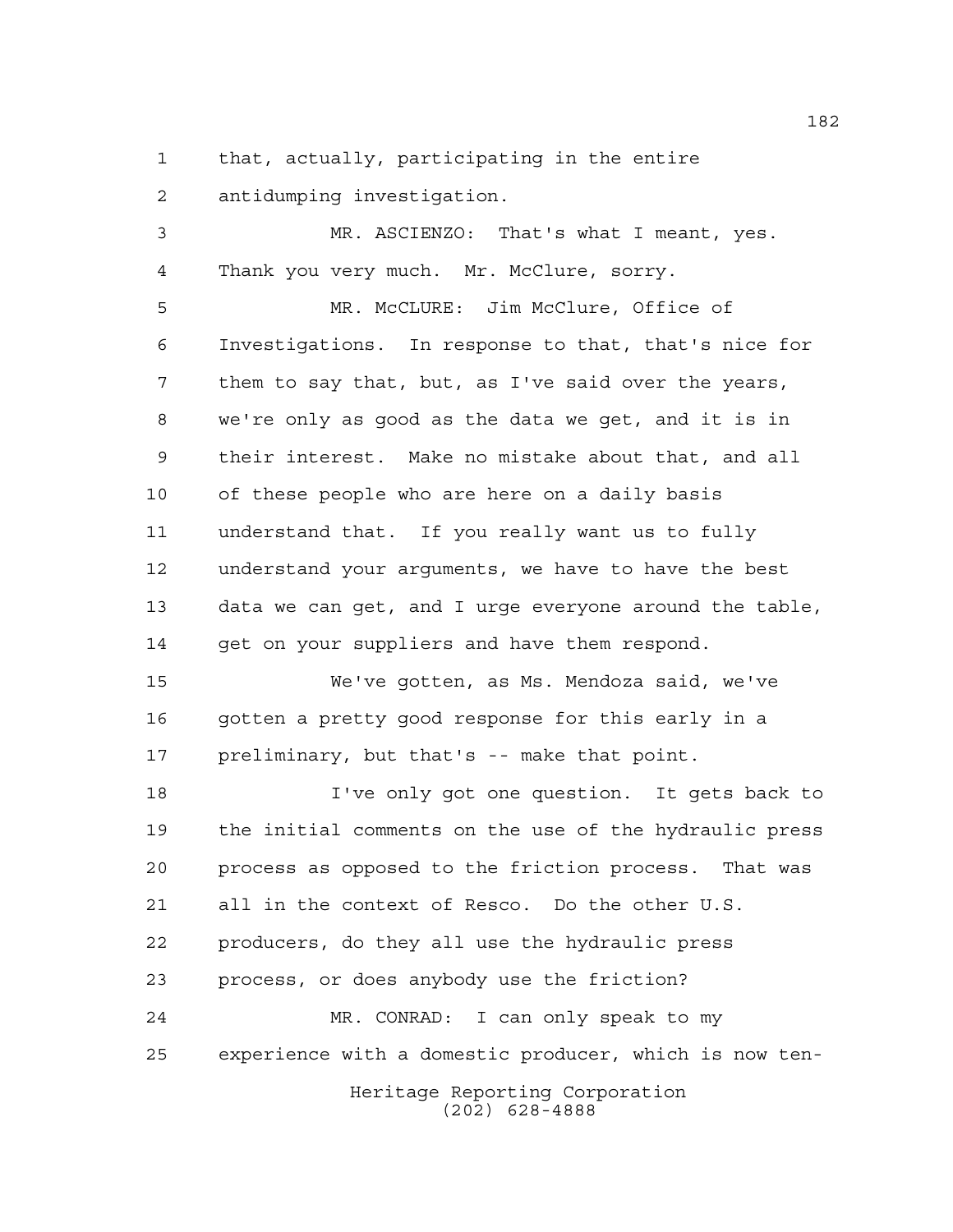plus years' old, but they were moving toward more and more use of the hydraulic press, in some cases, even with robotic attachments, and the primary goal there wasn't to improve quality; it was to eliminate workers. They were trying to modernize, robotize the process to try to get rid of people, not necessarily to improve product quality.

8 MR. McCLURE: Mr. Stein and Mr. Stein? MR. JOSEPH STEIN: I can advise that, up to 1994, when General Refractories was sold to A.P. Green, which now became part of ANH, let's say, early in the eighties, we switched to the friction screw presses, and we would not have continued in business if we had not, and we used them until the factory was shut down.

 MR. BRIAN STEIN: Just to add, with my time with RHI, the Europeans, the Austrians generally believed in productivity and less manpower, so they would compromise, but during my time there, they did invest in a gigantic friction press to get the properties of certain bricks they felt it was necessary to have, and they installed that in their plant in Germany.

 MR. McCLURE: And your time with them was what, in what years?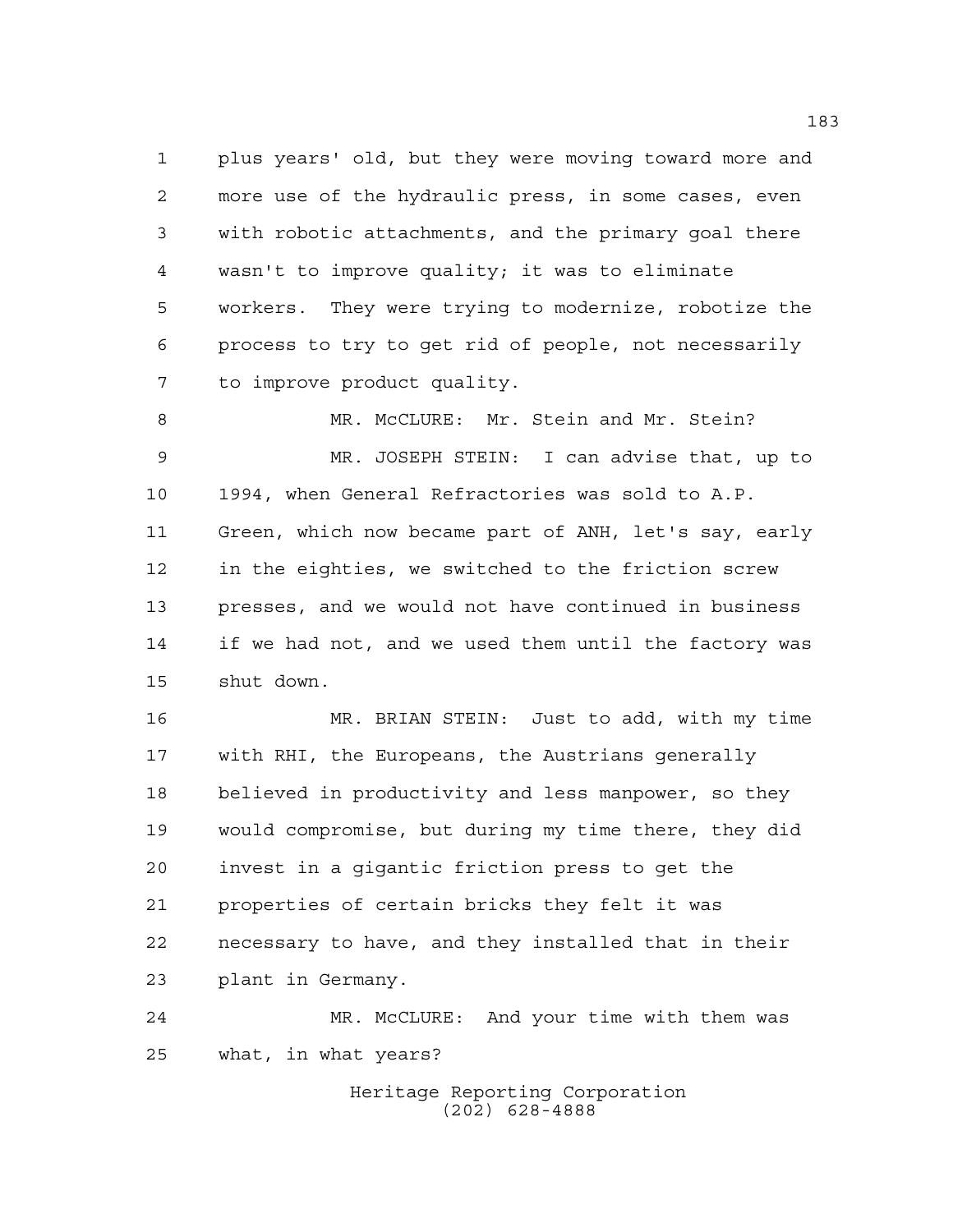MR. BRIAN STEIN: 1988 to '98.

Heritage Reporting Corporation (202) 628-4888 MR. McCLURE: Okay. Fine. Thank you. I want to thank, as I did the panel this morning. This is a relatively new product for us, and you guys have given a very useful presentation that, hopefully, we will pass along to the Commission, and, once again, you know, we're only as good as the information we get, so please help us out. Thank you. MR. ASCIENZO: Thank you very much. I just have a couple of follow-up questions. There was discussion on how we should follow up questions with the integrated producers versus the electric arc producers. Do we have a sense for what the percentage of production are by each of these types? Is it 50/50, 40/60? MR. JOSEPH STEIN: It's public knowledge, and we can get that out of weekly reports, from the AIST reports, with no problem at all. MR. BRIAN STEIN: Estimates would be it's leaning 60/40 in the electric furnace steel making versus integrated. MR. ASCIENZO: Thank you very much. This is, I think, primarily for Mr. Conrad, but, anyone else, feel free to jump in. Mr. Conrad, you pointed out, or in your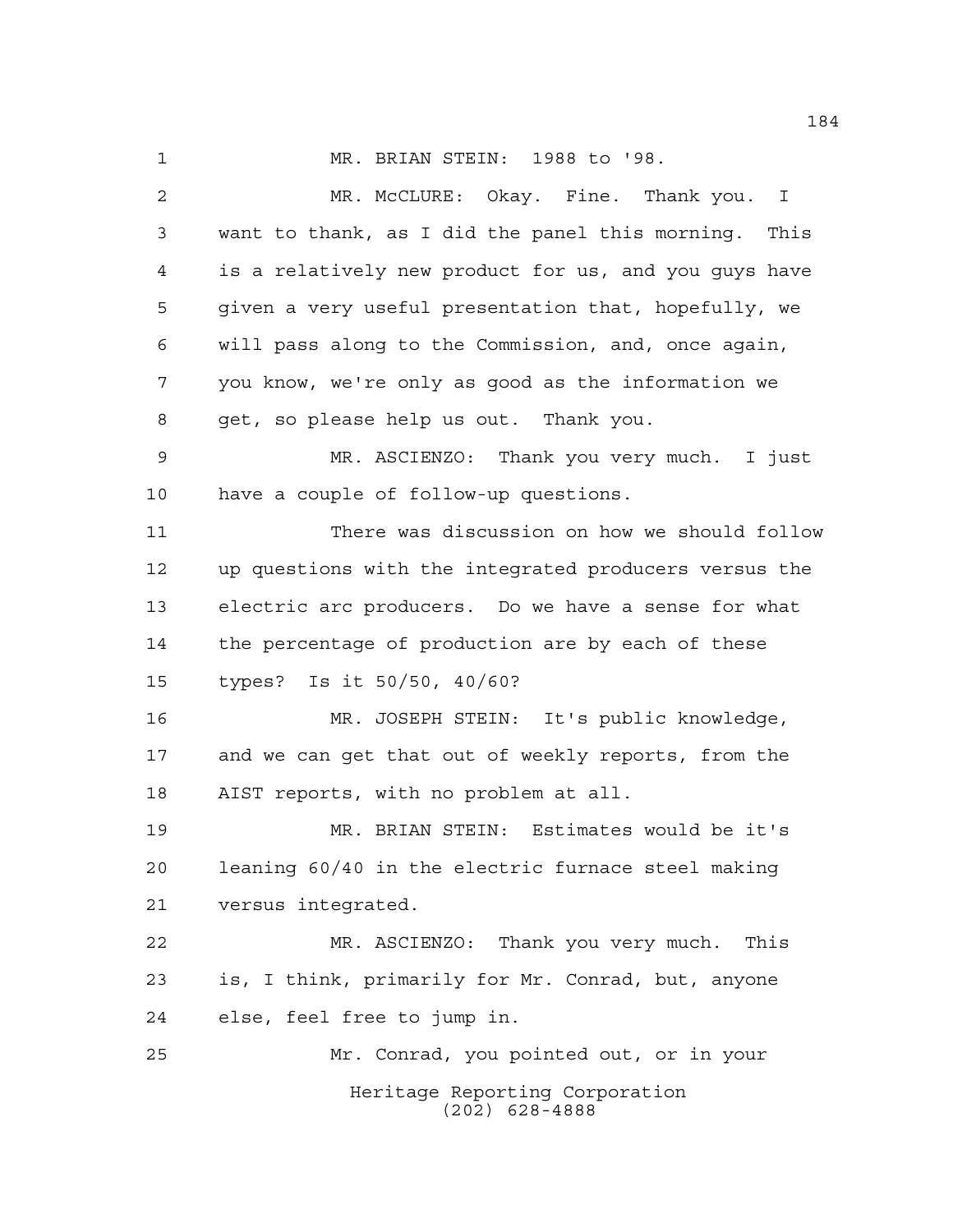point of view, price is not the only issue; it's the total cost of ownership, and that all makes sense. But is there any way to measure that, and, more specifically, when you're trying to sell a product, your HCBs to a customer as opposed to someone else's, can you say, you know, "Our cost will be a dollar a ton or 75 cents a ton," or however you measure it. I don't know how that's measured, but is there any way you've measured that? I'll let you speak first.

 MR. CONRAD: It's actually a very straightforward way to calculate that. You have a ladle, for example, and you know how many times it gets used. You know the capacity of that ladle, and the customer actually tracks the throughput of steel. As part of their process for their own finances, they need to know their own throughput.

 So, in our case, if we were supplying the lining, we would know the price. We would know the total number of pieces because we were on site, and we actually physically counted them, and then we would know the throughput. So it's actually just the total dollars divided by the tons. It's a very straightforward calculation.

Heritage Reporting Corporation (202) 628-4888 Now, that's assuming you have the whole thing. You could do it by parts. I'm not aware of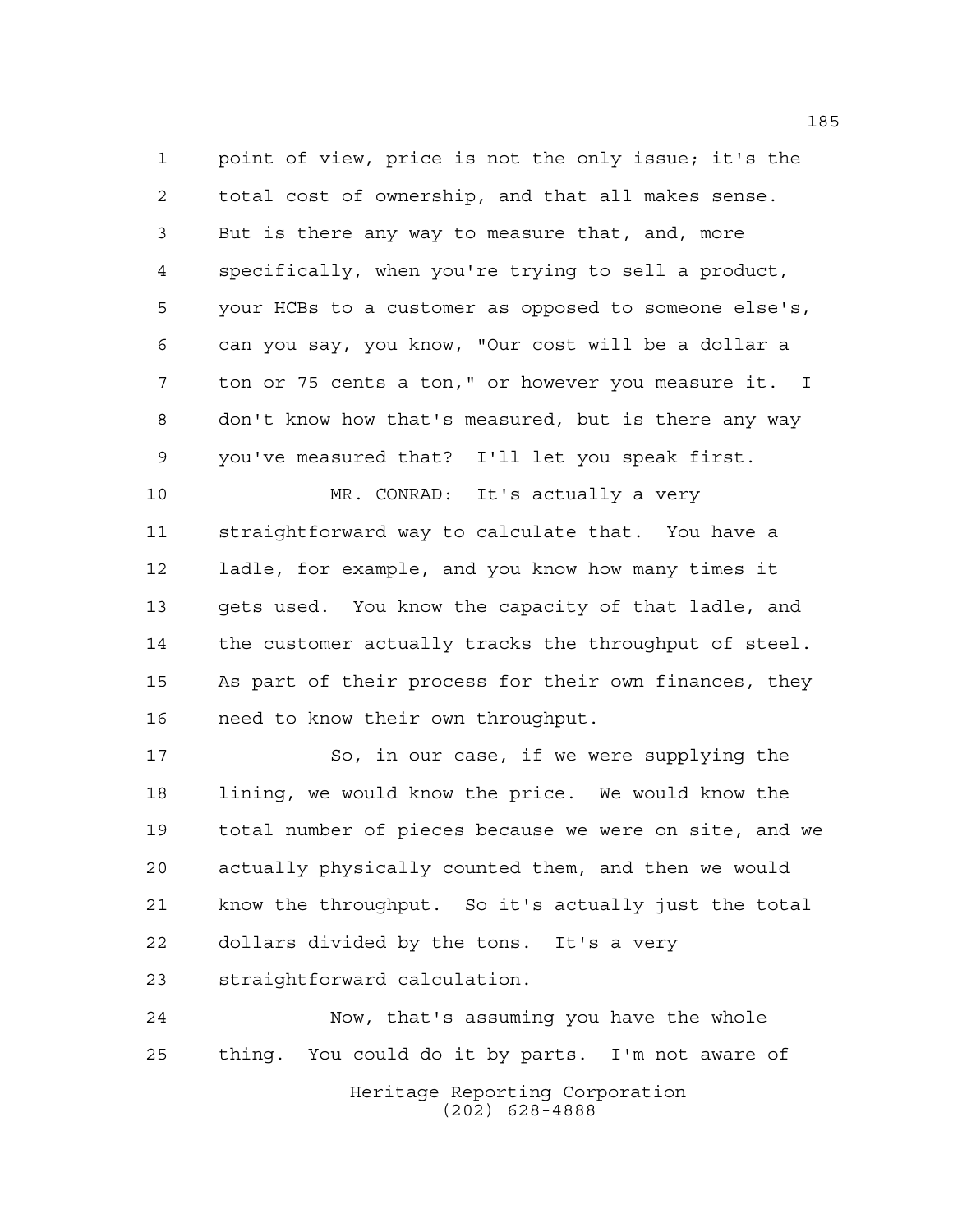any customer that looks at specifically their cost per ton for the slag line or for the bottom or for some other part. They are generally looking at the overall picture, and if they have multiple suppliers, they generally don't share that information. They will themselves compile that total lining cost and then do the math, but it is a very straightforward calculation to do. Did that help?

 MR. ASCIENZO: I would invite you, in your post-conference brief, to give us any specific examples of your total costs, and I invite the Petitioners to do the same thing. So I don't know if it would be apples-to-apples, but anything you can give us that actually quantifies this total cost of ownership would be very much appreciated. Sorry?

 MR. CONRAD: Again, we need to be careful with "total." Labor is very rarely incorporated into that, so we talk about the total cost, but energy, labor -- typically, a customer won't give you the benefit of any reduction in that regard; they simply do it on the product that you're selling and how it performs. So we need to be careful when we talk about the total cost of ownership. This would not be the total. This would be the contribution of the refractory to the total cost.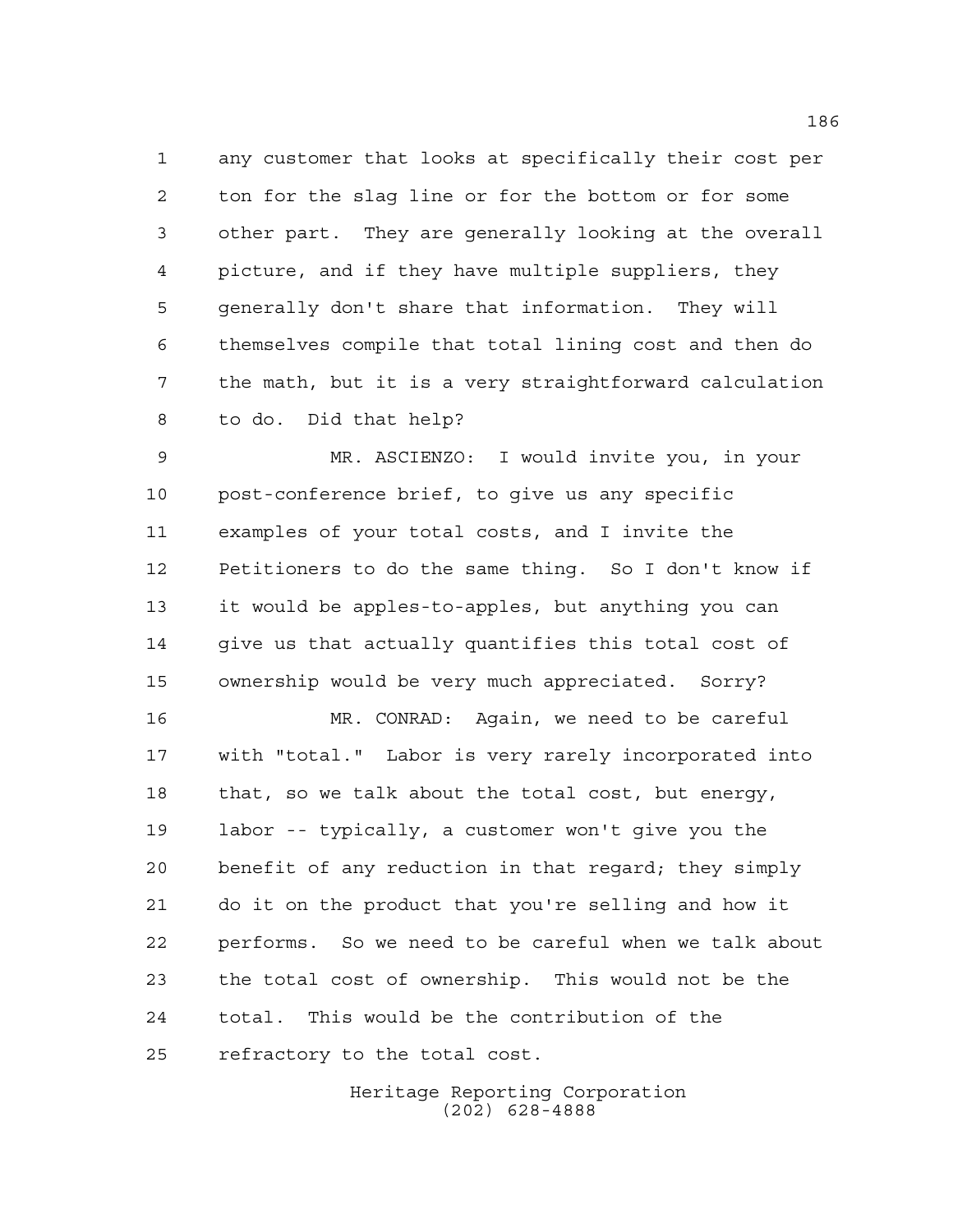MR. ASCIENZO: Right, and I invite the parties, whatever data you give us, make it as clear as possible what's in that data and what's not in that data. I don't know if it will be apples-to-apples in the end, but it would be nice if it could be. Thank you.

 That's the end of my questions. Do we have any follow-up questions?

 With that, I do want to say, there is learned counsel here, and kudos to them -- they have done a fine job, but I just do want to say that I have rarely seen a group of industry witnesses who have the technical expertise and the sales knowledge. It's really impressive. You've done a good job assembling this group of expert witnesses, and, with that, I thank you very much again, and we will break for about five minutes -- is that right? -- before we have closing remarks. Is that okay? Thank you very much. (Off the record at 2:30 p.m.)

 MR. ASCIENZO: With that, you may start when you're ready.

Heritage Reporting Corporation (202) 628-4888 MS. MAZARD: Thank you very much, Mr. Ascienzo and all members of the staff, or your attentiveness and excellent questions to both parties. I would first like to note that Commerce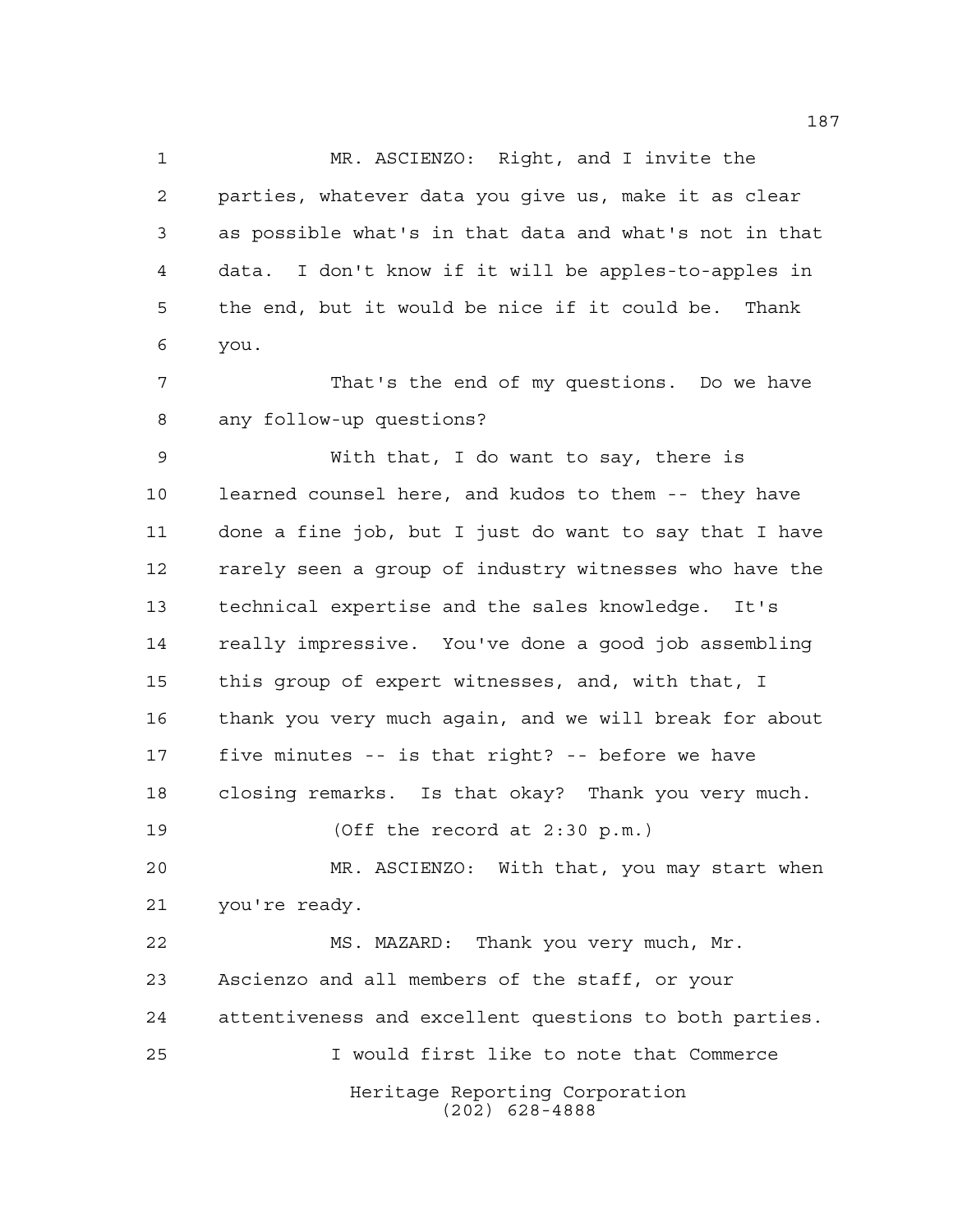initiated all three of these investigations earlier today and would also like to state for the record that we received letters of support from both Senators Casey and Specter in this matter.

 To state it simply, MCB cannot be differentiated on anything besides price, price, and price. The Chinese and Mexicans provide the U.S. industry with low-priced imports every opportunity they can, and we need in order to compete.

 The question for the Petitioner becomes, how 11 long can a domestic industry survive if these lower- priced imports continue to expand into the U.S. market and capture more and more import share? Although these imports have been around for a while, Resco simply did not possess the level of industry support needed to bring a petition. For years, the largest domestic producers were controlled, in one way or another, by RHI, and, in fact, until last year, ANH finally severed its ties from this company.

 Despite Respondents' statement that it found it highly curious that ANH did not support the petition, the staff will see in the questionnaire responses that perhaps ANH suffered the most, and their level of lost sales may even surpass ours. Petitioner cannot even believe that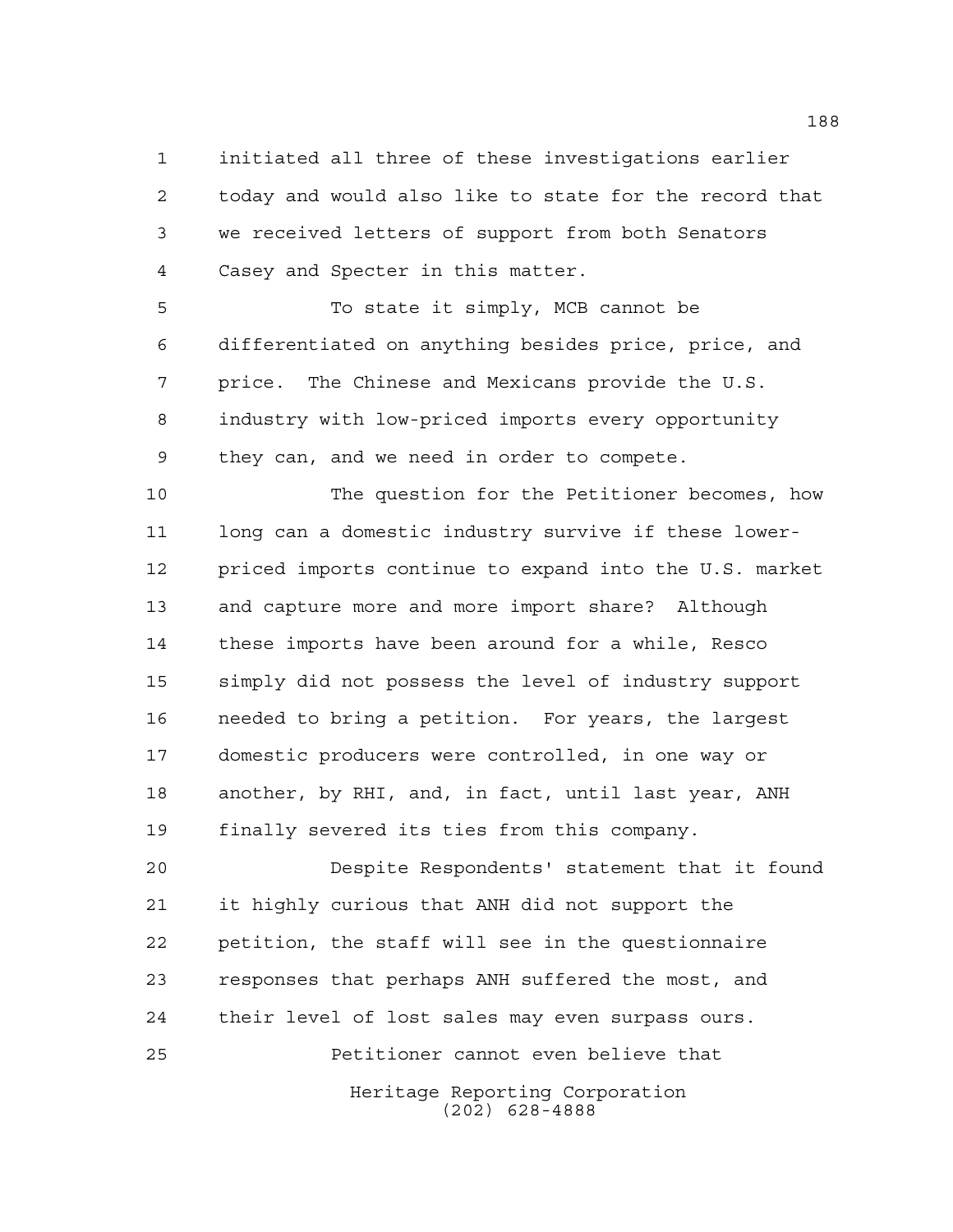Respondents even stated that Resco is not engaged in cost-cutting strategies. In fact, Resco took extensive cost-cutting measures, as explained in the petition and in our questionnaire responses, and even submitted additional data showing the staff how the company's P&L would have looked like had it not taken these extreme measures just to stay open.

 Petitioner wishes to point out to the staff that it received support for this petition from other producers, like LWB, who only sell to EAS, and they also provided a large number of examples of lost sales in their QR.

 Hence, Respondents' assertions that Resco lost sales because it sells to BOS should be dismissed. The staff need only look at the lost sales examples that Resco provided to see that our examples cross all applications: BOF, EAF, and ladles. In fact, the majority of our lost sales were to EAFs, and only five percent of our business is to the BOF category.

 Despite Respondents' assertions that there is no evidence of price suppression, you will see, in the questionnaire responses, there is clear evidence of underselling in the subject investigation. In fact, the level of underselling is quite astounding,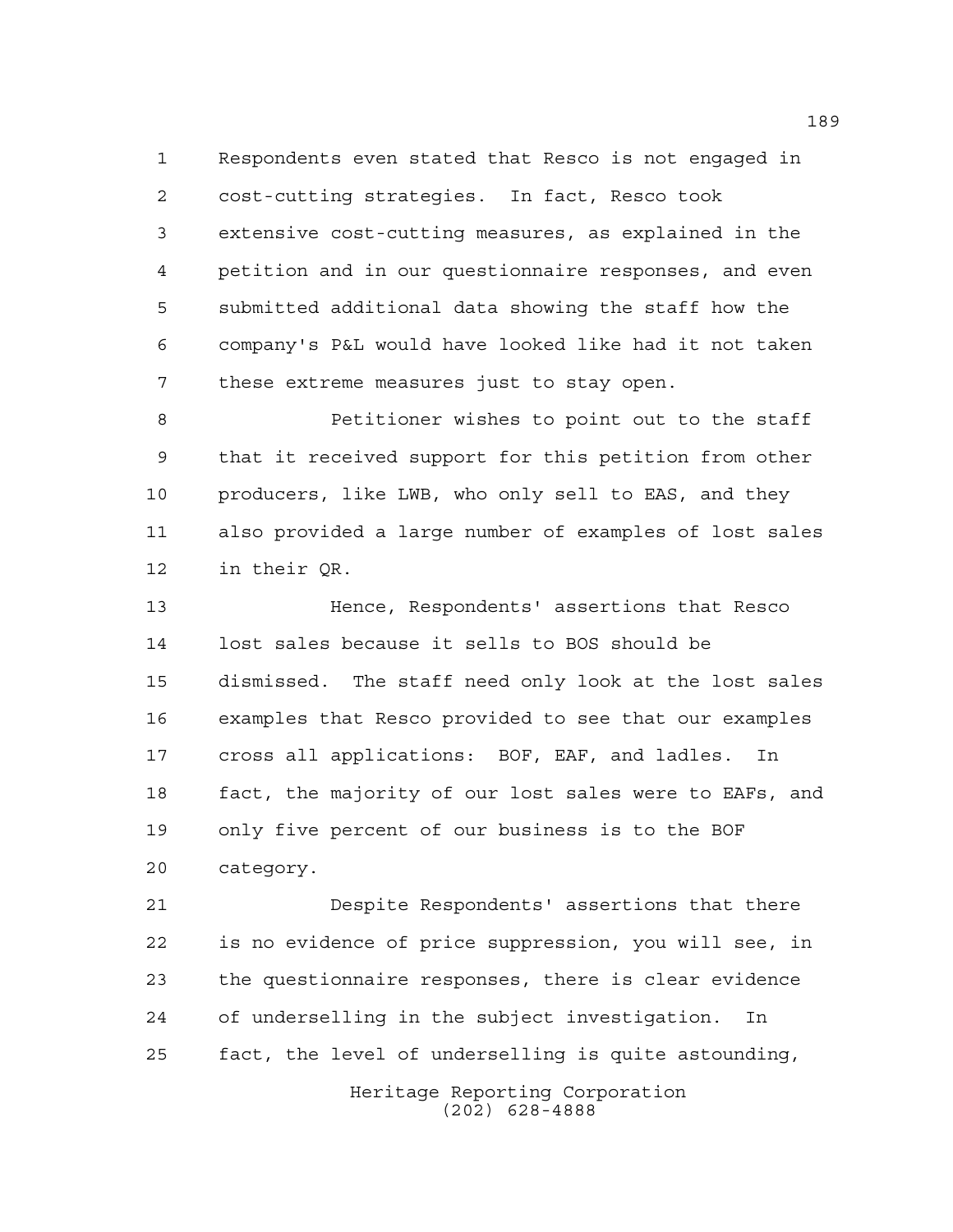given the transportation and shipping costs that need to be undertaken to ship these products to the United States from China and Mexico.

 The Respondents asserted in its opening that the recession and the decline in the demand from the steel industry is the sole cause of Petitioner's injury, and the ITC ought to consider these conditions of competition when making its decision as to whether imports caused, and threaten to cause, material injury to the domestic industry.

 In recent ITC decisions, the Commission found injury and threat to the domestic industry who brought a case in the midst of a recession, although Petitioners note that they possessed higher net income and operating income ratios than the domestic industry in this investigation.

 Petitioner wishes to note to the Commission staff that the recession not be just one condition of competition which it examines. Unfortunately for the Petitioner, each time Petitioner went into the market, it lost sales before and after the recession for one reason and one reason alone: the low and dumped import prices that the foreign producers and importers offered in this market.

Heritage Reporting Corporation (202) 628-4888 Counsel for S&S Intersource asserted until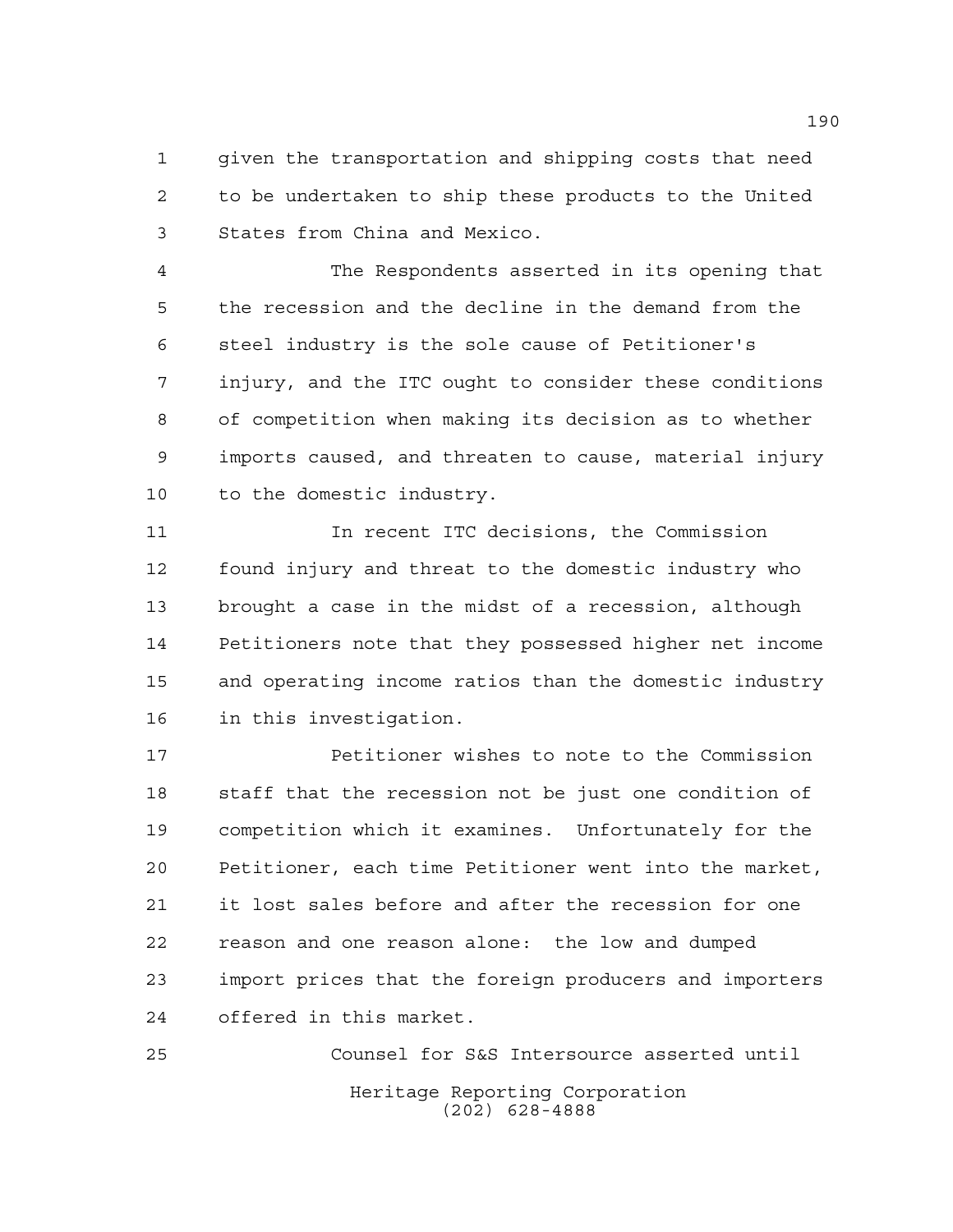recently it never encountered the Petitioner in the market, although Resco has been in this market for a long time. Her statement is not surprising, given the low prices at which S&S Intersource sells dumped MCB imports from China. Resco could not meet S&S Intersources's low prices until it began to import MCB from China in order to compete.

 Unfortunately, even with imported product, Resco cannot match the sales prices offered by these importers, even though they are down the road from the customers in many instances.

 That being said, on the brick shapes we brought today, it is just an example. Resco makes an equal amount of many keys, straights, wedges, and arches referred to by Mr. Brian Stein.

 We want to note that all value customers also want low prices. Price is part of value, and it's an important factor in all sales. Please do not walk away with the impression that those who seek value also do not want lower prices.

 In addition, let me be clear that Resco is not fat or bloated, as evidenced by the witnesses we brought, nor is it using outdated friction presses instead of hydraulic presses. All domestic producer use hydraulic presses. The majority of the EU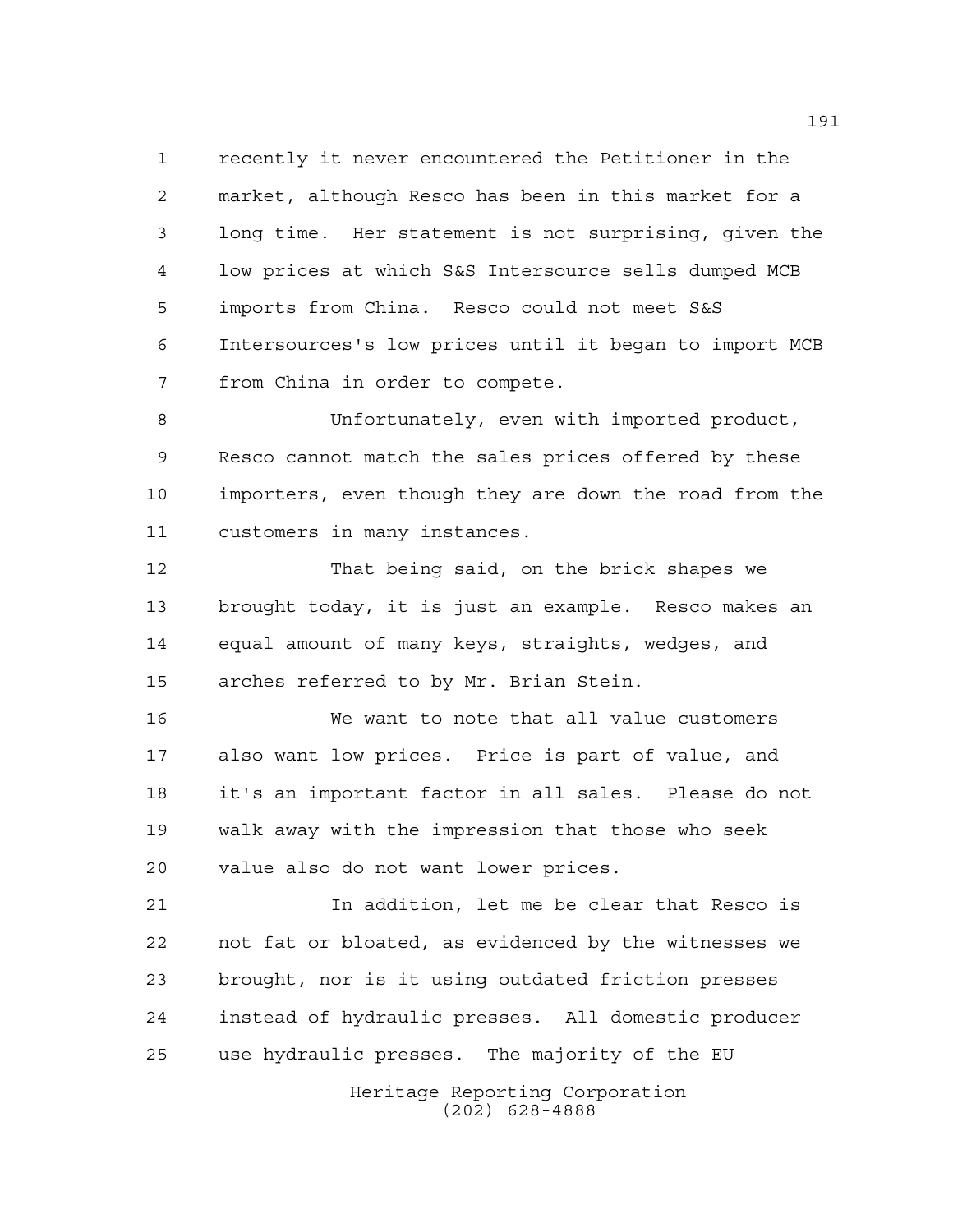producers, including RHI-AG, use hydraulic presses. Magnesita in Brazil uses hydraulic presses. Refmex uses hydraulic presses.

 Friction pressing is simply a Japanese or Chinese choice.

 I also want to clarify our position on R&D. We want to innovate, but we simply do not have the resources to do so. As you can see from our QR and in our petition, our investment in this area decline each year because of low-priced imports.

 With respect to export restraints, we want to note that magnesium metal was mentioned in the WTO petition, not magnesite specifically. Nevertheless, Ms. Levinson proves our point with respect to export restraints. The Chinese producers get cheap magnesia, and U.S. producers are price gouged.

 You will see in our post-conference briefs, nevertheless, that we import raw materials across all ranges of magnesia, not some allegedly superior raw material.

 In summary, as the staff knows, the domestic industry does not have to have increasing imports or market share to be injured by reason of imports. That being said, many indicators did go down over the whole period. For example, profits went down from 2007 to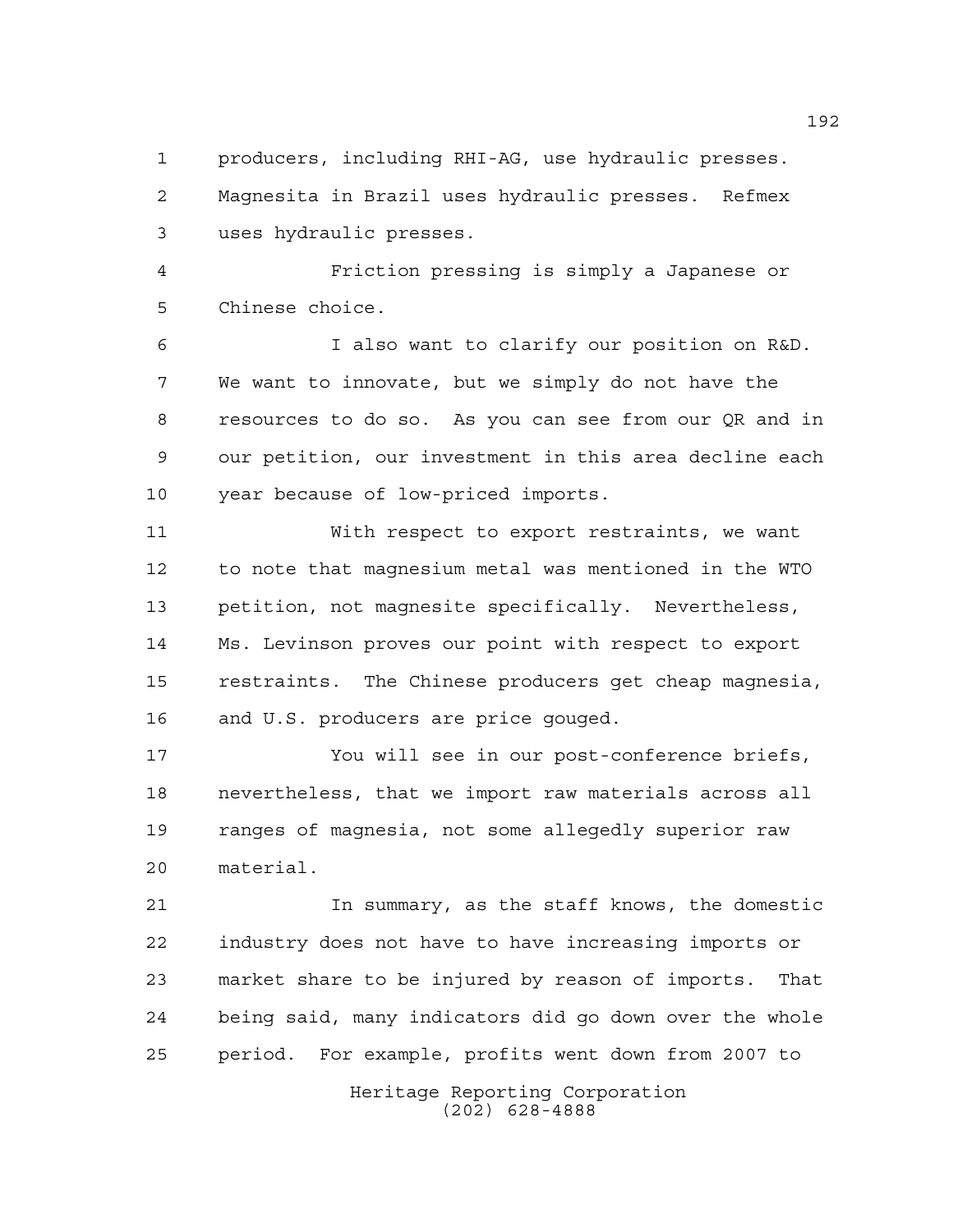2008 and again in 2009.

 As seen in some of the ITC's recent cases, we do not need to have losses for an affirmative determination.

 We also want to note to the staff that LWB provided data with respect to imports of MCB in its questionnaire response, and I want to conclude by noting that only two of what could be hundreds of Chinese producers successfully reduced its duty rate to zero in the EU. Hence, even if France and Germany jump out of the recession before we do, that market is effectively protected from the Chinese.

 As such, we respectfully request that the ITC vote in the affirmative and protect the domestic industry before it becomes extinct. Again, thank you very much for your time.

MR. ASCIENZO: Thank you very much.

 MS. MENDOZA: Frankly, I'm pretty shocked to hear Ms. Mazard say that it' price, price, price after we heard her panel this morning discuss all of the complicated aspects of the products and the differentiation between them and the angles and the shapes and the formulations and all of the issues about service, et cetera.

Heritage Reporting Corporation (202) 628-4888 It's clearly not just about price, price,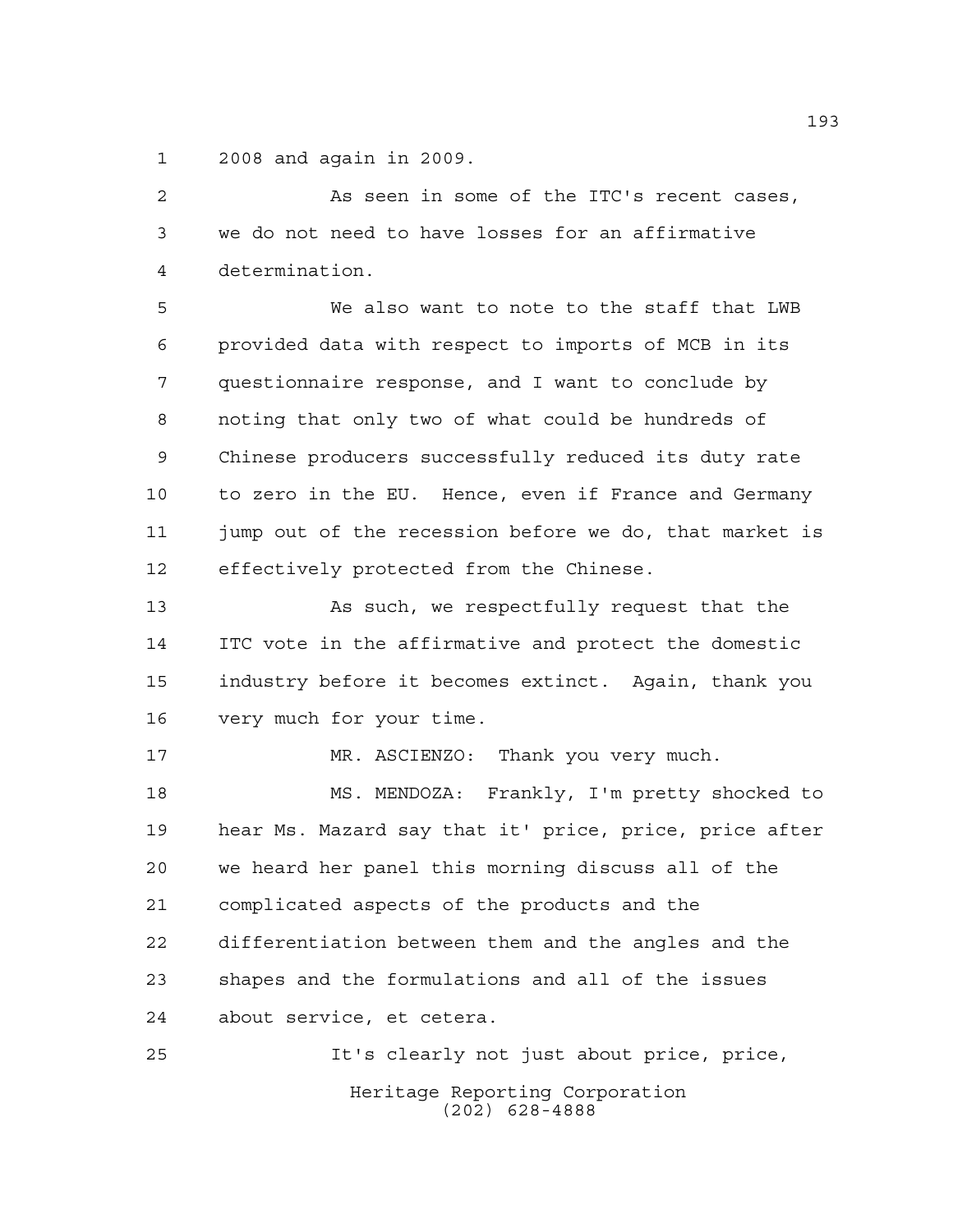price, and her own witnesses have testified to that, and, moreover, the data in the record doesn't support that it's price, price, price. What we actually saw in the record is that the U.S. industry has increased their market share over the period, they have increased their prices, and their cost-to-sales ratio has remained stable.

 So what is the injury that they are alleging here? It seems to boil down to two things. Number one, you've got compare the POI to 2000. If you compare those periods, you can see that we've been injured, but I didn't hear any legal arguments as to why the Commission should depart from its normal POI period in this case.

 Their only other second argument was to focus solely on first-quarter-of-2009 data, but as we've explained, and as their witnesses have testified, that was a period in which the steel industry experienced a stunning decline, and it is clear that what happened in this industry is directly tied to that.

 I would also note that we're really talking about industry injury here. We have to be talking about industry injury, not just injury to Resco, and I think it's noteworthy that none of the other members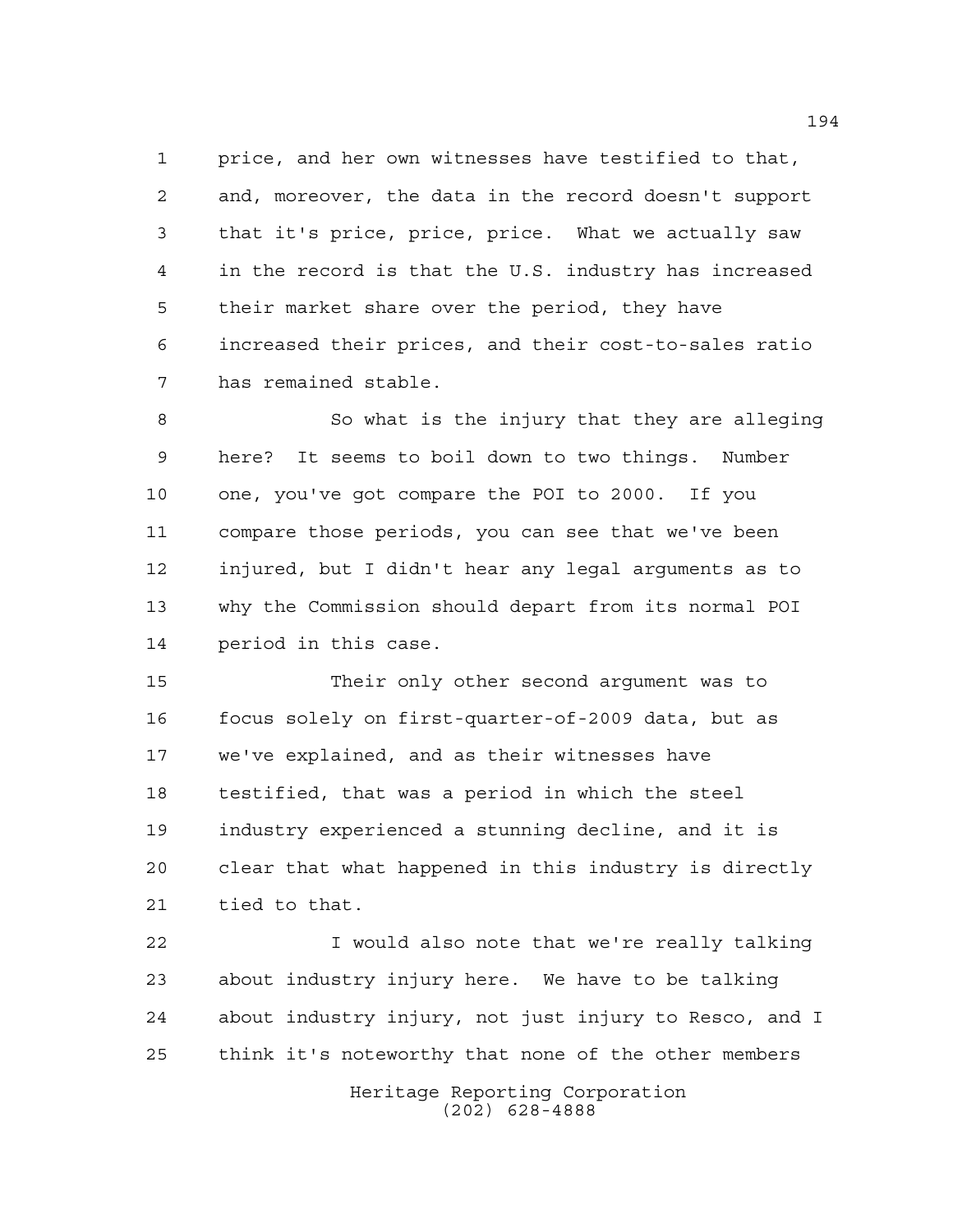of the U.S. industry are here today, and I think it's going to be interesting to see what they say with respect to whether there have been any effects from imports on their sales volumes or prices.

 Finally, on threat, the reality is that imports have gone down, imports from China have gone down, very significantly in the first half of 2009, even taking into account the lag times that, of course, occur with imports.

 I think, finally, I would just like to say that one of the issues that came up in PC Strand for the Commission on threat was the question of, what's going to happen when the industry starts to recover? I think that we've answered that question today in two ways. We've said, look at the record data. Look what happened when demand surged in the U.S. market in 2007 and 2007. You did not see imports surge. You can anticipate that there will not be a surge in imports from China once the economy recovers, based on that data.

 Secondly, we've heard about what's going on in China, and we intend to provide more information in our post-conference brief with respect to demand in China and how the steel industry in China has recovered significantly and much more quickly than the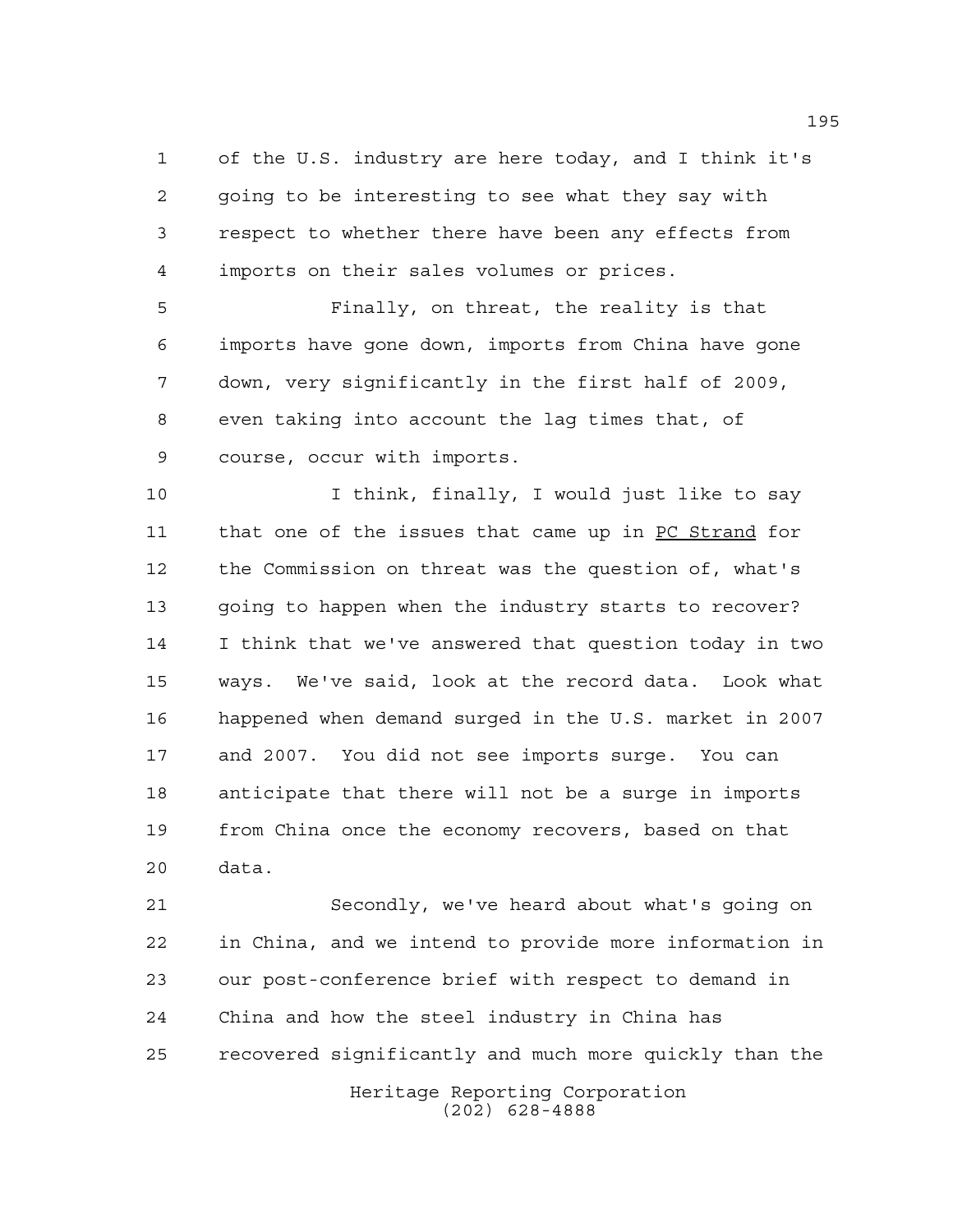industry in the United States.

| $\overline{2}$ | Given that these companies that operate in            |
|----------------|-------------------------------------------------------|
| 3              | China are mostly multinational companies which are    |
| $\overline{4}$ | owned outside of China and run in various             |
| 5              | jurisdictions, I think that we can expect that they   |
| 6              | are going to make smart decisions about allocating    |
| 7              | their production to demand in China where it's        |
| 8              | obviously recovering very quickly. Thank you.         |
| $\mathsf 9$    | MR. ASCIENZO: On behalf of the Commission             |
| 10             | and the staff, I want to thank the witnesses who came |
| 11             | here today, as well as counsel, for helping us gain a |
| 12             | better understanding of this product and the          |
| 13             | conditions of competition in this industry.           |
| 14             | Before concluding, let me mention a few key           |
| 15             | dates to keep in mind. The deadline for submission of |
| 16             | corrections to the transcript and for briefs in the   |
| 17             | investigations is Monday, August 24th. If briefs      |
| 18             | contain business-proprietary information, a public    |
| 19             | version is due on Auqust 25th.                        |
| 20             | The Commission has tentatively scheduled its          |
| 21             | vote on the investigations for September 11th.<br>It  |
| 22             | will report its determinations to the Secretary of    |
| 23             | Commerce on September 14th. Commissioners' opinions   |
| 24             | will be transmitted to Commerce on September 21st.    |
| 25             | Thank you for coming. This conference is adjourned.   |
|                | Heritage Reporting Corporation<br>$(202)$ 628-4888    |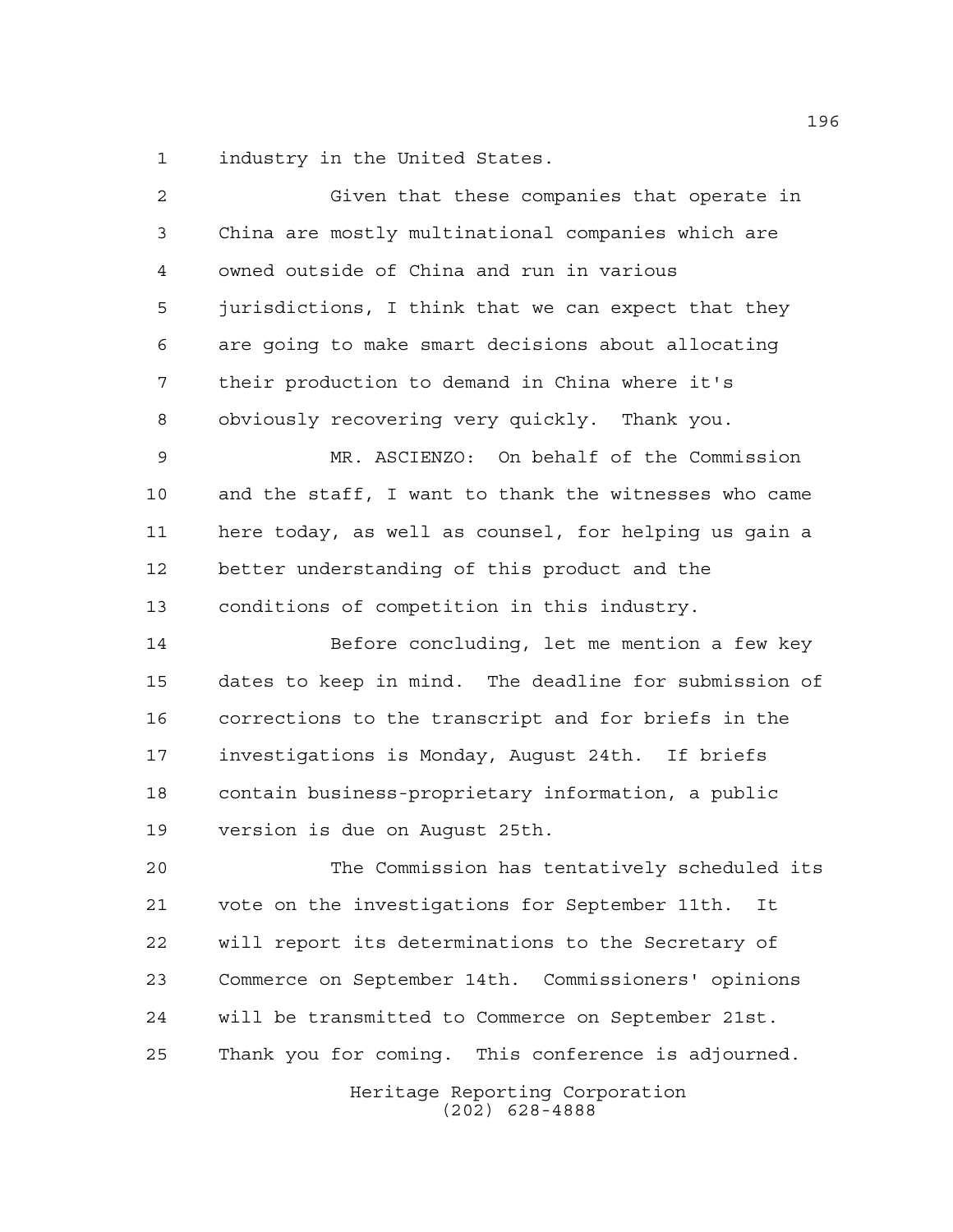| $\mathbf 1$      |                            |  |  |  | (Whereupon, at 2:49 p.m., the preliminary |
|------------------|----------------------------|--|--|--|-------------------------------------------|
| $\mathbf{2}$     | conference was concluded.) |  |  |  |                                           |
| $\mathfrak{Z}$   | $\sqrt{}$                  |  |  |  |                                           |
| $\ensuremath{4}$ | $\sqrt{}$                  |  |  |  |                                           |
| $\mathsf S$      | $\!/\!$                    |  |  |  |                                           |
| $\epsilon$       | $\!/\!$                    |  |  |  |                                           |
| $\boldsymbol{7}$ | $\!/\!$                    |  |  |  |                                           |
| $\,8\,$          | $\sqrt{}$                  |  |  |  |                                           |
| $\mathsf 9$      | $\!/\!$                    |  |  |  |                                           |
| $1\,0$           | $\!/\!$                    |  |  |  |                                           |
| $11\,$           | $\!/\!$                    |  |  |  |                                           |
| $12\,$           | $\!/\!$                    |  |  |  |                                           |
| $13$             | $\!/\!$                    |  |  |  |                                           |
| $14\,$           | $\!/\!$                    |  |  |  |                                           |
| $15\,$           | $\!/\!$                    |  |  |  |                                           |
| 16               | $\!/\!$                    |  |  |  |                                           |
| $17\,$           | $\sqrt{}$                  |  |  |  |                                           |
| $1\,8$           | $\sqrt{}$                  |  |  |  |                                           |
| 19               | $\!/\!$                    |  |  |  |                                           |
| $20$             | $\frac{1}{2}$              |  |  |  |                                           |
| $21$             | $\frac{1}{2}$              |  |  |  |                                           |
| 22               | $\frac{1}{2}$              |  |  |  |                                           |
| 23               | $\frac{1}{2}$              |  |  |  |                                           |
| 24               | $\frac{1}{2}$              |  |  |  |                                           |
| 25               | $\frac{1}{2}$              |  |  |  |                                           |
|                  |                            |  |  |  |                                           |